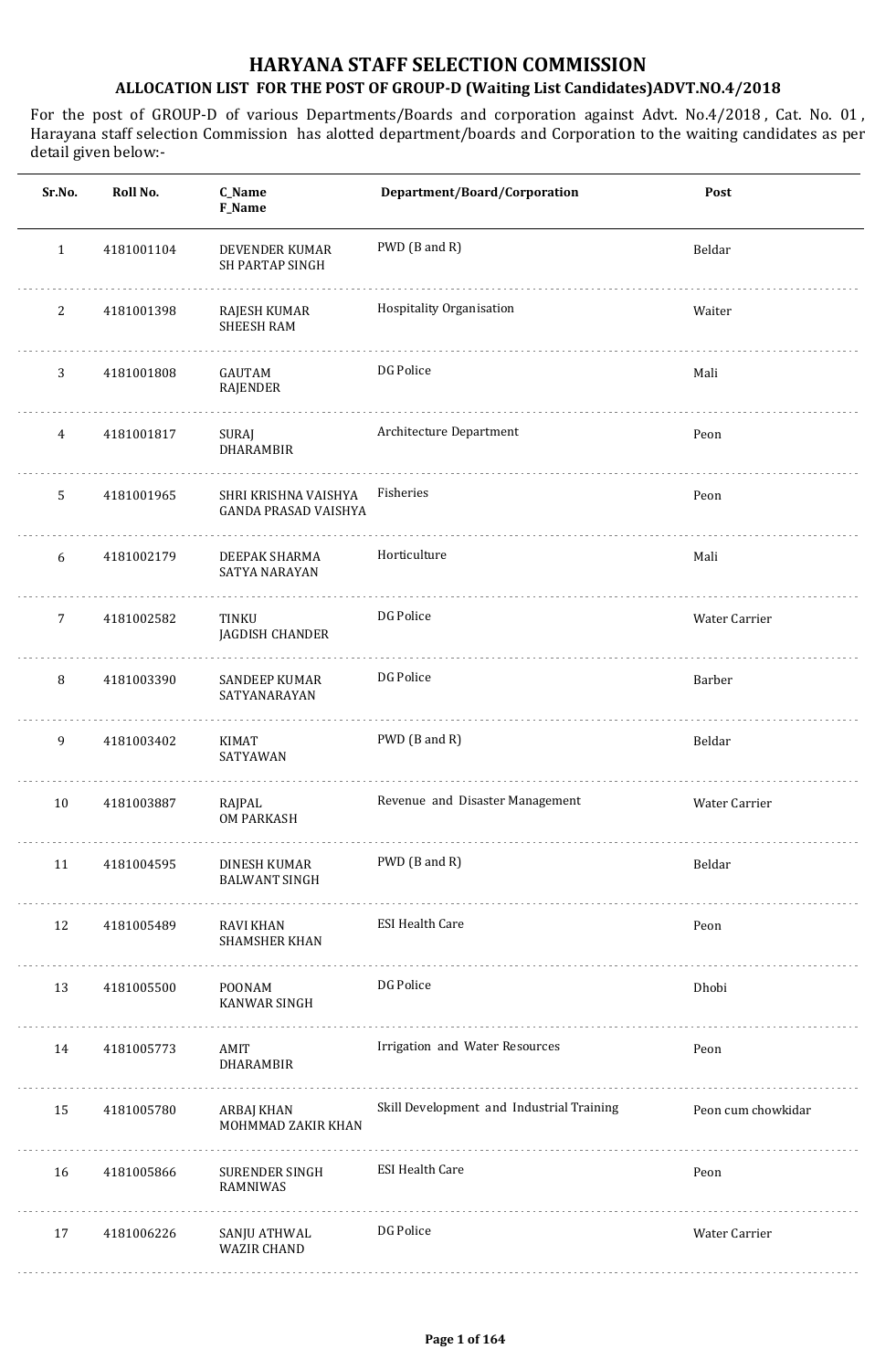| Sr.No. | Roll No.   | C_Name<br>F_Name                                          | Department/Board/Corporation   | Post                    |
|--------|------------|-----------------------------------------------------------|--------------------------------|-------------------------|
| 18     | 4181006577 | ANOJ KUMAR<br>DHARMPAL                                    | PWD (B and R)                  | Beldar                  |
| 19     | 4181006603 | SANJEEV KUMAR<br>PHOOL SINGH                              | PWD (B and R)                  | Beldar                  |
| 20     | 4181007238 | SACHIN<br><b>SUBHASH</b>                                  | Agriculture                    | Field Man               |
| 21     | 4181007664 | DHARMENDER KUMAR<br>RAMJI LAL                             | Urban Local Bodies             | Peon                    |
| 22     | 4181010053 | <b>CHANDAN KUMAR</b><br>VIJAY YADAV                       | <b>ESI Health Care</b>         | Peon                    |
| 23     | 4181010137 | SUNIL<br>JAIPAL                                           | Archives                       | Gate Keeper             |
| 24     | 4181011438 | VINOD KUMAR<br><b>HARKESH</b>                             | Irrigation and Water Resources | Peon                    |
| 25     | 4181011727 | PAWAN<br>DIWAN SINGH                                      | DG Police                      | Water Carrier           |
| 26     | 4181012573 | KAVITA<br><b>SATISH KUMAR</b>                             | Animal Husbandry and Dairying  | Animal Attendant        |
| 27     | 4181012632 | JASVINDER SINGH<br><b>GURMAIL SINGH</b>                   | PWD (B and R)                  | Beldar                  |
| 28     | 4181013888 | KARAN KUMAR MANDAL PWD (B and R)<br>RAM KUMAR MANDAL<br>. |                                | Store Attendant         |
| 29     | 4181014078 | SANDEEP<br>MANJEET                                        | Urban Local Bodies             | <b>Bill distributor</b> |
| 30     | 4181014258 | HARI KISHAN<br><b>BADLU RAM</b>                           | DG Police                      | Mali                    |
| 31     | 4181014778 | RAKESH SONI<br><b>RAM KUMAR</b>                           | Agriculture                    | Field Man               |
| 32     | 4181015626 | BUNTY KUMAR<br>RAMESH KUMAR                               | <b>State Transport</b>         | Tyreman Helper          |
| 33     | 4181016481 | MUKESH KUMAR<br>RAJKUMAR                                  | DG Police                      | Cook                    |
| 34     | 4181016626 | MALKHAN<br>RANDHIR SINGH                                  | Women and Child Development    | Labourer                |
| 35     | 4181017362 | DHEERAJ KUMAR<br>MAHENDER SINGH                           | Urban Local Bodies             | Mali                    |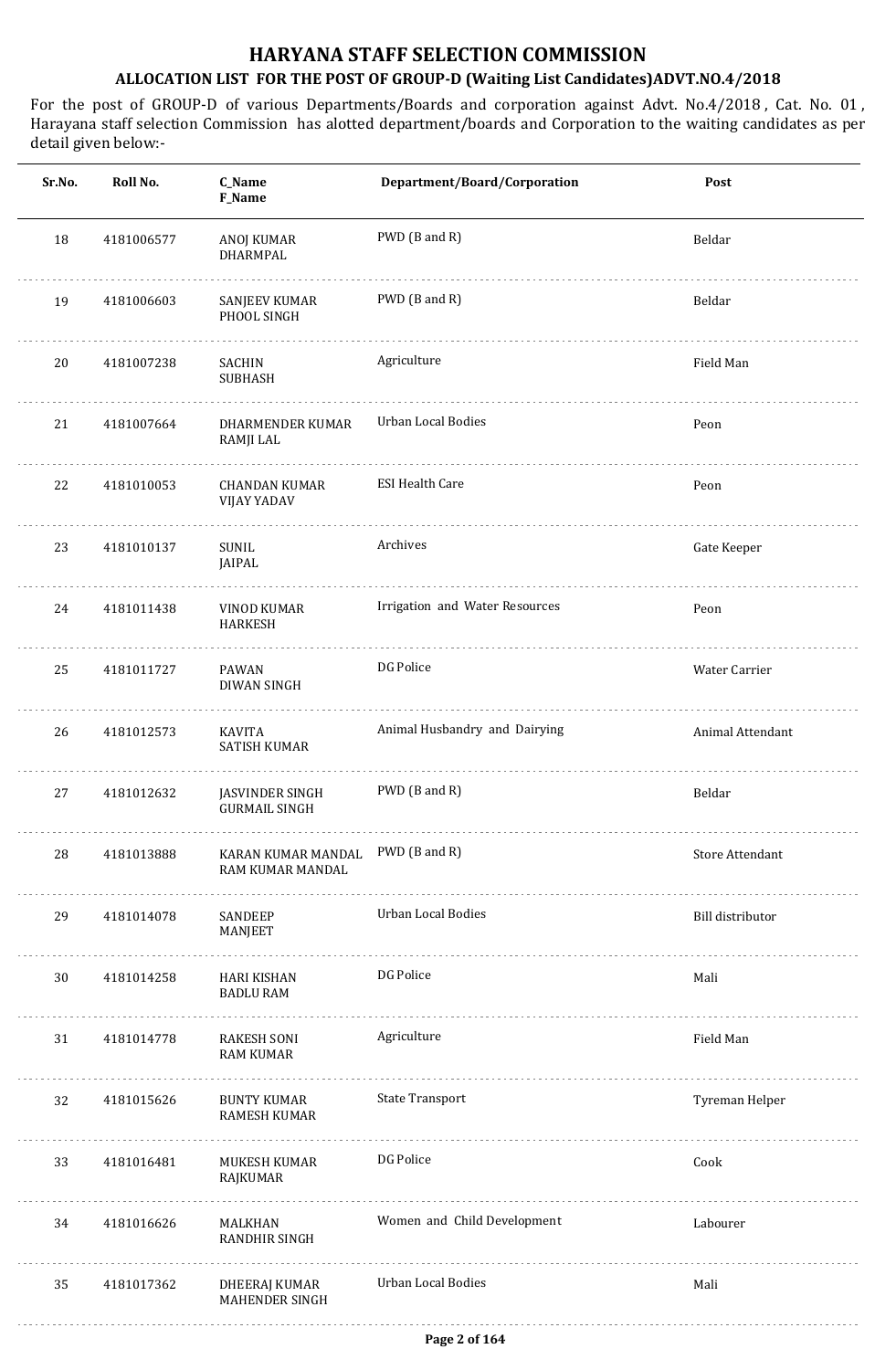| Sr.No. | Roll No.   | C_Name<br>F_Name                          | Department/Board/Corporation           | Post          |
|--------|------------|-------------------------------------------|----------------------------------------|---------------|
| 36     | 4181017793 | <b>KRISHAN KUMAR</b><br>RAJINDER KUMAR    | PWD (B and R)                          | Beldar        |
| 37     | 4181018968 | SHISH PAL<br><b>SUBE SINGH</b>            | PWD (B and R)                          | Beldar        |
| 38     | 4181019004 | RAJESH KUMAR<br>SATBIR SINGH              | PWD (B and R)                          | Beldar        |
| 39     | 4181019733 | RAVINDER SINGH<br>RAJBIR                  | Urban Local Bodies                     | Peon          |
| 40     | 4181021085 | RUBY<br>MEWA SINGH                        | PWD (B and R)                          | Mali          |
| 41     | 4181021330 | MANJU<br>KANWAR LAL                       | DG Police                              | Dhobi         |
| 42     | 4181023052 | MUKESH<br>PARKASH SINGH                   | SC Finance and Development Corporation | Peon          |
| 43     | 4181023604 | AMAN SHARMA<br><b>GULAB SINGH</b>         | DG Police                              | Water Carrier |
| 44     | 4181024016 | KISHOR KUMAR<br>YAD RAM                   | Revenue and Disaster Management        | Peon          |
| 45     | 4181024200 | PANKAJ SAINI<br>DAYANAND SAINI            | <b>ESI Health Care</b>                 | Ward Servant  |
| 46     | 4181027033 | <b>ARSHAD KHAN</b><br>PAHALU KHAN         | PWD (B and R)                          | Beldar        |
| 47     | 4181028655 | <b>ISHWAR SINGH</b><br><b>RISAL SINGH</b> | DG Police                              | Cook          |
| 48     | 4181030051 | RAJ KUMAR<br><b>SHAMSHER SINGH</b>        | DG Police                              | Cook          |
| 49     | 4181030512 | NEERAJ KUMAR PAL<br>MAHENDRA SINGH        | PWD (B and R)                          | Beldar        |
| 50     | 4181031308 | VIJAY<br><b>CHARAN SINGH</b>              | Food and Supplies                      | Peon          |
| 51     | 4181031358 | <b>BIJENDER SINGH</b><br>SAJJAN SINGH     | DG Police                              | Water Carrier |
| 52     | 4181031673 | JAGBIR SINGH<br><b>BHANE RAM</b>          | PWD (B and R)                          | Beldar        |
| 53     | 4181032757 | SURENDER KUMAR<br><b>RAM GOPAL</b>        | PWD (B and R)                          | Mate          |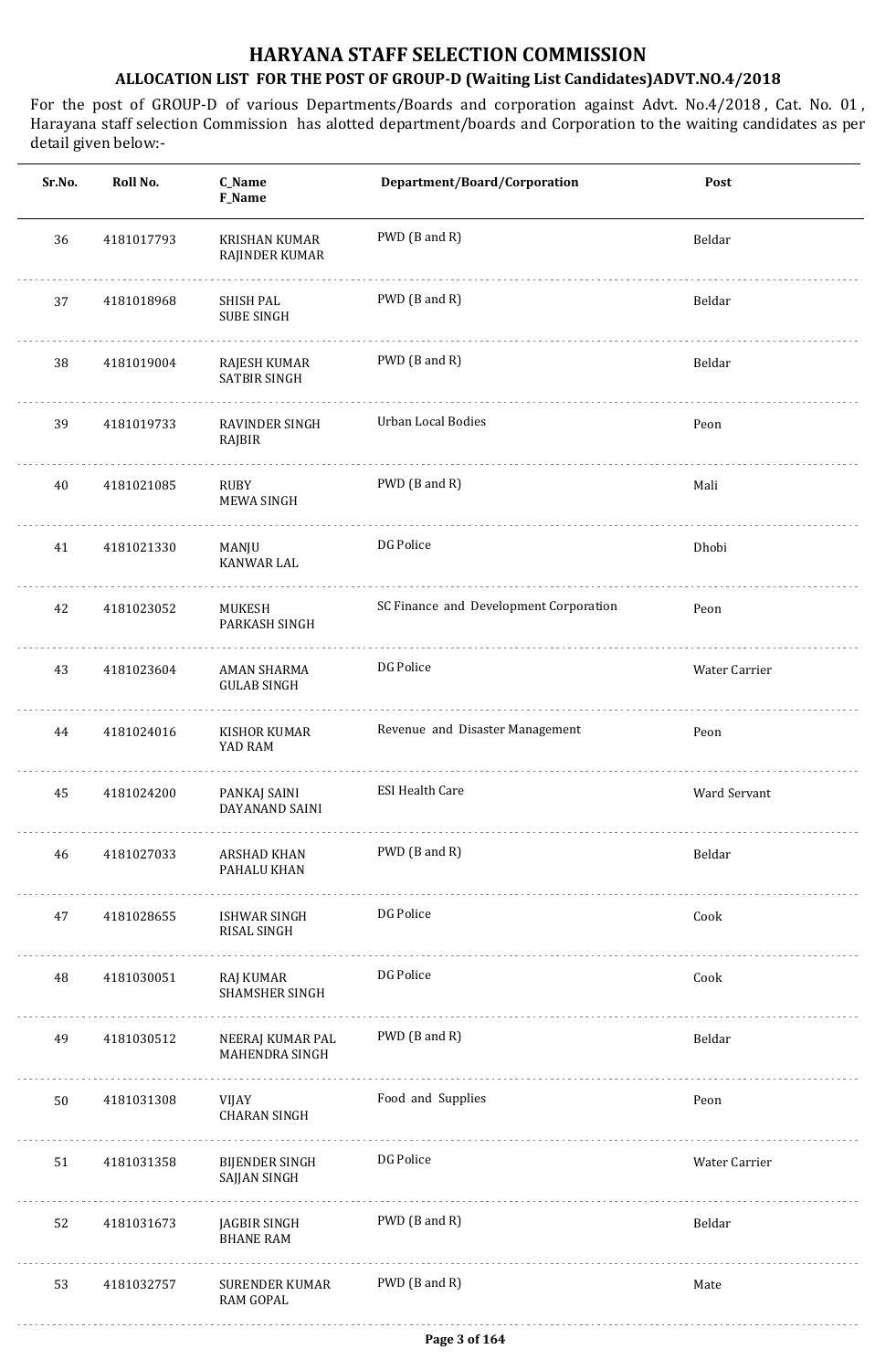| Sr.No. | Roll No.   | C_Name<br>F_Name                       | Department/Board/Corporation    | Post                            |
|--------|------------|----------------------------------------|---------------------------------|---------------------------------|
| 54     | 4181035443 | PRADEEP SINGH MEHRA<br>PALE RAM        | PWD (B and R)                   | Beldar                          |
| 55     | 4181036713 | SANDEEP KUMAR<br>MAHENDER SINGH        | DG Police                       | Cook                            |
| 56     | 4181036738 | <b>TARUN YADAV</b><br>MUKESH KUMAR     | Urban Local Bodies              | Mali                            |
| 57     | 4181037195 | <b>GAURAV KUMAR</b><br><b>JITENDER</b> | Industries and Commerce         | Peon                            |
| 58     | 4181037216 | KULDEEP<br><b>SUBHASH</b>              | PWD (B and R)                   | Mate                            |
| 59     | 4181037877 | JOGINDER<br>DAYANAND                   | PWD (B and R)                   | Mali                            |
| 60     | 4181039093 | JASWANT SINGH<br><b>CHARAN DASS</b>    | DG Police                       | Mali                            |
| 61     | 4181041389 | ANKIT<br><b>RAM PHAL</b>               | Revenue and Disaster Management | Peon                            |
| 62     | 4181041692 | SUSHANT<br>SUDHIR SINGH                | <b>State Transport</b>          | <b>Battery Attendant Helper</b> |
| 63     | 4181042039 | AJIT SINGH<br>RANDHIR SINGH            | PWD (B and R)                   | Beldar                          |
| 64     | 4181042744 | PRINCE SAINI<br>SANJEEV KUMAR<br>.     | DG Police                       | Mali                            |
| 65     | 4181044322 | BASAU<br>KITAB SINGH                   | PWD (B and R)                   | Mali                            |
| 66     | 4181045331 | LATA SHARMA<br>SATPAL SHARMA           | PWD (B and R)                   | Mali                            |
| 67     | 4181045567 | NAVEENKUMAR<br>SATISH KUMAR            | DG Police                       | Cook                            |
| 68     | 4181047012 | POOJA DEVI<br>PREM SINGH               | PWD (B and R)                   | Beldar                          |
| 69     | 4181047138 | RATI PAL<br>VEDPAL SINGH               | Horticulture                    | Mali                            |
| 70     | 4181048552 | ANKIT KUMAR<br>RAMESH                  | Advocate General                | Peon                            |
| 71     | 4181050083 | DAVINDER KUMAR<br>MOHINDER SINGH       | Labour                          | Peon                            |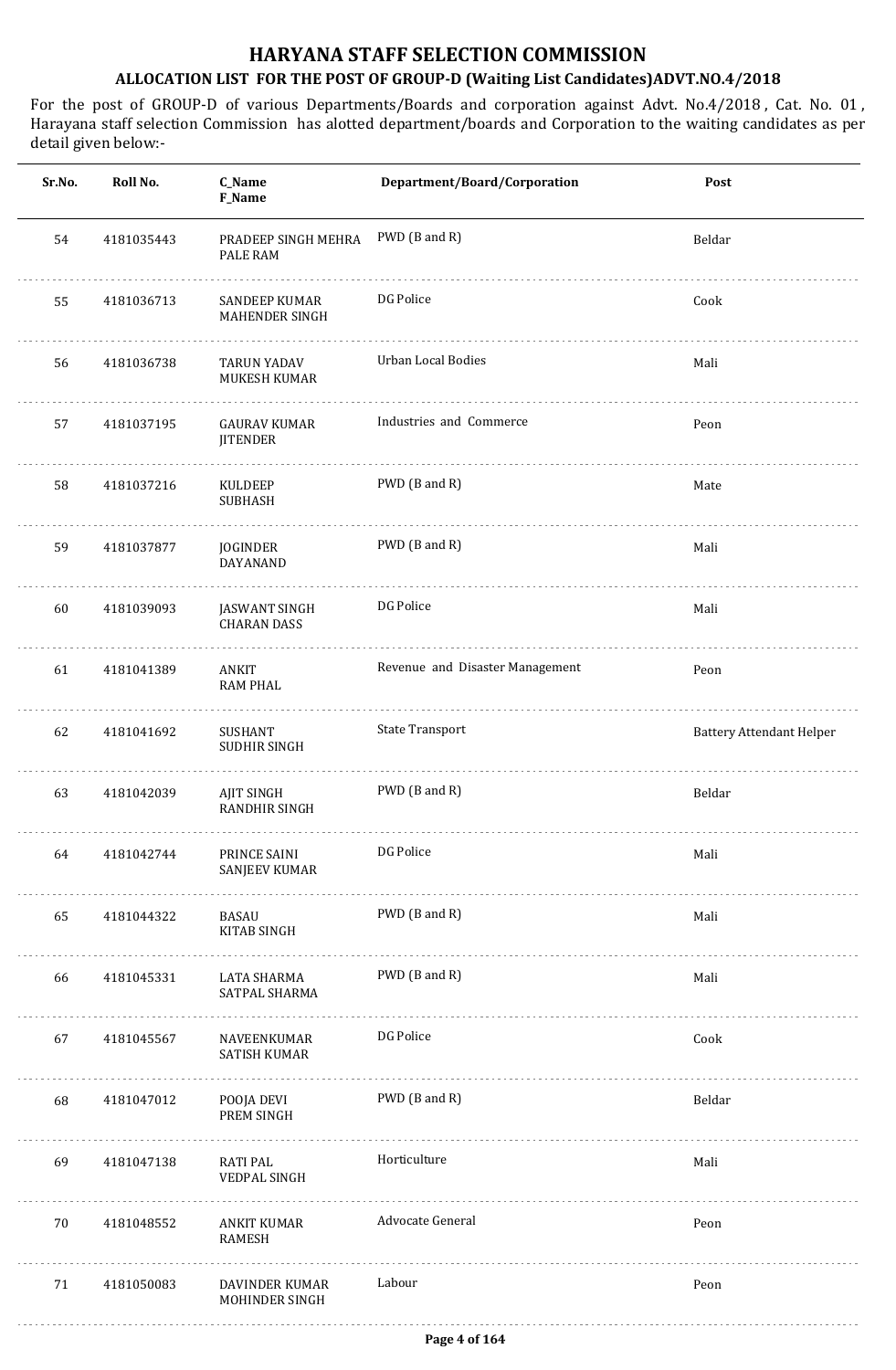| Sr.No. | Roll No.   | C_Name<br>F_Name                         | Department/Board/Corporation              | Post                     |
|--------|------------|------------------------------------------|-------------------------------------------|--------------------------|
| 72     | 4181050624 | SONU<br>TEJ SINGH                        | Hospitality Organisation                  | Waiter                   |
| 73     | 4181051564 | PARVEEN KUMAR<br><b>BALBIR SINGH</b>     | Development and Panchayats                | Peon                     |
| 74     | 4181051593 | RAJINDER VERMA<br>SOM PARKASH VERMA      | DG Police                                 | Mali                     |
| 75     | 4181051633 | <b>RAKESH KUMAR</b><br><b>SURAJ BHAN</b> | Revenue and Disaster Management           | Peon                     |
| 76     | 4181051904 | <b>DEEPAK</b><br>RAJ KUMAR               | <b>Chief Secretary</b>                    | Peon-cum-chowkidar       |
| 77     | 4181053240 | <b>VINOD</b><br><b>FATE SINGH</b>        | PWD (B and R)                             | Beldar                   |
| 78     | 4181053646 | <b>MOHIT</b><br><b>KRISHAN KUMAR</b>     | PWD (B and R)                             | Beldar                   |
| 79     | 4181054023 | <b>CHHATRA PAL</b><br>HAJARI LAL         | Animal Husbandry and Dairying             | Animal Attendant         |
| 80     | 4181054554 | JAGBIR SINGH<br>DHARAMBIR SINGH          | Haryana Woman Development Corporation     | Peon                     |
| 81     | 4181054972 | DEEPAK KUMAR<br>RADHA CHARAN             | Skill Development and Industrial Training | Peon cum chowkidar       |
| 82     | 4181055066 | <b>RAKESH SAINI</b><br>KHARATI LAL       | DG Police                                 | Cook                     |
| 83     | 4181055123 | RAMKAWAR<br>SARDAR SINGH                 | PWD (B and R)                             | Beldar                   |
| 84     | 4181056435 | VIKRAM SINGH<br>SATYAVIR SINGH           | PWD (B and R)                             | Beldar                   |
| 85     | 4181056547 | <b>SUNIL KUMAR</b><br>RAJ SINGH          | PWD (B and R)                             | Beldar                   |
| 86     | 4181057659 | SATBIR SINGH<br>RANDHIR SINGH            | Animal Husbandry and Dairying             | Animal Attendant         |
| 87     | 4181058545 | SURENDER KUMAR<br><b>RAM SINGH</b>       | PWD (B and R)                             | Beldar                   |
| 88     | 4181059386 | PRASHANT KUMAR<br>RAMANJEE CHOUDHARY     | DG Police                                 | Kennel Man (Dog Handler) |
| 89     | 4181060912 | ABHISHEK<br>PAWAN KUMAR                  | PWD (B and R)                             | Beldar                   |
|        |            |                                          |                                           |                          |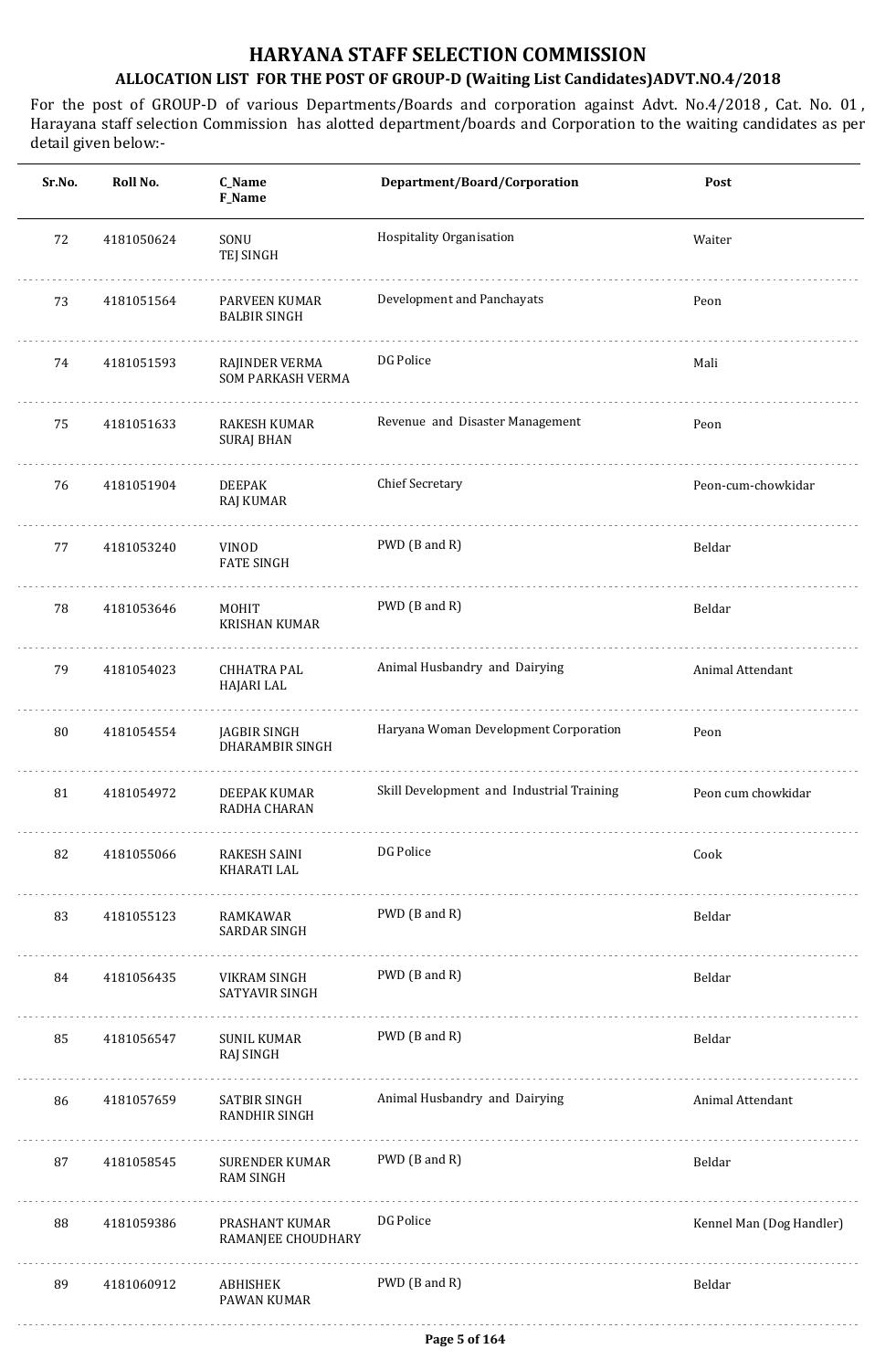| Sr.No. | Roll No.   | C_Name<br>F_Name                              | Department/Board/Corporation   | Post               |
|--------|------------|-----------------------------------------------|--------------------------------|--------------------|
| 90     | 4181060965 | <b>ABHINAV TANWER</b><br><b>BAJRANG SINGH</b> | DG Police                      | Water Carrier      |
| 91     | 4181061151 | SANJAY JANGRA<br>DHARMBIR JANGRA              | <b>State Transport</b>         | Mechanical Helper  |
| 92     | 4181061457 | TEJ BHAN<br><b>RAM CHANDER</b>                | Irrigation and Water Resources | Peon               |
| 93     | 4181061977 | <b>SUNIL KUMAR</b><br><b>RAM KUMAR</b>        | Urban Local Bodies             | Beldar             |
| 94     | 4181063096 | <b>MANDEEP KUMAR</b><br><b>RAMESH KUMAR</b>   | DG Police                      | Water Carrier      |
| 95     | 4181063733 | KRISHAN<br><b>ISHWAR</b>                      | Animal Husbandry and Dairying  | Animal Attendant   |
| 96     | 4181063968 | SANJEET<br><b>BALWAN</b>                      | DG Police                      | Cook               |
| 97     | 4181064031 | <b>SUJATA GULIA</b><br>SUKHBIR SINGH          | Irrigation and Water Resources | Helper             |
| 98     | 4181064725 | ASHISH KUMAR<br><b>RAMAVTAR</b>               | DG Police                      | Mali               |
| 99     | 4181067879 | ASHU<br><b>KULDEEP</b>                        | PWD (B and R)                  | Peon               |
| 100    | 4181068037 | NIROJ HUSSAIN<br><b>RABUL DIN</b>             | DG Police                      | Cook               |
| 101    | 4181069073 | AMIT KUMAR<br>SATYWAN                         | Urban Local Bodies             | Mali               |
| 102    | 4181069272 | <b>NAVEEN</b><br><b>SATBIR</b>                | <b>Chief Secretary</b>         | Peon-cum-chowkidar |
| 103    | 4181069581 | SONIA RANI<br>BAGGA SINGH                     | Irrigation and Water Resources | Helper             |
| 104    | 4181069969 | GAGANDEEP SINGH<br>NIRMAL SINGH               | Urban Local Bodies             | Beldar             |
| 105    | 4181071355 | GEETA RANI<br>MUNISH SETHI                    | DG Police                      | Cook               |
| 106    | 4181071456 | VIKRAM SINGH<br>RAJ SINGH                     | DG Police                      | Cook               |
| 107    | 4181072368 | SONU YADAV<br>RAJDEEP                         | PWD (B and R)                  | Beldar             |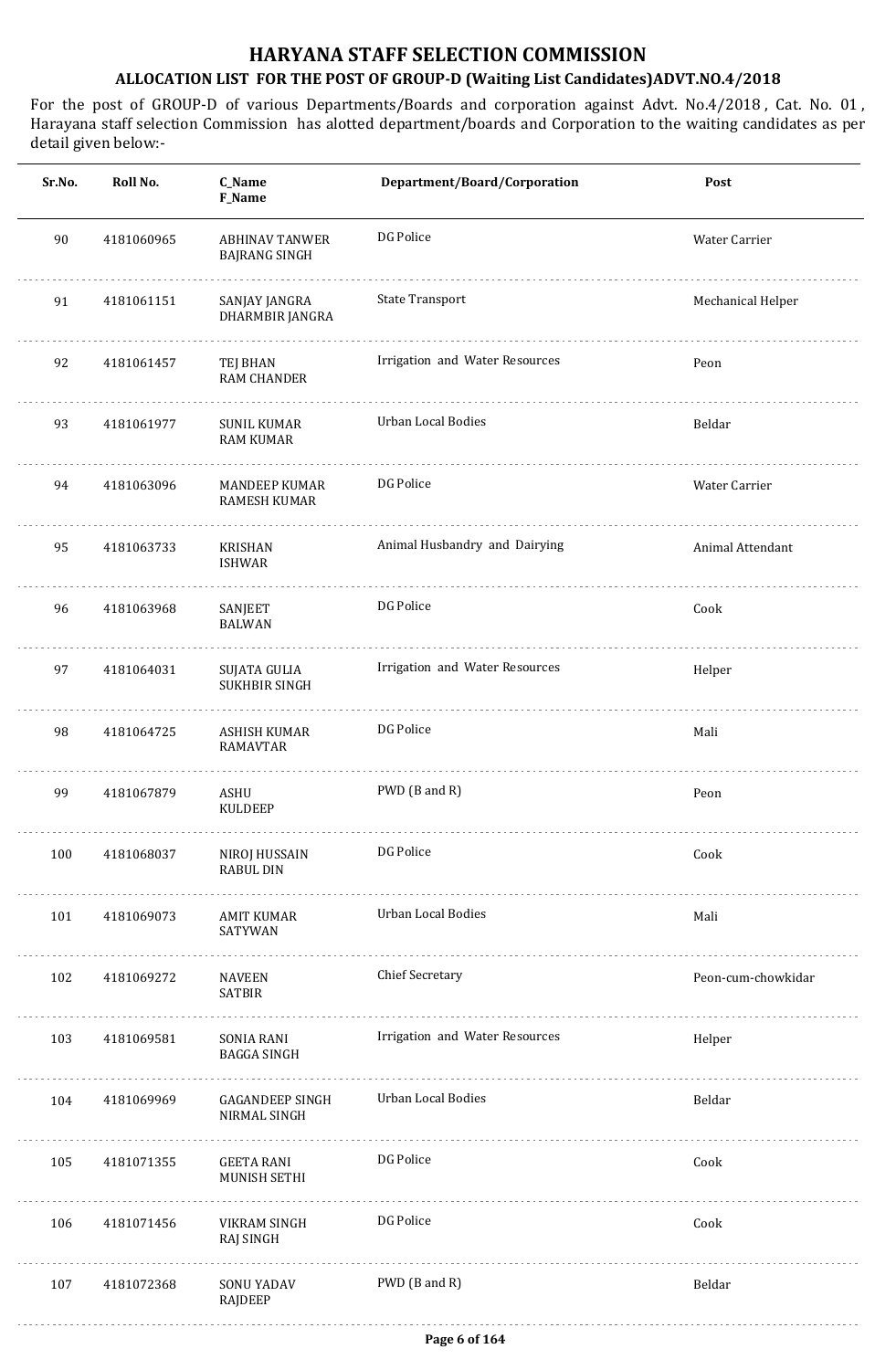| Sr.No. | Roll No.   | C_Name<br>F_Name                             | Department/Board/Corporation              | Post                  |
|--------|------------|----------------------------------------------|-------------------------------------------|-----------------------|
| 108    | 4181072600 | <b>ANKUSH GARTAN</b><br><b>RISHI PAL</b>     | DG Police                                 | Cook                  |
| 109    | 4181073387 | JAGDISH CHANDER<br><b>SHRI MANI RAM</b>      | <b>Health Service</b>                     | Peon                  |
| 110    | 4181073852 | SANJAY YADAV<br><b>MAN MOHAN</b>             | PWD (B and R)                             | Beldar                |
| 111    | 4181077108 | <b>SHIV SHANKER</b><br>NARAYAN LAL           | DG Police                                 | Cook                  |
| 112    | 4181077266 | NAVEEN<br><b>HARIKESH</b>                    | DG Police                                 | Cook                  |
| 113    | 4181078104 | <b>SATBIR</b><br>PALE RAM                    | PWD (B and R)                             | Beldar                |
| 114    | 4181078306 | SATISH KUMAR<br><b>BALBIR SINGH</b>          | Urban Local Bodies                        | Mali                  |
| 115    | 4181079361 | KULDEEP THAKRAN<br>RAM KISHAN THAKRAN        | DG Police                                 | Mali                  |
| 116    | 4181079642 | <b>GEETA DEVI</b><br>SURAJ BHAN              | Ayush                                     | Ward Attendant        |
| 117    | 4181080094 | <b>SACHIN KUMAR</b><br>DILAWAR SINGH         | Revenue and Disaster Management           | Mali                  |
| 118    | 4181080993 | VIKRAMJEET SINGH<br><b>BALDEV SINGH</b><br>. | Haryana Tourism Corporation Limited       | Petrol Pump Attendant |
| 119    | 4181081675 | SUNITA<br><b>CHANDER BHAN</b>                | Skill Development and Industrial Training | Workshop Attendant    |
| 120    | 4181081725 | RINKU<br>SURAJBHAN                           | Urban Local Bodies cum Fire Service       | Peon-cum-chowkidar    |
| 121    | 4181081732 | SACHIN<br><b>BALWAN SINGH</b>                | Skill Development and Industrial Training | Peon cum chowkidar    |
| 122    | 4181082141 | PRINCE KUMAR<br><b>VEER SINGH</b>            | Animal Husbandry and Dairying             | Animal Attendant      |
| 123    | 4181082345 | KARAMVIR SINGH<br>RAJ KUMAR SINGH            | Chief Secretary                           | Peon-cum-chowkidar    |
| 124    | 4181082545 | <b>VIKAS</b><br><b>SURESH KUMAR</b>          | Chief Secretary                           | Peon-cum-chowkidar    |
| 125    | 4181084488 | MANJEET<br>DILBAG SINGH                      | PWD (B and R)                             | Beldar                |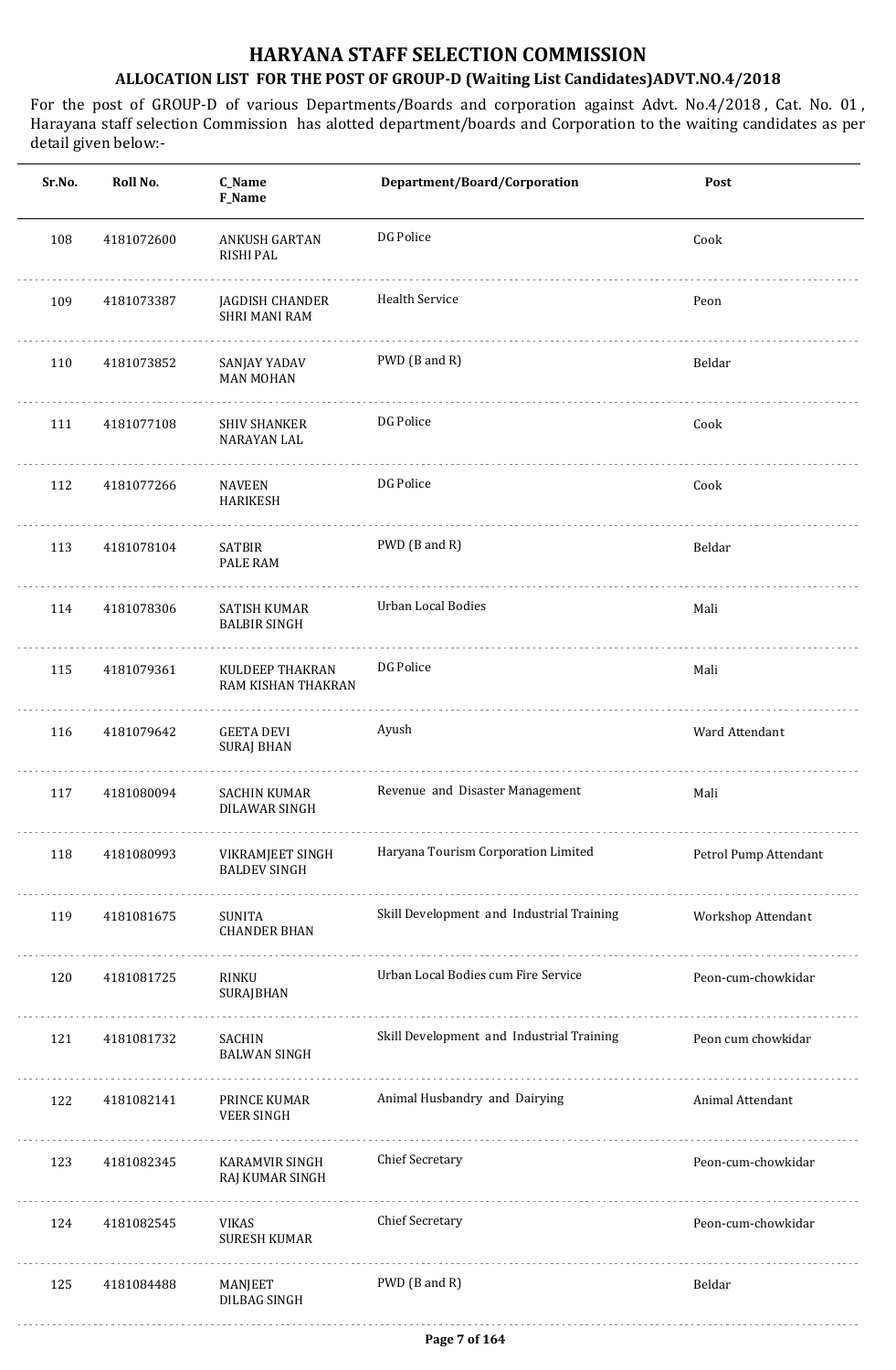| Sr.No. | Roll No.   | C_Name<br>F_Name                          | Department/Board/Corporation              | Post               |
|--------|------------|-------------------------------------------|-------------------------------------------|--------------------|
| 126    | 4181084509 | <b>VIKRAM</b><br><b>SURAJ BHAN</b>        | Animal Husbandry and Dairying             | Animal Attendant   |
| 127    | 4181084515 | <b>AMAN KUMAR</b><br><b>RANBIR</b>        | Development and Panchayats                | Peon               |
| 128    | 4181084529 | SUMITRA DEVI<br>PHOOL SINGH               | DG Police                                 | Cook               |
| 129    | 4181086461 | AMANDEEP<br>KULDEEP                       | DG Police                                 | Cook               |
| 130    | 4181086595 | <b>DINESH KUMAR</b><br>RAJENDER SINGH     | PWD (B and R)                             | Beldar             |
| 131    | 4181090750 | VISHAL KUASHIK<br><b>RAGHUVIR</b>         | Economic and Statistical Analysis         | Peon               |
| 132    | 4181091858 | <b>RAM MEHAR</b><br><b>SUBHASH CHAND</b>  | DG Police                                 | Water Carrier      |
| 133    | 4181093774 | SONPRIYA<br><b>KAMAL KANT</b>             | DG Police                                 | Cook               |
| 134    | 4181093859 | <b>SUNIL KUMAR</b><br><b>SATBIR SINGH</b> | PWD (B and R)                             | Beldar             |
| 135    | 4181094282 | <b>SUNIL PUNIA</b><br>RAJENDER SINGH      | <b>Urban Local Bodies</b>                 | Mali               |
| 136    | 4181094597 | NARENDER<br><b>RAM BHAGAT</b>             | PWD (B and R)                             | Peon               |
| 137    | 4181096476 | RAKESH MOR<br>JAGDEV SINGH                | PWD (B and R)                             | Beldar             |
| 138    | 4181096859 | RENU<br>RAJENDER PRASAD                   | Urban Local Bodies                        | Peon               |
| 139    | 4181097248 | SUNIL KUMAR<br><b>RAM BHAGAT</b>          | DG Police                                 | Water Carrier      |
| 140    | 4181097353 | RAVI PARKASH<br><b>OM PARKASH</b>         | Skill Development and Industrial Training | Workshop Attendant |
| 141    | 4181098391 | KULDEEP SINGH<br>PREM SINGH               | PWD (B and R)                             | Beldar             |
| 142    | 4181099306 | AJAY<br><b>SUKHDEV</b>                    | Irrigation and Water Resources            | Helper             |
| 143    | 4181100054 | <b>BIJENDER SINGH</b><br><b>RUPRAM</b>    | PWD (B and R)                             | Peon               |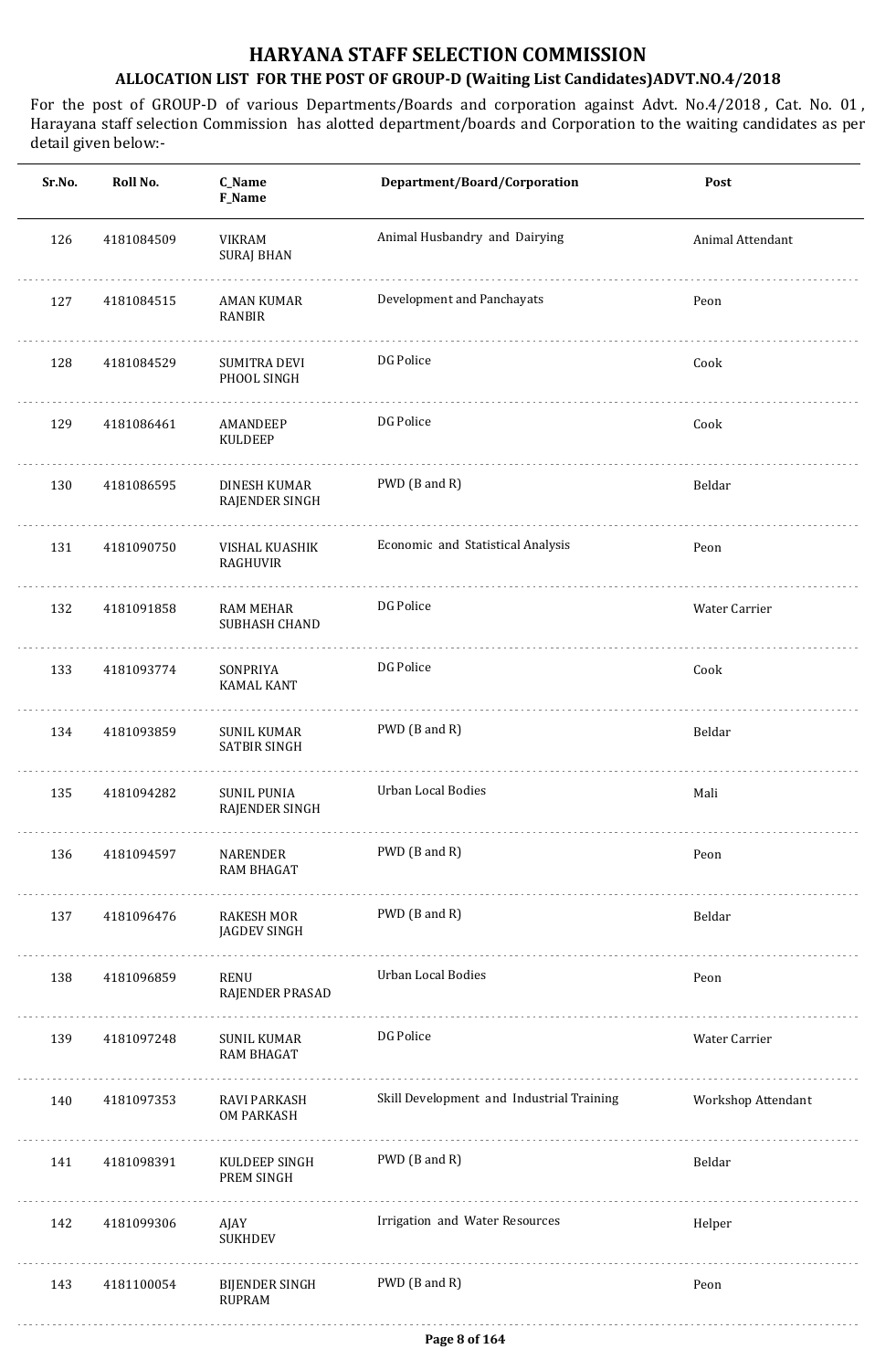| Sr.No. | Roll No.   | C_Name<br>F_Name                     | Department/Board/Corporation              | Post               |
|--------|------------|--------------------------------------|-------------------------------------------|--------------------|
| 144    | 4181102805 | KRISHAN KUMAR<br><b>BALBIR SINGH</b> | Rajya Sainik Board                        | Peon               |
| 145    | 4181103228 | SANJAY KUMAR<br>PRAMOD KUMAR         | DG Police                                 | Barber             |
| 146    | 4181103236 | AMIT KUMAR<br>OMPRAKASH              | <b>ESI Health Care</b>                    | Peon               |
| 147    | 4181104332 | AJAY PANWAR<br>JAGDISH PANWAR        | DG Police                                 | Cook               |
| 148    | 4181104563 | HEMA<br>DHARAMPAL                    | <b>Registrar Cooperative Societies</b>    | Peon               |
| 149    | 4181104945 | RAHUL SHILLA<br>PREM CHAND           | Irrigation and Water Resources            | Peon               |
| 150    | 4181105291 | AKASH<br><b>UMED SINGH</b>           | PWD (B and R)                             | Beldar             |
| 151    | 4181105605 | ANISH RANGA<br>DARSHAN RANGA         | PWD (B and R)                             | Beldar             |
| 152    | 4181105688 | SARITA<br>RAMESHWAR                  | Irrigation and Water Resources            | Helper             |
| 153    | 4181105912 | <b>PRADEEP</b><br>HANUMAN            | PWD (B and R)                             | Beldar             |
| 154    | 4181106134 | <b>KARAN PAL</b><br>PRAHLAD SINGH    | DG Police                                 | Dhobi              |
| 155    | 4181106447 | MAHAVIR<br>RAMESHAVER                | Skill Development and Industrial Training | Peon cum chowkidar |
| 156    | 4181107483 | VIJAY KUMAR<br><b>RAMESH KUMAR</b>   | DG Police                                 | Cook               |
| 157    | 4181107494 | SANJEEV KUMAR<br><b>RATTAN LAL</b>   | Hospitality Organisation                  | Waiter             |
| 158    | 4181108730 | ANUJ<br><b>DEVPAL</b>                | Haryana State Pollution Control Board     | Peon               |
| 159    | 4181109009 | VINOD KUMAR<br>ZANDU RAM             | Urban Local Bodies                        | Mali               |
| 160    | 4181109140 | RITU RANI<br><b>SOM PARKASH</b>      | Horticulture                              | Mali               |
| 161    | 4181111154 | HIMANSHU<br>PARMOD KUMAR             | <b>ESI Health Care</b>                    | Peon               |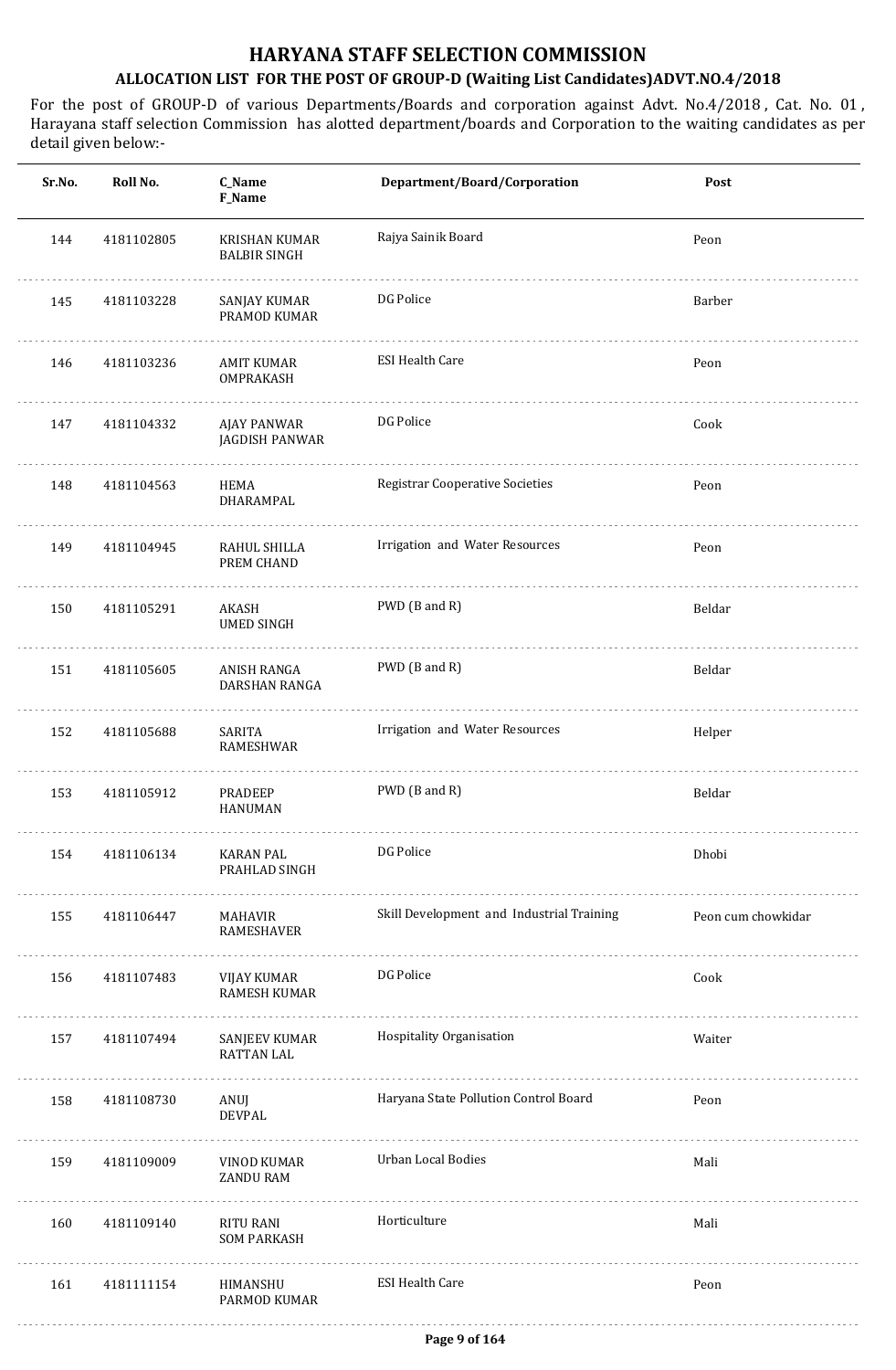| Sr.No. | Roll No.   | C_Name<br>F_Name                         | Department/Board/Corporation        | Post               |
|--------|------------|------------------------------------------|-------------------------------------|--------------------|
| 162    | 4181111515 | <b>LALIT KUMAR</b><br><b>MANOJ KUMAR</b> | PWD (B and R)                       | Beldar             |
| 163    | 4181112715 | ROBIN CHAKRAVARTI<br>SUDHANSHU           | Urban Local Bodies                  | Beldar             |
| 164    | 4181113113 | MANJEET SINGH<br><b>ATTER SINGH</b>      | Housing Board Haryana               | Peon               |
| 165    | 4181113233 | KRISHAN KUMAR<br>NITYANAND               | Town and Country Planning           | Peon               |
| 166    | 4181115757 | DEEPAK KUMAR<br>SURENDER SINGH           | PWD (B and R)                       | Beldar             |
| 167    | 4181116573 | AMAN<br>SATYANARAYAN                     | PWD (B and R)                       | Beldar             |
| 168    | 4181117938 | KULDEEP<br>LALMAN                        | PWD (B and R)                       | Beldar             |
| 169    | 4181117947 | RAJ KUMAR<br><b>DALIP SINGH</b>          | PWD (B and R)                       | <b>Gang Mate</b>   |
| 170    | 4181118012 | SAHIL SHARMA<br><b>BARU RAM SHARMA</b>   | Haryana Board of School Education   | Peon               |
| 171    | 4181118113 | <b>RAJIV KUMAR</b><br><b>ABHAI SINGH</b> | Irrigation and Water Resources      | Helper             |
| 172    | 4181118356 | SANDEEP<br>RAM MEHAR                     | DG Police                           | Cook               |
| 173    | 4181119627 | RAVEENA KUMARI<br><b>DEVENDER</b>        | <b>Technical Education</b>          | Peon               |
| 174    | 4181121441 | SUNNY<br>RAMESH KUMAR                    | Urban Local Bodies cum Fire Service | Peon-cum-chowkidar |
| 175    | 4181121486 | BHARAT<br>HARI SINGH                     | Revenue and Disaster Management     | Peon               |
| 176    | 4181121741 | VIRENDER SINGH<br>DEEN DAYAL             | Town and Country Planning           | Peon               |
| 177    | 4181121898 | HARISH<br>SITA RAM                       | DG Police                           | Carpenter          |
| 178    | 4181121997 | ANIL<br>DILBAG                           | DG Police                           | Water Carrier      |
| 179    | 4181122247 | <b>SUNIL KUMAR</b><br>RAJENDER SINGH     | Agriculture                         | Peon               |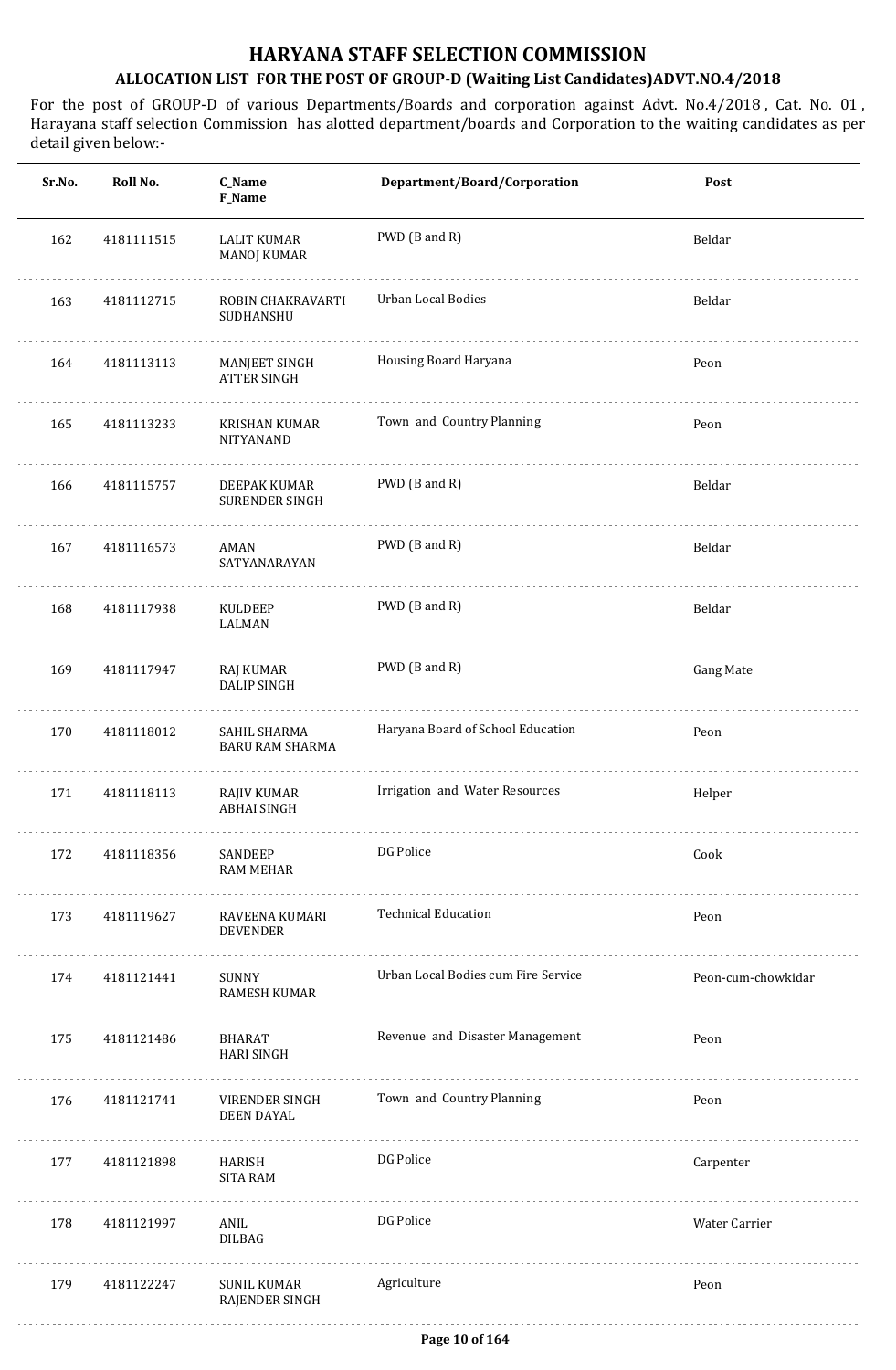| Sr.No. | Roll No.   | C_Name<br>F_Name                       | Department/Board/Corporation    | Post          |
|--------|------------|----------------------------------------|---------------------------------|---------------|
| 180    | 4181122451 | RAHUL SONI<br>RAJKUMAR                 | Irrigation and Water Resources  | Helper        |
| 181    | 4181122890 | RAJESH KUMAR<br><b>ISHWAR SINGH</b>    | PWD (B and R)                   | Beldar        |
| 182    | 4181122900 | PRAKASH CHAND<br><b>RANVIR</b>         | Industries and Commerce         | Peon          |
| 183    | 4181123517 | RAHUL KUMAR<br>SURENDRA SINGH          | DG Police                       | Water Carrier |
| 184    | 4181123639 | HIMMAT SINGH<br><b>MAHI PAL</b>        | PWD (B and R)                   | Beldar        |
| 185    | 4181127131 | <b>DIKSHANT</b><br><b>BALJEET JOON</b> | Forest                          | Mali          |
| 186    | 4181127628 | PARDEEP KUMAR<br><b>KRISHAN KUMAR</b>  | PWD (B and R)                   | Beldar        |
| 187    | 4181130033 | MANOJ<br><b>SHISH RAM</b>              | Revenue and Disaster Management | Mali          |
| 188    | 4181131027 | NEELAM DEVI<br><b>JAIVIR SINGH</b>     | State Vigilance Bureau          | Peon          |
| 189    | 4181131057 | PARVEEN KUMAR<br><b>OM PRAKASH</b>     | Women and Child Development     | Labourer      |
| 190    | 4181131519 | KAMAL<br>PARTAP SINGH<br>.             | DG Police                       | Cook          |
| 191    | 4181131988 | RAKESH<br>PRITHVI                      | DG Police                       | Dhobi         |
| 192    | 4181133295 | ANITA<br><b>SUNDER</b>                 | PWD (B and R)                   | Beldar        |
| 193    | 4181133308 | PARDEEP KUMAR<br><b>INDER SINGH</b>    | PWD (B and R)                   | Beldar        |
| 194    | 4181134096 | SANDEEP KUMAR<br>DILBAG SINGH          | DG Police                       | Cook          |
| 195    | 4181135254 | RAMESH KUMAR<br>DALIP SINGH            | Horticulture                    | Mali          |
| 196    | 4181135320 | ABHISHEK<br><b>ATTAR SINGH</b>         | DG Police                       | Water Carrier |
| 197    | 4181135828 | SONU<br>DAYA NAND                      | Prision                         | Cook          |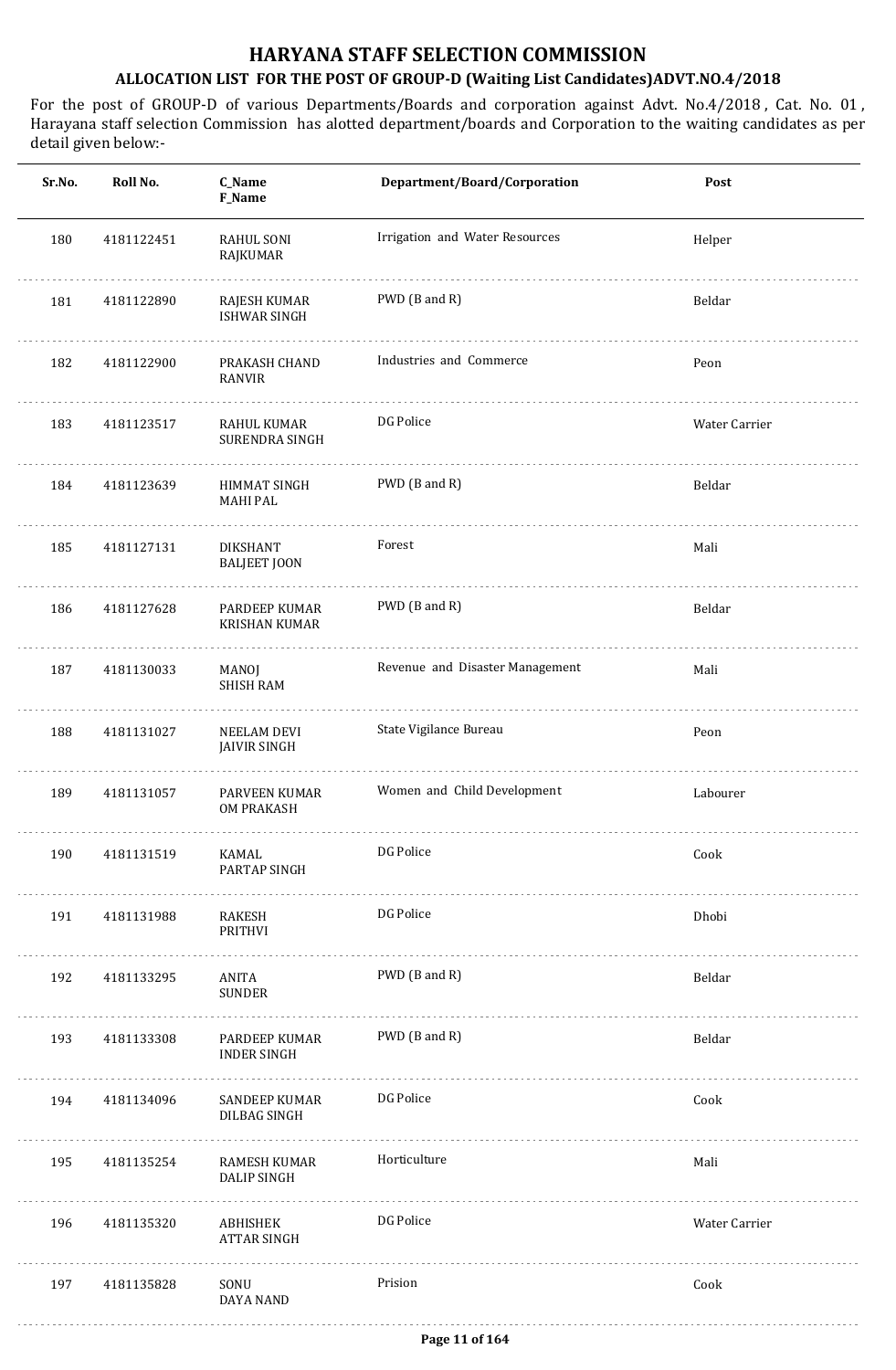| Sr.No. | Roll No.   | C_Name<br>F_Name                      | Department/Board/Corporation              | Post                 |
|--------|------------|---------------------------------------|-------------------------------------------|----------------------|
| 198    | 4181136494 | NISHANT PUNIA<br>SUKHVIR SINGH PUNIA  | DG Police                                 | Laboratory Attendant |
| 199    | 4181136978 | <b>NAVEEN</b><br><b>BALBIR</b>        | Revenue and Disaster Management           | Peon                 |
| 200    | 4181138426 | SURAJ MAL<br><b>RAMKUMAR</b>          | Urban Local Bodies                        | Peon                 |
| 201    | 4181138820 | AASHISH<br><b>ASHOK KUMAR</b>         | <b>ESI Health Care</b>                    | Dresser              |
| 202    | 4181138943 | <b>SUNIL KUMAR</b><br><b>SAHI RAM</b> | Skill Development and Industrial Training | Workshop Attendant   |
| 203    | 4181139154 | ASHWANI<br>RAJ SINGH                  | PWD (B and R)                             | Beldar               |
| 204    | 4181139399 | SANTOSH KUMARI<br>RAMDIYA             | Prision                                   | Ordely               |
| 205    | 4181143427 | ANIL<br><b>HARI PAL SINGH</b>         | PWD (B and R)                             | Beldar               |
| 206    | 4181145952 | NARESH KUMAR<br><b>TULSI RAM</b>      | Urban Local Bodies                        | Beldar               |
| 207    | 4181147518 | SANDEEP KUMAR<br><b>CHHATAR SINGH</b> | <b>ESI Health Care</b>                    | Peon                 |
| 208    | 4181147805 | VIPUL SHARMA<br><b>VINOD KUMAR</b>    | PWD (B and R)                             | Beldar               |
| 209    | 4181147845 | DEEKSHA<br><b>SUSHIL KUMAR</b>        | Horticulture                              | Mali                 |
| 210    | 4181148659 | HOSIAR SINGH<br>RAJENDER SINGH        | DG Police                                 | Cook                 |
| 211    | 4181149564 | SHYAM SUNDER<br>NANGA                 | DG Police                                 | Water Carrier        |
| 212    | 4181150912 | PARDEEP<br>DAYANAND                   | PWD (B and R)                             | Beldar               |
| 213    | 4181150975 | SANDEEP<br><b>SUSHIL KUMAR</b>        | <b>ESI Health Care</b>                    | Peon                 |
| 214    | 4181151247 | SATISH KUMAR<br>DHARAMPAL             | Urban Local Bodies                        | Beldar               |
| 215    | 4181155211 | PAWAN KUMAR<br><b>KARAN SINGH</b>     | PWD (B and R)                             | Beldar               |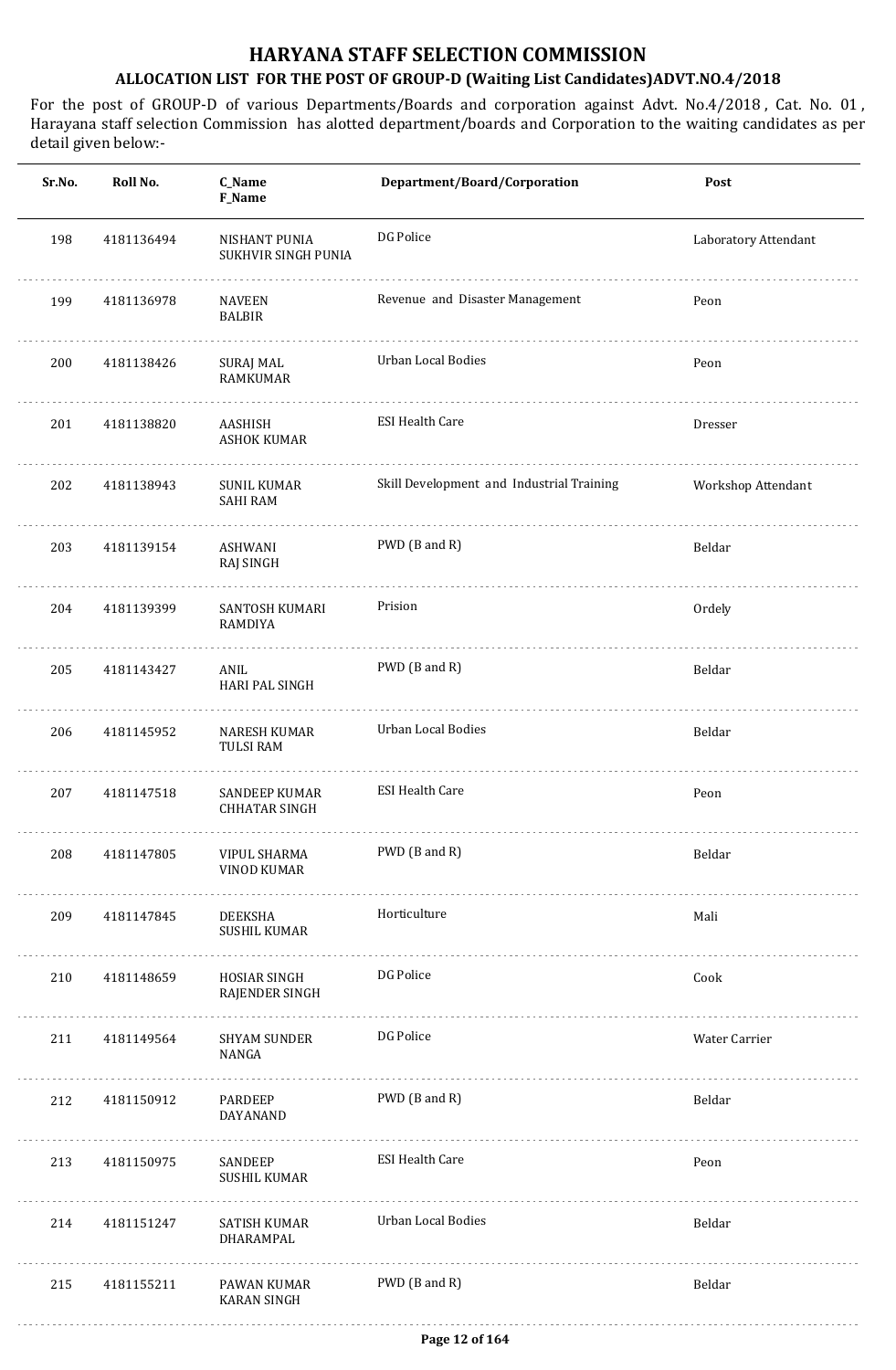| Roll No.<br>Sr.No. | C_Name<br>F_Name                             | Department/Board/Corporation              | Post                               |
|--------------------|----------------------------------------------|-------------------------------------------|------------------------------------|
| 4181155329         | AMJAD ALI<br><b>TAHIR ALI</b>                | <b>Urban Local Bodies</b>                 | Mali                               |
| 4181155979         | RAKESH<br><b>MAHABIR</b>                     | PWD (B and R)                             | Mali                               |
| 4181157014         | ANAND SINGH<br><b>KRISHAN LAL</b>            | Home Guard and Civil Defense              | Cook                               |
| 4181157686         | <b>MANDEEP SINGH</b><br><b>BALJEET SINGH</b> | Command Area Development Authority (CADA) | Peon                               |
| 4181157750         | KRISHAN KUMAR<br>DHARMPAL                    | PWD (B and R)                             | Beldar                             |
| 4181158265         | <b>BALJEET</b><br>RAJKUMAR                   | DG Police                                 | Water Carrier                      |
| 4181158573         | RAVI KUMAR<br><b>KRISHAN KUMAR</b>           | PWD (B and R)                             | Beldar                             |
| 4181159872         | YOGESH KUMAR<br><b>SURAT SINGH</b>           | DG Police                                 | Peon                               |
| 4181160331         | JAIPAL<br>SURAJ RAM                          | Women and Child Development               | Peon                               |
| 4181160689         | <b>BHIM SINGH</b>                            |                                           | Beldar                             |
| 4181161865         | SANJAY KUMAR<br><b>CHAMAN LAL</b>            | Skill Development and Industrial Training | Peon cum chowkidar                 |
| 4181162291         | DINESH<br>PRITHVI SINGH                      | Irrigation and Water Resources            | Helper                             |
| 4181162599         | GAURAV KUMAR<br>SANTOSH KUMAR                | Women and Child Development               | Peon                               |
| 4181163694         | <b>SAT PAL</b><br>KARAMBIR                   | Advocate General                          | Peon                               |
| 4181164513         | SATYANDER KUMAR<br><b>RAM NIWAS</b>          | DG Police                                 | Cook                               |
| 4181165183         | ANIL KUMAR<br>MUKESH KUMAR                   | DG Police                                 | Dhobi                              |
| 4181166640         | RAJAN SAINI<br>KARISHAN KUMAR SAINI          | PWD (B and R)                             | Mali                               |
| 4181166721         | VINOD KUMAR<br><b>BRIJ LAL</b>               | DG Police                                 | Cook                               |
|                    |                                              |                                           | KULDEEP SINGH KHARTA PWD (B and R) |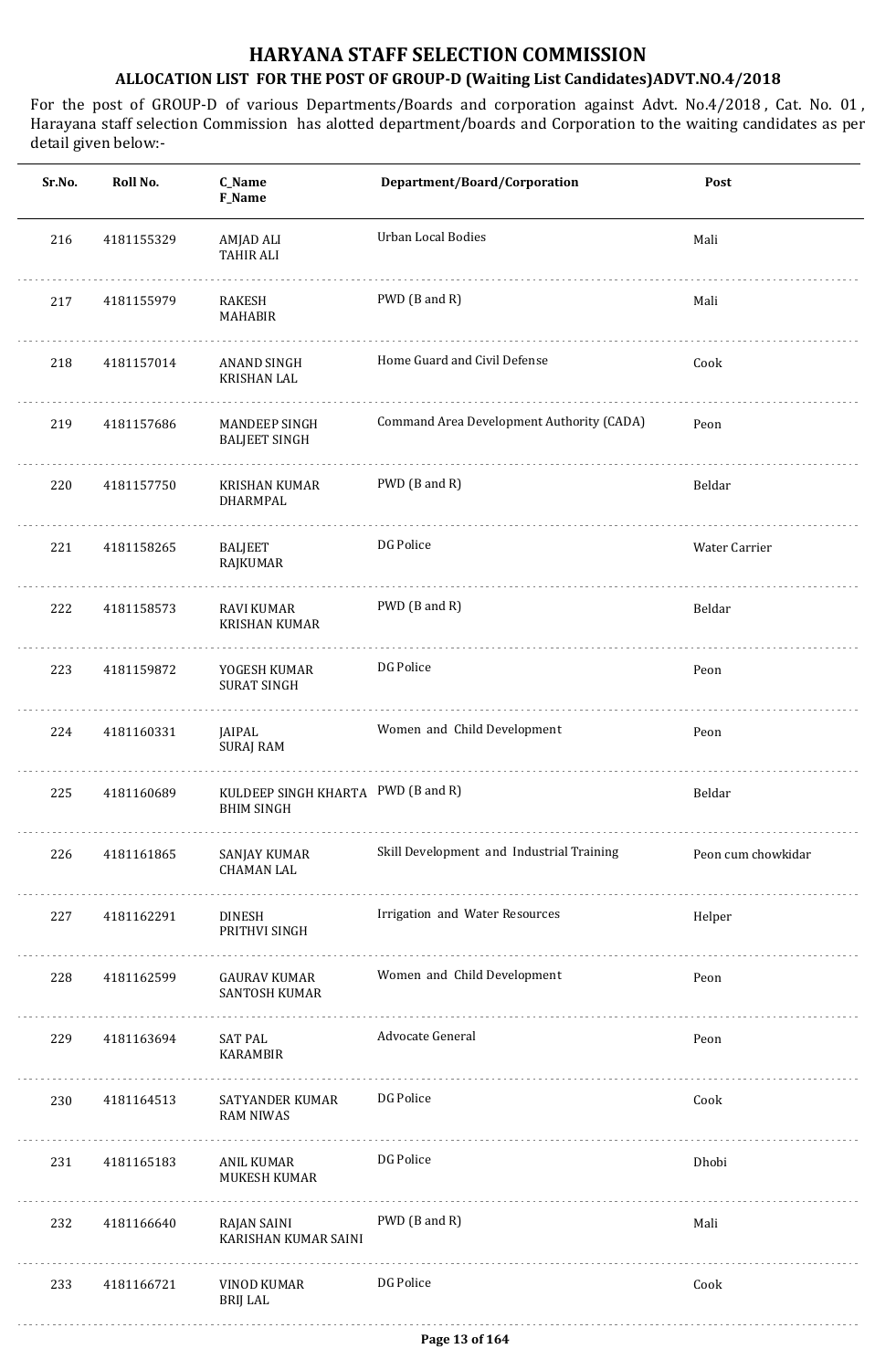| Sr.No. | Roll No.   | C_Name<br>F_Name                          | Department/Board/Corporation              | Post               |
|--------|------------|-------------------------------------------|-------------------------------------------|--------------------|
| 234    | 4181167005 | KIRAT SINGH<br>JAGBIR SINGH               | <b>State Transport</b>                    | Tyreman Helper     |
| 235    | 4181167234 | <b>ASHOK KUMAR</b><br><b>KARTAR SINGH</b> | Excise and Taxation                       | Peon               |
| 236    | 4181167309 | PRIYAVART<br>MOHAN LAL                    | Forest                                    | Mali               |
| 237    | 4181167613 | RACHIN KUMAR<br>SUKHMAL SHARMA            | PWD (B and R)                             | Beldar             |
| 238    | 4181167951 | VIKASH<br><b>BALERAM</b>                  | Hospitality Organisation                  | Waiter             |
| 239    | 4181168536 | SANJAY<br>MOHAN SINGH RAWAT               | Skill Development and Industrial Training | Peon cum chowkidar |
| 240    | 4181168684 | AJAY KUMAR<br>PREM SINGH                  | Urban Local Bodies                        | Peon               |
| 241    | 4181169116 | MANDEEP<br><b>KRISHAN KUMAR</b>           | PWD (B and R)                             | Beldar             |
| 242    | 4181170631 | RAJESH SHARMA<br>DHARAMVIR                | PWD (B and R)                             | Mali               |
| 243    | 4181171641 | PARMOD<br>LICHHMAN                        | Prision                                   | Peon               |
| 244    | 4181173306 | ASHWANI KUMAR<br><b>DHARM PAL</b>         | DG Police                                 | Cook               |
| 245    | 4181175868 | ANIL<br><b>BALBIR</b>                     | PWD (B and R)                             | Beldar             |
| 246    | 4181178315 | GEETA RANI<br>RANGI RAM                   | DG Police                                 | Cook               |
| 247    | 4181182505 | NITIN KUMAR<br><b>RAM KISHAN</b>          | Economic and Statistical Analysis         | Peon-cum-chowkidar |
| 248    | 4181182692 | SHYAM SINGH<br>MAIN PAL SINGH             | Urban Local Bodies                        | Peon               |
| 249    | 4181182819 | DEEPAK KUMAR<br>JAINARAIN                 | PWD (B and R)                             | T.Mate             |
| 250    | 4181183464 | VIKRAM<br>MOHAN LAL                       | Urban Local Bodies                        | Beldar             |
| 251    | 4181184218 | VIKRANT<br>ASHVANI KUMAR                  | DG Police                                 | Water Carrier      |
|        |            |                                           |                                           |                    |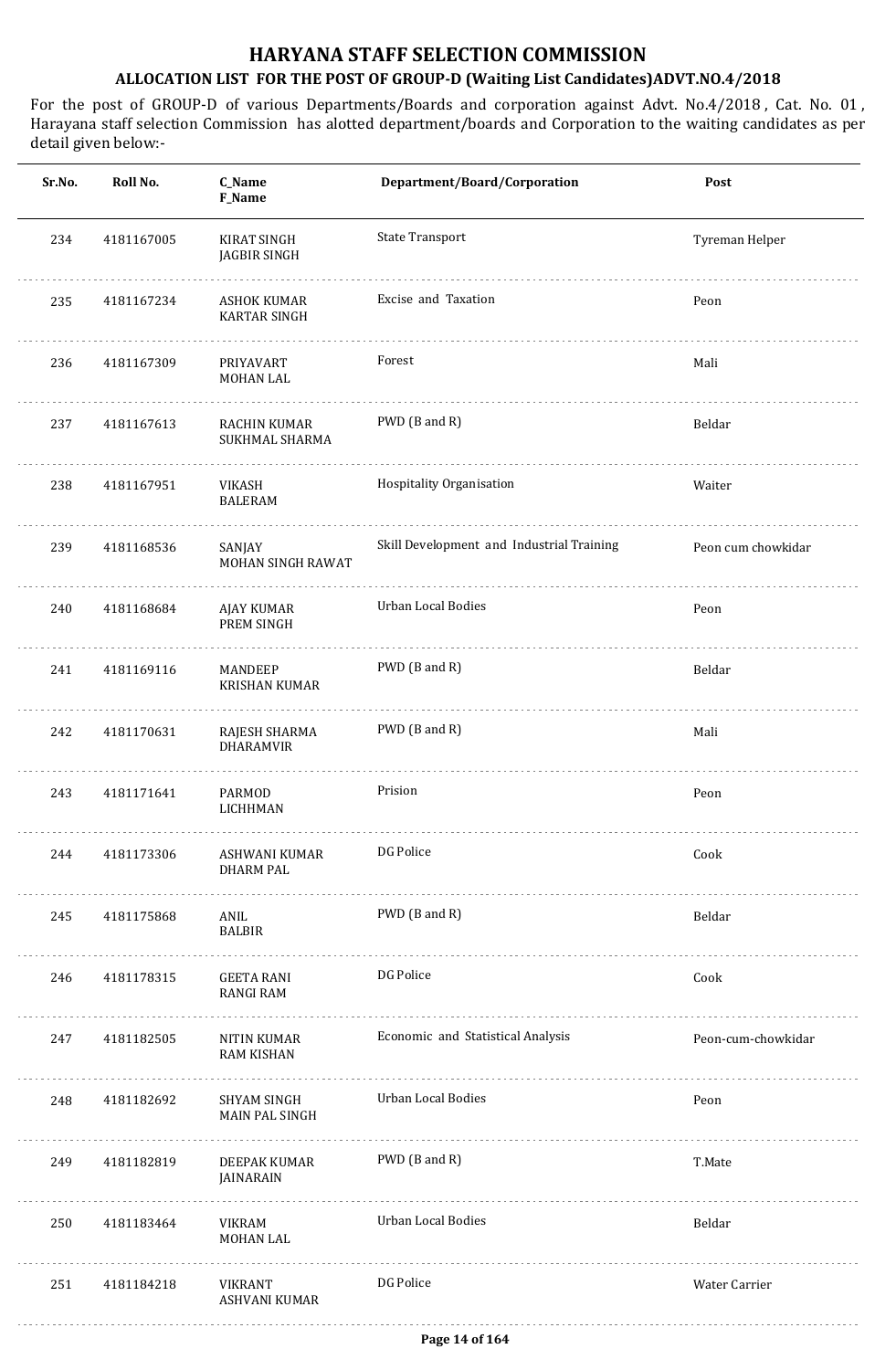| Sr.No. | Roll No.   | C_Name<br>F_Name                            | Department/Board/Corporation              | Post               |
|--------|------------|---------------------------------------------|-------------------------------------------|--------------------|
| 252    | 4181184237 | <b>VIJAY SINGH</b><br>PRITHVI SINGH         | Command Area Development Authority (CADA) | Peon               |
| 253    | 4181184297 | SAURABH MISHRA<br>MAHENDRA NARAYAN          | Hospitality Organisation                  | Waiter             |
| 254    | 4181184602 | MANOJ KUMAR<br><b>JAI CHAND</b>             | DG Police                                 | Mali               |
| 255    | 4181188009 | RAHUL SHARMA<br>SHRIRAM SHARMA              | <b>ESI Health Care</b>                    | Peon               |
| 256    | 4181188512 | <b>ISHWAR SINGH</b><br><b>SURJEET SINGH</b> | Skill Development and Industrial Training | Peon cum chowkidar |
| 257    | 4181188608 | <b>DEEPAK KUMAR</b><br><b>BHIM SINGH</b>    | Irrigation and Water Resources            | Helper             |
| 258    | 4181189109 | DILBAG SINGH<br><b>NENCHAL RAM</b>          | Revenue and Disaster Management           | Peon               |
| 259    | 4181189486 | <b>DINESH</b><br><b>ISHWAR SINGH</b>        | PWD (B and R)                             | Beldar             |
| 260    | 4181189768 | SATISH KUMAR<br><b>KAPOOR SINGH</b>         | Town and Country Planning                 | Khalasi            |
| 261    | 4181191988 | <b>MANOJ KUMAR</b><br><b>JAIBIR SINGH</b>   | Irrigation and Water Resources            | Helper             |
| 262    | 4181192005 | <b>SHASHI BHUSHAN</b><br>RAJ KUMAR SHARMA   | Agriculture                               | Field Man          |
| 263    | 4181192109 | ROHTAS KANWAR<br><b>BHIM SINGH</b>          | Horticulture                              | Peon               |
| 264    | 4181193119 | ASHOK<br>RAJPAL                             | <b>Higher Education</b>                   | Peon               |
| 265    | 4181194167 | NARESH KUMAR<br>HIMMAT SINGH                | <b>Technical Education</b>                | Peon               |
| 266    | 4181194440 | RAM PAL<br><b>BALDEV RAM</b>                | Animal Husbandry and Dairying             | Animal Attendant   |
| 267    | 4181194909 | VINOD<br>RAJ PAL                            | DG Police                                 | Dhobi              |
| 268    | 4181195248 | RAMKESH<br>RAMDIA                           | <b>Urban Local Bodies</b>                 | Peon               |
| 269    | 4181195279 | PAWAN KUMAR<br>RAJESH KUMAR                 | Development and Panchayats                | Mali               |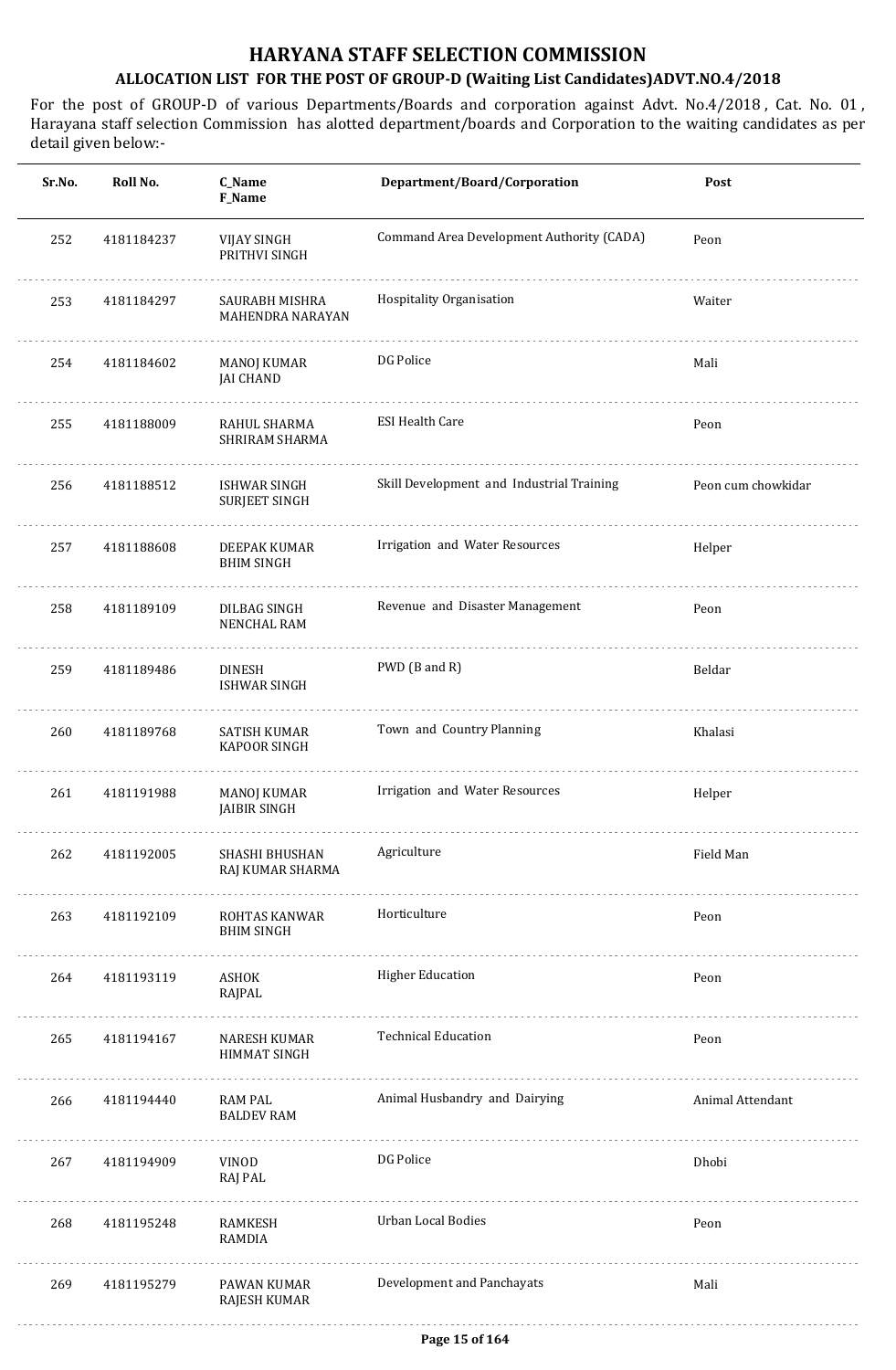| Sr.No. | Roll No.   | C_Name<br>F_Name                         | Department/Board/Corporation              | Post               |
|--------|------------|------------------------------------------|-------------------------------------------|--------------------|
| 270    | 4181196653 | RAM MEHAR SINGH<br><b>NASEEB SINGH</b>   | <b>Chief Secretary</b>                    | Peon-cum-chowkidar |
| 271    | 4181196941 | PARDEEP KUMAR<br><b>RAMEHAR SINGH</b>    | PWD (B and R)                             | Beldar             |
| 272    | 4181197525 | AMIT<br><b>UMESH KUMAR</b>               | DG Police                                 | Carpenter          |
| 273    | 4181197725 | DIKSHA RANI<br><b>VIJAY SINGH</b>        | PWD (B and R)                             | Beldar             |
| 274    | 4181198028 | <b>HARISH YADAV</b><br><b>MADAN LAL</b>  | PWD (B and R)                             | Beldar             |
| 275    | 4181198853 | VISHAL<br>RAMCHANDER                     | DG Police                                 | Barber             |
| 276    | 4181200283 | <b>NARESH KUMAR</b><br><b>TELU RAM</b>   | DG Police                                 | Cook               |
| 277    | 4181201802 | RAHUL<br><b>SAINSI RAM</b>               | PWD (B and R)                             | Beldar             |
| 278    | 4181201870 | AMIT<br><b>SILAKRAM</b>                  | <b>ESI Health Care</b>                    | Peon               |
| 279    | 4181201969 | POOJA RANI<br><b>NAFE SINGH</b>          | DG Police                                 | Cook               |
| 280    | 4181203713 | PRADEEP KUMAR<br><b>JAI BHAGWAN</b>      | Urban Local Bodies                        | Mali-cum-Chowkidar |
| 281    | 4181205420 | MAHI PAL SINGH<br><b>KRISHAN CHANDER</b> | PWD (B and R)                             | Mali               |
| 282    | 4181207928 | MAMTA RANI<br>JAGMAL SINGH               | DG Police                                 | Mason              |
| 283    | 4181208238 | SUMIT KUMAR<br>ANIL KUMAR                | Skill Development and Industrial Training | Workshop Attendant |
| 284    | 4181208781 | ASHA DEVI<br><b>OM PARKASH</b>           | PWD (B and R)                             | Peon               |
| 285    | 4181209045 | PARVEEN KUMAR<br><b>VIJAY SINGH</b>      | Industries and Commerce                   | Peon               |
| 286    | 4181210206 | PARAS<br>HANSRAJ                         | PWD (B and R)                             | Beldar             |
| 287    | 4181211634 | NARESH KUMAR YADAV<br>RAMPHAL YADAV      | Urban Local Bodies                        | Beldar             |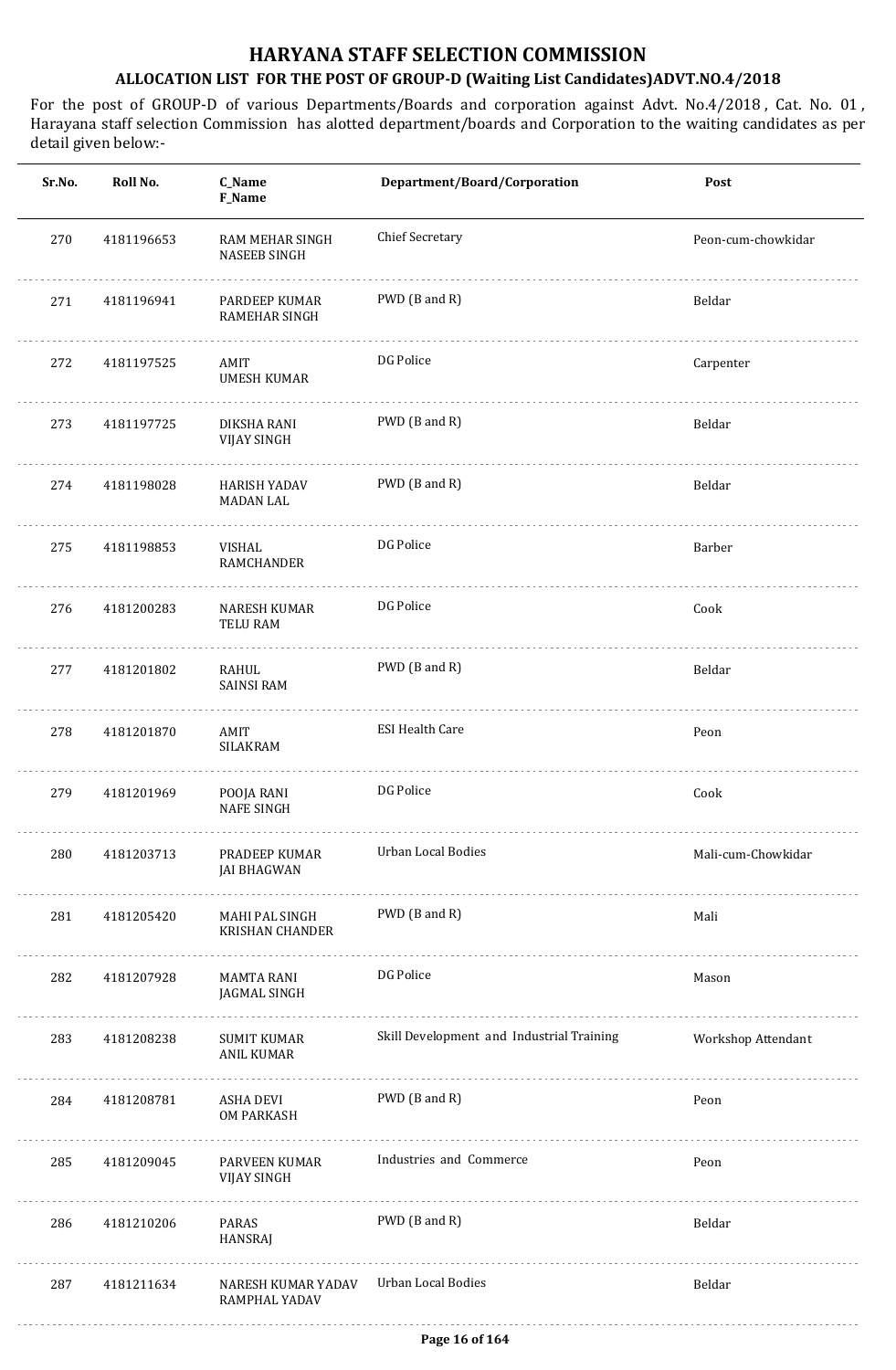| Sr.No. | Roll No.   | C_Name<br>F_Name                      | Department/Board/Corporation              | Post                 |
|--------|------------|---------------------------------------|-------------------------------------------|----------------------|
| 288    | 4181211900 | ARTI<br><b>HAKIKAT RAI</b>            | Town and Country Planning                 | Peon                 |
| 289    | 4181212627 | DEVENDER<br><b>INDER SINGH</b>        | <b>ESI Health Care</b>                    | Peon                 |
| 290    | 4181212870 | RAJESH KUMAR<br><b>RULDA RAM</b>      | Hospitality Organisation                  | Waiter               |
| 291    | 4181212924 | RAHUL<br><b>SATISH KUMAR</b>          | PWD (B and R)                             | Beldar               |
| 292    | 4181216413 | <b>VINEET</b><br>RAJENDER PRASAD      | PWD (B and R)                             | Mali                 |
| 293    | 4181216541 | <b>DESHRAJ</b><br><b>SATBIR SINGH</b> | Skill Development and Industrial Training | Peon cum chowkidar   |
| 294    | 4181216757 | NARENDER KUMAR<br><b>SURESH KUMAR</b> | PWD (B and R)                             | Beldar               |
| 295    | 4181218471 | NARENDER SINGH<br><b>VIJAY SINGH</b>  | <b>Chief Secretary</b>                    | Peon-cum-chowkidar   |
| 296    | 4181218687 | RAHUL<br><b>JAGVIR SINGH</b>          | PWD (B and R)                             | Beldar               |
| 297    | 4181218887 | <b>BALWAN SINGH</b><br>DHANPAT SINGH  | DG Police                                 | Cook                 |
| 298    | 4181219114 | DEEPAK<br>KRISHAN LAL                 | Urban Local Bodies                        | Asstt. Pump Operator |
| 299    | 4181220992 | MAHIPAL SINGH<br>PARTAP SINGH         | PWD (B and R)                             | Mali                 |
| 300    | 4181221755 | KULWINDER SINGH<br>KARNAIL SINGH      | DG Police                                 | Cook                 |
| 301    | 4181222287 | ASHOK KUMAR<br>DAYANAND               | PWD (B and R)                             | Beldar               |
| 302    | 4181222340 | KAVITA<br>VEDPAL SINGH                | Animal Husbandry and Dairying             | Animal Attendant     |
| 303    | 4181223869 | HITENDER KUMAR<br><b>BIKRAM SINGH</b> | Skill Development and Industrial Training | Peon                 |
| 304    | 4181224032 | RAVINDER SINGH<br>MAHENDER SINGH      | Sports and Youth Affairs                  | Peon                 |
| 305    | 4181224088 | ASHOK KUMAR<br>HARI RAM SHARMA        | PWD (B and R)                             | Peon                 |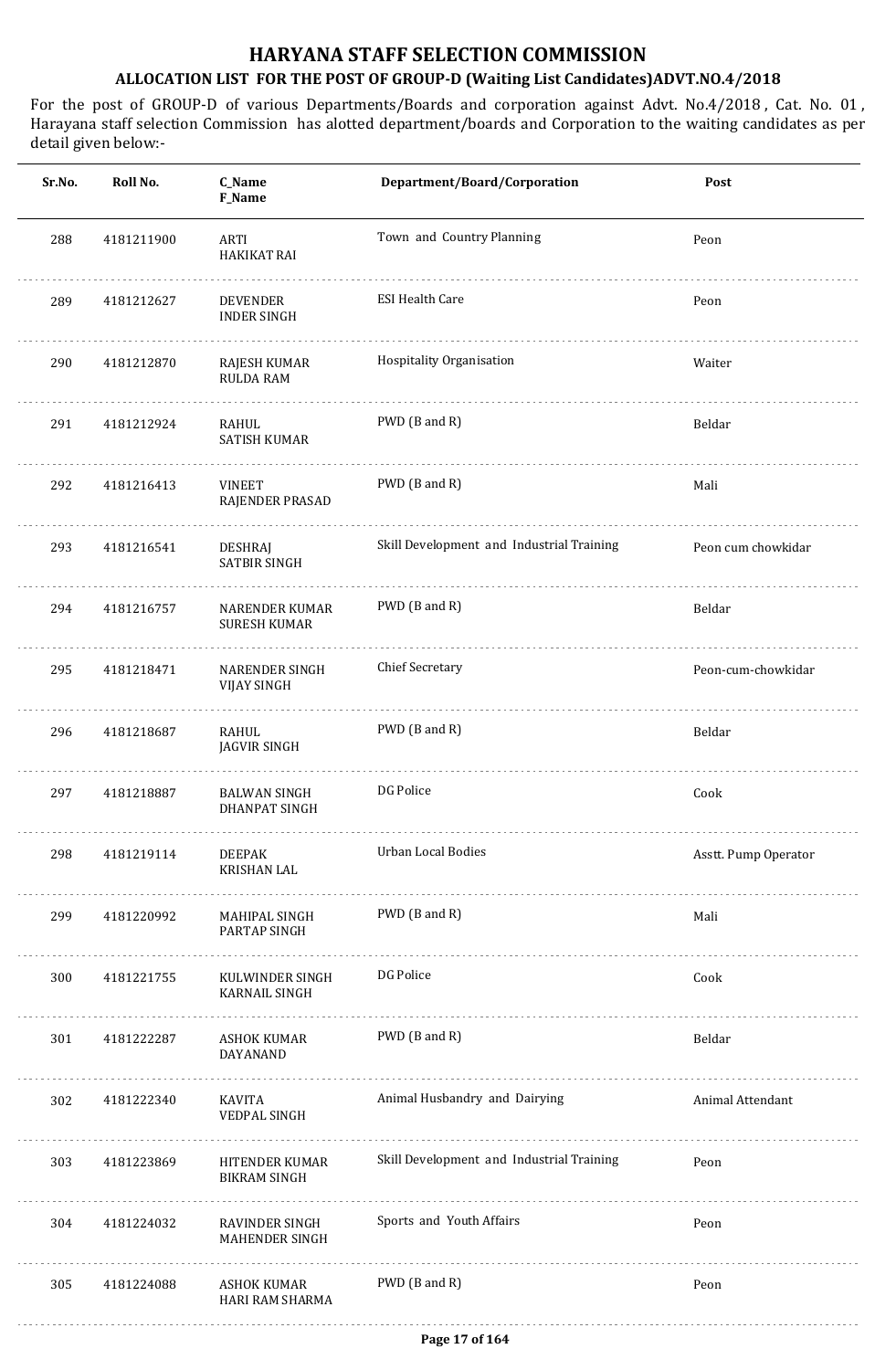| Sr.No. | Roll No.   | C_Name<br>F_Name                          | Department/Board/Corporation              | Post               |
|--------|------------|-------------------------------------------|-------------------------------------------|--------------------|
| 306    | 4181224485 | <b>ASHOK KUMAR</b><br><b>SULTAN SINGH</b> | PWD (B and R)                             | Road Mate          |
| 307    | 4181227542 | HARESH<br>HARPAL                          | PWD (B and R)                             | Beldar             |
| 308    | 4181227821 | RAJESH<br><b>NAFE SINGH</b>               | PWD (B and R)                             | Beldar             |
| 309    | 4181228036 | AVNISH KUMAR<br>RAVINDRA SHARMA           | DG Police                                 | Daftari            |
| 310    | 4181230546 | VIKRAM<br><b>GOPAL SINGH</b>              | Irrigation and Water Resources            | Helper             |
| 311    | 4181230976 | KAILASH<br>RAJENDER SINGH                 | DG Police                                 | Cook               |
| 312    | 4181231992 | ASHOK KUMAR<br><b>MAM CHAND</b>           | PWD (B and R)                             | Beldar             |
| 313    | 4181232725 | KULDEEP SINGH<br><b>BIRBAL SINGH</b>      | Animal Husbandry and Dairying             | Animal Attendant   |
| 314    | 4181236383 | RAJESH KUMAR<br><b>BHAN SINGH</b>         | PWD (B and R)                             | Mali               |
| 315    | 4181236509 | <b>SUNNY</b><br><b>SUBE SINGH</b>         | Animal Husbandry and Dairying             | Animal Attendant   |
| 316    | 4181238025 | RAHUL<br><b>RAM AVTAR</b>                 | Skill Development and Industrial Training | Peon cum chowkidar |
| 317    | 4181238189 | NARESH KUMAR<br>NASEEB SINGH              | PWD (B and R)                             | Peon               |
| 318    | 4181238223 | DEEPAK KUMAR<br>SATISH KUMAR              | PWD (B and R)                             | Mali               |
| 319    | 4181238291 | JITENDER SINGH<br><b>SUKHVIR</b>          | <b>State Transport</b>                    | Tyreman Helper     |
| 320    | 4181243054 | ROHIT KUMAR<br><b>AJMER SINGH</b>         | PWD (B and R)                             | Beldar             |
| 321    | 4181244314 | MANISHA<br><b>AJIT SINGH</b>              | Treasury and Account Department           | Peon               |
| 322    | 4181245754 | <b>CHANDER PRAKASH</b><br>SANJAY          | Agriculture                               | Peon               |
| 323    | 4181245756 | <b>UMESH TANWAR</b><br>MUKESH SINGH       | DG Police                                 | Cook               |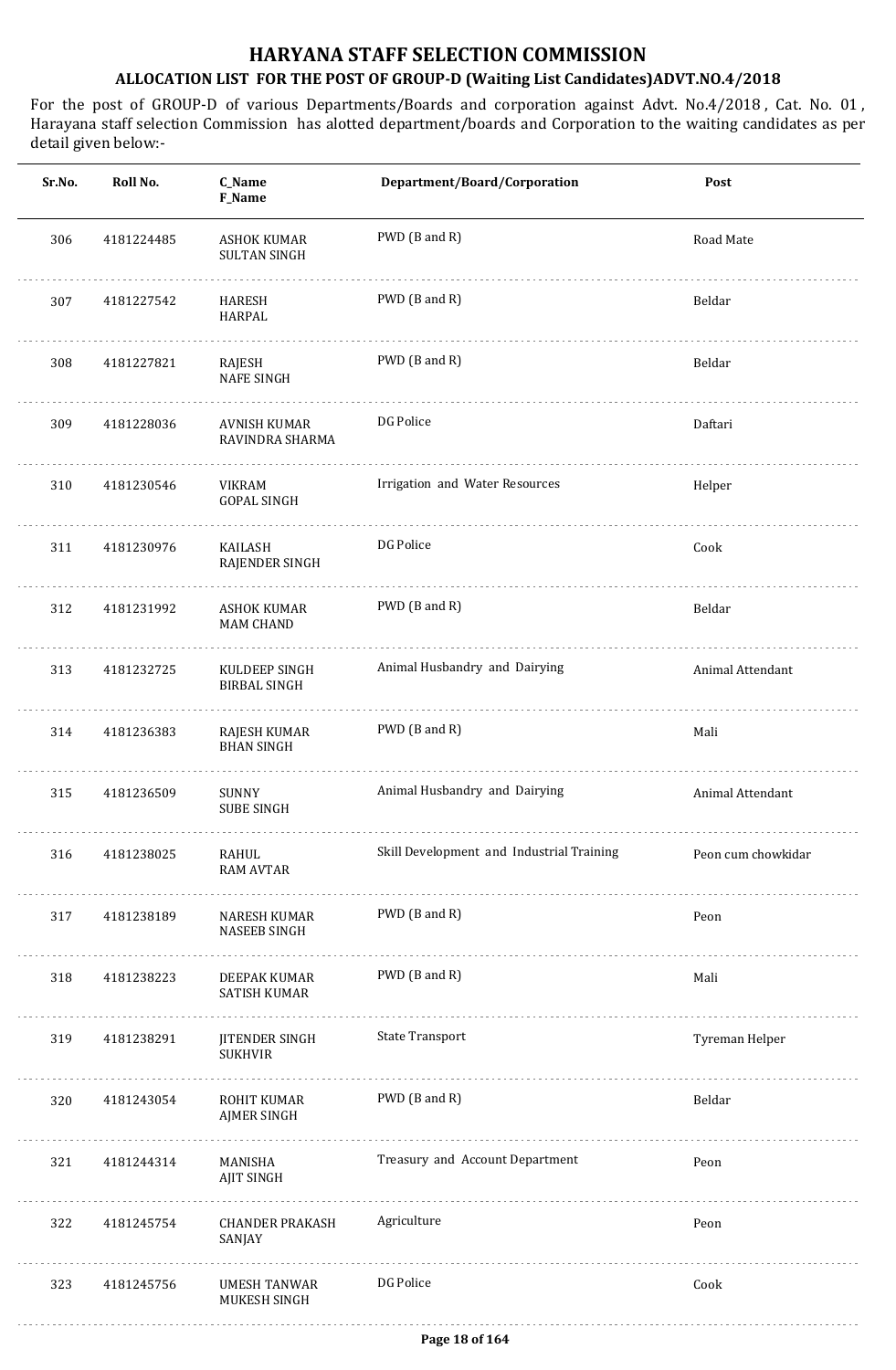| Roll No.   | C_Name<br>F_Name                       | Department/Board/Corporation              | Post               |
|------------|----------------------------------------|-------------------------------------------|--------------------|
| 4181246034 | SHANU<br><b>MAHA NAND</b>              | <b>Higher Education</b>                   | Peon               |
| 4181246863 | <b>SANDEEP KUMAR</b><br><b>ROHTASH</b> | Women and Child Development               | Cook               |
| 4181247703 | SHAKSHI<br>ANIL                        | Irrigation and Water Resources            | Helper             |
| 4181249961 | ATUL<br><b>HAWA SINGH</b>              | PWD (B and R)                             | Beldar             |
| 4181250089 | ANIL VAISHNAV<br>KAPOOR CHAND          | <b>ESI Health Care</b>                    | Peon               |
| 4181250227 | MEENAKSHI<br>VIKRAM SINGH              | Irrigation and Water Resources            | Helper             |
| 4181250652 | NAVEEN<br>JAIBIR                       | Revenue and Disaster Management           | Mali               |
| 4181252465 | NISHANT SOLANKI<br>HARI CHAND SOLANKI  | Hospitality Organisation                  | Cook Helper        |
| 4181252561 | LALIT KUMAR<br>AJIT SINGH              | DG Police                                 | Mali               |
| 4181254605 | <b>SANDEEP KUMAR</b><br>TEK RAM        | Revenue and Disaster Management           | Peon               |
| 4181256207 | VIKAS KUMAR<br><b>NASEEB SINGH</b>     | Skill Development and Industrial Training | Peon cum chowkidar |
| 4181256674 | NARES<br><b>CHHOTU RAM</b>             | Advocate General                          | Peon               |
| 4181256714 | RAJESH<br>SATYAWAN                     | PWD (B and R)                             | Beldar             |
| 4181258947 | JYOTI RANI<br><b>OM PARKASH</b>        | Revenue and Disaster Management           | Peon               |
| 4181259190 | <b>DALEEP</b><br><b>RAVI DUTT</b>      | PWD (B and R)                             | Beldar             |
| 4181260757 | SONU<br>DHOOP SINGH                    | PWD (B and R)                             | Beldar             |
| 4181261394 | AMIT KUMAR<br>RAMESH CHANDER           | <b>ESI Health Care</b>                    | Peon               |
| 4181261438 | GURPREET<br>PAL SINGH                  | <b>Chief Secretary</b>                    | Peon-cum-chowkidar |
|            |                                        |                                           |                    |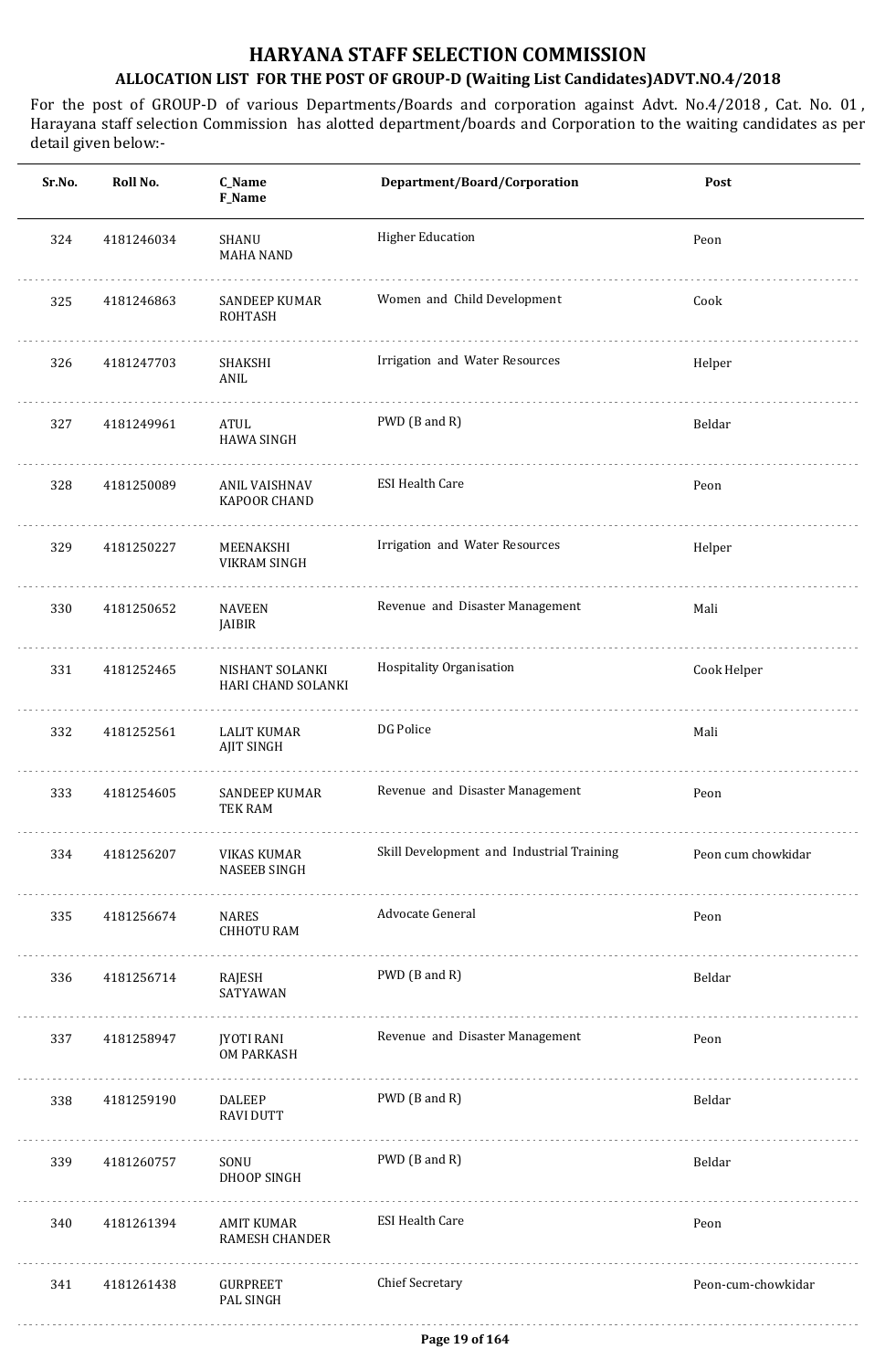| Sr.No. | Roll No.   | C_Name<br>F_Name                             | Department/Board/Corporation              | Post                 |
|--------|------------|----------------------------------------------|-------------------------------------------|----------------------|
| 342    | 4181262834 | <b>BALWAN SINGH</b><br><b>JAI SINGH</b>      | DG Police                                 | Dhobi                |
| 343    | 4181263155 | <b>JITESH</b><br><b>NARENDER</b>             | DG Police                                 | Laboratory Attendant |
| 344    | 4181264060 | MAHIPAL<br>DHARAMBIR SINGH                   | Development and Panchayats                | Peon                 |
| 345    | 4181264527 | <b>BABITA DEVI</b><br><b>JASWANT SINGH</b>   | PWD (B and R)                             | Mali                 |
| 346    | 4181264852 | <b>BHUPINDER KAMBOJ</b><br><b>SHER SINGH</b> | Skill Development and Industrial Training | Peon cum chowkidar   |
| 347    | 4181265828 | SACHIN<br><b>VIJAY KUMAR</b>                 | PWD (B and R)                             | Beldar               |
| 348    | 4181266305 | MOHIT<br><b>MAHENDER</b>                     | DG Police                                 | Cook                 |
| 349    | 4181268383 | <b>BASANT</b><br><b>JEET SINGH</b>           | <b>ESI Health Care</b>                    | Peon                 |
| 350    | 4181269353 | <b>MANISH</b><br>RAJMAL                      | PWD (B and R)                             | Peon                 |
| 351    | 4181271404 | DHARMENDER SINGH<br>RAMBHAGAT SINGH          | Food and Drugs (Admn.)                    | Peon                 |
| 352    | 4181276968 | PREM KUMAR<br>PRABHATI LAL                   | Rajya Sainik Board                        | Cook                 |
| 353    | 4181279000 | HARDEEP<br><b>RAMESHWAR</b>                  | PWD (B and R)                             | Beldar               |
| 354    | 4181279182 | <b>SULTAN SINGH</b><br><b>JAGIR SINGH</b>    | Rajya Sainik Board                        | Peon                 |
| 355    | 4181279669 | DEBO DEVI<br><b>KHEM CHAND</b>               | DG Police                                 | Cook                 |
| 356    | 4181281194 | VIJAYPAL SINGH<br><b>KAWAR SINGH</b>         | <b>Registrar Cooperative Societies</b>    | Peon                 |
| 357    | 4181281509 | SONU SHEOKAND<br>RAJINDER SINGH              | PWD (B and R)                             | Beldar               |
| 358    | 4181281599 | PITENDER SINGH<br>RAJPAL SINGH               | <b>Chief Secretary</b>                    | Peon-cum-chowkidar   |
| 359    | 4181281821 | <b>SANDEEP KUMAR</b><br>DHOOP SINGH          | PWD (B and R)                             | Beldar               |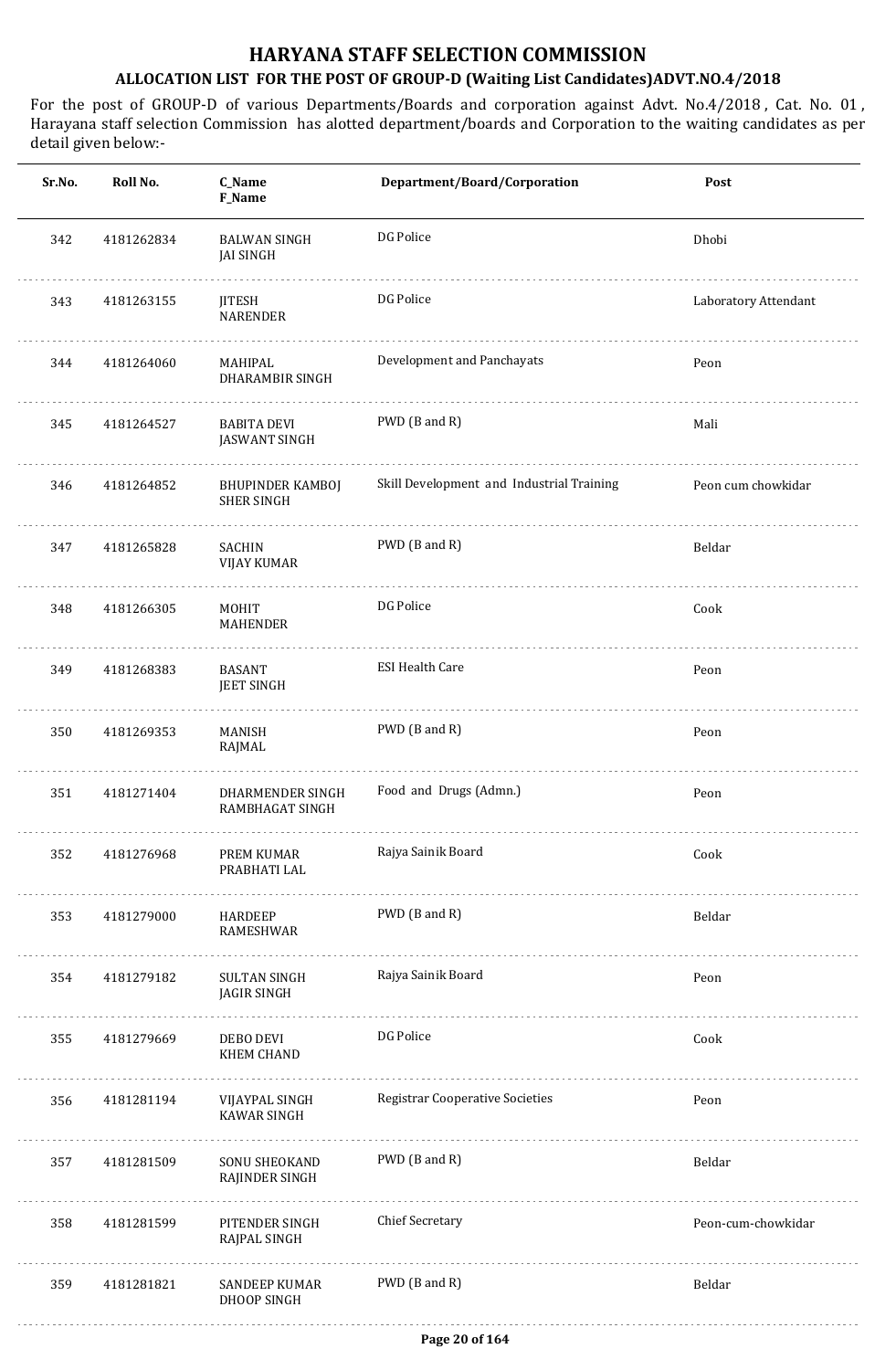| Sr.No. | Roll No.   | C_Name<br>F_Name                            | Department/Board/Corporation              | Post               |
|--------|------------|---------------------------------------------|-------------------------------------------|--------------------|
| 360    | 4181281970 | RAVINDER PAL<br>MAHENDER SINGH              | State Vigilance Bureau                    | Peon               |
| 361    | 4181283250 | PARAS RAM<br>KUNDAN LAL                     | Industries and Commerce                   | Peon               |
| 362    | 4181284689 | <b>SATISH KUMAR</b><br><b>BAJRANG SINGH</b> | PWD (B and R)                             | Mali               |
| 363    | 4181285004 | KAVINDER KUMAR<br><b>VIJAY KUMAR</b>        | DG Police                                 | Cook               |
| 364    | 4181285006 | MANDEEP<br><b>GORDHAN</b>                   | DG Police                                 | Cook               |
| 365    | 4181285342 | <b>MUKESH RANI</b><br><b>KARN SINGH</b>     | DG Police                                 | Peon               |
| 366    | 4181285424 | <b>MD FAIZY</b><br><b>MD USMAAN</b>         | DG Police                                 | Water Carrier      |
| 367    | 4181285483 | VIKRAM SINGH<br>SHARWAN SINGH               | Irrigation and Water Resources            | Helper             |
| 368    | 4181285896 | JAGBIR SINGH<br>SATNARAYAN                  | <b>Technical Education</b>                | Peon               |
| 369    | 4181286094 | <b>ARUN KUMAR</b><br><b>HUKAM CHAND</b>     | DG Police                                 | Barber             |
| 370    | 4181288010 | <b>SUNITA RANI</b><br>RAJENDER SINGH        | Horticulture                              | Mali               |
| 371    | 4181288810 | SAURABH YADAV<br><b>VIJAY KUMAR</b>         | Skill Development and Industrial Training | Peon cum chowkidar |
| 372    | 4181288888 | SONU<br><b>BALBIR SINGH</b>                 | PWD (B and R)                             | Beldar             |
| 373    | 4181289120 | AJEET SINGH<br>MANOHAR LAL                  | PWD (B and R)                             | Beldar             |
| 374    | 4181290434 | RAJ MAL<br><b>CHANDER SINGH</b><br>.        | Hospitality Organisation                  | Waiter             |
| 375    | 4181290719 | POOJA<br>RAMESH                             | Skill Development and Industrial Training | Peon cum chowkidar |
| 376    | 4181291676 | JAIBHAGWAN<br><b>TEKCHAND</b>               | Town and Country Planning                 | Peon               |
| 377    | 4181292503 | MOHIT KUMAR<br>RAMDHARI                     | PWD (B and R)                             | Beldar             |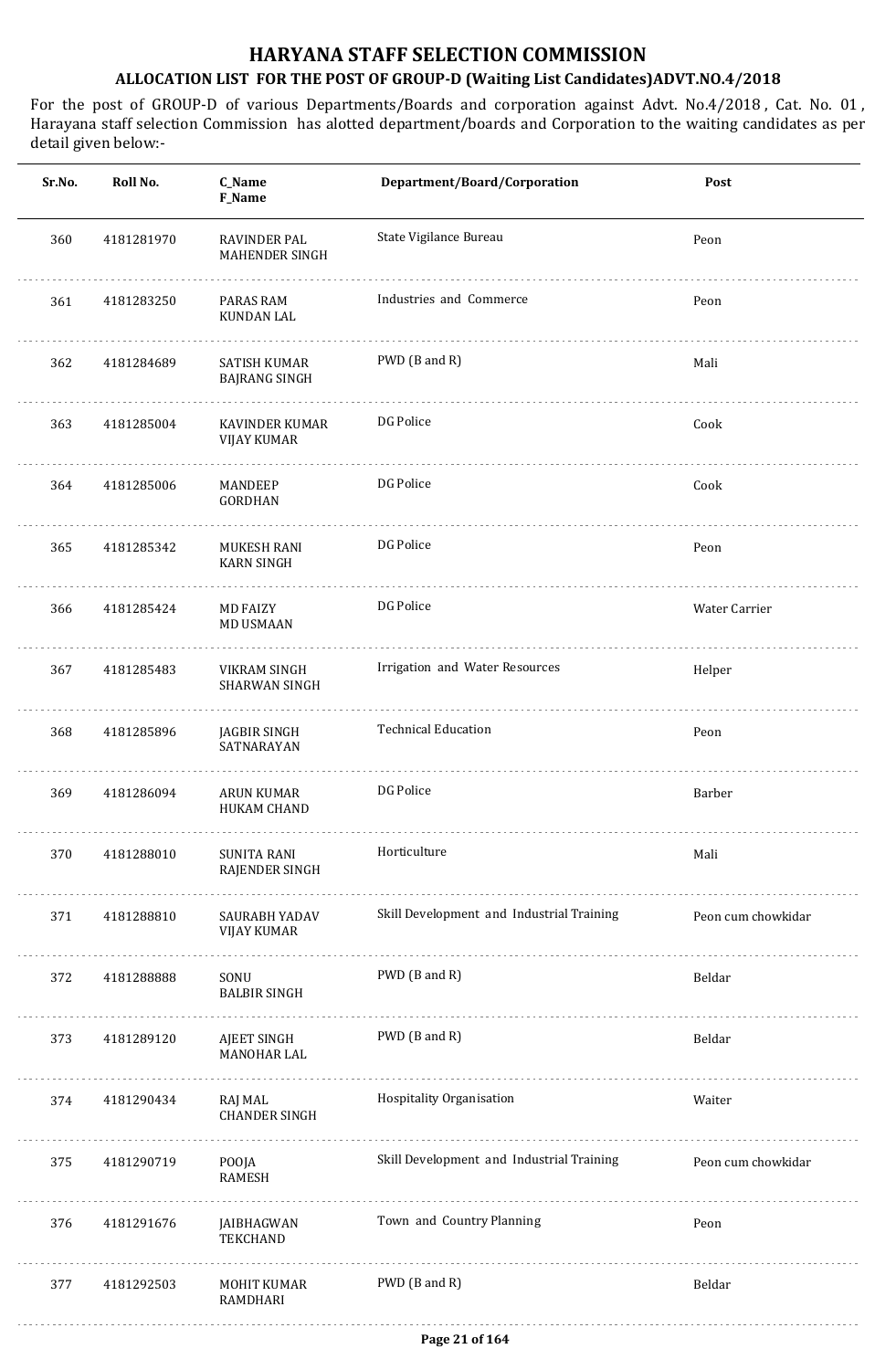| Sr.No. | Roll No.   | C_Name<br>F_Name                    | Department/Board/Corporation              | Post               |
|--------|------------|-------------------------------------|-------------------------------------------|--------------------|
| 378    | 4181293598 | KAMAL SINGH<br><b>MAM CHAND</b>     | Revenue and Disaster Management           | Peon               |
| 379    | 4181294477 | ANIL KUMAR<br><b>RAM PHAL</b>       | PWD (B and R)                             | Mali               |
| 380    | 4181294887 | <b>DEEPAK</b><br><b>JAI BHAGWAN</b> | PWD (B and R)                             | Beldar             |
| 381    | 4181295076 | MAHESH KUMAR<br><b>UDMI RAM</b>     | Women and Child Development               | Cook               |
| 382    | 4181296060 | PAWAN KUMAR<br>ANOOP SINGH          | DG Police                                 | Water Carrier      |
| 383    | 4181296716 | MOHIT DHIMAN<br>KASHMIRI LAL        | PWD (B and R)                             | Beldar             |
| 384    | 4181296727 | AMIT<br><b>ASHOK KUMAR</b>          | Supplies and Disposals                    | Peon               |
| 385    | 4181297605 | SONIA<br>JAGMENDER                  | <b>ESI Health Care</b>                    | Peon               |
| 386    | 4181298127 | RADHESHYAM<br><b>SHEO NARAYAN</b>   | PWD (B and R)                             | Beldar             |
| 387    | 4181298210 | VANITA KUMARI<br><b>LAXMAN DASS</b> | DG Police                                 | Carpenter          |
| 388    | 4181298444 | SONU<br>AMARJEET SINGH<br>.         | DG Police                                 | Cook               |
| 389    | 4181299337 | DEEPAK KUMAR<br>SURJEET SINGH       | Revenue and Disaster Management           | Peon               |
| 390    | 4181299961 | SURAJ<br><b>JAI BHAGWAN</b>         | PWD (B and R)                             | Beldar             |
| 391    | 4181300219 | PRIYENKA<br>RAMESH CHAND            | DG Police                                 | Dhobi              |
| 392    | 4181301741 | SACHIN<br><b>RAMBIR</b>             | <b>Chief Secretary</b>                    | Peon-cum-chowkidar |
| 393    | 4181303784 | PAWAN KUMAR<br>MEHAR CHAND          | Skill Development and Industrial Training | Peon cum chowkidar |
| 394    | 4181305425 | SANDEEP<br>MOHKAM SINGH             | DG Police                                 | Dhobi              |
| 395    | 4181307089 | KOMAL SHARMA<br><b>BUDHI RAM</b>    | <b>ESI Health Care</b>                    | Mali               |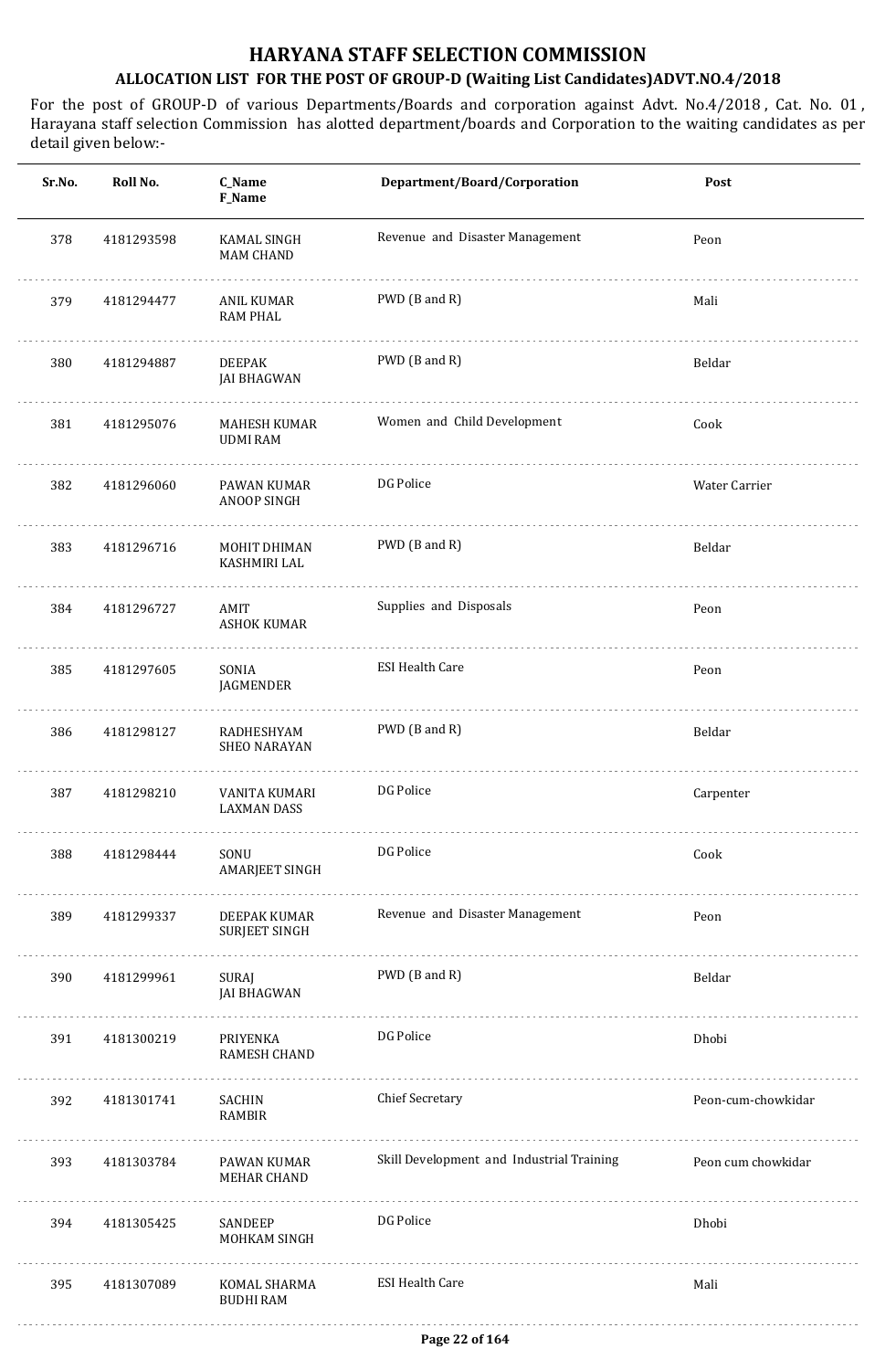| Sr.No. | Roll No.   | C_Name<br>F_Name                           | Department/Board/Corporation      | Post                     |
|--------|------------|--------------------------------------------|-----------------------------------|--------------------------|
| 396    | 4181307829 | PAYAL RANI<br>PREET PAL                    | Irrigation and Water Resources    | Helper                   |
| 397    | 4181309030 | <b>MOHAN KUMAR</b><br>SHRADHANAND          | Economic and Statistical Analysis | Peon-cum-chowkidar       |
| 398    | 4181316265 | VIRENDER SINGH<br><b>RAM CHANDER</b>       | Food and Drugs (Admn.)            | Peon                     |
| 399    | 4181317532 | <b>SHYAM KUMAR</b><br><b>BUDH RAM</b>      | <b>State Transport</b>            | Mechanical Helper        |
| 400    | 4181317670 | SATBIR SINGH<br><b>JAI SINGH</b>           | Horticulture                      | Mali                     |
| 401    | 4181317820 | SUKHBIR SINGH<br>RAJ KUMAR                 | PWD (B and R)                     | Beldar                   |
| 402    | 4181317926 | <b>JAI PARKASH</b><br>JAI PAL              | Mines and Geology                 | Peon                     |
| 403    | 4181320361 | <b>SYAM SUNDER</b><br><b>SATISH KUMAR</b>  | PWD (B and R)                     | Beldar                   |
| 404    | 4181321146 | <b>SANDEEP KUMAR</b><br><b>AJMER SINGH</b> | PWD (B and R)                     | Head Mali                |
| 405    | 4181321287 | <b>ANKIT</b><br>MANMOHAN                   | Revenue and Disaster Management   | Peon                     |
| 406    | 4181321521 | MANISH KUMAR<br><b>BALVINDER SAINI</b>     | <b>State Transport</b>            | <b>Blacksmith Helper</b> |
| 407    | 4181322585 | PAWAN KUMAR<br>TARACHAND                   | PWD (B and R)                     | Beldar                   |
| 408    | 4181323264 | RAVIKANT<br><b>SHYAM LAL</b>               | DG Police                         | Dhobi                    |
| 409    | 4181323592 | URMILA BAI<br><b>VIDYA NAND</b>            | Hospitality Organisation          | Waiter                   |
| 410    | 4181324415 | JAIBIR<br>PREM SINGH                       | PWD (B and R)                     | Beldar                   |
| 411    | 4181326471 | <b>DEEPAK</b><br>PRADEEP SHARMA            | DG Police                         | Cook                     |
| 412    | 4181327418 | SATISH KUMAR<br><b>LILA RAM</b>            | <b>Urban Local Bodies</b>         | Beldar                   |
| 413    | 4181327967 | KRISHAN KUMAR<br><b>MANGAT RAI</b>         | DG Police                         | Barber                   |
|        |            |                                            |                                   |                          |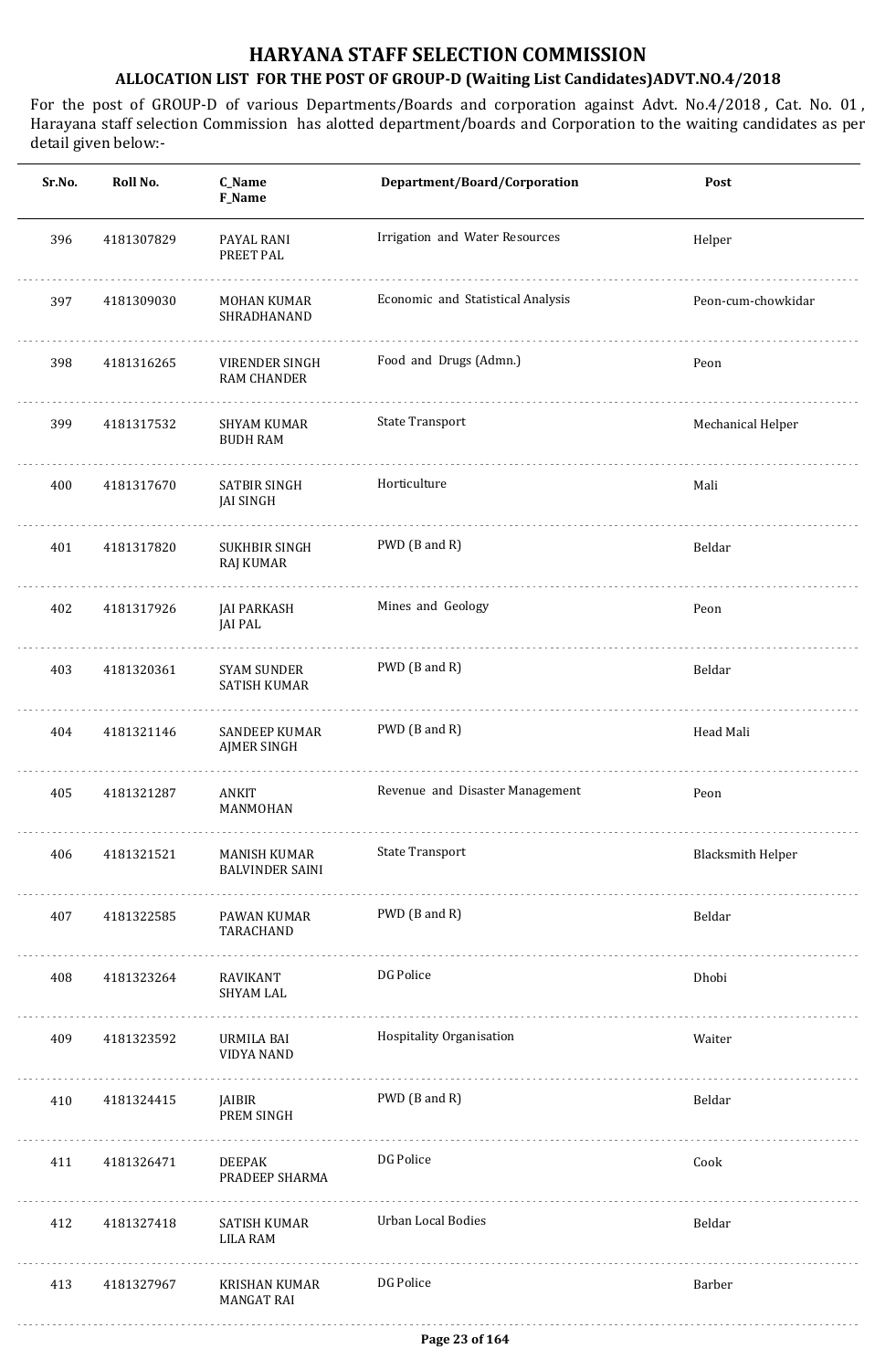| Sr.No. | Roll No.   | C_Name<br>F_Name                     | Department/Board/Corporation  | Post                 |
|--------|------------|--------------------------------------|-------------------------------|----------------------|
| 414    | 4181329879 | VIKRANT SINGH<br>PREMPAL SINGH       | Urban Local Bodies            | Mali-cum-Chowkidar   |
| 415    | 4181329895 | DILBAG SINGH<br><b>RAM CHANDER</b>   | PWD (B and R)                 | Peon                 |
| 416    | 4181330480 | SANJEEV<br><b>ISWAR SINGH</b>        | Public Health Engineering     | Peon                 |
| 417    | 4181330959 | KAMAL KISHOR<br><b>MANI RAM</b>      | DG Police                     | Water Carrier        |
| 418    | 4181331116 | HOSHIYAR<br><b>AMI LAL</b>           | DG Police                     | Mali                 |
| 419    | 4181331302 | RAJ KUMAR<br><b>OM PARKASH</b>       | PWD (B and R)                 | Beldar               |
| 420    | 4181331648 | VIJAYPAL SINGH<br>RAJ KUMAR          | Urban Local Bodies            | Mali                 |
| 421    | 4181332470 | LAXMI YADAV<br>BHOOPSINGH            | Civil Aviation                | Helper               |
| 422    | 4181332613 | JAI KUMAR<br><b>SUBHASH CHANDER</b>  | DG Police                     | Mali                 |
| 423    | 4181335618 | VIKRAM SINGH<br><b>GURNAM SINGH</b>  | PWD (B and R)                 | Mali                 |
| 424    | 4181335717 | MANJEET SINGH<br><b>KAPTAN SINGH</b> | DG Police                     | Cook                 |
| 425    | 4181336526 | ASHOK KUMAR<br><b>RAM KUMAR</b>      | PWD (B and R)                 | Mali                 |
| 426    | 4181336744 | NARENDER KUMAR<br>JEEVARAM           | Urban Local Bodies            | Asstt. Pump Operator |
| 427    | 4181336768 | SOMVIR<br>SATBIR SINGH               | Animal Husbandry and Dairying | Animal Attendant     |
| 428    | 4181338084 | JAS BIR SINGH<br>RATTAN SINGH        | Prision                       | Peon                 |
| 429    | 4181340804 | SUMAN<br>PREM CHAND                  | PWD (B and R)                 | Beldar               |
| 430    | 4181341255 | RAJBEER SINGH<br>JAINARYAN           | Public Health Engineering     | Peon                 |
| 431    | 4181341906 | SANDEEP KUMAR<br>PHOOL KAWAR         | Development and Panchayats    | Peon                 |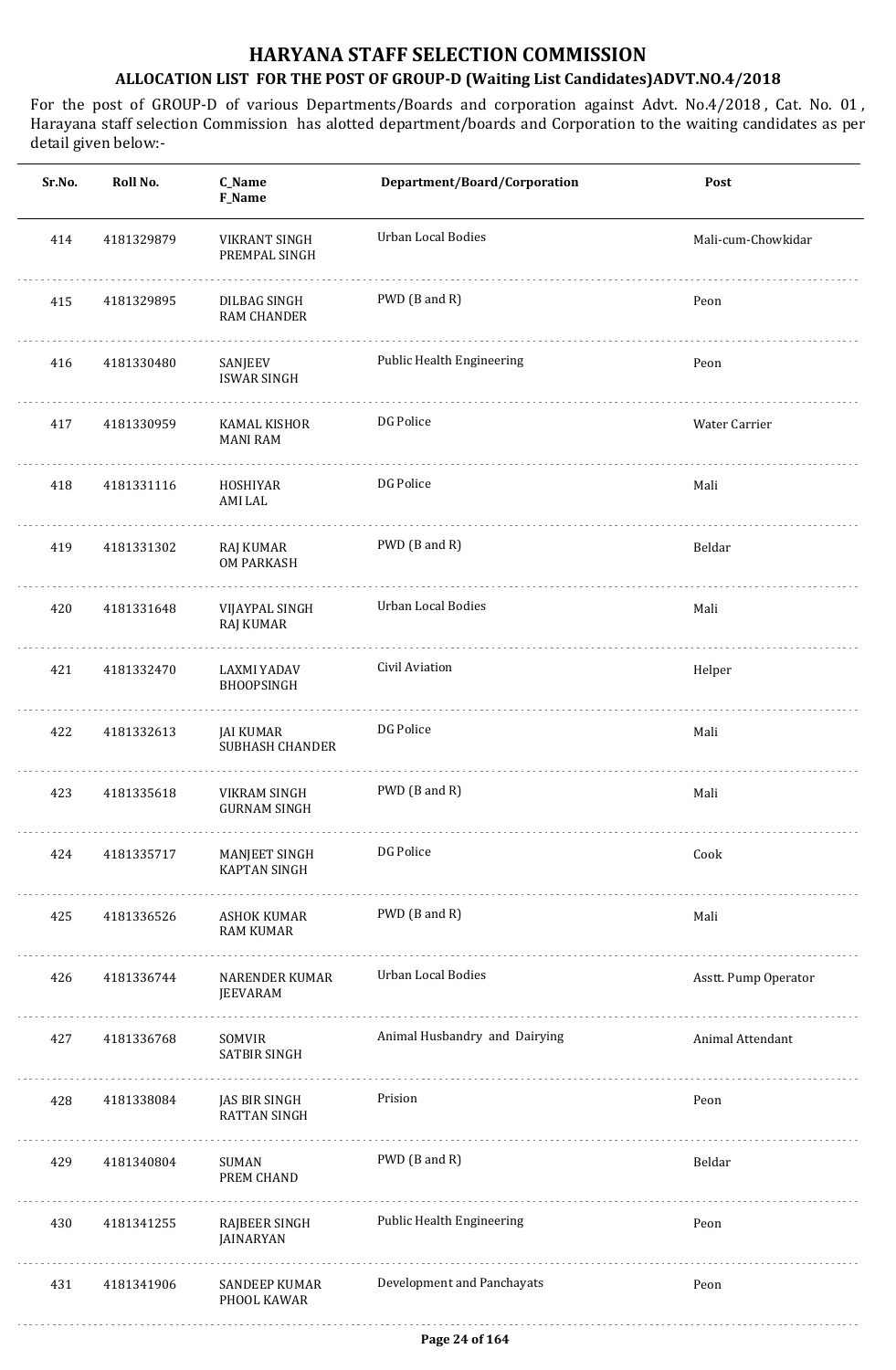| Sr.No. | Roll No.   | C_Name<br>F_Name                        | Department/Board/Corporation              | Post               |
|--------|------------|-----------------------------------------|-------------------------------------------|--------------------|
| 432    | 4181341921 | SAMUNDER SINGH<br><b>BIJENDER SINGH</b> | DG Police                                 | Cook               |
| 433    | 4181343084 | <b>DHANPAT</b><br>GURDYAL               | PWD (B and R)                             | Beldar             |
| 434    | 4181344265 | HARENDER KUMAR<br><b>DEEP CHAND</b>     | DG Police                                 | Barber             |
| 435    | 4181344777 | ANIL KUMAR<br>RANBIR SINGH              | PWD (B and R)                             | Beldar             |
| 436    | 4181345067 | PANKAJ<br><b>MADAN LAL</b>              | Irrigation and Water Resources            | Helper             |
| 437    | 4181345878 | SAHIL<br><b>BALWANT RAI</b>             | PWD (B and R)                             | Beldar             |
| 438    | 4181345915 | RAVINDER KUMAR<br>JAGDISH SINGH         | <b>State Transport</b>                    | Mechanical Helper  |
| 439    | 4181346416 | JAIPAL<br><b>BALWAN</b>                 | PWD (B and R)                             | Beldar             |
| 440    | 4181346432 | PARVEEN KUMAR<br><b>SETH PAL</b>        | DG Police                                 | Cook               |
| 441    | 4181348087 | SANDEEP KUMAR<br>KARTAR SINGH           | DG Police                                 | Cook               |
| 442    | 4181348695 | PAWAN KUMAR<br><b>KRISHAN SINGH</b>     | Skill Development and Industrial Training | Workshop Attendant |
| 443    | 4181349743 | <b>BUDH RAM</b><br><b>JAI BHAGWAN</b>   | PWD (B and R)                             | Beldar             |
| 444    | 4181352292 | PARAS<br>KAPOOR SINGH                   | PWD (B and R)                             | Mali               |
| 445    | 4181352949 | PAWAN<br>SHAKRU LAL                     | PWD (B and R)                             | Beldar             |
| 446    | 4181352958 | PARDEEP KUMAR<br>LAKSHMAN               | DG Police                                 | Water Carrier      |
| 447    | 4181353413 | SUSHILA<br>RAJENDER SINGH               | Town and Country Planning                 | Khalasi            |
| 448    | 4181353560 | <b>KALAM SINGH</b><br>ZILE SINGH        | PWD (B and R)                             | Beldar             |
| 449    | 4181355122 | HARI OM<br><b>CHANDRA SEN</b>           | PWD (B and R)                             | Beldar             |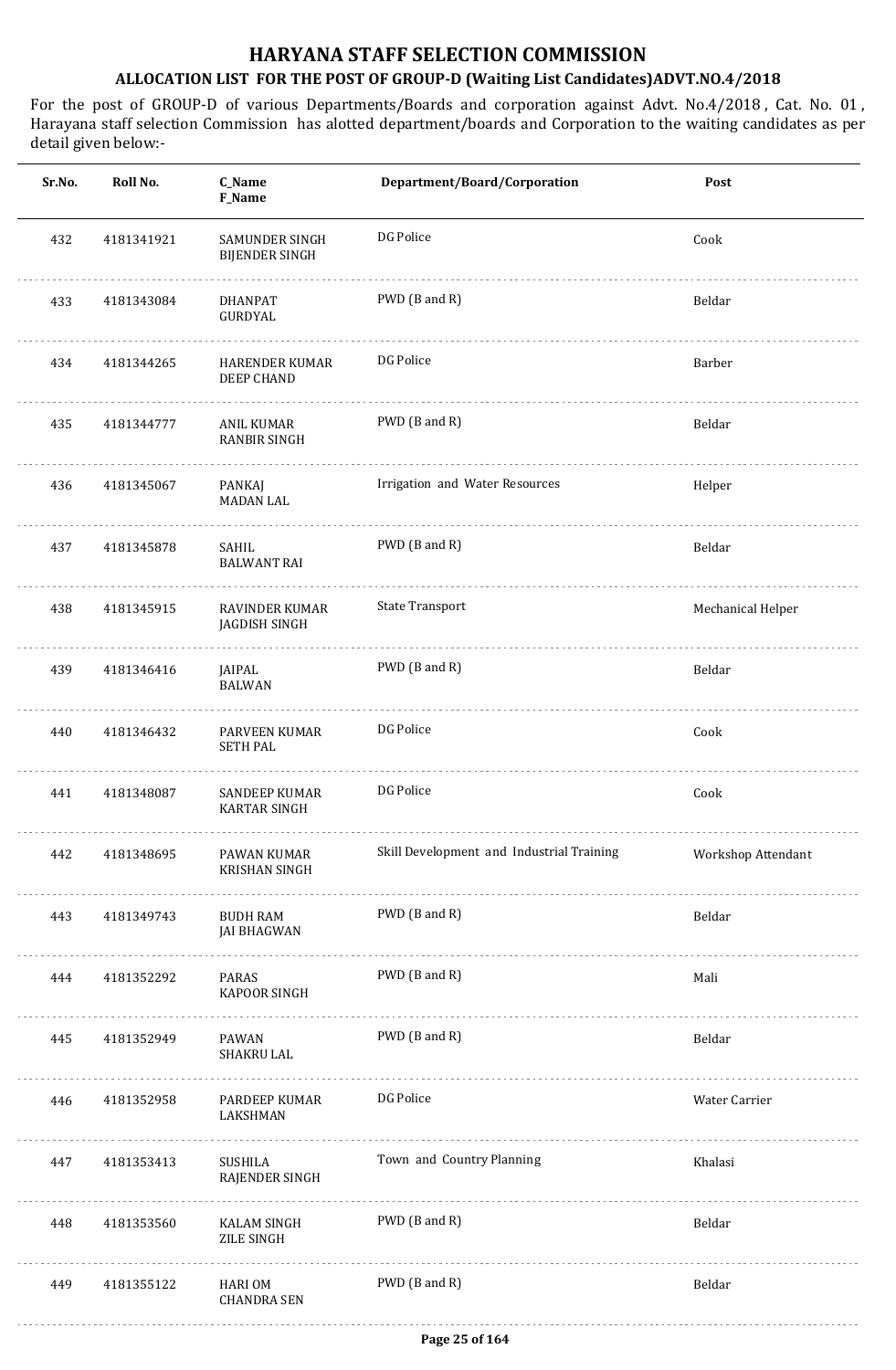| Sr.No. | Roll No.   | C_Name<br>F_Name                         | Department/Board/Corporation    | Post             |
|--------|------------|------------------------------------------|---------------------------------|------------------|
| 450    | 4181356056 | RAMBIR<br>RAMESHWAR SINGH                | PWD (B and R)                   | Beldar           |
| 451    | 4181356625 | <b>JYOTI</b><br><b>HAWA SINGH</b>        | Irrigation and Water Resources  | Peon             |
| 452    | 4181357101 | MANISHA<br><b>KRISHAN KUMAR</b>          | Industries and Commerce         | Peon             |
| 453    | 4181357236 | <b>DEVI SANT</b><br><b>BADLU RAM</b>     | Revenue and Disaster Management | Peon             |
| 454    | 4181357492 | RAHUL<br>HARI                            | <b>ESI Health Care</b>          | Peon             |
| 455    | 4181358555 | AMAN<br>PRITAM SINGH                     | PWD (B and R)                   | Beldar           |
| 456    | 4181360416 | KULDEEP<br><b>BALBIR</b>                 | DG Police                       | Cobbler          |
| 457    | 4181362515 | <b>KRISHAN KUMAR</b><br>SHAYAMJI<br>.    | PWD (B and R)                   | Beldar           |
| 458    | 4181363337 | SANJAY KUMAR<br><b>BADRINATH</b>         | Animal Husbandry and Dairying   | Animal Attendant |
| 459    | 4181363371 | ROHIT<br>RAJBIR                          | Labour                          | Peon             |
| 460    | 4181364943 | NARESH<br>RAMKISHAN                      | Urban Local Bodies              | Mali             |
| 461    | 4181365740 | <b>PARVEEN</b><br><b>SATBIR SINGH</b>    | Urban Local Bodies              | Keyman           |
| 462    | 4181366626 | <b>JITENDER SINGH</b><br>RAJ KUMAR SINGH | PWD (B and R)                   | Mali             |
| 463    | 4181366807 | DHARMENDER KUMAR<br><b>BHOOP SINGH</b>   | PWD (B and R)                   | Beldar           |
| 464    | 4181367256 | SANJAY<br>SATYAWAN                       | PWD (B and R)                   | Beldar           |
| 465    | 4181367582 | NAVEEN KUMAR<br><b>CHANAN DASS</b>       | PWD (B and R)                   | Beldar           |
| 466    | 4181367901 | RINKU SINGH<br><b>LABH SINGH</b>         | DG Police                       | Barber           |
| 467    | 4181368228 | PARVEEN KUMARI<br>RAJ SINGH              | PWD (B and R)                   | Beldar           |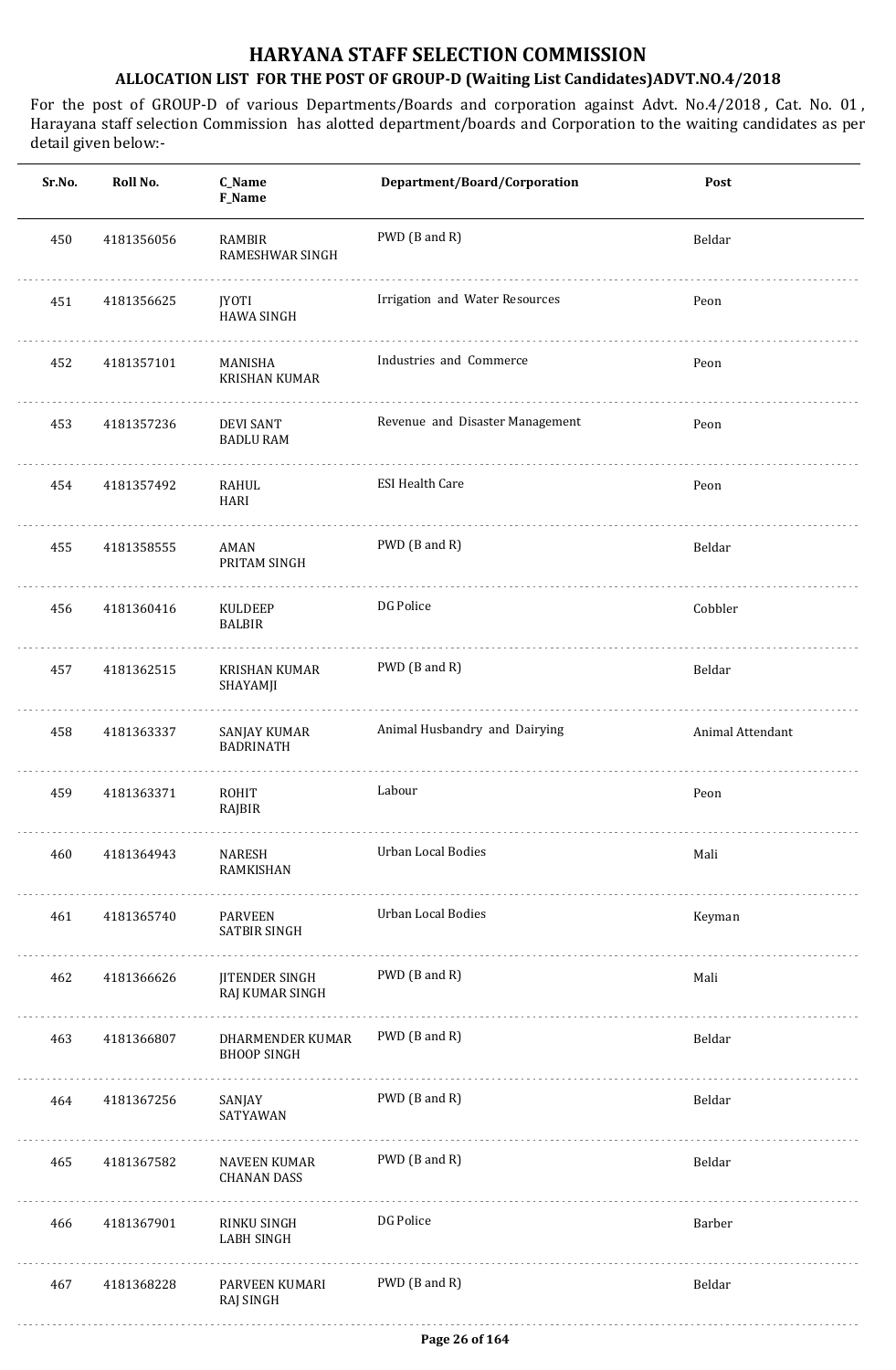| Sr.No. | Roll No.   | C_Name<br>F_Name                             | Department/Board/Corporation                  | Post               |
|--------|------------|----------------------------------------------|-----------------------------------------------|--------------------|
| 468    | 4181369826 | SUMIT<br><b>SURESH KUMAR</b>                 | DG Police                                     | Visera Cutter      |
| 469    | 4181370635 | <b>DEEPAK</b><br><b>GANGA RAM</b>            | PWD (B and R)                                 | Beldar             |
| 470    | 4181370969 | <b>PARVEEN</b><br>INDRAJ SINGH               | PWD (B and R)                                 | T.Mate             |
| 471    | 4181370971 | VISHAL<br>SATYAWAN                           | Economic and Statistical Analysis             | Peon-cum-chowkidar |
| 472    | 4181371415 | <b>MONU</b><br>JAIKISHAN                     | Haryana Seeds Development Corporation Limited | Peon               |
| 473    | 4181371656 | MAHENDER SINGH<br>DARSHAN PAL SINGH          | Skill Development and Industrial Training     | Workshop Attendant |
| 474    | 4181372699 | <b>GAURAV KUMAR</b><br><b>MAHINDER SINGH</b> | Irrigation and Water Resources                | Helper             |
| 475    | 4181374203 | <b>VINOD</b><br><b>MAHENDER</b>              | Haryana State Pollution Control Board         | Peon               |
| 476    | 4181375505 | YOGESH<br><b>SURENDER</b>                    | Civil Aviation                                | Peon               |
| 477    | 4181377290 | <b>VIJAY SINGH</b><br>SATYA NARAYAN          | PWD (B and R)                                 | Beldar             |
| 478    | 4181378122 | NITESH KUMAR<br>RAVIDUTT ARYA                | Town and Country Planning                     | Khalasi            |
| 479    | 4181379495 | MANJEET SAINI<br>PALA RAM                    | Hospitality Organisation                      | Waiter             |
| 480    | 4181379966 | POONAM<br>BALRAJ                             | PWD (B and R)                                 | Beldar             |
| 481    | 4181380724 | MUNISH<br><b>RAMKUMAR</b>                    | DG Police                                     | Cook               |
| 482    | 4181381339 | <b>GURMEET SINGH</b><br><b>SAMAY SINGH</b>   | Irrigation and Water Resources                | Peon               |
| 483    | 4181383609 | <b>BALJEET SINGH</b><br>RAMDHARI             | PWD (B and R)                                 | Beldar             |
| 484    | 4181384005 | AMARJEET<br><b>KRISHAN KUMAR</b>             | <b>Higher Education</b>                       | Peon               |
| 485    | 4181384745 | <b>BHARAT SINGH</b><br>GAJRAJ SINGH          | PWD (B and R)                                 | Beldar             |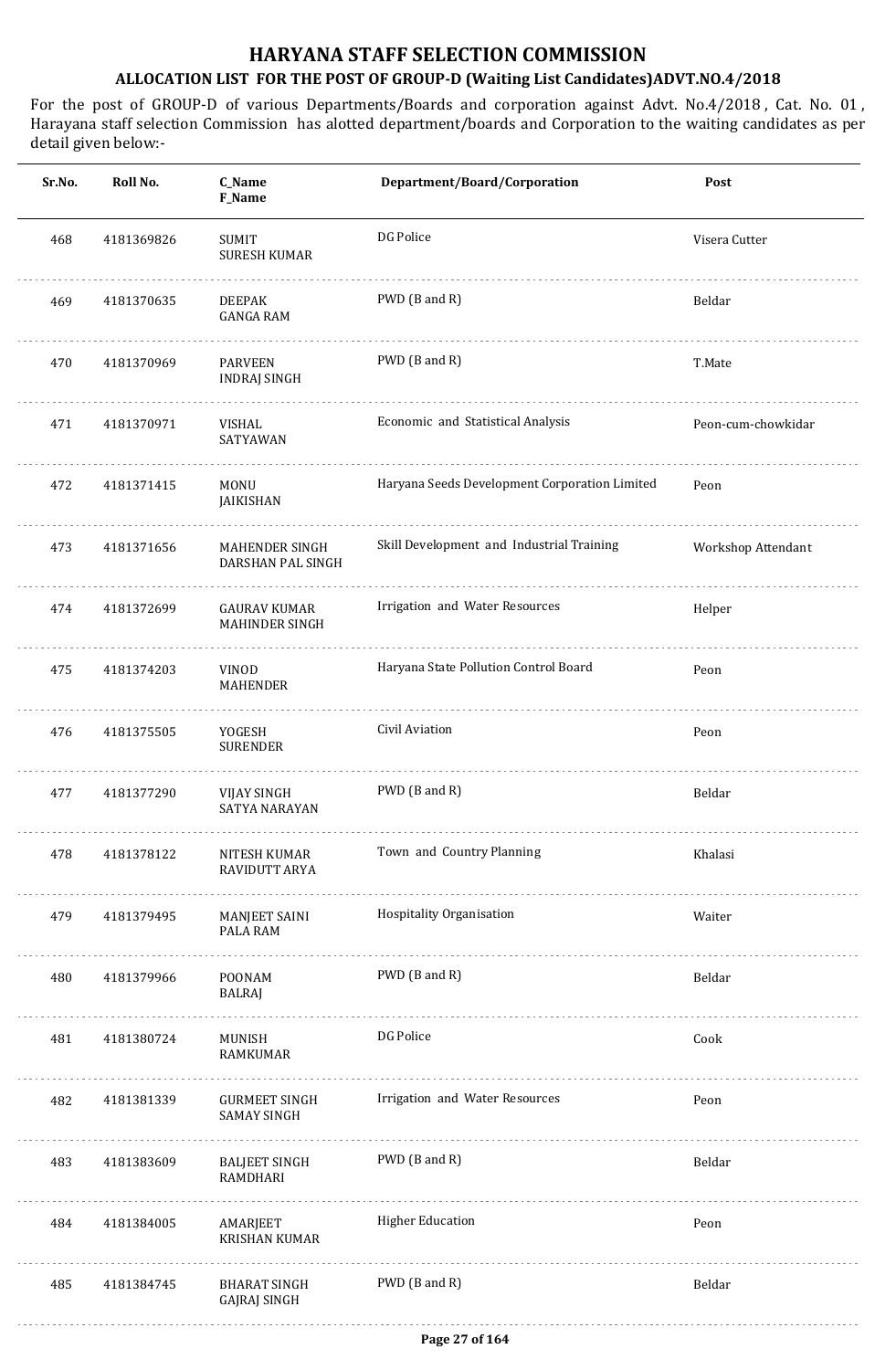| Sr.No. | Roll No.   | C_Name<br>F_Name                          | Department/Board/Corporation   | Post             |
|--------|------------|-------------------------------------------|--------------------------------|------------------|
| 486    | 4181385128 | <b>SATISH KUMAR</b><br>MANPHOOL           | Prision                        | Cook             |
| 487    | 4181386731 | MANJEET<br>RAMESH KUMAR                   | Animal Husbandry and Dairying  | Animal Attendant |
| 488    | 4181388671 | <b>AMIT NANDAL</b><br>DILBAG NANDAL       | DG Police                      | Painter          |
| 489    | 4181389447 | SANDEEP<br>RAMPAL                         | PWD (B and R)                  | Beldar           |
| 490    | 4181390001 | <b>JITENDER</b><br><b>GOPAL CHOURASIA</b> | DG Police                      | Cook             |
| 491    | 4181390398 | PRADEEP KUMAR<br><b>BARETH</b>            | Irrigation and Water Resources | Helper           |
| 492    | 4181391272 | SAHIL KUMAR<br><b>NATHU RAM</b>           | Excise and Taxation            | Peon             |
| 493    | 4181391777 | <b>JAI DEV</b><br><b>RAM DHYAN</b>        | DG Police                      | Mali             |
| 494    | 4181392550 | VISHAL DIXIT<br>AKHILESH SHARMA           | DG Police                      | Cook             |
| 495    | 4181393561 | VIJAY PAL<br>RAMCHANDRA                   | Health Service                 | Peon             |
| 496    | 4181393807 | BHAJAN LAL<br><b>JAI BHAGWAN</b>          | DG Police                      | Cobbler          |
| 497    | 4181393886 | SHIVAM<br>RAMMEHAR                        | PWD (B and R)                  | Beldar           |
| 498    | 4181393893 | ROHIT KUMAR<br><b>SUNIL KUMAR</b>         | DG Police                      | Water Carrier    |
| 499    | 4181395069 | DEVANAND SINGH<br>KUSHAL PAL SINGH        | PWD (B and R)                  | Beldar           |
| 500    | 4181395416 | ROHIT KUMAR<br><b>ROHTAS</b>              | <b>ESI Health Care</b>         | Dresser          |
| 501    | 4181395750 | ANIL KUMAR<br>MANOHAR LAL                 | PWD (B and R)                  | Beldar           |
| 502    | 4181395986 | RAHUL ROHILLA<br>SUBHASH ROHILLA          | PWD (B and R)                  | Beldar           |
| 503    | 4181396243 | <b>GEETA DEVI</b><br>PARTAP SINGH         | Urban Local Bodies             | Mali             |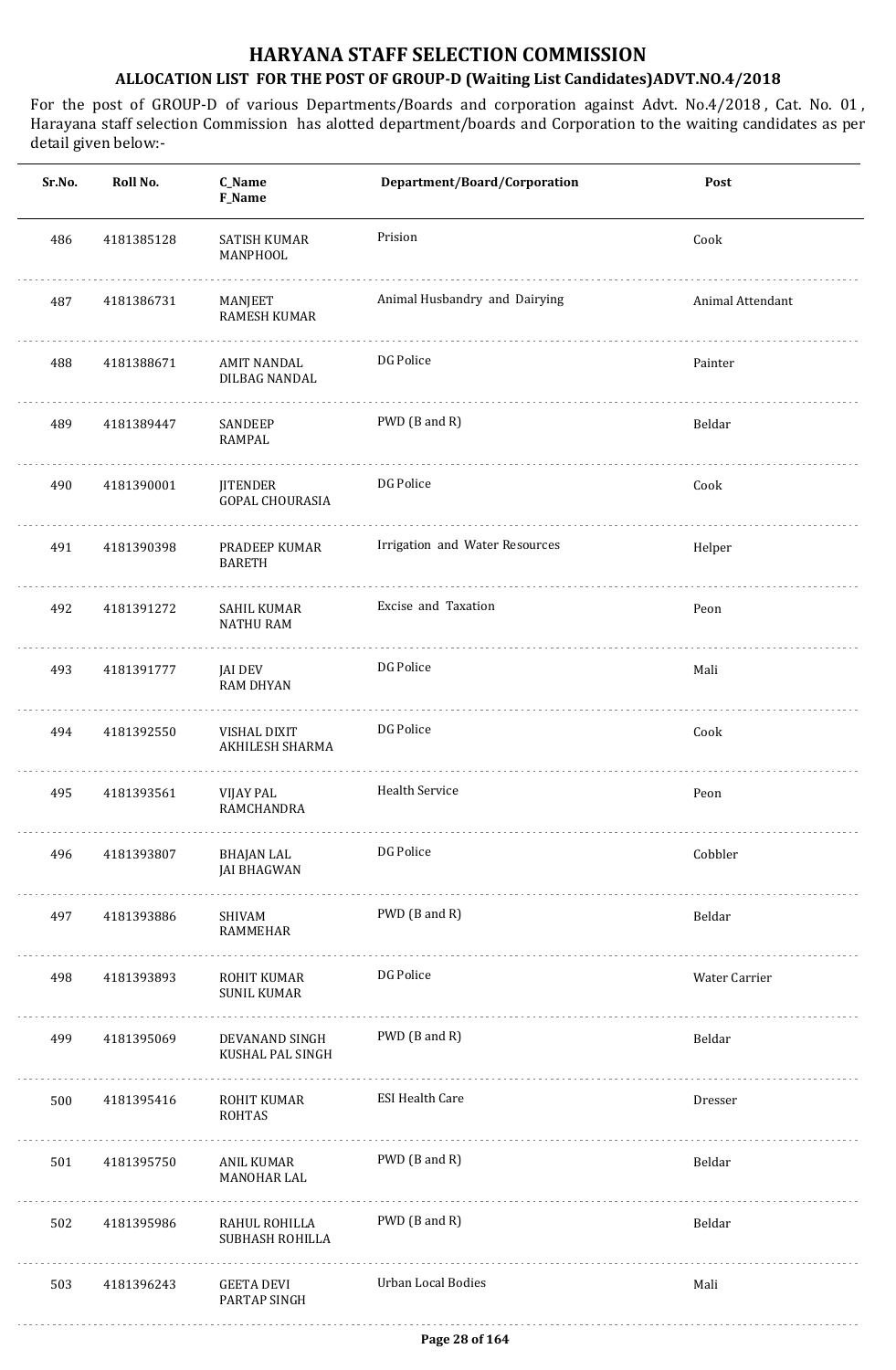| Sr.No. | Roll No.   | C_Name<br>F_Name                         | Department/Board/Corporation              | Post               |
|--------|------------|------------------------------------------|-------------------------------------------|--------------------|
| 504    | 4181398096 | <b>RAVI VAID</b><br><b>SAME PAL VAID</b> | <b>Registrar Cooperative Societies</b>    | Peon               |
| 505    | 4181398475 | DINESH KUMAR<br><b>RAMCHANDER</b>        | State Transport                           | Peon               |
| 506    | 4181399533 | USHA<br><b>MAMAN SINGH</b>               | DG Police                                 | Cook               |
| 507    | 4181399820 | <b>SURENDER</b><br>JAI PAL               | PWD (B and R)                             | Beldar             |
| 508    | 4181401014 | KOMAL<br><b>BACHNA RAM</b>               | Irrigation and Water Resources            | Helper             |
| 509    | 4181401015 | SANJEEV KUMAR<br><b>DALEL SINGH</b>      | PWD (B and R)                             | T.Mate             |
| 510    | 4181401236 | <b>SURENDER KUMAR</b><br><b>LELA RAM</b> | Social Justice and Empowerment            | Peon               |
| 511    | 4181401415 | PARDEEP MOAR<br><b>RAM RATTAN</b>        | Animal Husbandry and Dairying             | Animal Attendant   |
| 512    | 4181403280 | <b>DEEPAK</b><br>MAHENDER                | PWD (B and R)                             | T.Mate             |
| 513    | 4181403581 | YUSUF KHAN<br><b>AKBER KHAN</b>          | PWD (B and R)                             | Mali               |
| 514    | 4181404077 | SANJAY<br>MEGH RAJ SINGH<br>.            | PWD (B and R)                             | Beldar             |
| 515    | 4181405349 | MONIKA KUMARI<br>AJAY KUAMR              | Skill Development and Industrial Training | Workshop Attendant |
| 516    | 4181406007 | RAM RAJI<br><b>FATAN CHAND</b>           | PWD (B and R)                             | Beldar             |
| 517    | 4181406344 | AWADHESH KUMAR<br>PHEKOO PRASAD          | <b>ESI Health Care</b>                    | Ward Servant       |
| 518    | 4181408137 | <b>PARTEEK</b><br>RAJENDER SINGH         | PWD (B and R)                             | Beldar             |
| 519    | 4181411294 | JAIBIR<br>AZAD SINGH                     | DG Police                                 | Water Carrier      |
| 520    | 4181412581 | NAVEEN KUMAR<br><b>HANUMAN</b>           | Skill Development and Industrial Training | Peon cum chowkidar |
| 521    | 4181413616 | PAWAN KUMAR<br><b>DHARMBIR</b>           | DG Police                                 | Cook               |
|        |            |                                          |                                           |                    |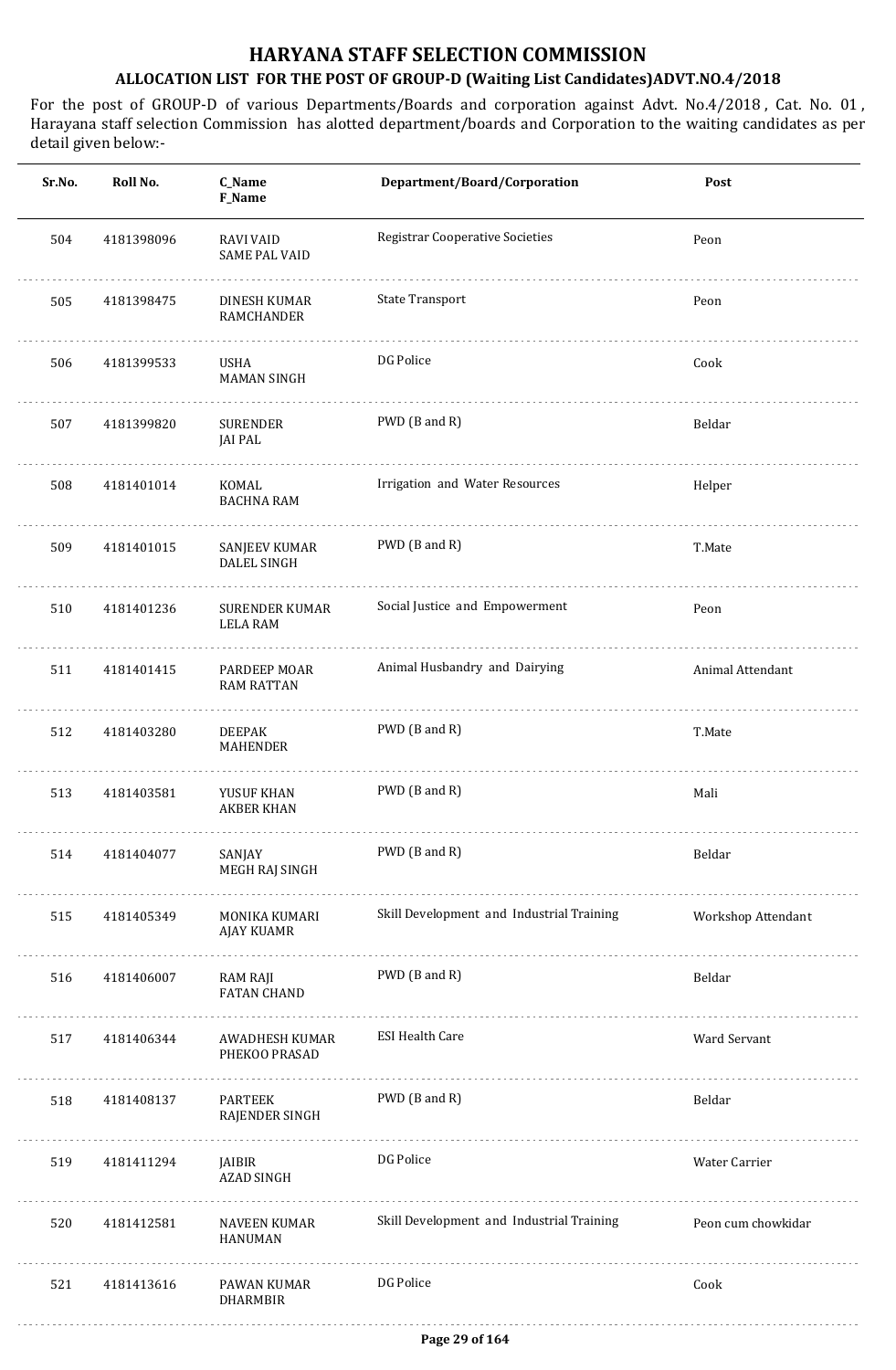| Sr.No. | Roll No.   | C_Name<br>F_Name                       | Department/Board/Corporation              | Post               |
|--------|------------|----------------------------------------|-------------------------------------------|--------------------|
| 522    | 4181414371 | PARDEEP<br><b>SURESH KUMAR</b>         | PWD (B and R)                             | Beldar             |
| 523    | 4181415954 | ANOOP<br><b>CHAMELA RAM</b>            | PWD (B and R)                             | Beldar             |
| 524    | 4181417608 | SAHIL<br><b>ROHTAS</b>                 | PWD (B and R)                             | Beldar             |
| 525    | 4181418616 | ANIL KUMAR<br>ROHTASH SINGH            | DG Police                                 | Cook               |
| 526    | 4181420230 | <b>DINESH</b><br>SAJJAN SINGH          | DG Police                                 | Cobbler            |
| 527    | 4181421255 | <b>MOHIT</b><br>PUNNU RAM              | Skill Development and Industrial Training | Peon cum chowkidar |
| 528    | 4181421550 | KULDEEP SARHOLIA<br><b>INDER SINGH</b> | DG Police                                 | Cook               |
| 529    | 4181421771 | MAMTA<br><b>RAMESH</b>                 | Horticulture                              | Mali               |
| 530    | 4181422828 | <b>SACHIN</b><br>ISHWAR SINGH          | Skill Development and Industrial Training | Peon cum chowkidar |
| 531    | 4181424310 | PRAVEEN KUMAR<br><b>ALAKH RAM</b>      | Agriculture                               | Peon               |
| 532    | 4181424542 | RINKAL<br>NISHAN SINGH                 | <b>State Transport</b>                    | Mechanical Helper  |
| 533    | 4181424956 | RAM KUMAR<br>MAHA SINGH                | Irrigation and Water Resources            | Helper             |
| 534    | 4181425622 | SATBIR<br>MAHABIR                      | PWD (B and R)                             | Beldar             |
| 535    | 4181427037 | VISHNU KUMAR<br>NIHAL SINGH            | PWD (B and R)                             | Road Mate          |
| 536    | 4181429676 | SANDEEP DAHIYA<br><b>DALBIR SINGH</b>  | <b>ESI Health Care</b>                    | Peon               |
| 537    | 4181430090 | NARENDER KUMAR<br>RAJBIR SINGH         | DG Police                                 | Cook               |
| 538    | 4181431576 | RIMPY<br>RAJKUMAR                      | Horticulture                              | Mali               |
| 539    | 4181432300 | <b>VIKAS</b><br><b>ASHOK KUMAR</b>     | PWD (B and R)                             | Beldar             |
|        |            |                                        |                                           |                    |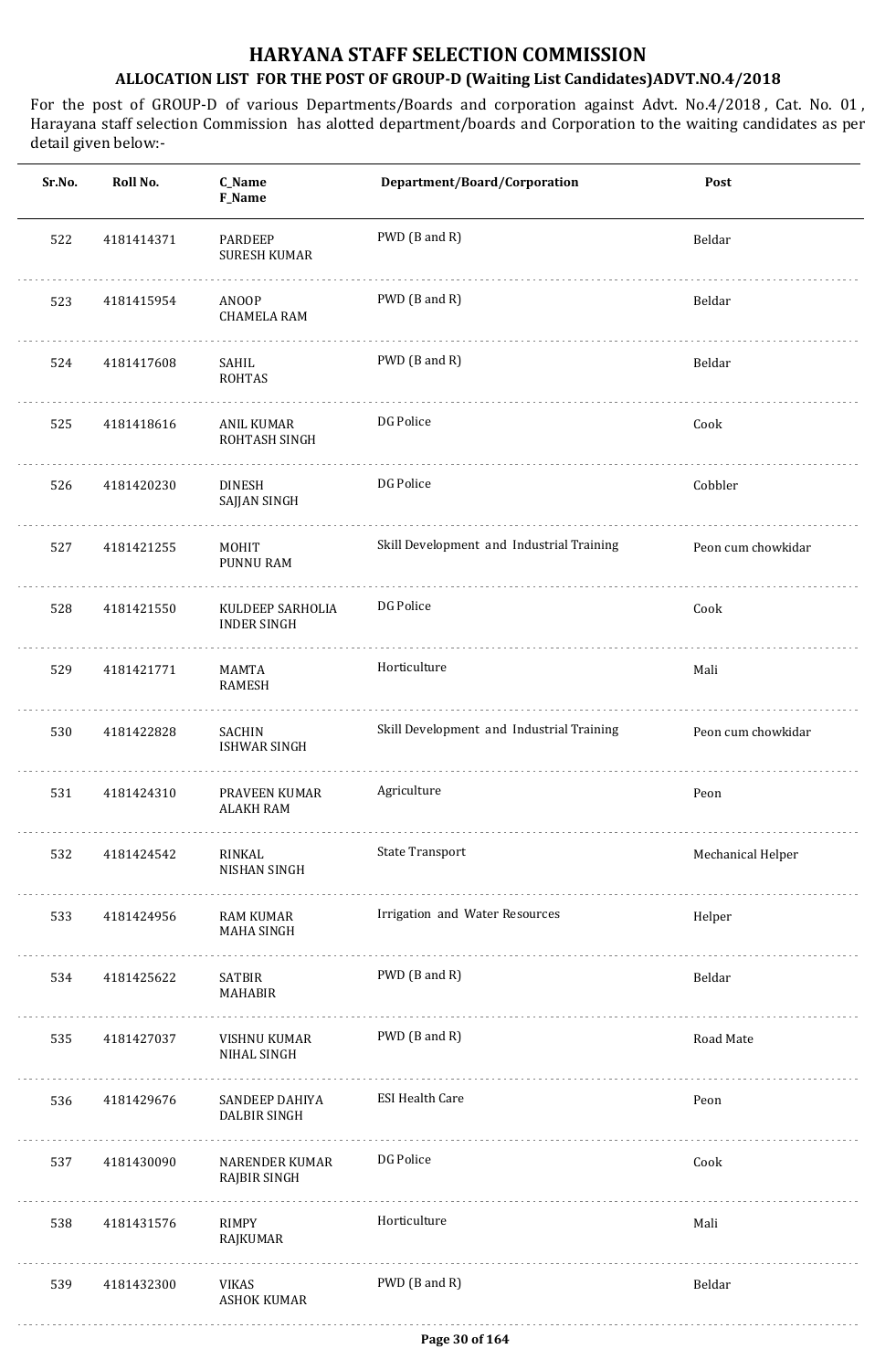| Animal Attendant   |
|--------------------|
| Electrician Helper |
|                    |
|                    |
| Peon cum chowkidar |
|                    |
|                    |
| Chowkidar-cum-Mali |
|                    |
|                    |
|                    |
|                    |
|                    |
|                    |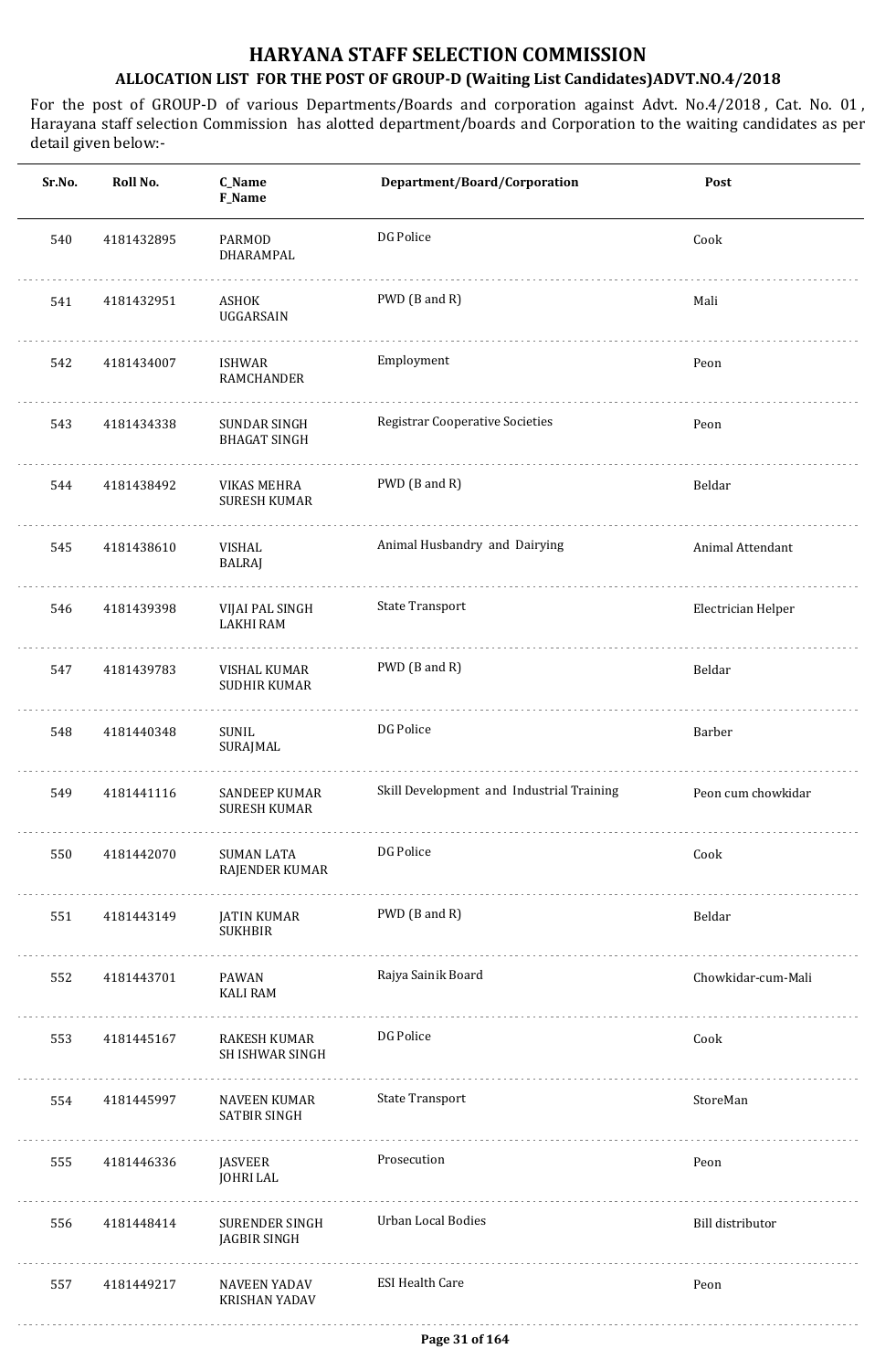| Sr.No. | Roll No.   | C_Name<br>F_Name                              | Department/Board/Corporation              | Post               |
|--------|------------|-----------------------------------------------|-------------------------------------------|--------------------|
| 558    | 4181450792 | <b>BHUPENDER</b><br>DHARMPAL                  | DG Police                                 | Dhobi              |
| 559    | 4181451484 | PREETAM SINGH<br><b>JUGMAL SINGH</b>          | DG Police                                 | Cook               |
| 560    | 4181452439 | NEETU<br><b>SURENDER SINGH</b>                | Urban Local Bodies                        | Mali               |
| 561    | 4181452480 | ANKIT YADAV<br><b>VIJENDER YADAV</b>          | DG Police                                 | Cook               |
| 562    | 4181453341 | MANOJ KUMAR<br><b>DORI LAL</b>                | <b>ESI Health Care</b>                    | Cleaner            |
| 563    | 4181454892 | <b>SADIK ALI</b><br>NAJIM HUSSAN              | Agriculture                               | Field Man          |
| 564    | 4181455751 | <b>SUNIL SAINI</b><br><b>BALJEET SINGH</b>    | DG Police                                 | Cook               |
| 565    | 4181456044 | <b>SURJEET SINGH</b><br><b>NANAK CHAND</b>    | DG Police                                 | Mali               |
| 566    | 4181458889 | <b>SURENDER SINGH</b><br><b>KRISHAN SINGH</b> | DG Police                                 | Water Carrier      |
| 567    | 4181459709 | SANGEETA<br><b>BALBIR</b>                     | DG Police                                 | Cook               |
| 568    | 4181461629 | HOSHIAR SINGH<br>AMI LAL                      | Women and Child Development               | Labourer           |
| 569    | 4181461874 | AMIT KUMAR<br>DINESH KUMAR                    | Secondary Education                       | Peon               |
| 570    | 4181463556 | RAJKUMAR<br><b>RAMPHAL</b>                    | Urban Local Bodies                        | Beldar             |
| 571    | 4181464894 | DHEERAJ YADAV<br><b>INDERJEET YADAV</b>       | Skill Development and Industrial Training | Workshop Attendant |
| 572    | 4181465643 | SATISH KUMAR<br>RAJ PAL                       | Rajya Sainik Board                        | Peon               |
| 573    | 4181465849 | LALITA DEVI<br><b>LACHHMAN DASS</b>           | DG Police                                 | Barber             |
| 574    | 4181466507 | SONU<br>JAIBHAGWAN                            | PWD (B and R)                             | Beldar             |
| 575    | 4181466929 | <b>DEEPAK</b><br>VEDPAL                       | PWD (B and R)                             | Beldar             |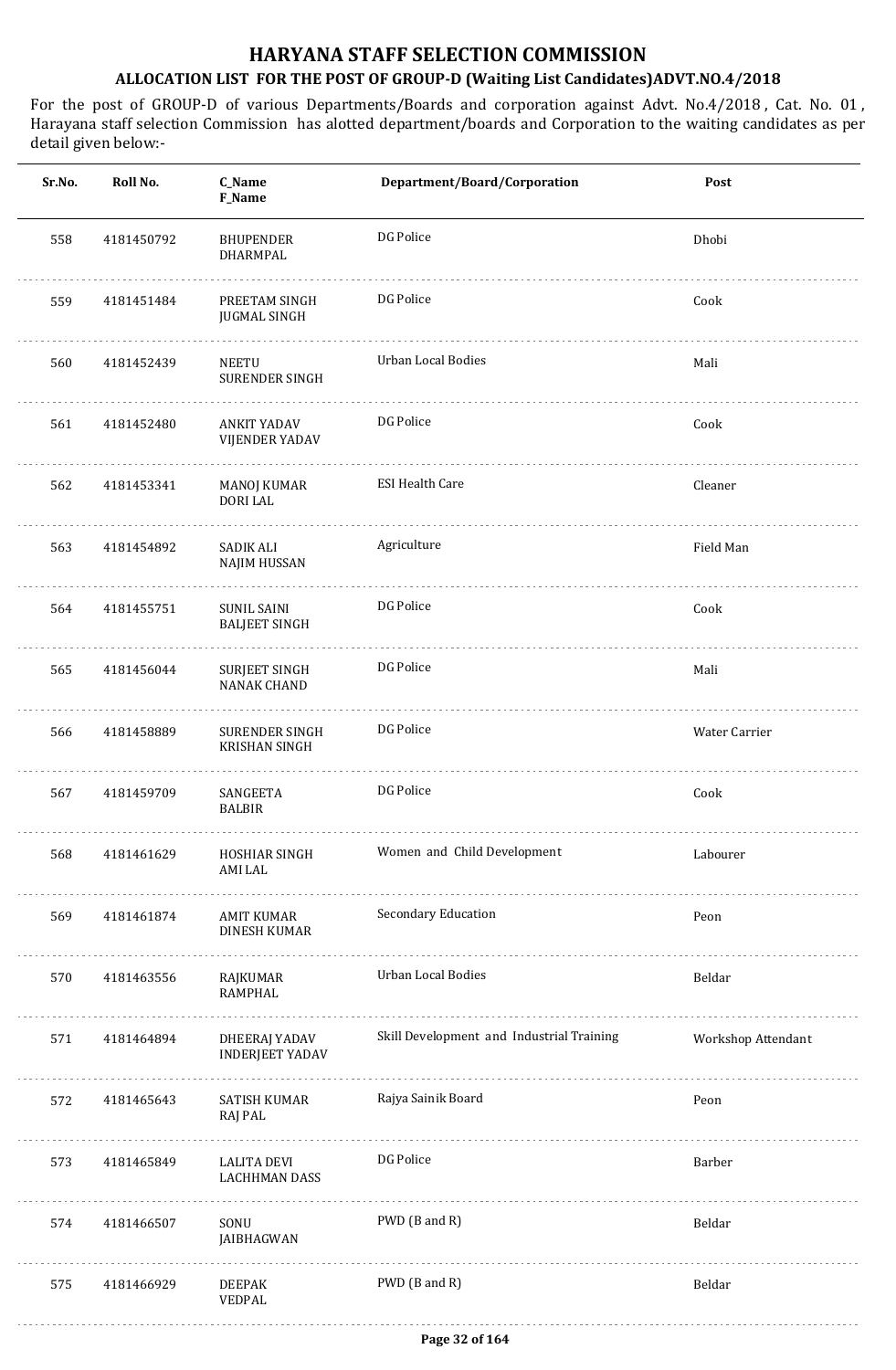| Sr.No. | Roll No.   | C_Name<br>F_Name                           | Department/Board/Corporation      | Post                            |
|--------|------------|--------------------------------------------|-----------------------------------|---------------------------------|
| 576    | 4181467165 | SAHIL<br>ROOPCHAND                         | DG Police                         | Water Carrier                   |
| 577    | 4181470438 | SOMVIR<br><b>MAHENDER SINGH</b>            | Agriculture                       | Peon                            |
| 578    | 4181470492 | <b>SATBIR</b><br>RAMANAND                  | <b>Higher Education</b>           | Peon                            |
| 579    | 4181471903 | ASHOK KUMAR<br><b>CHATTER SINGH</b>        | <b>State Transport</b>            | <b>Battery Attendant Helper</b> |
| 580    | 4181472102 | <b>MANOJ YADAV</b><br><b>GYANI RAM</b>     | PWD (B and R)                     | Beldar                          |
| 581    | 4181472767 | RAVINDER KUMAR<br><b>LILU RAM</b>          | Prision                           | Cook                            |
| 582    | 4181473925 | RAVI KUMAR<br><b>KRISHAN KUMAR</b>         | PWD (B and R)                     | Beldar                          |
| 583    | 4181476921 | VIKRAM SINGH<br>RAM PAL SINGH              | Haryana Board of School Education | Chowkidar-cum-Peon              |
| 584    | 4181478111 | YOGESH KUMAR<br><b>SURESH PAL</b>          | DG Police                         | Barber                          |
| 585    | 4181478617 | SOMBIR<br><b>ISHWAR</b>                    | Irrigation and Water Resources    | Helper                          |
| 586    | 4181479245 | GURMEET KUMAR<br>MAHINDER KUMAR            | DG Police                         | Water Carrier                   |
| 587    | 4181479835 | MONU<br>DHARAMPAL                          | DG Police                         | Cook                            |
| 588    | 4181480177 | VINOD KUMAR<br><b>BHIM SINGH</b>           | Horticulture                      | Mali                            |
| 589    | 4181480670 | ABHISHEK<br><b>ASHOK KUMAR</b>             | PWD (B and R)                     | Beldar                          |
| 590    | 4181481262 | RITU<br>RAMESH                             | Prision                           | Cook                            |
| 591    | 4181481665 | KHJAN SINGH<br><b>BHERAM</b>               | Industries and Commerce           | Peon                            |
| 592    | 4181481992 | <b>GURMIT SINGH</b><br><b>SURJIT SINGH</b> | PWD (B and R)                     | Beldar                          |
| 593    | 4181482060 | DHARAM VIR SINGH<br><b>SAMER SINGH</b>     | Architecture Department           | Peon                            |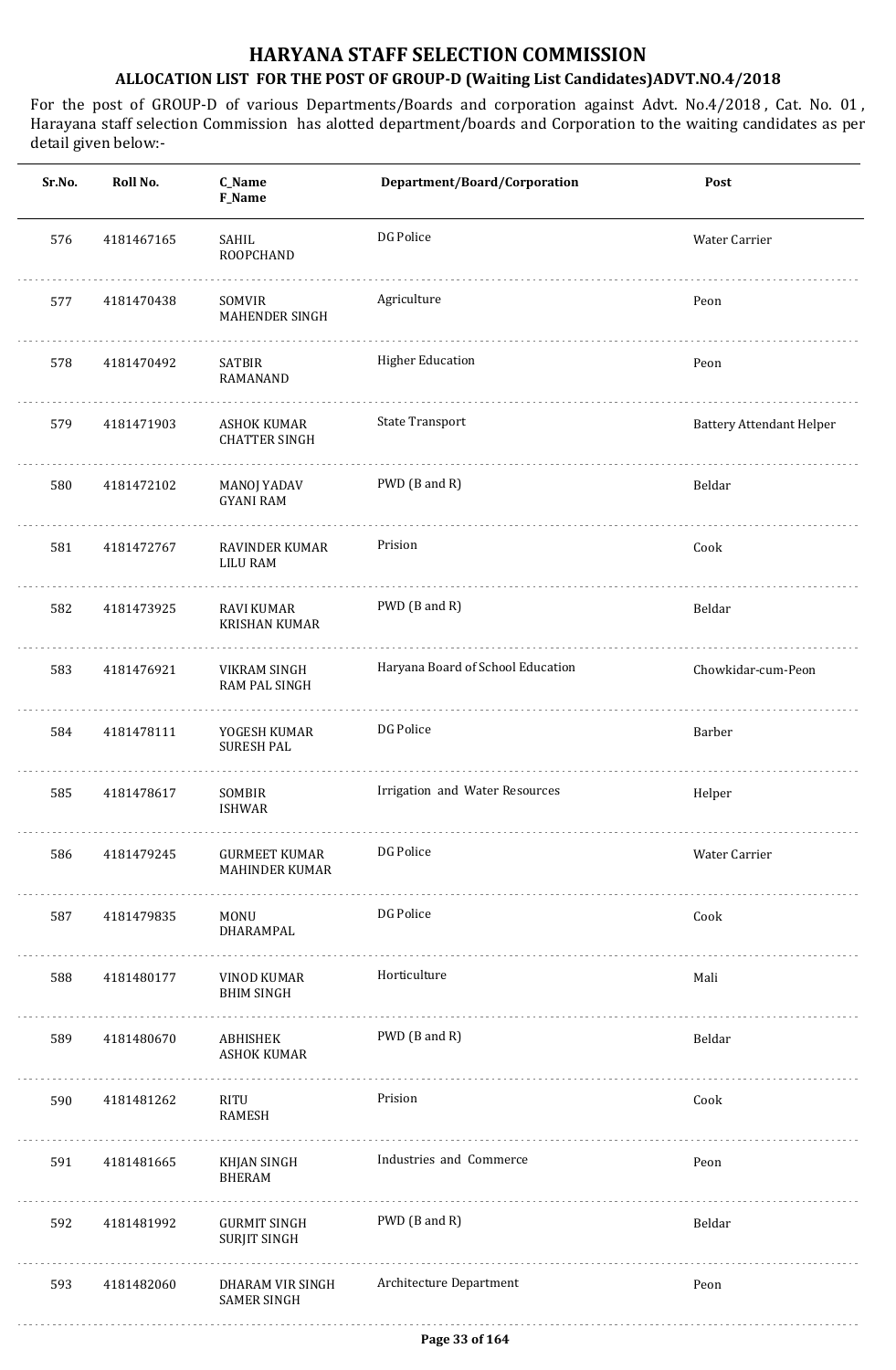| Sr.No. | Roll No.   | C_Name<br>F_Name                       | Department/Board/Corporation              | Post               |
|--------|------------|----------------------------------------|-------------------------------------------|--------------------|
| 594    | 4181482213 | <b>RAVINDER</b><br><b>BHARAT PAL</b>   | PWD (B and R)                             | Mali               |
| 595    | 4181483533 | RAVI KUMAR<br>PRAHLAD SINGH            | DG Police                                 | Mali               |
| 596    | 4181483634 | PARVEEN<br>OM PARKASH                  | PWD (B and R)                             | Beldar             |
| 597    | 4181483772 | SUBHASH CHAND<br><b>SITA RAM</b>       | DG Police                                 | Cook               |
| 598    | 4181484870 | SANJAY KUMAR<br>PARTAP SINGH           | Prision                                   | Cook               |
| 599    | 4181485134 | NARESH KUMAR<br><b>LOTI RAM</b>        | Skill Development and Industrial Training | Peon cum chowkidar |
| 600    | 4181486777 | RAVI KUMAR<br>ROOP CHAND               | PWD (B and R)                             | Mali               |
| 601    | 4181488557 | TARUN KADYAN<br><b>CHHATTAR PAL</b>    | Skill Development and Industrial Training | Peon cum chowkidar |
| 602    | 4181489257 | SANDEEP<br><b>BALWAN SINGH</b>         | DG Police                                 | Cook               |
| 603    | 4181489594 | <b>MANISH KUMAR</b><br>HARPAL SINGH    | Ayush                                     | Peon               |
| 604    | 4181490549 | MUKESH KUMAR<br><b>BAL KISHAN</b>      | Ayush                                     | Ward Boys          |
| 605    | 4181491242 | <b>KARAMBIR SINGH</b><br>MAHABIR SINGH | DG Police                                 | Cook               |
| 606    | 4181491620 | DEEPAK<br><b>JASWANT</b>               | PWD (B and R)                             | Beldar             |
| 607    | 4181493424 | KRISHAN KUMAR<br>LATE SH DILAWER SINGH | Horticulture                              | Mali               |
| 608    | 4181494587 | SONU YADAV<br><b>SURESH KUMAR</b>      | PWD (B and R)                             | Beldar             |
| 609    | 4181494755 | SESAN KUMAR<br>PIRTHVI SINGH           | <b>ESI Health Care</b>                    | Peon               |
| 610    | 4181496194 | RAVINDER<br>MAHENDER                   | DG Police                                 | Carpenter          |
| 611    | 4181496997 | RAKESH KUMAR<br><b>MADAN LAL</b>       | PWD (B and R)                             | Peon               |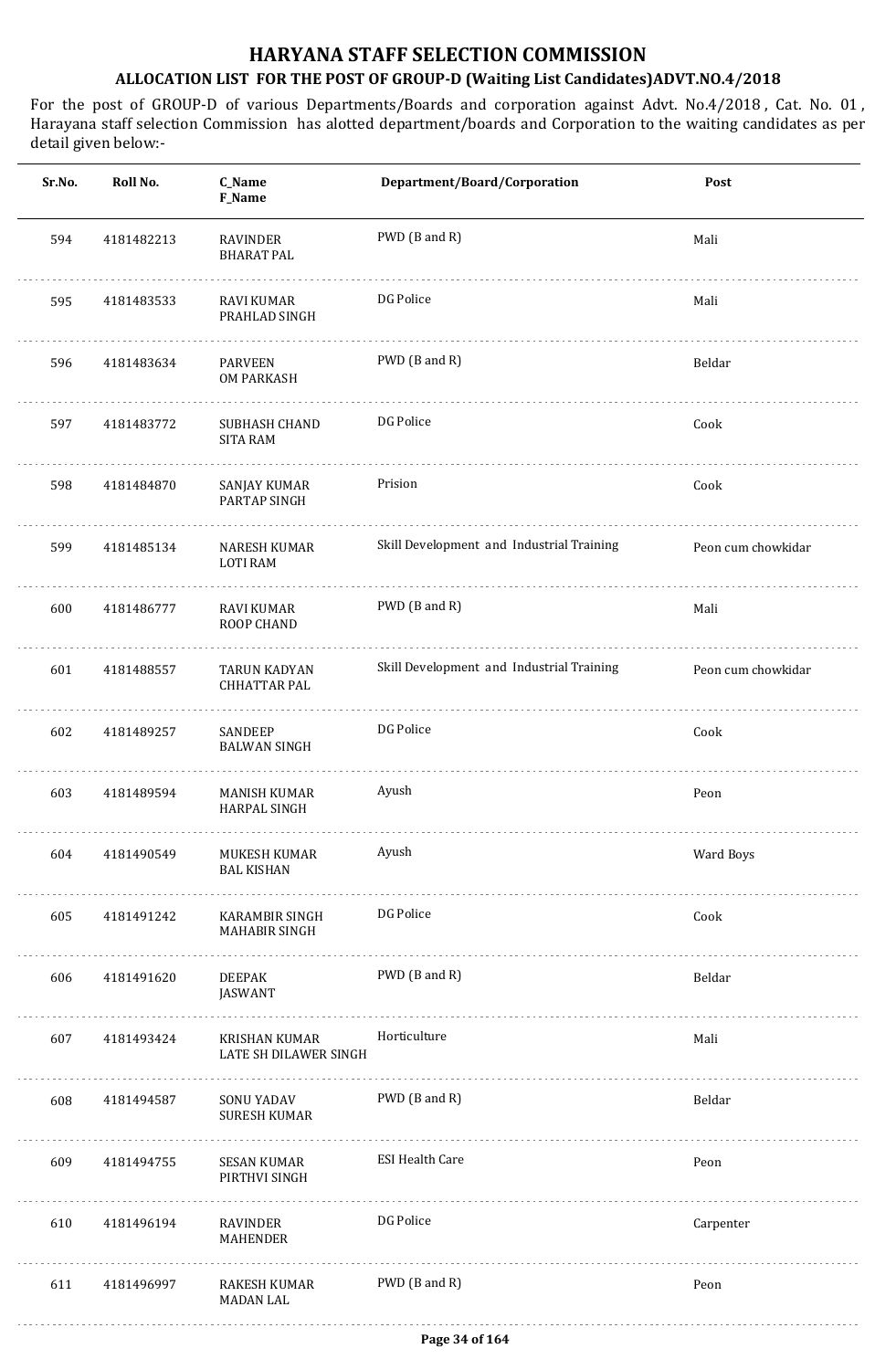| Sr.No. | Roll No.   | C_Name<br>F_Name                      | Department/Board/Corporation              | Post                 |
|--------|------------|---------------------------------------|-------------------------------------------|----------------------|
| 612    | 4181498641 | <b>KULDEEP</b><br><b>ANANT RAM</b>    | DG Police                                 | Cook                 |
| 613    | 4181500340 | UMA<br><b>BALWAN SINGH</b>            | Labour                                    | Lab Attendant        |
| 614    | 4181502650 | <b>NAVEEN</b><br>RAJENDER             | PWD (B and R)                             | Beldar               |
| 615    | 4181503152 | MANJEET<br><b>JAI PAL</b>             | <b>ESI Health Care</b>                    | Peon                 |
| 616    | 4181504610 | SATISH KUMAR<br><b>SATBIR SINGH</b>   | PWD (B and R)                             | Beldar               |
| 617    | 4181505518 | <b>SEEMA RANI</b><br>RAJENDER SINGH   | Prosecution                               | Peon                 |
| 618    | 4181507441 | AASHISH<br>RAMKARAN                   | DG Police                                 | Water Carrier        |
| 619    | 4181508005 | SHRIKRISHAN<br>PREM SINGH             | Women and Child Development               | Peon                 |
| 620    | 4181508668 | AKASH KUMAR<br>SHRI KRISHNA VERMA     | Advocate General                          | Peon                 |
| 621    | 4181510387 | <b>BIJENDER</b><br><b>JAI PRAKASH</b> | PWD (B and R)                             | Beldar               |
| 622    | 4181510912 | SANJEEV KUMAR<br><b>JAIPAL SINGH</b>  | Skill Development and Industrial Training | Peon cum chowkidar   |
| 623    | 4181511676 | PAWAN<br><b>KASHI RAM</b>             | Urban Local Bodies                        | Asstt. Pump Operator |
| 624    | 4181513867 | NARENDER<br><b>BABU LAL</b>           | Agriculture                               | Peon                 |
| 625    | 4181514314 | VINOD KUMAR<br><b>RAM KARAN</b>       | Urban Local Bodies cum Fire Service       | Peon-cum-chowkidar   |
| 626    | 4181514811 | BAL RAM<br><b>CHANDU LAL</b>          | DG Police                                 | Barber               |
| 627    | 4181515195 | POONAM<br>DILBAG                      | Revenue and Disaster Management           | Peon                 |
| 628    | 4181515783 | ANKUSH<br>JEEVAN JANGRA               | DG Police                                 | Cobbler              |
| 629    | 4181516200 | ROHIT<br>ANIL KUMAR                   | Animal Husbandry and Dairying             | Animal Attendant     |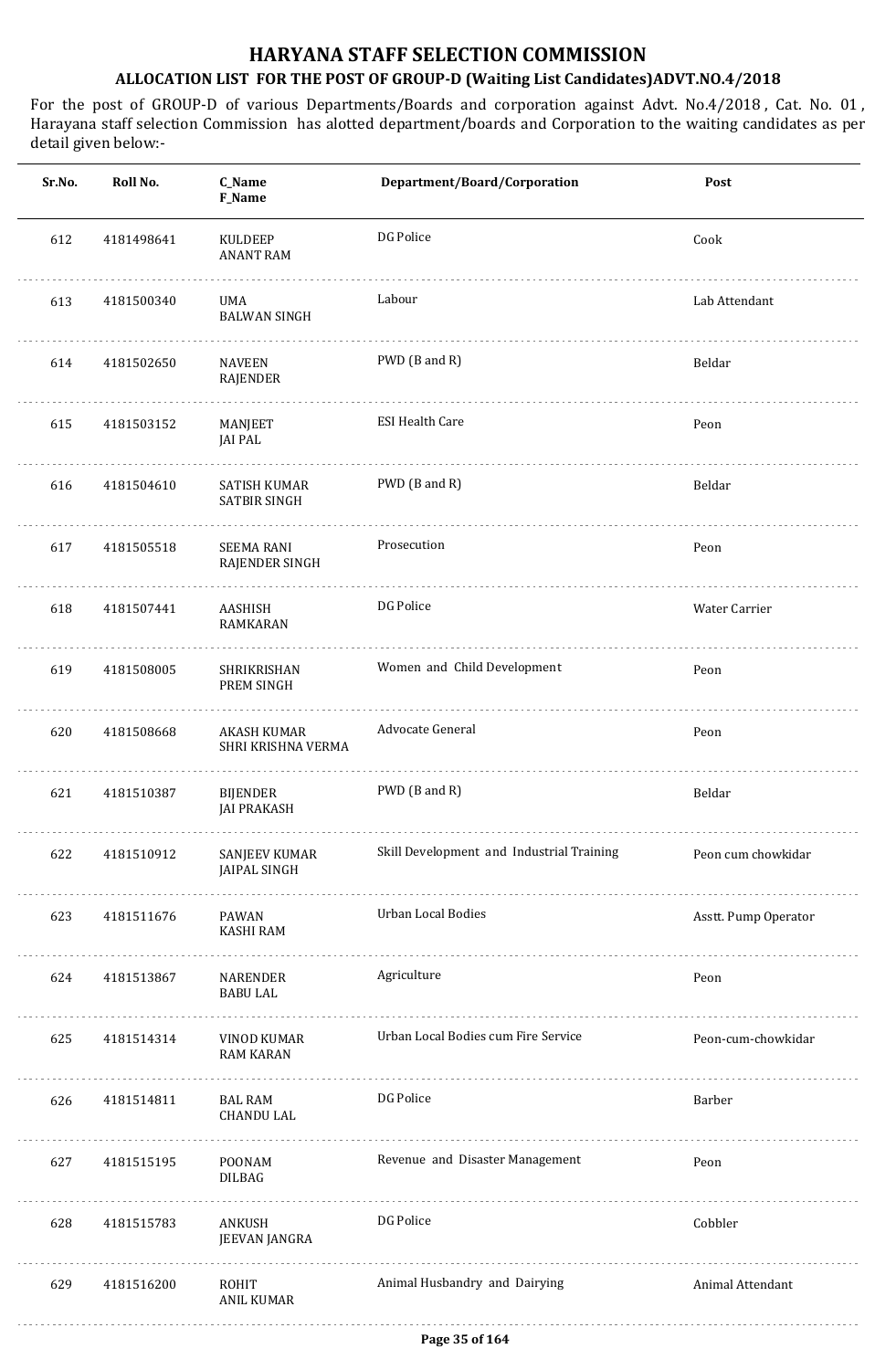| Sr.No. | Roll No.   | C_Name<br>F_Name                        | Department/Board/Corporation              | Post               |
|--------|------------|-----------------------------------------|-------------------------------------------|--------------------|
| 630    | 4181516233 | VIRENDER SINGH<br>BALRAJ                | Urban Local Bodies                        | Peon               |
| 631    | 4181516585 | VIKRAM SINGH<br>SATBIR SINGH            | DG Police                                 | Dhobi              |
| 632    | 4181516982 | SHAPHALIKA<br>SATISH CHANDER            | Skill Development and Industrial Training | Peon cum chowkidar |
| 633    | 4181517025 | <b>MANISHA DEVI</b><br>RAMPAL           | Health Service                            | Peon               |
| 634    | 4181517979 | MANJESH KUMAR<br><b>KARTAR SINGH</b>    | Industries and Commerce                   | Lab Boy            |
| 635    | 4181518043 | AKSHAYA KUMAR<br><b>MADAN SINGH</b>     | PWD (B and R)                             | Beldar             |
| 636    | 4181520733 | DEVENDER KUMAR<br>RAN SINGH             | Urban Local Bodies                        | Peon               |
| 637    | 4181521072 | MANDEEP DHIMAN<br><b>SHAM SINGH</b>     | Home Guard and Civil Defense              | Cook               |
| 638    | 4181522111 | RADHEY SHYAM<br><b>DAN BAHADUR</b>      | <b>State Transport</b>                    | Mechanical Helper  |
| 639    | 4181522469 | POOJA SHARMA<br><b>BHAWANI DUTT</b>     | <b>ESI Health Care</b>                    | Cook Mate          |
| 640    | 4181524043 | MOHIT<br><b>RAN SINGH</b>               | <b>Urban Local Bodies</b>                 | Mali-cum-Chowkidar |
| 641    | 4181524206 | <b>SUNIL KUMAR</b><br><b>CHANDI RAM</b> | Town and Country Planning                 | Ferro Khallasi     |
| 642    | 4181524399 | ANOOP KUMAR<br>NAWAL SINGH              | PWD (B and R)                             | T.Mate             |
| 643    | 4181524491 | <b>BALKAR SINGH</b><br><b>SHYAM LAL</b> | DG Police                                 | Cook               |
| 644    | 4181524593 | ARJUN SINGH<br><b>MAHINDER SINGH</b>    | <b>Urban Local Bodies</b>                 | Mali               |
| 645    | 4181524878 | SOMBIR<br><b>ATTAR SINGH</b>            | PWD (B and R)                             | Beldar             |
| 646    | 4181527463 | JOGINDER<br><b>RAMESH</b>               | PWD (B and R)                             | Beldar             |
| 647    | 4181528144 | <b>BHUPENDER SINGH</b><br>JAGBIR SINGH  | PWD (B and R)                             | Beldar             |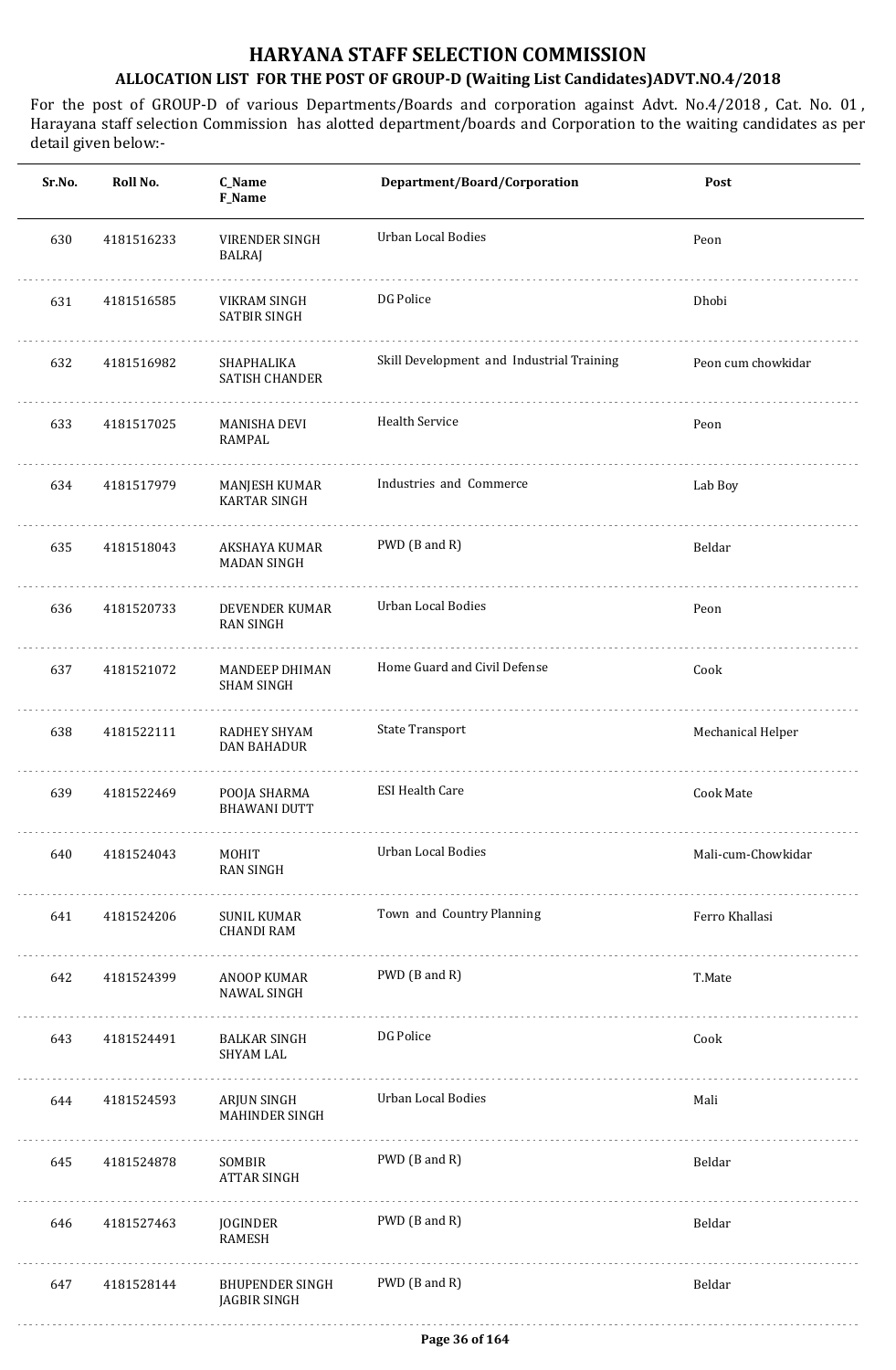| Sr.No. | Roll No.   | C_Name<br><b>F_Name</b>                  | Department/Board/Corporation              | Post               |
|--------|------------|------------------------------------------|-------------------------------------------|--------------------|
| 648    | 4181529401 | <b>DEEPAK</b><br><b>SHITA RAM</b>        | PWD (B and R)                             | Beldar             |
| 649    | 4181529637 | SHAMSHAD AHMAD<br>SATTAR AHMAD           | Irrigation and Water Resources            | Helper             |
| 650    | 4181529723 | ROHAN<br><b>SURENDER SINGH</b>           | Sports and Youth Affairs                  | Mali               |
| 651    | 4181531706 | MAHESH KUMAR<br><b>THARAN</b>            | <b>Chief Secretary</b>                    | Peon-cum-chowkidar |
| 652    | 4181532222 | SATISH KUMAR<br>JASPAL                   | PWD (B and R)                             | T.Mate             |
| 653    | 4181532244 | SUNIL<br><b>RAMPHAL</b>                  | Animal Husbandry and Dairying             | Animal Attendant   |
| 654    | 4181533076 | SUKHDEV SINGH<br>KIRPAL SINGH            | DG Police                                 | Water Carrier      |
| 655    | 4181533504 | PRINCE<br>RAM PAL CHOPRA                 | PWD (B and R)                             | Cleaner            |
| 656    | 4181533509 | <b>NIVESH</b><br>RAJENDER SINGH          | Irrigation and Water Resources            | Peon               |
| 657    | 4181534710 | NEERAJ KUMAR<br><b>CHHATTAR SINGH</b>    | Irrigation and Water Resources            | Peon               |
| 658    | 4181534740 | MOHIT KHARB<br><b>BHAGAT SINGH KHARB</b> | PWD (B and R)                             | Beldar             |
| 659    | 4181535406 | SHAMMY<br><b>BALWAN SINGH</b>            | DG Police                                 | Cook               |
| 660    | 4181535585 | <b>ANNI KUMAR</b><br>SUBHASH KUMAR       | <b>State Transport</b>                    | Mechanical Helper  |
| 661    | 4181535844 | VISHAL SHARMA<br>YADVINDER SHARMA        | PWD (B and R)                             | Beldar             |
| 662    | 4181536018 | RAVINDER KUMAR<br>AMI CHAND              | PWD (B and R)                             | Beldar             |
| 663    | 4181536693 | <b>KAMAL PANWAR</b><br>RAJENDER PANWAR   | <b>Higher Education</b>                   | Peon               |
| 664    | 4181537642 | SUNDER SINGH<br>LAKHMI CHAND             | Skill Development and Industrial Training | Workshop Attendant |
| 665    | 4181537980 | <b>GULAB SINGH</b><br><b>FATEH SINGH</b> | <b>Chief Secretary</b>                    | Peon-cum-chowkidar |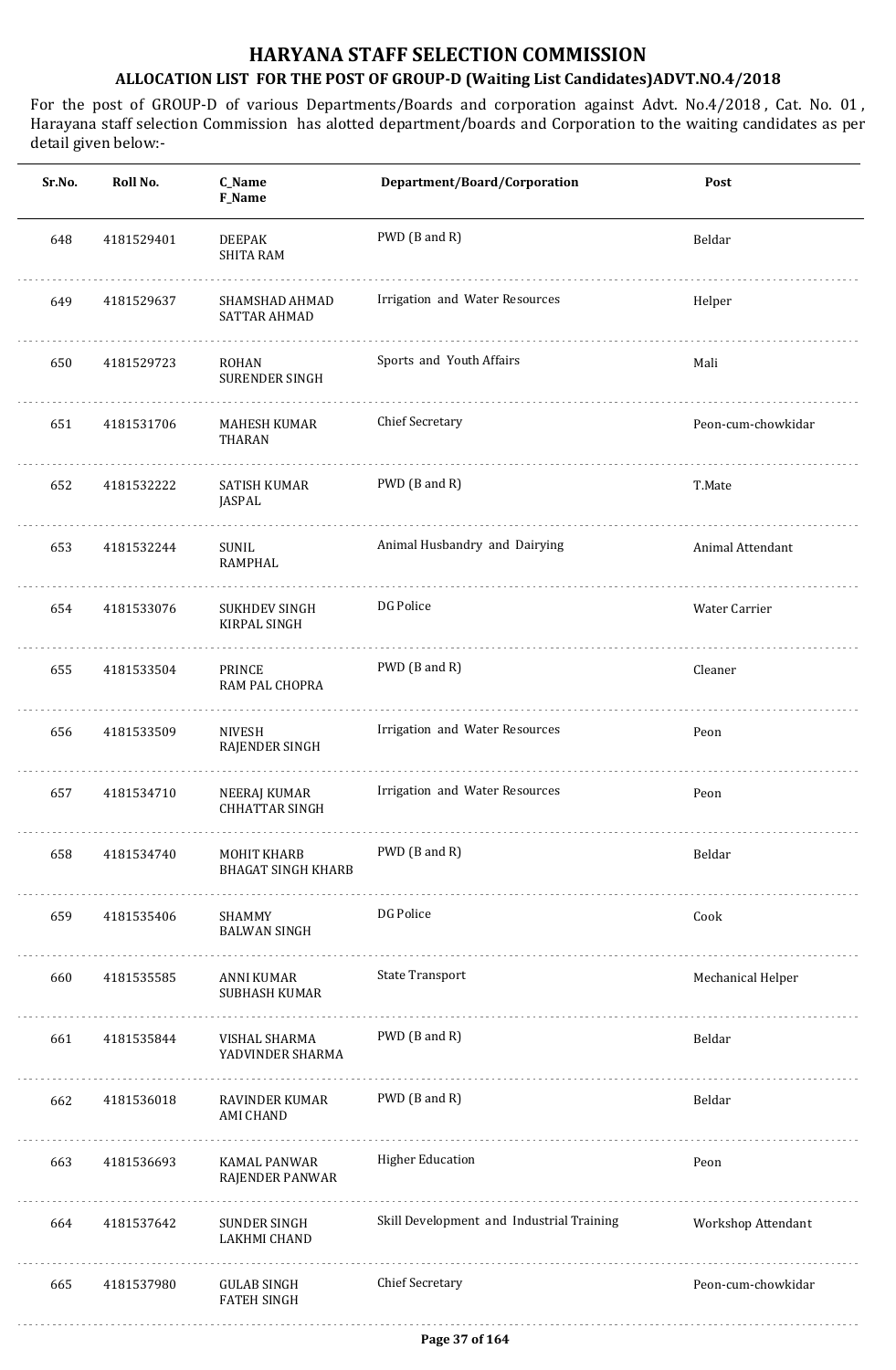| Sr.No. | Roll No.   | C_Name<br>F_Name                        | Department/Board/Corporation     | Post          |
|--------|------------|-----------------------------------------|----------------------------------|---------------|
| 666    | 4181538032 | <b>JUGBEER SINGH</b><br>RAN SINGH       | PWD (B and R)                    | Beldar        |
| 667    | 4181538827 | DEEPAK KUMAR<br>VINOD KUMAR             | Forest                           | Mali          |
| 668    | 4181539499 | SHUBHAM<br>DHARAM PAL                   | PWD (B and R)                    | Beldar        |
| 669    | 4181539756 | SUNIL KUMAR<br>SARJEET SINGH            | Revenue and Disaster Management  | Water Carrier |
| 670    | 4181541691 | GENRAIL<br>RAMBHAGAT                    | PWD (B and R)                    | Mali          |
| 671    | 4181542928 | <b>KESHAV YADAV</b><br>MANMOHAN YADAV   | PWD (B and R)                    | Beldar        |
| 672    | 4181543074 | <b>CHANDER DEEP</b><br>PYARE LAL        | Environment                      | Peon          |
| 673    | 4181544817 | SNEHA SHAKHAWAT<br>SHRIRAM SHAKHAWAT    | DG Police                        | Cook          |
| 674    | 4181545177 | PARDEEP<br>ISHWAR SINGH                 | PWD (B and R)                    | Beldar        |
| 675    | 4181545512 | RAMDIYA<br><b>MAN SINGH</b>             | PWD (B and R)                    | Mali          |
| 676    | 4181546456 | HIMANSHU SONI<br>SATYA NARYAN SONI<br>. | PWD (B and R)                    | Beldar        |
| 677    | 4181546865 | MONIKA<br>PRAMA NAND                    | <b>ESI Health Care</b>           | Dresser       |
| 678    | 4181548261 | KULDEEP SINGH<br>DEVENDER SINGH<br>.    | Irrigation and Water Resources   | Helper        |
| 679    | 4181548577 | PARVEJ ALAM<br><b>RALDU KHAN</b>        | <b>Public Health Engineering</b> | Peon          |
| 680    | 4181548660 | PRIYA<br>NARESH KUMAR                   | PWD (B and R)                    | Mali          |
| 681    | 4181549798 | <b>BALVINDER SINGH</b><br>RAM KALA      | PWD (B and R)                    | Beldar        |
| 682    | 4181551270 | MANOJ KUMAR<br><b>SADHU RAM</b>         | <b>ESI Health Care</b>           | Peon          |
| 683    | 4181552187 | AJAY<br>KISHORE CHAND                   | DG Police                        | Water Carrier |
|        |            |                                         |                                  |               |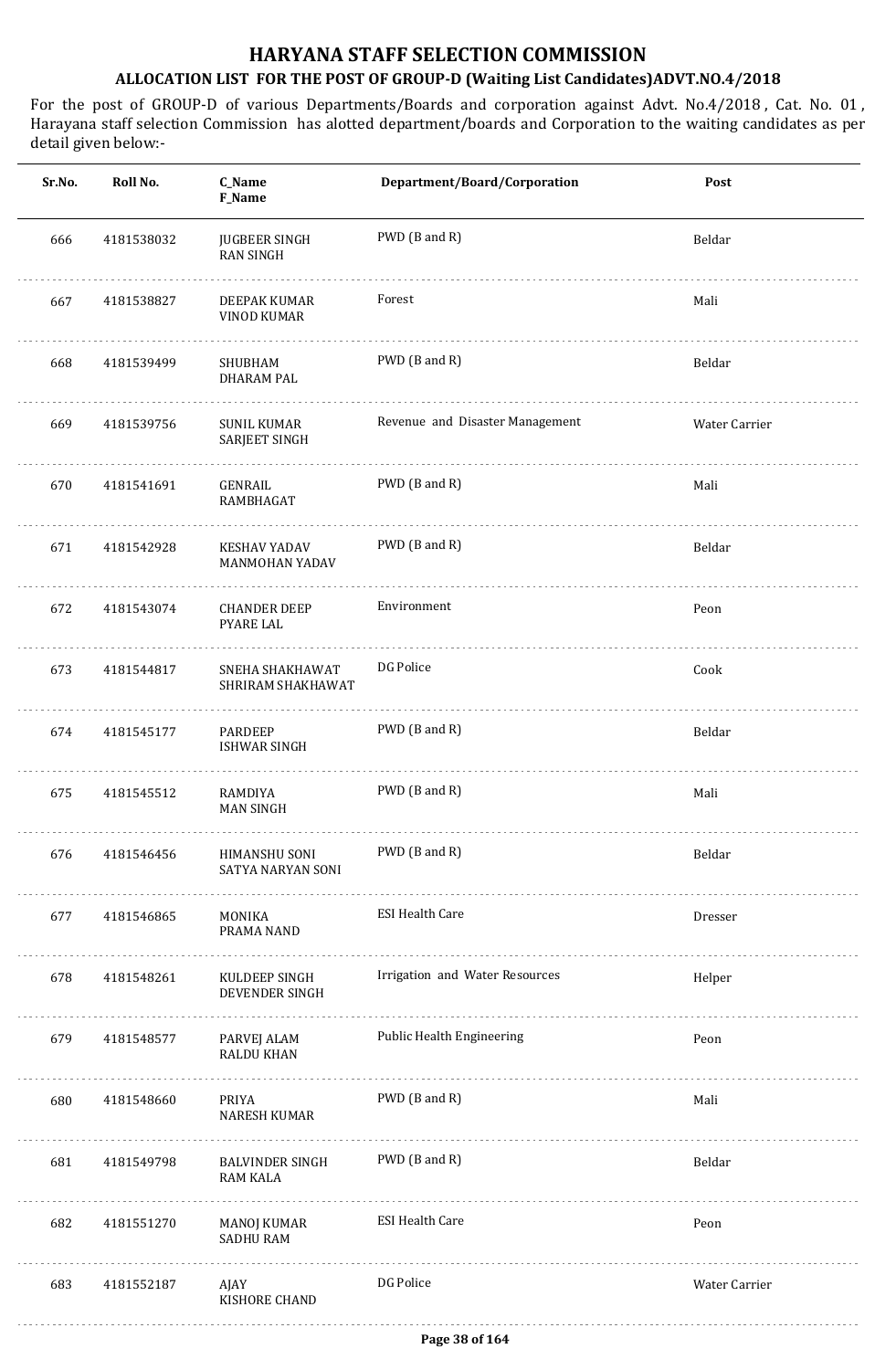| Sr.No. | Roll No.   | C_Name<br>F_Name                           | Department/Board/Corporation              | Post               |
|--------|------------|--------------------------------------------|-------------------------------------------|--------------------|
| 684    | 4181553237 | <b>AMIT KUMAR</b><br>DHARAMBIR SINGH       | PWD (B and R)                             | Beldar             |
| 685    | 4181553423 | <b>VIKAS</b><br><b>RAMKALA</b>             | PWD (B and R)                             | Coolie             |
| 686    | 4181555107 | SANDEEP SINGH<br>DHARAMVIR SINGH           | PWD (B and R)                             | Beldar             |
| 687    | 4181556676 | DHARAM BIR<br><b>RAM SINGH</b>             | Urban Local Bodies                        | Beldar             |
| 688    | 4181557161 | ARVIND KUMAR<br><b>NATHU RAM</b>           | PWD (B and R)                             | Beldar             |
| 689    | 4181557257 | SANTOSH KUMAR<br><b>MANGAT RAM</b>         | Skill Development and Industrial Training | Peon cum chowkidar |
| 690    | 4181558077 | JAYANTI<br>RAJENDER                        | Irrigation and Water Resources            | Helper             |
| 691    | 4181561334 | PARVEEN KUMAR<br><b>RAM SINGH</b>          | DG Police                                 | Cook               |
| 692    | 4181562239 | <b>SURAJ MAL</b><br><b>BALBIR SINGH</b>    | <b>State Transport</b>                    | Tyreman Helper     |
| 693    | 4181562897 | <b>JOGINDER SINGH</b><br><b>OM PRAKASH</b> | Horticulture                              | Mali               |
| 694    | 4181563995 | KASHISH<br>MATADIN                         | PWD (B and R)                             | Beldar             |
| 695    | 4181564612 | GOVIND<br>CHARAN SINGH                     | <b>Chief Secretary</b>                    | Peon-cum-chowkidar |
| 696    | 4181565890 | RAVI KUMAR SINGH<br><b>RATTAN SINGH</b>    | PWD (B and R)                             | Beldar             |
| 697    | 4181566790 | SUMIT CHAHAL<br>RANBIR SINGH               | PWD (B and R)                             | Beldar             |
| 698    | 4181566968 | RAJESH<br>JAGDISH                          | Urban Local Bodies                        | Keyman             |
| 699    | 4181567644 | INDER PAL<br><b>RAM KISHAN</b>             | PWD (B and R)                             | Beldar             |
| 700    | 4181567812 | RAHUL<br>RAMNIWAS                          | PWD (B and R)                             | Mali               |
| 701    | 4181568207 | SHWETA<br><b>ARJUN DEV</b>                 | DG Police                                 | Library Attendant  |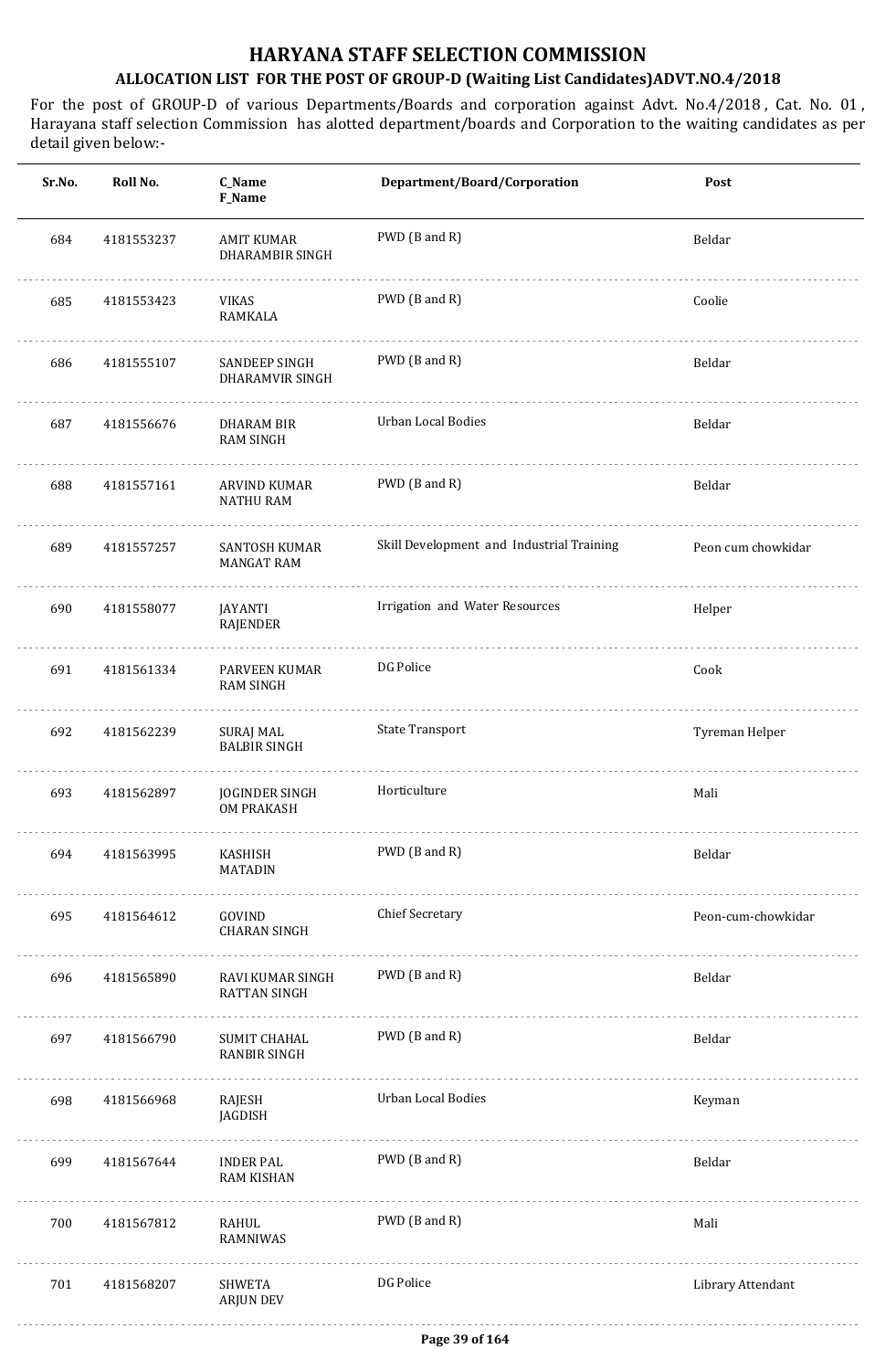| Sr.No. | Roll No.   | C_Name<br>F_Name                        | Department/Board/Corporation              | Post                 |
|--------|------------|-----------------------------------------|-------------------------------------------|----------------------|
| 702    | 4181568222 | <b>BALWAN SINGH</b><br>SAJJAN SINGH     | PWD (B and R)                             | Mali                 |
| 703    | 4181569447 | PANKAJ KUMAR<br>KAUSHAL KUMAR           | Skill Development and Industrial Training | Peon cum chowkidar   |
| 704    | 4181569889 | NEERAJ KUMAR<br><b>BIJENDER SINGH</b>   | Urban Local Bodies                        | Peon                 |
| 705    | 4181570000 | SUNITA KUMARI<br>RAMBHAGAT              | Irrigation and Water Resources            | Peon                 |
| 706    | 4181570397 | <b>RAMESH KUMAR</b><br><b>LAL CHAND</b> | Women and Child Development               | Labourer             |
| 707    | 4181570761 | NARENDER<br>PRAHLAD                     | PWD (B and R)                             | Head Mali            |
| 708    | 4181572617 | PREM KUMAR<br><b>JASMER SINGH</b>       | PWD (B and R)                             | Beldar               |
| 709    | 4181575419 | SHIVOM SINGH<br>RAGHURAJ SINGH          | DG Police                                 | Barber               |
| 710    | 4181576443 | PRITI<br><b>BALWAN SINGH</b>            | Animal Husbandry and Dairying             | Animal Attendant     |
| 711    | 4181577826 | RAVINDER KUMAR<br><b>NARESH KUMAR</b>   | DG Police                                 | Dhobi                |
| 712    | 4181577973 | PANKAJ<br>SUBHASH CHANDER               | Haryana Board of School Education         | Peon                 |
| 713    | 4181578074 | AMANDEEP<br><b>NARENDER SINGH</b>       | Architecture Department                   | Peon                 |
| 714    | 4181579522 | SUNIL KUMAR<br>RANJEET SINGH            | DG Police                                 | Cook                 |
| 715    | 4181579790 | <b>HARBIR SINGH</b><br>UDDI             | Irrigation and Water Resources            | Helper               |
| 716    | 4181580925 | BHAGAT SINGH<br><b>FATTE SINGH</b>      | DG Police                                 | Barber               |
| 717    | 4181581714 | AMARDEEP<br>RAMKISHAN                   | PWD (B and R)                             | Beldar               |
| 718    | 4181582010 | ANUP KAUSHIK<br>RADHE SHYAM KAUSHIK     | Hospitality Organisation                  | Waiter               |
| 719    | 4181583272 | MONU<br>JAISINGH                        | DG Police                                 | Laboratory Attendant |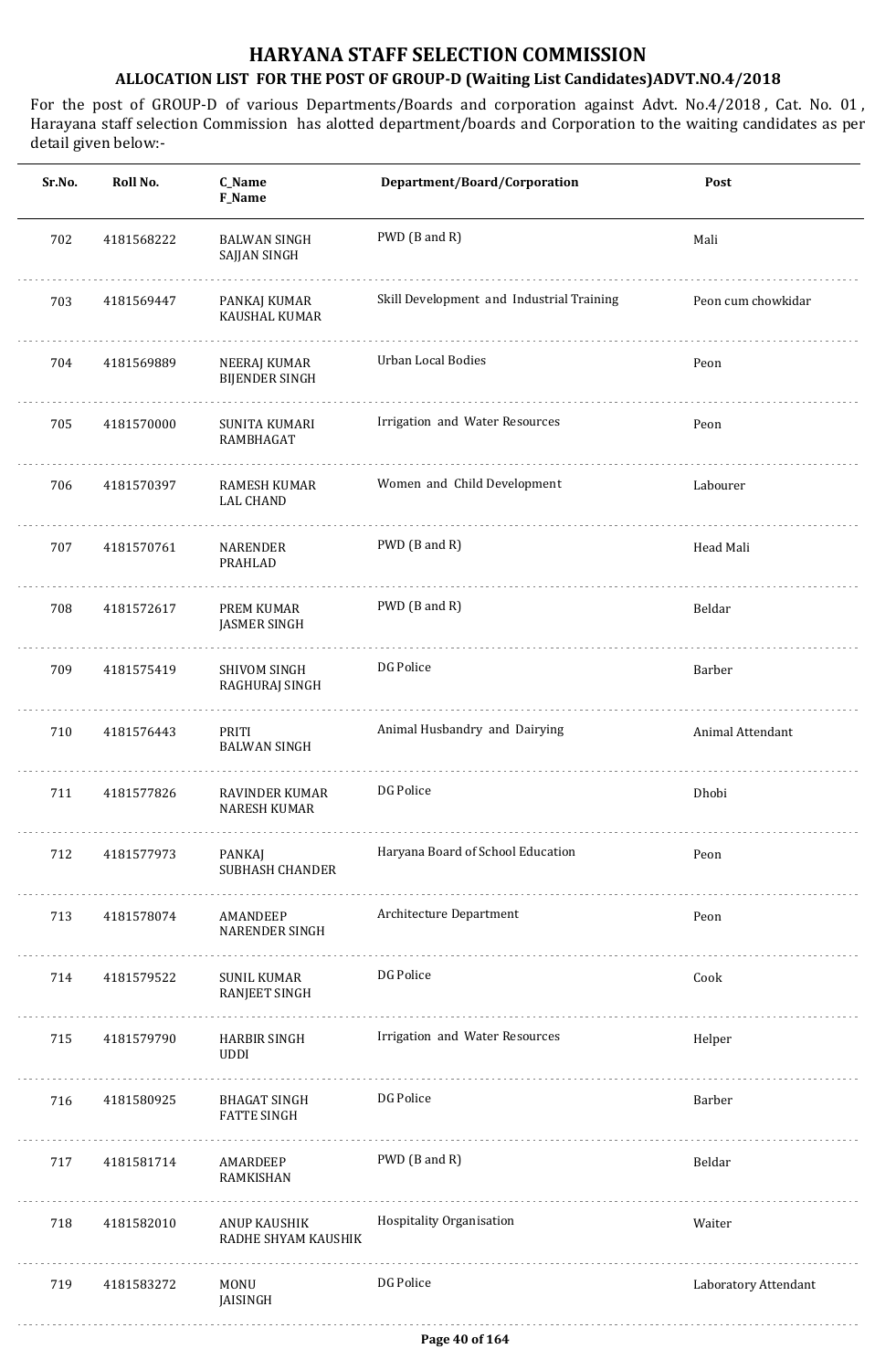| Sr.No. | Roll No.   | C_Name<br>F_Name                        | Department/Board/Corporation              | Post               |
|--------|------------|-----------------------------------------|-------------------------------------------|--------------------|
| 720    | 4181583435 | PARVEEN KUMAR<br>RAMESH KUMAR           | PWD (B and R)                             | Beldar             |
| 721    | 4181584302 | SURAJ<br><b>BALRAJ</b>                  | Horticulture                              | Mali               |
| 722    | 4181584705 | HANS RAJ SHARMA<br><b>LAXMI NARAYAN</b> | DG Police                                 | Water Carrier      |
| 723    | 4181586703 | ANKUR<br>RAJENDER                       | DG Police                                 | Water Carrier      |
| 724    | 4181587557 | MANJU<br><b>DHANI RAM</b>               | Animal Husbandry and Dairying             | Animal Attendant   |
| 725    | 4181588146 | <b>BIR SINGH</b><br><b>AZAD</b>         | PWD (B and R)                             | Peon               |
| 726    | 4181588388 | AJIT SINGH<br><b>DHUP SINGH</b>         | Animal Husbandry and Dairying             | Animal Attendant   |
| 727    | 4181588618 | <b>SUNIL KUMAR</b><br><b>BIR SINGH</b>  | PWD (B and R)                             | Mali               |
| 728    | 4181588896 | ANIL KUMAR<br>PALA RAM                  | Urban Local Bodies                        | Beldar             |
| 729    | 4181590619 | ANKUSH<br><b>RAMESH</b>                 | PWD (B and R)                             | Beldar             |
| 730    | 4181590697 | BIJENDER<br><b>DHARAM PAL</b>           | <b>Higher Education</b>                   | Peon               |
| 731    | 4181590977 | LAKHVINDER SINGH<br><b>SHEO RAM</b>     | Industries and Commerce                   | Peon               |
| 732    | 4181592690 | SUBHASH CHANDER<br><b>LILU RAM</b>      | PWD (B and R)                             | Beldar             |
| 733    | 4181593000 | ROHTASH<br>OMPARKASH                    | DG Police                                 | Mali               |
| 734    | 4181594047 | SANJEEP<br><b>MADAN LAL</b>             | DG Police                                 | Cook               |
| 735    | 4181594617 | SUMIT KUMAR<br><b>MANOJ KUMAR</b>       | PWD (B and R)                             | Mali               |
| 736    | 4181595192 | <b>MOHIT</b><br><b>BALJEET SINGH</b>    | Skill Development and Industrial Training | Peon cum chowkidar |
| 737    | 4181598741 | SATENDRA KUMAR<br>YADAV                 | Animal Husbandry and Dairying             | Animal Attendant   |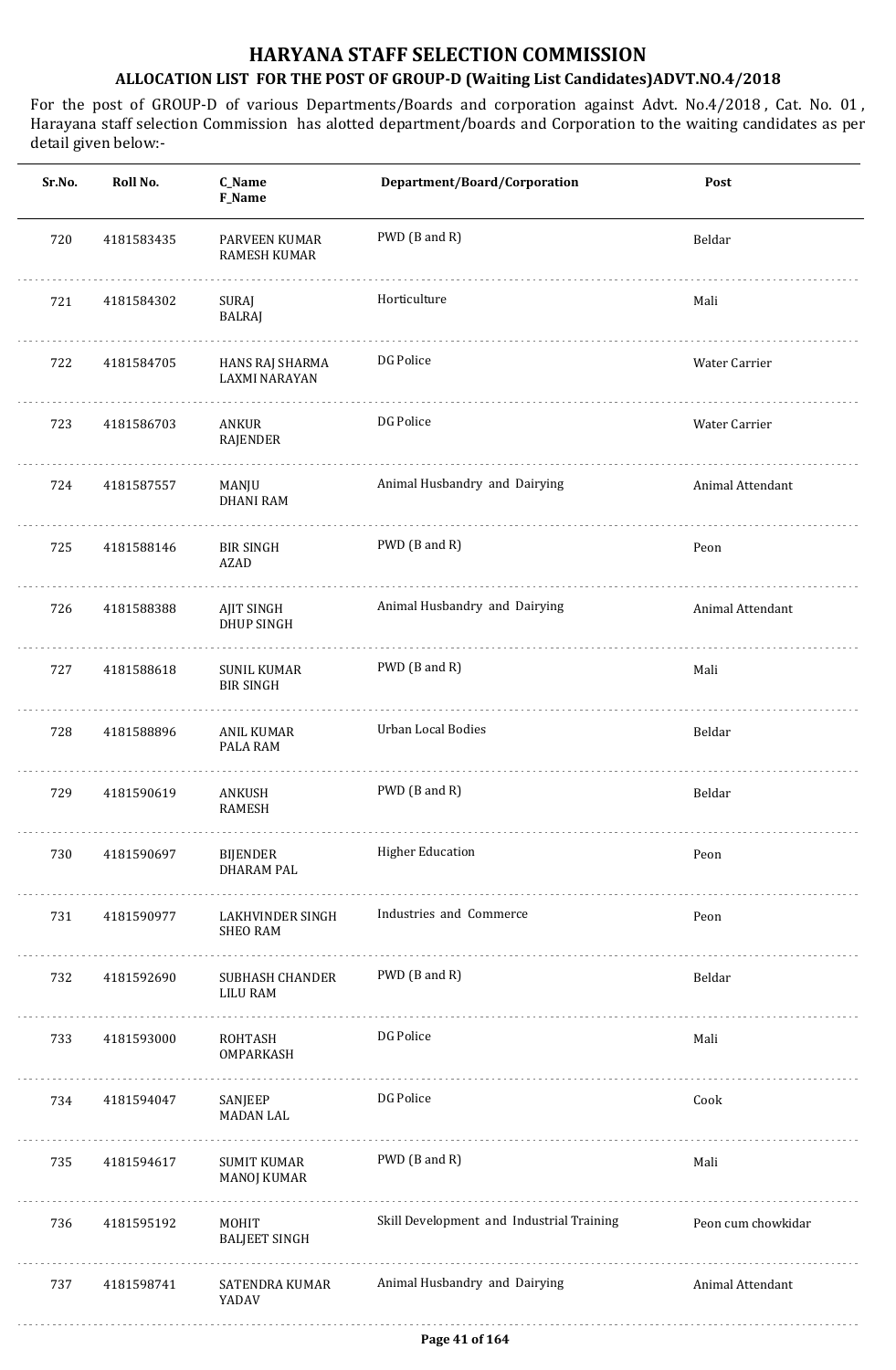| Sr.No. | Roll No.   | C_Name<br>F_Name                           | Department/Board/Corporation    | Post          |
|--------|------------|--------------------------------------------|---------------------------------|---------------|
| 738    | 4181599322 | <b>PARVEEN</b><br><b>SURESH KUMAR</b>      | PWD (B and R)                   | Beldar        |
| 739    | 4181599413 | ANIL KUMAR<br><b>KARAN SINGH</b>           | PWD (B and R)                   | Beldar        |
| 740    | 4181599959 | AJAY KUMAR<br><b>SURESH KUMAR</b>          | PWD (B and R)                   | Beldar        |
| 741    | 4181600215 | KULDEEP SINGH<br>ZILE SINGH                | PWD (B and R)                   | Beldar        |
| 742    | 4181600586 | SACHIN<br><b>DESH RAJ</b>                  | Industries and Commerce         | Lab Boy       |
| 743    | 4181600884 | POONAM RANI<br>VINOD KUMAR                 | Town and Country Planning       | Peon          |
| 744    | 4181602194 | <b>CHANDAN PRATAP</b><br><b>DHARAM PAL</b> | Irrigation and Water Resources  | Helper        |
| 745    | 4181603009 | MADAN LAL<br><b>BAHADUR SINGH</b>          | PWD (B and R)                   | Peon          |
| 746    | 4181603161 | <b>AMIT KUMAR</b><br><b>RAM NIWAS</b>      | DG Police                       | Dhobi         |
| 747    | 4181603794 | RAVI<br>MAHENDER                           | PWD (B and R)                   | Beldar        |
| 748    | 4181605277 | MONIKA<br><b>UMED SINGH</b>                | PWD (B and R)                   | Beldar        |
| 749    | 4181606285 | SACHIN<br>RAMESH CHANDER                   | <b>Higher Education</b>         | Peon          |
| 750    | 4181607641 | RAJBIR<br><b>RAM SINGH</b>                 | <b>Technical Education</b>      | Peon          |
| 751    | 4181607944 | PRASHANT<br>JAIKISHAN                      | PWD (B and R)                   | Beldar        |
| 752    | 4181608784 | AARTI<br>DILBAG                            | <b>State Transport</b>          | Daftari       |
| 753    | 4181608835 | GURMAIL SINGH<br><b>DIWAN SINGH</b>        | Revenue and Disaster Management | Water Carrier |
| 754    | 4181609108 | MAHIPAL SINGH<br><b>KHATANA</b>            | Animal Husbandry and Dairying   | Peon          |
| 755    | 4181609120 | SATYADEV<br><b>RAJBIR SINGH</b>            | Social Justice and Empowerment  | Peon          |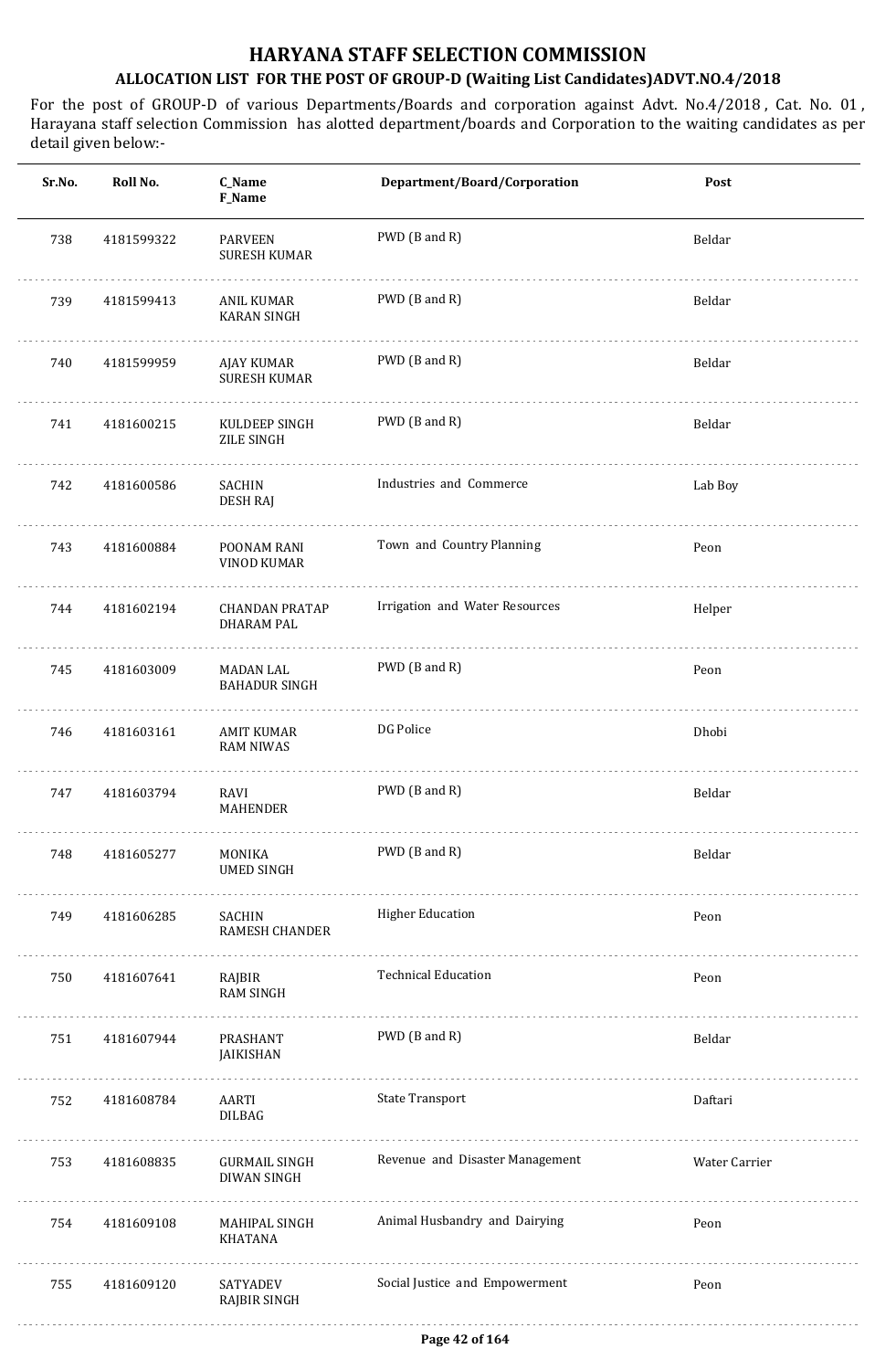| Sr.No. | Roll No.   | C_Name<br>F_Name                          | Department/Board/Corporation           | Post               |
|--------|------------|-------------------------------------------|----------------------------------------|--------------------|
| 756    | 4181609769 | <b>ANAND PARKASH</b><br><b>SINGH RAM</b>  | <b>ESI Health Care</b>                 | Peon               |
| 757    | 4181610602 | ANIL KUMAR YADAV<br><b>HARI RAM YADAV</b> | Agriculture                            | Helper             |
| 758    | 4181612055 | <b>CHANDAN</b><br>PAWAN KUMAR             | PWD (B and R)                          | Beldar             |
| 759    | 4181612537 | AKHIL<br>SATYANARAYAN                     | DG Police                              | Tailor             |
| 760    | 4181613760 | <b>SURINDER KUMAR</b><br>SURJA SINGH      | DG Police                              | Water Carrier      |
| 761    | 4181615344 | MAHENDER SINGH<br>JAGMAL SINGH            | Public Health Engineering              | Peon               |
| 762    | 4181618065 | PARDEEP<br><b>LEKHRAM</b>                 | <b>Registrar Cooperative Societies</b> | Peon               |
| 763    | 4181619903 | <b>VINOD KUMAR</b><br>LIDER SINGH         | PWD (B and R)                          | Beldar             |
| 764    | 4181621008 | ATMA RAM<br><b>BHIYA RAM</b>              | Urban Local Bodies                     | Mali-cum-Chowkidar |
| 765    | 4181621276 | PARVEEN KUMAR<br><b>RATAN SINGH</b>       | DG Police                              | Water Carrier      |
| 766    | 4181623265 | PARDEEP KUMAR<br><b>SURAJBHAN</b>         | Architecture Department                | Peon               |
| 767    | 4181623448 | <b>ASHOK KUMAR</b><br>GOKAL               | Horticulture                           | Mali               |
| 768    | 4181623760 | <b>DEEPAK</b><br>SATYANDER SINGH          | <b>State Transport</b>                 | Mechanical Helper  |
| 769    | 4181623846 | <b>BALJEET SINGH</b><br>RAJENDAR SINGH    | Economic and Statistical Analysis      | Peon               |
| 770    | 4181625770 | KRISHAN<br><b>JOGI RAM</b>                | DG Police                              | Cook               |
| 771    | 4181625842 | MANDEEP<br><b>KRISHAN KUMAR</b>           | DG Police                              | Mason              |
| 772    | 4181626074 | MITHILESH<br>AVADHESH                     | PWD (B and R)                          | Beldar             |
| 773    | 4181628471 | KAMAL DEEP<br><b>LAL CHAND</b>            | Town and Country Planning              | Peon               |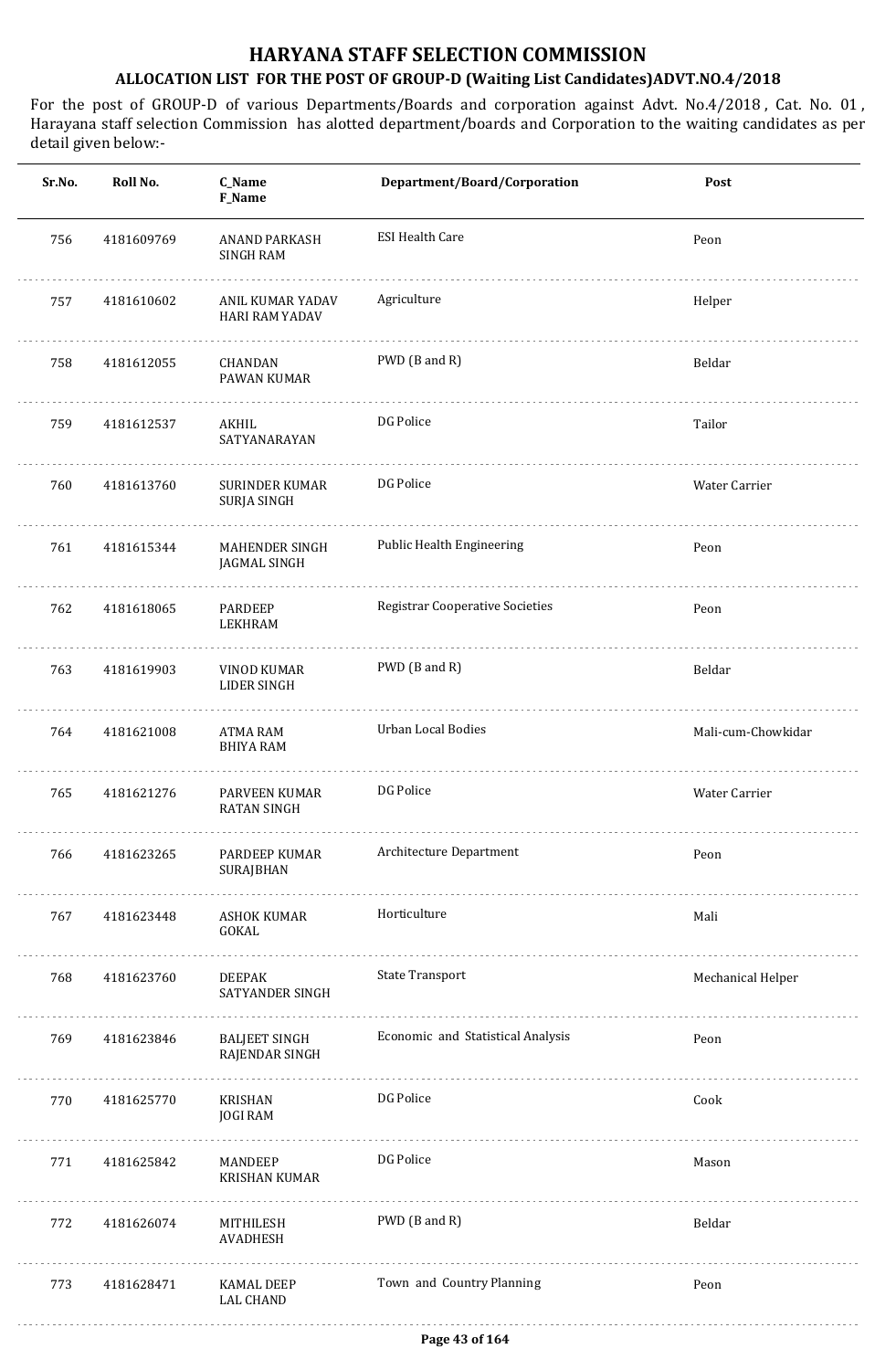| Sr.No. | Roll No.   | C_Name<br>F_Name                             | Department/Board/Corporation    | Post               |
|--------|------------|----------------------------------------------|---------------------------------|--------------------|
| 774    | 4181628624 | <b>SONU KUMAR</b><br>RANJIT CHOURASIYA       | <b>ESI Health Care</b>          | Peon               |
| 775    | 4181628764 | KAPIL DEV<br><b>INDER SINGH</b>              | Hospitality Organisation        | Waiter             |
| 776    | 4181629567 | <b>JASBIR SINGH</b><br><b>JAICHAND</b>       | DG Police                       | Cook               |
| 777    | 4181629701 | <b>DHARM BIR</b><br><b>MAHABIR</b>           | Advocate General                | Peon               |
| 778    | 4181629766 | RAHUL<br><b>BALWAN SINGH</b>                 | PWD (B and R)                   | Beldar             |
| 779    | 4181631642 | <b>GOURAV BANSAL</b><br>PURUSHOTAM DASS      | DG Police                       | Dhobi              |
| 780    | 4181631656 | RAHUL<br>DHARAMPAL                           | PWD (B and R)                   | Beldar             |
| 781    | 4181634428 | JASVINDER KUMAR<br><b>RATTAN SINGH</b>       | PWD (B and R)                   | Mali               |
| 782    | 4181634482 | <b>MANDEEP KUMAR</b><br>RAJ SINGH            | Irrigation and Water Resources  | Peon               |
| 783    | 4181636348 | <b>RAVI KUMAR</b><br><b>KRISHAN LAL</b>      | <b>Urban Local Bodies</b>       | Mali-cum-Chowkidar |
| 784    | 4181636413 | RAKESH KUMAR<br><b>RAM SAROOP</b>            | Urban Local Bodies              | Beldar             |
| 785    | 4181637146 | PARDEEP YADAV<br><b>NAWAL SINGH</b>          | PWD (B and R)                   | Beldar             |
| 786    | 4181637539 | PARVEEN KUMAR<br><b>SATYA NARYAN</b>         | PWD (B and R)                   | Beldar             |
| 787    | 4181641487 | <b>NARENDER SINGH</b><br><b>JASBIR SINGH</b> | <b>ESI Health Care</b>          | Dresser            |
| 788    | 4181643012 | SATNAM<br><b>UDAY SINGH</b>                  | Horticulture                    | Mali               |
| 789    | 4181643769 | RAMESH KUMAR<br>RAJ PAL                      | Agriculture                     | Field Man          |
| 790    | 4181643907 | VIJAY SHARMA<br>RAMAVTAR SHARMA              | PWD (B and R)                   | Beldar             |
| 791    | 4181644232 | PRIYANKA<br><b>SURAJBHAN</b>                 | Revenue and Disaster Management | Peon               |
|        |            |                                              |                                 |                    |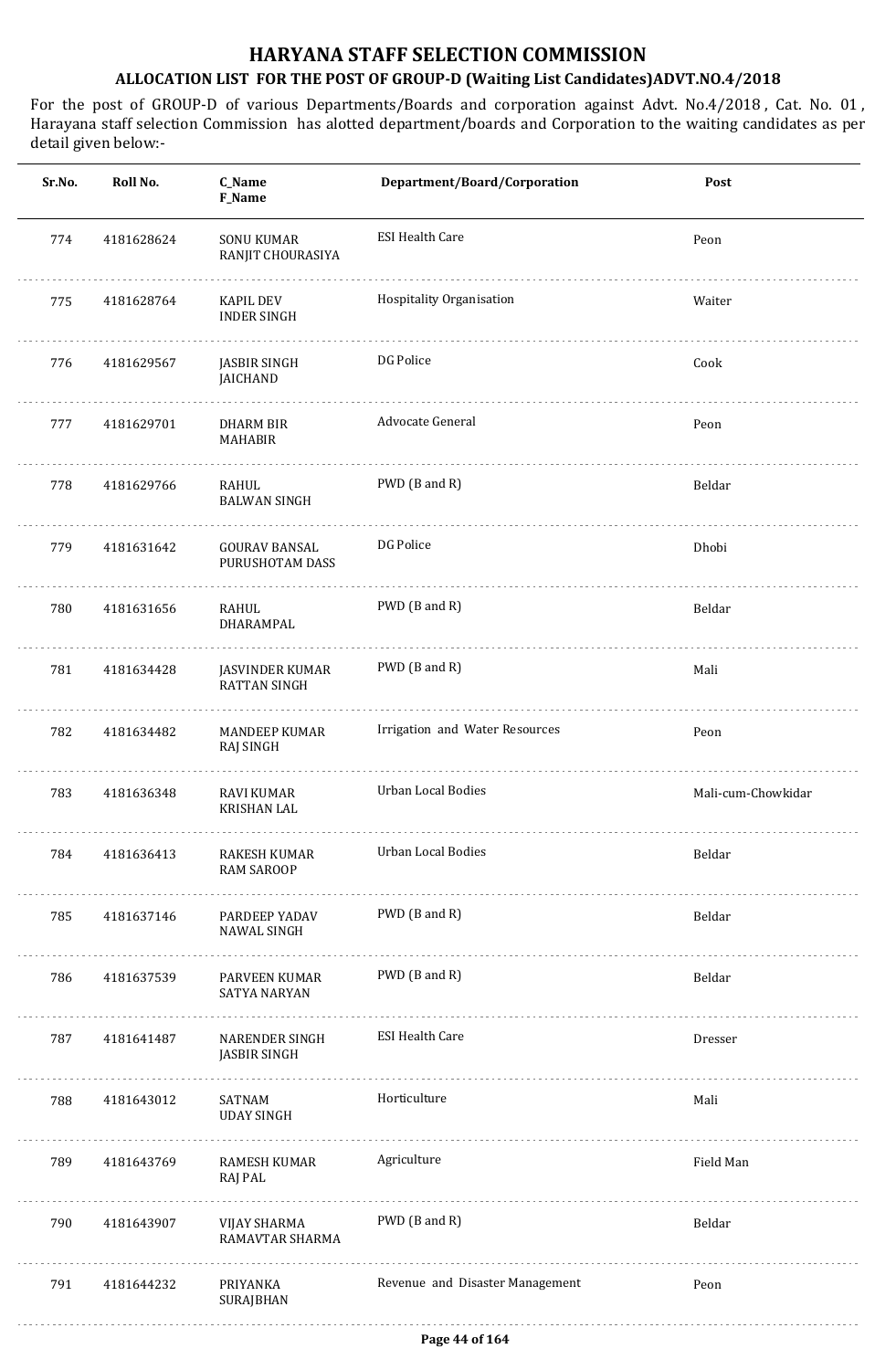| Sr.No. | Roll No.   | C_Name<br>F_Name                           | Department/Board/Corporation    | Post          |
|--------|------------|--------------------------------------------|---------------------------------|---------------|
| 792    | 4181644317 | <b>JITENDER</b><br>RAJ KUMAR               | PWD (B and R)                   | Mate          |
| 793    | 4181644685 | <b>GAUTAM KUMAR</b><br><b>SURENDRA SAO</b> | DG Police                       | Mali          |
| 794    | 4181645112 | <b>DEEPAK</b><br><b>RAJENDER</b>           | <b>ESI Health Care</b>          | Peon          |
| 795    | 4181645207 | <b>DEVENDER</b><br>ASHOK                   | PWD (B and R)                   | Beldar        |
| 796    | 4181645789 | SURAJBHAN<br>SATYAWAN                      | Development and Panchayats      | Peon          |
| 797    | 4181646136 | RAJEEV KUMAR<br>RAJ KUMAR                  | DG Police                       | Cook          |
| 798    | 4181646181 | RAVINDER<br>VIJAY KUMAR                    | DG Police                       | Mali          |
| 799    | 4181646206 | <b>SANDEEP KUMAR</b><br><b>SUBH RAM</b>    | DG Police                       | Water Carrier |
| 800    | 4181646518 | SUKHDEV SINGH<br>JOGINDER SINGH            | DG Police                       | Water Carrier |
| 801    | 4181646795 | POOJA RANI<br>SAGARMAL                     | Revenue and Disaster Management | Mali          |
| 802    | 4181646813 | VIJENDER SINGH<br><b>RAM KUMAR</b>         | Public Health Engineering       | Peon          |
| 803    | 4181647638 | RAHUL<br>RAMKISHAN                         | DG Police                       | Cook          |
| 804    | 4181648204 | SURJIT SINGH<br><b>BRAHM PARKASH</b><br>.  | PWD (B and R)                   | Beldar        |
| 805    | 4181648389 | <b>HANS RAJ</b><br>PRITHVI SINGH           | <b>State Transport</b>          | Welder Helper |
| 806    | 4181648788 | AVTAR SINGH<br>RAJ KUMAR                   | DG Police                       | Dhobi         |
| 807    | 4181649022 | PAWAN KUMAR<br><b>RAM SNEHI</b>            | Revenue and Disaster Management | Peon          |
| 808    | 4181649350 | NAVEEN KUMAR<br>DEVENDER KUMAR             | DG Police                       | Water Carrier |
| 809    | 4181649454 | SATISH KUMAR<br><b>OM PARKASH</b>          | DG Police                       | Water Carrier |
|        |            |                                            |                                 |               |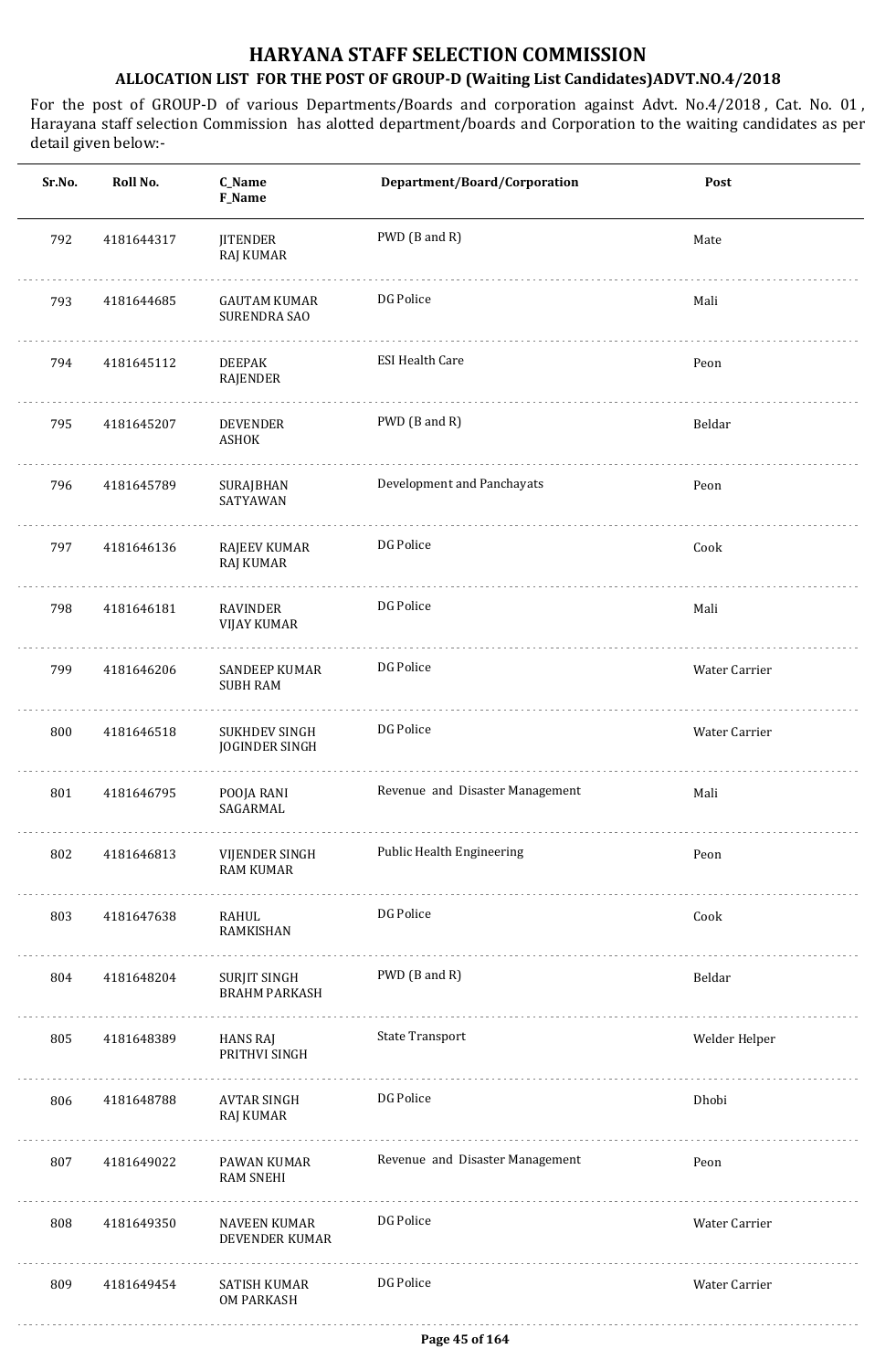| Sr.No. | Roll No.   | C_Name<br>F_Name                             | Department/Board/Corporation              | Post               |
|--------|------------|----------------------------------------------|-------------------------------------------|--------------------|
| 810    | 4181649614 | PRITAM SINGH<br>OM PARKASH                   | PWD (B and R)                             | T.Mate             |
| 811    | 4181650249 | <b>SUMAN DEVI</b><br><b>RAM KUMAR</b>        | DG Police                                 | Cook               |
| 812    | 4181651816 | RAJESH SINGH<br>VINDHYACHAL SINGH            | Forest                                    | Mali               |
| 813    | 4181651994 | <b>ARUN KUMAR</b><br><b>GURDEEP SINGH</b>    | Town and Country Planning                 | Khalasi            |
| 814    | 4181652084 | NEERAJ KUMAR<br>KAILASH CHAND                | Irrigation and Water Resources            | Helper             |
| 815    | 4181652191 | AJAY KUMAR<br><b>SURENDER KUMAR</b>          | DG Police                                 | Water Carrier      |
| 816    | 4181652378 | <b>DEEPAK</b><br><b>SURESH CHANDER</b>       | Revenue and Disaster Management           | Water Carrier      |
| 817    | 4181653517 | <b>JYOTI</b><br>RANDHAWA                     | Horticulture                              | Mali               |
| 818    | 4181653838 | AMIT<br>MUKESH                               | DG Police                                 | Cook               |
| 819    | 4181654021 | RAJIV<br>OM PARKASH                          | <b>Chief Secretary</b>                    | Peon-cum-chowkidar |
| 820    | 4181654369 | ARUN<br><b>JASBIR</b>                        | PWD (B and R)                             | Beldar             |
| 821    | 4181655455 | HIMANSHU<br><b>RAJESH KUMAR</b>              | DG Police                                 | Cook               |
| 822    | 4181655615 | <b>AVNISH PANDEY</b><br><b>RAJESH PANDEY</b> | Skill Development and Industrial Training | Peon cum chowkidar |
| 823    | 4181655799 | JASBIR SINGH<br>PALA RAM                     | DG Police                                 | Cook               |
| 824    | 4181655983 | <b>SANDEEP KUMAR</b><br>RISHI PAL            | PWD (B and R)                             | Mali               |
| 825    | 4181656452 | RAHUL<br><b>RAMESH KUMAR</b>                 | PWD (B and R)                             | Beldar             |
| 826    | 4181658407 | SONU<br>RAMPHAL                              | DG Police                                 | Dhobi              |
| 827    | 4181658568 | YOGESH KUMAR<br><b>HARIOM</b>                | Secondary Education                       | Peon               |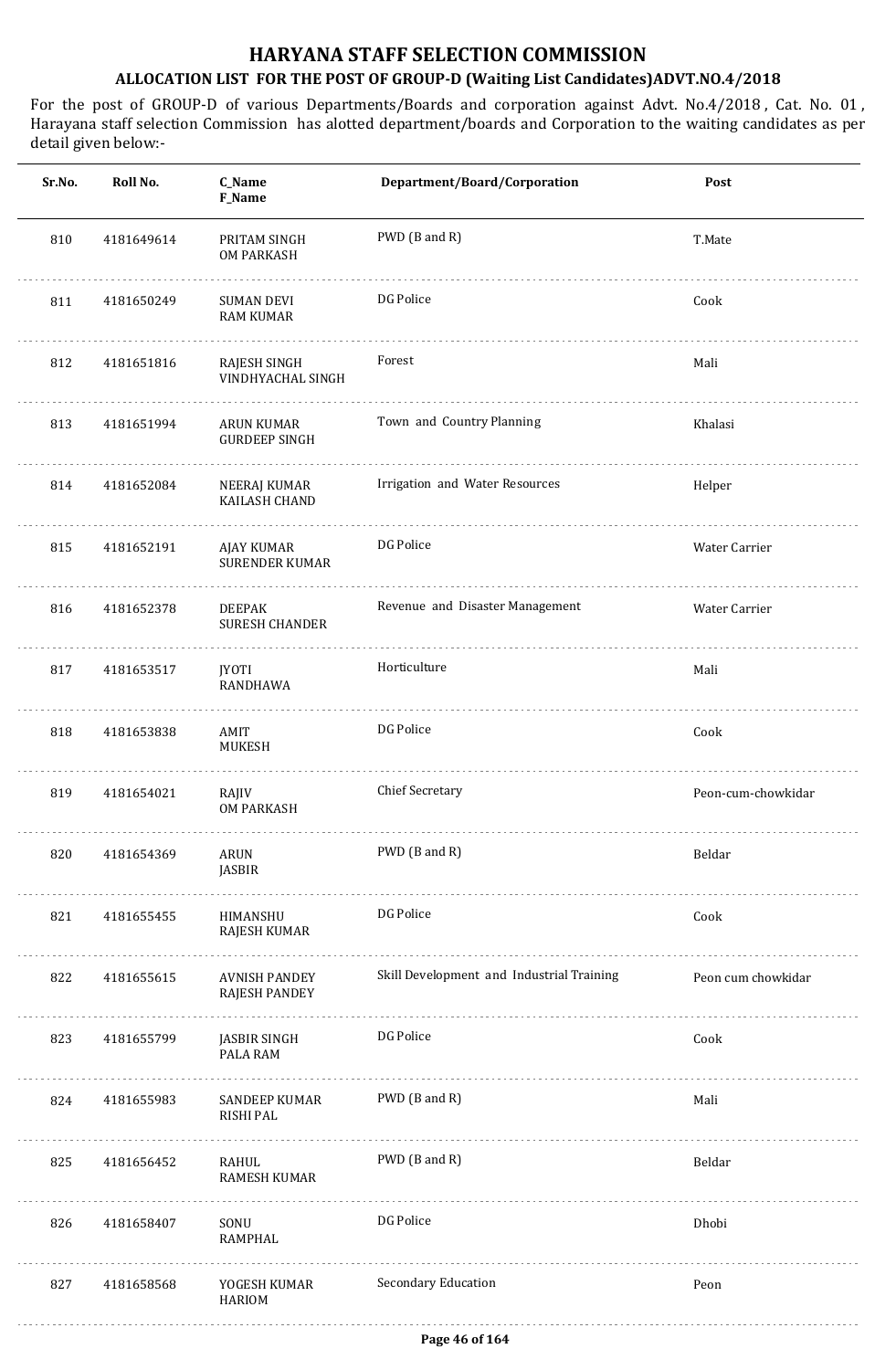| Sr.No. | Roll No.   | C_Name<br>F_Name                          | Department/Board/Corporation              | Post               |
|--------|------------|-------------------------------------------|-------------------------------------------|--------------------|
| 828    | 4181658592 | SATISH KUMAR<br><b>GURPAL SINGH</b>       | Law and Legislative                       | Peon               |
| 829    | 4181658658 | AMIT<br>DILBAG SINGH                      | PWD (B and R)                             | Mali               |
| 830    | 4181659290 | SANDEEP KUMAR<br>DHARAMPAL                | PWD (B and R)                             | Beldar             |
| 831    | 4181660384 | RAKESH KUMAR<br><b>KARAM SINGH</b>        | PWD (B and R)                             | Beldar             |
| 832    | 4181660657 | RANJANY KUMAR YADAV<br>RAMESHWAR YADAV    | DG Police                                 | Cook               |
| 833    | 4181661327 | AMIT<br>SAJJAN KUMAR                      | HPSC                                      | Peon               |
| 834    | 4181661489 | YOGESH KUMAR<br>SURJEET SINGH YADAV       | DG Police                                 | Cook               |
| 835    | 4181661810 | <b>INDERJEET</b><br>JAGDISH               | Skill Development and Industrial Training | Peon cum chowkidar |
| 836    | 4181662090 | AJIT<br>RAMESH                            | DG Police                                 | Cook               |
| 837    | 4181662106 | <b>JITENDER</b><br><b>GHYAM SHYAM</b>     | PWD (B and R)                             | Beldar             |
| 838    | 4181662201 | SUNDRAM SHUKLA<br>KISHAN DATT SHUKLA<br>. | DG Police                                 | Barber             |
| 839    | 4181662389 | SACHIN<br><b>BHIM SINGH</b>               | Forest                                    | Mali               |
| 840    | 4181662418 | RAVI<br>BALKRISHAN                        | PWD (B and R)                             | Beldar             |
| 841    | 4181662539 | JOONI KUMAR<br>RAMNIWASH                  | Industries and Commerce                   | Peon               |
| 842    | 4181662749 | KARM PAL SINGH<br>RATHORE                 | DG Police                                 | Painter            |
| 843    | 4181662983 | SONAM<br>RAMPHOOL                         | PWD (B and R)                             | Beldar             |
| 844    | 4181663076 | MANOJ KUMAR<br>RAMESH CHAND               | Chief Electrol Officer                    | Daftari            |
| 845    | 4181663180 | SALEEM<br><b>USMAAN KHAN</b>              | DG Police                                 | Cook               |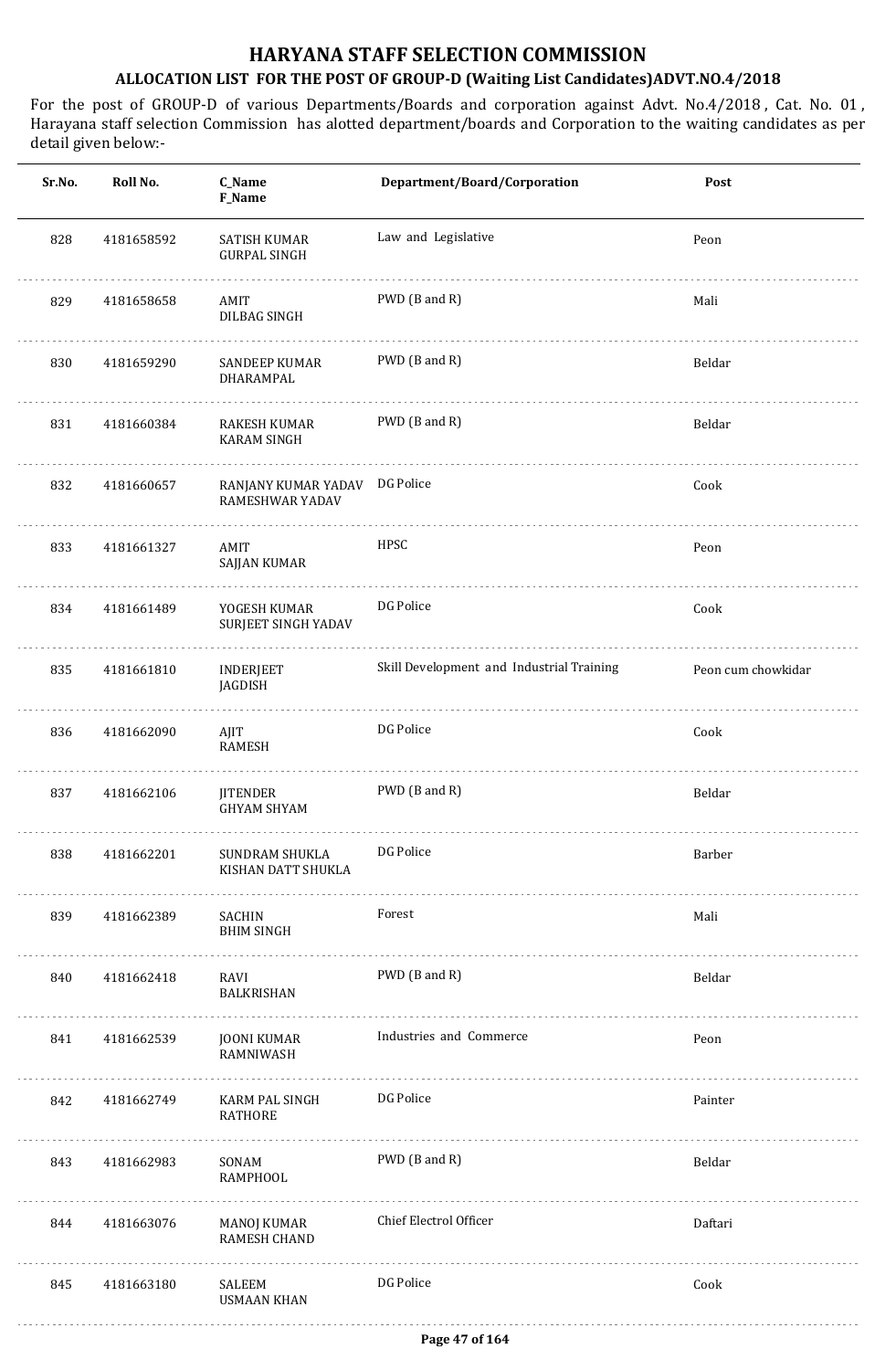| Sr.No. | Roll No.   | C_Name<br>F_Name                               | Department/Board/Corporation    | Post              |
|--------|------------|------------------------------------------------|---------------------------------|-------------------|
| 846    | 4181664068 | SHUBHAM MISHRA<br>RAMDEV MISHRA                | PWD (B and R)                   | Beldar            |
| 847    | 4181664169 | ABHAY KUMAR SINGH<br><b>BIPIN BIHARI SINGH</b> | Development and Panchayats      | Cook              |
| 848    | 4181665167 | ABHISHEK<br><b>KALU RAM</b>                    | PWD (B and R)                   | Beldar            |
| 849    | 4181665512 | <b>SUMIT SHARMA</b><br>SUBHASH SHARMA          | Urban Local Bodies              | Peon              |
| 850    | 4181665687 | BANSI LAL<br><b>DHARAM PAL</b>                 | Irrigation and Water Resources  | Helper            |
| 851    | 4181665908 | SURAJ<br><b>RANBIR SINGH</b>                   | Urban Local Bodies              | Lab. Attendant    |
| 852    | 4181666822 | <b>SUNDRAM KUMAR</b><br><b>MANOJ PRASAD</b>    | <b>State Transport</b>          | Mechanical Helper |
| 853    | 4181666934 | SUMIT<br><b>SURESH</b>                         | Advocate General                | Peon              |
| 854    | 4181667021 | MANISH KUMAR<br>YUGESHWAR SHARMA               | PWD (B and R)                   | Beldar            |
| 855    | 4181667180 | MD RAYEES ALAM<br>MD NAYEEM UDDIN              | Hospitality Organisation        | Waiter            |
| 856    | 4181667377 | <b>DEVENDER</b><br>AJIT SINGH                  | PWD (B and R)                   | Beldar            |
| 857    | 4181667809 | RAKESH<br><b>CHANDI RAM</b>                    | PWD (B and R)                   | Beldar            |
| 858    | 4181668231 | JITENDER MALIK<br><b>CHANDER HASS</b>          | Agriculture                     | Field Man         |
| 859    | 4181668473 | .<br>SARFRAJ HUSSAIN<br>ILYAS                  | Revenue and Disaster Management | Mali              |
| 860    | 4181668628 | VINOD KUMAR<br>RAMPHAL                         | Women and Child Development     | Cook              |
| 861    | 4181668685 | SUMIT<br>DHARAMVIR                             | PWD (B and R)                   | Head Mali         |
| 862    | 4181669102 | ANIL<br><b>DESHRAJ</b>                         | PWD (B and R)                   | Beldar            |
| 863    | 4181669307 | RAJESH KUMAR<br><b>ROHTAS CHANDER</b>          | DG Police                       | Cook              |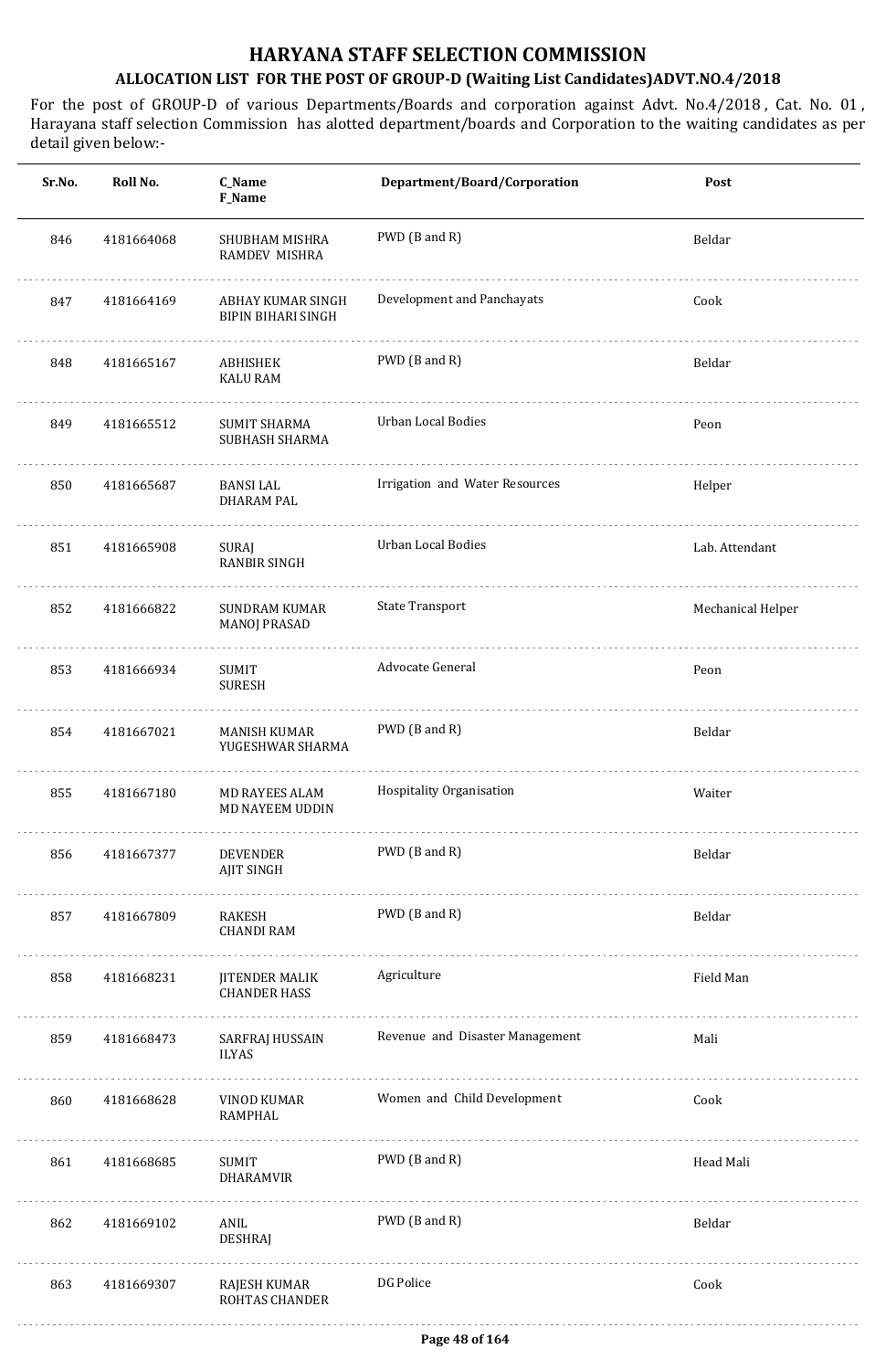| Sr.No. | Roll No.   | C_Name<br>F_Name                        | Department/Board/Corporation              | Post                 |
|--------|------------|-----------------------------------------|-------------------------------------------|----------------------|
| 864    | 4181670164 | <b>ROHTASH</b><br>OMPRAKASH             | DG Police                                 | Water Carrier        |
| 865    | 4181670168 | <b>MONU GOYAT</b><br>SATYWAN SINGH      | PWD (B and R)                             | Beldar               |
| 866    | 4181670707 | PUSHPENDRA SINGH<br>JAGDISH PRASAD      | <b>ESI Health Care</b>                    | Peon                 |
| 867    | 4181671313 | <b>JYOTI RANI</b><br><b>LEELU RAM</b>   | Irrigation and Water Resources            | Helper               |
| 868    | 4181671428 | MEENA<br>JAGBIR                         | DG Police                                 | Laboratory Attendant |
| 869    | 4181671622 | NARENDER<br>SATYAWAN                    | <b>Urban Local Bodies</b>                 | Peon                 |
| 870    | 4181671769 | <b>NAVEEN</b><br><b>NASEEB SINGH</b>    | DG Police                                 | Cook                 |
| 871    | 4181672312 | <b>VED PRAKASH</b><br><b>DEVI SINGH</b> | Skill Development and Industrial Training | Workshop Attendant   |
| 872    | 4181672763 | KAVITA<br><b>MOLU RAM</b>               | PWD (B and R)                             | Peon                 |
| 873    | 4181675803 | SUNITA<br><b>DALIP SINGH</b>            | DG Police                                 | Cook                 |
| 874    | 4181676861 | ARUN SHARMA<br><b>HIRA LAL</b>          | PWD (B and R)                             | Beldar               |
| 875    | 4181676876 | PRADEEP SINGH<br><b>BALBIR SINGH</b>    | Horticulture                              | Mali                 |
| 876    | 4181677174 | SAPAN<br><b>BEER SINGH</b>              | DG Police                                 | Cook                 |
| 877    | 4181677207 | KULWANT<br><b>KANSH RAM</b>             | Sports and Youth Affairs                  | Mali                 |
| 878    | 4181677496 | PARAMJEET<br><b>MIYAN SINGH</b>         | PWD (B and R)                             | Beldar               |
| 879    | 4181677788 | <b>JYOTI SAINI</b><br>TARA CHAND SAINI  | DG Police                                 | Cook                 |
| 880    | 4181677869 | DHARMENDER<br>VEDPAL                    | PWD (B and R)                             | Beldar               |
| 881    | 4181678285 | BHANU PRATAP YADAV<br>JAY PRAKASH YADAV | PWD (B and R)                             | Beldar               |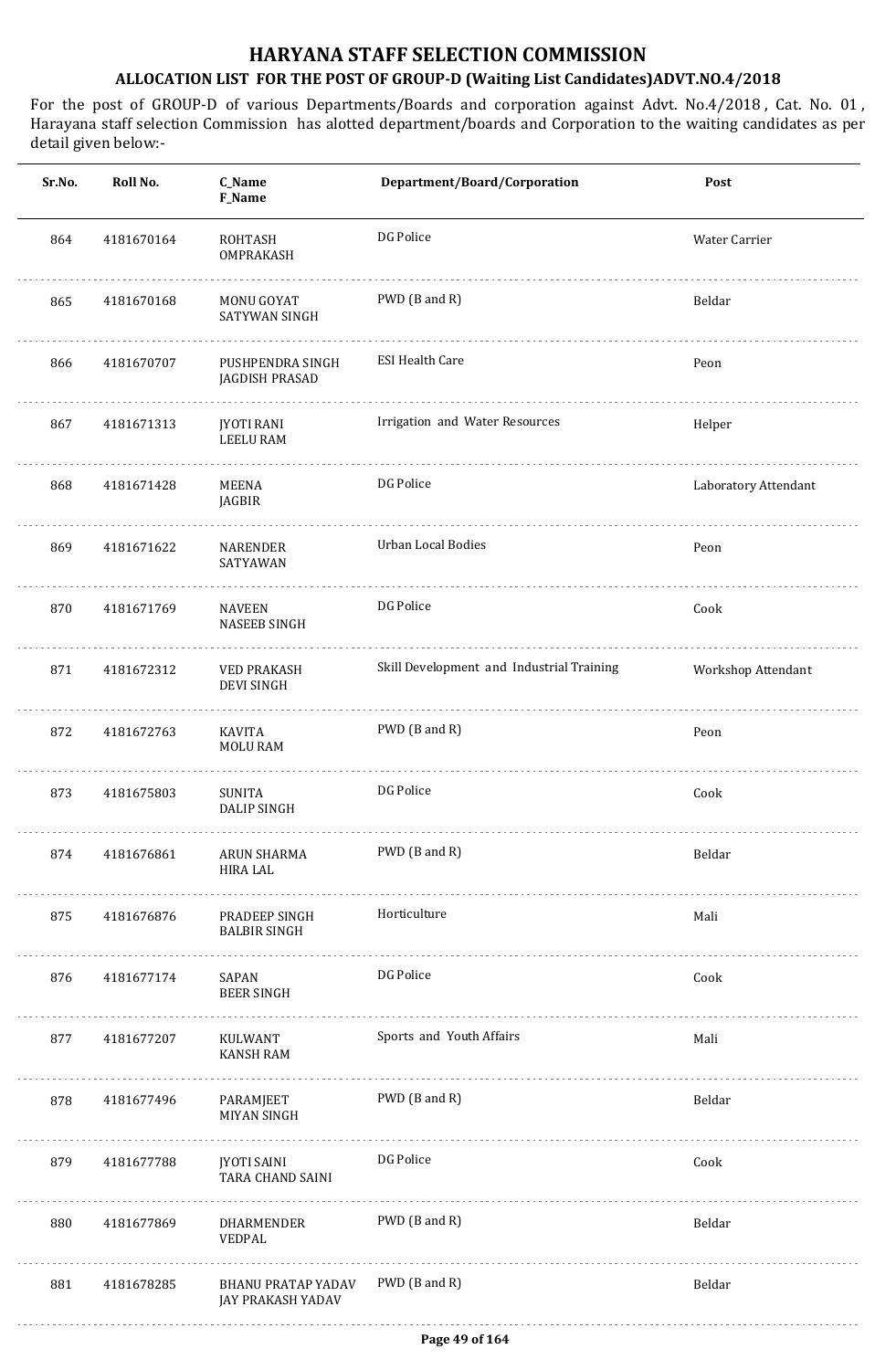| Sr.No. | Roll No.   | C_Name<br>F_Name                           | Department/Board/Corporation                                     | Post          |
|--------|------------|--------------------------------------------|------------------------------------------------------------------|---------------|
| 882    | 4181678352 | <b>RAVI KUMAR</b><br>NIRANJAN KUMAR        | Revenue and Disaster Management                                  | Peon          |
| 883    | 4181678547 | <b>BALKAR SINGH</b><br><b>BALBIR SINGH</b> | DG Police                                                        | Cobbler       |
| 884    | 4181678911 | MULKRAJ<br><b>VIJAY SINGH</b>              | PWD (B and R)                                                    | Beldar        |
| 885    | 4181679627 | ABIR<br>OM PARKASH                         | Prosecution                                                      | Peon          |
| 886    | 4181680355 | <b>NAVEEN KUMAR</b><br><b>RAM CHANDER</b>  | DG Police                                                        | Cook          |
| 887    | 4181680506 | <b>NARENDER KUMAR</b><br><b>TARA CHAND</b> | DG Police                                                        | Water Carrier |
| 888    | 4181680646 | SACHIN<br><b>BALRAJ</b>                    | Horticulture                                                     | Mali          |
| 889    | 4181680927 | RAJESH KUMAR<br>MOOLCHAND                  | Irrigation and Water Resources                                   | Helper        |
| 890    | 4181681107 | VIKRAM<br><b>SUBHASH</b>                   | PWD (B and R)                                                    | Peon          |
| 891    | 4181681196 | <b>NITISH KUMAR</b><br><b>MALA RAM</b>     | Haryana BC and Economically Weaker Sections Kalyan Peon<br>Nigam |               |
| 892    | 4181681222 | HARISH YADAV<br><b>HANSRAJ YADAV</b>       | Irrigation and Water Resources                                   | Helper        |
| 893    | 4181681436 | SUNIL KUMAR<br>DAYA SINGH                  | PWD (B and R)                                                    | Beldar        |
| 894    | 4181681636 | SACHIN KUMAR<br><b>JEET RAM</b>            | PWD (B and R)                                                    | Mali          |
| 895    | 4181681693 | PAWAN KUMAR<br>RAJBIR SINGH                | DG Police                                                        | Cook          |
| 896    | 4181681739 | RAHUL KUMAR<br>RAMESH KUMAR                | DG Police                                                        | Water Carrier |
| 897    | 4181681943 | SONIA<br>PHOOL KUMAR                       | DG Police                                                        | Dhobi         |
| 898    | 4181682474 | RUBY SAINI<br>RAJ KUMAR SAINI              | PWD (B and R)                                                    | Beldar        |
| 899    | 4181682570 | VINOD KUMAR<br>MAHENDER SINGH              | DG Police                                                        | Mali          |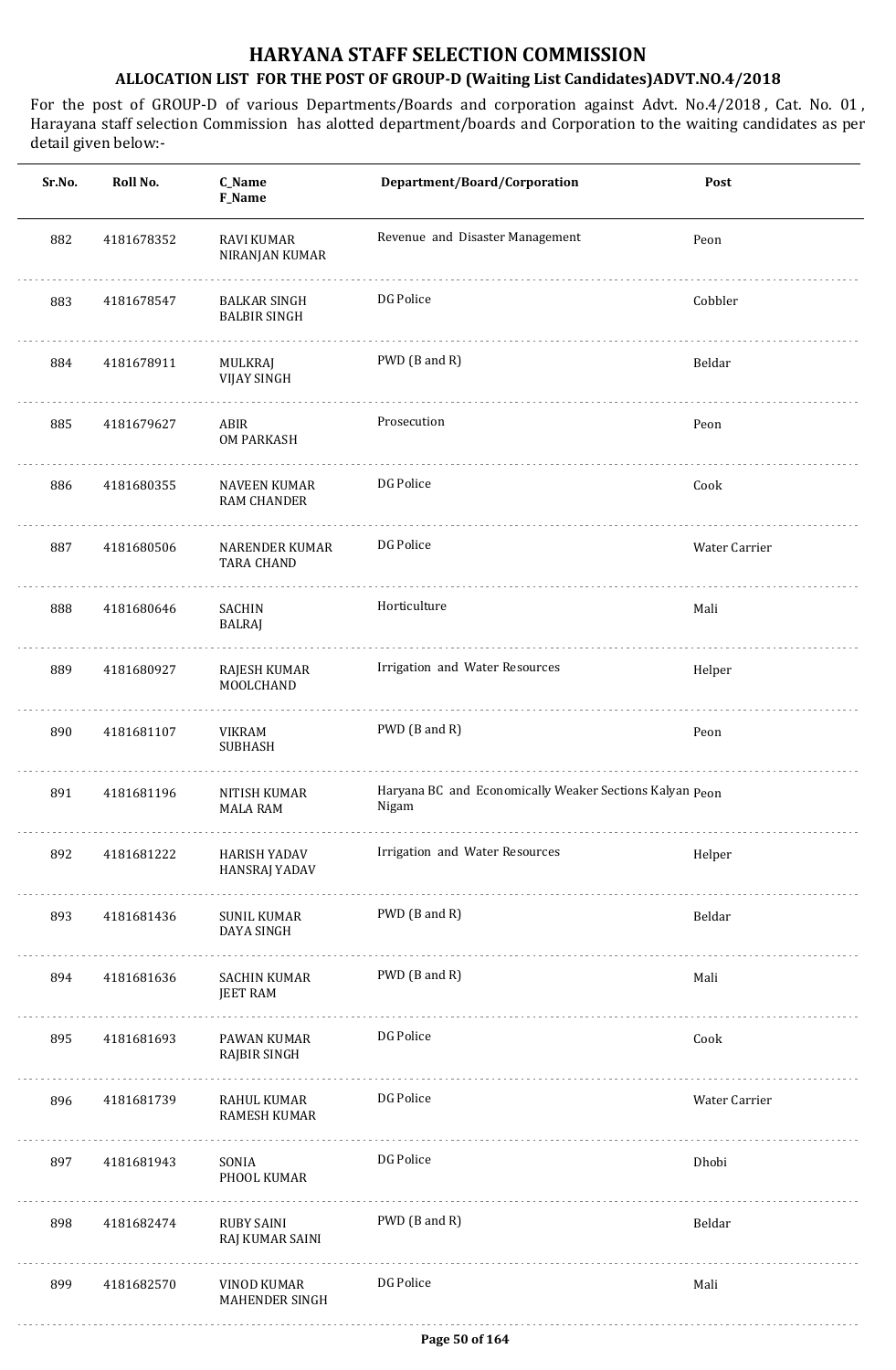| Sr.No. | Roll No.   | C_Name<br>F_Name                             | Department/Board/Corporation   | Post          |
|--------|------------|----------------------------------------------|--------------------------------|---------------|
| 900    | 4181682673 | LAXMI<br>PANNA LAL                           | <b>ESI Health Care</b>         | Peon          |
| 901    | 4181683839 | AKSHAY KUMAR<br><b>NARESH KUMAR</b>          | PWD (B and R)                  | Beldar        |
| 902    | 4181684786 | KOMAL RANI<br><b>KRISHAN CHAND</b>           | PWD (B and R)                  | T.Mate        |
| 903    | 4181685092 | <b>KAPOOR SINGH</b><br><b>JUG RAM</b>        | DG Police                      | Cook          |
| 904    | 4181685392 | RAKESH KUMAR<br>RAJ KUMAR                    | DG Police                      | Mali          |
| 905    | 4181685613 | NAMAN KUMAR<br><b>OM PRAKASH</b>             | DG Police                      | Barber        |
| 906    | 4181685714 | SUMAN<br>PREM SINGH                          | PWD (B and R)                  | Womenn Coolie |
| 907    | 4181686284 | ISHWAR SINGH<br>RAGHUBIR SINGH               | DG Police                      | Mali          |
| 908    | 4181686906 | MANISH<br>JAGDISH                            | Employment                     | Peon          |
| 909    | 4181686950 | <b>BHARAT BHUSHAN</b><br>PREETPAL SHARMA     | DG Police                      | Cook          |
| 910    | 4181687328 | NAVEEN KUMAR<br><b>SHIV KUMAR</b>            | DG Police                      | Cook          |
| 911    | 4181687489 | <b>SUNIL</b><br><b>MANGE RAM</b>             | DG Police                      | Cook          |
| 912    | 4181688724 | PARAMJEET<br>JAGDISH CHANDER                 | PWD (B and R)                  | Beldar        |
| 913    | 4181688731 | HEMANT SAINI<br>DHARAM PAL SAINI             | DG Police                      | Cook          |
| 914    | 4181689326 | ANITA DOCHAK<br><b>ISHWER SINGH</b>          | Hospitality Organisation       | Waiter        |
| 915    | 4181689441 | <b>NAVEEN YADAV</b><br><b>RAJENDER YADAV</b> | Irrigation and Water Resources | Helper        |
| 916    | 4181689846 | MOHIT CHHIKARA<br><b>BALJEET SINGH</b>       | PWD (B and R)                  | Beldar        |
| 917    | 4181690081 | ANIL KUMAR<br><b>BIRU RAM</b>                | Hospitality Organisation       | Cook Helper   |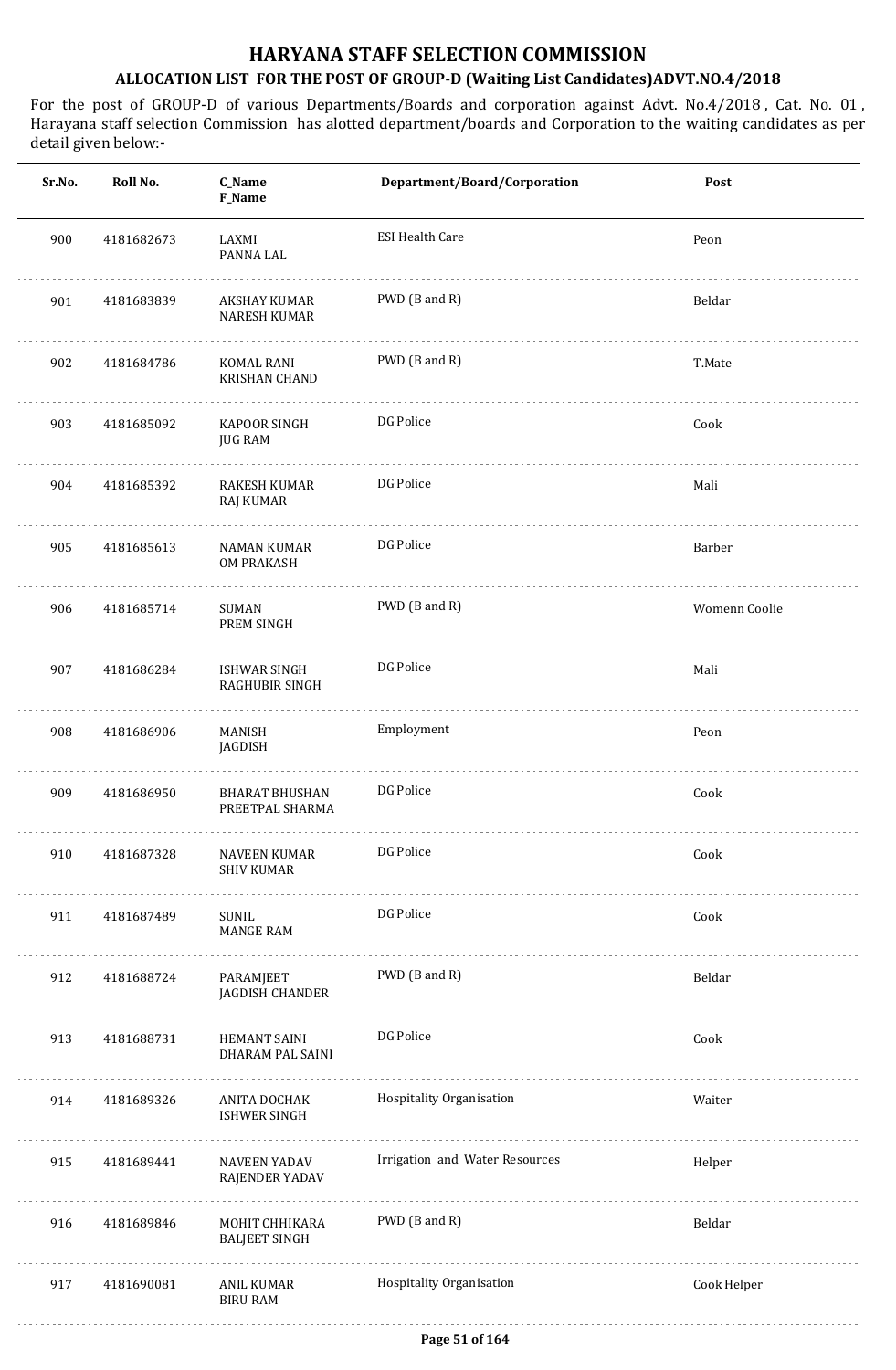| Sr.No. | Roll No.   | C_Name<br>F_Name                                   | Department/Board/Corporation              | Post               |
|--------|------------|----------------------------------------------------|-------------------------------------------|--------------------|
| 918    | 4181691511 | <b>PRADEEP</b><br>LAL SINGH                        | DG Police                                 | Water Carrier      |
| 919    | 4181692844 | SANDEEP<br>KANHIYA LAL                             | DG Police                                 | Dhobi              |
| 920    | 4181693474 | KULDEEP SINGH<br>OM PARKASH                        | PWD (B and R)                             | Beldar             |
| 921    | 4181693775 | PARAS KUMAR<br><b>LOKESH YADAV</b>                 | <b>Chief Secretary</b>                    | Peon-cum-chowkidar |
| 922    | 4181693888 | <b>BALBIR SINGH</b><br>RUMAL                       | DG Police                                 | Water Carrier      |
| 923    | 4181695221 | DASHRATH SINGH<br><b>BALU RAM</b>                  | PWD (B and R)                             | Beldar             |
| 924    | 4181695381 | <b>GHANSHYAM TANWAR</b><br><b>MANGE LAL TANWAR</b> | Skill Development and Industrial Training | Peon cum chowkidar |
| 925    | 4181695729 | MOHIT SHARMA<br>SHRIOM SHARMA                      | DG Police                                 | Barber             |
| 926    | 4181696386 | RAMPAL<br>MOHENDER SINGH                           | Revenue and Disaster Management           | Peon               |
| 927    | 4181696827 | NEERAJ KUMAR<br>RAJENDER SINGH                     | DG Police                                 | Water Carrier      |
| 928    | 4181697725 | GOURI SHANKAR<br><b>SITARAM</b>                    | PWD (B and R)                             | Beldar             |
| 929    | 4181698233 | KUMAR GAURAV<br>SUNIL                              | DG Police                                 | Mali               |
| 930    | 4181698301 | BRIJMOHAN SHARMA<br>JAIKISHAN SHARMA<br>.          | Urban Local Bodies                        | Peon               |
| 931    | 4181698633 | AJAY<br>RAJ KUMAR                                  | Housing Board Haryana                     | Peon               |
| 932    | 4181698842 | MAN SINGH<br>PARTAP SINGH                          | <b>ESI Health Care</b>                    | Peon               |
| 933    | 4181698937 | ASHOK KUMAR<br>ISHWAR SINGH                        | DG Police                                 | Cook               |
| 934    | 4181699099 | SHUBHAM<br>SATISH KUMAR                            | PWD (B and R)                             | Beldar             |
| 935    | 4181699311 | ANIL<br><b>VED PAL</b>                             | PWD (B and R)                             | Beldar             |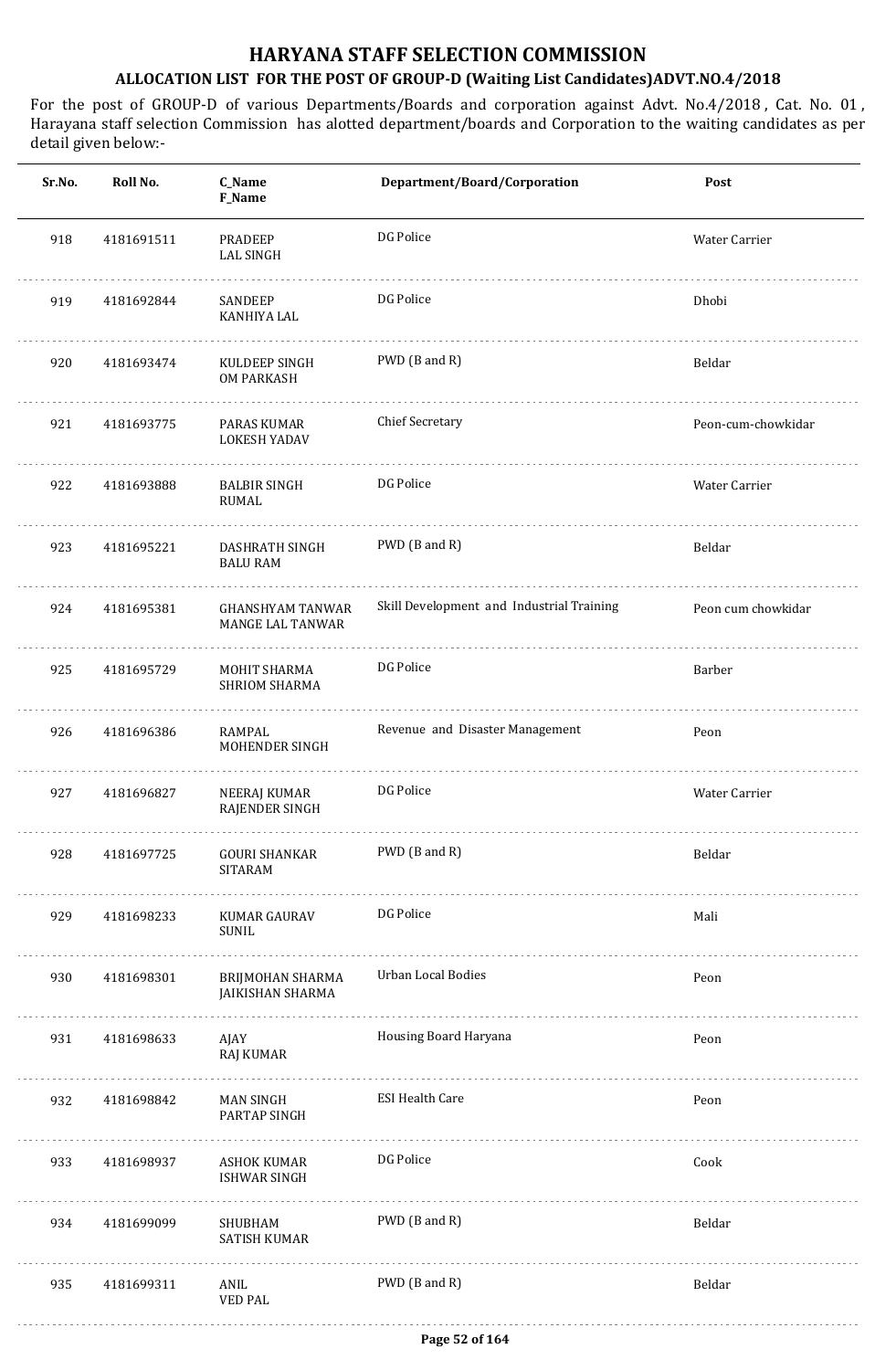| Sr.No. | Roll No.   | C_Name<br>F_Name                    | Department/Board/Corporation   | Post                               |
|--------|------------|-------------------------------------|--------------------------------|------------------------------------|
| 936    | 4181699570 | VIKRAM SINGH<br><b>RAMSWAROOP</b>   | Food and Drugs (Admn.)         | Laboratory Attendant<br>(Class-IV) |
| 937    | 4181699712 | PREM SINGH<br>RAJENDR SINGH         | Irrigation and Water Resources | Helper                             |
| 938    | 4181699724 | MONIKA RANI<br><b>CHANDER BHAN</b>  | DG Police                      | Dhobi                              |
| 939    | 4181699841 | SUNITI<br><b>RAM CHANDER</b>        | DG Police                      | Cook                               |
| 940    | 4181700461 | VINOD KUMAR<br><b>KALU RAM</b>      | DG Police                      | Cook                               |
| 941    | 4181700479 | AJIT SINGH<br><b>MAHENDER SINGH</b> | Urban Local Bodies             | Peon                               |
| 942    | 4181700491 | MANJEET<br><b>GAJE SINGH</b>        | <b>Chief Secretary</b>         | Peon-cum-chowkidar                 |
| 943    | 4181700640 | <b>DINESH KUMAR</b><br>RAJKUMAR     | PWD (B and R)                  | Beldar                             |
| 944    | 4181701552 | SAGAR<br><b>SANDEEP KUMAR</b>       | DG Police                      | Painter                            |
| 945    | 4181702263 | <b>VINOD KUMAR</b><br><b>ISHWAR</b> | DG Police                      | Cook                               |
| 946    | 4181702292 | VISHNU DEV<br><b>BUDDHA RAM</b>     | PWD (B and R)                  | Peon                               |
| 947    | 4181702317 | ANIL KUMAR<br>ANAR SINGH            | DG Police                      | Cook                               |
| 948    | 4181702370 | KUNJI LAL<br><b>LEKH RAM</b>        | Hospitality Organisation       | Waiter                             |
| 949    | 4181702848 | BIRENDER KUMAR<br>PARITHVI SINGH    | Animal Husbandry and Dairying  | Animal Attendant                   |
| 950    | 4181702947 | SOHAN LAL<br>RAJBIR SINGH           | DG Police                      | Cook                               |
| 951    | 4181703658 | ARVIND<br><b>BALBIR SINGH</b>       | DG Police                      | Cobbler                            |
| 952    | 4181704135 | VIKAS LAMBA<br>PARKASH CHANDER      | <b>State Transport</b>         | <b>Battery Attendant Helper</b>    |
| 953    | 4181704603 | RAKESH KUMAR<br>MAHENDER            | DG Police                      | Mali                               |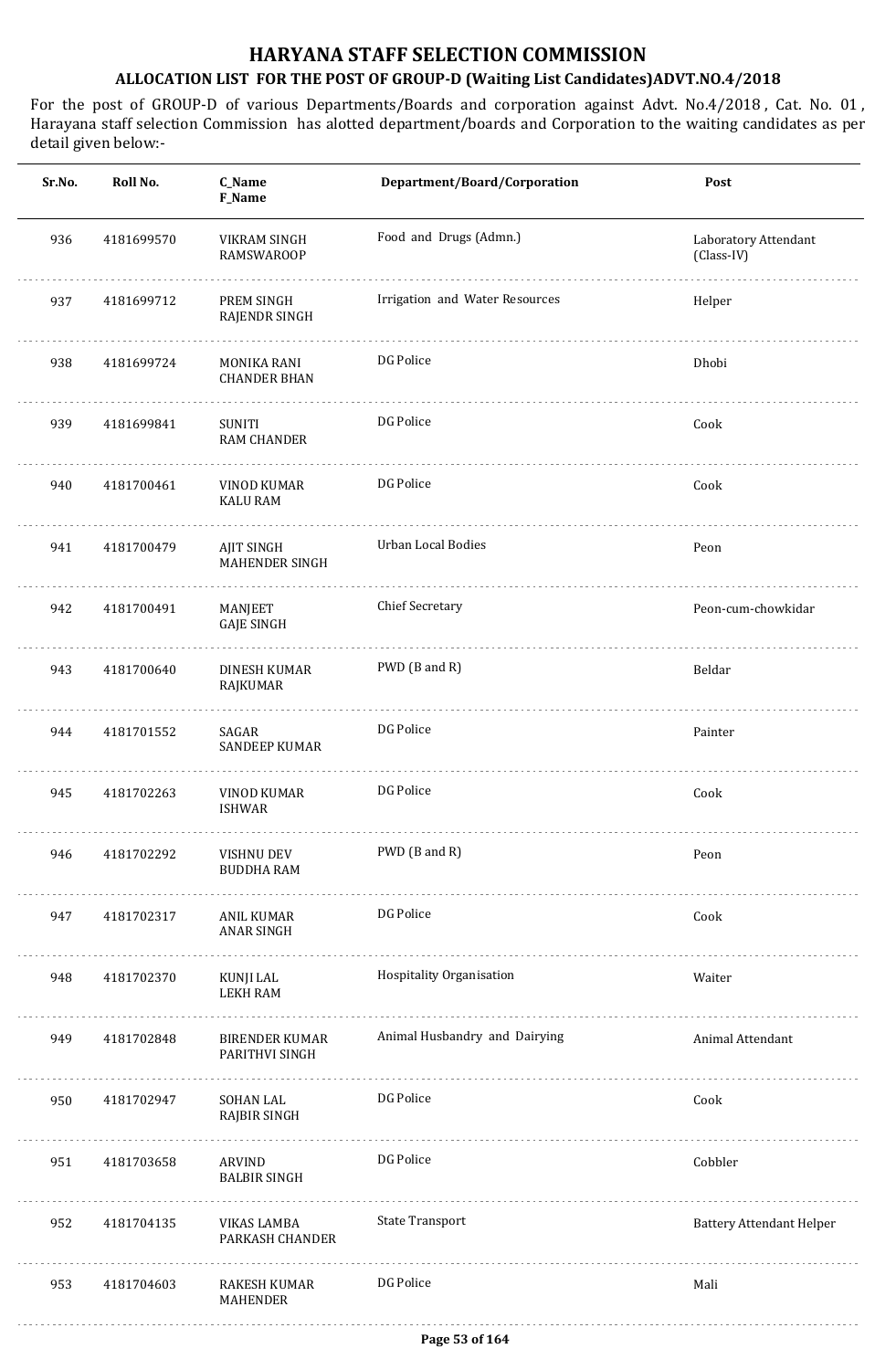| Sr.No. | Roll No.   | C_Name<br>F_Name                          | Department/Board/Corporation    | Post                 |
|--------|------------|-------------------------------------------|---------------------------------|----------------------|
| 954    | 4181705063 | MANISH<br>JAIPAL                          | <b>ESI Health Care</b>          | Peon                 |
| 955    | 4181705222 | <b>SATVINDER</b><br><b>AZAD SINGH</b>     | PWD (B and R)                   | Beldar               |
| 956    | 4181706356 | <b>SANDEEP KUMAR</b><br>RAJ PAL SINGH     | Industries and Commerce         | Peon                 |
| 957    | 4181706758 | RAKESH<br>RANDHIR SHEOKAND                | Animal Husbandry and Dairying   | Animal Attendant     |
| 958    | 4181707069 | <b>SANDEEP KUMAR</b><br>PURSHOTAM DASS    | DG Police                       | Cook                 |
| 959    | 4181707205 | TARUN<br><b>KRISHAN</b>                   | PWD (B and R)                   | Beldar               |
| 960    | 4181707364 | <b>SHYAM SUNDER</b><br><b>JAI BHAGWAN</b> | <b>Urban Local Bodies</b>       | Asstt. Pump Operator |
| 961    | 4181707470 | VIKAS<br><b>SADHU RAM</b>                 | PWD (B and R)                   | Beldar               |
| 962    | 4181707871 | RAMNIWAS<br><b>RAM SARUP</b>              | PWD (B and R)                   | Beldar               |
| 963    | 4181707881 | <b>GURMEET SINGH</b><br><b>HARI SINGH</b> | DG Police                       | Cook                 |
| 964    | 4181708913 | RAKESH KUMAR<br><b>JAI NARAIN</b>         | <b>Higher Education</b>         | Peon                 |
| 965    | 4181709444 | PAWAN KUMAR<br>PALA RAM                   | Revenue and Disaster Management | Peon                 |
| 966    | 4181709722 | MAN SINGH<br>MAM RAJ                      | DG Police                       | Cook                 |
| 967    | 4181709858 | LALIT<br>RAMDIYA                          | DG Police                       | Cook                 |
| 968    | 4181709983 | RAJ KUMAR<br><b>MOHAN SINGH</b><br>.      | PWD (B and R)                   | Beldar               |
| 969    | 4181710102 | <b>SUMIT</b><br>URENDER                   | Advocate General                | Peon                 |
| 970    | 4181710716 | RAM CHANDRA<br><b>MAN SINGH</b>           | DG Police                       | Dhobi                |
| 971    | 4181710826 | RAJ KUMAR<br>PRITAM SINGH                 | <b>Urban Local Bodies</b>       | Mali                 |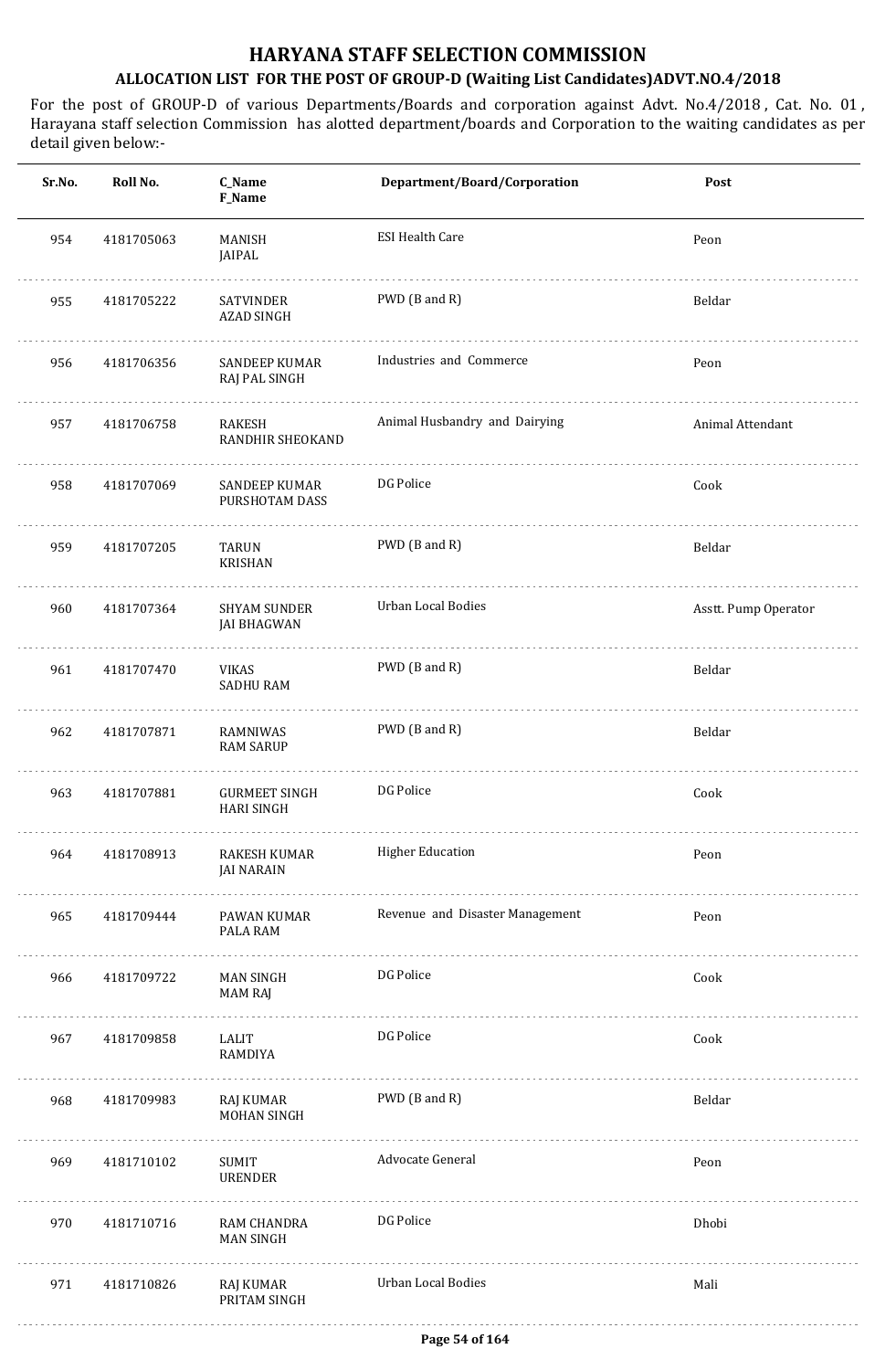| Sr.No. | Roll No.   | C_Name<br>F_Name                         | Department/Board/Corporation           | Post    |
|--------|------------|------------------------------------------|----------------------------------------|---------|
| 972    | 4181711253 | SUMAN<br>DHARAMVIR SINGH                 | <b>ESI Health Care</b>                 | Dresser |
| 973    | 4181711711 | RAVINDER KUMAR<br>MANOHAR LAL            | Forest                                 | Mali    |
| 974    | 4181712762 | <b>MANOJ KUMAR</b><br><b>FAKIR CHAND</b> | <b>Registrar Cooperative Societies</b> | Peon    |
| 975    | 4181713476 | PRITAM KUMAR<br><b>SURENDER KUMAR</b>    | PWD (B and R)                          | Beldar  |
| 976    | 4181713481 | MAMTA<br>DHARAM PAL                      | PWD (B and R)                          | Beldar  |
| 977    | 4181713994 | SUBHASH<br><b>BALBIR SINGH</b>           | PWD (B and R)                          | Beldar  |
| 978    | 4181714245 | NEETU<br><b>BALJEET</b>                  | DG Police                              | Cook    |
| 979    | 4181714532 | VARUN<br>DEVENDER PAL                    | PWD (B and R)                          | Beldar  |
| 980    | 4181714900 | SANJAY KUMAR<br><b>BALBIR SINGH</b>      | DG Police                              | Mali    |
| 981    | 4181714983 | <b>DEECEE</b><br><b>HAWA SINGH</b>       | Home Guard and Civil Defense           | Cook    |
| 982    | 4181715748 | DEEPAK<br>JOGINDER SINGH                 | DG Police                              | Cook    |
| 983    | 4181716003 | AMIT SAINI<br>OMPRAKASH                  | Housing Board Haryana                  | Peon    |
| 984    | 4181716042 | MANJEET<br>BIJENDER SINGH                | <b>ESI Health Care</b>                 | Dresser |
| 985    | 4181716538 | POONAM YADAV<br>HARPAL SINGH             | DG Police                              | Cook    |
| 986    | 4181716644 | RAJESH KUMAR<br>PALA RAM                 | DG Police                              | Cook    |
| 987    | 4181716724 | .<br>VIKAS<br><b>BHOOP SINGH</b>         | PWD (B and R)                          | Beldar  |
| 988    | 4181717402 | SUNIL<br><b>DALBIR</b>                   | DG Police                              | Dhobi   |
| 989    | 4181717743 | HARISH KUMAR<br>MOHINDER SINGH           | DG Police                              | Cook    |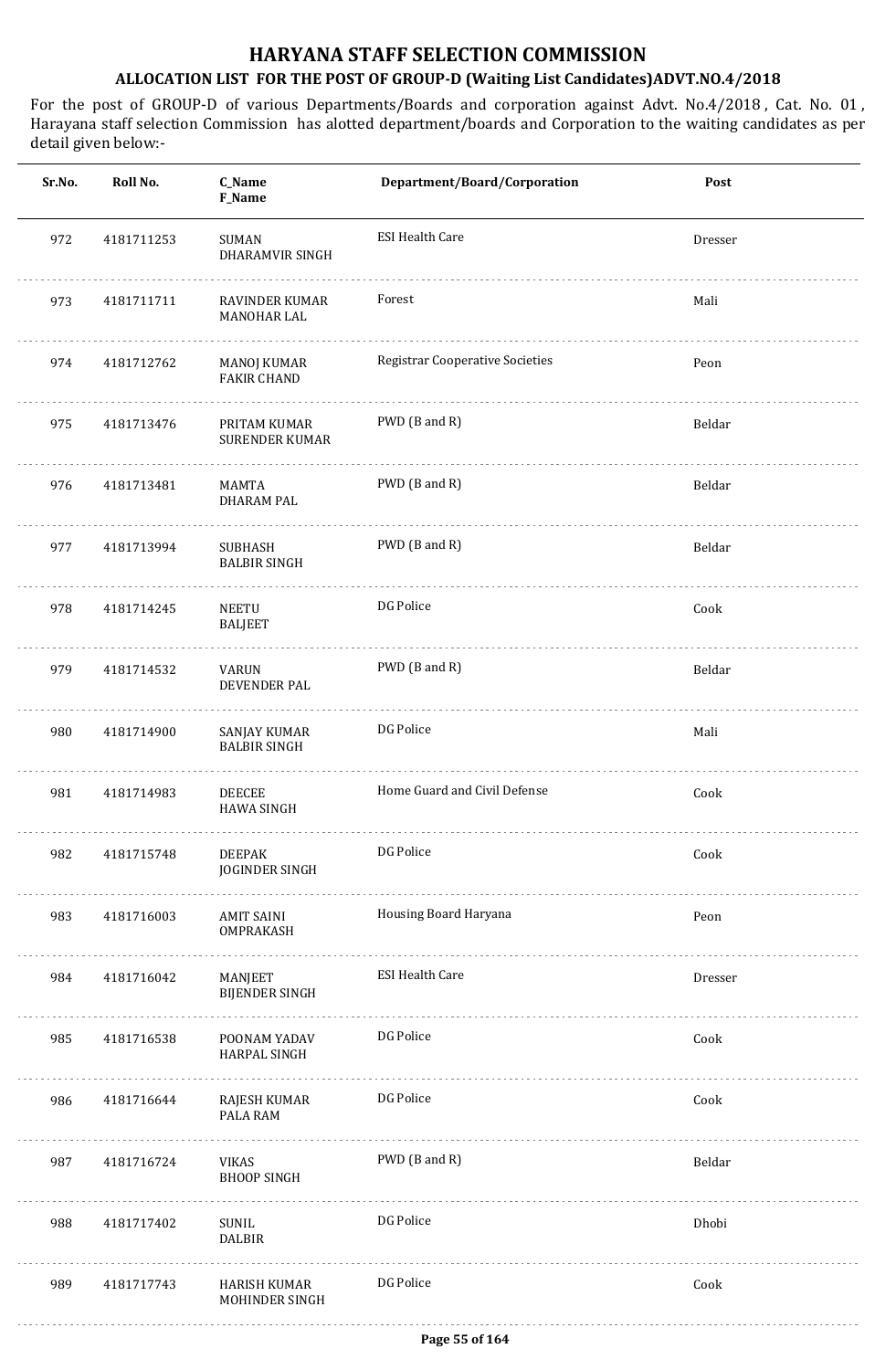| Sr.No. | Roll No.   | C_Name<br>F_Name                        | Department/Board/Corporation              | Post               |
|--------|------------|-----------------------------------------|-------------------------------------------|--------------------|
| 990    | 4181718209 | MEERA<br>RAMKUMAR                       | DG Police                                 | Water Carrier      |
| 991    | 4181718345 | AMIT KUMAR<br><b>SHAMSHER SINGH</b>     | Advocate General                          | Peon               |
| 992    | 4181718610 | <b>ATTER CHAND</b><br><b>DHAN SINGH</b> | Horticulture                              | Mali               |
| 993    | 4181719198 | JAIBIR<br><b>SHYAM LAL</b>              | Forest                                    | Mali               |
| 994    | 4181719387 | JOGINDER<br>JAGMAL SINGH                | Town and Country Planning                 | Khalasi            |
| 995    | 4181719802 | <b>DINESH</b><br>RAMNIWAS               | Animal Husbandry and Dairying             | Animal Attendant   |
| 996    | 4181720066 | VIKASH YADAV<br><b>DHARAM PAL</b>       | DG Police                                 | Water Carrier      |
| 997    | 4181720135 | <b>CHARAN SINGH</b><br><b>HARIKESH</b>  | Urban Local Bodies                        | Peon               |
| 998    | 4181720153 | POOJA RANI<br><b>ISHWAR SINGH</b>       | DG Police                                 | Cook               |
| 999    | 4181720776 | DHARA SINGH<br><b>DESHRAJ</b>           | DG Police                                 | Cook               |
| 1000   | 4181721690 | SURESH KUMAR<br>RAJKUMAR                | Skill Development and Industrial Training | Peon cum chowkidar |
| 1001   | 4181721758 | <b>JITENDER</b><br><b>OMPARKESH</b>     | Forest                                    | Peon               |
| 1002   | 4181721943 | ROHIT<br><b>JAI BHAGWAN</b>             | DG Police                                 | Cook               |
| 1003   | 4181722723 | ANSHU<br>SATYAWAN                       | Irrigation and Water Resources            | Helper             |
| 1004   | 4181722742 | GIRRAJ<br>TILAKRAJ                      | Irrigation and Water Resources            | Helper             |
| 1005   | 4181723089 | MADAN LAL<br>LADHU RAM                  | DG Police                                 | Water Carrier      |
| 1006   | 4181724257 | <b>BUTA SINGH</b><br><b>AJMER SINGH</b> | DG Police                                 | Mason              |
| 1007   | 4181724289 | ANITA KUMARI<br>DEEP CHAND              | DG Police                                 | Cook               |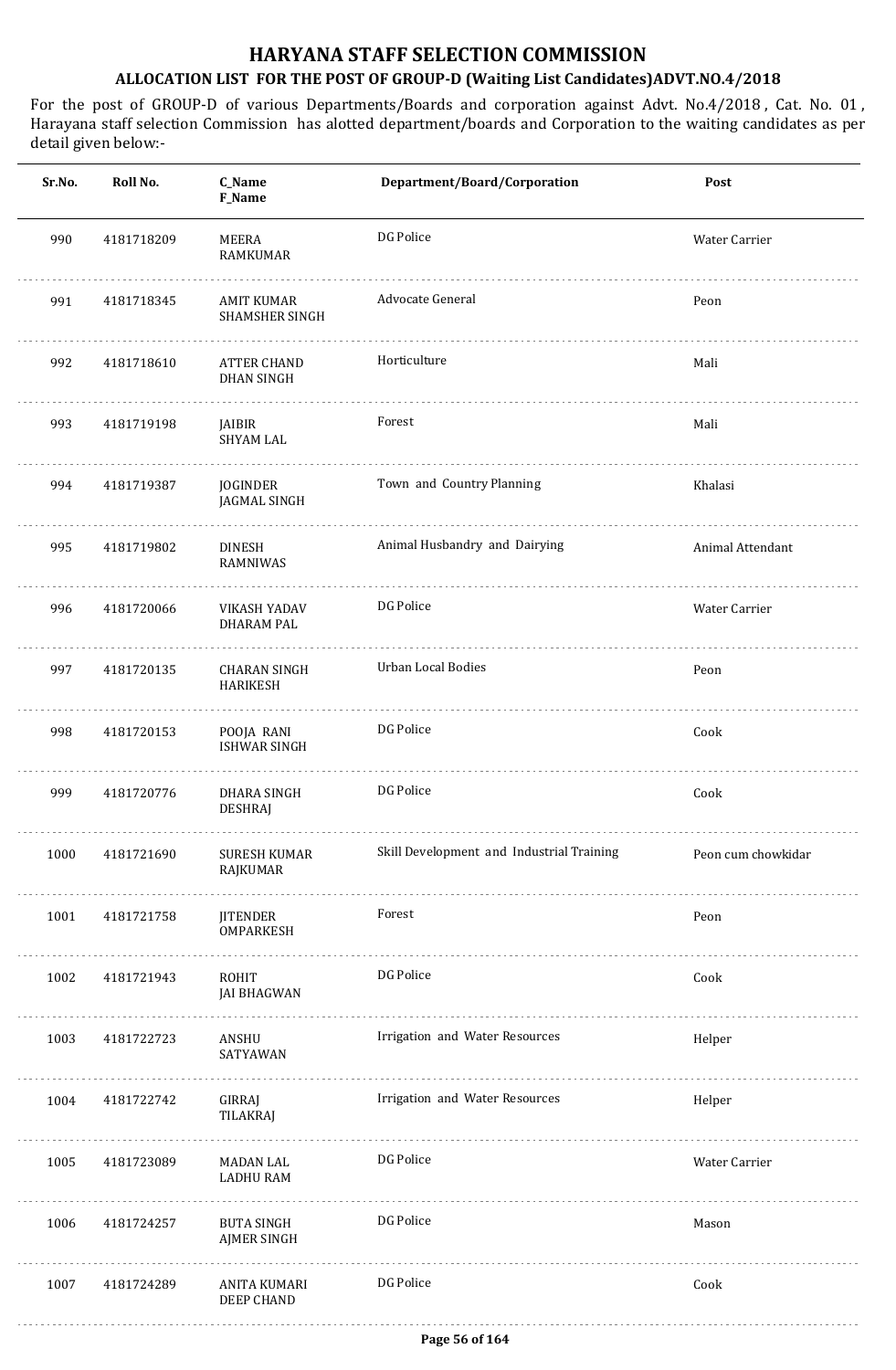| Sr.No. | Roll No.   | C_Name<br>F_Name                         | Department/Board/Corporation    | Post               |
|--------|------------|------------------------------------------|---------------------------------|--------------------|
| 1008   | 4181724798 | AZAD YADAV<br>ANIL KUMAR                 | PWD (B and R)                   | Beldar             |
| 1009   | 4181725034 | PARVEEN KUMAR<br>BALRAJ                  | DG Police                       | Cook               |
| 1010   | 4181725290 | ARVIND KUMAR<br>JOGINDER SINGH           | <b>ESI Health Care</b>          | Peon               |
| 1011   | 4181725446 | <b>SUNIL KUMAR</b><br><b>SUMER SINGH</b> | Urban Local Bodies              | Mali-cum-Chowkidar |
| 1012   | 4181725956 | JAI PAL<br>RAM SINGH                     | Urban Local Bodies              | Peon               |
| 1013   | 4181726155 | SATISH<br><b>KRISHAN</b>                 | DG Police                       | Cook               |
| 1014   | 4181727054 | GAURAV KUMAR<br><b>GURCHARAN DASS</b>    | Revenue and Disaster Management | Mali               |
| 1015   | 4181727414 | YOGESH SINGH<br><b>SHIV KUMAR</b>        | DG Police                       | Cook               |
| 1016   | 4181727759 | DHARMENDER KUMAR<br><b>SHARMA</b>        | DG Police                       | Cook               |
| 1017   | 4181727835 | <b>SHIV KUMAR</b><br>RAJESH KUMAR        | Animal Husbandry and Dairying   | Animal Attendant   |
| 1018   | 4181728137 | MONALIKA<br>YOGENDER KUMAR               | PWD (B and R)                   | Beldar             |
| 1019   | 4181729070 | SANJEET<br>SATISH                        | Home Guard and Civil Defense    | Cook               |
| 1020   | 4181729403 | MAHENDRA SINGH<br>SURYA NARAYAN SINGH    | Irrigation and Water Resources  | Helper             |
| 1021   | 4181729527 | NASIB SINGH<br><b>HEM RAJ</b>            | DG Police                       | Water Carrier      |
| 1022   | 4181730008 | AMAN KUMAR<br><b>SURESH KUMAR</b>        | Revenue and Disaster Management | Peon               |
| 1023   | 4181730352 | NIDHI<br><b>GURNAM SINGH</b>             | DG Police                       | Cook               |
| 1024   | 4181730624 | RAJESH KUMAR<br><b>MAHABIR SINGH</b>     | Horticulture                    | Cook               |
| 1025   | 4181730970 | <b>SANDEEP BHARAT</b><br>ANJANI KUMAR    | DG Police                       | Cook               |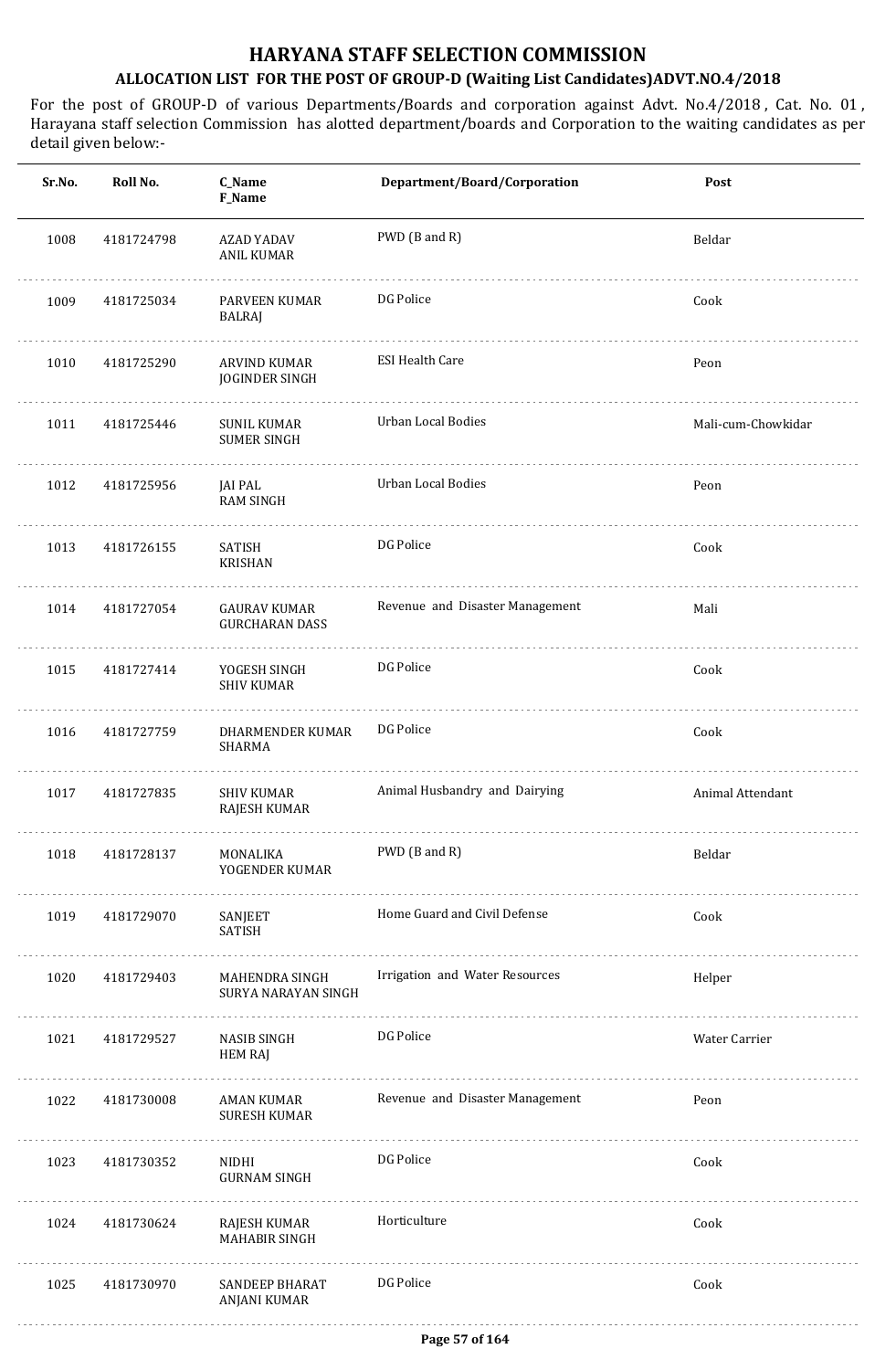| Sr.No. | Roll No.   | C_Name<br>F_Name                       | Department/Board/Corporation    | Post                 |
|--------|------------|----------------------------------------|---------------------------------|----------------------|
| 1026   | 4181731844 | <b>SUNIL KUMAR</b><br>JAGDISH          | DG Police                       | Cook                 |
| 1027   | 4181732101 | ABHAS SINGH<br>ASHWANI KUMAR SINGH     | PWD (B and R)                   | Beldar               |
| 1028   | 4181732464 | <b>GEETA DEVI</b><br>RAM JUARI         | PWD (B and R)                   | Mali                 |
| 1029   | 4181733070 | BALWAN SHARMA<br><b>OM PARKASH</b>     | DG Police                       | Water Carrier        |
| 1030   | 4181733452 | PRAVEEN KUMAR<br><b>CHAUHAN</b>        | DG Police                       | Cook                 |
| 1031   | 4181733476 | SANDEEP<br>RAJPAL                      | PWD (B and R)                   | Beldar               |
| 1032   | 4181733516 | <b>SACHIN KUMAR</b><br><b>ROHTASH</b>  | Urban Local Bodies              | Beldar               |
| 1033   | 4181733863 | RAVI BHARDWAJ<br>MAHIPAL BHARDWAJ      | DG Police                       | Cook                 |
| 1034   | 4181734214 | MANJU<br>RAJPAL                        | DG Police                       | Laboratory Attendant |
| 1035   | 4181734666 | SUNIL<br><b>DASHRATH</b>               | PWD (B and R)                   | Peon                 |
| 1036   | 4181734680 | SHISH PAL<br><b>SURAJ BHAN</b>         | PWD (B and R)                   | Beldar               |
| 1037   | 4181735592 | PRADEEP KUMAR<br><b>TARA CHAND</b>     | PWD (B and R)                   | Beldar               |
| 1038   | 4181735708 | PURUSHOTAM JAGLAN<br><b>BHIM SINGH</b> | PWD (B and R)                   | Beldar               |
| 1039   | 4181736115 | ASHIMA<br>AZAD SINGH                   | DG Police                       | Cook                 |
| 1040   | 4181736318 | SUDHIR KUMAR SINGH<br>NAGENDRA SINGH   | Town and Country Planning       | Peon                 |
| 1041   | 4181736336 | HARISH<br><b>KRISHAN KUMAR</b>         | PWD (B and R)                   | Beldar               |
| 1042   | 4181736832 | PARDEEP KUMAR<br>PREM CHAND            | <b>Urban Local Bodies</b>       | Khalasi              |
| 1043   | 4181737238 | PARDEEP KUMAR<br><b>RAM KUMAR</b>      | Revenue and Disaster Management | Peon                 |
|        |            |                                        |                                 |                      |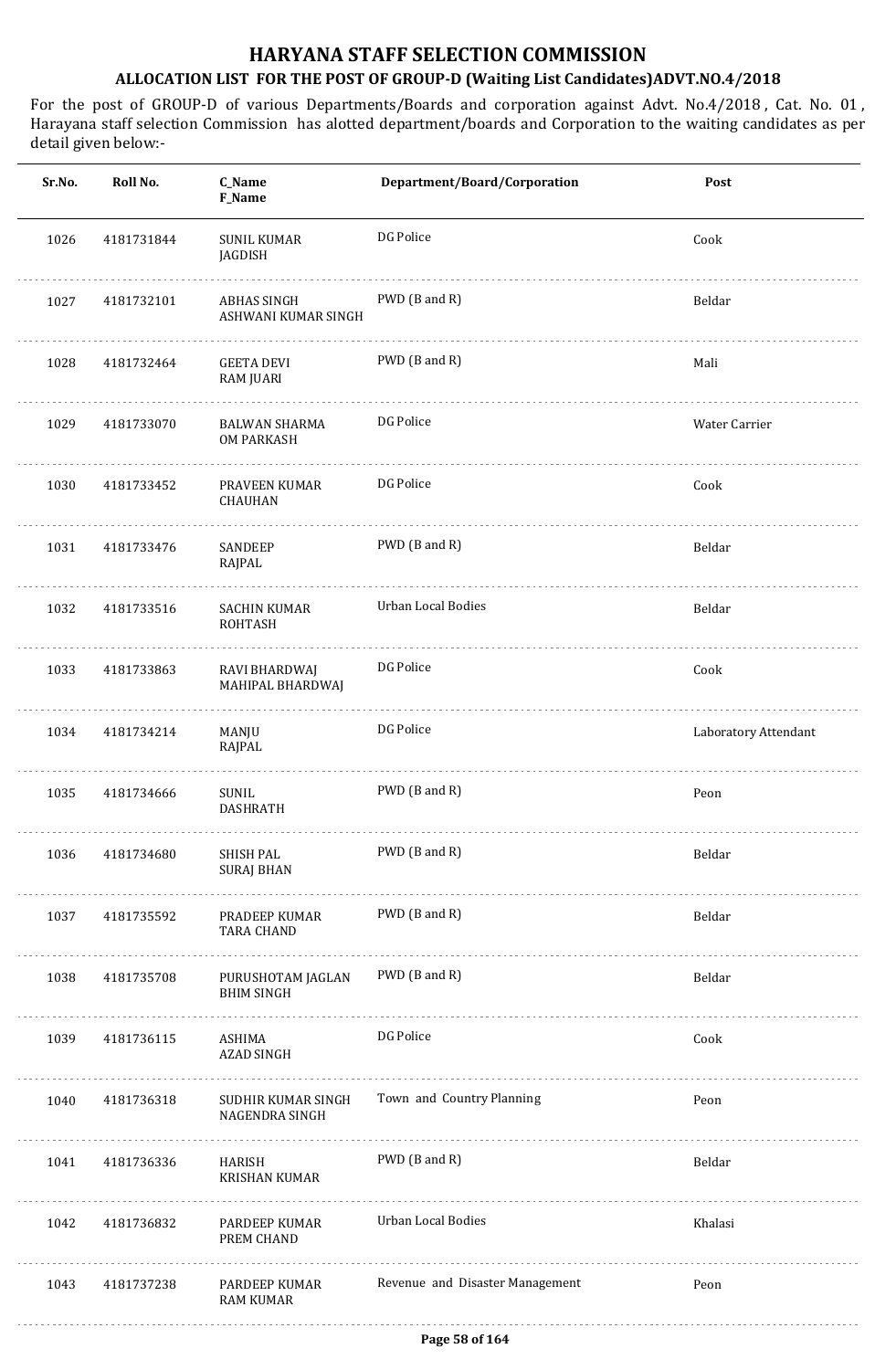| Sr.No. | Roll No.   | C_Name<br>F_Name                         | Department/Board/Corporation | Post                 |
|--------|------------|------------------------------------------|------------------------------|----------------------|
| 1044   | 4181738358 | MAHENDER<br>SATYAPAL                     | DG Police                    | Water Carrier        |
| 1045   | 4181738812 | KULDEEP SINGH<br>MANOHAR LAL             | PWD (B and R)                | Peon                 |
| 1046   | 4181738873 | <b>VIKAS KUMAR</b><br>DAYANAND           | DG Police                    | Laboratory Attendant |
| 1047   | 4181739353 | GOPAL<br><b>MANGHE RAM</b>               | DG Police                    | Barber               |
| 1048   | 4181739846 | MANJEET<br>PRITAM SINGH                  | <b>Chief Secretary</b>       | Peon-cum-chowkidar   |
| 1049   | 4181739872 | AJIT SINGH<br><b>RANDHIR SINGH</b>       | <b>State Transport</b>       | Mechanical Helper    |
| 1050   | 4181740009 | PARAMJIT SINGH<br>RAJ KUMAR              | Town and Country Planning    | Peon                 |
| 1051   | 4181740371 | <b>SURESH KUMAR</b><br><b>SUBE SINGH</b> | DG Police                    | Cook                 |
| 1052   | 4181741505 | RAKESH<br>JAGDISH CHANDER                | DG Police                    | Water Carrier        |
| 1053   | 4181741639 | <b>MOHD KALEEM</b><br><b>NASEEM</b>      | PWD (B and R)                | Beldar               |
| 1054   | 4181742557 | AJAY KUMAR<br>RAJMAL                     | PWD (B and R)                | Beldar               |
| 1055   | 4181742769 | NISHA RANI<br><b>SURESH PANCHAL</b>      | DG Police                    | Dhobi                |
| 1056   | 4181742775 | KRISHAN<br><b>RAM BHAGAT</b>             | PWD (B and R)                | Beldar               |
| 1057   | 4181742997 | PAWAN KUMAR<br>DINESH SINGH              | PWD (B and R)                | Beldar               |
| 1058   | 4181743168 | RAMESH KUMAR<br><b>BHUP SINGH</b>        | Home Guard and Civil Defense | Cook                 |
| 1059   | 4181744229 | RAJBIR SINGH<br><b>MANGE RAM</b>         | DG Police                    | Tailor               |
| 1060   | 4181744396 | SURAJ<br>SANJAY                          | Urban Local Bodies           | Beldar               |
| 1061   | 4181744451 | ANITA RANI<br><b>KARAMBIR SINGH</b>      | Urban Local Bodies           | Beldar               |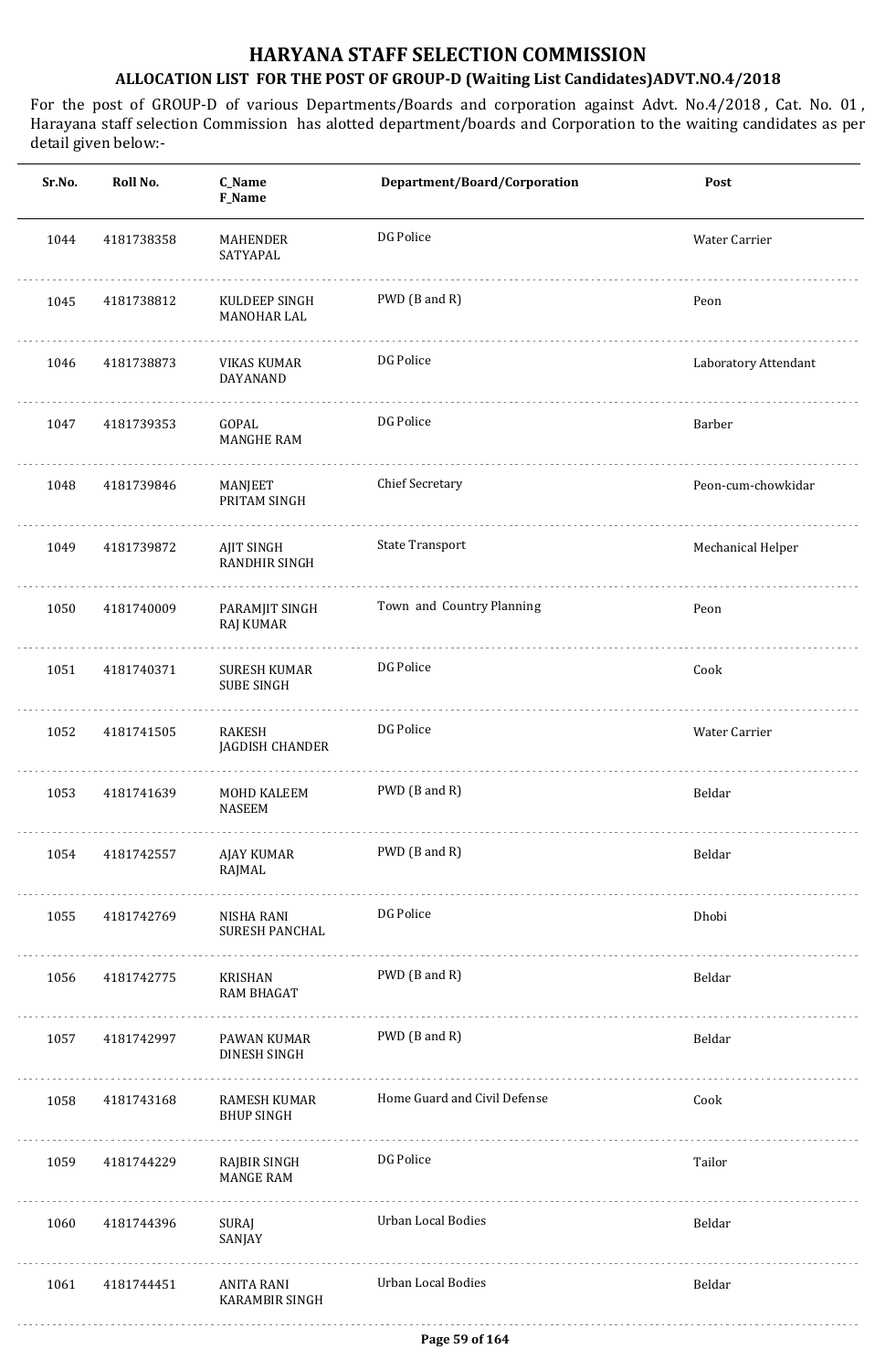| Sr.No. | Roll No.   | C_Name<br><b>F_Name</b>                    | Department/Board/Corporation              | Post              |
|--------|------------|--------------------------------------------|-------------------------------------------|-------------------|
| 1062   | 4181744634 | SUNIL SINGH<br>SATYVIR SINGH               | PWD (B and R)                             | Beldar            |
| 1063   | 4181745288 | ASHA<br>RAM PHAL SINGH                     | Irrigation and Water Resources            | Peon              |
| 1064   | 4181745309 | HIMANSHU<br>VINOD KUMAR                    | Irrigation and Water Resources            | Helper            |
| 1065   | 4181745590 | AMIT KUMAR<br><b>LAXMAN SINGH</b>          | DG Police                                 | Cook              |
| 1066   | 4181746094 | RINKU KUMAR<br><b>RAM PAL</b>              | Command Area Development Authority (CADA) | Peon              |
| 1067   | 4181746162 | <b>NAVEEN KUMAR</b><br><b>JAIPAL YADAV</b> | <b>State Transport</b>                    | Mechanical Helper |
| 1068   | 4181746163 | <b>PARVEEN</b><br><b>BALWAN</b>            | PWD (B and R)                             | Mali              |
| 1069   | 4181746213 | SHISHIR KUMAR<br>KUMAR AMARNATH            | DG Police                                 | Mason             |
| 1070   | 4181746220 | DEVENDER SINGH<br>RAMESH SINGH             | DG Police                                 | Cook              |
| 1071   | 4181747039 | <b>JAI BHAGWAN</b><br>RAMESH KUMAR         | PWD (B and R)                             | Mali              |
| 1072   | 4181747231 | NEERAJ<br><b>SATBIR SINGH</b>              | Ayush                                     | Ward Attendant    |
| 1073   | 4181747256 | MANISH KUMAR<br>SUBHASH CHANDRA            | PWD (B and R)                             | Beldar            |
| 1074   | 4181747814 | ANURAG PRITI<br>KRISHNADEV TANTI           | DG Police                                 | Water Carrier     |
| 1075   | 4181747925 | SANDEEP KUMAR<br>RAJ SINGH                 | <b>Health Service</b>                     | Peon              |
| 1076   | 4181748145 | SANJAY KUMAR<br><b>KRISHAN KUMAR</b>       | <b>State Transport</b>                    | Tyreman Helper    |
| 1077   | 4181748835 | SURENDER KUMAR<br>CHHOTE LAL               | DG Police                                 | Cobbler           |
| 1078   | 4181749013 | VIKAS RATHI<br>RANDHIR RATHI               | PWD (B and R)                             | Beldar            |
| 1079   | 4181749032 | VIJAY KUMAR<br><b>JIYA LAL</b>             | Urban Local Bodies                        | Peon              |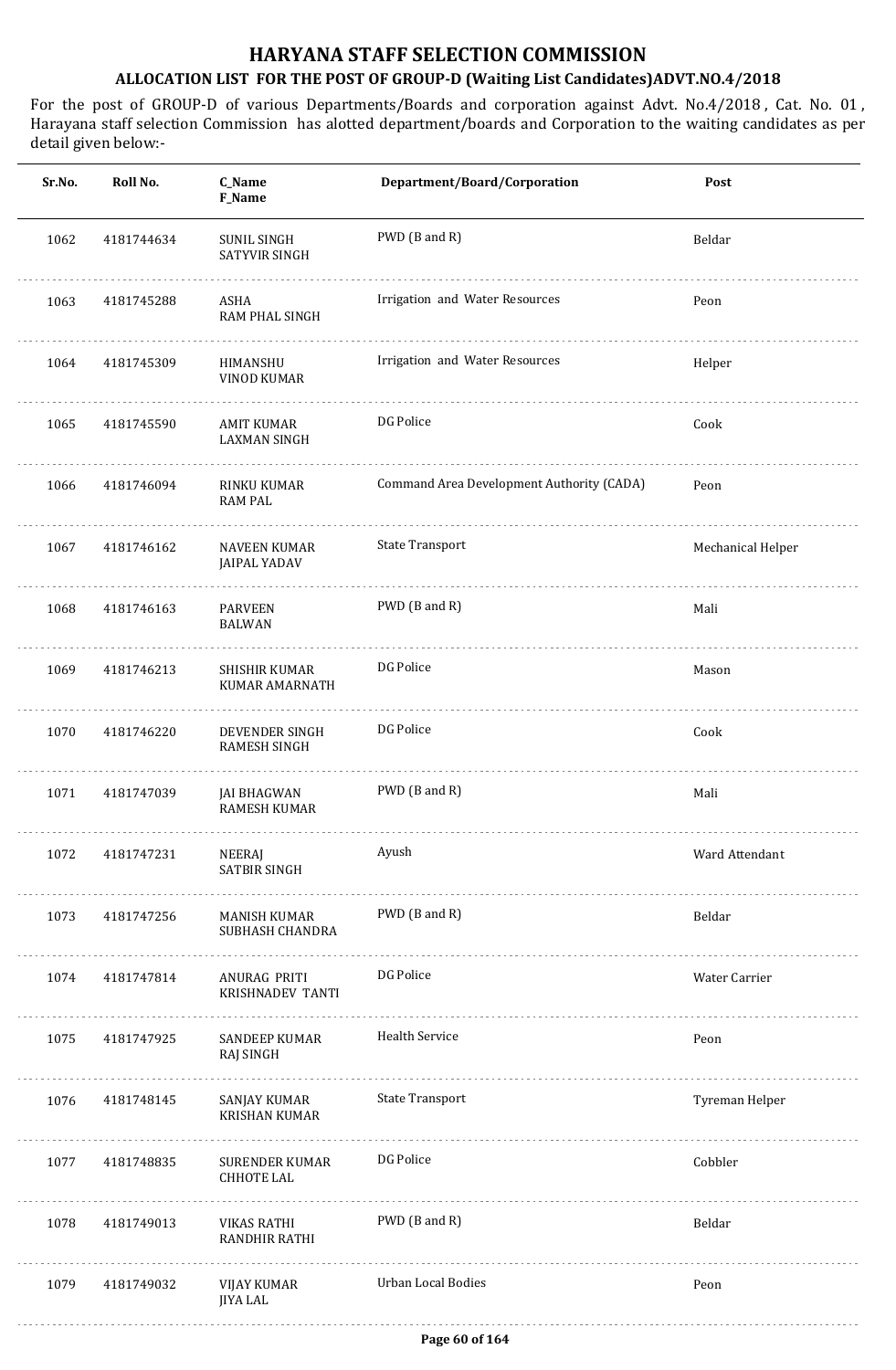| Sr.No. | Roll No.   | C_Name<br>F_Name                          | Department/Board/Corporation           | Post              |
|--------|------------|-------------------------------------------|----------------------------------------|-------------------|
| 1080   | 4181749087 | SHISHPAL<br><b>RAMESHWAR DASS</b>         | DG Police                              | Water Carrier     |
| 1081   | 4181749208 | SURAJ NAIN<br><b>JAGDEV SINGH</b>         | PWD (B and R)                          | Beldar            |
| 1082   | 4181749544 | <b>HARDEEP</b><br>ANIL KUMAR              | DG Police                              | Cook              |
| 1083   | 4181750259 | <b>GURPREET SINGH</b><br>SUKHVINDER SINGH | DG Police                              | Cook              |
| 1084   | 4181750764 | SEEMA<br>DAYA NAND                        | Irrigation and Water Resources         | Helper            |
| 1085   | 4181751330 | AJAY<br><b>BADLU RAM</b>                  | PWD (B and R)                          | Beldar            |
| 1086   | 4181751369 | PAWAN KUMAR<br>JAGMAL SINGH               | DG Police                              | Khalasi           |
| 1087   | 4181751565 | SANDEEP KUMAR<br><b>OM PARKASH</b>        | Irrigation and Water Resources         | Helper            |
| 1088   | 4181752008 | <b>MANOJ KUMAR</b><br><b>RAM PHAL</b>     | PWD (B and R)                          | Mali              |
| 1089   | 4181752381 | TULSI RAM<br><b>AMAR SINGH</b>            | DG Police                              | Water Carrier     |
| 1090   | 4181752390 | JAI SINGH<br>HEERA LAL                    | <b>State Transport</b>                 | Mechanical Helper |
| 1091   | 4181752441 | <b>SURENDER KUMAR</b><br>JAI PAL          | Advocate General                       | Peon              |
| 1092   | 4181752548 | MANISHA<br><b>HARIOM</b>                  | PWD (B and R)                          | Beldar            |
| 1093   | 4181752662 | RAN SINGH<br>NARAIN SINGH                 | Advocate General                       | Peon              |
| 1094   | 4181753421 | SUNIL KUMAR<br><b>RAM NARAIN</b>          | <b>ESI Health Care</b>                 | Peon              |
| 1095   | 4181753777 | <b>DEVVRAT</b><br><b>SAUVEER SINGH</b>    | <b>State Seed Certification Agency</b> | Lab Attendant     |
| 1096   | 4181753988 | <b>NARENDER SINGH</b><br><b>SHIV LAL</b>  | DG Police                              | Cook              |
| 1097   | 4181754030 | <b>JITENDER KUMAR</b><br><b>RAM PHAL</b>  | DG Police                              | Cook              |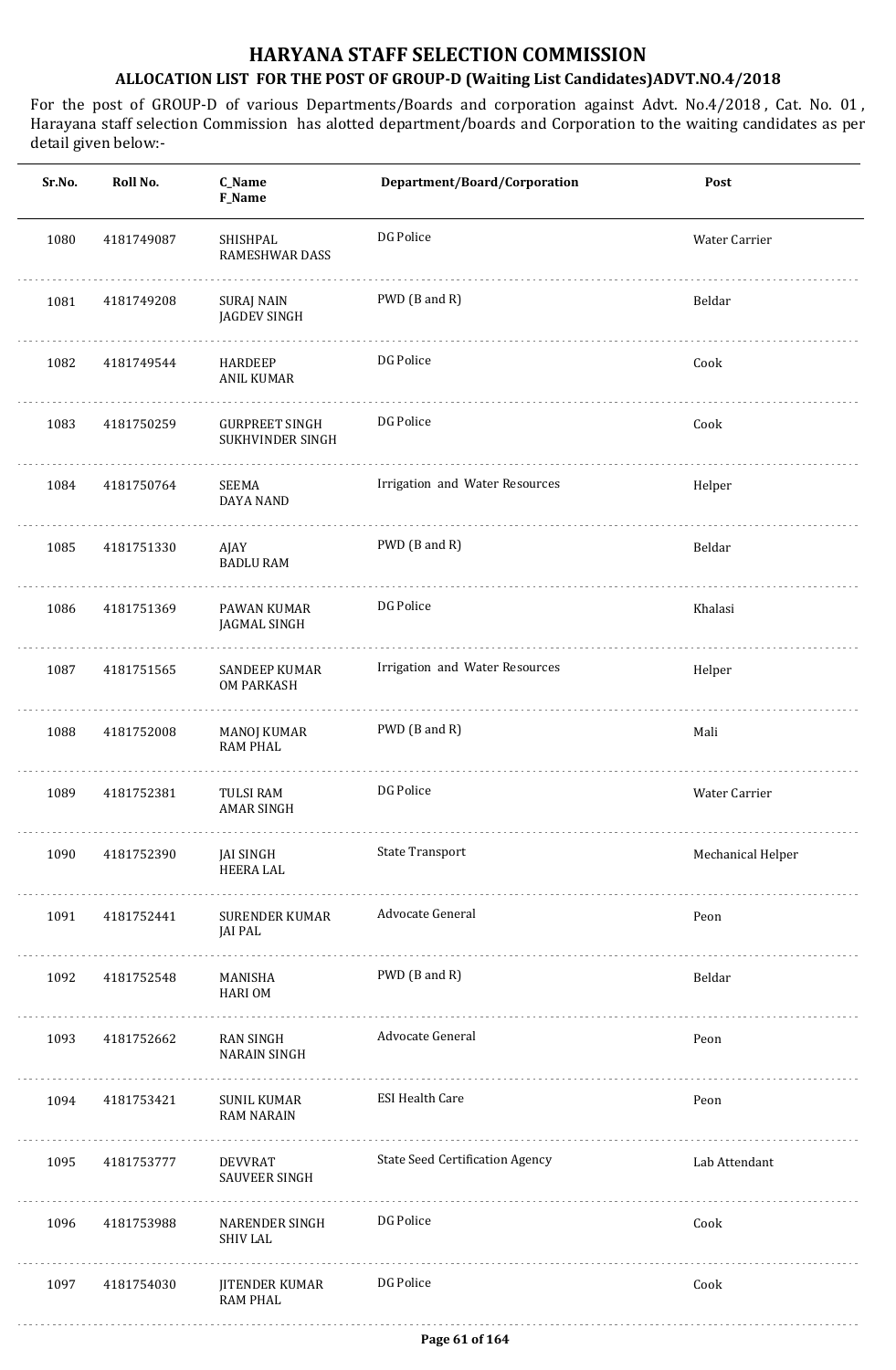| Sr.No. | Roll No.   | C_Name<br>F_Name                       | Department/Board/Corporation              | Post               |
|--------|------------|----------------------------------------|-------------------------------------------|--------------------|
| 1098   | 4181754306 | RAVINDER KUMAR<br>PAHAL SINGH          | DG Police                                 | Cook               |
| 1099   | 4181754330 | DEEPA KUMARI<br><b>MANOJ SHARMA</b>    | DG Police                                 | Cook               |
| 1100   | 4181754543 | <b>ANKIT KUMAR</b><br>LAKHIRAM         | Development and Panchayats                | Cook               |
| 1101   | 4181754689 | VIKAS<br><b>BHIM SINGH</b>             | <b>Urban Local Bodies</b>                 | Mali               |
| 1102   | 4181754828 | PARVEEN KUMAR<br><b>HAWA SINGH</b>     | PWD (B and R)                             | Beldar             |
| 1103   | 4181754864 | NARESH KUMAR<br><b>BABU RAM</b>        | Rajya Sainik Board                        | Peon               |
| 1104   | 4181754912 | ASHISH<br>SUBHASH CHANDER              | PWD (B and R)                             | Beldar             |
| 1105   | 4181755033 | ASHISH PRAJAPATI<br>MAHESH PRAJAPATI   | Haryana State Agriculture Marketing Board | Peon-cum-chowkidar |
| 1106   | 4181755154 | PAWAN<br>JAGDISH                       | PWD (B and R)                             | Mali               |
| 1107   | 4181755401 | RISHI<br>KAPOOR SINGH                  | PWD (B and R)                             | Beldar             |
| 1108   | 4181755818 | RAJESH KUMAR<br><b>GULZARI LAL</b>     | Skill Development and Industrial Training | Peon cum chowkidar |
| 1109   | 4181756617 | <b>MANISH KUMAR</b><br>RAMBHAJ         | Development and Panchayats                | Peon               |
| 1110   | 4181757102 | <b>VIKRAM</b><br><b>SATBIR SINGH</b>   | DG Police                                 | Water Carrier      |
| 1111   | 4181757129 | SANJEET KUMAR<br><b>DHARMVIR SINGH</b> | PWD (B and R)                             | Beldar             |
| 1112   | 4181757177 | POOJA<br>RAJ KUMAR                     | DG Police                                 | Water Carrier      |
| 1113   | 4181757345 | <b>NARENDER KAUR</b><br>ROSHAN LAL     | <b>Chief Secretary</b>                    | Peon-cum-chowkidar |
| 1114   | 4181757816 | <b>NEHA DEVI</b><br><b>BANTA SINGH</b> | DG Police                                 | Khalasi            |
| 1115   | 4181758584 | KUMAR SAURABH<br><b>LAKHAN LAL</b>     | PWD (B and R)                             | Beldar             |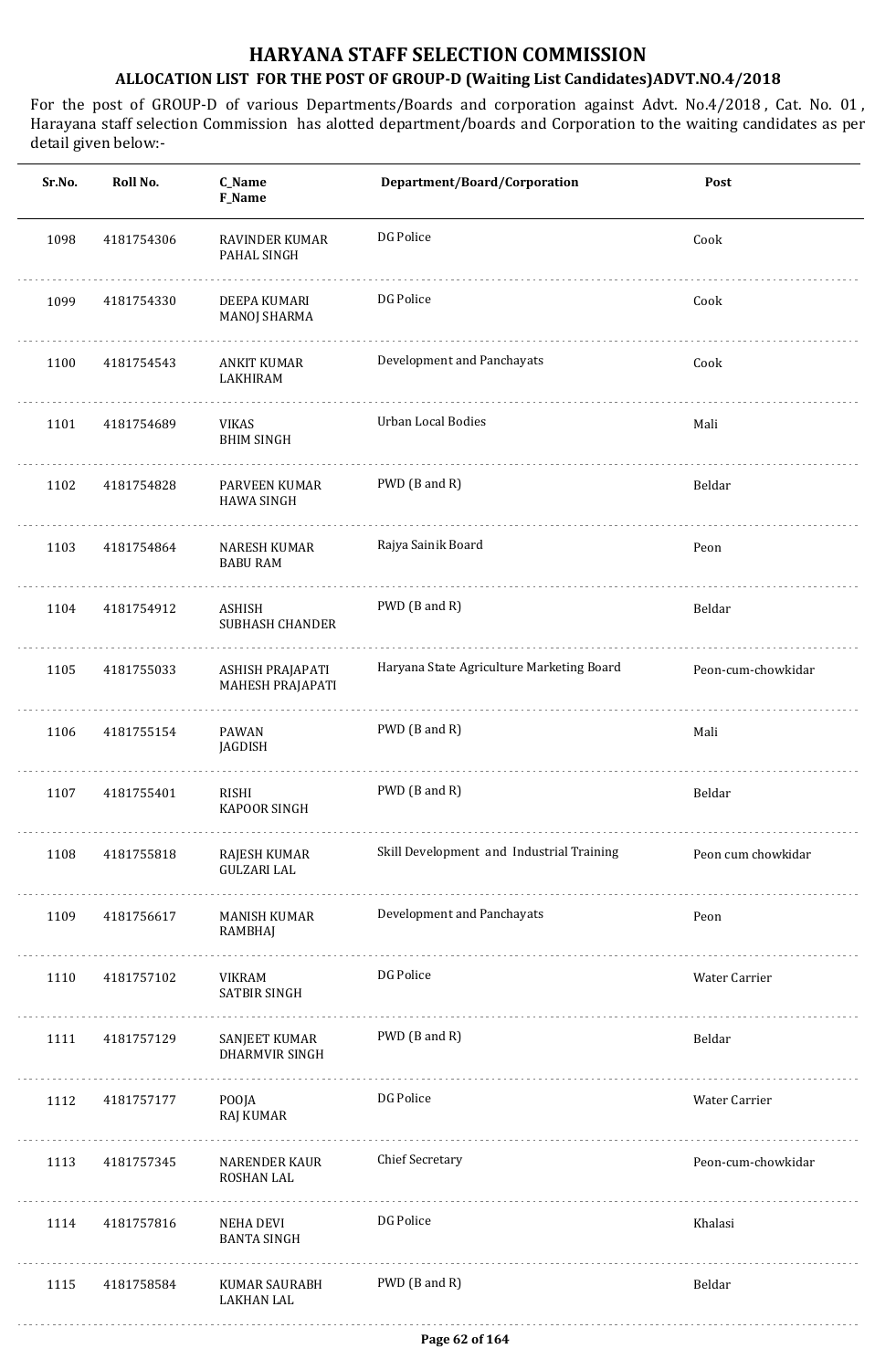| Sr.No. | Roll No.   | C_Name<br>F_Name                          | Department/Board/Corporation    | Post                 |
|--------|------------|-------------------------------------------|---------------------------------|----------------------|
| 1116   | 4181759147 | <b>NAVEEN</b><br>ASHOK                    | PWD (B and R)                   | Beldar               |
| 1117   | 4181759590 | <b>BHOOP SINGH</b><br><b>HAWA SINGH</b>   | DG Police                       | Barber               |
| 1118   | 4181759899 | MADHU<br>SANJEEV                          | DG Police                       | Laboratory Attendant |
| 1119   | 4181760203 | YOGESH SINGH<br><b>HARIRAM SINGH</b>      | PWD (B and R)                   | Mali                 |
| 1120   | 4181760273 | VIKRAM<br>DHARAMPAL                       | <b>State Transport</b>          | StoreMan             |
| 1121   | 4181760674 | ANIL KUMAR<br><b>SHIV RAM</b>             | Sports and Youth Affairs        | Groundman            |
| 1122   | 4181761895 | <b>BABITA RANI</b><br>JAIBIR              | Forest                          | Mali                 |
| 1123   | 4181762003 | GAURAV<br><b>ASHOK KUMAR</b>              | DG Police                       | Water Carrier        |
| 1124   | 4181762015 | <b>AMIT KUMAR</b><br><b>BALJEET SINGH</b> | PWD (B and R)                   | Beldar               |
| 1125   | 4181762151 | <b>SACHIN KUMAR</b><br>RAJBIR SINGH       | PWD (B and R)                   | Beldar               |
| 1126   | 4181762171 | SHARMENDER SINGH<br><b>JHARDAN</b>        | Treasury and Account Department | Peon                 |
| 1127   | 4181762214 | RAAKHEE<br>KANWAL SINGH                   | Archeology and Museums          | Attendant            |
| 1128   | 4181762465 | AMRIT PAL SINGH<br>SATISH KUMAR           | Ayush                           | Peon                 |
| 1129   | 4181762619 | SUMAN RANI<br><b>HAWA SINGH</b>           | DG Police                       | Cook                 |
| 1130   | 4181762633 | ANKIT<br>MAHENDER SINGH                   | PWD (B and R)                   | Mali                 |
| 1131   | 4181762834 | .<br>SONIA<br>SHAMSHER                    | Development and Panchayats      | Peon                 |
| 1132   | 4181762855 | DEEPAK KUMAR<br><b>KANKAN</b>             | PWD (B and R)                   | Beldar               |
| 1133   | 4181762899 | MANJEET DHAYAL<br><b>BALJEET SINGH</b>    | Animal Husbandry and Dairying   | Animal Attendant     |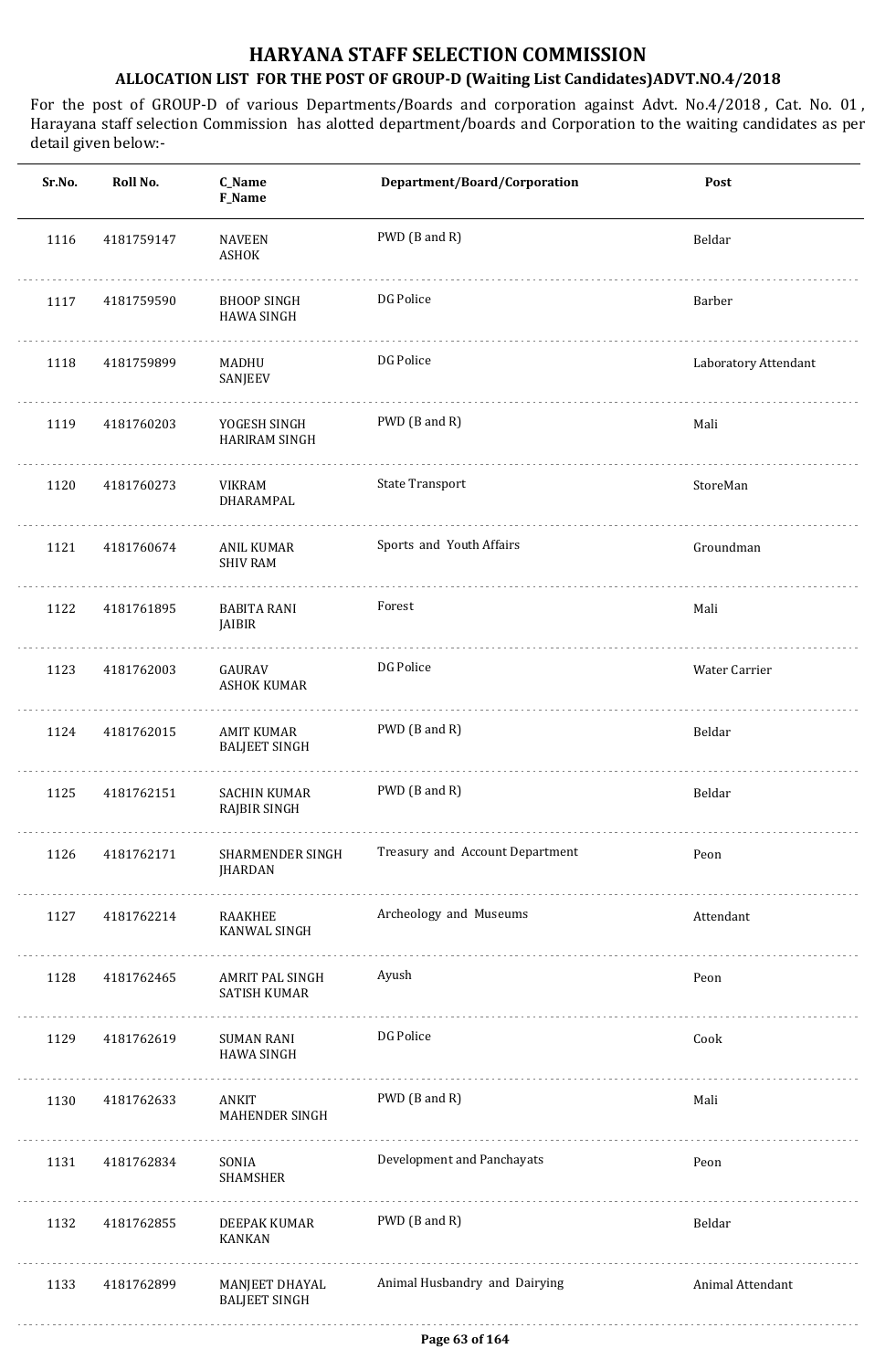| Sr.No. | Roll No.   | C_Name<br><b>F_Name</b>                  | Department/Board/Corporation              | Post          |
|--------|------------|------------------------------------------|-------------------------------------------|---------------|
| 1134   | 4181763143 | <b>SULTAN SINGH</b><br>TALAB RAM         | PWD (B and R)                             | Beldar        |
| 1135   | 4181763256 | KULDEEP SINGH<br><b>BALJEET SINGH</b>    | DG Police                                 | Dhobi         |
| 1136   | 4181763443 | NARANDER<br><b>BIR SINGH</b>             | Prosecution                               | Peon          |
| 1137   | 4181764065 | <b>NAVNEET</b><br>ISHWAR SINGH           | Horticulture                              | Mali          |
| 1138   | 4181764438 | BRAHAM PRAKASH<br><b>RATTI RAM</b>       | DG Police                                 | Cook          |
| 1139   | 4181764519 | <b>OMVIR SINGH</b><br><b>SUMER SINGH</b> | <b>Urban Local Bodies</b>                 | Mali          |
| 1140   | 4181764616 | MANISH KUMAR<br>MAHESH KUMAR             | Revenue and Disaster Management           | Mali          |
| 1141   | 4181764999 | PARATEEK<br>SATISH                       | Command Area Development Authority (CADA) | Peon          |
| 1142   | 4181765904 | MANOJ KUMAR<br>JAJ RAM                   | PWD (B and R)                             | Beldar        |
| 1143   | 4181766749 | RAJIV KUMAR<br>RAJ KUMAR                 | PWD (B and R)                             | Cleaner       |
| 1144   | 4181767292 | TEJENDER KUMAR<br>MANPHOOL SINGH<br>.    | Hospitality Organisation                  | Waiter        |
| 1145   | 4181767603 | TINKU<br>RAMESH                          | PWD (B and R)                             | Beldar        |
| 1146   | 4181767615 | AMIT KUMAR MALIK<br><b>SURESH KUMAR</b>  | DG Police                                 | Peon          |
| 1147   | 4181767766 | <b>JITENDER KUMAR</b><br>JAI PAL         | Advocate General                          | Peon          |
| 1148   | 4181767838 | ROHIT KUMAR<br>JAGDISH CHAND             | <b>ESI Health Care</b>                    | Peon          |
| 1149   | 4181767873 | NEELAM<br>JAI PAL                        | Revenue and Disaster Management           | Mali          |
| 1150   | 4181768060 | PUNAM DEVI<br>RAJENDER SINGH             | DG Police                                 | Water Carrier |
| 1151   | 4181768141 | SUMIT<br>JAGDISH                         | DG Police                                 | Cook          |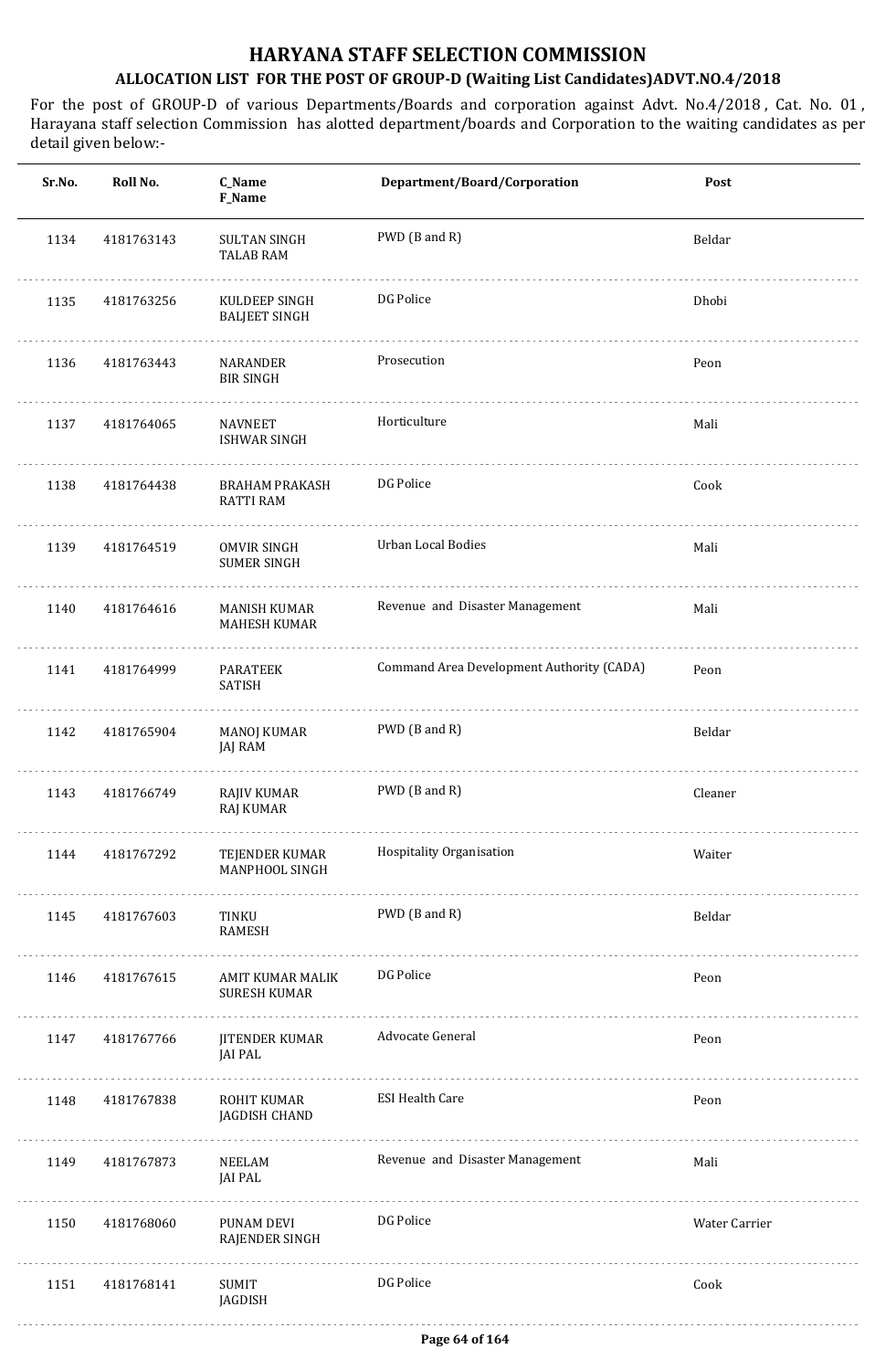| Sr.No. | Roll No.   | C_Name<br>F_Name                                       | Department/Board/Corporation      | Post           |
|--------|------------|--------------------------------------------------------|-----------------------------------|----------------|
| 1152   | 4181769193 | HITESH YADAV<br><b>NARENDER YADAV</b>                  | PWD (B and R)                     | Peon           |
| 1153   | 4181769299 | <b>GURMEET</b><br>JAIPAL                               | Irrigation and Water Resources    | Helper         |
| 1154   | 4181769498 | MANENDER<br>KARAN SINGH                                | DG Police                         | Dhobi          |
| 1155   | 4181770096 | SHAILESH KUMAR YADAV DG Police<br><b>BHAGWAN YADAV</b> |                                   | Cook           |
| 1156   | 4181770108 | <b>TARUN KUMAR</b><br>RAJBIR                           | DG Police                         | Water Carrier  |
| 1157   | 4181770137 | PARDEEP KUMAR<br><b>JASMER SINGH</b>                   | Treasury and Account Department   | Peon           |
| 1158   | 4181770139 | SUKHPAL SINGH<br>RAJ SINGH                             | Sports and Youth Affairs          | Mali           |
| 1159   | 4181770261 | <b>DEEPAK</b><br><b>SHYAM LAL</b>                      | Irrigation and Water Resources    | Helper         |
| 1160   | 4181771237 | DALBIR SINGH<br><b>CHUNI LAL</b>                       | Haryana Board of School Education | Security Guard |
| 1161   | 4181771377 | <b>HAWA SINGH</b><br><b>RAM KUMAR</b>                  | DG Police                         | Cook           |
| 1162   | 4181771760 | NEERAJ<br><b>SHAKTI KUMAR</b>                          | Irrigation and Water Resources    | Helper         |
| 1163   | 4181771901 | NISHA KUMARI<br>JAGVINDER SINGH                        | PWD (B and R)                     | Mali           |
| 1164   | 4181772014 | LOKESH<br>RAMKISHAN                                    | DG Police                         | Cobbler        |
| 1165   | 4181772531 | JAI GAJANAND<br>RAJKUMAR                               | Public Health Engineering         | Peon           |
| 1166   | 4181772786 | POOJA DEVI<br><b>MANGE RAM</b>                         | PWD (B and R)                     | Beldar         |
| 1167   | 4181772847 | DHEERAJ<br>ANIL                                        | PWD (B and R)                     | Beldar         |
| 1168   | 4181773299 | <b>GOPAL SHARAN</b><br>YUGAL KISHOR SHARMA             | PWD (B and R)                     | Beldar         |
| 1169   | 4181773782 | PARDEEP KUMAR<br><b>BHAJAN LAL</b>                     | Haryana Board of School Education | Peon           |
|        |            |                                                        |                                   |                |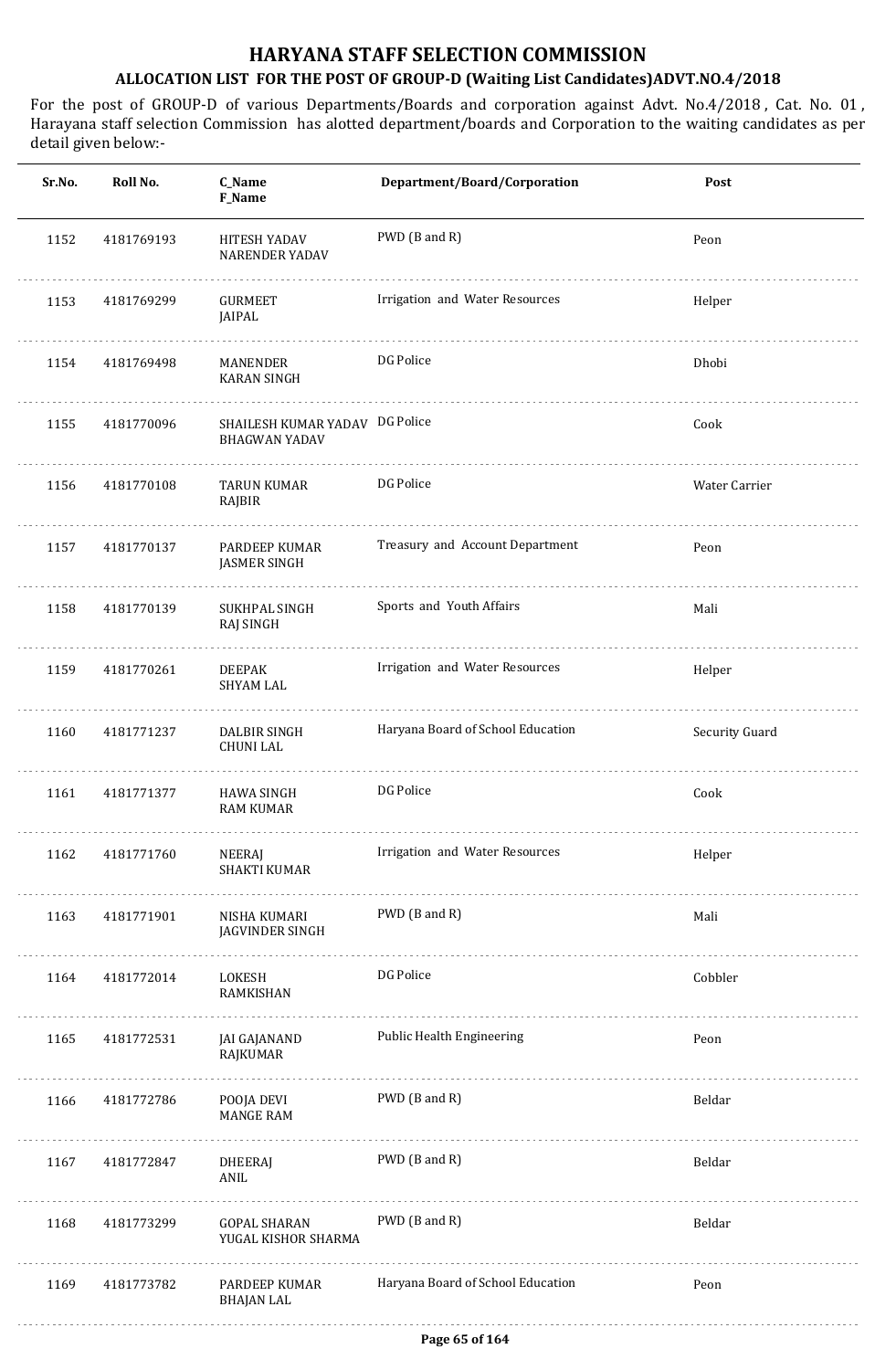| Sr.No. | Roll No.   | C_Name<br>F_Name                         | Department/Board/Corporation              | Post                 |
|--------|------------|------------------------------------------|-------------------------------------------|----------------------|
| 1170   | 4181773924 | PARDEEP<br>JAGDISH                       | <b>ESI Health Care</b>                    | Peon                 |
| 1171   | 4181774246 | SURYADEEP<br><b>KRISHAN KUMAR</b>        | Skill Development and Industrial Training | Peon cum chowkidar   |
| 1172   | 4181774676 | KAMAL VERMA<br>PHOOL SINGH               | PWD (B and R)                             | Mali                 |
| 1173   | 4181774721 | DEVENDER SINGH<br><b>RAM PHUL</b>        | DG Police                                 | Dhobi                |
| 1174   | 4181774735 | <b>SACHIN KUMAR</b><br>JAGBIR            | PWD (B and R)                             | Beldar               |
| 1175   | 4181774764 | CHARU<br><b>SATISH KUMAR</b>             | DG Police                                 | Laboratory Attendant |
| 1176   | 4181774892 | <b>SURESH KUMAR</b><br><b>NET RAM</b>    | <b>State Transport</b>                    | Peon                 |
| 1177   | 4181774964 | POONAM KUMARI<br>RAVINDER KUMAR          | Treasury and Account Department           | Peon                 |
| 1178   | 4181775977 | ANIL<br>RAJENDER                         | PWD (B and R)                             | Beldar               |
| 1179   | 4181776046 | DHARMENDER SINGH<br><b>WAZIR SINGH</b>   | PWD (B and R)                             | Beldar               |
| 1180   | 4181776622 | SHIVSHANKAR SHARMA<br>RADHE SHYAM SHARMA | DG Police                                 | Water Carrier        |
| 1181   | 4181776690 | <b>CHANDER MOHAN</b><br>SOMDUTT          | DG Police                                 | Water Carrier        |
| 1182   | 4181776694 | <b>BIJENDER</b><br><b>HAWA SINGH</b>     | PWD (B and R)                             | Beldar               |
| 1183   | 4181777103 | <b>SEEMA RANI</b><br>MANPHOOL SINGH      | DG Police                                 | Cook                 |
| 1184   | 4181777387 | KRISHAN<br>JABHAR LAL                    | PWD (B and R)                             | Beldar               |
| 1185   | 4181777764 | PARVEEN KUMAR<br>MAM CHNAD               | DG Police                                 | Water Carrier        |
| 1186   | 4181777777 | KUTBUDDIN<br><b>AKHTAR HUSSAIN</b>       | PWD (B and R)                             | Beldar               |
| 1187   | 4181777814 | AJAY<br><b>NARENDER YADAV</b>            | PWD (B and R)                             | Beldar               |
|        |            |                                          |                                           |                      |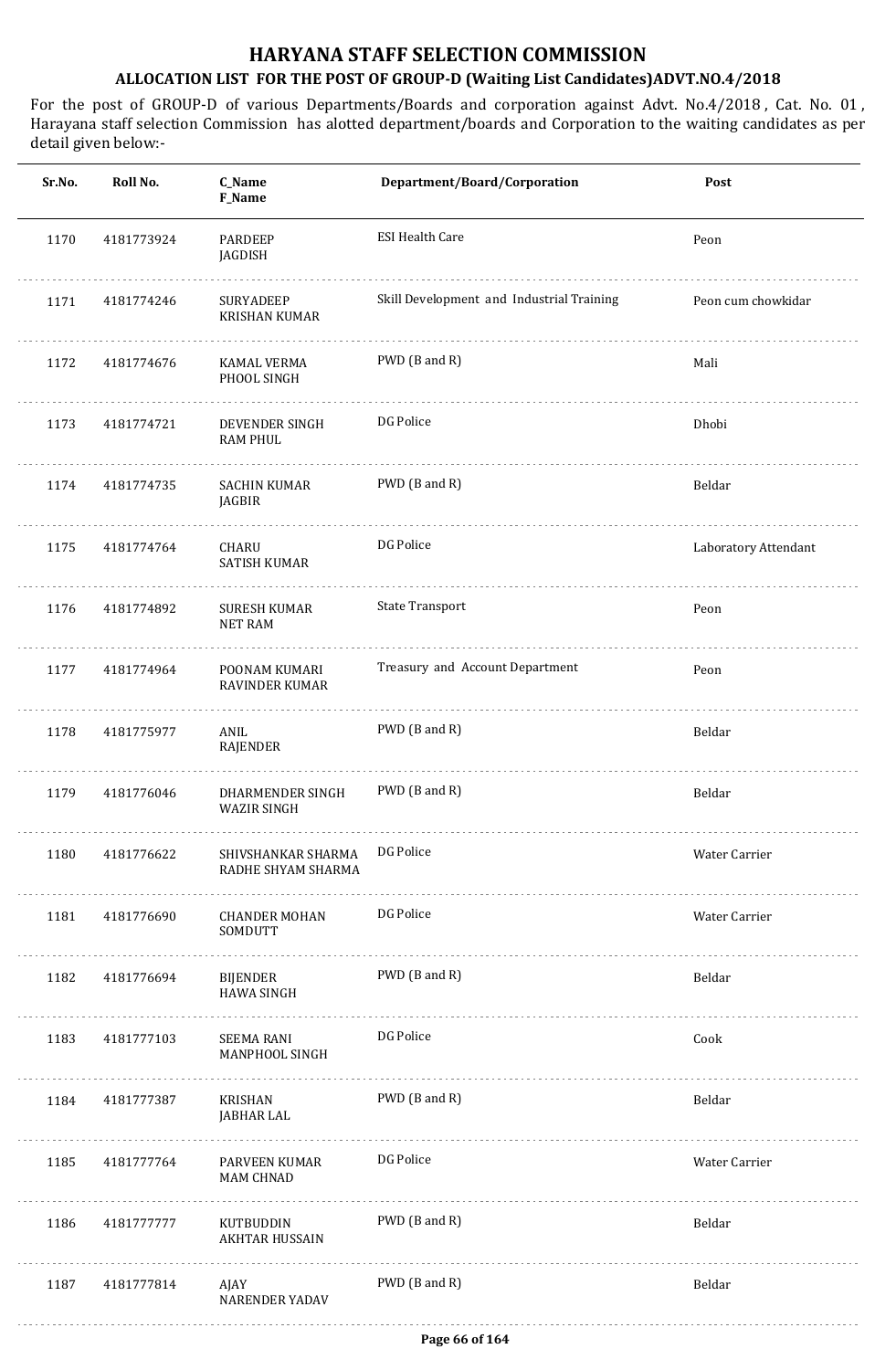| Sr.No. | Roll No.   | C_Name<br>F_Name                         | Department/Board/Corporation   | Post          |
|--------|------------|------------------------------------------|--------------------------------|---------------|
| 1188   | 4181778008 | <b>SURESH KUMAR</b><br><b>KISHAN LAL</b> | PWD (B and R)                  | Beldar        |
| 1189   | 4181779078 | KARAN<br>GAJENDER                        | DG Police                      | Water Carrier |
| 1190   | 4181779213 | <b>BALJEET NAIN</b><br>PREM SINGH        | DG Police                      | Water Carrier |
| 1191   | 4181779246 | VARUN KUMAR<br>ROHTASH SHARMA            | PWD (B and R)                  | Beldar        |
| 1192   | 4181779306 | AMIT<br>ZILE SINGH                       | DG Police                      | Cook          |
| 1193   | 4181780108 | PUNAM DEVI<br><b>KARAN SINGH</b>         | DG Police                      | Cook          |
| 1194   | 4181780263 | GYAN SINGH<br>DHAN RAJ                   | <b>ESI Health Care</b>         | Peon          |
| 1195   | 4181780386 | GEETA<br><b>BALBIR SINGH</b>             | <b>ESI Health Care</b>         | Peon          |
| 1196   | 4181780595 | SATISH<br><b>BALWAN SINGH</b>            | PWD (B and R)                  | Beldar        |
| 1197   | 4181781243 | AKASH<br>PAWAN KUMAR                     | Irrigation and Water Resources | Helper        |
| 1198   | 4181781967 | BALRAJ SINGH<br>RAJENDER SINGH           | DG Police                      | Dhobi         |
| 1199   | 4181782173 | NARESH<br>SATISH                         | Urban Local Bodies             | Peon          |
| 1200   | 4181782960 | SANDEEP KUMAR<br>SATPAL                  | Urban Local Bodies             | Mali          |
| 1201   | 4181783259 | RATAN SINGH<br>LILU RAM                  | DG Police                      | Water Carrier |
| 1202   | 4181783652 | ASHOK KUMAR<br><b>GYAN CHAND</b>         | DG Police                      | Cook          |
| 1203   | 4181784152 | DALBIR SINGH<br>JAGDISH CHANDER          | DG Police                      | Cook          |
| 1204   | 4181784195 | VISHAL SHARMA<br>KHUBI RAM SHARMA        | DG Police                      | Cook          |
| 1205   | 4181784713 | MANISH<br>RAMKUMAR                       | PWD (B and R)                  | Beldar        |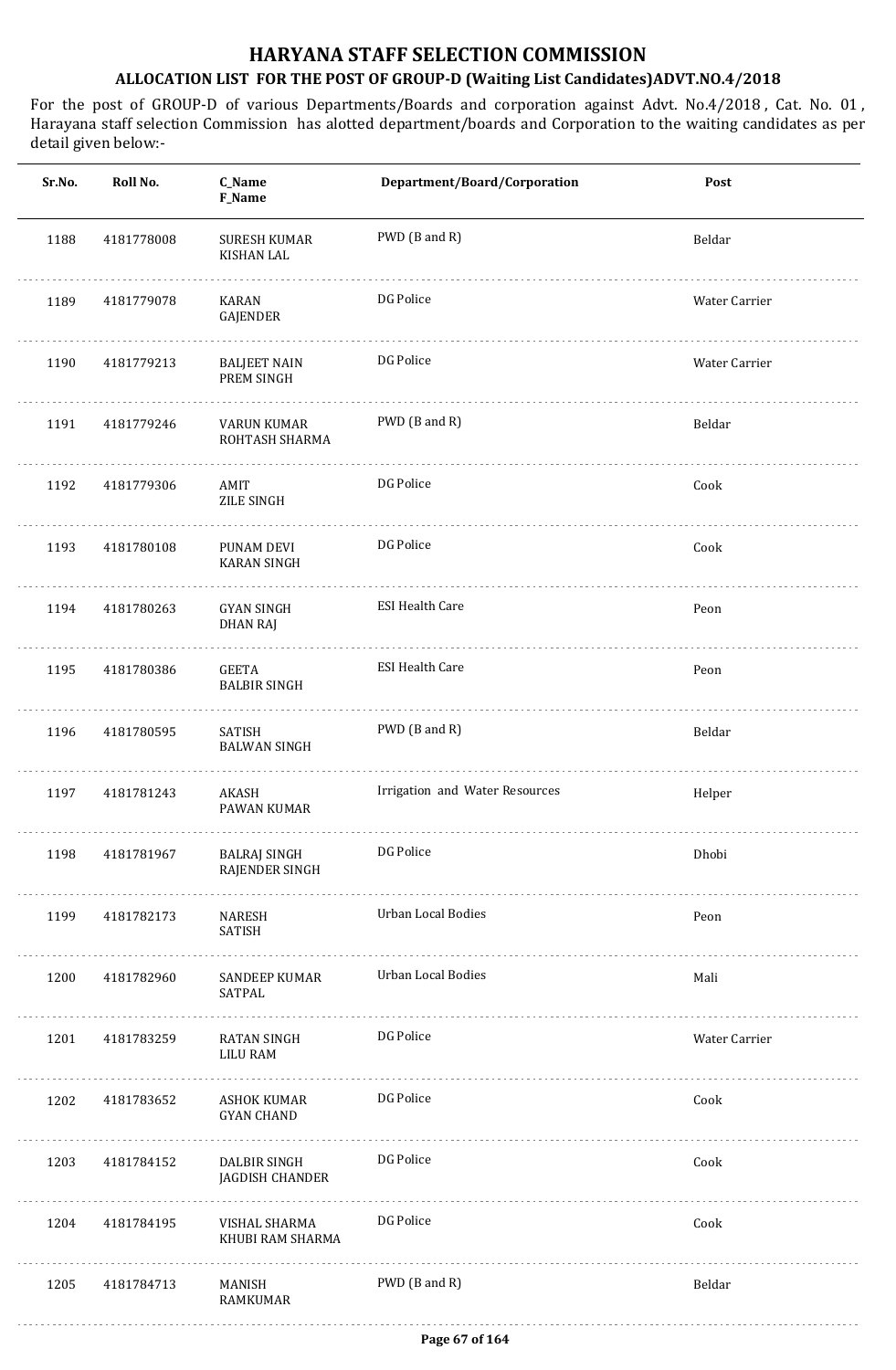| Sr.No. | Roll No.   | C_Name<br>F_Name                                         | Department/Board/Corporation              | Post               |
|--------|------------|----------------------------------------------------------|-------------------------------------------|--------------------|
| 1206   | 4181785065 | SARJIT SINGH<br><b>MANOHAR LAL</b>                       | Forest                                    | Mali               |
| 1207   | 4181785559 | <b>AMAN KUMAR</b><br>PREM CHAND                          | PWD (B and R)                             | Beldar             |
| 1208   | 4181786211 | MANOJ KUMAR MATHUR PWD (B and R)<br><b>HARIOM MATHUR</b> |                                           | Head Mali          |
| 1209   | 4181786429 | <b>BASANT KUMAR</b><br>CHAURASIA                         | Agriculture                               | Field Man          |
| 1210   | 4181786798 | MUKESH LATA<br><b>BIJENDER SINGH</b>                     | DG Police                                 | Cook               |
| 1211   | 4181786857 | <b>JITENDRA</b><br><b>SATYA VEER</b>                     | DG Police                                 | Water Carrier      |
| 1212   | 4181787274 | <b>KSHITIJ RAI</b><br>VINOD RAI                          | DG Police                                 | Cook               |
| 1213   | 4181787587 | SANDEEP<br><b>CHANAN RAM</b>                             | DG Police                                 | Mali               |
| 1214   | 4181787666 | SONU<br><b>RAM CHANDER</b>                               | PWD (B and R)                             | Beldar             |
| 1215   | 4181787883 | AASHISH KUMAR<br><b>KIRAN PAL</b>                        | DG Police                                 | Barber             |
| 1216   | 4181788620 | PADAM SINGH<br>PURAN SINGH                               | Urban Local Bodies cum Fire Service       | Peon-cum-chowkidar |
| 1217   | 4181789261 | HARISH<br>RAJENDER                                       | PWD (B and R)                             | Beldar             |
| 1218   | 4181789272 | AJAY KUMAR<br><b>KEWAL SINGH</b>                         | Animal Husbandry and Dairying             | Animal Attendant   |
| 1219   | 4181789338 | AMIT TANWAR<br>SHAMSHER SINGH                            | Agriculture                               | Field Man          |
| 1220   | 4181789423 | VIKASH<br><b>HARI SINGH</b>                              | Skill Development and Industrial Training | Peon cum chowkidar |
| 1221   | 4181789545 | DURGA PRASAD<br><b>KALI RAM</b>                          | Urban Local Bodies                        | Keyman             |
| 1222   | 4181790080 | PARMOD<br>SATYAWAN                                       | PWD (B and R)                             | Beldar             |
| 1223   | 4181790212 | PARMIL KUMAR<br>RAMPHAL SINGH                            | PWD (B and R)                             | Beldar             |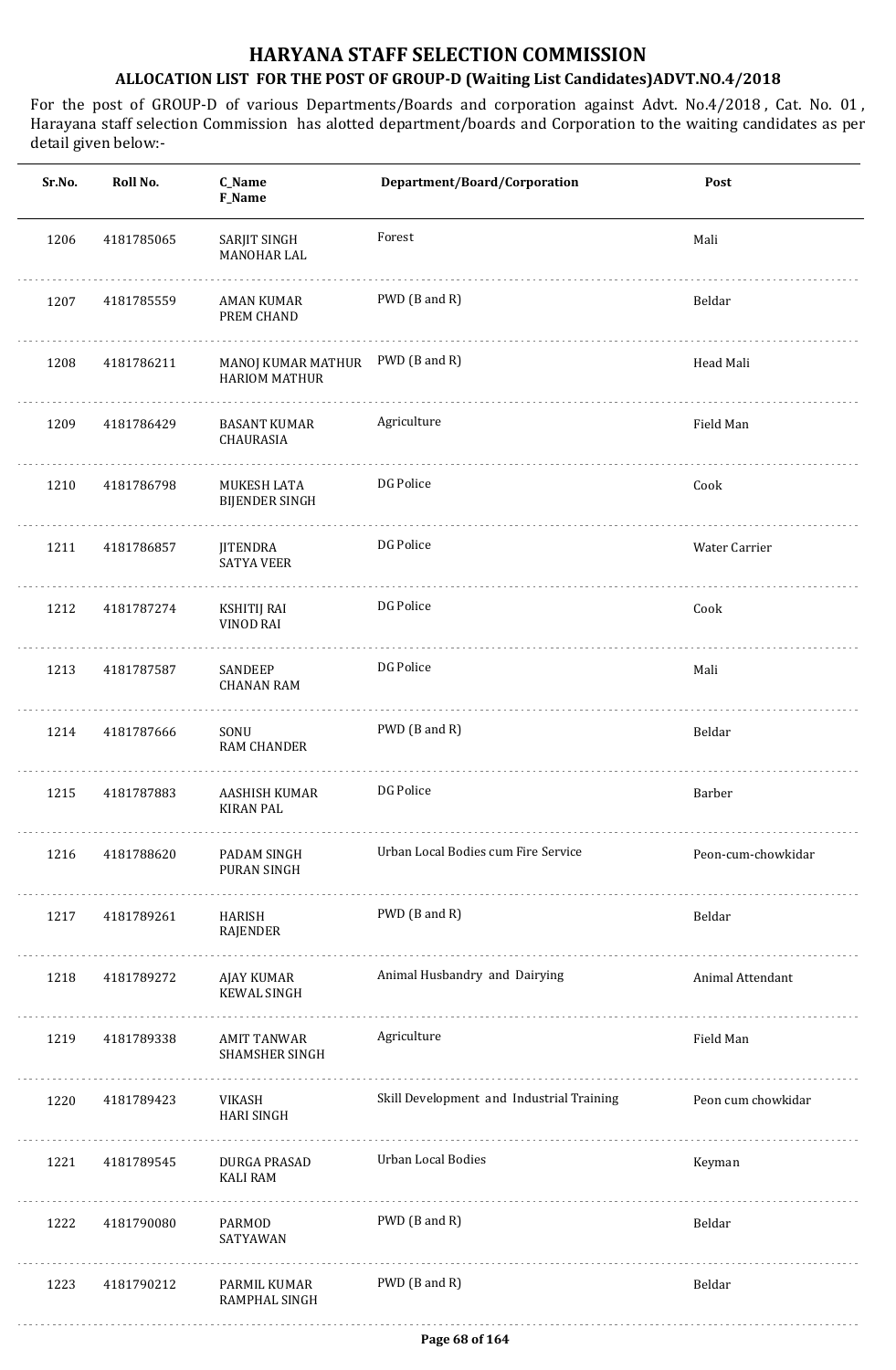| Sr.No. | Roll No.   | C_Name<br>F_Name                            | Department/Board/Corporation      | Post                               |
|--------|------------|---------------------------------------------|-----------------------------------|------------------------------------|
| 1224   | 4181791127 | DEVENDER KUMAR<br><b>SUBE SINGH</b>         | <b>ESI Health Care</b>            | Cleaner                            |
| 1225   | 4181791614 | PARDEEP<br><b>KARAN SINGH</b>               | Food and Drugs (Admn.)            | Laboratory Attendant<br>(Class-IV) |
| 1226   | 4181791726 | VIKASH<br>RAJBIR                            | PWD (B and R)                     | Beldar                             |
| 1227   | 4181791780 | SANDEEP<br>MOOL CHAND                       | Haryana Board of School Education | Peon                               |
| 1228   | 4181791923 | PANKAJ<br><b>KRISHAN KUMAR</b>              | Irrigation and Water Resources    | Helper                             |
| 1229   | 4181792645 | MEENU<br><b>WAZIR CHAND</b>                 | DG Police                         | Cobbler                            |
| 1230   | 4181792855 | <b>NEHA</b><br>RAJESH                       | Industries and Commerce           | Peon                               |
| 1231   | 4181794198 | <b>NEELAM</b><br><b>MADAN LAL</b>           | PWD (B and R)                     | Beldar                             |
| 1232   | 4181794573 | SANJAY KUMAR<br>JAGERAM                     | Haryana Tourism                   | Peon                               |
| 1233   | 4181795567 | SACHIN<br><b>RAM CHANDER</b>                | Revenue and Disaster Management   | Peon                               |
| 1234   | 4181795938 | JAI RAM KAUSHIK<br>YOGENDER SHARMA          | DG Police                         | Cobbler                            |
| 1235   | 4181796873 | SUNITA RANI<br><b>RAN SINGH</b>             | <b>Technical Education</b>        | Lady Attendant                     |
| 1236   | 4181796984 | RAJ BALA<br>JAGMAL SINGH                    | DG Police                         | Water Carrier                      |
| 1237   | 4181797031 | SACHIN<br><b>SURENDER SINGH</b>             | <b>State Transport</b>            | <b>Battery Attendant Helper</b>    |
| 1238   | 4181797205 | <b>BITTU CHAUHAN</b><br><b>KANWAR SINGH</b> | PWD (B and R)                     | Beldar                             |
| 1239   | 4181797842 | SURYA PARKASH<br><b>KRISHAN LAL</b>         | Prosecution                       | Peon                               |
| 1240   | 4181797868 | AJIT SINGH<br>ROHTASH SINGH                 | DG Police                         | Cook                               |
| 1241   | 4181798263 | AJAY KUMAR<br>RAMCHANDER                    | PWD (B and R)                     | Beldar                             |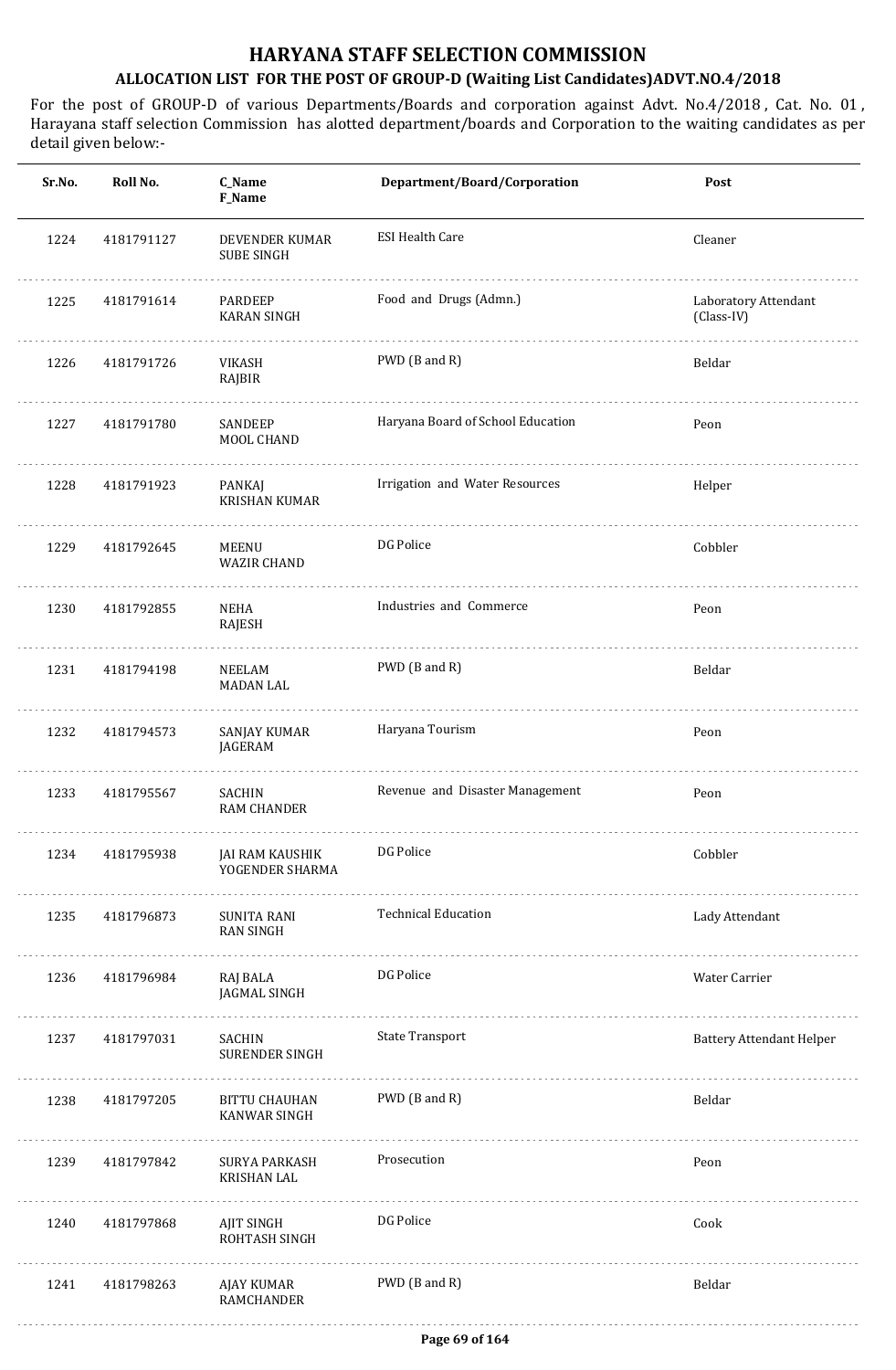| Sr.No. | Roll No.   | C_Name<br>F_Name                           | Department/Board/Corporation    | Post                  |
|--------|------------|--------------------------------------------|---------------------------------|-----------------------|
| 1242   | 4181798571 | <b>PARVEEN</b><br><b>VED PAL</b>           | DG Police                       | Barber                |
| 1243   | 4181798700 | KUNAL<br>DHARMPAL                          | <b>Technical Education</b>      | Peon                  |
| 1244   | 4181798985 | PAWAN KUMAR<br><b>MAHABIR SINGH</b>        | PWD (B and R)                   | Mali                  |
| 1245   | 4181799254 | <b>DAVENDER</b><br>RAJENDER PARSAD         | Irrigation and Water Resources  | Helper                |
| 1246   | 4181799605 | PRAMOD KUMAR<br>KAUSHIK                    | DG Police                       | Barber                |
| 1247   | 4181800119 | SAGAR GAUTAM<br>PARVEEN GAUTAM             | PWD (B and R)                   | Beldar                |
| 1248   | 4181800348 | KRISHAN KUMAR<br><b>SH UMRAO SINGH</b>     | <b>ESI Health Care</b>          | Dresser               |
| 1249   | 4181800375 | ARUN KHATANA<br><b>SURESH</b>              | DG Police                       | Cook                  |
| 1250   | 4181801046 | SHIKSHA YADAV<br><b>ATAR SINGH</b>         | DG Police                       | Cook                  |
| 1251   | 4181801276 | AMIT KUMAR KHATANA<br><b>BALJEET SINGH</b> | Revenue and Disaster Management | Peon                  |
| 1252   | 4181801668 | GOURAV<br>ANIL KUMAR                       | PWD (B and R)                   | Beldar                |
| 1253   | 4181801681 | SHISHA SINGH<br>SHIBLA RAM                 | PWD (B and R)                   | Beldar                |
| 1254   | 4181801736 | LABH SINGH<br>PREM CHAND                   | PWD (B and R)                   | Beldar                |
| 1255   | 4181801939 | AMIT KUMAR<br>SHIV KUMAR SHARMA            | Ayush                           | Labour Room Attendant |
| 1256   | 4181802282 | SUNIL KUMAR<br><b>BHALE RAM</b>            | Rajya Sainik Board              | Chowkidar-cum-Mali    |
| 1257   | 4181802307 | CHAND SINGH<br><b>BANWARI LAL</b>          | Urban Local Bodies              | Mali-cum-Chowkidar    |
| 1258   | 4181802457 | KAILASH<br><b>VED PARKASH</b>              | Irrigation and Water Resources  | Peon                  |
| 1259   | 4181802594 | SURENDER<br>RAMESHER                       | Urban Local Bodies              | Mechanical Helper     |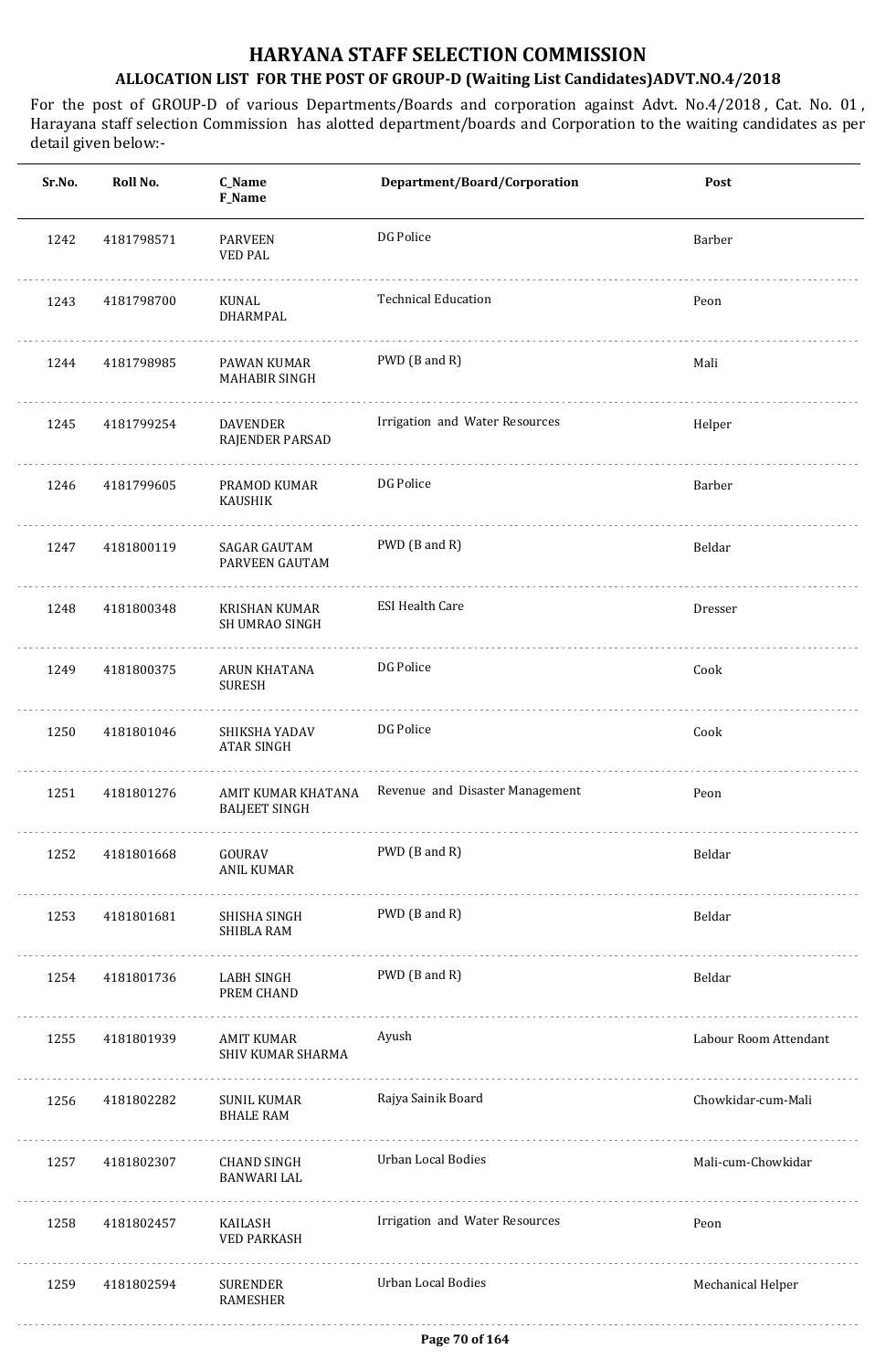| Sr.No. | Roll No.   | C_Name<br>F_Name                            | Department/Board/Corporation   | Post    |
|--------|------------|---------------------------------------------|--------------------------------|---------|
| 1260   | 4181802696 | <b>SANDEEP MALHE</b><br>JAIPRAKASH MALHE    | PWD (B and R)                  | Beldar  |
| 1261   | 4181802943 | SHAKUNTALA ROY INDU<br>SIYARAM ROY          | PWD (B and R)                  | Beldar  |
| 1262   | 4181803183 | ASHISH KUMAR<br>MAHIPAL SINGH               | PWD (B and R)                  | Beldar  |
| 1263   | 4181803213 | INDRAJEET MAURYA<br>SANTOSH KUMAR           | <b>Technical Education</b>     | Peon    |
| 1264   | 4181803464 | JAIDEEP<br><b>SUBE SINGH</b>                | DG Police                      | Cobbler |
| 1265   | 4181803981 | HITENDER YADAV<br>MAHENDER SINGH            | PWD (B and R)                  | Beldar  |
| 1266   | 4181804255 | <b>CHANDRA SHEKHAR</b><br>TIWARI            | PWD (B and R)                  | Beldar  |
| 1267   | 4181804423 | KRISHAN LAL<br>LATE SHRI DIWAN SINGH        | PWD (B and R)                  | Beldar  |
| 1268   | 4181804674 | ROHIT BUMBAK<br>SATPAL                      | Urban Local Bodies             | Beldar  |
| 1269   | 4181804691 | RAVINDER KAMBOJ<br><b>RAMESH CHANDER</b>    | DG Police                      | Cook    |
| 1270   | 4181804915 | SHIV KUMAR<br><b>RATAN SINGH</b><br>.       | PWD (B and R)                  | Beldar  |
| 1271   | 4181805300 | OM PARKASH<br>DES RAJ                       | Hospitality Organisation       | Waiter  |
| 1272   | 4181805624 | PARVEEN KUMAR<br>TEJPAL                     | PWD (B and R)                  | Beldar  |
| 1273   | 4181805736 | RASHU<br>RAJESH                             | Irrigation and Water Resources | Peon    |
| 1274   | 4181806035 | RAHUL SHARMA<br>JAI RAM SHARMA              | Horticulture                   | Mali    |
| 1275   | 4181806581 | SACHIN<br>RANDHIR SINGH                     | PWD (B and R)                  | Beldar  |
| 1276   | 4181809884 | <b>DIMPLE</b><br><b>GURINDER PAL DAHIYA</b> | DG Police                      | Cook    |
| 1277   | 4181809980 | MAHESH KUMAR<br>VIRENDRA SINGH              | <b>ESI Health Care</b>         | Peon    |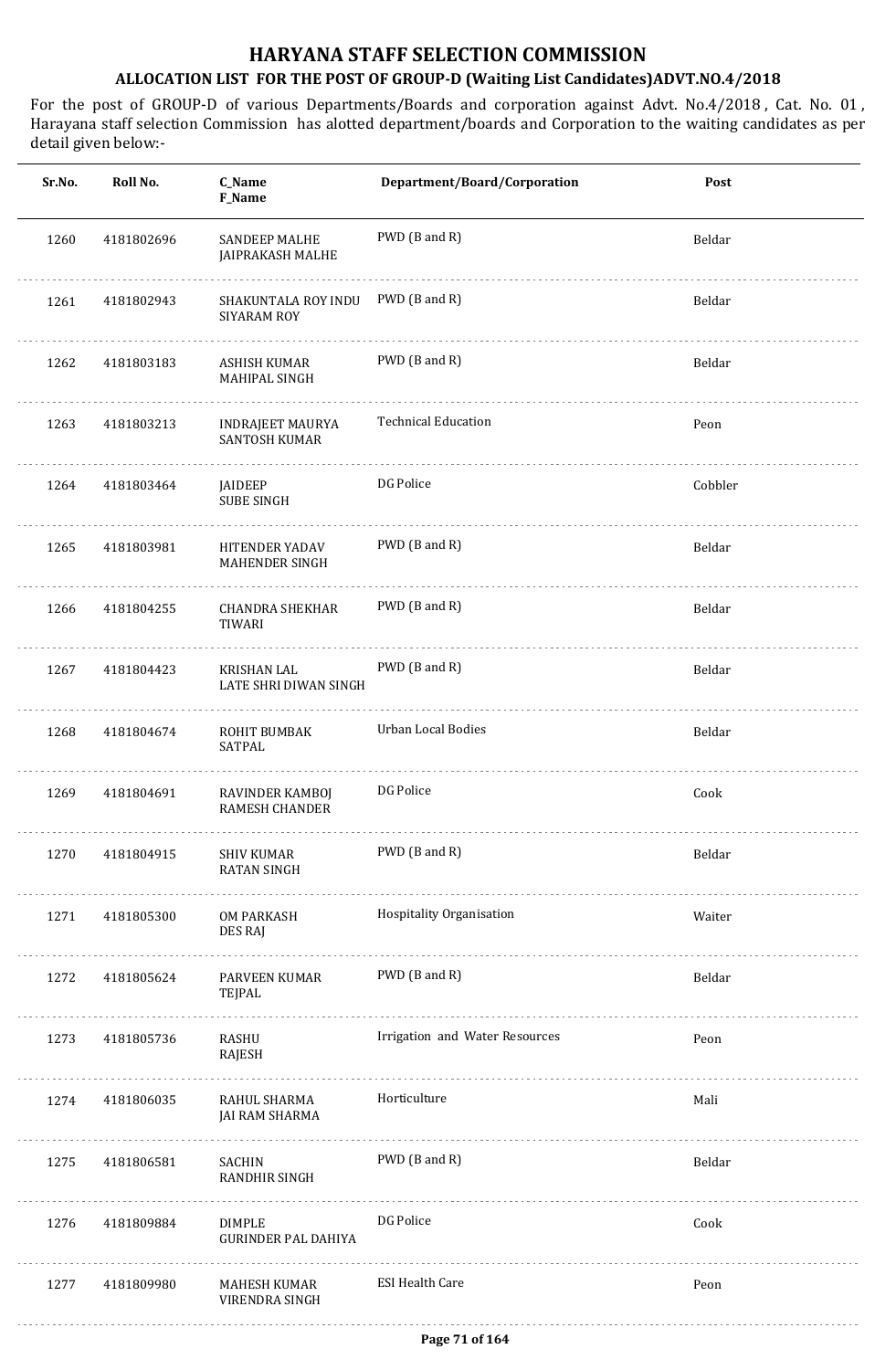| Sr.No. | Roll No.   | C_Name<br>F_Name                          | Department/Board/Corporation | Post               |
|--------|------------|-------------------------------------------|------------------------------|--------------------|
| 1278   | 4181810100 | MANGAL SAIN<br><b>KRISHAN KUMAR</b>       | PWD (B and R)                | Head Mali          |
| 1279   | 4181810131 | SUMIT<br><b>SATBIR SINGH</b>              | Urban Local Bodies           | Beldar             |
| 1280   | 4181810629 | REENA KUMARI<br>THAAN SINGH               | DG Police                    | Cook               |
| 1281   | 4181810816 | SANJAY KUMAR<br>RIKHI RAM                 | Town and Country Planning    | Khalasi            |
| 1282   | 4181811057 | RAJBIR SINGH<br><b>VIRBHAN</b>            | DG Police                    | Water Carrier      |
| 1283   | 4181811084 | HAWA SINGH<br><b>MAHA SINGH</b>           | <b>ESI Health Care</b>       | Peon               |
| 1284   | 4181811797 | MANDEEP KUMAR<br>RAJENDER                 | DG Police                    | Cook               |
| 1285   | 4181811968 | <b>SANJEEV KUMAR</b><br>ANIL PRASAD SINGH | Prision                      | Ordely             |
| 1286   | 4181812795 | MEENU<br><b>BALWAN SINGH</b>              | Women and Child Development  | Lady Attendant     |
| 1287   | 4181813697 | <b>DEVENDER</b><br><b>SHISH RAM</b>       | <b>Chief Secretary</b>       | Peon-cum-chowkidar |
| 1288   | 4181814168 | RAJENDER SINGH<br>HARPHOOL SINGH          | Horticulture                 | Mali               |
| 1289   | 4181814190 | RAJIV KUMAR<br><b>RONKI RAM</b>           | Urban Local Bodies           | Cleaner            |
| 1290   | 4181814498 | NITIN KUMAR<br><b>NAFE SINGH</b>          | DG Police                    | Cook               |
| 1291   | 4181814561 | PAWAN KUMAR<br>AMILAL                     | PWD (B and R)                | Beldar             |
| 1292   | 4181814864 | REKHA<br>RAVINDER                         | Women and Child Development  | Cook               |
| 1293   | 4181814923 | JAI BIR<br>AZAD SINGH                     | Urban Local Bodies           | Beldar             |
| 1294   | 4181814946 | SANGPREET SINGH<br><b>AMARJIT SINGH</b>   | <b>Chief Secretary</b>       | Peon-cum-chowkidar |
| 1295   | 4181815026 | VISHAL SAINI<br><b>MAHINDER SINGH</b>     | Advocate General             | Peon               |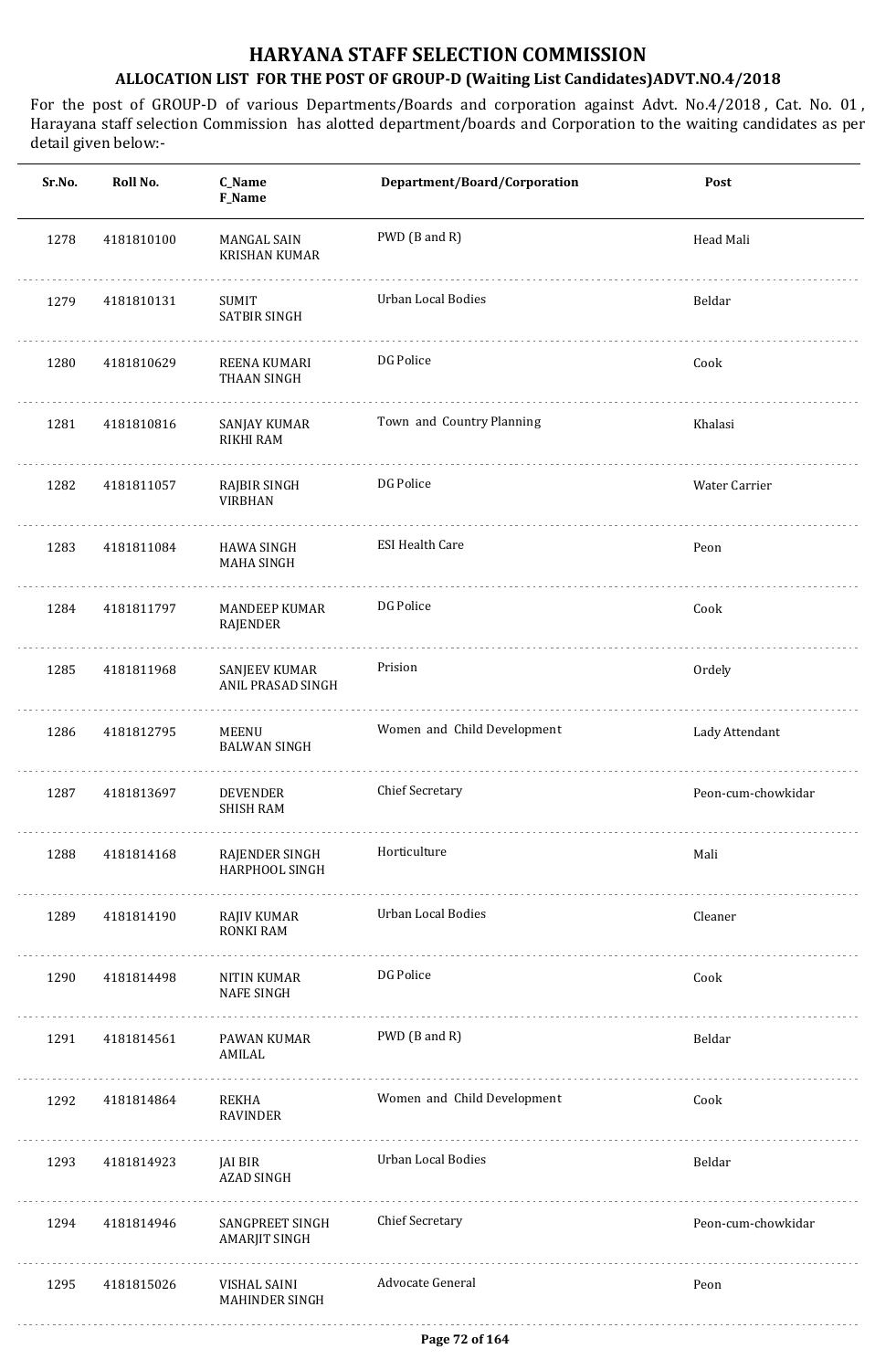| Sr.No. | Roll No.   | C_Name<br><b>F_Name</b>                   | Department/Board/Corporation              | Post                 |
|--------|------------|-------------------------------------------|-------------------------------------------|----------------------|
| 1296   | 4181815583 | SAHDEV<br><b>SANT LAL</b>                 | DG Police                                 | Cook                 |
| 1297   | 4181815637 | <b>AMREEK SINGH</b><br><b>SOHAN</b>       | DG Police                                 | Water Carrier        |
| 1298   | 4181815783 | GAURAV<br><b>VINOD KUMAR</b>              | <b>ESI Health Care</b>                    | Peon                 |
| 1299   | 4181816415 | RAJ KUMAR<br><b>SAT PAL</b>               | Advocate General                          | Peon                 |
| 1300   | 4181816449 | JONNY<br><b>KRISHAN LAL</b>               | Animal Husbandry and Dairying             | Animal Attendant     |
| 1301   | 4181816529 | SATYAM KUMAR<br><b>JIWAN KISHORE</b>      | <b>Urban Local Bodies</b>                 | Asstt. Pump Operator |
| 1302   | 4181816845 | SONIA<br><b>MAHABIR</b>                   | PWD (B and R)                             | Mali                 |
| 1303   | 4181816942 | MAHI PAL SINGH<br><b>SHER SINGH</b>       | DG Police                                 | Cook                 |
| 1304   | 4181817051 | CHANCHAL<br><b>MADAN GOPAL</b>            | <b>ESI Health Care</b>                    | Dresser              |
| 1305   | 4181817540 | <b>SUKHDEV</b><br><b>MANGTU RAM</b>       | <b>State Transport</b>                    | Tyreman Helper       |
| 1306   | 4181818224 | VIKAS<br><b>SUBHASH CHANDER</b><br>.      | PWD (B and R)                             | Mali                 |
| 1307   | 4181818897 | KRISHAN KUMAR<br>PALA RAM                 | <b>ESI Health Care</b>                    | Peon                 |
| 1308   | 4181819012 | NEERAJ MANI<br><b>MAHABEER SINGH</b><br>. | PWD (B and R)                             | Peon                 |
| 1309   | 4181819417 | MOHAMAD PARWEZ<br><b>SAHID ANISH</b>      | Irrigation and Water Resources            | Helper               |
| 1310   | 4181820090 | JANAK RAJ<br>SARJIT                       | PWD (B and R)                             | Beldar               |
| 1311   | 4181820401 | <b>BALJEET</b><br><b>BALWAN SINGH</b>     | DG Police                                 | Water Carrier        |
| 1312   | 4181820448 | DEEPAK KUMAR<br><b>KAPTAN SINGH</b>       | Skill Development and Industrial Training | Peon cum chowkidar   |
| 1313   | 4181820884 | BHARTI YADAV<br>SANTOSH KUMAR             | DG Police                                 | Barber               |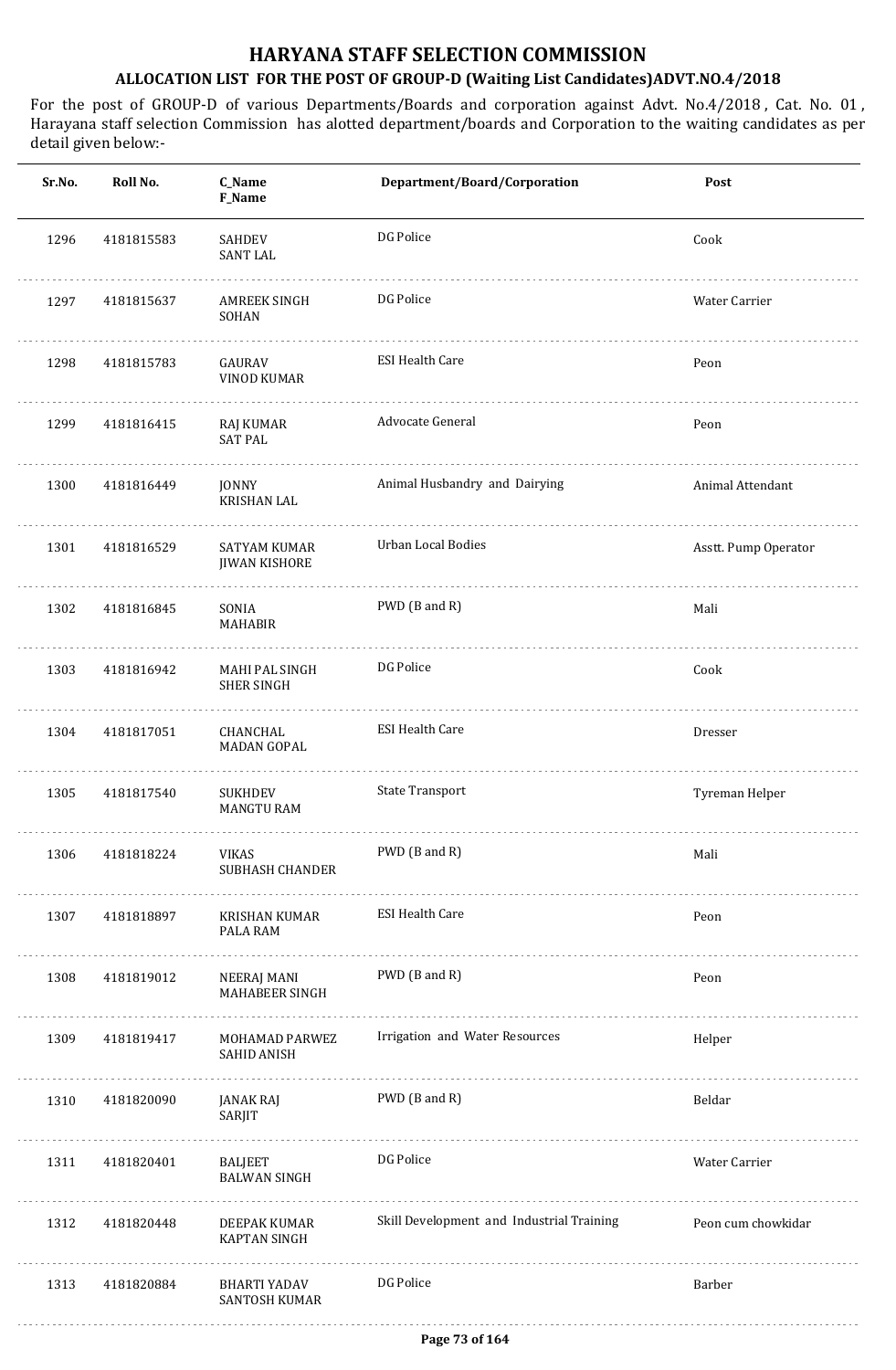| Sr.No. | Roll No.   | C_Name<br>F_Name                            | Department/Board/Corporation              | Post               |
|--------|------------|---------------------------------------------|-------------------------------------------|--------------------|
| 1314   | 4181821036 | <b>CHARAT SINGH</b><br>RAJ KUMAR            | PWD (B and R)                             | Beldar             |
| 1315   | 4181821129 | RITESH KUMAR<br>RAJENDRA SAHANI             | DG Police                                 | Cook               |
| 1316   | 4181821227 | <b>PARDEEP KUMAR</b><br><b>VIRBHAN</b>      | PWD (B and R)                             | Beldar             |
| 1317   | 4181821244 | AMIT<br><b>MAHA SINGH</b>                   | DG Police                                 | Cook               |
| 1318   | 4181821565 | SUNIL<br>DHARMVIR                           | Rajya Sainik Board                        | Peon               |
| 1319   | 4181822084 | <b>RAMESH KUMAR</b><br>RAJ KISHAN           | <b>Registrar Cooperative Societies</b>    | Peon               |
| 1320   | 4181822519 | MANJIT KUMAR<br>JAIBHAGWAN                  | PWD (B and R)                             | Beldar             |
| 1321   | 4181822588 | <b>SHER SINGH</b><br><b>RAM SINGH</b>       | DG Police                                 | Water Carrier      |
| 1322   | 4181822747 | RAKESH KUMAR<br>BRHMA NAND                  | Hospitality Organisation                  | Waiter             |
| 1323   | 4181823029 | DEEPAK KUMAR<br>AGARWAL                     | PWD (B and R)                             | Mali               |
| 1324   | 4181823158 | BHAGWAN DASS<br><b>OM PARKASH</b>           | DG Police                                 | Cook               |
| 1325   | 4181823900 | <b>SANDEEP SAINI</b><br><b>SURESH KUMAR</b> | Animal Husbandry and Dairying             | Animal Attendant   |
| 1326   | 4181824593 | RAJESH KUMAR<br><b>SUNDER LAL</b>           | DG Police                                 | Cook               |
| 1327   | 4181824649 | SONU RANI<br><b>JAI KISHAN</b>              | Irrigation and Water Resources            | Helper             |
| 1328   | 4181825443 | DEEPAK<br>RAKESH                            | PWD (B and R)                             | Beldar             |
| 1329   | 4181825731 | SUMIT KUMAR<br>JAGDISH PRASAD               | DG Police                                 | Cook               |
| 1330   | 4181826261 | ABDUL WAHID<br>MOHD IDRISH                  | DG Police                                 | Mason              |
| 1331   | 4181826395 | MANDEEP SINGH<br>NARESH KUMAR               | Skill Development and Industrial Training | Workshop Attendant |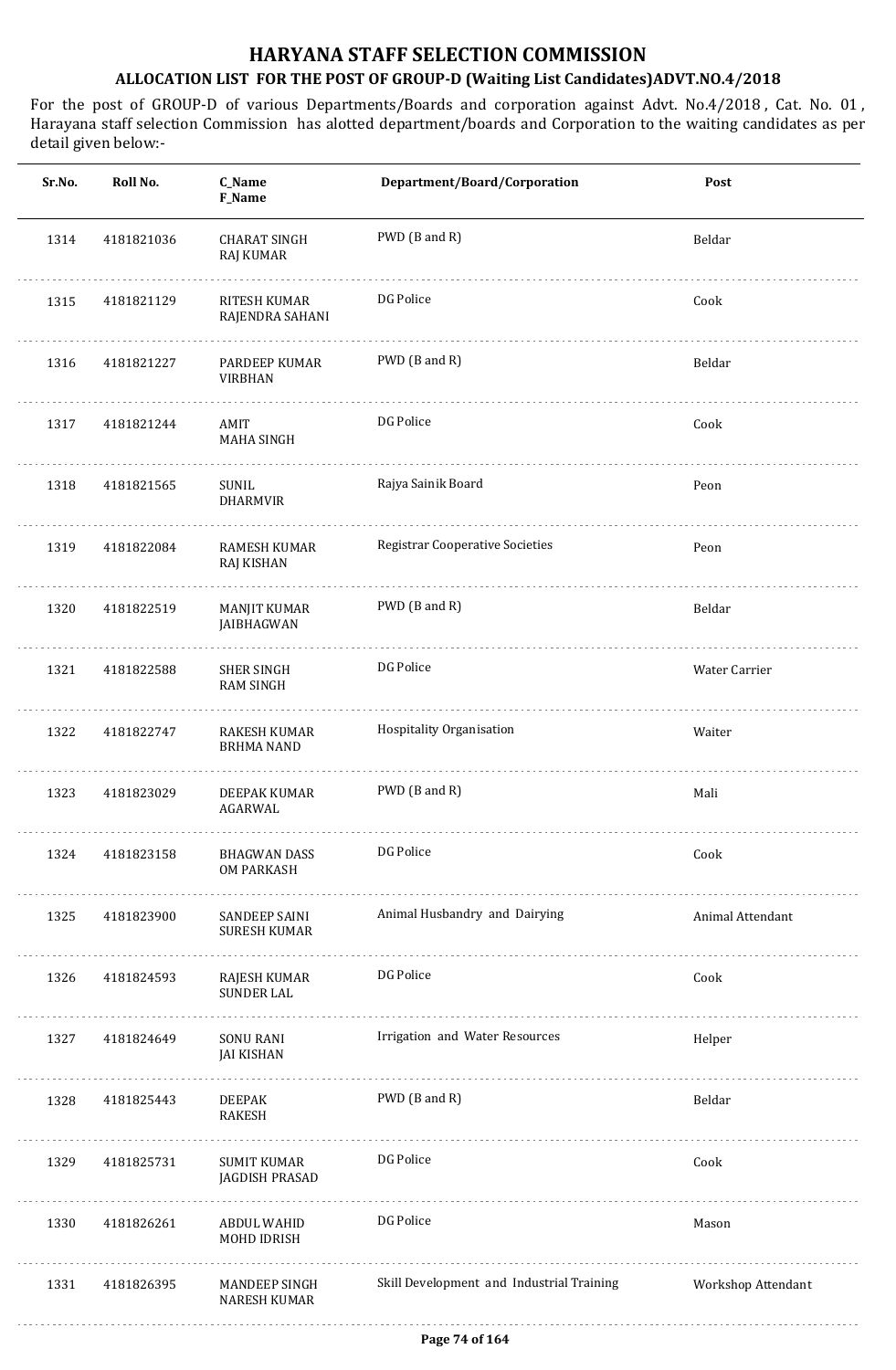| Sr.No. | Roll No.   | C_Name<br><b>F_Name</b>                   | Department/Board/Corporation      | Post               |
|--------|------------|-------------------------------------------|-----------------------------------|--------------------|
| 1332   | 4181826657 | MANGE LAL<br><b>LAKHAN LAL</b>            | Irrigation and Water Resources    | Helper             |
| 1333   | 4181827328 | REENU<br><b>HARDWARI</b>                  | DG Police                         | Cook               |
| 1334   | 4181827662 | PARMOD KUMAR<br><b>RAM MEHAR</b>          | DG Police                         | Cook               |
| 1335   | 4181827670 | <b>SANKET KUMAR</b><br>SANJAY PRASAD      | Haryana Board of School Education | Security Guard     |
| 1336   | 4181827934 | AMIT<br><b>DILBAG</b>                     | DG Police                         | Dhobi              |
| 1337   | 4181827966 | PAWAN<br><b>PAHLAD</b>                    | <b>ESI Health Care</b>            | Peon               |
| 1338   | 4181827999 | <b>SUNIL KUMAR</b><br><b>BALWAN SINGH</b> | PWD (B and R)                     | Beldar             |
| 1339   | 4181828699 | <b>DHEERAJ BURMAN</b><br>SURAJBHAN BURMAN | DG Police                         | Cook               |
| 1340   | 4181828780 | VED PAL<br><b>BIR SINGH</b>               | <b>Chief Secretary</b>            | Peon-cum-chowkidar |
| 1341   | 4181829002 | PAWAN SHEHRAWAT<br><b>SHER SINGH</b>      | Horticulture                      | Mali               |
| 1342   | 4181829296 | KULDIP SINGH<br>RISAL SINGH               | PWD (B and R)                     | Beldar             |
| 1343   | 4181829557 | MUBARIK<br><b>ISHAB</b>                   | DG Police                         | Cook               |
| 1344   | 4181829605 | ANAND MISHRA<br>SHIV NARAYAN MISHRA       | DG Police                         | Dhobi              |
| 1345   | 4181829641 | LALIT<br>MAHENDER SINGH                   | <b>Chief Secretary</b>            | Peon-cum-chowkidar |
| 1346   | 4181829814 | PARDEEP KUMAR<br><b>BHUPAL SINGH</b>      | PWD (B and R)                     | Peon               |
| 1347   | 4181831054 | OM PRAKASH<br>BIRBAL                      | Horticulture                      | Peon               |
| 1348   | 4181831328 | SANJEEV KUMAR<br>DARBARA SINGH            | <b>ESI Health Care</b>            | Peon               |
| 1349   | 4181832062 | SUSHIL KUMAR<br><b>HARI RAM</b>           | DG Police                         | Water Carrier      |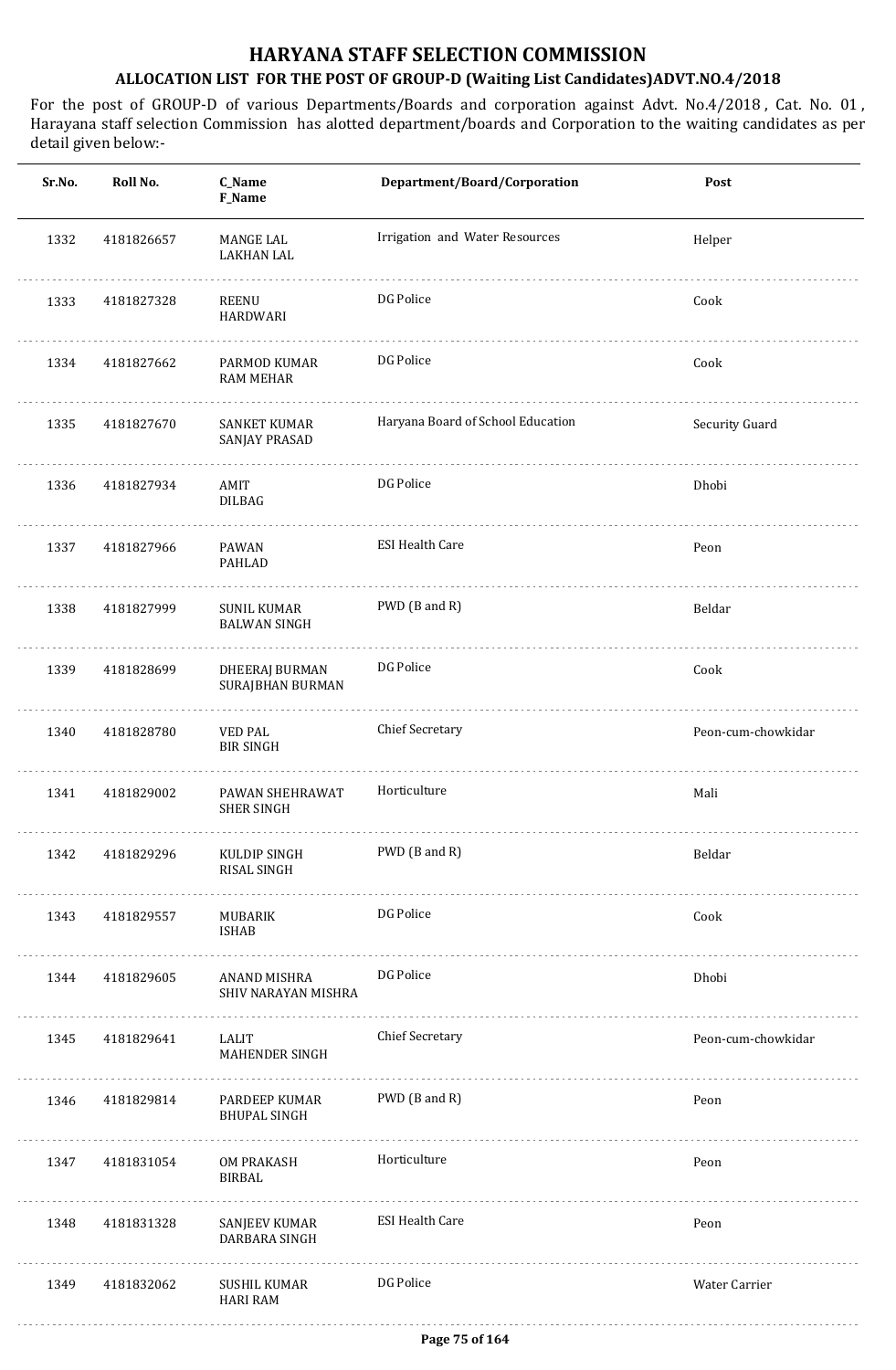| Sr.No. | Roll No.   | C_Name<br>F_Name                       | Department/Board/Corporation   | Post          |
|--------|------------|----------------------------------------|--------------------------------|---------------|
| 1350   | 4181832226 | KULDEEP<br>PALU RAM                    | PWD (B and R)                  | Beldar        |
| 1351   | 4181832285 | RAVINA<br>VEDPAL                       | <b>ESI Health Care</b>         | Dresser       |
| 1352   | 4181832904 | PUSHPA<br>MADAN LAL                    | Ayush                          | Lab Peon      |
| 1353   | 4181833049 | USHA KUMARI<br><b>ASHOK KUMAR</b>      | PWD (B and R)                  | Beldar        |
| 1354   | 4181834025 | BHAGWAN DASS<br>SHISH PAL              | DG Police                      | Mali          |
| 1355   | 4181834098 | PRAVEEN SHARMA<br>JAIBHAGWAN           | <b>Technical Education</b>     | Peon          |
| 1356   | 4181834109 | PRIYA<br><b>UDAYVEER</b>               | PWD (B and R)                  | Beldar        |
| 1357   | 4181834531 | <b>BALKAR</b><br><b>OM PARKASH</b>     | DG Police                      | Water Carrier |
| 1358   | 4181835245 | ADITYA KUMAR<br><b>SARYUG ROY</b>      | PWD (B and R)                  | Mali          |
| 1359   | 4181835265 | DEEPAK KUMAR SINGH<br>KULWANT SINGH    | Horticulture                   | Mali          |
| 1360   | 4181835397 | <b>VIPIN</b><br>NARENDER               | PWD (B and R)                  | Beldar        |
| 1361   | 4181836604 | MOHIT<br>RAJESH                        | <b>Higher Education</b>        | Peon          |
| 1362   | 4181836667 | LOKESH<br>BALWAN                       | PWD (B and R)                  | Beldar        |
| 1363   | 4181836693 | SAHI PAL<br><b>MAWASI RAM</b>          | DG Police                      | Cook          |
| 1364   | 4181836933 | ANIL KUMAR<br><b>RAM SAROOP</b>        | DG Police                      | Cook          |
| 1365   | 4181837144 | PROMILA<br><b>NAFE SINGH</b>           | DG Police                      | Water Carrier |
| 1366   | 4181837294 | <b>RAM PATI</b><br><b>DALEEP SINGH</b> | Irrigation and Water Resources | Helper        |
| 1367   | 4181837353 | DEEPAK KUMAR<br>SANTRAM                | PWD (B and R)                  | Beldar        |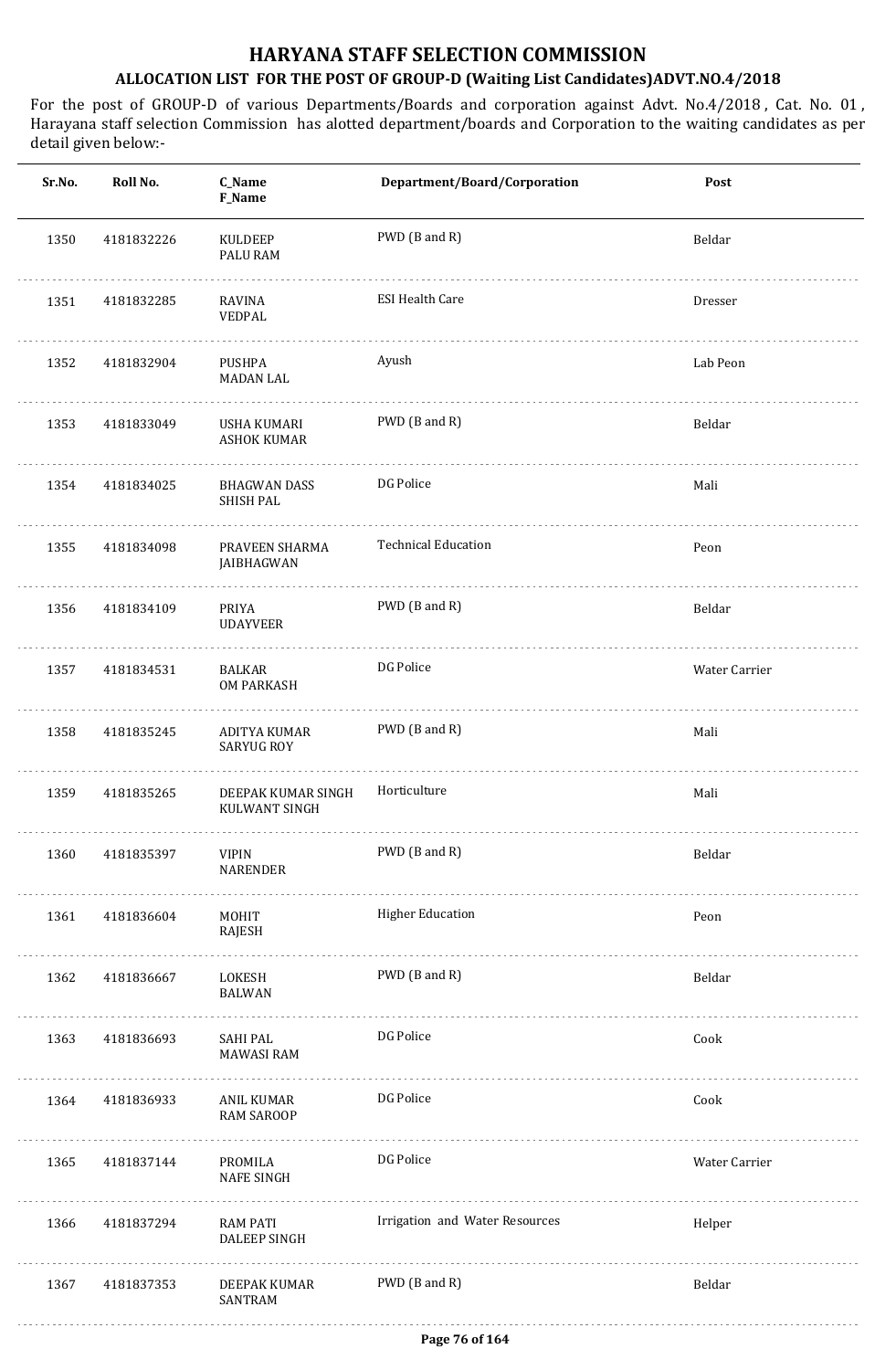| Sr.No. | Roll No.   | C_Name<br>F_Name                       | Department/Board/Corporation              | Post               |
|--------|------------|----------------------------------------|-------------------------------------------|--------------------|
| 1368   | 4181837366 | MOHIT KUMAR<br>SUTHWAL                 | Irrigation and Water Resources            | Helper             |
| 1369   | 4181837371 | SATISH KUMAR<br><b>DALBIR SINGH</b>    | <b>ESI Health Care</b>                    | Peon               |
| 1370   | 4181837507 | ANKUR<br>MANGALDASS                    | DG Police                                 | Mali               |
| 1371   | 4181837536 | PRADEEP SINGH<br><b>LABH SINGH</b>     | DG Police                                 | Barber             |
| 1372   | 4181838067 | ANKUSH<br><b>ASHOK KUMAR</b>           | DG Police                                 | Water Carrier      |
| 1373   | 4181838156 | <b>NIRMLA</b><br><b>RAM KUMAR</b>      | PWD (B and R)                             | Peon               |
| 1374   | 4181838304 | RABITA<br>SHEOPAL                      | DG Police                                 | Mali               |
| 1375   | 4181838314 | SUBHASH CHAND<br>JAGMAL SINGH          | DG Police                                 | Cook               |
| 1376   | 4181838637 | AVDESH<br><b>SURENDER PAL</b>          | Animal Husbandry and Dairying             | Animal Attendant   |
| 1377   | 4181838930 | <b>ASHOK KUMAR</b><br><b>MARU RAM</b>  | Employment                                | Peon               |
| 1378   | 4181839173 | DEEPAK KUMAR<br><b>SHREE KRISHAN</b>   | DG Police                                 | Barber             |
| 1379   | 4181840106 | ASHVINI KUMAR<br><b>CHANDER BHAN</b>   | Social Justice and Empowerment            | Sanitary Worker    |
| 1380   | 4181840428 | ANKIT<br><b>SURENDER</b>               | DG Police                                 | Water Carrier      |
| 1381   | 4181840877 | JOGINDER SINGH<br><b>MAHAVIR SINGH</b> | PWD (B and R)                             | Beldar             |
| 1382   | 4181840882 | ANJU DEVI<br><b>KARAN SINGH</b>        | PWD (B and R)                             | Womenn Coolie      |
| 1383   | 4181841649 | SUKHVINDER<br><b>GAJE SINGH</b>        | PWD (B and R)                             | Beldar             |
| 1384   | 4181841747 | AMAR<br>BALRAJ                         | Haryana Board of School Education         | Peon               |
| 1385   | 4181842081 | SANDEEP YADAV<br>MAHIPAL               | Skill Development and Industrial Training | Peon cum chowkidar |
|        |            |                                        |                                           |                    |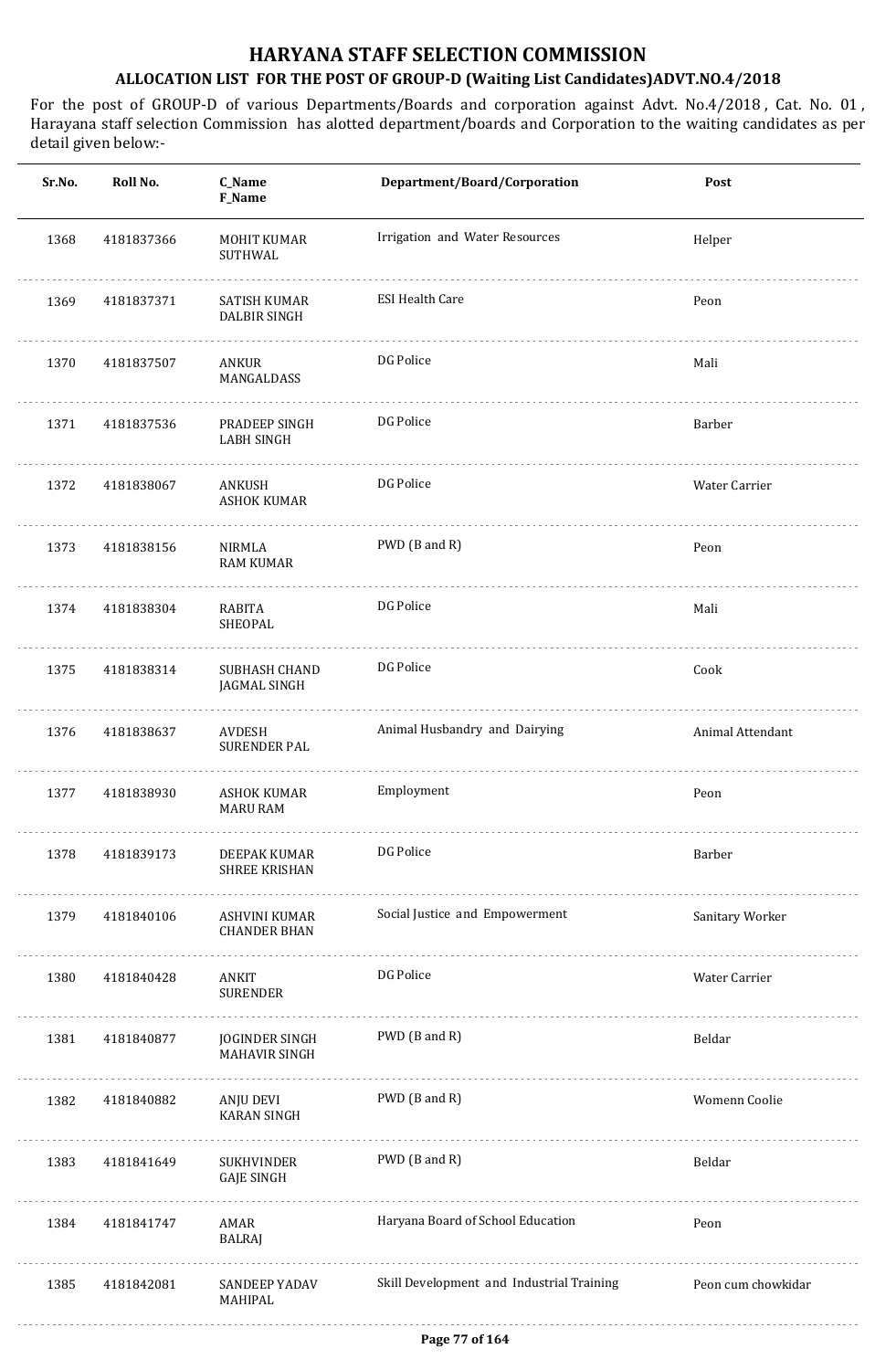| Sr.No. | Roll No.   | C_Name<br>F_Name                         | Department/Board/Corporation              | Post                 |
|--------|------------|------------------------------------------|-------------------------------------------|----------------------|
| 1386   | 4181842162 | <b>PARVEEN</b><br><b>RANBIR SINGH</b>    | Urban Local Bodies cum Fire Service       | Peon-cum-chowkidar   |
| 1387   | 4181842495 | <b>SURENDER</b><br><b>CHAND SINGH</b>    | Horticulture                              | Peon                 |
| 1388   | 4181842501 | SOMDUTT<br>MAHABIR PRASHAD               | PWD (B and R)                             | Beldar               |
| 1389   | 4181842907 | SAROJ BALA<br><b>DEVILAL</b>             | Advocate General                          | Peon                 |
| 1390   | 4181843305 | MUKUL DEV<br><b>RAMESH CHANDER</b>       | Urban Local Bodies                        | Beldar               |
| 1391   | 4181843519 | <b>JYOTI KUMARI</b><br><b>ANIL KUMAR</b> | DG Police                                 | Cook                 |
| 1392   | 4181844065 | MANOJ KUMAR<br>PURUSHOTAM                | DG Police                                 | Water Carrier        |
| 1393   | 4181844286 | <b>BIJENDER SINGH</b><br>MAHENDER SINGH  | Employment                                | Peon                 |
| 1394   | 4181844518 | <b>BALVINDER</b><br>NIHAL SINGH          | DG Police                                 | Cook                 |
| 1395   | 4181845050 | MUKESH KUMAR<br>RAMPAL                   | Urban Local Bodies                        | Mali-cum-Chowkidar   |
| 1396   | 4181846047 | <b>SHEKER DUTT</b><br><b>DEV DUTT</b>    | PWD (B and R)                             | Peon                 |
| 1397   | 4181846176 | DEEPAK RANI<br>KITAB SINGH               | DG Police                                 | Dhobi                |
| 1398   | 4181846876 | PARTAP SINGH<br><b>MOTI SINGH</b>        | <b>Chief Secretary</b>                    | Peon-cum-chowkidar   |
| 1399   | 4181847046 | RAVINDER<br>SUBHASH                      | DG Police                                 | Cook                 |
| 1400   | 4181847546 | MANOJ KUMAR<br>MAHIPAL SINGH             | <b>Chief Secretary</b>                    | Peon-cum-chowkidar   |
| 1401   | 4181847688 | ANUP<br><b>RAM NIWAS</b>                 | DG Police                                 | Laboratory Attendant |
| 1402   | 4181847706 | KARMVIR<br><b>HAWA SINGH</b>             | New and Renewable Energy                  | Peon                 |
| 1403   | 4181847937 | VIKRAM<br><b>RANDHIR SINGH</b>           | Skill Development and Industrial Training | Peon cum chowkidar   |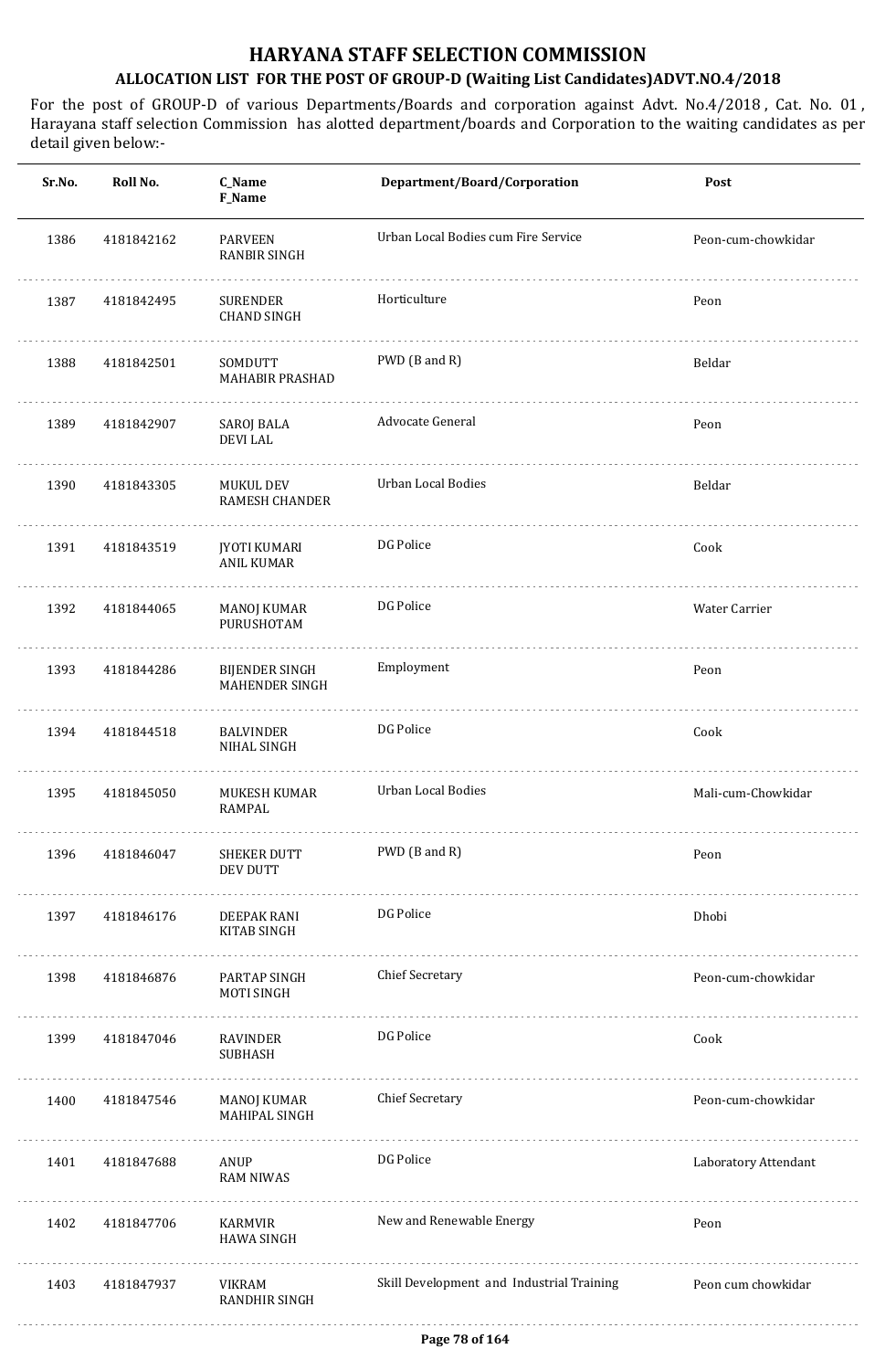| Sr.No. | Roll No.   | C_Name<br>F_Name                          | Department/Board/Corporation    | Post          |
|--------|------------|-------------------------------------------|---------------------------------|---------------|
| 1404   | 4181848356 | YOGESH<br><b>RISHI KUMAR</b>              | Revenue and Disaster Management | Peon          |
| 1405   | 4181848437 | AMIT KUMAR<br><b>BALWANT</b>              | Labour                          | Peon          |
| 1406   | 4181850305 | DINESH KUMAR<br>SATISH KUMAR              | DG Police                       | Water Carrier |
| 1407   | 4181850395 | VIKASH KUMAR<br><b>CHAND RAM</b>          | PWD (B and R)                   | Beldar        |
| 1408   | 4181850738 | RAVINDER SINGH<br><b>RAMHER SINGH</b>     | PWD (B and R)                   | Beldar        |
| 1409   | 4181851530 | SANJEEV SINGH<br><b>MAHAVIR SINGH</b>     | PWD (B and R)                   | Beldar        |
| 1410   | 4181851548 | <b>ASHOK KUMAR</b><br><b>BALBIR SINGH</b> | <b>ESI Health Care</b>          | Peon          |
| 1411   | 4181851587 | ANUPRIYA<br><b>ABHEY SINGH</b>            | DG Police                       | Mali          |
| 1412   | 4181851662 | RAKESH KUMAR HOODA<br><b>BHARAT SINGH</b> | PWD (B and R)                   | Beldar        |
| 1413   | 4181852371 | <b>SHOBHA RANI</b><br>RAMPHAL             | Welfare of SC and BC            | Peon          |
| 1414   | 4181853894 | HEENA<br><b>SURESH KUMAR</b><br>.         | DG Police                       | Dhobi         |
| 1415   | 4181855797 | AJAY<br>NAURANG                           | Revenue and Disaster Management | Peon          |
| 1416   | 4181855919 | SANDEEP<br>JAGMAL                         | PWD (B and R)                   | Beldar        |
| 1417   | 4181856562 | VIMLESH<br>SATYAPAL                       | PWD (B and R)                   | Beldar        |
| 1418   | 4181857038 | HANISH KUMAR RANA<br><b>BALBIR SINGH</b>  | Hospitality Organisation        | Cook Helper   |
| 1419   | 4181857810 | VIJENDER<br><b>HAZARI LAL</b>             | PWD (B and R)                   | Beldar        |
| 1420   | 4181858046 | PRINCE<br>SANJAY KUMAR                    | PWD (B and R)                   | Peon          |
| 1421   | 4181858147 | AMIT KUMAR<br>DHARMENDER                  | PWD (B and R)                   | Beldar        |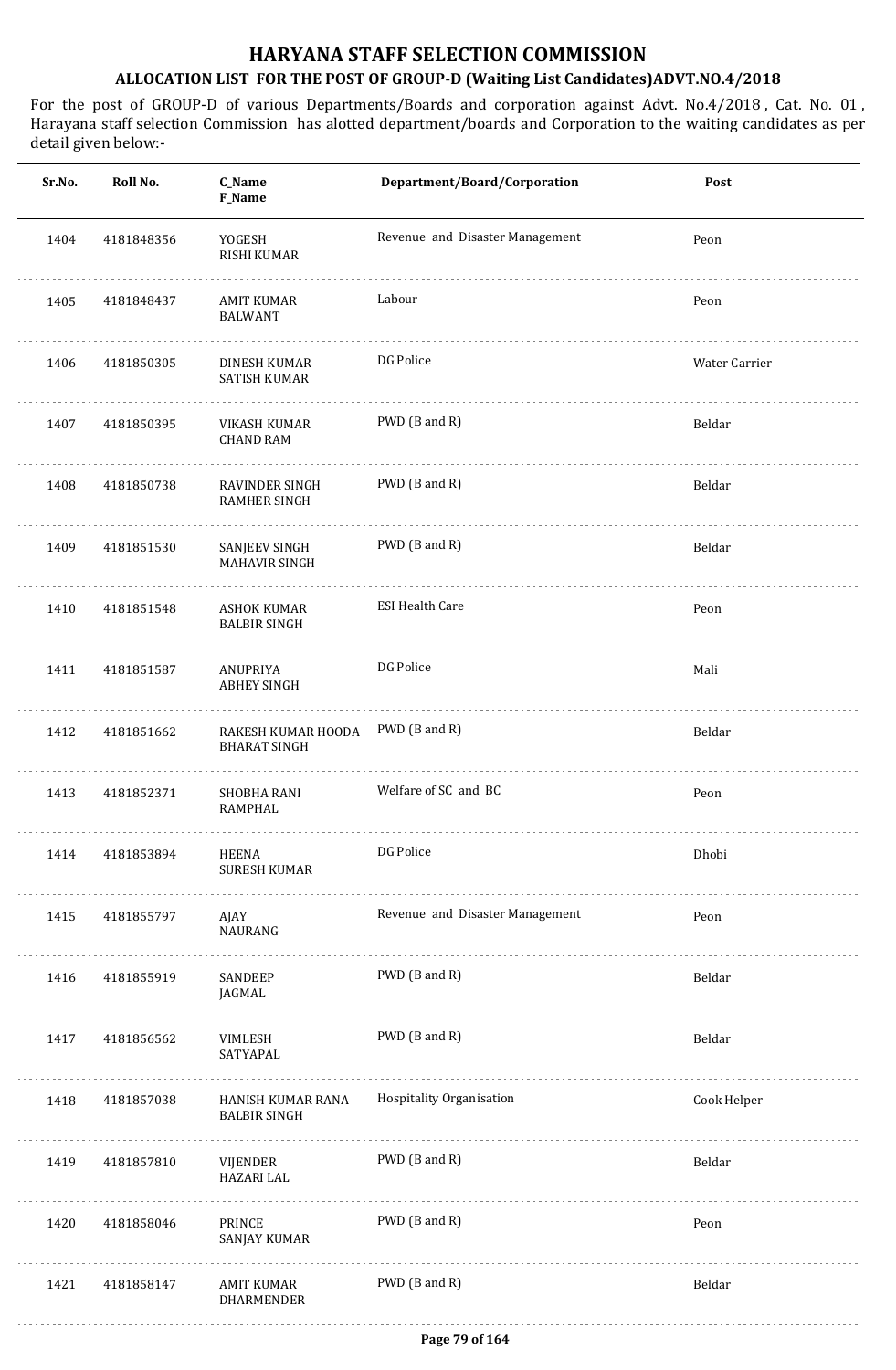| Sr.No. | Roll No.   | C_Name<br><b>F_Name</b>                      | Department/Board/Corporation   | Post              |
|--------|------------|----------------------------------------------|--------------------------------|-------------------|
| 1422   | 4181859043 | AMIT<br><b>BALWANT</b>                       | PWD (B and R)                  | Beldar            |
| 1423   | 4181862130 | KRISHAN PAL SINGH<br><b>RANJEET SINGH</b>    | Hospitality Organisation       | Waiter            |
| 1424   | 4181862201 | <b>SUNNY KUMAR</b><br>SUBHASH CHAND          | Prision                        | Peon              |
| 1425   | 4181862692 | CHANDNI<br><b>BHIRA RAM</b>                  | <b>Technical Education</b>     | Peon              |
| 1426   | 4181865018 | <b>NAVEEN</b><br>SATPAL                      | PWD (B and R)                  | Mali              |
| 1427   | 4181865047 | <b>OMBIR</b><br>VIRENDER SINGH               | DG Police                      | Cook              |
| 1428   | 4181865508 | SUKHVINDER SINGH<br><b>MANOJ KUMAR</b>       | <b>Higher Education</b>        | Peon              |
| 1429   | 4181865600 | MANJU DEVI<br>ANOOP SINGH                    | <b>ESI Health Care</b>         | Dresser           |
| 1430   | 4181865962 | AJAY SINGH<br><b>AZAD SINGH</b>              | PWD (B and R)                  | Beldar            |
| 1431   | 4181865987 | MANISHA RANI<br><b>INDRAJ SINGH</b>          | PWD (B and R)                  | Beldar            |
| 1432   | 4181866717 | RAKESH KUMAR<br>JAGDISH CHANDER              | PWD (B and R)                  | Mali              |
| 1433   | 4181866777 | <b>SHUBHAM DHIMAN</b><br><b>RATTAN LAL</b>   | <b>State Transport</b>         | Mechanical Helper |
| 1434   | 4181867540 | <b>KEHAR SINGH</b><br><b>NATHU RAM</b>       | Fisheries                      | Peon              |
| 1435   | 4181867908 | RENU<br>RAMESH KUMAR                         | DG Police                      | Barber            |
| 1436   | 4181868131 | RAHUL<br><b>KRISHAN</b>                      | PWD (B and R)                  | Beldar            |
| 1437   | 4181872708 | MANOJ<br>NIRANJAN                            | Irrigation and Water Resources | Helper            |
| 1438   | 4181872980 | SAGAR<br><b>SULTAN SINGH</b>                 | DG Police                      | Cook              |
| 1439   | 4181873255 | <b>LOKESH KUMAR</b><br><b>SHAMSHER SINGH</b> | Excise and Taxation            | Peon              |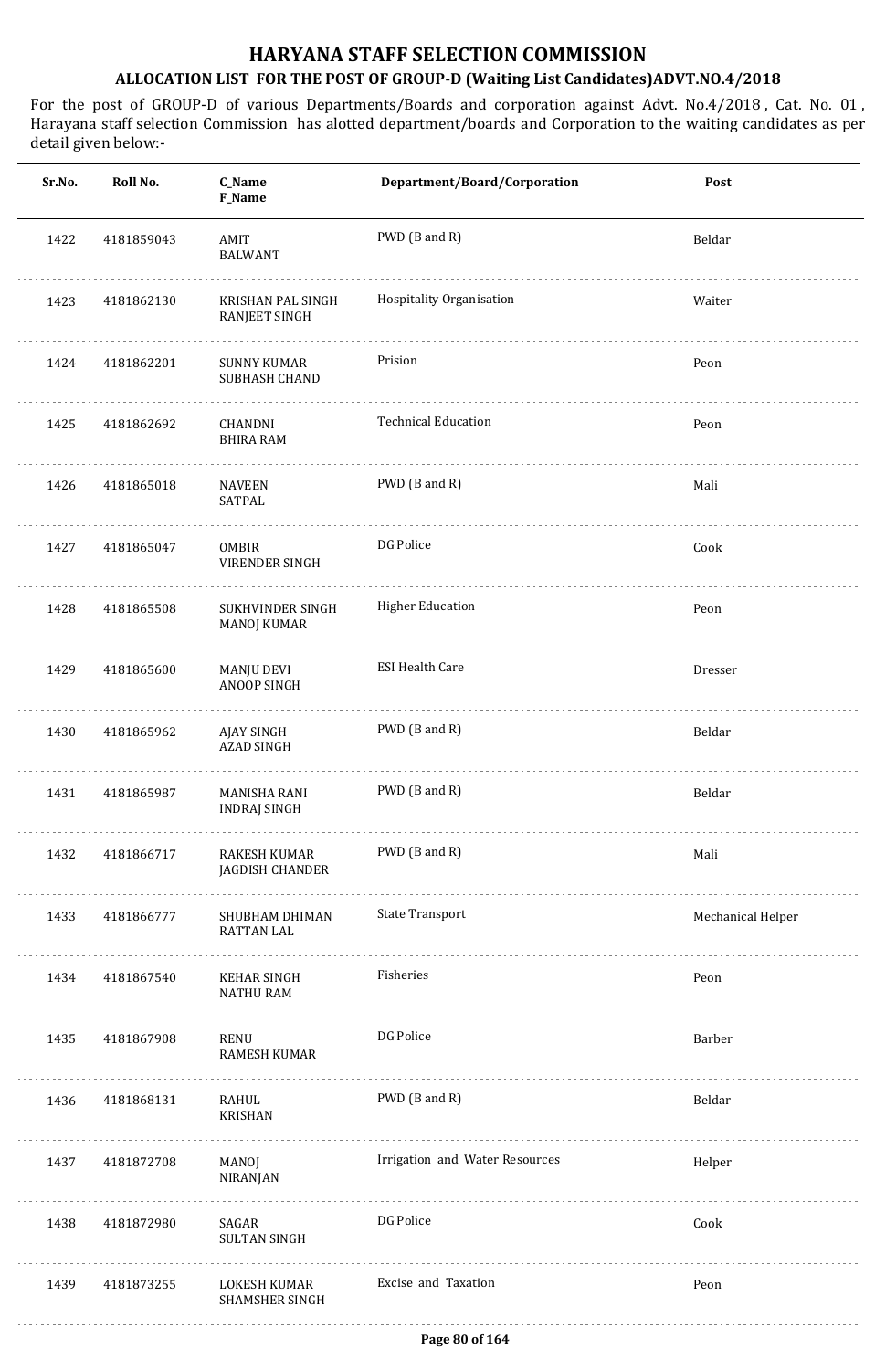| Sr.No. | Roll No.   | C_Name<br>F_Name                            | Department/Board/Corporation              | Post               |
|--------|------------|---------------------------------------------|-------------------------------------------|--------------------|
| 1440   | 4181873280 | <b>SUNNY DHIMAN</b><br>RAJESH DHIMAN        | DG Police                                 | Cook               |
| 1441   | 4181875483 | PRADEEP KUMAR<br><b>RAM CHANDER</b>         | Horticulture                              | Mali               |
| 1442   | 4181875945 | RAVIKANT<br>RAJ KUMAR                       | Irrigation and Water Resources            | Peon               |
| 1443   | 4181876019 | PRAVIN KUMAR<br>SATBIR SINGH                | PWD (B and R)                             | Beldar             |
| 1444   | 4181877138 | MANISH KUMAR DAHIYA<br>RAJENDER SINGH       | Skill Development and Industrial Training | Peon cum chowkidar |
| 1445   | 4181877252 | <b>ARUN SHYOPRAN</b><br><b>RAMESH KUMAR</b> | Hospitality Organisation                  | Waiter             |
| 1446   | 4181877439 | <b>BHARTI</b><br><b>BABU SINGH</b>          | PWD (B and R)                             | Peon               |
| 1447   | 4181877479 | <b>SUNITA</b><br><b>RAM PHAL</b>            | DG Police                                 | Dhobi              |
| 1448   | 4181877889 | <b>SUNIL KUMAR</b><br>PALA RAM              | PWD (B and R)                             | Beldar             |
| 1449   | 4181878594 | <b>DEVINDER</b><br>RAJENDER                 | DG Police                                 | Mason              |
| 1450   | 4181878898 | RAJAN<br><b>SUDERSHAN KUMAR</b><br>.        | DG Police                                 | Carpenter          |
| 1451   | 4181882971 | SUMIT<br>RISHI PAL                          | DG Police                                 | Cobbler            |
| 1452   | 4181883617 | KULDEEP<br><b>OM PARKASH</b>                | PWD (B and R)                             | Beldar             |
| 1453   | 4181884476 | SUMIT<br>RAJBIR                             | <b>Technical Education</b>                | Sewerman           |
| 1454   | 4181885588 | RAJU<br>JAGROOP SINGH                       | DG Police                                 | Water Carrier      |
| 1455   | 4181885669 | RITU<br><b>CHANDER PAL</b>                  | Labour                                    | Process Server     |
| 1456   | 4181886419 | BALJEET<br>PURAN SINGH                      | PWD (B and R)                             | Road Mate          |
| 1457   | 4181886506 | VIKAS KUMAR<br><b>NARENDER SINGH</b>        | PWD (B and R)                             | Beldar             |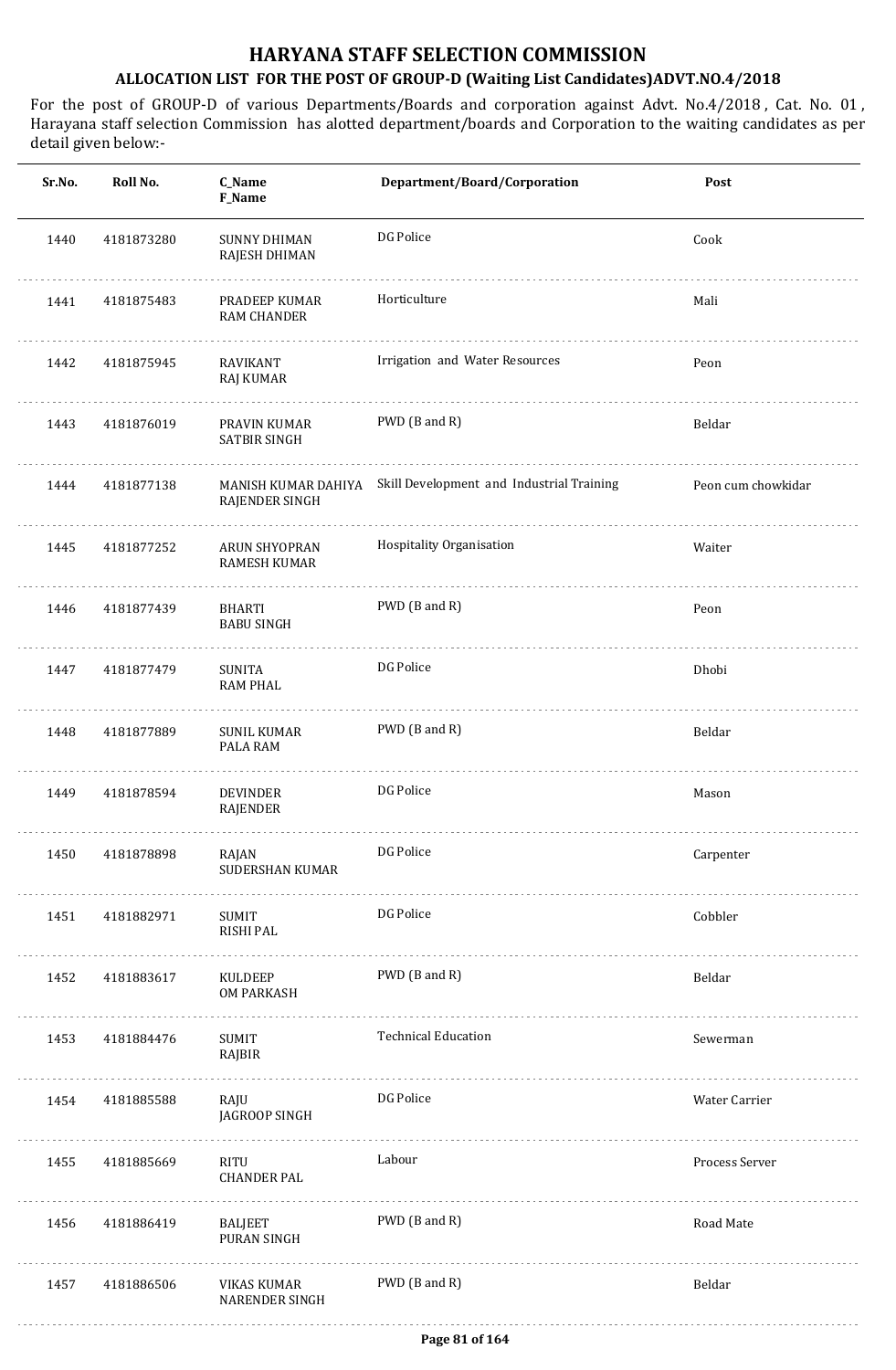| Sr.No. | Roll No.   | C_Name<br><b>F_Name</b>                 | Department/Board/Corporation   | Post               |
|--------|------------|-----------------------------------------|--------------------------------|--------------------|
| 1458   | 4181886821 | RAJESH KUMAR<br><b>JIT RAM</b>          | Urban Local Bodies             | Mali-cum-Chowkidar |
| 1459   | 4181887265 | REENA<br><b>ROHTAS</b>                  | PWD (B and R)                  | Beldar             |
| 1460   | 4181887765 | <b>MADAN LAL</b><br><b>BALBIR SINGH</b> | Law and Legislative            | Peon               |
| 1461   | 4181887862 | ANOOP SINGH<br><b>RAM PARTAP</b>        | DG Police                      | Cook               |
| 1462   | 4181888026 | RAJIV KUMAR<br><b>JOGINDER SINGH</b>    | <b>State Transport</b>         | Peon               |
| 1463   | 4181888150 | PRIYA<br>PHOOL SINGH                    | PWD (B and R)                  | Room Attendant     |
| 1464   | 4181888911 | AKHIL ALOK<br><b>LAKHAN LAL</b>         | State Vigilance Bureau         | Water Carrier      |
| 1465   | 4181889335 | MAHIPAL<br><b>SUBHASH</b>               | Hospitality Organisation       | Waiter             |
| 1466   | 4181889887 | <b>ISHWAR CHAND</b><br>LAKHPAL          | Irrigation and Water Resources | Helper             |
| 1467   | 4181889940 | MANOJ JANGRA<br><b>BALWANT JANGRA</b>   | PWD (B and R)                  | Beldar             |
| 1468   | 4181890045 | ANIL KUMAR<br><b>GANGA RAM</b>          | PWD (B and R)                  | Beldar             |
| 1469   | 4181890890 | <b>VED PARKASH</b><br><b>JAI NARAIN</b> | <b>Chief Secretary</b>         | Peon-cum-chowkidar |
| 1470   | 4181891140 | <b>KAPIL</b><br>RAJ KAPOOR SINGH        | PWD (B and R)                  | Beldar             |
| 1471   | 4181891753 | KULDEEP SINGH<br>DHARAMVIR SINGH        | PWD (B and R)                  | Beldar             |
| 1472   | 4181892678 | DEVENDER SINGH<br>SURENDER SINGH        | <b>Technical Education</b>     | Peon               |
| 1473   | 4181892800 | RAJBIR SINGH<br><b>ANTU RAM</b>         | DG Police                      | Water Carrier      |
| 1474   | 4181892922 | <b>DEVENDER</b><br>TEK CHAND            | Chief Electrol Officer         | Peon               |
| 1475   | 4181893079 | RAHUL KUMAR<br><b>ABHEY SINGH</b>       | PWD (B and R)                  | Beldar             |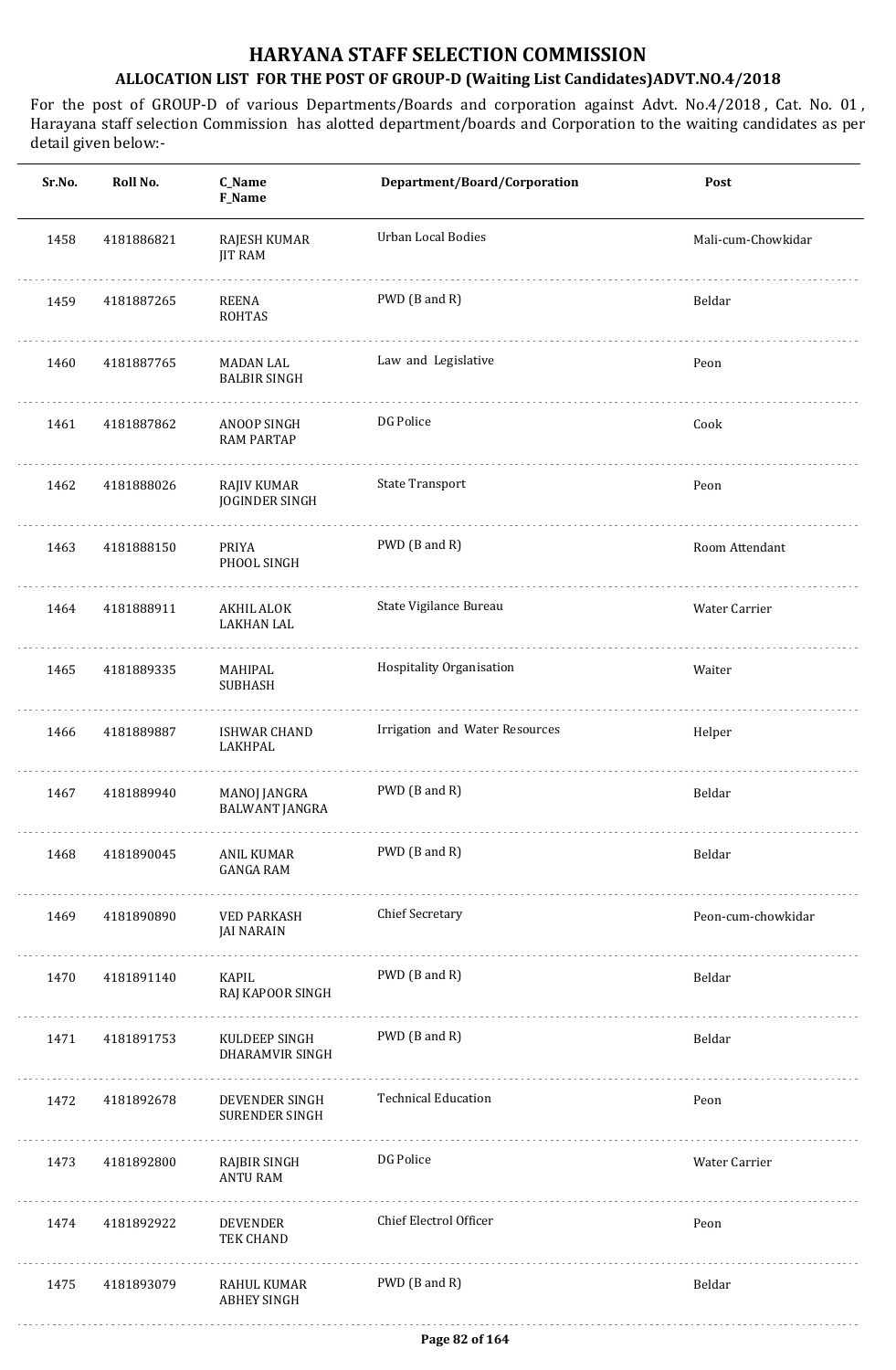| Sr.No. | Roll No.   | C_Name<br><b>F_Name</b>                  | Department/Board/Corporation              | Post               |
|--------|------------|------------------------------------------|-------------------------------------------|--------------------|
| 1476   | 4181893279 | <b>DEEPAK</b><br><b>CHHATTAR SINGH</b>   | Animal Husbandry and Dairying             | Animal Attendant   |
| 1477   | 4181893581 | RAJESH<br><b>JAI SINGH</b>               | Sports and Youth Affairs                  | Peon               |
| 1478   | 4181893600 | PARDEEP KUMAR<br>OM PARKASH              | Welfare of SC and BC                      | Peon               |
| 1479   | 4181893884 | DINESH KUMAR<br>SURENDER SINGH           | Skill Development and Industrial Training | Peon cum chowkidar |
| 1480   | 4181893906 | HARISH KUMAR<br><b>SATBIR SINGH</b>      | PWD (B and R)                             | Beldar             |
| 1481   | 4181893963 | RANBIR SINGH<br>RAMESHWAR                | Irrigation and Water Resources            | Helper             |
| 1482   | 4181894637 | <b>DIPTI</b><br><b>RAMESH KUMAR</b>      | <b>Technical Education</b>                | Lady Attendant     |
| 1483   | 4181894900 | MANBIR CHAHAL<br>OM PARKASH              | PWD (B and R)                             | Beldar             |
| 1484   | 4181895159 | PAPPU<br><b>SHER SINGH</b>               | Industries and Commerce                   | Peon               |
| 1485   | 4181896162 | <b>MANOJ KUMAR</b><br>SATYANARAIN        | DG Police                                 | Dhobi              |
| 1486   | 4181896822 | <b>NAVEEN</b><br>DHARMVIR SINGH          | DG Police                                 | Water Carrier      |
| 1487   | 4181896888 | PARDEEP KUMAR<br>JAGMAL SINGH            | State Vigilance Bureau                    | Peon               |
| 1488   | 4181897019 | <b>SUNIL KUMAR</b><br><b>INDER SINGH</b> | DG Police                                 | Barber             |
| 1489   | 4181897638 | KULDEV<br><b>DHARMBIR</b>                | PWD (B and R)                             | Beldar             |
| 1490   | 4181899166 | SUNNY<br><b>BALWAN SINGH</b>             | Irrigation and Water Resources            | Helper             |
| 1491   | 4181899238 | DINESH KUMAR<br>DHARAM SINGH             | Irrigation and Water Resources            | Helper             |
| 1492   | 4181899928 | ANIL KUMAR<br><b>BANI SINGH</b>          | DG Police                                 | Cook               |
| 1493   | 4181900233 | GUDDI<br>AJIT                            | Irrigation and Water Resources            | Helper             |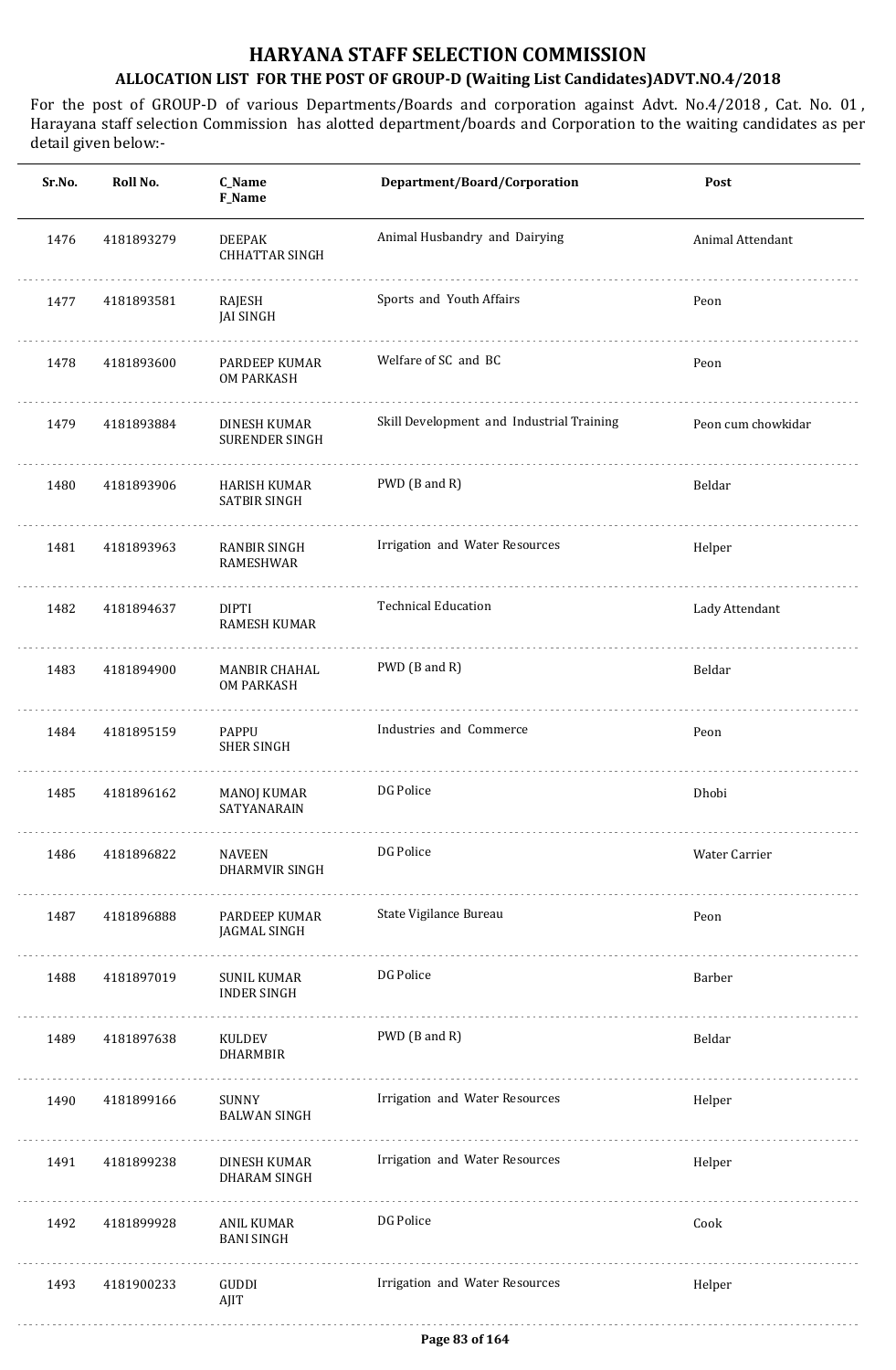| Sr.No. | Roll No.   | C_Name<br>F_Name                    | Department/Board/Corporation              | Post               |
|--------|------------|-------------------------------------|-------------------------------------------|--------------------|
| 1494   | 4181901444 | ANUJ RAWAL<br>ROSHAN LAL            | Skill Development and Industrial Training | Peon cum chowkidar |
| 1495   | 4181902877 | VIPIN CHANDERPAL<br>RAJKUMAR        | Irrigation and Water Resources            | Helper             |
| 1496   | 4181902880 | MANJEET<br><b>SATYA PAL</b>         | DG Police                                 | Water Carrier      |
| 1497   | 4181903364 | SONU<br>DHARAMBIR                   | Urban Local Bodies                        | Mali               |
| 1498   | 4181904641 | PARVEEN KUMAR<br><b>VED PRAKASH</b> | DG Police                                 | Cook               |
| 1499   | 4181905390 | ANJALI<br><b>SANJEEV KUMAR</b>      | Revenue and Disaster Management           | Peon               |
| 1500   | 4181905803 | SANDEEP KUMAR<br><b>BHOOP SINGH</b> | DG Police                                 | Cook               |
| 1501   | 4181906053 | SATYA PRAKASH<br>HARIHAR PARSAD     | DG Police                                 | Cook               |
| 1502   | 4181906447 | ROBIN RAWAL<br><b>SURESH RAWAL</b>  | DG Police                                 | Cook               |
| 1503   | 4181906678 | <b>PARDEEP</b><br><b>OM PARKASH</b> | DG Police                                 | Water Carrier      |
| 1504   | 4181906758 | SUNIL DATT<br>SAJJAN SINGH          | Secondary Education                       | Peon               |
| 1505   | 4181907615 | SUNIL KUMAR<br>JAGDISH CHANDER      | DG Police                                 | Water Carrier      |
| 1506   | 4181908303 | SUDHIR<br><b>RAM PRASAD</b>         | <b>Chief Secretary</b>                    | Peon-cum-chowkidar |
| 1507   | 4181909567 | SATYAWAN<br>HEERA LAL               | DG Police                                 | Water Carrier      |
| 1508   | 4181910355 | JAI SINGH<br><b>VIJAY SINGH</b>     | PWD (B and R)                             | Beldar             |
| 1509   | 4181910469 | ASHOK<br>SATYA NARAYAN              | DG Police                                 | Cook               |
| 1510   | 4181910502 | MINTU<br>RAMPARSHAD                 | PWD (B and R)                             | Beldar             |
| 1511   | 4181911222 | NARESH KUMAR<br>JAGDISH CHANDER     | PWD (B and R)                             | T.Mate             |
|        |            |                                     |                                           |                    |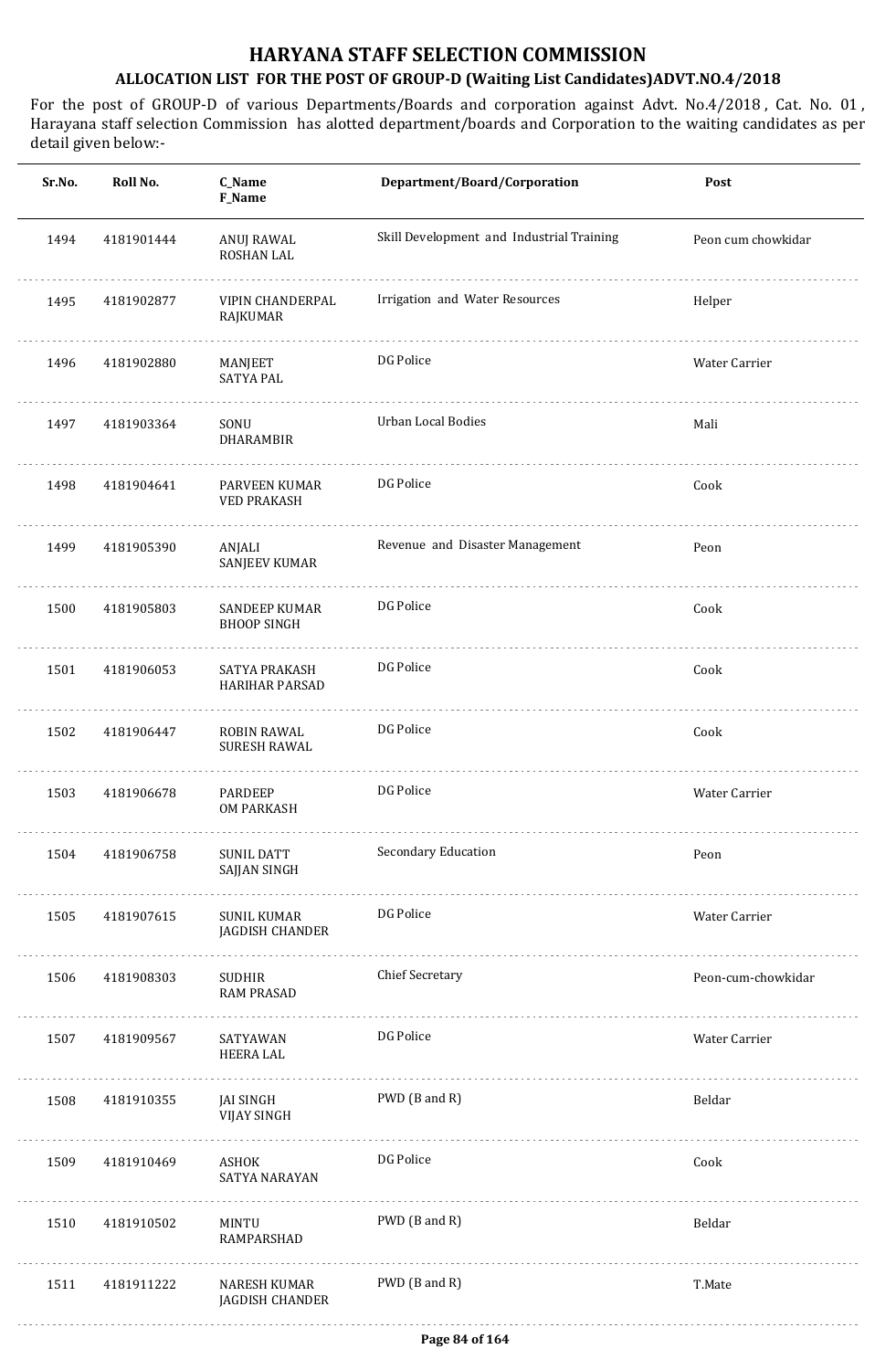| Sr.No. | Roll No.   | C_Name<br><b>F_Name</b>                  | Department/Board/Corporation      | Post                 |
|--------|------------|------------------------------------------|-----------------------------------|----------------------|
| 1512   | 4181911431 | NEERU DEVI<br><b>ISHWAR SINGH</b>        | DG Police                         | Barber               |
| 1513   | 4181912043 | <b>ABHINAV</b><br>RAJENDER KUMAR         | Irrigation and Water Resources    | Helper               |
| 1514   | 4181912517 | MANJIT<br>SATNARAYAN                     | Horticulture                      | Cook                 |
| 1515   | 4181913140 | AMIT<br><b>RANBIR SINGH</b>              | DG Police                         | Cook                 |
| 1516   | 4181913959 | PARVESH<br>JAIPAL                        | Economic and Statistical Analysis | Peon                 |
| 1517   | 4181913996 | <b>RAM NIWAS</b><br>PARWAN SINGH         | Supplies and Disposals            | Peon                 |
| 1518   | 4181914356 | JAGMAHENDER SINGH<br><b>JAI NARAIN</b>   | Development and Panchayats        | Peon                 |
| 1519   | 4181914850 | SULENDER SINGH<br><b>KRISHAN CHANDER</b> | DG Police                         | Mali                 |
| 1520   | 4181915225 | SANDEEP<br><b>BALRAM</b>                 | Revenue and Disaster Management   | Peon                 |
| 1521   | 4181916352 | RAJESH KUMAR<br><b>MAHAVIR SINGH</b>     | DG Police                         | Cook                 |
| 1522   | 4181917031 | SANJEEV KUMAR<br>NIHAL SINGH             | Urban Local Bodies                | Asstt. Pump Operator |
| 1523   | 4181917631 | DIVAKAR SINGH<br>DHARAM CHAND            | DG Police                         | Dhobi                |
| 1524   | 4181917717 | PARAS KUMAR<br><b>SURESH KUMAR</b>       | PWD (B and R)                     | Beldar               |
| 1525   | 4181918142 | <b>RAM KUMAR</b><br><b>MEHAR CHAND</b>   | PWD (B and R)                     | Peon                 |
| 1526   | 4181918204 | SANDEEP<br><b>MAHENDER SINGH</b>         | Irrigation and Water Resources    | Helper               |
| 1527   | 4181920031 | <b>BHAGWAN DAS</b><br><b>MITHU RAM</b>   | Prision                           | Peon                 |
| 1528   | 4181921126 | RAKESH SHARMA<br><b>KRISHAN DUTT</b>     | PWD (B and R)                     | Beldar               |
| 1529   | 4181921710 | RAJKUMARI<br><b>CHANDER BHAN</b>         | DG Police                         | Cook                 |
|        |            |                                          |                                   |                      |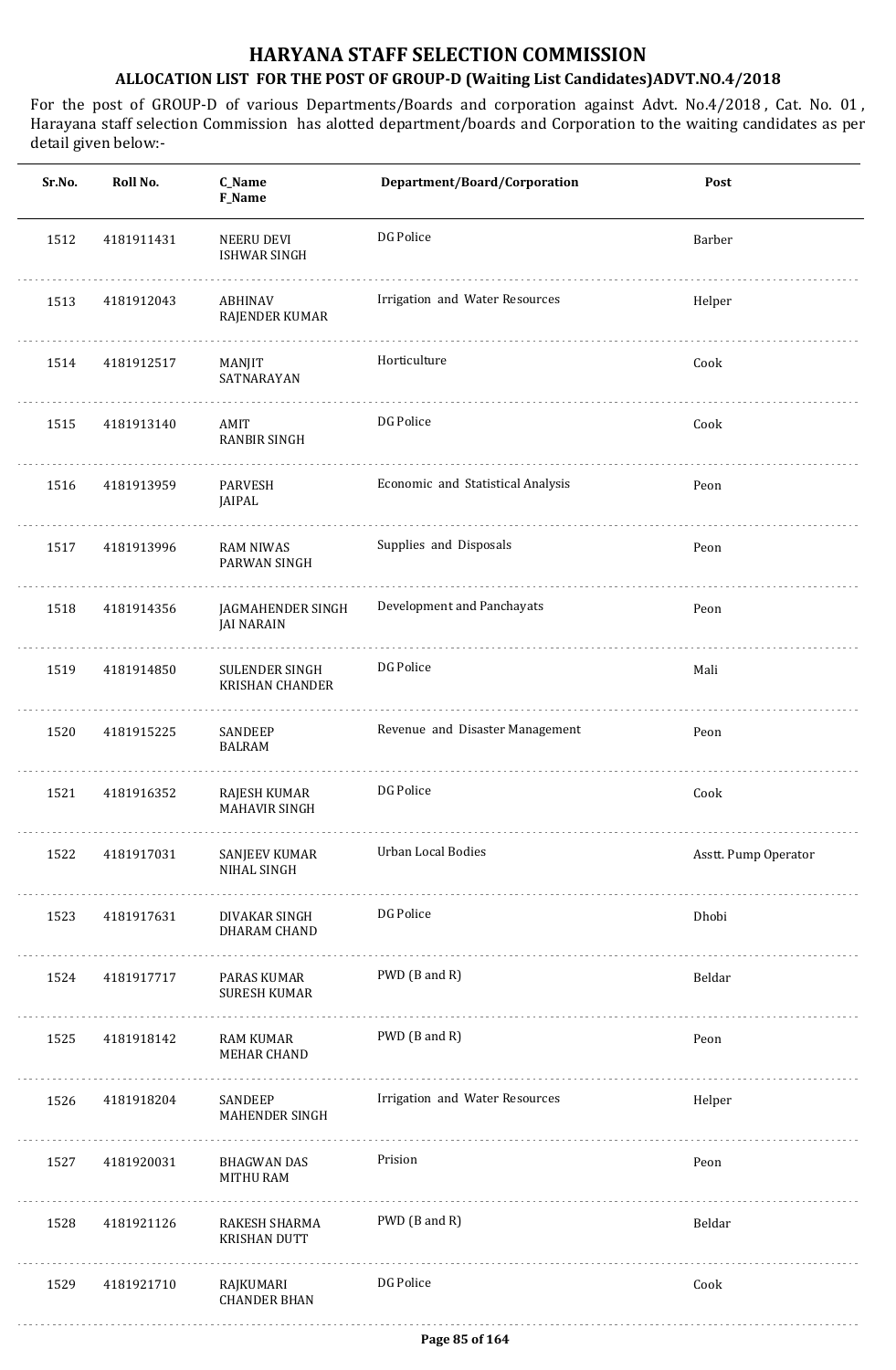| Sr.No. | Roll No.   | <b>C_Name</b><br>F_Name                      | Department/Board/Corporation              | Post               |
|--------|------------|----------------------------------------------|-------------------------------------------|--------------------|
| 1530   | 4181921955 | <b>MANDEEP TANWAR</b><br><b>SHISH PAL</b>    | <b>ESI Health Care</b>                    | Peon               |
| 1531   | 4181922291 | SARITA<br>SHAMSHER SINGH                     | Town and Country Planning                 | Khalasi            |
| 1532   | 4181922600 | ASHOK KUMAR<br><b>RAM KUMAR</b>              | Rajya Sainik Board                        | Cook               |
| 1533   | 4181922698 | <b>SATISH KUMAR</b><br><b>BHOOP SINGH</b>    | Skill Development and Industrial Training | Peon cum chowkidar |
| 1534   | 4181922706 | PAWAN<br>RAJENDER SINGH                      | Advocate General                          | Peon               |
| 1535   | 4181923412 | <b>SUNIL KUMAR</b><br><b>MOHAN LAL</b>       | PWD (B and R)                             | Beldar             |
| 1536   | 4181923832 | MANJIT SINGH<br><b>RAM CHANDER</b>           | PWD (B and R)                             | Cleaner            |
| 1537   | 4181925157 | POOJA<br>MAHENDER SINGH                      | Labour                                    | Orderly            |
| 1538   | 4181925947 | <b>SANDEEP KUMAR</b><br><b>KALWANT SINGH</b> | <b>Urban Local Bodies</b>                 | Beldar             |
| 1539   | 4181926400 | RAJ KUMAR<br>MANFOOL SINGH                   | Skill Development and Industrial Training | Workshop Attendant |
| 1540   | 4181926597 | ASHISH<br><b>DARSHAN KUMAR</b>               | PWD (B and R)                             | Mate               |
| 1541   | 4181927055 | SUKHDEV<br><b>KRISHAN KUMAR</b>              | PWD (B and R)                             | Beldar             |
| 1542   | 4181927085 | MANDEEP SINGH<br>SAMSHER SINGH               | PWD (B and R)                             | Beldar             |
| 1543   | 4181928059 | DEVENDER KUMAR<br><b>RATAN LAL</b>           | Prision                                   | Cook               |
| 1544   | 4181928487 | PARDEEP KUMAR<br><b>RAMESH</b>               | DG Police                                 | Cook               |
| 1545   | 4181928636 | RAJESH FAGNA<br><b>BRAHM SINGH</b>           | DG Police                                 | Dhobi              |
| 1546   | 4181929620 | SANDEEP PHOGAT<br>OM PARKASH PHOGAT          | Urban Local Bodies                        | Mali-cum-Chowkidar |
| 1547   | 4181931768 | SHAMSHER SINGH<br>SHISHPAL SINGH             | PWD (B and R)                             | Beldar             |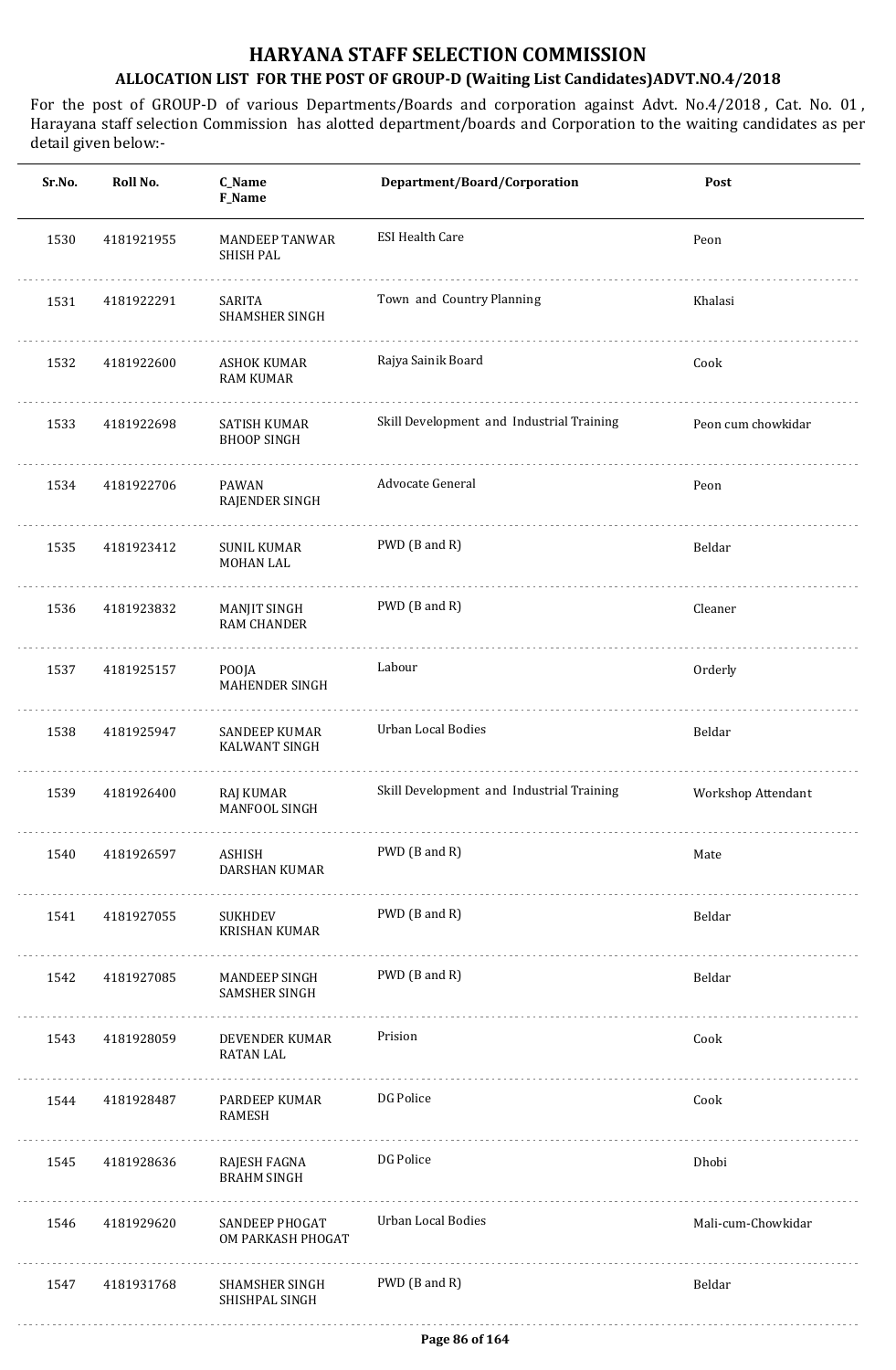| Sr.No. | Roll No.   | C_Name<br>F_Name                         | Department/Board/Corporation      | Post               |
|--------|------------|------------------------------------------|-----------------------------------|--------------------|
| 1548   | 4181932095 | ANJU BALA<br><b>SUNDER LAL</b>           | PWD (B and R)                     | Beldar             |
| 1549   | 4181933611 | <b>KIRAN BALA</b><br><b>RAM SINGH</b>    | DG Police                         | Cook               |
| 1550   | 4181934553 | SUNIL<br><b>ABHAY SINGH</b>              | Economic and Statistical Analysis | Peon               |
| 1551   | 4181934804 | KRISHAN KUMAR<br><b>BALRAJ SINGH</b>     | DG Police                         | Water Carrier      |
| 1552   | 4181936000 | RAVINDER<br>SATBIR                       | PWD (B and R)                     | Beldar             |
| 1553   | 4181936072 | KRISHAN KUMAR<br><b>LAL CHAND</b>        | Irrigation and Water Resources    | Helper             |
| 1554   | 4181936604 | RADHA<br><b>VIJAY MAHTO</b>              | Industries and Commerce           | Peon               |
| 1555   | 4181937151 | PREM PAL<br><b>HIRA SINGH</b>            | Food and Drugs (Admn.)            | Peon               |
| 1556   | 4181937452 | <b>SURESH KUMAR</b><br>BHIM RAJ          | Revenue and Disaster Management   | Peon               |
| 1557   | 4181937708 | NIDHI<br><b>RAM BHAGAT</b>               | Prosecution                       | Peon               |
| 1558   | 4181937713 | <b>NEHA</b><br><b>RAKESH KUMAR</b>       | Haryana Board of School Education | Cook               |
| 1559   | 4181937929 | PARDEEP<br><b>LILU RAM</b>               | Hospitality Organisation          | Cook Helper        |
| 1560   | 4181939321 | <b>GURDIT SINGH</b><br><b>LABH SINGH</b> | <b>Chief Secretary</b>            | Peon-cum-chowkidar |
| 1561   | 4181940705 | YOGESH KUMAR<br><b>KARAN SINGH</b>       | Urban Local Bodies                | Peon               |
| 1562   | 4181940972 | <b>NASEEB</b><br><b>HARIOM SINGH</b>     | PWD (B and R)                     | Beldar             |
| 1563   | 4181941472 | ANIL<br><b>SATBIR</b>                    | <b>ESI Health Care</b>            | Peon               |
| 1564   | 4181941947 | DHARMENDER<br><b>INDER SINGH</b>         | PWD (B and R)                     | Beldar             |
| 1565   | 4181942143 | <b>KARAN SINGH</b><br>ROSHAN LAL         | Food and Supplies                 | Peon               |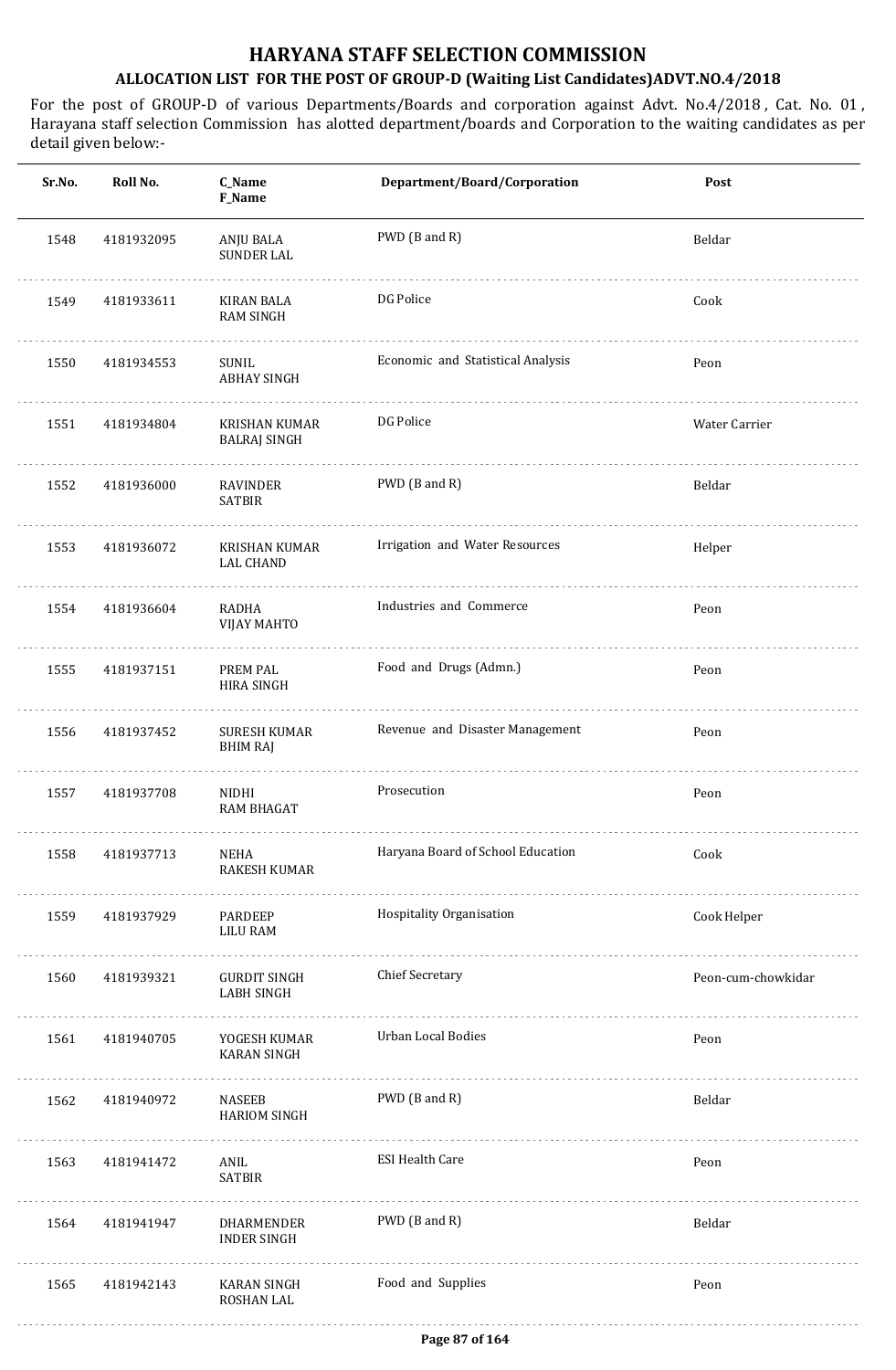| Sr.No. | Roll No.   | C_Name<br>F_Name                             | Department/Board/Corporation      | Post               |
|--------|------------|----------------------------------------------|-----------------------------------|--------------------|
| 1566   | 4181942263 | ANIL<br><b>SHAMSHER SINGH</b>                | PWD (B and R)                     | Beldar             |
| 1567   | 4181942397 | AMIT KUMAR<br><b>MURARI LAL</b>              | DG Police                         | Cook               |
| 1568   | 4181942413 | <b>PARVEEN KUMAR</b><br>RAJENDER KUMAR       | PWD (B and R)                     | Beldar             |
| 1569   | 4181943519 | RAJBIR SINGH<br><b>RAM CHANDER</b>           | Chief Secretary                   | Peon-cum-chowkidar |
| 1570   | 4181943978 | JAGVINDER SINGH<br>AJAIB SINGH               | DG Police                         | Cook               |
| 1571   | 4181945456 | RAKESH KUMAR<br>VEERBHAN                     | Urban Local Bodies                | Beldar             |
| 1572   | 4181945773 | JATIN<br>JAWAHAR LAL                         | Irrigation and Water Resources    | Helper             |
| 1573   | 4181945820 | PANKAJ<br><b>BHAGAT SINGH</b>                | Irrigation and Water Resources    | Helper             |
| 1574   | 4181946115 | SANDEEP KUMAR<br>VEDPARKASH                  | Haryana Board of School Education | Peon               |
| 1575   | 4181946401 | MILAN SINGH DHILLON<br><b>NAGENDER SINGH</b> | Women and Child Development       | Peon               |
| 1576   | 4181947622 | AMIT<br>MAHAVEER                             | PWD (B and R)                     | Beldar             |
| 1577   | 4181947747 | RAKESH KUMAR<br><b>BABU LAL</b>              | DG Police                         | Water Carrier      |
| 1578   | 4181948492 | YOGENDER<br>RADHE SHYAM                      | Town and Country Planning         | Peon               |
| 1579   | 4181949125 | BIJENDER SINGH<br><b>SURESH LATHER</b>       | PWD (B and R)                     | Mali               |
| 1580   | 4181950021 | SANJEET KUMAR<br><b>NASEEB SINGH</b>         | PWD (B and R)                     | Beldar             |
| 1581   | 4181950604 | <b>GORAV KUMAR</b><br><b>VINOD KUMAR</b>     | PWD (B and R)                     | Beldar             |
| 1582   | 4181950800 | DINESH KUMAR<br><b>KRISHAN KUMAR</b>         | DG Police                         | Cook               |
| 1583   | 4181950993 | SANDEEP KUMAR<br><b>RAJBIR SINGH</b>         | PWD (B and R)                     | Beldar             |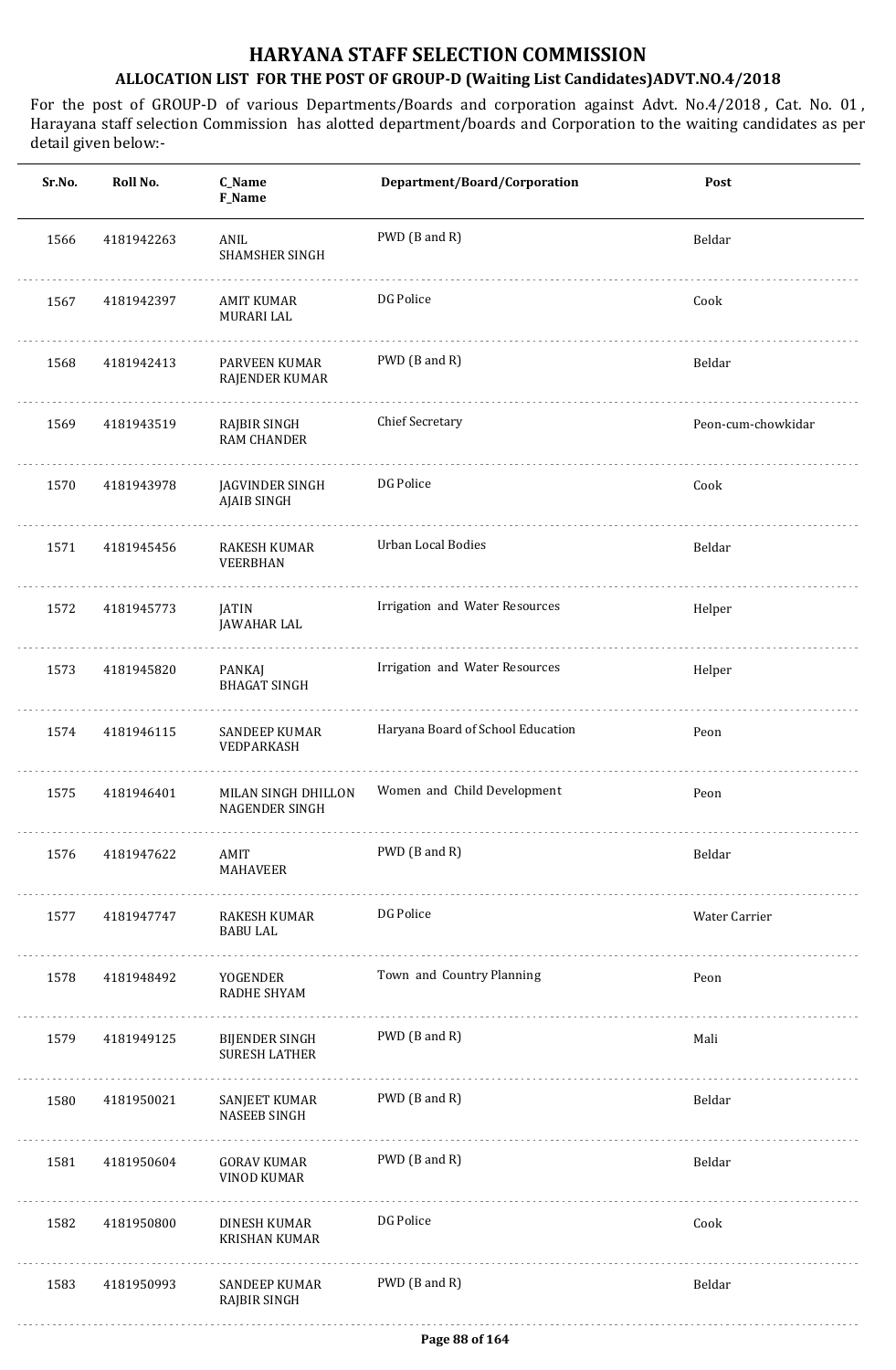| Sr.No. | Roll No.   | C_Name<br>F_Name                           | Department/Board/Corporation   | Post           |
|--------|------------|--------------------------------------------|--------------------------------|----------------|
| 1584   | 4181951696 | SHAKUNTLA DEVI<br><b>RAMESHWER DASS</b>    | Agriculture                    | Field Man      |
| 1585   | 4181952810 | SHIVANSH TYAGI<br>SHARDHANAND TYAGI        | Horticulture                   | Peon           |
| 1586   | 4181953265 | SANT RAM<br>DHOOP SINGH                    | DG Police                      | Water Carrier  |
| 1587   | 4181954023 | NEHA<br><b>NATHI RAM</b>                   | DG Police                      | Water Carrier  |
| 1588   | 4181954155 | <b>NARENDER SINGH</b><br>JAGDISH SINGH     | PWD (B and R)                  | Beldar         |
| 1589   | 4181954896 | VINDO KUMAR<br>PREM SINGH                  | DG Police                      | Mali           |
| 1590   | 4181956589 | RINKU<br>RAJMAL                            | PWD (B and R)                  | Beldar         |
| 1591   | 4181957068 | ROHIT YADAV<br><b>SURENDER SINGH</b>       | PWD (B and R)                  | Beldar         |
| 1592   | 4181957595 | <b>HEMANT</b><br>DESH RAJ BHARDWAJ         | Urban Local Bodies             | Mali           |
| 1593   | 4181957676 | <b>RAVINDER KUMAR</b><br>RAMPAL            | PWD (B and R)                  | Beldar         |
| 1594   | 4181958701 | JOGINDER SINGH<br><b>BALWAN SINGH</b>      | PWD (B and R)                  | Beldar         |
| 1595   | 4181958781 | SHEETAL<br><b>INDER SINGH</b>              | Irrigation and Water Resources | Helper         |
| 1596   | 4181958846 | PARDEEP SINGH<br>KHOKHER                   | PWD (B and R)                  | Beldar         |
| 1597   | 4181958987 | <b>GAURAV CHAUDHARY</b><br>ANAND PAL SINGH | DG Police                      | Mason          |
| 1598   | 4181959959 | ASHOK<br><b>JAI RAM</b>                    | PWD (B and R)                  | Room Attendant |
| 1599   | 4181961076 | PRIYANKA<br><b>SITA RAM</b>                | DG Police                      | Barber         |
| 1600   | 4181961151 | MOHAN KUMAR<br><b>JAIDEV SINGH</b>         | PWD (B and R)                  | Beldar         |
| 1601   | 4181961165 | <b>BADAL SINGH</b><br><b>RAMPHAL</b>       | DG Police                      | Cook           |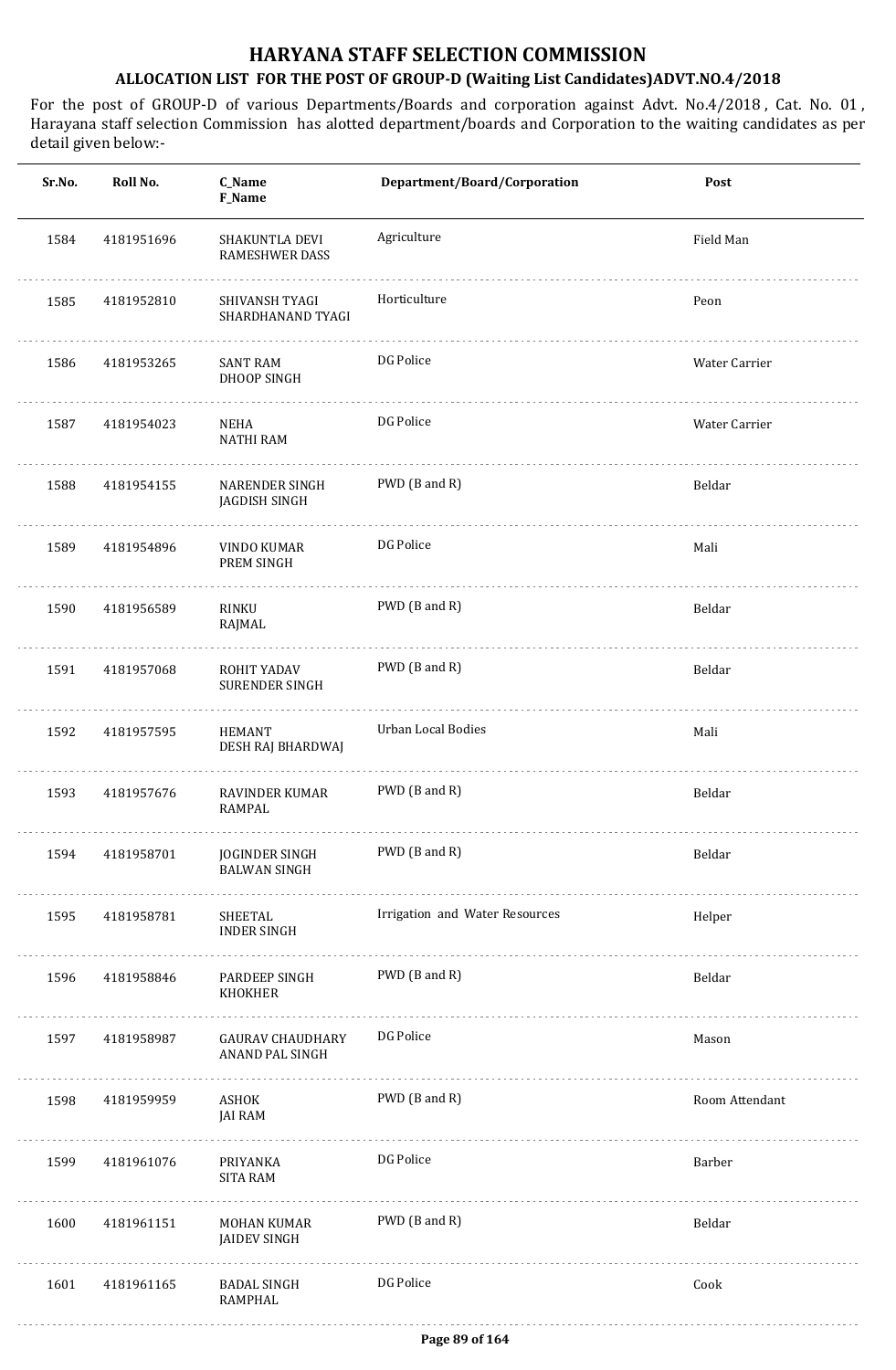| Sr.No. | Roll No.   | C_Name<br>F_Name                            | Department/Board/Corporation    | Post          |
|--------|------------|---------------------------------------------|---------------------------------|---------------|
| 1602   | 4181961570 | <b>NAVEEN KUMAR</b><br><b>VED PARKASH</b>   | PWD (B and R)                   | Beldar        |
| 1603   | 4181961890 | ANUJ<br>DAYA SHANKAR                        | DG Police                       | Water Carrier |
| 1604   | 4181962593 | VIKRAMJEET<br><b>BHUPENDER SINGH</b>        | PWD (B and R)                   | T.Mate        |
| 1605   | 4181964418 | SANJAY DUTT<br><b>RAN SINGH</b>             | <b>Higher Education</b>         | Peon          |
| 1606   | 4181965152 | SUNITA<br>AJMA RAM                          | Revenue and Disaster Management | Peon          |
| 1607   | 4181967226 | <b>ASHISH</b><br>AMI SINGH                  | DG Police                       | Water Carrier |
| 1608   | 4181967520 | KOMAL<br>SUKHRAM YADAV                      | PWD (B and R)                   | Peon          |
| 1609   | 4181967993 | PRASSHANT<br>DUSHASAN SAHU                  | DG Police                       | Cook          |
| 1610   | 4181969422 | NIRMAL KUMAR<br>RAMESHWAR PRASAD            | PWD (B and R)                   | Beldar        |
| 1611   | 4181970876 | RAHUL<br>SATYA NARAYAN                      | Prosecution                     | Peon          |
| 1612   | 4181970882 | SANDEEP KUMAR<br>KHAZAN SINGH               | Horticulture                    | Mali          |
| 1613   | 4181971218 | GOURAV<br><b>KARTAR SINGH</b>               | Revenue and Disaster Management | Peon          |
| 1614   | 4181971463 | KRISHAN KUMAR<br><b>NAFE SINGH</b>          | PWD (B and R)                   | Mali          |
| 1615   | 4181974450 | SAHIL<br>RAJBIR                             | Advocate General                | Peon          |
| 1616   | 4181974907 | <b>BABITA RANI</b><br><b>JADISH CHANDER</b> | PWD (B and R)                   | Beldar        |
| 1617   | 4181975229 | PREM PARKASH<br>MOOL CHAND SHARMA           | <b>ESI Health Care</b>          | Peon          |
| 1618   | 4181975658 | MANISHA<br><b>LAKSHMAN SONI</b>             | DG Police                       | Tailor        |
| 1619   | 4181975732 | RAVEENA RANI<br><b>JAI CHAND</b>            | <b>Urban Local Bodies</b>       | Peon          |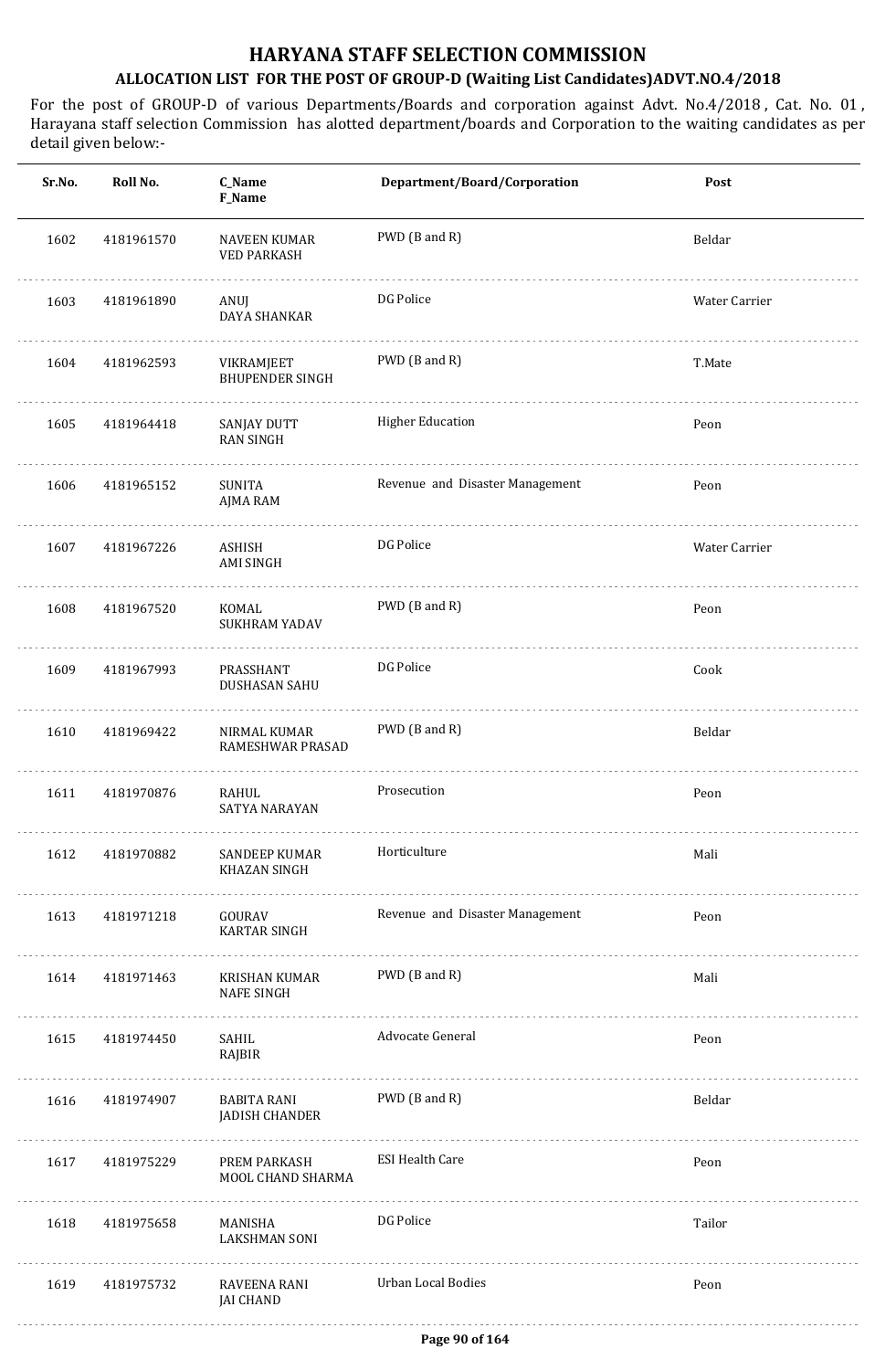| Sr.No. | Roll No.   | C_Name<br>F_Name                     | Department/Board/Corporation              | Post               |
|--------|------------|--------------------------------------|-------------------------------------------|--------------------|
| 1620   | 4181976076 | AJAY KUMAR<br><b>DHARMPAL</b>        | DG Police                                 | Cook               |
| 1621   | 4181976809 | MANISH KUMAR<br>OMPARKASH            | <b>Urban Local Bodies</b>                 | Mali-cum-Chowkidar |
| 1622   | 4181977641 | RAKESH KUMAR<br>SURESH SINGH         | <b>State Transport</b>                    | Electrician Helper |
| 1623   | 4181978363 | <b>SUDHIR</b><br><b>SURESH KUMAR</b> | PWD (B and R)                             | Beldar             |
| 1624   | 4181978799 | HARISH<br>PREMPAL                    | Skill Development and Industrial Training | Workshop Attendant |
| 1625   | 4181978901 | SUSHMITA<br>DAYACHAND                | DG Police                                 | Water Carrier      |
| 1626   | 4181980248 | MEHBOOB KHAN<br>JAGDISH KHAN         | Command Area Development Authority (CADA) | Peon               |
| 1627   | 4181980736 | NIRMAL SINGH<br>RANDHIR SINGH        | PWD (B and R)                             | Beldar             |
| 1628   | 4181980834 | <b>AMAN KUMAR</b><br>TILAK RAJ       | PWD (B and R)                             | Beldar             |
| 1629   | 4181981389 | ANJU<br><b>MEWA SINGH</b>            | Irrigation and Water Resources            | Helper             |
| 1630   | 4181981969 | KARAMPAL SINGH<br><b>ASHOK KUMAR</b> | Public Health Engineering                 | Peon               |
| 1631   | 4181982015 | SAMEDEEN<br>ALIHASAN                 | <b>Chief Secretary</b>                    | Peon-cum-chowkidar |
| 1632   | 4181982020 | NARESH KUMAR<br>RAJINDER SINGH       | PWD (B and R)                             | Beldar             |
| 1633   | 4181982471 | PAWAN<br>JAIPAL                      | <b>Registrar Cooperative Societies</b>    | Peon               |
| 1634   | 4181983843 | TEJ PAL<br>SURENDER SINGH            | DG Police                                 | Cook               |
| 1635   | 4181984109 | DINESH KUMAR<br><b>SURAJ BHAN</b>    | DG Police                                 | Cook               |
| 1636   | 4181984246 | PARDEEP KUMAR<br>DILBAG SINGH        | Prision                                   | Peon               |
| 1637   | 4181984457 | SATBIR SINGH<br><b>OM PARKASH</b>    | Irrigation and Water Resources            | Peon               |
|        |            |                                      |                                           |                    |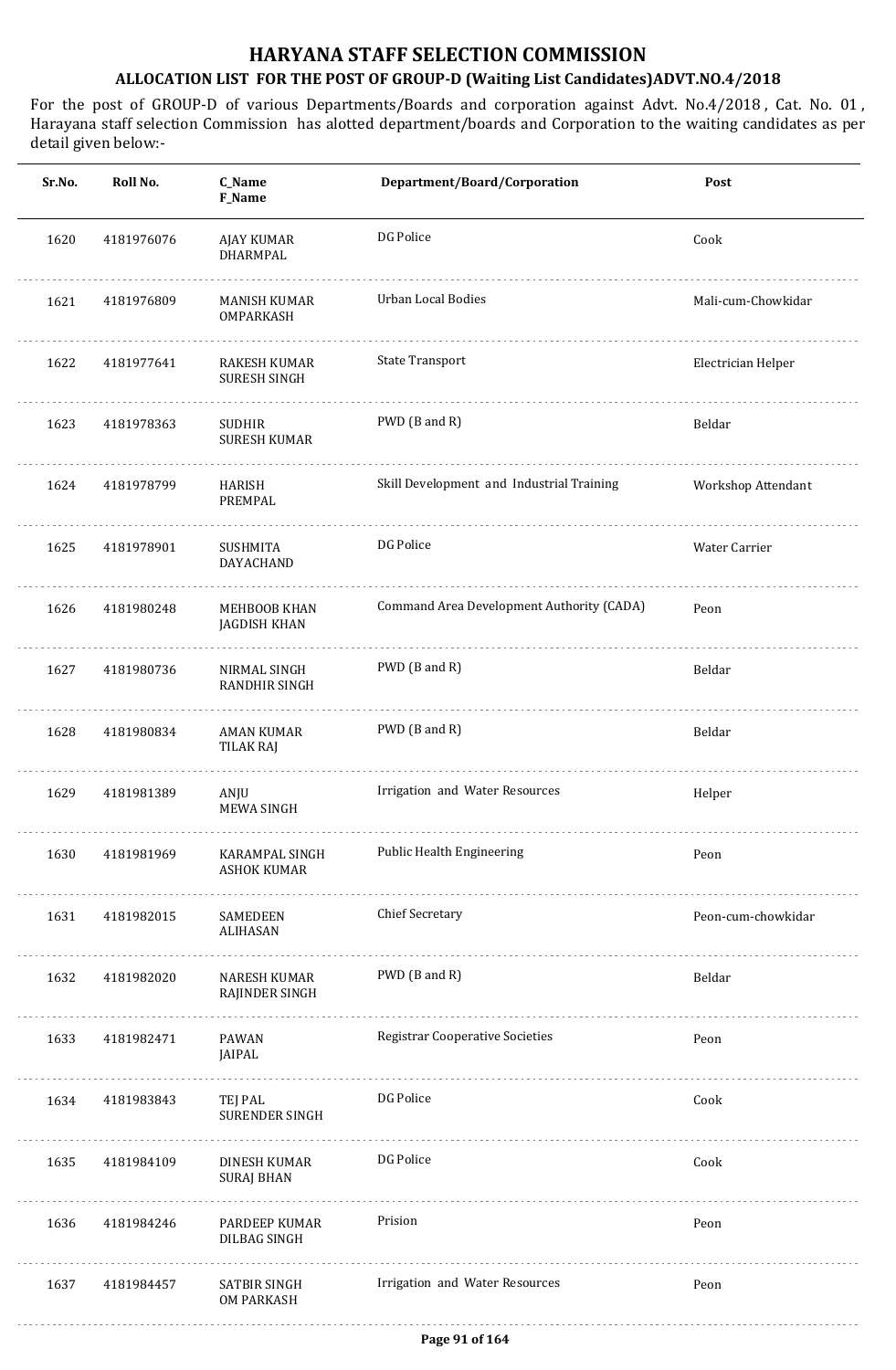| Sr.No. | Roll No.   | C_Name<br>F_Name                     | Department/Board/Corporation | Post           |
|--------|------------|--------------------------------------|------------------------------|----------------|
| 1638   | 4181987136 | <b>BALBIR SINGH</b><br>RULI CHAND    | PWD (B and R)                | Beldar         |
| 1639   | 4181988181 | VISHAL SINGH<br>SUBHASH CHAND        | Home Guard and Civil Defense | Cook           |
| 1640   | 4181988776 | RAVINDER SINGH<br>ISHWAR SINGH       | PWD (B and R)                | Beldar         |
| 1641   | 4181990303 | HARDEEP<br>NARESH KUMAR              | PWD (B and R)                | Beldar         |
| 1642   | 4181992051 | SUMIT<br>JAGDEV SINGH                | DG Police                    | Mason          |
| 1643   | 4181993137 | <b>SUMIT KUMAR</b><br>SHAMSHER SINGH | DG Police                    | Painter        |
| 1644   | 4181993265 | ARUN KUMAR<br>DILBAG SINGH           | Horticulture                 | Mali           |
| 1645   | 4181993545 | MANISH<br>RATANLAL                   | <b>ESI Health Care</b>       | Peon           |
| 1646   | 4181994402 | PARDEEP<br><b>KARAN SINGH</b>        | PWD (B and R)                | Beldar         |
| 1647   | 4181994971 | <b>KAPTAN SINGH</b><br>TELU RAM      | <b>State Transport</b>       | Tyreman Helper |
| 1648   | 4181996298 | SHILPA<br><b>ISHAM SINGH</b>         | Agriculture                  | Field Man      |
| 1649   | 4181996780 | YESHVEER<br>SATYNARAIN               | Labour                       | Process Server |
| 1650   | 4181997037 | RAHUL<br><b>SATBIR</b>               | PWD (B and R)                | Mali           |
| 1651   | 4181997113 | MANOJ KUMAR<br>OM PRAKSH             | DG Police                    | Water Carrier  |
| 1652   | 4181997168 | JAGBIR<br>SATYA PAL                  | DG Police                    | Cook           |
| 1653   | 4181998187 | POOJA<br>SAHAB SINGH                 | DG Police                    | Dhobi          |
| 1654   | 4181998189 | NAVEEN KUMAR<br><b>BALRAJ SINGH</b>  | PWD (B and R)                | Beldar         |
| 1655   | 4181998438 | RAMAN KUMAR<br>RAMPAL                | PWD (B and R)                | Beldar         |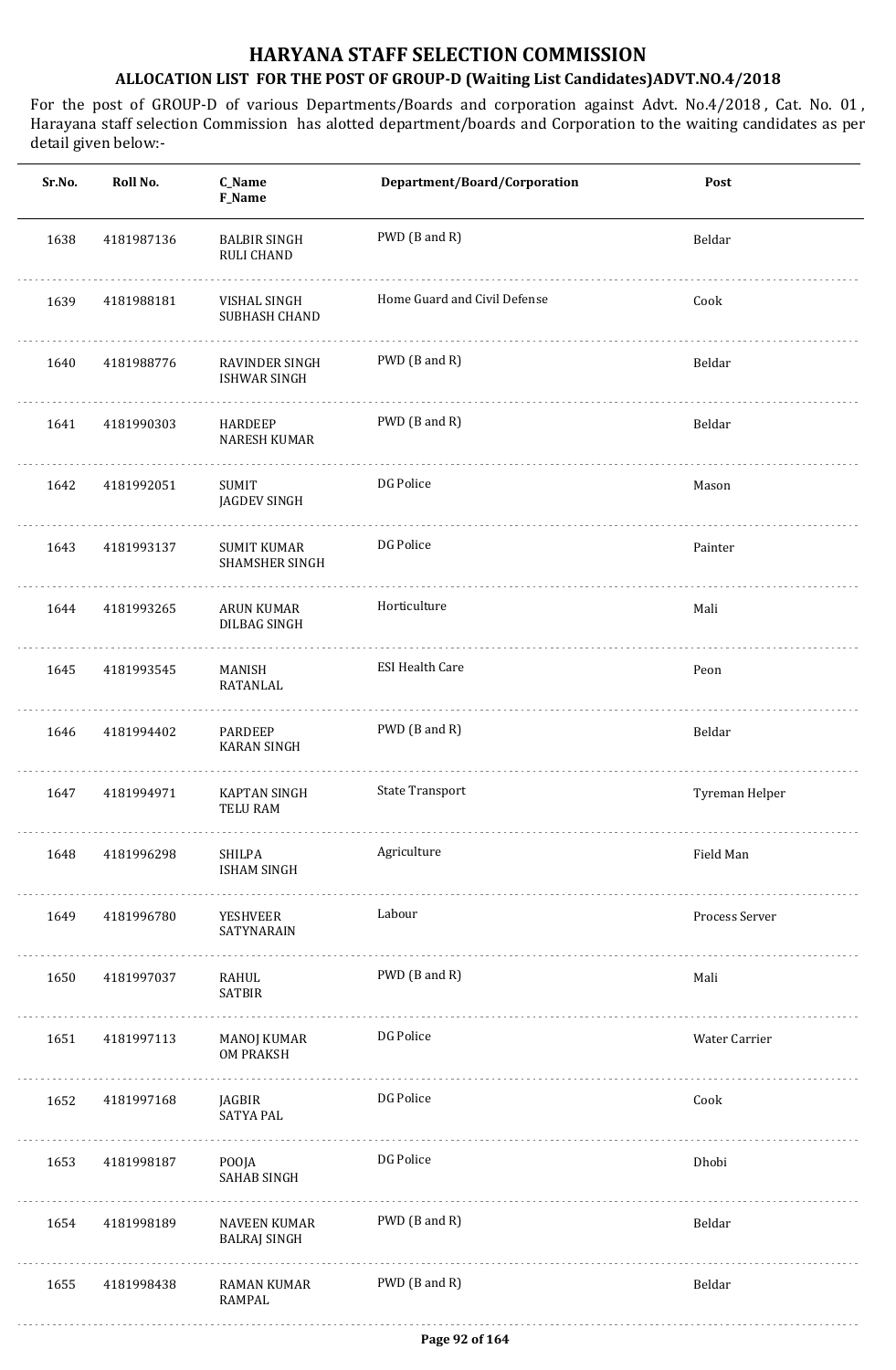| Sr.No. | Roll No.   | C_Name<br>F_Name                          | Department/Board/Corporation   | Post                 |
|--------|------------|-------------------------------------------|--------------------------------|----------------------|
| 1656   | 4181998636 | <b>NISHA</b><br>JAGPAL SINGH CHHOKER      | DG Police                      | Barber               |
| 1657   | 4181998678 | VINOD BANA<br>RANBIR SINGH BANA           | Horticulture                   | Mali                 |
| 1658   | 4181999455 | <b>SUMIT KUMAR</b><br><b>RAMESH KUMAR</b> | <b>Urban Local Bodies</b>      | Mali                 |
| 1659   | 4181999889 | AMAN TAYAL<br><b>VIJAY KUMAR</b>          | DG Police                      | Laboratory Attendant |
| 1660   | 4181999921 | PANKAJ KUMAR<br><b>BALBIR SINGH</b>       | PWD (B and R)                  | Beldar               |
| 1661   | 4182000387 | MANOHIT<br>DAYA RAM                       | DG Police                      | Cook                 |
| 1662   | 4182000520 | VIJAY<br>LAKHMIR CHAND                    | Irrigation and Water Resources | Helper               |
| 1663   | 4182000882 | <b>SUNITA</b><br><b>RAM PRATAP</b>        | <b>ESI Health Care</b>         | Peon                 |
| 1664   | 4182001127 | SANDEEP<br>KARAM CHAND                    | <b>ESI Health Care</b>         | Peon                 |
| 1665   | 4182001747 | <b>DAVENDER SINGH</b><br>RAJENDER SINGH   | PWD (B and R)                  | Beldar               |
| 1666   | 4182002277 | KUNAL<br><b>DALIP KUMAR</b>               | PWD (B and R)                  | Mali                 |
| 1667   | 4182002415 | ASHOK KUMAR<br><b>ROHTASH</b>             | Prision                        | Cook                 |
| 1668   | 4182002475 | <b>RAMAN KUMAR</b><br>SATISH KUMAR        | DG Police                      | Cook                 |
| 1669   | 4182004096 | RAKESH<br>RAJBIR                          | PWD (B and R)                  | Beldar               |
| 1670   | 4182005344 | ANIL KUMAR<br><b>RAM KUMAR</b>            | PWD (B and R)                  | Beldar               |
| 1671   | 4182005399 | <b>DEEPAK</b><br><b>DEEPAK</b>            | Hospitality Organisation       | Waiter               |
| 1672   | 4182005466 | TAMANYA<br>HANUMAN PRASAD                 | Advocate General               | Peon                 |
| 1673   | 4182005640 | SEEMA<br>RAMAVTAR                         | DG Police                      | Cook                 |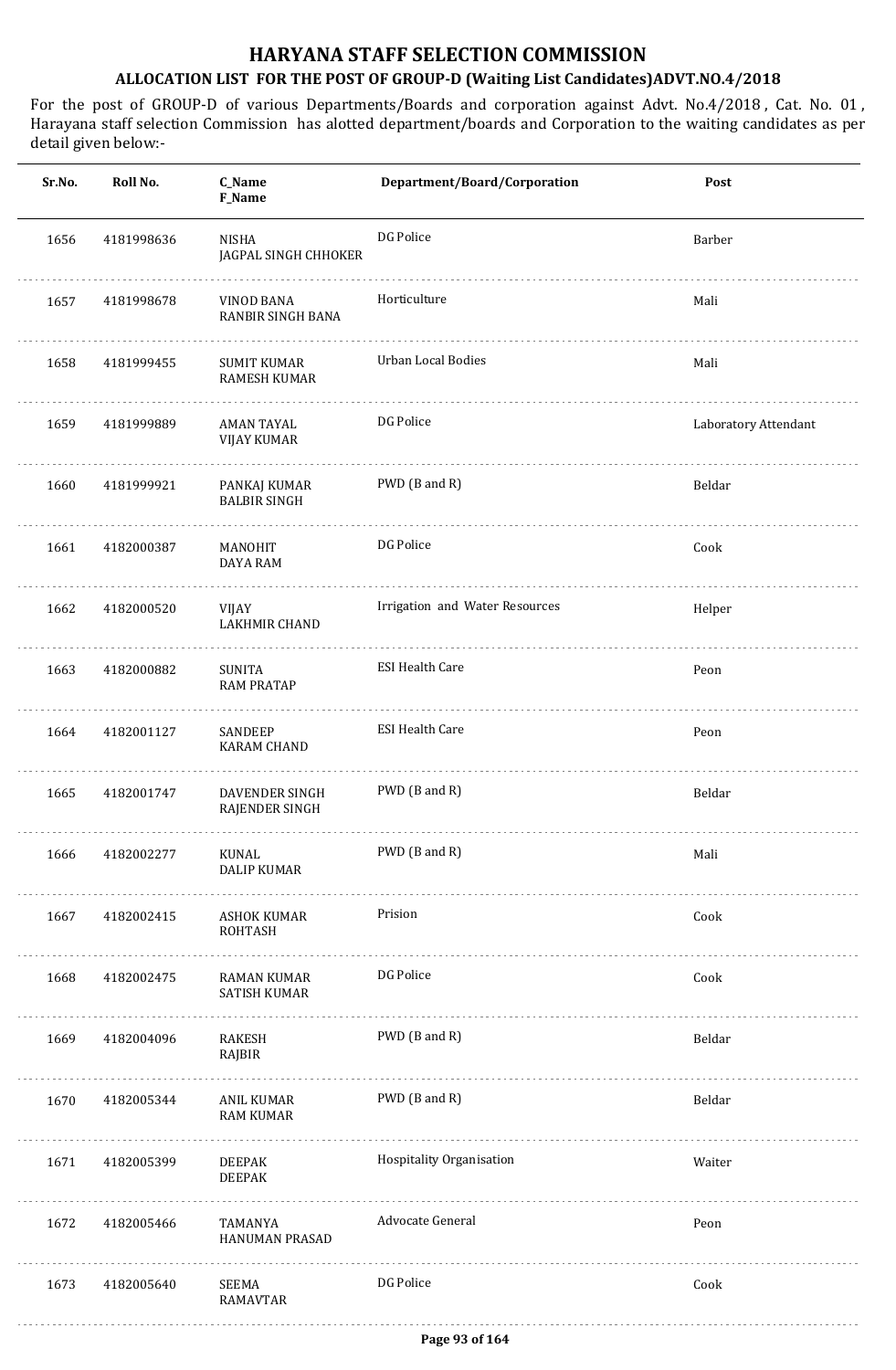| Sr.No. | Roll No.   | C_Name<br>F_Name                        | Department/Board/Corporation              | Post                     |
|--------|------------|-----------------------------------------|-------------------------------------------|--------------------------|
| 1674   | 4182006390 | <b>GURVINDER</b><br><b>RAM SINGH</b>    | Development and Panchayats                | Peon                     |
| 1675   | 4182006589 | <b>BHARAT BHUSHAN</b><br><b>VERMA</b>   | PWD (B and R)                             | Beldar                   |
| 1676   | 4182007059 | <b>NITIN</b><br>MUNSHI RAM              | DG Police                                 | Mali                     |
| 1677   | 4182007613 | NISHANT KHAIWAL<br>RAVINDRA SINGH       | DG Police                                 | Barber                   |
| 1678   | 4182008737 | SANDEEP KUMAR<br><b>CHANDER SINGH</b>   | Ayush                                     | Peon                     |
| 1679   | 4182009317 | <b>INDU RANI</b><br><b>ANIL KUMAR</b>   | Advocate General                          | Peon                     |
| 1680   | 4182010471 | RAKESH<br><b>BALBIR</b>                 | Animal Husbandry and Dairying             | Peon                     |
| 1681   | 4182010582 | <b>ARUN KUMAR</b><br><b>KISHAN LAL</b>  | Animal Husbandry and Dairying             | Animal Attendant         |
| 1682   | 4182010683 | PAWAN KUMAR<br><b>KANHI RAM</b>         | Skill Development and Industrial Training | Peon                     |
| 1683   | 4182010844 | DEEPAK SAINI<br><b>GIAN CHAND</b>       | PWD (B and R)                             | Beldar                   |
| 1684   | 4182012857 | VIRPAL DEVI<br><b>SURJA RAM</b>         | <b>State Transport</b>                    | <b>Blacksmith Helper</b> |
| 1685   | 4182013840 | <b>SANTOSH RANI</b><br><b>NATHU RAM</b> | DG Police                                 | Barber                   |
| 1686   | 4182014103 | SONU<br>RAJPAL                          | Skill Development and Industrial Training | Peon cum chowkidar       |
| 1687   | 4182016027 | ROHIT SAINI<br><b>JAI BHAGWAN</b>       | PWD (B and R)                             | Mali                     |
| 1688   | 4182016058 | SANGEETA YADAV<br><b>KARTAR SINGH</b>   | DG Police                                 | Cook                     |
| 1689   | 4182016629 | <b>JAS BIR</b><br>DAYA RAM              | PWD (B and R)                             | T.Mate                   |
| 1690   | 4182017038 | RAVI KUMAR<br><b>RAJESH</b>             | PWD (B and R)                             | Beldar                   |
| 1691   | 4182019432 | SHIVANI CHHIKARA<br><b>KATAR SINGH</b>  | <b>Higher Education</b>                   | Peon                     |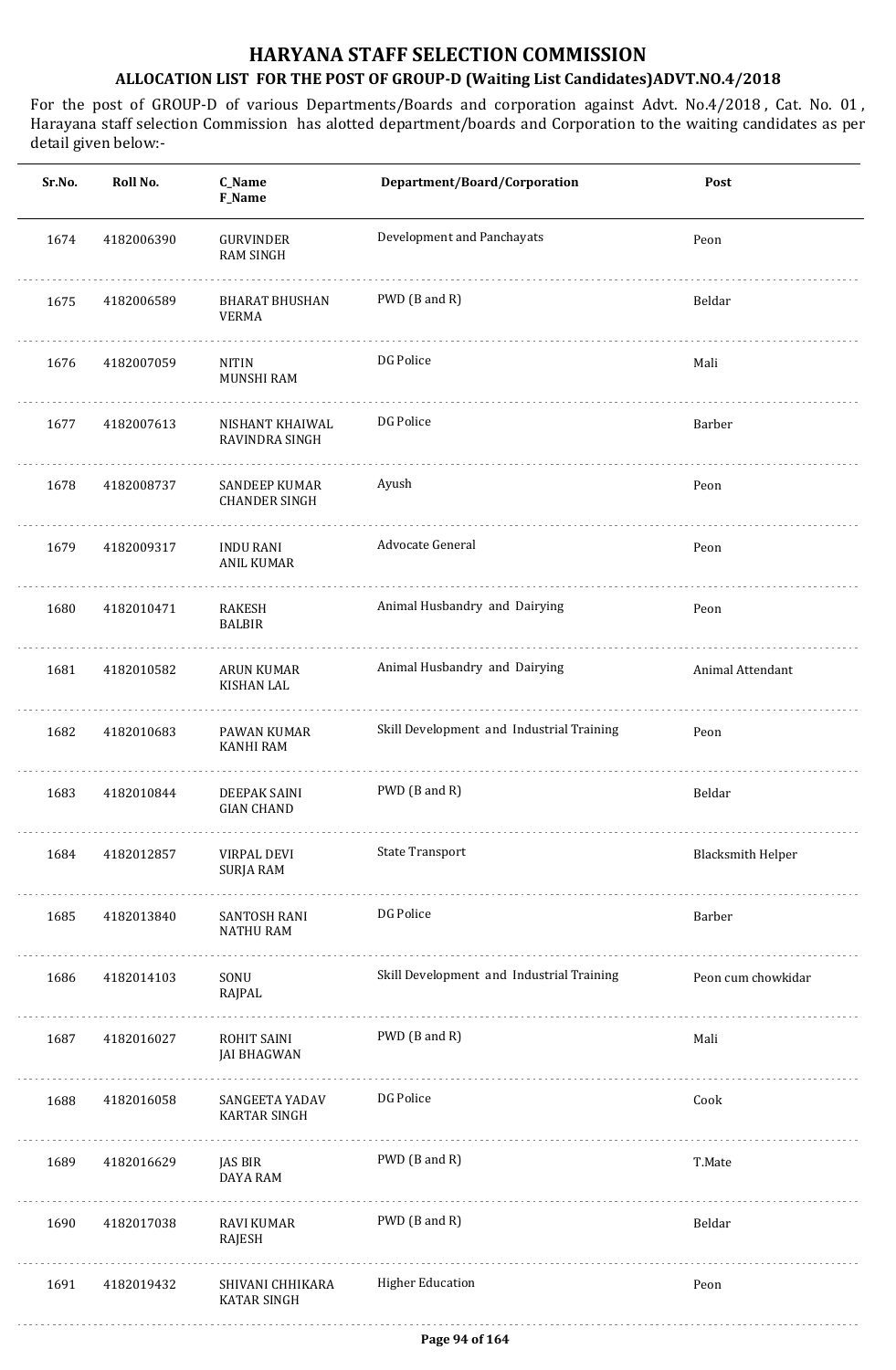| Sr.No. | Roll No.   | C_Name<br>F_Name                            | Department/Board/Corporation              | Post               |
|--------|------------|---------------------------------------------|-------------------------------------------|--------------------|
| 1692   | 4182019579 | <b>RAM KUMAR</b><br>PHOOL SINGH             | Horticulture                              | Mali               |
| 1693   | 4182020878 | KRISHAN KUMAR<br><b>RAM KUMAR</b>           | Skill Development and Industrial Training | Workshop Attendant |
| 1694   | 4182021993 | <b>HAWA SINGH</b><br><b>BUDH RAM</b>        | Rajya Sainik Board                        | Cook               |
| 1695   | 4182022343 | <b>SACHIN</b><br><b>RAM NEVAL</b>           | DG Police                                 | Water Carrier      |
| 1696   | 4182022426 | <b>PARVEEN</b><br><b>JAGDISH</b>            | DG Police                                 | Water Carrier      |
| 1697   | 4182022470 | <b>SHATRUJEET</b><br>VIDHYA NAND            | PWD (B and R)                             | Mali               |
| 1698   | 4182023591 | HANSRAJ<br><b>INDRAJ SINGH</b>              | Skill Development and Industrial Training | Peon cum chowkidar |
| 1699   | 4182024286 | <b>AMIT KUMAR</b><br><b>NARSIDAS</b>        | PWD (B and R)                             | Beldar             |
| 1700   | 4182024387 | ANIL KUMAR<br><b>KRISHAN KUMAR</b>          | DG Police                                 | Cook               |
| 1701   | 4182024711 | <b>DEEPAK</b><br>KHUSHI RAM                 | PWD (B and R)                             | Mali               |
| 1702   | 4182025182 | <b>AMAN KUMAR</b><br>MANOHAR LAL            | PWD (B and R)                             | Beldar             |
| 1703   | 4182026101 | <b>GURPREET KAUR</b><br><b>RAMESH SINGH</b> | DG Police                                 | Cook               |
| 1704   | 4182027076 | <b>JYOTI</b><br><b>RAMEHAR</b>              | Horticulture                              | Mali               |
| 1705   | 4182027105 | <b>SUMIT SINGH</b><br><b>UMED SINGH</b>     | Haryana Board of School Education         | Chowkidar-cum-Peon |
| 1706   | 4182027449 | PRADEEP KUMAR<br><b>HISHAM SINGH</b>        | Animal Husbandry and Dairying             | Animal Attendant   |
| 1707   | 4182027784 | SALEENA<br>KULDEEP SINGH                    | Irrigation and Water Resources            | Helper             |
| 1708   | 4182028125 | SANJAY KUMAR<br><b>RATTAN SINGH</b>         | Urban Local Bodies                        | Mali               |
| 1709   | 4182028230 | ARVIND<br><b>GULAB SINGH</b>                | DG Police                                 | Cook               |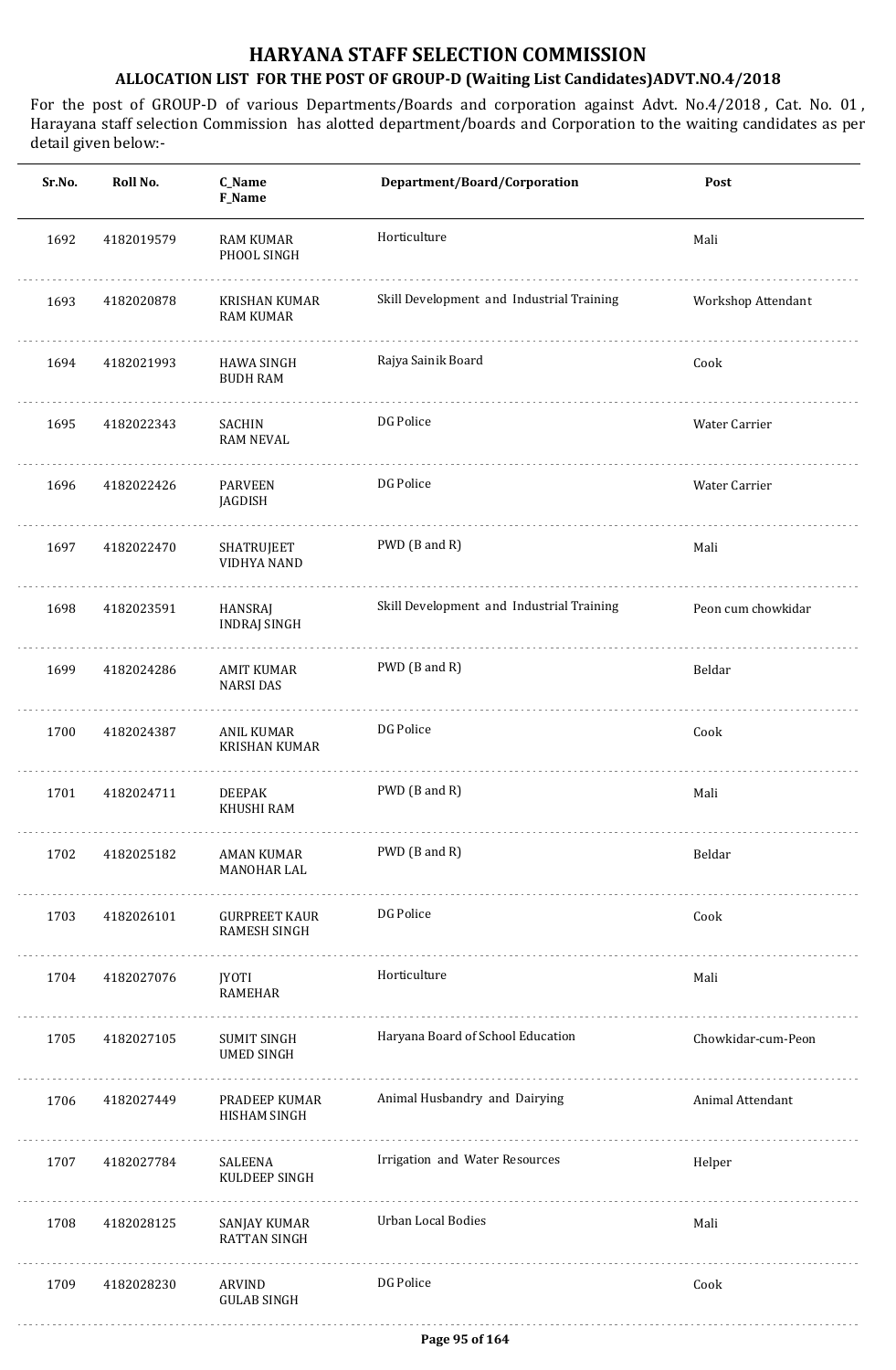| Sr.No. | Roll No.   | C_Name<br>F_Name                       | Department/Board/Corporation              | Post                     |
|--------|------------|----------------------------------------|-------------------------------------------|--------------------------|
| 1710   | 4182028783 | VASUNDHRA<br>RAJ BIR                   | Prision                                   | Cook                     |
| 1711   | 4182029406 | MONIKA JYANI<br>RAMSAROOP JYANI        | Hospitality Organisation                  | Waiter                   |
| 1712   | 4182029693 | SHAHI RAM<br>RAMESHWAR DAYAL           | Horticulture                              | Mali                     |
| 1713   | 4182030333 | MANISHA DAYMA<br>GOVARDHAN             | Irrigation and Water Resources            | Helper                   |
| 1714   | 4182031493 | POONAM MOR<br><b>SUBHASH MOR</b>       | DG Police                                 | Cook                     |
| 1715   | 4182031756 | KARTAR SINGH<br><b>DALIP SINGH</b>     | Women and Child Development               | Peon                     |
| 1716   | 4182032795 | SONIA DEVI<br><b>NAFE SINGH</b>        | PWD (B and R)                             | Beldar                   |
| 1717   | 4182033554 | <b>SURESH KUMAR</b><br><b>DANA RAM</b> | PWD (B and R)                             | Beldar                   |
| 1718   | 4182033870 | SANJAY KUMAR<br><b>SATBIR SINGH</b>    | Fisheries                                 | Peon                     |
| 1719   | 4182033929 | VIKAS<br><b>NARESH</b>                 | Skill Development and Industrial Training | Peon cum chowkidar       |
| 1720   | 4182035627 | NAVIN KUMAR<br><b>SATBIR</b>           | PWD (B and R)                             | Beldar                   |
| 1721   | 4182037606 | ARVIND<br>DAYA KISHAN                  | Chief Electrol Officer                    | Peon                     |
| 1722   | 4182037705 | AJAY KUMAR<br>ANAND PARKASH            | Irrigation and Water Resources            | Helper                   |
| 1723   | 4182037842 | SUNIL KUMAR<br>SAJJAN SINGH            | PWD (B and R)                             | Mali                     |
| 1724   | 4182038097 | SHARMILA<br>SUBHASH CHAND              | PWD (B and R)                             | Beldar                   |
| 1725   | 4182039539 | ANUJ KUMAR<br><b>ASHOK KUMAR</b>       | DG Police                                 | Kennel Man (Dog Handler) |
| 1726   | 4182041304 | SATBIR<br><b>VIRENDER SINGH</b>        | <b>Higher Education</b>                   | Peon                     |
| 1727   | 4182041567 | KAMLESH<br><b>ASHOK KUMAR</b>          | DG Police                                 | Cook                     |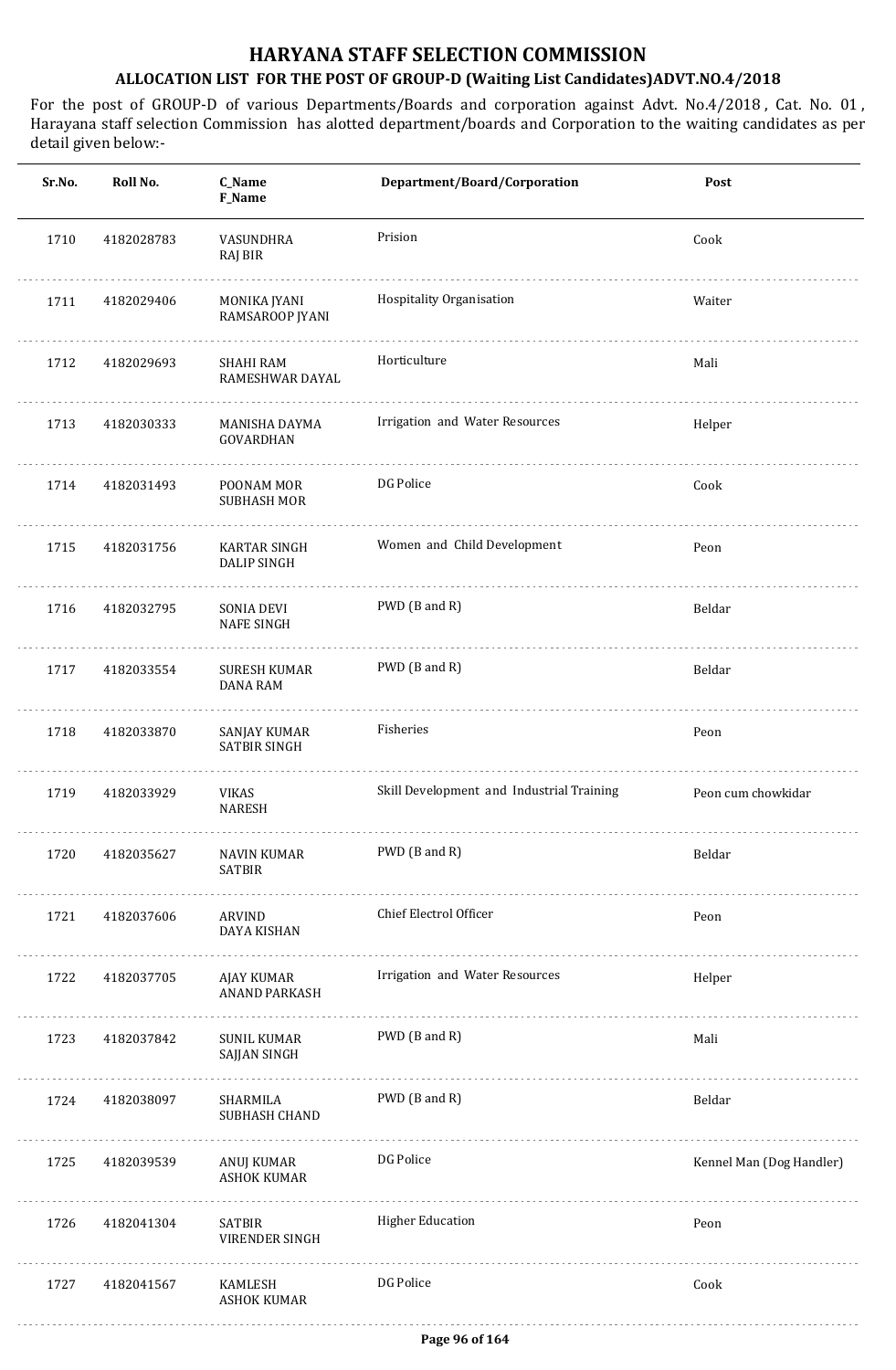| Roll No.   | C_Name<br>F_Name                             | Department/Board/Corporation   | Post              |
|------------|----------------------------------------------|--------------------------------|-------------------|
| 4182042586 | <b>VIJENDER KUMAR</b><br>NIHAL SINGH         | Urban Local Bodies             | Peon              |
| 4182043054 | <b>SURENDER KUMAR</b><br><b>BAG RAM</b>      | Irrigation and Water Resources | Peon              |
| 4182043437 | MEENA<br>SATYAWAN SINGH                      | PWD (B and R)                  | Glass Cleaner     |
| 4182043938 | MANOJ KUMAR<br><b>BALBIR CHAND</b>           | Ayush                          | Ward Boys         |
| 4182044064 | <b>HITESH YADAV</b><br><b>RAVINDER KUMAR</b> | DG Police                      | Dhobi             |
| 4182044793 | ANIL<br>VISHNU                               | <b>Urban Local Bodies</b>      | Peon              |
| 4182045504 | <b>RAM KUMAR</b><br><b>OM PARKASH</b>        | Irrigation and Water Resources | Helper            |
| 4182046100 | <b>SACHIN KUMAR</b><br>RANJIT SINGH          | PWD (B and R)                  | Beldar            |
| 4182046164 | <b>NAVEEN KUMAR</b><br>MUKESH KUMAR          | Urban Local Bodies             | Peon              |
| 4182046393 | <b>JOGINDER KUMAR</b><br>RAMCHANDER          | DG Police                      | Cook              |
| 4182046634 | JAGBIR SINGH<br><b>SHRI RAM</b>              | State Transport                | Mechanical Helper |
| 4182046992 | <b>GURDEEP</b><br><b>NARESH</b>              | DG Police                      | Water Carrier     |
| 4182047461 | MANJU<br>NARESH KUMAR                        | Women and Child Development    | Peon              |
| 4182048446 | KULDEEP<br><b>KARANPHOOL</b>                 | PWD (B and R)                  | Beldar            |
| 4182049873 | RAVI KUMAR<br><b>MAN SINGH</b>               | Irrigation and Water Resources | Helper            |
| 4182050325 | MANOJ KUMAR<br>KAILASH CHAND                 | DG Police                      | Cook              |
| 4182051399 | SONIA<br>RAJPAL                              | Social Justice and Empowerment | Peon              |
| 4182053381 | KAILASH<br>PIRTHVI SINGH                     | DG Police                      | Water Carrier     |
|            |                                              |                                |                   |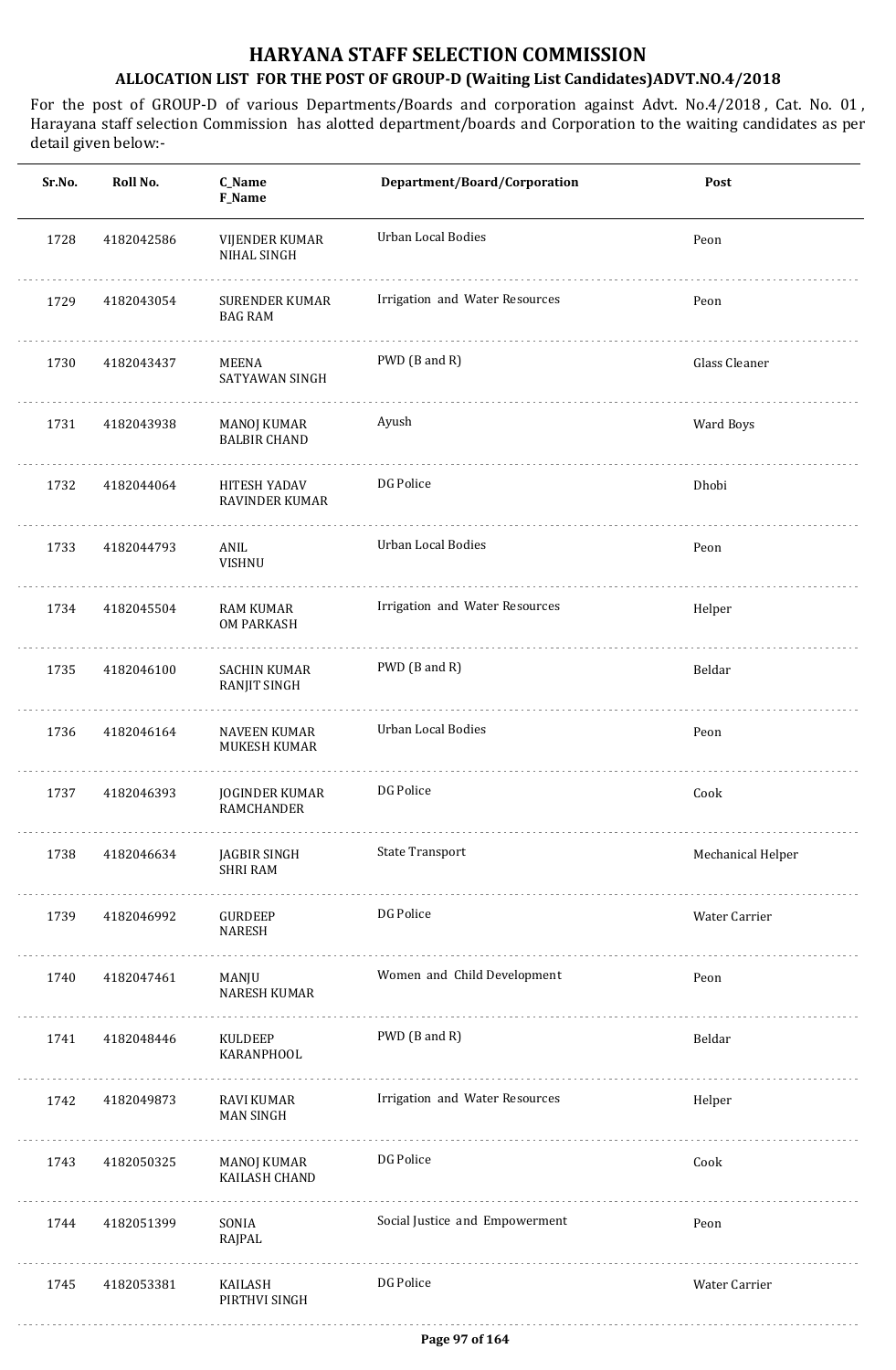| Sr.No. | Roll No.   | C_Name<br>F_Name                              | Department/Board/Corporation              | Post               |
|--------|------------|-----------------------------------------------|-------------------------------------------|--------------------|
| 1746   | 4182056655 | RAVINDER<br>RANBIR SINGH                      | DG Police                                 | Khalasi            |
| 1747   | 4182057278 | <b>CHANDRESH KUMAR</b><br><b>SUDESH KUMAR</b> | Prosecution                               | Peon               |
| 1748   | 4182057555 | AAKASH SAINI<br><b>NAR SINGH</b>              | PWD (B and R)                             | T.Mate             |
| 1749   | 4182057745 | VIKASH<br><b>SATYA DEV</b>                    | PWD (B and R)                             | Beldar             |
| 1750   | 4182059230 | VIKAS KANWAL<br>RAJ KUMAR                     | PWD (B and R)                             | Mali               |
| 1751   | 4182059400 | ASHOK KUMAR<br><b>BIR SINGH</b>               | Irrigation and Water Resources            | Helper             |
| 1752   | 4182059432 | <b>SUNIL KUMAR</b><br>ROSHAN LAL              | DG Police                                 | Dhobi              |
| 1753   | 4182059445 | VIKRAM SINGH<br>DHARAMBIR SINGH               | DG Police                                 | Water Carrier      |
| 1754   | 4182059696 | RAUSHAN KUMAR<br><b>PATHAK</b>                | Horticulture                              | Mali               |
| 1755   | 4182060129 | KOMAL<br><b>SATISH</b>                        | Skill Development and Industrial Training | Workshop Attendant |
| 1756   | 4182060383 | RAJ KUMAR<br><b>RAMPHAL</b>                   | Hospitality Organisation                  | Waiter             |
| 1757   | 4182062064 | MOHD UNSHA<br><b>IBRAHEEM</b>                 | Hospitality Organisation                  | Waiter             |
| 1758   | 4182063469 | MAHAVIR<br><b>SHRI PATH</b>                   | Home Guard and Civil Defense              | Cook               |
| 1759   | 4182063659 | SACHIN KUMAR<br><b>UDHEVEER SINGH</b>         | PWD (B and R)                             | Beldar             |
| 1760   | 4182064703 | VIKRAM<br><b>BALWAN SINGH</b>                 | Irrigation and Water Resources            | Peon               |
| 1761   | 4182064910 | KULDEEP<br><b>GHAN SHYAM</b>                  | PWD (B and R)                             | Beldar             |
| 1762   | 4182065062 | SATISH KUMAR<br><b>GIAN CHAND</b>             | DG Police                                 | Barber             |
| 1763   | 4182065658 | <b>RAVI DUTT</b><br>MAHESH                    | Urban Local Bodies                        | Mali               |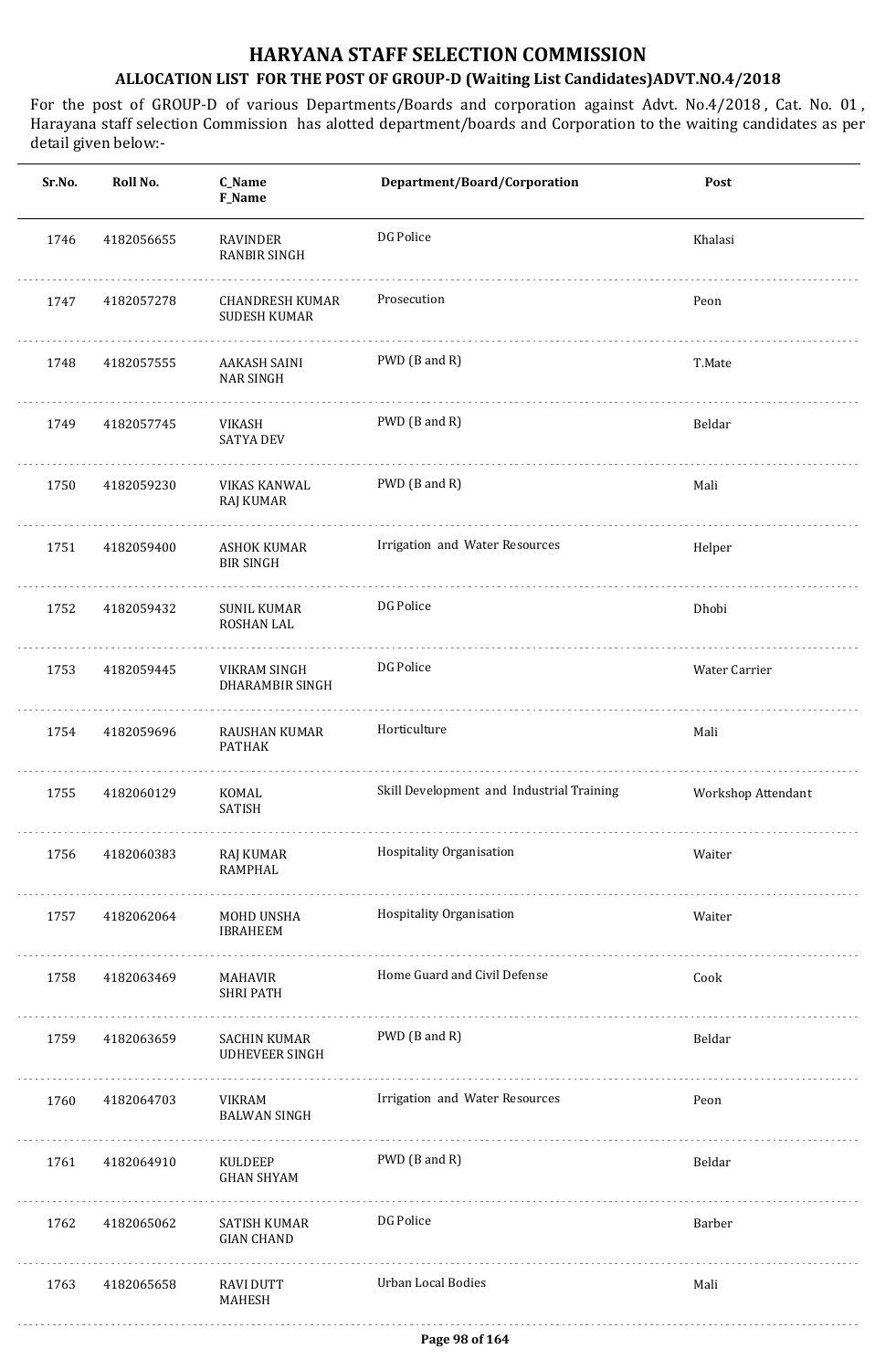| Sr.No. | Roll No.   | C_Name<br>F_Name                          | Department/Board/Corporation              | Post               |
|--------|------------|-------------------------------------------|-------------------------------------------|--------------------|
| 1764   | 4182066053 | ARVIND<br>SATYANWAN                       | DG Police                                 | Cook               |
| 1765   | 4182067157 | DEEPAK KUMAR<br><b>RANBIR SINGH</b>       | Urban Local Bodies                        | Peon               |
| 1766   | 4182067586 | <b>SUNIL KUMAR</b><br>JAIKISHAN           | PWD (B and R)                             | Beldar             |
| 1767   | 4182067676 | <b>SONU KUMAR</b><br><b>KRISHAN KUMAR</b> | PWD (B and R)                             | Beldar             |
| 1768   | 4182068712 | RAJESH KUMAR<br><b>RAMKISHAN</b>          | PWD (B and R)                             | Beldar             |
| 1769   | 4182069069 | <b>SANDEEP KUMAR</b><br>SATPAL            | <b>ESI Health Care</b>                    | Peon               |
| 1770   | 4182071816 | DINESH KUMAR<br>GAJ RAJ SINGH             | DG Police                                 | Cook               |
| 1771   | 4182073937 | <b>RAM CHANDER</b><br>MAHENDER SINGH      | PWD (B and R)                             | Beldar             |
| 1772   | 4182077813 | RAVINDER<br><b>BAL KISHAN</b>             | Animal Husbandry and Dairying             | Animal Attendant   |
| 1773   | 4182079577 | SANDEEP<br><b>SATYAVIR</b>                | PWD (B and R)                             | Beldar             |
| 1774   | 4182079684 | SATISH SINGH<br>JAI PAL                   | <b>Higher Education</b>                   | Peon               |
| 1775   | 4182079772 | ASHOK KUMAR<br>ROSHAN LAL                 | DG Police                                 | Cobbler            |
| 1776   | 4182080310 | SUDHIR<br><b>INDER PAL</b>                | DG Police                                 | Mali               |
| 1777   | 4182080330 | GOVIND SINGH<br>SORAN SINGH               | DG Police                                 | Barber             |
| 1778   | 4182080395 | JAKIR HUSAIN<br>YASEEN                    | PWD (B and R)                             | Beldar             |
| 1779   | 4182080492 | JAGDISH SINGH<br><b>MANGAT RAM</b>        | Rajya Sainik Board                        | Chowkidar-cum-Mali |
| 1780   | 4182080889 | KARANVEER<br>HARPAL SINGH                 | Command Area Development Authority (CADA) | Peon               |
| 1781   | 4182080950 | RAVI<br>SATYA NARAYAN                     | PWD (B and R)                             | Beldar             |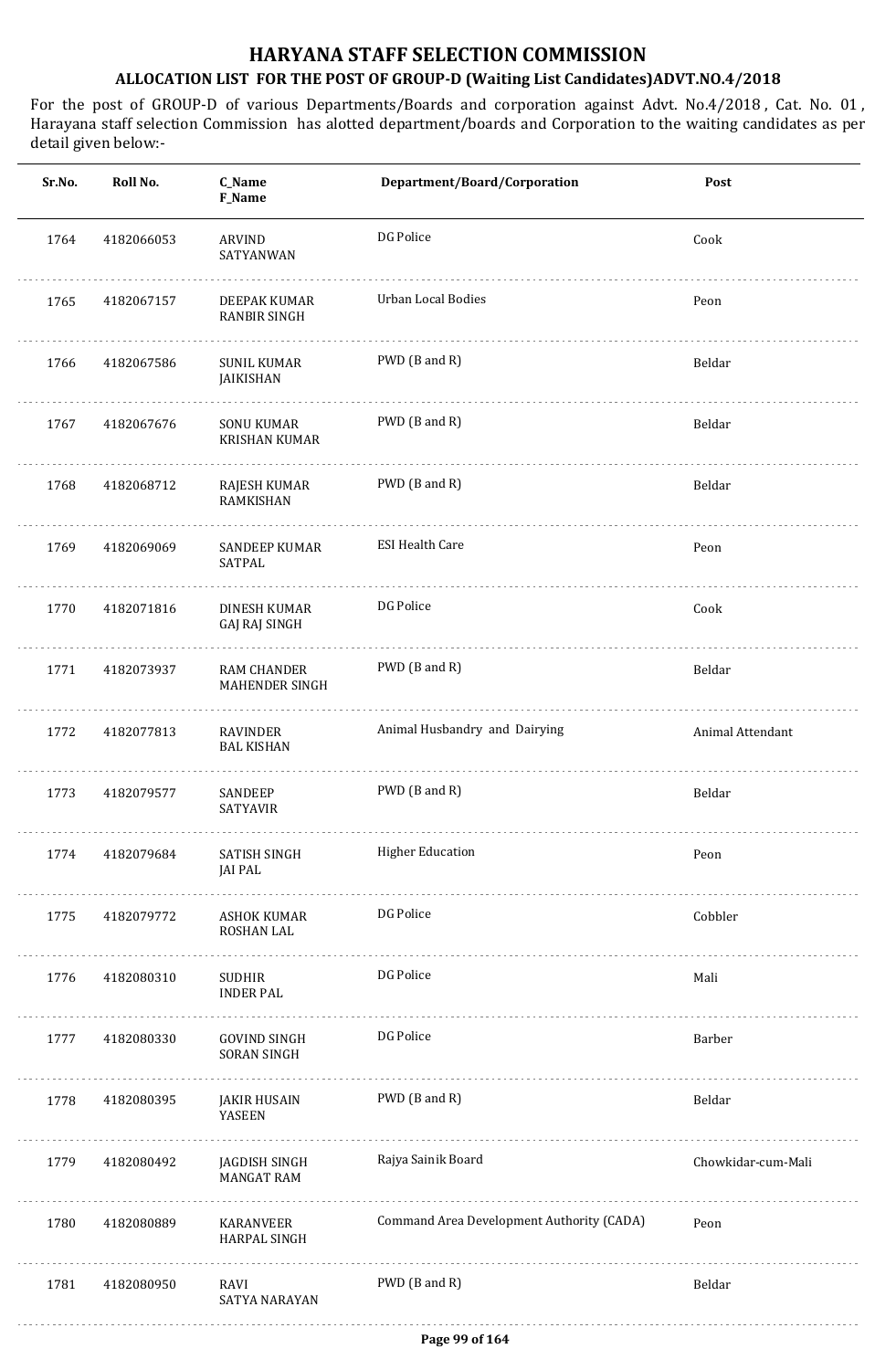| Sr.No. | Roll No.   | C_Name<br>F_Name                        | Department/Board/Corporation              | Post                     |
|--------|------------|-----------------------------------------|-------------------------------------------|--------------------------|
| 1782   | 4182082889 | DEEPAK KUMAR<br>PREM SINGH              | Industries and Commerce                   | Peon                     |
| 1783   | 4182083624 | POOJA RANI<br><b>BALRAJ SINGH</b>       | Irrigation and Water Resources            | Peon                     |
| 1784   | 4182084128 | TIPU RANGA<br>SURAJBHAN                 | PWD (B and R)                             | Beldar                   |
| 1785   | 4182084613 | ROSHAN LAL<br>SATYA NARAYAN             | Labour                                    | Process Server           |
| 1786   | 4182084860 | PARDIP SINGH<br>RISHI LAL               | <b>Technical Education</b>                | Attendant (Construction) |
| 1787   | 4182086336 | RAVINDER SINGH<br>PREM KUMAR            | <b>Chief Secretary</b>                    | Peon-cum-chowkidar       |
| 1788   | 4182087669 | <b>SUMIT KUMAR</b><br><b>DHARAMBEER</b> | Forest                                    | Mali                     |
| 1789   | 4182087927 | MANOJ<br><b>OM PARKASH</b>              | DG Police                                 | Mali                     |
| 1790   | 4182092917 | <b>GIRI RAJ</b><br><b>GANGA RAM</b>     | DG Police                                 | Cook                     |
| 1791   | 4182094155 | <b>VIJAY SINGH</b><br><b>SATPAL</b>     | DG Police                                 | Kennel Man (Dog Handler) |
| 1792   | 4182094465 | KRISHAN KUMAR<br><b>BHIM SINGH</b>      | PWD (B and R)                             | Beldar                   |
| 1793   | 4182096005 | ROHIT KUMAR<br><b>NARESH</b>            | DG Police                                 | Water Carrier            |
| 1794   | 4182097393 | KULBIR SINGH<br><b>GURNAM SINGH</b>     | DG Police                                 | Laboratory Attendant     |
| 1795   | 4182097712 | KAJOL<br><b>KRISHAN KUMAR</b>           | Haryana State Agriculture Marketing Board | Peon-cum-chowkidar       |
| 1796   | 4182100524 | RAVI KUMAR<br><b>DAULAT RAM</b>         | State Vigilance Bureau                    | Water Carrier            |
| 1797   | 4182101954 | MOHIT<br><b>VIJANDER</b>                | DG Police                                 | Cook                     |
| 1798   | 4182103036 | SURENDRA SINGH<br>HOSIYAR SINGH         | Animal Husbandry and Dairying             | Animal Attendant         |
| 1799   | 4182104234 | PANKAJ KUMAR<br><b>GAJRAJ SINGH</b>     | <b>Registrar Cooperative Societies</b>    | Peon                     |
|        |            |                                         |                                           |                          |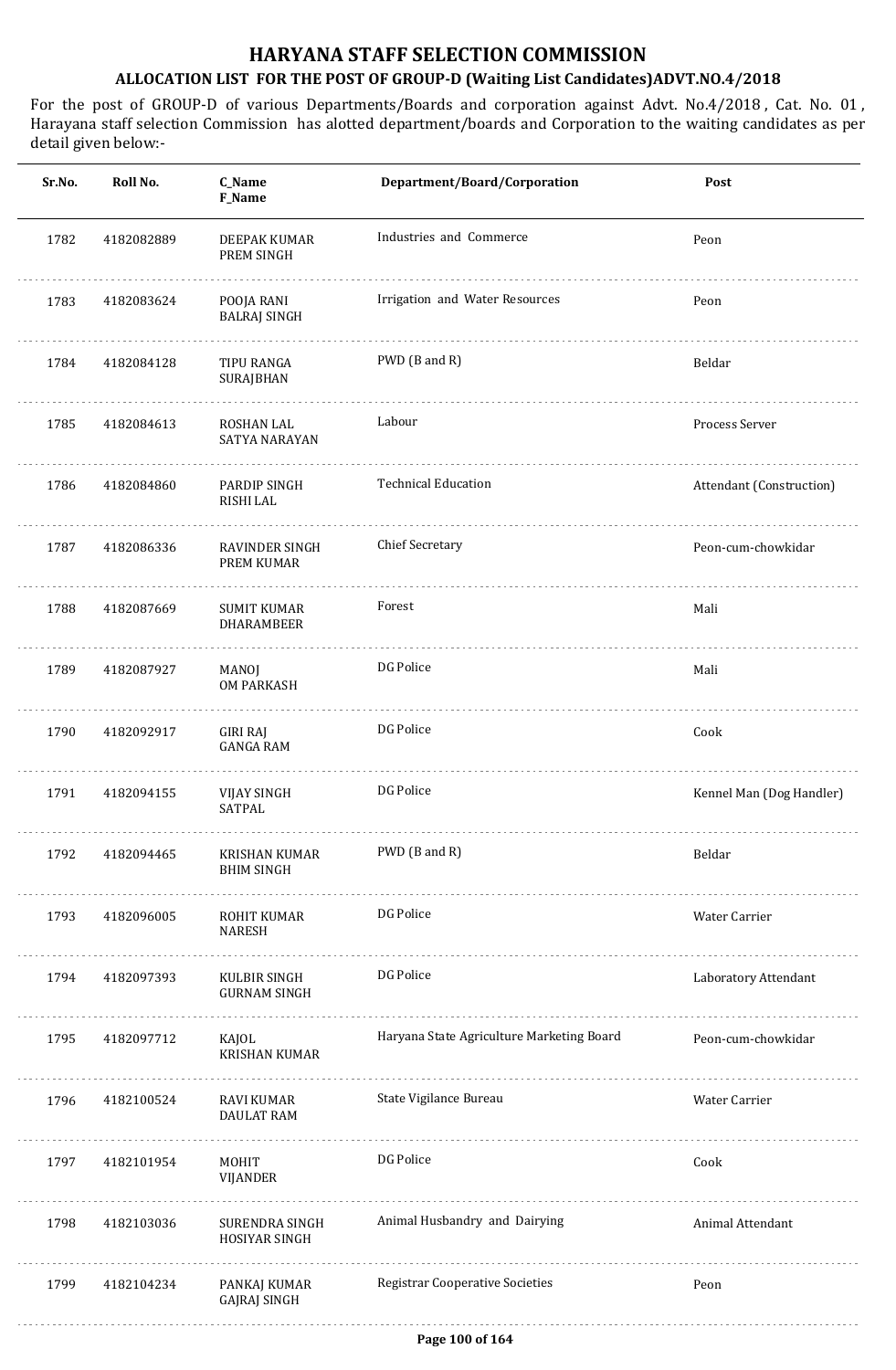| Sr.No. | Roll No.   | C_Name<br>F_Name                       | Department/Board/Corporation              | Post               |
|--------|------------|----------------------------------------|-------------------------------------------|--------------------|
| 1800   | 4182104360 | MANDEEP<br><b>DALBIR</b>               | DG Police                                 | Cook               |
| 1801   | 4182104451 | ANAND SHARMA<br>SANTOSH KUMAR          | Skill Development and Industrial Training | Peon cum chowkidar |
| 1802   | 4182104600 | MEENA<br>DARYAV SINGH                  | DG Police                                 | Water Carrier      |
| 1803   | 4182104617 | GURMEET JANGRA<br>NEERAJ KUMAR         | Industries and Commerce                   | Peon               |
| 1804   | 4182105797 | ANIL KUMAR<br>RAM KUMAR                | DG Police                                 | Water Carrier      |
| 1805   | 4182106245 | <b>BHATERI DEVI</b><br><b>TELU RAM</b> | PWD (B and R)                             | Mali               |
| 1806   | 4182108540 | <b>NARENDER</b><br>RAJBIR              | Irrigation and Water Resources            | Peon               |
| 1807   | 4182108988 | SATISH KUMAR<br><b>SUBE SINGH</b>      | DG Police                                 | Water Carrier      |
| 1808   | 4182109829 | <b>JYOTI</b><br><b>SATBIR SINGH</b>    | PWD (B and R)                             | Beldar             |
| 1809   | 4182110029 | RAVI CHAUHAN<br><b>DHARAMVIR</b>       | <b>Urban Local Bodies</b>                 | Beldar             |
| 1810   | 4182110078 | DHARAM VEER SINGH<br>PRITHI SINGH      | PWD (B and R)                             | Peon               |
| 1811   | 4182110300 | SANDEEP DHANWAL<br><b>ASHOK KUMAR</b>  | Hospitality Organisation                  | Waiter             |
| 1812   | 4182112378 | MANOJ KUAMR<br><b>RANJIT SINGH</b>     | Industries and Commerce                   | Peon               |
| 1813   | 4182113519 | SANJAY<br><b>BALDEVA</b>               | DG Police                                 | Water Carrier      |
| 1814   | 4182113800 | SOURABH DHANDA<br>JAGDISH DHANDA       | Revenue and Disaster Management           | Peon               |
| 1815   | 4182114207 | PANKAJ<br><b>HARISH CHANDER</b>        | PWD (B and R)                             | Beldar             |
| 1816   | 4182114335 | SANDEEP KUMAR<br>RANDHIR SINGH         | DG Police                                 | Barber             |
| 1817   | 4182117960 | ASHA DEVI<br>RAMKUMAR                  | Irrigation and Water Resources            | Helper             |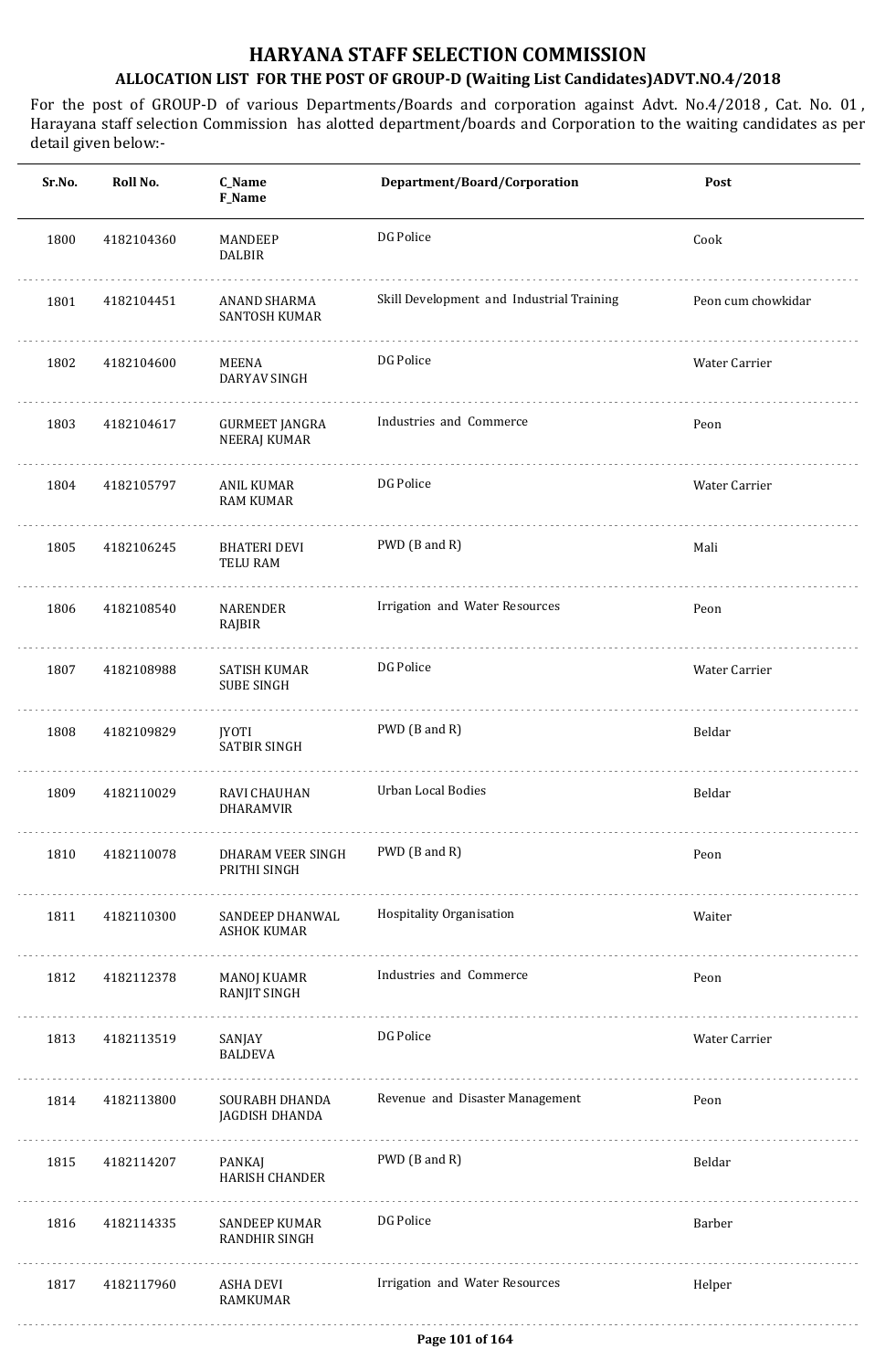| Sr.No. | Roll No.   | C_Name<br>F_Name                           | Department/Board/Corporation      | Post                    |
|--------|------------|--------------------------------------------|-----------------------------------|-------------------------|
| 1818   | 4182118423 | ASHAD ALI<br><b>AMEER ALI</b>              | PWD (B and R)                     | Peon                    |
| 1819   | 4182119556 | <b>GOURAV KUMAR</b><br><b>SHYAM SUNDER</b> | DG Police                         | Barber                  |
| 1820   | 4182124241 | MAHESH KUMAR<br>DHARAMBIR                  | PWD (B and R)                     | Beldar                  |
| 1821   | 4182125306 | NAVEEN KUMAR<br><b>SAMUNDER SINGH</b>      | PWD (B and R)                     | Peon                    |
| 1822   | 4182126262 | <b>SHIV DUTT</b><br>RAJESH KUMAR           | PWD (B and R)                     | Beldar                  |
| 1823   | 4182126537 | HARKESH<br><b>OMPARKASH</b>                | <b>ESI Health Care</b>            | Peon                    |
| 1824   | 4182128361 | <b>RAM RATTAN</b><br><b>RAM GOPAL</b>      | PWD (B and R)                     | Beldar                  |
| 1825   | 4182128408 | SANDEEP<br><b>SURESH</b>                   | Economic and Statistical Analysis | Peon                    |
| 1826   | 4182129291 | SHARDA<br>ANIL                             | Irrigation and Water Resources    | Helper                  |
| 1827   | 4182129836 | RAJEEV KUMAR<br><b>DULI CHAND</b>          | Revenue and Disaster Management   | Peon                    |
| 1828   | 4182131947 | SANDEEP<br><b>BRAHM PRAKASH</b>            | <b>Technical Education</b>        | Peon                    |
| 1829   | 4182132174 | SACHIN<br>LEELA RAM                        | Animal Husbandry and Dairying     | <b>Animal Attendant</b> |
| 1830   | 4182132452 | PREM CHAND<br>PIARA LAL                    | DG Police                         | Cook                    |
| 1831   | 4182132945 | ROHIT<br>RAMBIR                            | DG Police                         | Water Carrier           |
| 1832   | 4182133440 | MOHENDER<br><b>KANWAR SEN</b>              | <b>Urban Local Bodies</b>         | Bill distributor        |
| 1833   | 4182134519 | BIJENDER SINGH<br><b>DALIP SINGH</b>       | Public Health Engineering         | Peon                    |
| 1834   | 4182136094 | SANDEEP KUMAR<br>MAHENDER KUMAR            | Agriculture                       | Peon                    |
| 1835   | 4182136522 | GOURAV<br>RAJPAL                           | PWD (B and R)                     | Beldar                  |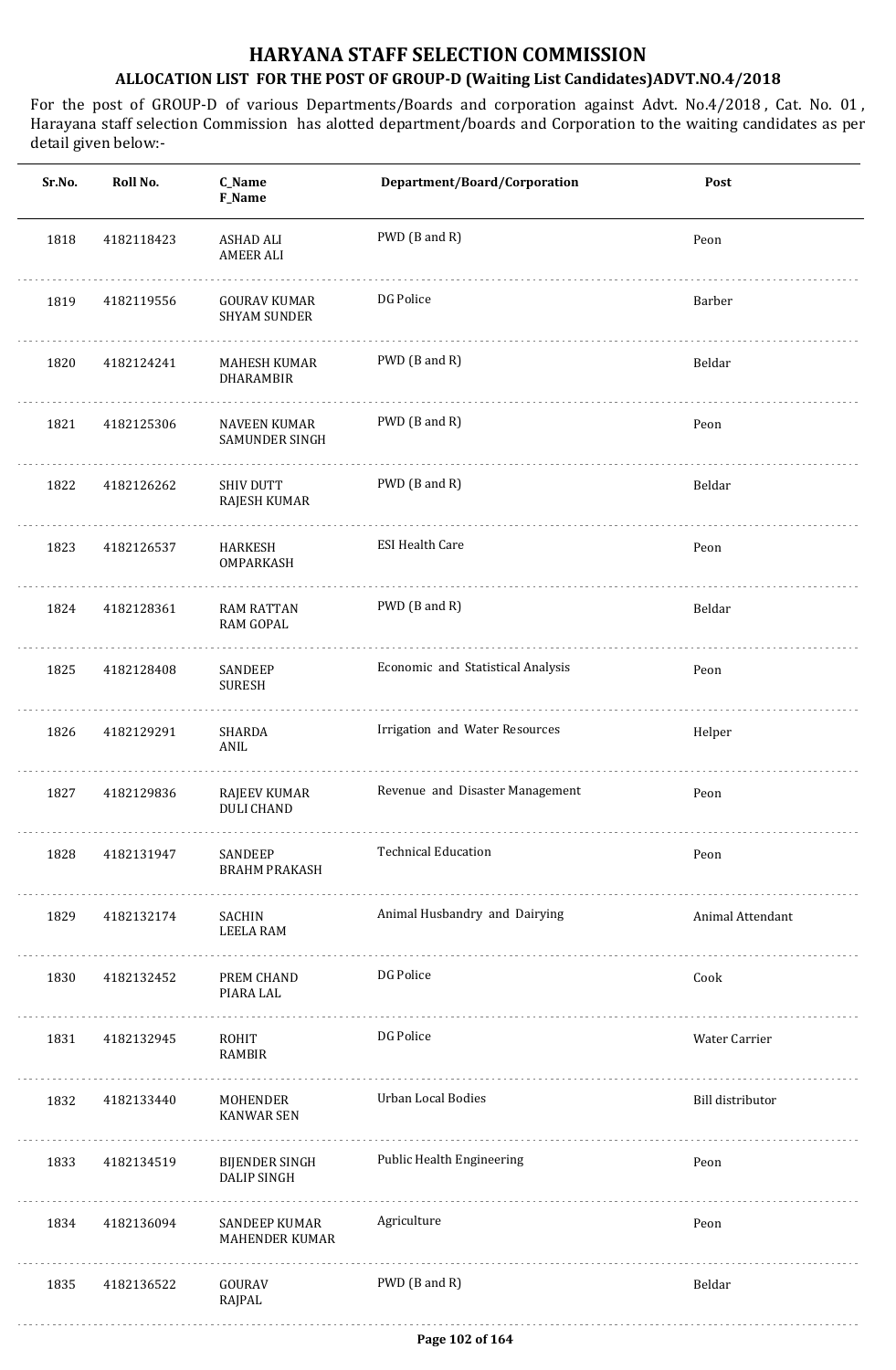| Sr.No. | Roll No.   | C_Name<br>F_Name                            | Department/Board/Corporation    | Post               |
|--------|------------|---------------------------------------------|---------------------------------|--------------------|
| 1836   | 4182137475 | <b>DEEPAK</b><br><b>SUBHASH</b>             | <b>State Transport</b>          | Electrician Helper |
| 1837   | 4182137601 | MAHENDER KUMAR<br><b>NAND RAM</b>           | DG Police                       | Cook               |
| 1838   | 4182138088 | <b>JITENDER KUMAR</b><br><b>GULAB SINGH</b> | DG Police                       | Cook               |
| 1839   | 4182138171 | <b>RAM MEHAR</b><br><b>HAWA SINGH</b>       | DG Police                       | Cook               |
| 1840   | 4182140050 | YES PAL<br><b>INDRAJ SINGH</b>              | <b>State Transport</b>          | Mechanical Helper  |
| 1841   | 4182140253 | BALRAJ<br><b>SATBIR SINGH</b>               | <b>ESI Health Care</b>          | Peon               |
| 1842   | 4182140493 | AMAR SINGH<br><b>BISHAN RAM</b>             | DG Police                       | Cook               |
| 1843   | 4182140656 | PARVEEN KUMAR<br>SATBIR SINGH               | PWD (B and R)                   | Beldar             |
| 1844   | 4182140886 | RAVINA RANI<br>JAIBIR SINGH                 | PWD (B and R)                   | Beldar             |
| 1845   | 4182140920 | PARMOD KUMAR<br><b>RAMESHWAR</b>            | Agriculture                     | Field Man          |
| 1846   | 4182141415 | JAIBIR<br><b>OM PARKASH</b>                 | Horticulture                    | Mali               |
| 1847   | 4182141806 | MONU KHLOHA<br><b>RAMPAL</b>                | Irrigation and Water Resources  | Peon               |
| 1848   | 4182142051 | AMIT VASHISTH<br>RADHEY SHYAM               | DG Police                       | Mali               |
| 1849   | 4182142145 | ANUP<br><b>GURDEV</b>                       | PWD (B and R)                   | Beldar             |
| 1850   | 4182142978 | JEETENDRA KUMAR<br>SHARMA                   | Revenue and Disaster Management | Mali               |
| 1851   | 4182143960 | MANDEEP<br>BALWAN                           | Advocate General                | Peon               |
| 1852   | 4182144156 | ASHOK KUMAR<br><b>BRIJ LAL</b>              | DG Police                       | Cook               |
| 1853   | 4182144292 | VIRENDER KUMAR<br>JAGDISH CHAND             | DG Police                       | Cook               |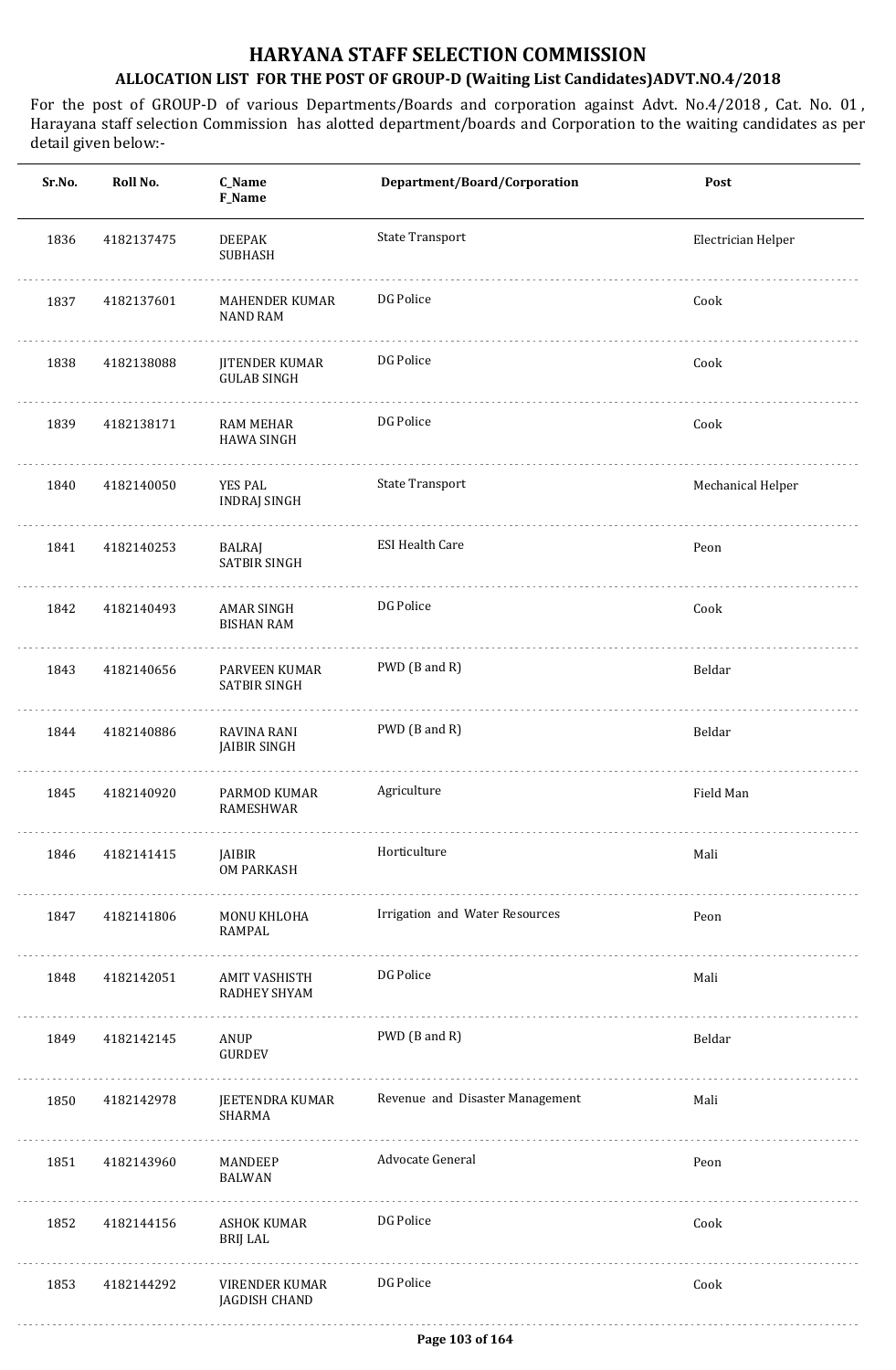| Sr.No. | Roll No.   | C_Name<br>F_Name                        | Department/Board/Corporation          | Post              |
|--------|------------|-----------------------------------------|---------------------------------------|-------------------|
| 1854   | 4182144767 | <b>SUMIT</b><br>DALBIR SINGH            | Irrigation and Water Resources        | Helper            |
| 1855   | 4182145586 | KARAN SINGH<br><b>SATBIR SINGH</b>      | <b>State Transport</b>                | Mechanical Helper |
| 1856   | 4182150625 | SANEH LATA<br><b>RAMVIR</b>             | DG Police                             | Water Carrier     |
| 1857   | 4182150648 | <b>SUNIL KUMAR</b><br><b>OM PARKASH</b> | <b>ESI Health Care</b>                | Ward Servant      |
| 1858   | 4182151951 | SARITA<br><b>KRISHAN KUMAR</b>          | Haryana State Pollution Control Board | Peon              |
| 1859   | 4182152148 | BALBIR<br><b>CHARAN SINGH</b>           | PWD (B and R)                         | Beldar            |
| 1860   | 4182152392 | VIKRAM SINGH<br>SHISHUPAL SINGH         | PWD (B and R)                         | Beldar            |
| 1861   | 4182153366 | NARESH SINGH<br><b>BHUP RAM</b>         | Revenue and Disaster Management       | Peon              |
| 1862   | 4182153551 | MUKESH KUMAR<br>SH SURAJ MAL            | Horticulture                          | Mali              |
| 1863   | 4182153910 | <b>ANIL KUMAR</b><br><b>ISHAM SINGH</b> | Hospitality Organisation              | Waiter            |
| 1864   | 4182154231 | SUSHIL KUMAR<br><b>KALU RAM</b>         | PWD (B and R)                         | Mali              |
| 1865   | 4182154269 | NARENDER<br><b>ISHWAR SINGH</b>         | Employment                            | Peon              |
| 1866   | 4182154318 | <b>NITIN</b><br>VINOD KUMAR             | PWD (B and R)                         | Beldar            |
| 1867   | 4182156358 | SUNDER SINGH<br>SAJJAN SINGH            | Women and Child Development           | Peon              |
| 1868   | 4182156943 | NARINDER KUMAR<br><b>DHARMBIR SINGH</b> | DG Police                             | Water Carrier     |
| 1869   | 4182157688 | JASWANT<br><b>NATTHU RAM</b>            | Revenue and Disaster Management       | Peon              |
| 1870   | 4182158555 | CHINTI<br>PRITAM SINGH                  | <b>ESI Health Care</b>                | Peon              |
| 1871   | 4182159595 | JYOTI<br>SATYAWAN                       | <b>Higher Education</b>               | Peon              |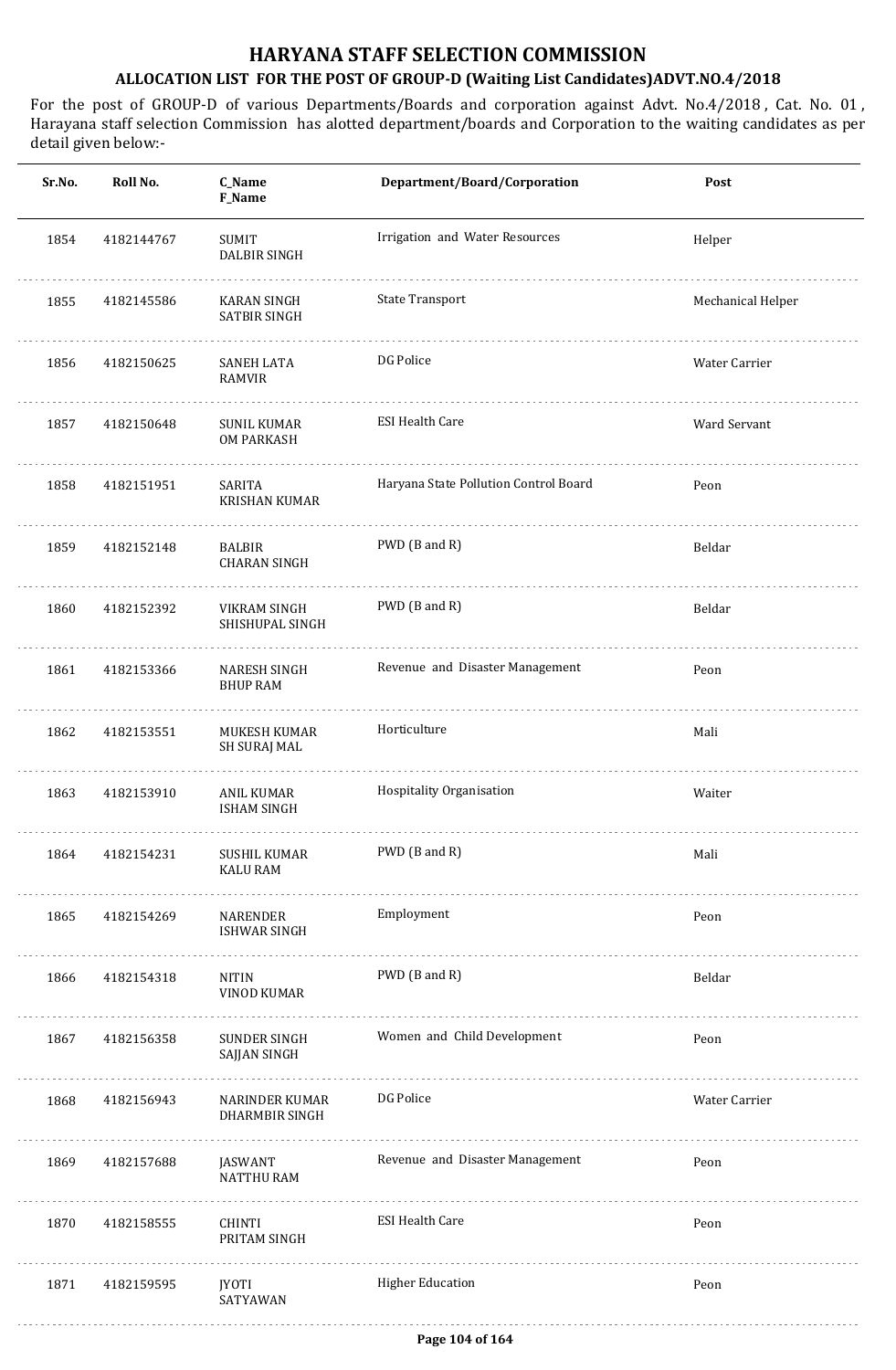| Sr.No. | Roll No.   | C_Name<br>F_Name                         | Department/Board/Corporation              | Post               |
|--------|------------|------------------------------------------|-------------------------------------------|--------------------|
| 1872   | 4182159923 | ROSHAN<br><b>LILU RAM</b>                | PWD (B and R)                             | Beldar             |
| 1873   | 4182161213 | PARVEEN KUMAR<br>AJIT SINGH              | Skill Development and Industrial Training | Peon cum chowkidar |
| 1874   | 4182161417 | <b>JAI BHAGWAN</b><br><b>JOGI RAM</b>    | Public Health Engineering                 | Peon               |
| 1875   | 4182162848 | <b>SURESH</b><br>DAYA CHAND              | Prosecution                               | Peon               |
| 1876   | 4182165319 | SATISH KUMAR<br>RAM PAT SHARMA           | <b>Registrar Cooperative Societies</b>    | Peon               |
| 1877   | 4182166823 | <b>MANDEEP KUMAR</b><br><b>RAM KUMAR</b> | Revenue and Disaster Management           | Peon               |
| 1878   | 4182166945 | VIRENDER KUMAR<br><b>LEELA RAM</b>       | Secondary Education                       | Peon               |
| 1879   | 4182167727 | <b>AMIT KUMAR</b><br>DEEPAK KUMAR        | Irrigation and Water Resources            | Helper             |
| 1880   | 4182168904 | RAMKESH<br><b>RANBIR SINGH</b>           | DG Police                                 | Carpenter          |
| 1881   | 4182170274 | <b>JITENDRA SINGH</b><br>MOHINDRA SINGH  | Development and Panchayats                | Peon               |
| 1882   | 4182172605 | NISHU<br><b>JAI SINGH</b>                | DG Police                                 | Dhobi              |
| 1883   | 4182173171 | PARDEEP<br><b>SURESH KUMAR</b>           | DG Police                                 | Water Carrier      |
| 1884   | 4182173387 | RAHUL KUMAR<br><b>SURESH KUMAR</b>       | PWD (B and R)                             | Beldar             |
| 1885   | 4182176000 | VINOD KUMAR<br><b>OM PARKASH</b>         | PWD (B and R)                             | Mali               |
| 1886   | 4182176452 | MANDEEP<br><b>DALSHER</b>                | PWD (B and R)                             | Beldar             |
| 1887   | 4182176668 | SURESH KUMAR<br><b>MAHABIR SINGH</b>     | DG Police                                 | Water Carrier      |
| 1888   | 4182177490 | JAGDEV<br>KULWANT SINGH                  | <b>ESI Health Care</b>                    | Peon               |
| 1889   | 4182177623 | KRISHAN CHAND<br>DHARAM SINGH            | DG Police                                 | Barber             |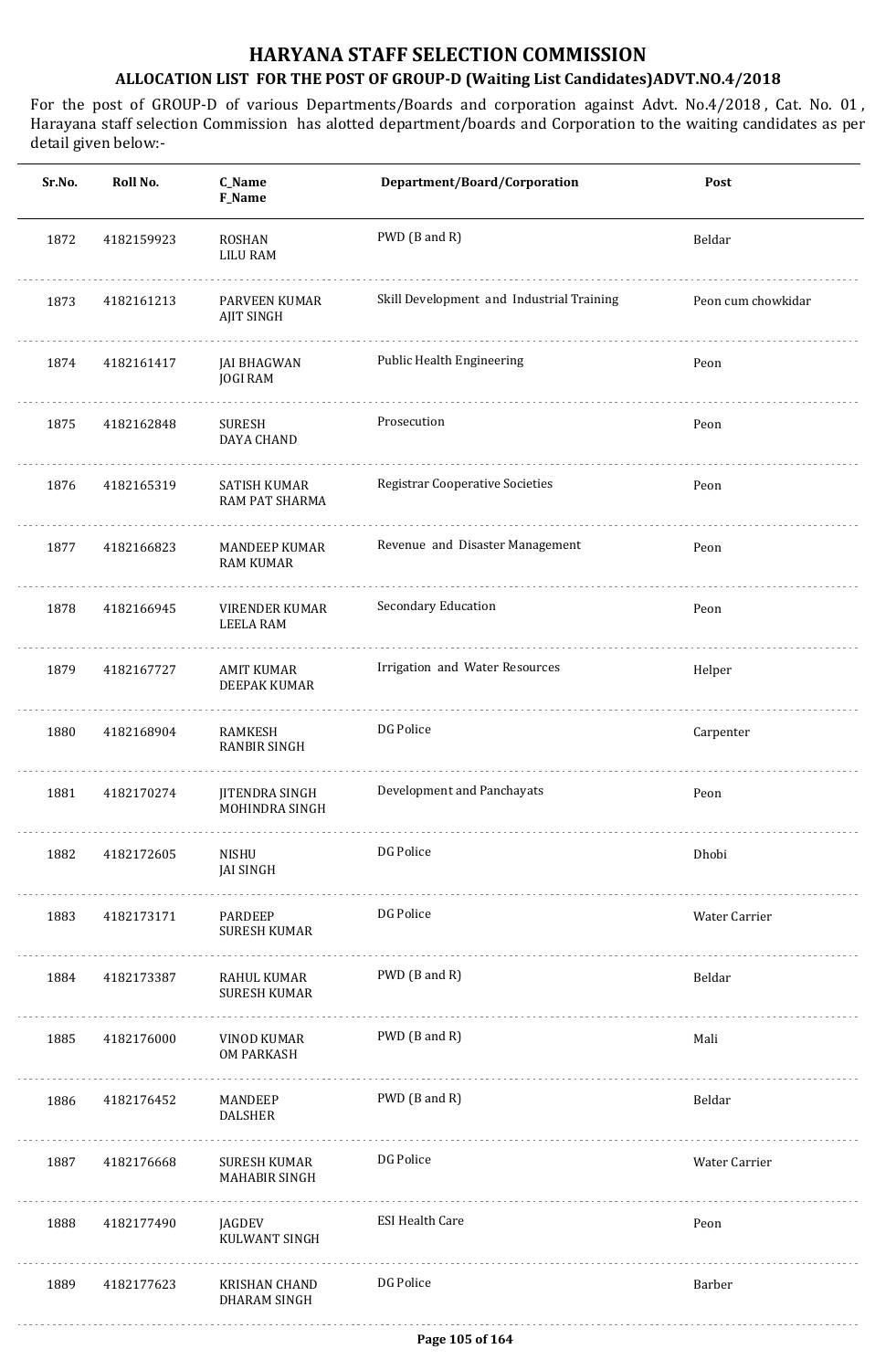| Sr.No. | Roll No.   | C_Name<br>F_Name                      | Department/Board/Corporation              | Post               |
|--------|------------|---------------------------------------|-------------------------------------------|--------------------|
| 1890   | 4182178016 | <b>VIRENDER</b><br>JAGERAM            | Excise and Taxation                       | Peon               |
| 1891   | 4182178292 | PARMOD<br>JAGDISH                     | Urban Local Bodies                        | Beldar             |
| 1892   | 4182178354 | AMIT<br>MAHENDER                      | PWD (B and R)                             | Beldar             |
| 1893   | 4182179406 | SANJEEV<br>SATYA PRAKASH              | Haryana Board of School Education         | Chowkidar-cum-Peon |
| 1894   | 4182181526 | RAVINDER SINGH<br>PARTAP SINGH        | Animal Husbandry and Dairying             | Animal Attendant   |
| 1895   | 4182181891 | NITU<br><b>BANSHI LAL</b>             | PWD (B and R)                             | Beldar             |
| 1896   | 4182182082 | <b>KADAM PAL</b><br><b>SUBA SINGH</b> | Women and Child Development               | Peon               |
| 1897   | 4182182644 | RAJESH KUMAR<br><b>UMED SINGH</b>     | Home Guard and Civil Defense              | Cook               |
| 1898   | 4182184188 | MUKESH<br>SHEESHRAM                   | PWD (B and R)                             | Beldar             |
| 1899   | 4182184334 | SANJAY KUMAR<br>RAJ SINGH             | Animal Husbandry and Dairying             | Animal Attendant   |
| 1900   | 4182184555 | VIPIN KUMAR<br>KALICHARAN             | DG Police                                 | Cook               |
| 1901   | 4182184628 | SACHIN KUMAR<br><b>INDER SINGH</b>    | DG Police                                 | Cook               |
| 1902   | 4182185395 | VIKAS<br><b>KRISHAN KUMAR</b>         | PWD (B and R)                             | Beldar             |
| 1903   | 4182185766 | <b>SUMIT DUHAN</b><br>SANJEET         | Agriculture                               | Field Man          |
| 1904   | 4182187249 | MADHU<br>ASHOK                        | Skill Development and Industrial Training | Peon cum chowkidar |
| 1905   | 4182187701 | <b>RAVINDER KUMAR</b><br>MUKESH KUMAR | Irrigation and Water Resources            | Helper             |
| 1906   | 4182188169 | ANAND<br><b>BALBIR SINGH</b>          | DG Police                                 | Barber             |
| 1907   | 4182188732 | JITENDER SINGH<br><b>BALJIT SINGH</b> | Fisheries                                 | Peon               |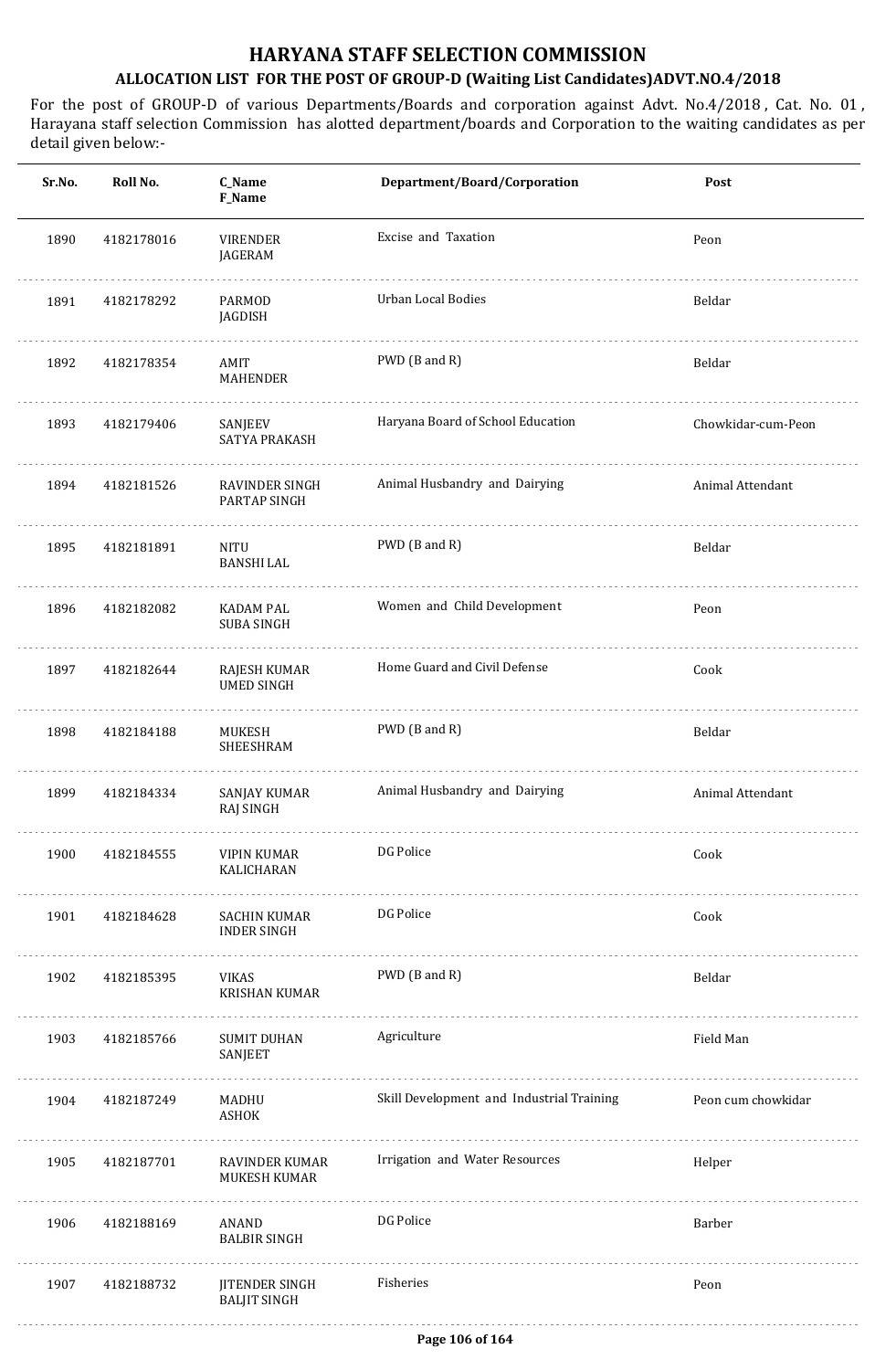| Sr.No. | Roll No.   | C_Name<br>F_Name                          | Department/Board/Corporation              | Post               |
|--------|------------|-------------------------------------------|-------------------------------------------|--------------------|
| 1908   | 4182189183 | JYOTI<br><b>KARMBIR</b>                   | DG Police                                 | Peon               |
| 1909   | 4182190257 | SARITA KUMARI<br><b>RAM NARAYAN SINGH</b> | DG Police                                 | Cook               |
| 1910   | 4182190627 | DHARMENDER SINGH<br>RAMESHWAR             | DG Police                                 | Water Carrier      |
| 1911   | 4182191039 | <b>SURENDER KUMAR</b><br>ROHTAS SINGH     | DG Police                                 | Cook               |
| 1912   | 4182191801 | PRAVEEN DALAL<br><b>INDER PAL</b>         | PWD (B and R)                             | Beldar             |
| 1913   | 4182192344 | MANISH<br>RAMAVTAR                        | Skill Development and Industrial Training | Workshop Attendant |
| 1914   | 4182192824 | .<br>SANJU<br>SOMVEER SINGH               | Development and Panchayats                | Peon               |
| 1915   | 4182194242 | RAVITA<br><b>HARNAND</b>                  | Irrigation and Water Resources            | Helper             |
| 1916   | 4182194303 | ANKIT KUMAR<br><b>UMED SINGH</b>          | DG Police                                 | Cook               |
| 1917   | 4182195168 | <b>MOHIT SEN</b><br><b>KARMVIR</b>        | PWD (B and R)                             | Beldar             |
| 1918   | 4182195362 | PRIYANKA DEVI<br>RAMPHAL                  | <b>Chief Secretary</b>                    | Helper to Lineman  |
| 1919   | 4182196197 | RAM BHATERI<br>PHOOL KUMAR                | PWD (B and R)                             | Beldar             |
| 1920   | 4182196553 | SARITA KUMARI<br><b>SURYA PARKASH</b>     | Animal Husbandry and Dairying             | Animal Attendant   |
| 1921   | 4182196567 | BALWAN<br><b>KALI RAM</b>                 | DG Police                                 | Barber             |
| 1922   | 4182196927 | VEDPAL<br>DHARAMPAL                       | DG Police                                 | Cook               |
| 1923   | 4182200388 | MOHIT GILL<br><b>MAHENDER GILL</b>        | Haryana Board of School Education         | Peon               |
| 1924   | 4182200413 | SANDEEP<br><b>BALWAN SINGH</b>            | Sports and Youth Affairs                  | Peon               |
| 1925   | 4182201491 | RAVINDER SINGH<br><b>NARENDER SINGH</b>   | Irrigation and Water Resources            | Helper             |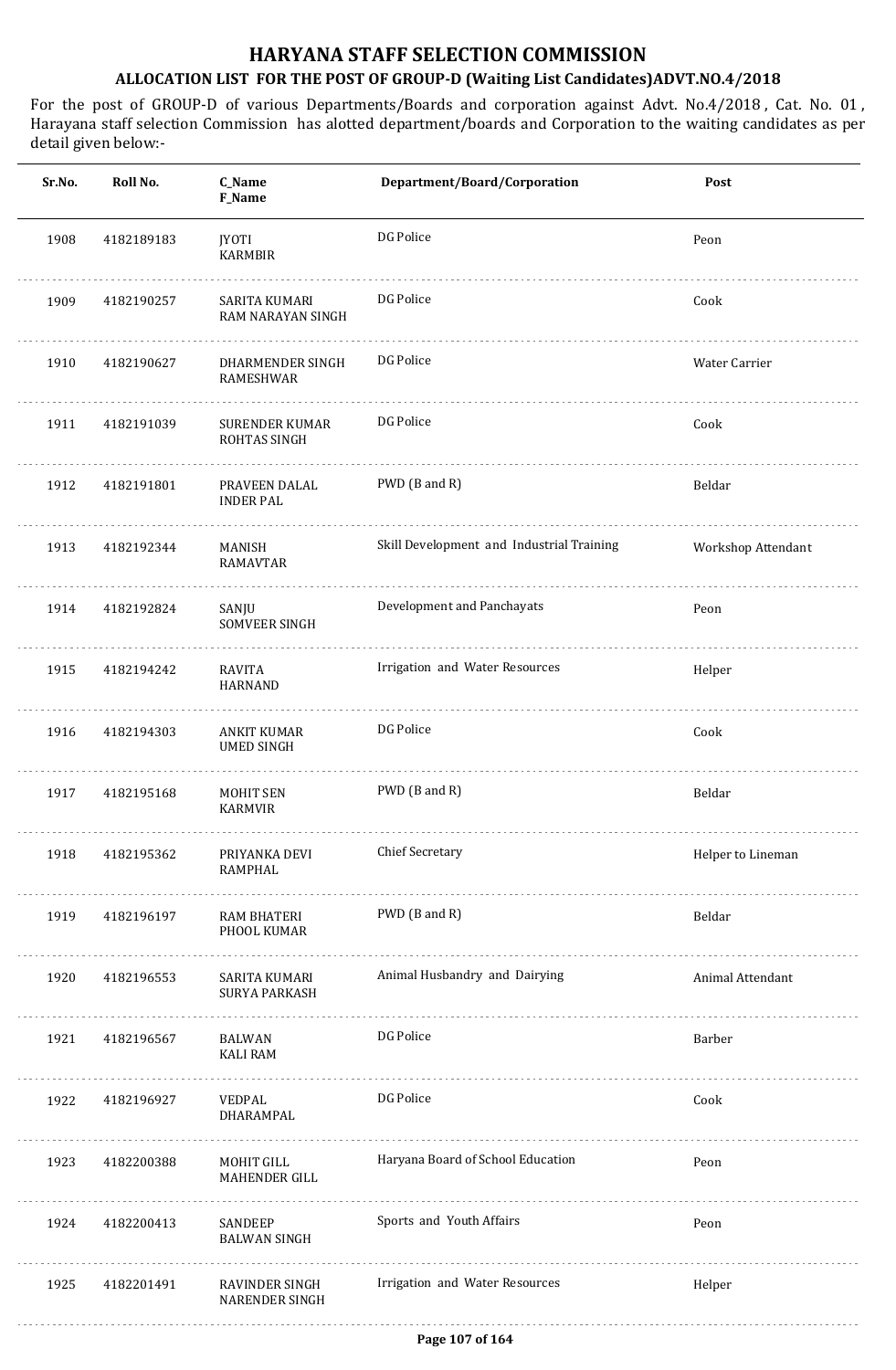| Sr.No. | Roll No.   | C_Name<br>F_Name                    | Department/Board/Corporation   | Post               |
|--------|------------|-------------------------------------|--------------------------------|--------------------|
| 1926   | 4182201759 | RAKESH SHARMA<br>TULA RAM           | <b>ESI Health Care</b>         | Peon               |
| 1927   | 4182203259 | <b>SIV KUMAR</b><br><b>RAM BHAJ</b> | PWD (B and R)                  | Beldar             |
| 1928   | 4182204421 | SUDESH KUMARI<br><b>SEWA RAM</b>    | PWD (B and R)                  | Beldar             |
| 1929   | 4182204498 | KAILASH<br>SUBHASH CHAND            | PWD (B and R)                  | Road Mate          |
| 1930   | 4182206344 | MANJEET<br>RAMPHAL                  | DG Police                      | Barber             |
| 1931   | 4182206884 | <b>MUNIM</b><br>MAHIPAL SIMGH       | PWD (B and R)                  | Beldar             |
| 1932   | 4182207424 | KULJEET<br>BALRAJ                   | <b>ESI Health Care</b>         | Peon               |
| 1933   | 4182208425 | SACHIN SHARMA<br>RAJENDER SHARMA    | Urban Local Bodies             | Mali-cum-Chowkidar |
| 1934   | 4182208539 | JONI<br><b>WAZIR SINGH</b>          | Town and Country Planning      | Peon               |
| 1935   | 4182210099 | MANJEET<br><b>SUKHBIR</b>           | Irrigation and Water Resources | Peon               |
| 1936   | 4182210732 | VIKAS<br><b>DHARAM BIR</b>          | DG Police                      | Dhobi              |
| 1937   | 4182211446 | .<br>PAWAN KUMAR<br>AJIT SINGH      | <b>Technical Education</b>     | Peon               |
| 1938   | 4182211584 | KULDEEP<br><b>BHARAT SINGH</b>      | Irrigation and Water Resources | Peon               |
| 1939   | 4182212059 | SUSHEEL KUMAR<br>RAMESH CHAND       | DG Police                      | Water Carrier      |
| 1940   | 4182212509 | RAJNEESH<br><b>CHAND RAM</b>        | PWD (B and R)                  | Beldar             |
| 1941   | 4182212660 | SATPAL PANWAR<br>OM PRAKASH         | <b>Chief Secretary</b>         | Peon-cum-chowkidar |
| 1942   | 4182212682 | SEEMA<br><b>SAT BIR</b>             | PWD (B and R)                  | Beldar             |
| 1943   | 4182213150 | SANDEEP KUMAR<br>HOSHIAR SINGH      | PWD (B and R)                  | Beldar             |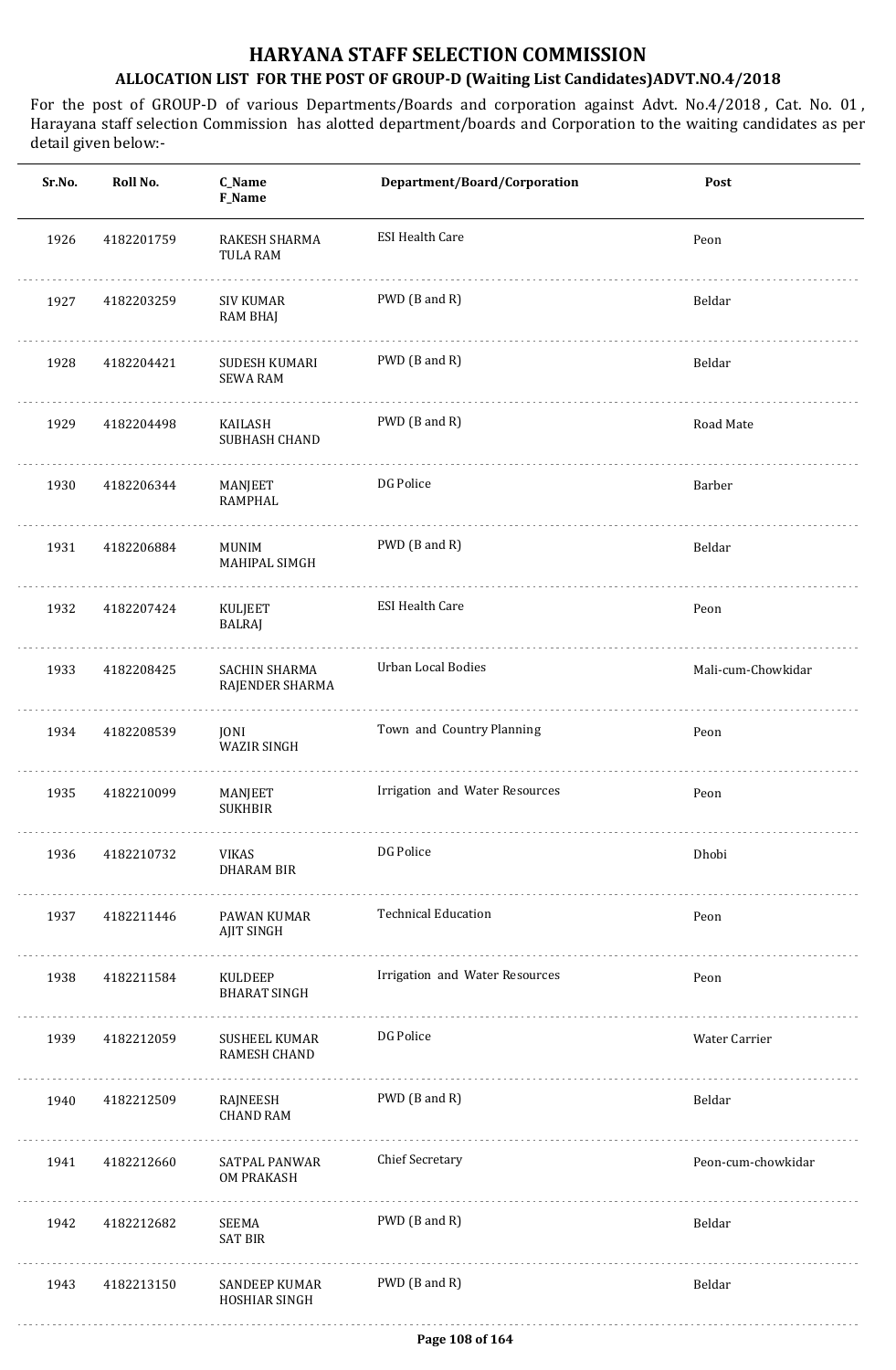| Roll No.   | C_Name<br><b>F_Name</b>                      | Department/Board/Corporation           | Post               |
|------------|----------------------------------------------|----------------------------------------|--------------------|
| 4182213458 | <b>KULDEEP</b><br><b>NAFE SINGH</b>          | PWD (B and R)                          | Beldar             |
| 4182213679 | MANJEET<br><b>RAJBIR SINGH</b>               | PWD (B and R)                          | Beldar             |
| 4182214641 | ANGREJ SINGH<br>RAJPAL SINGH                 | <b>ESI Health Care</b>                 | Ward Servant       |
| 4182215743 | JAIBHAGWAN<br><b>HARI KISHAN</b>             | DG Police                              | Cook               |
| 4182215761 | <b>RAJESH KUMAR</b><br><b>KAPOOR SINGH</b>   | Revenue and Disaster Management        | Peon               |
| 4182217010 | <b>BALWAN SINGH</b><br><b>SULTAN SINGH</b>   | PWD (B and R)                          | Beldar             |
| 4182218146 | <b>GAJENDER SINGH</b><br><b>RAKESH SINGH</b> | PWD (B and R)                          | Beldar             |
| 4182218337 | <b>PARDEEP</b><br><b>MAHENDER SINGH</b>      | PWD (B and R)                          | Mali               |
| 4182220617 | JASWINDER PAL SINGH<br><b>SARDAR SINGH</b>   | Archeology and Museums                 | Attendant          |
| 4182220951 | <b>NAVEEN</b><br><b>SUBH RAM</b>             | Labour                                 | Orderly            |
| 4182221035 | RISHAL SINGH<br><b>SADHU RAM</b>             | <b>Urban Local Bodies</b>              | Mali-cum-Chowkidar |
| 4182221865 | SHARBATI DEVI<br>BRIJ LAL                    | PWD (B and R)                          | Beldar             |
| 4182223138 | SHAMSHER<br>RAMESHAR DASS                    | PWD (B and R)                          | Beldar             |
| 4182223506 | SUKHBEER SINGH<br>ISHWAR SINGH               | Animal Husbandry and Dairying          | Animal Attendant   |
| 4182224138 | PANKAJ<br>JAGDISH CHANDER                    | <b>Registrar Cooperative Societies</b> | Peon               |
| 4182224271 | MUKESH DHAKA<br><b>HANUMAN</b>               | PWD (B and R)                          | Beldar             |
| 4182224438 | SUMIT<br>HANUMAN SINGH                       | DG Police                              | Water Carrier      |
| 4182224964 | <b>BIRENDRA KUMAR</b><br>THAKUR              | PWD (B and R)                          | Beldar             |
|            |                                              |                                        |                    |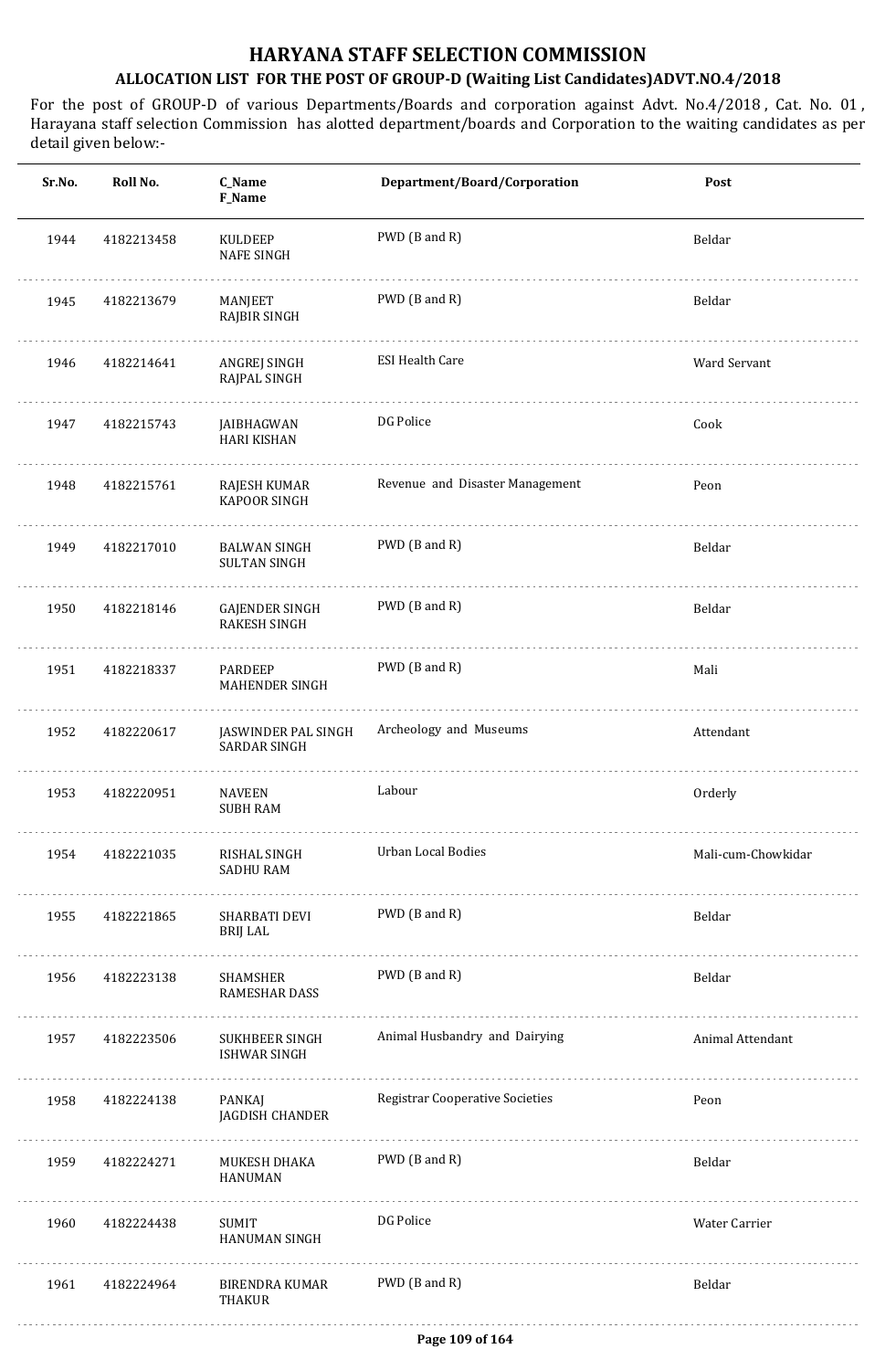| Sr.No. | Roll No.   | C_Name<br>F_Name                    | Department/Board/Corporation              | Post          |
|--------|------------|-------------------------------------|-------------------------------------------|---------------|
| 1962   | 4182225070 | MANDEEP<br><b>RAMKUMAR</b>          | Haryana Board of School Education         | Peon          |
| 1963   | 4182225847 | <b>DEEPAK</b><br><b>JAI SINGH</b>   | PWD (B and R)                             | Beldar        |
| 1964   | 4182226041 | AMIT KUMAR<br><b>SUBE SINGH</b>     | Ayush                                     | Peon          |
| 1965   | 4182227043 | RAVEENA<br><b>KRISHAN KUMAR</b>     | PWD (B and R)                             | Mali          |
| 1966   | 4182228547 | BHATERI<br><b>MAHABIR</b>           | DG Police                                 | Cook          |
| 1967   | 4182229990 | TAPASYA<br>JAGDISH PARSAD           | DG Police                                 | Cook          |
| 1968   | 4182230474 | PARVEEN VERMA<br>RAMKUMAR VERMA     | PWD (B and R)                             | Mali          |
| 1969   | 4182232144 | PARVEEN KUMAR<br><b>BHIM SINGH</b>  | PWD (B and R)                             | Beldar        |
| 1970   | 4182232671 | RAJESH KUMAR<br><b>SARDHA RAM</b>   | DG Police                                 | Water Carrier |
| 1971   | 4182233908 | ANUJ KUMAR<br><b>BIJENDER SINGH</b> | DG Police                                 | Cook          |
| 1972   | 4182234012 | RAMESH<br><b>DALBIR</b>             | Urban Local Bodies                        | Beldar        |
| 1973   | 4182234711 | NIKKU<br>DHARAMVEER                 | DG Police                                 | Water Carrier |
| 1974   | 4182236986 | VIKAS<br>SHUBASH CHAND              | PWD (B and R)                             | Beldar        |
| 1975   | 4182237165 | MOHIT<br><b>SATYA NARYAN</b>        | PWD (B and R)                             | Peon          |
| 1976   | 4182241561 | SONIA DEVI<br>OM PRAKASH            | PWD (B and R)                             | Beldar        |
| 1977   | 4182242539 | PARDEEP<br>MOHINDER SINGH           | PWD (B and R)                             | Beldar        |
| 1978   | 4182243077 | HARPAL SINGH<br>OM PRAKASH          | Skill Development and Industrial Training | Peon          |
| 1979   | 4182243517 | JYOTI<br>RAJ SINGH                  | Town and Country Planning                 | Peon          |
|        |            |                                     |                                           |               |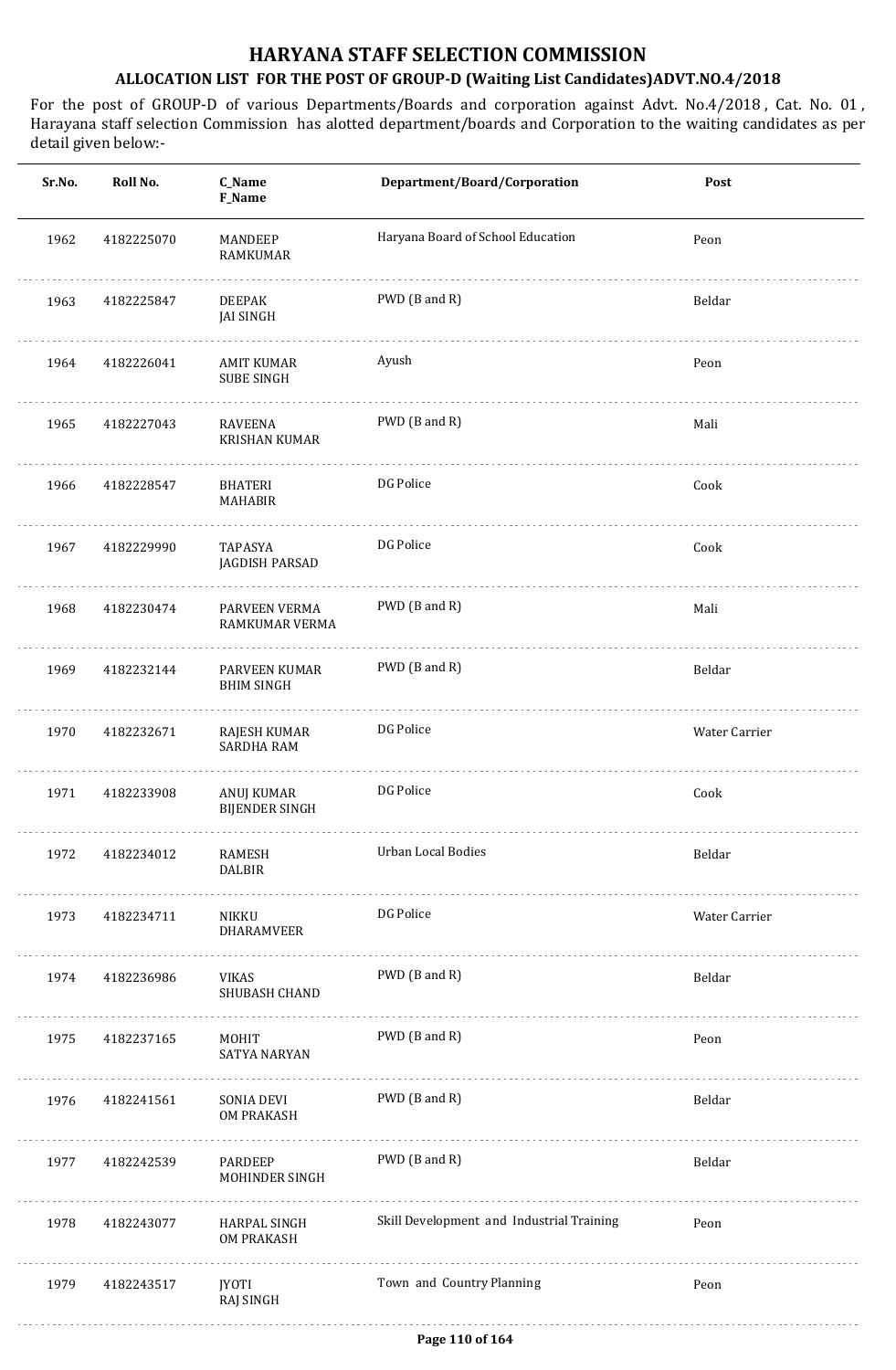| Sr.No. | Roll No.        | C_Name<br>F_Name                             | Department/Board/Corporation              | Post               |
|--------|-----------------|----------------------------------------------|-------------------------------------------|--------------------|
| 1980   | 4182244460      | ROHTASH KUMAR<br>MAHAVIR                     | Irrigation and Water Resources            | Peon               |
| 1981   | 4182244516      | RAMESH KUMAR<br><b>GYANI RAM</b>             | DG Police                                 | Barber             |
| 1982   | 4182244874      | MUKESH KUMAR<br><b>RANDHIR SINGH</b>         | Employment                                | Peon               |
| 1983   | 4182245047      | JILE SINGH<br><b>HUKAM SINGH</b>             | Skill Development and Industrial Training | Peon cum chowkidar |
| 1984   | 4182246414      | <b>RAVINDER KUMAR</b><br><b>SEWA SINGH</b>   | DG Police                                 | Cook               |
| 1985   | 4182247596      | ANIL<br><b>RANBIR SINGH</b>                  | PWD (B and R)                             | Mali               |
| 1986   | 4182248820      | JAIPAL<br>JAILAL                             | Horticulture                              | Mali               |
| 1987   | 4182249198      | SARJEET KUMAR<br><b>RAM KUMAR</b>            | Agriculture                               | Field Man          |
| 1988   | 4182251813      | <b>INDERJEET</b><br><b>SUBE SINGH</b>        | DG Police                                 | Cook               |
| 1989   | 4182252011      | <b>SANDEEP KUMAR</b><br><b>JAIVIR SINGH</b>  | Forest                                    | Mali               |
| 1990   | 4182253984<br>. | NIRANJAN KUMAR<br>MANOHAR LAL                | <b>ESI Health Care</b>                    | Peon               |
| 1991   | 4182254712      | RAVINDER<br><b>MUNI RAM</b>                  | Urban Local Bodies                        | Mali-cum-Chowkidar |
| 1992   | 4182255559<br>. | <b>SANDEEP KUMAR</b><br><b>BHAGWAN SINGH</b> | PWD (B and R)                             | Mali               |
| 1993   | 4182256289      | KRISHAN KUMAR<br>RAJ KUMAR                   | DG Police                                 | Cook               |
| 1994   | 4182256314      | PANKAJ<br><b>RAM MEHAR</b>                   | Advocate General                          | Peon               |
| 1995   | 4182256451      | RAMESH KUMAR<br><b>MAHAVIR SINGH</b>         | Animal Husbandry and Dairying             | Animal Attendant   |
| 1996   | 4182258644      | RAMBIR<br>RAMLAL                             | PWD (B and R)                             | Beldar             |
| 1997   | 4182258717      | AJAY KUMAR<br><b>RAMNIWAS</b>                | <b>ESI Health Care</b>                    | Peon               |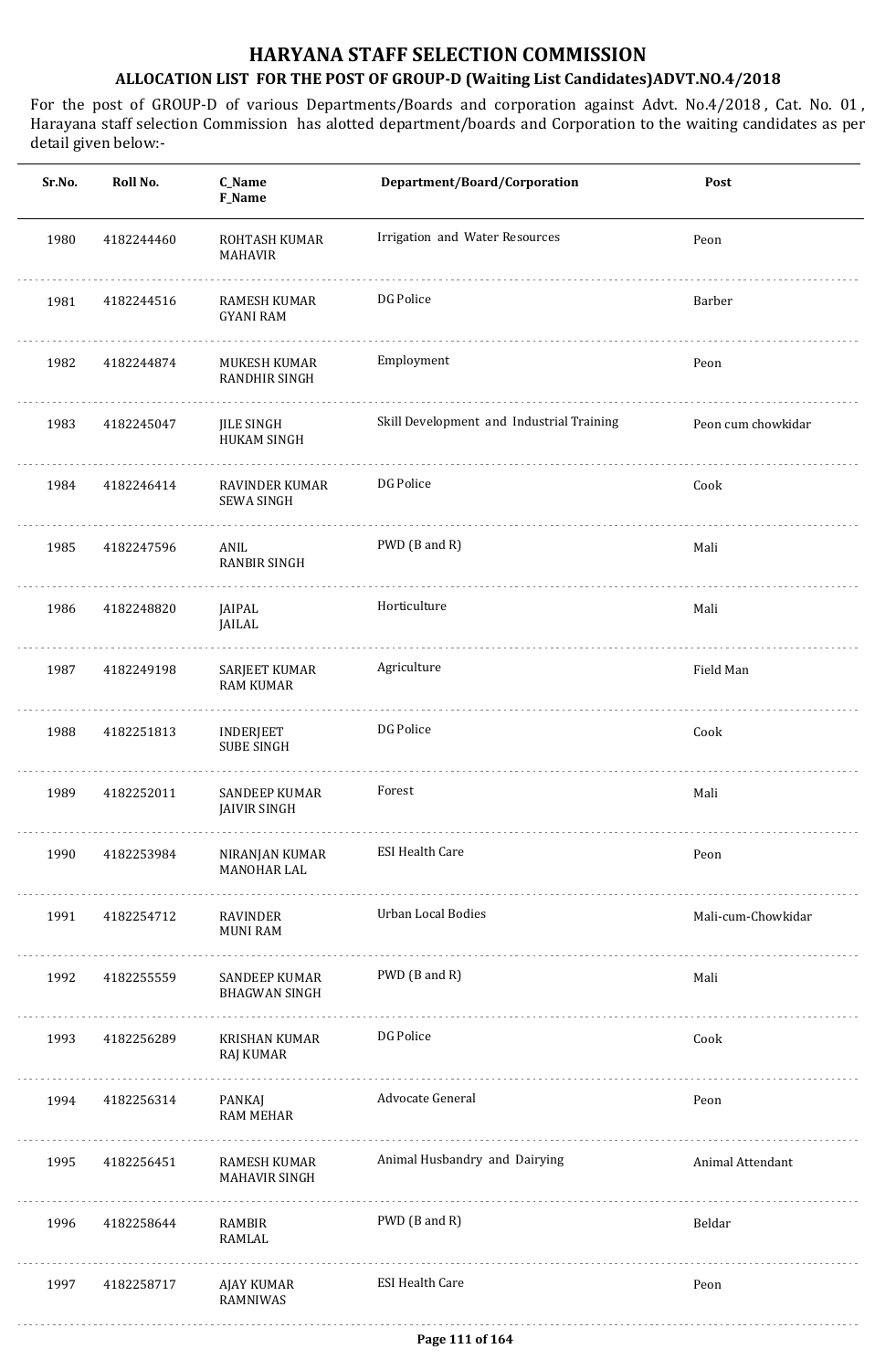| Sr.No. | Roll No.   | C_Name<br>F_Name                             | Department/Board/Corporation              | Post               |
|--------|------------|----------------------------------------------|-------------------------------------------|--------------------|
| 1998   | 4182258801 | <b>JITENDER</b><br>MAINPAL                   | Irrigation and Water Resources            | Helper             |
| 1999   | 4182258990 | HOSHIYAR SINGH<br><b>SURAJ BHAN</b>          | Horticulture                              | Mali               |
| 2000   | 4182259036 | AMIT<br>PAHAL SINGH                          | PWD (B and R)                             | Beldar             |
| 2001   | 4182260094 | ANOOP<br><b>KRISHAN</b>                      | PWD (B and R)                             | Beldar             |
| 2002   | 4182260126 | PANKAJ<br>RANDHIR SINGH                      | PWD (B and R)                             | Beldar             |
| 2003   | 4182260195 | ANISH<br><b>KABIR AHMED</b>                  | DG Police                                 | Cook               |
| 2004   | 4182260331 | ANIL KUMAR<br><b>SATBIR SINGH</b>            | Rajya Sainik Board                        | Chowkidar-cum-Mali |
| 2005   | 4182260567 | AMIT<br><b>SAT PARKASH</b>                   | Law and Legislative                       | Peon               |
| 2006   | 4182260718 | LAVISH MEHTA<br><b>RAM PARKASH</b>           | DG Police                                 | Mali               |
| 2007   | 4182261172 | <b>BINDIA</b><br><b>SURINDER KUMAR</b>       | Town and Country Planning                 | Khalasi            |
| 2008   | 4182264097 | MANJIT SINGH<br>RAGHUBIR SINGH               | Urban Local Bodies                        | Mali               |
| 2009   | 4182264321 | DHARMVIR SINGH<br>SUKHBIR SINGH              | PWD (B and R)                             | Beldar             |
| 2010   | 4182265127 | <b>DAVINDER KUMAR</b><br><b>SULTAN SINGH</b> | Skill Development and Industrial Training | Peon cum chowkidar |
| 2011   | 4182265554 | SACHIN KUMAR<br>LALMAN                       | PWD (B and R)                             | Mali               |
| 2012   | 4182265782 | NEERAJ KUMAR<br>SUKHWINDER SINGH<br>.        | Urban Local Bodies                        | Peon               |
| 2013   | 4182267044 | SUNITA DEVI<br>RANJEET                       | Economic and Statistical Analysis         | Peon               |
| 2014   | 4182269210 | VIJENDER SINGH<br>JAGDEV SINGH               | Treasury and Account Department           | Peon               |
| 2015   | 4182269503 | NAVEEN<br>NARESH                             | <b>Registrar Cooperative Societies</b>    | Peon               |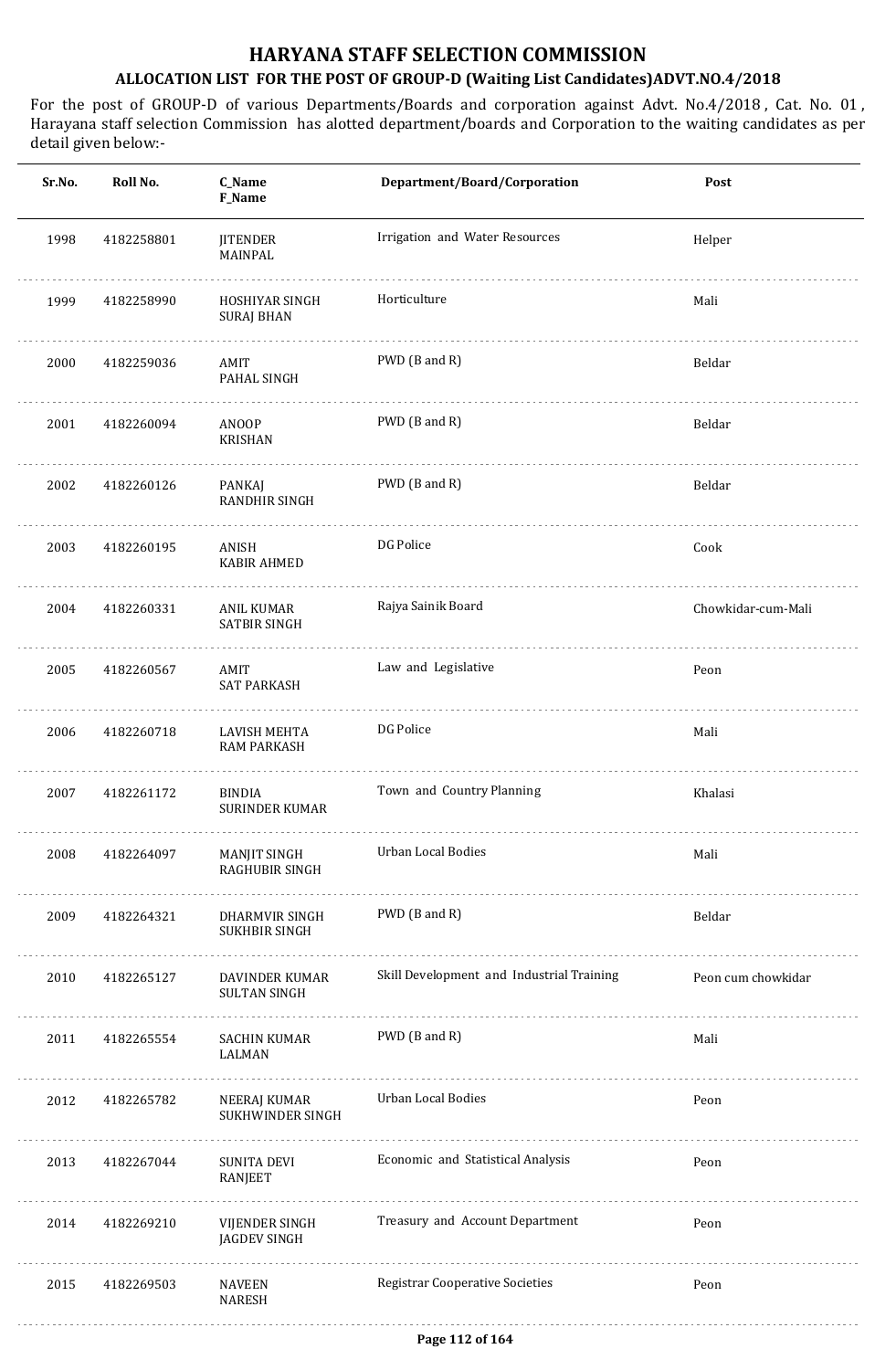| Sr.No. | Roll No.   | C_Name<br>F_Name                              | Department/Board/Corporation           | Post          |
|--------|------------|-----------------------------------------------|----------------------------------------|---------------|
| 2016   | 4182269824 | MANJEET SINGH<br><b>RATI RAM</b>              | PWD (B and R)                          | Beldar        |
| 2017   | 4182270467 | RAJBIR<br><b>SURAJ BHAN</b>                   | DG Police                              | Cook          |
| 2018   | 4182271875 | PRAMOD<br><b>SURENDER KUMAR</b>               | Agriculture                            | Field Man     |
| 2019   | 4182273150 | <b>ASHOK KUMAR</b><br><b>AMI CHAND</b>        | <b>Registrar Cooperative Societies</b> | Peon          |
| 2020   | 4182274170 | ASHISH DHAMA<br><b>RAJBIR SINGH</b>           | PWD (B and R)                          | Road Mate     |
| 2021   | 4182277041 | <b>MANDEEP KUMAR</b><br><b>NARENDER SINGH</b> | DG Police                              | Cook          |
| 2022   | 4182277764 | <b>DINESH</b><br>KITAB SINGH                  | PWD (B and R)                          | Peon          |
| 2023   | 4182278109 | SOMVIR<br><b>SURAJ BHAN</b>                   | Haryana Board of School Education      | Peon          |
| 2024   | 4182280863 | ANIL KUMAR<br>DHARMATMA SINGH                 | Irrigation and Water Resources         | Helper        |
| 2025   | 4182281144 | JAI PAL<br><b>BHALE RAM</b>                   | DG Police                              | Water Carrier |
| 2026   | 4182281405 | NAVEEN KUMAR<br>MAHESH KUMAR                  | DG Police                              | Cook          |
| 2027   | 4182282606 | RAVI<br>RAMESH KUMAR                          | PWD (B and R)                          | Beldar        |
| 2028   | 4182282939 | JYOTI PARKASH<br><b>RAM NIWAS</b>             | DG Police                              | Cook          |
| 2029   | 4182285082 | KRISHAN KUMAR<br><b>RAN SINGH</b>             | Supplies and Disposals                 | Peon          |
| 2030   | 4182285319 | MONIKA<br><b>SURENDER</b>                     | Advocate General                       | Peon          |
| 2031   | 4182286772 | NARENDER PARMAR<br>MADAN SINGH                | PWD (B and R)                          | Beldar        |
| 2032   | 4182286783 | RAVI<br>DHARAMVIR                             | PWD (B and R)                          | Beldar        |
| 2033   | 4182287053 | DEVENDER<br><b>BANE SINGH</b>                 | Agriculture                            | Field Man     |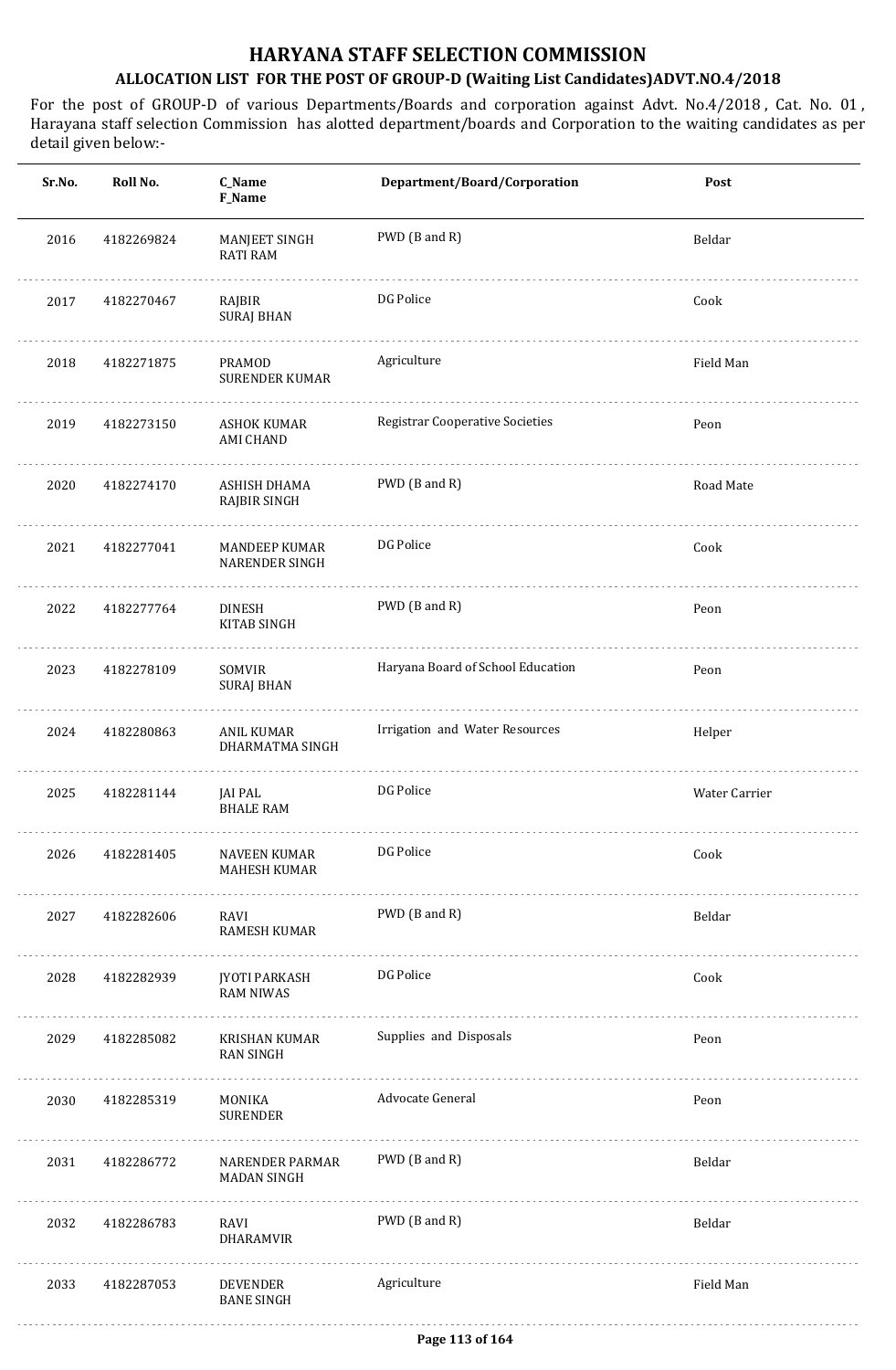| Sr.No. | Roll No.   | C_Name<br>F_Name                                 | Department/Board/Corporation              | Post               |
|--------|------------|--------------------------------------------------|-------------------------------------------|--------------------|
| 2034   | 4182287748 | <b>KAPIL DEV</b><br>SATBIR SINGH                 | PWD (B and R)                             | Beldar             |
| 2035   | 4182287937 | VIKRAM SINGH<br>SUBHASH CHAND                    | DG Police                                 | Dhobi              |
| 2036   | 4182287978 | <b>DINESH</b><br><b>BHARAT SINGH</b>             | DG Police                                 | Cook               |
| 2037   | 4182288714 | SATPAL<br><b>INDER SINGH</b>                     | Revenue and Disaster Management           | Mali               |
| 2038   | 4182289578 | <b>RATAN SINGH</b><br><b>HARI SINGH</b>          | PWD (B and R)                             | Mali               |
| 2039   | 4182290413 | ANUJ KUMAR<br><b>JAI BHAGWAN</b>                 | PWD (B and R)                             | Beldar             |
| 2040   | 4182290838 | PARDEEP KUMAR<br>HUKAM CHAND                     | DG Police                                 | Cook               |
| 2041   | 4182291901 | <b>NAVNEET KUMAR</b><br>RAJENDER SINGH           | PWD (B and R)                             | Beldar             |
| 2042   | 4182292128 | SACHIN<br>JAI BHAGWAN                            | PWD (B and R)                             | Beldar             |
| 2043   | 4182293015 | <b>SAURABH RATHEE</b><br><b>INDERJEET RATHEE</b> | Urban Local Bodies                        | Mali-cum-Chowkidar |
| 2044   | 4182293379 | PRIYANKA<br><b>OM PARKASH</b>                    | <b>ESI Health Care</b>                    | Peon               |
| 2045   | 4182293786 | NAVEEN<br><b>CHANDAN SINGH</b>                   | <b>Chief Secretary</b>                    | Peon-cum-chowkidar |
| 2046   | 4182296207 | RAHUL KUMAR<br><b>RAM CHARAN</b>                 | Irrigation and Water Resources            | Helper             |
| 2047   | 4182296951 | RAMMEHAR<br><b>SADHU RAM</b>                     | DG Police                                 | Cook               |
| 2048   | 4182297292 | MALKAIT SINGH<br>DAVINDER SINGH                  | Haryana Board of School Education         | Security Guard     |
| 2049   | 4182298345 | HARKESH YADAV<br>SHRIBHAGWAN                     | DG Police                                 | Cook               |
| 2050   | 4182298496 | RAVINA<br>HARIPAL                                | Command Area Development Authority (CADA) | Peon               |
| 2051   | 4182299322 | JAIDEEP VERMA<br>KRISHAN KUMAR VERMA             | Irrigation and Water Resources            | Helper             |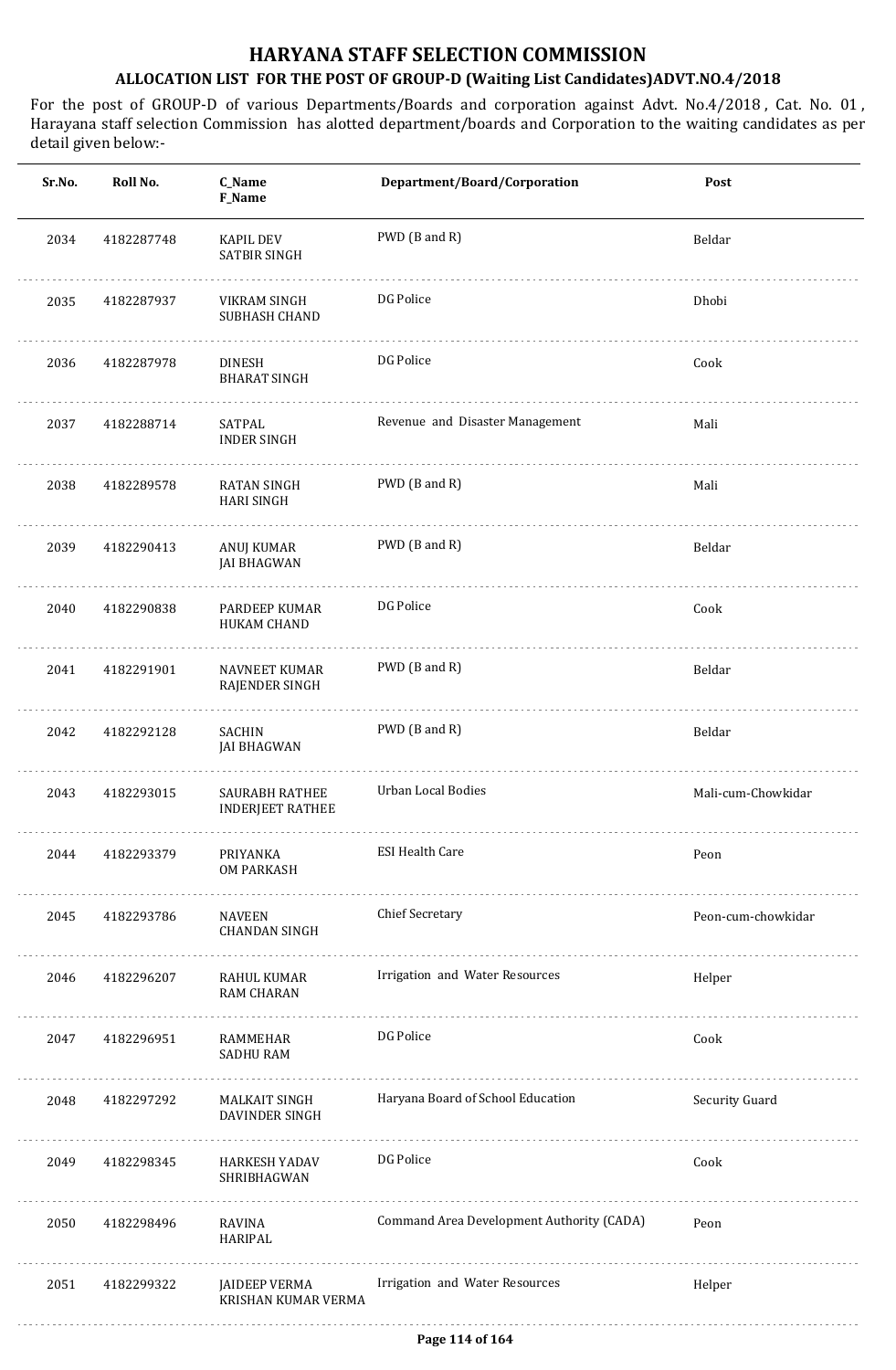| Roll No.   | C_Name<br>F_Name                       | Department/Board/Corporation           | Post                               |
|------------|----------------------------------------|----------------------------------------|------------------------------------|
| 4182299671 | <b>AMAN KUMAR</b><br>SATPAL            | PWD (B and R)                          | Beldar                             |
| 4182299831 | VIKASH<br><b>MAMAN CHAND</b>           | PWD (B and R)                          | Beldar                             |
| 4182300160 | RAJESH KUMAR<br><b>MANIRAM</b>         | PWD (B and R)                          | Beldar                             |
| 4182300214 | VIRPAL SAINI<br>SHERSINGH SAINI        | DG Police                              | Cook                               |
| 4182300930 | MANISH KUMAR<br><b>MEHAR CHAND</b>     | Haryana Board of School Education      | Security Guard                     |
| 4182301613 | <b>SACHIN</b><br><b>RAKESH KUMAR</b>   | <b>State Seed Certification Agency</b> | Beldar                             |
| 4182301731 | <b>DEEPAK</b><br>RAMPAL                | DG Police                              | Water Carrier                      |
| 4182301754 | <b>SACHIN</b><br><b>MAHINDER SINGH</b> | Fisheries                              | Peon                               |
| 4182303189 | YOGESH<br>RAJESH                       | PWD (B and R)                          | Beldar                             |
| 4182303477 | VIMAL<br><b>JAY SINGH</b>              | Revenue and Disaster Management        | Peon                               |
| 4182303867 | JYOTI<br>RAMSAVRUP                     | PWD (B and R)                          | Beldar                             |
| 4182304015 | PARVEEN<br><b>KARMBEER SINGH</b>       | Urban Local Bodies                     | Mali                               |
| 4182304142 | ANKITA KUMARI<br>YUDHVIR SINGH         | <b>ESI Health Care</b>                 | Peon                               |
| 4182304637 | MOHIT<br>OM PARKASH                    | Revenue and Disaster Management        | Peon                               |
| 4182304971 | MUSTAK<br>SHAMSHU                      | DG Police                              | Water Carrier                      |
| 4182305236 | MAYANK KUMAR<br><b>THAKUR</b>          | Ayush                                  | Lab Peon                           |
| 4182305329 | JAGDISH CHAUHAN                        |                                        | Tyreman Helper                     |
| 4182305370 | SANDEEP KUMAR<br><b>DHARM PAL</b>      | <b>Urban Local Bodies</b>              | Peon                               |
|            |                                        |                                        | AMAN KUMAR CHAUHAN State Transport |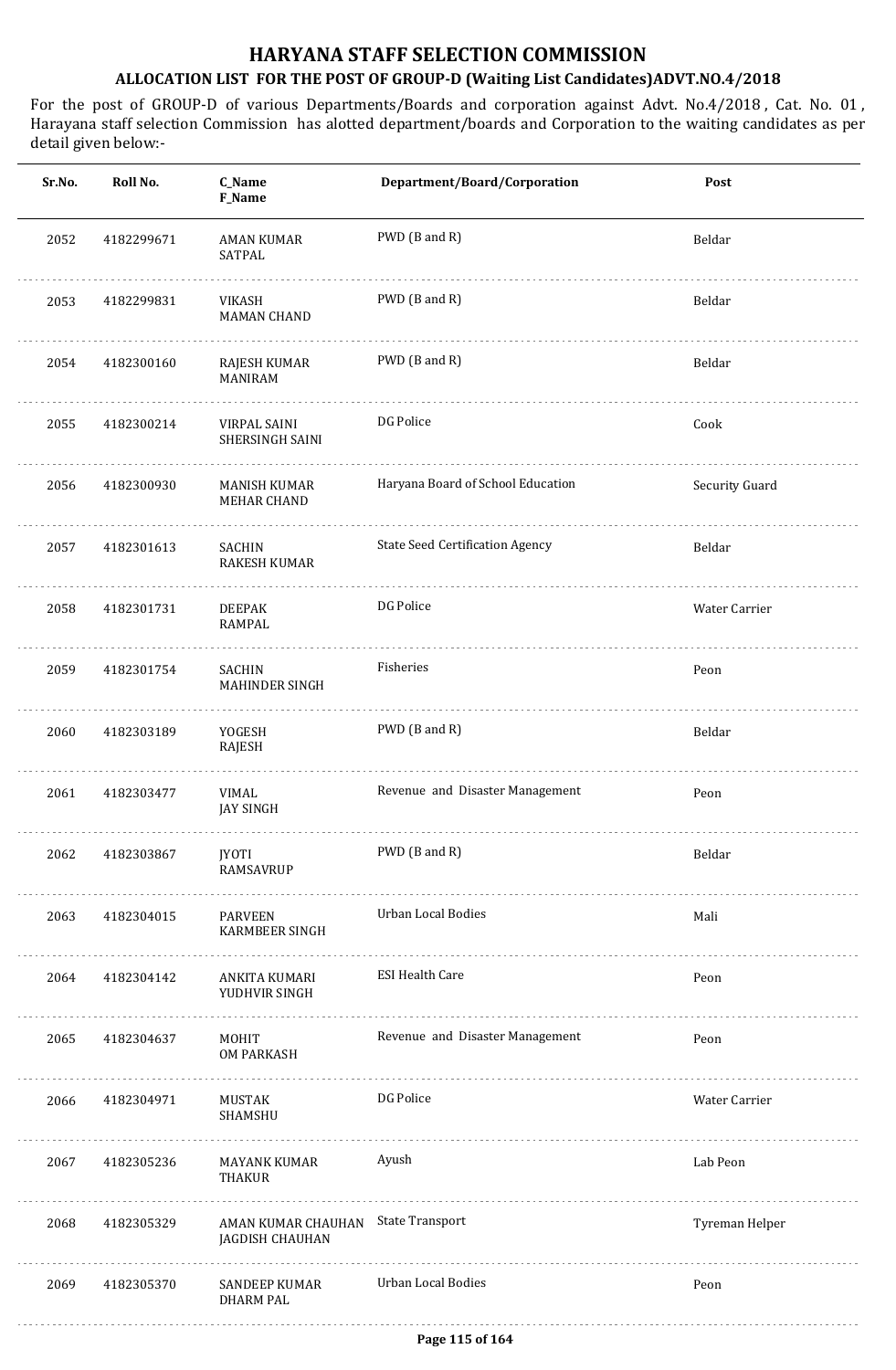| Sr.No. | Roll No.   | C_Name<br><b>F_Name</b>                   | Department/Board/Corporation      | Post               |
|--------|------------|-------------------------------------------|-----------------------------------|--------------------|
| 2070   | 4182305732 | SANDEEP KUMAR<br><b>BALWAN SINGH</b>      | Irrigation and Water Resources    | Helper             |
| 2071   | 4182306609 | ADITYA CHAUHAN<br>YOGENDRA PAL SINGH      | Horticulture                      | Mali               |
| 2072   | 4182307094 | <b>SUNIL KUMAR</b><br><b>DHARAM PAL</b>   | DG Police                         | Cook               |
| 2073   | 4182307099 | ANUJ KUMAR<br><b>MAHINDER</b>             | PWD (B and R)                     | Beldar             |
| 2074   | 4182307265 | LALIT<br><b>MAHENDER</b>                  | PWD (B and R)                     | Beldar             |
| 2075   | 4182308807 | <b>JITENDER</b><br><b>OM PRAKASH</b>      | DG Police                         | Water Carrier      |
| 2076   | 4182309666 | ANOOP<br>RAJ KUMAR                        | PWD (B and R)                     | Beldar             |
| 2077   | 4182309777 | RAJESH KUMAR YADAV<br>HANUMAN SINGH YADAV | <b>Chief Secretary</b>            | Peon-cum-chowkidar |
| 2078   | 4182310053 | YOGESH VERMA<br><b>SURESH VERMA</b>       | <b>ESI Health Care</b>            | Peon               |
| 2079   | 4182310403 | HIMANSHU GAREWAL<br>PARAMJEET GAREWAL     | Development and Panchayats        | Peon               |
| 2080   | 4182312393 | CHANDAN SINGH<br><b>DASHRATH</b>          | DG Police                         | Water Carrier      |
| 2081   | 4182312556 | SONU KUMAR<br><b>AJMER SINGH</b>          | <b>Technical Education</b>        | Peon               |
| 2082   | 4182312961 | DHARMENDER SINGH<br><b>AZAD SINGH</b>     | PWD (B and R)                     | Beldar             |
| 2083   | 4182314147 | ROHIT KUMAR<br><b>AJMER SINGH</b>         | DG Police                         | Cook               |
| 2084   | 4182314505 | MAMTA RANI<br>JASWANT SINGH               | DG Police                         | Cook               |
| 2085   | 4182314561 | ANAND KUMAR<br>AHIRWAR                    | Haryana Board of School Education | Peon               |
| 2086   | 4182314613 | VIKAS<br>SATBIR SINGH                     | DG Police                         | Dhobi              |
| 2087   | 4182314964 | SONIA<br>MAMCHAND                         | <b>Urban Local Bodies</b>         | Beldar             |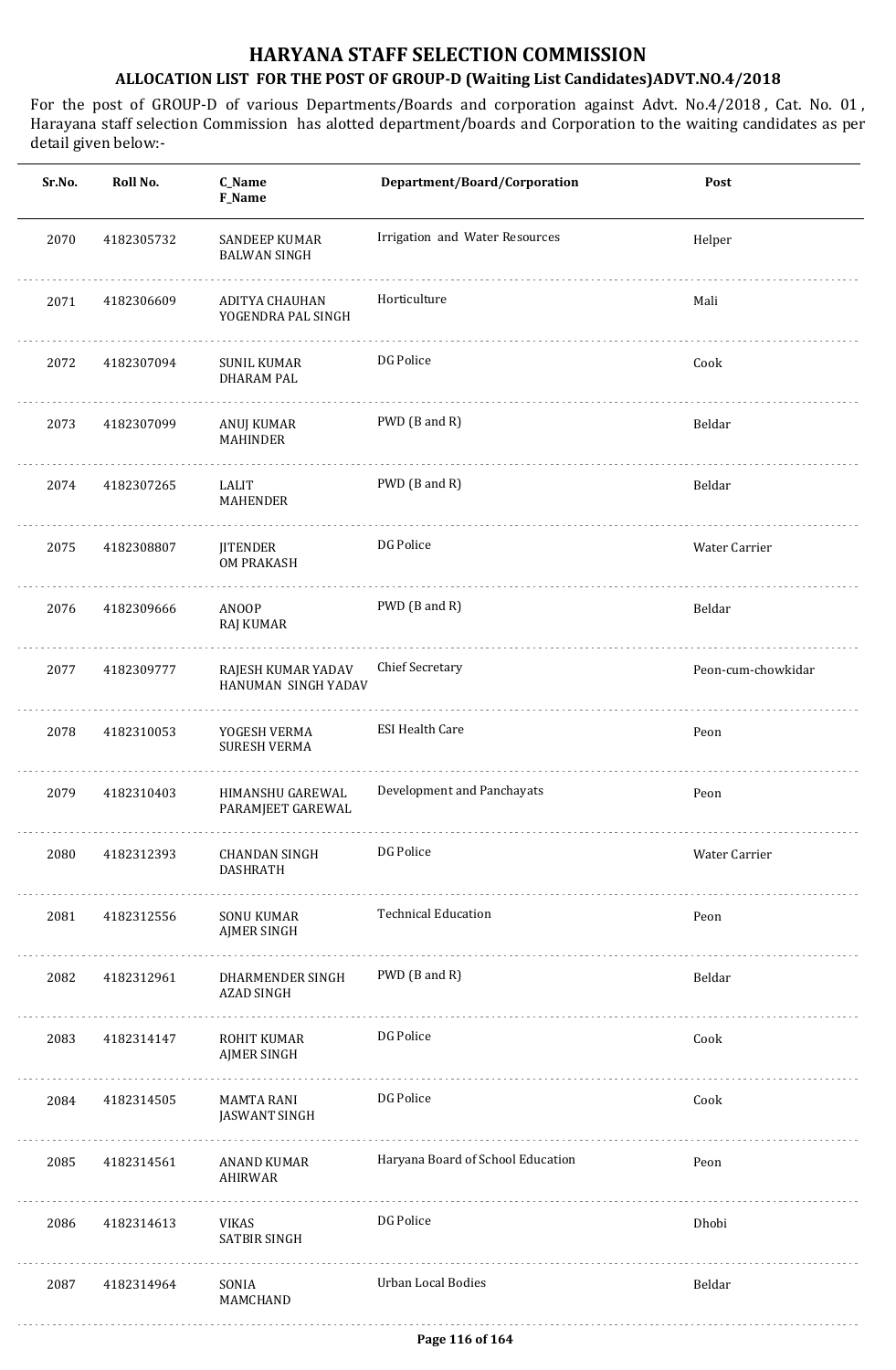| Sr.No. | Roll No.   | C_Name<br>F_Name                         | Department/Board/Corporation              | Post               |
|--------|------------|------------------------------------------|-------------------------------------------|--------------------|
| 2088   | 4182315091 | <b>AMIT KUMAR</b><br><b>UMRAO SINGH</b>  | <b>Urban Local Bodies</b>                 | Beldar             |
| 2089   | 4182316205 | DEEPAK KUMAR<br>RAJENDER SINGH           | PWD (B and R)                             | Mali               |
| 2090   | 4182316834 | <b>SUKHDEV SINGH</b><br>JAI KISHAN       | Irrigation and Water Resources            | Helper             |
| 2091   | 4182316976 | SONU<br><b>JAI SINGH</b>                 | PWD (B and R)                             | Beldar             |
| 2092   | 4182317662 | <b>DINESH</b><br><b>MAHENDER SINGH</b>   | Town and Country Planning                 | Peon               |
| 2093   | 4182318602 | SUSHILA<br>RAJENDER KUMAR                | Skill Development and Industrial Training | Peon cum chowkidar |
| 2094   | 4182318965 | MANJEET SINGH<br><b>BALBIR SINGH</b>     | Irrigation and Water Resources            | Peon               |
| 2095   | 4182319029 | MANOJ KUMAR<br><b>RAMRAKH</b>            | Sports and Youth Affairs                  | Peon               |
| 2096   | 4182319353 | AJAY KUMAR<br>RAJBIR SINGH               | <b>Urban Local Bodies</b>                 | Peon               |
| 2097   | 4182319739 | <b>PARDEEP KUMAR</b><br><b>MAM CHAND</b> | DG Police                                 | Water Carrier      |
| 2098   | 4182319749 | HAKIKAT<br><b>BALBIR SINGH</b>           | Development and Panchayats                | Peon               |
| 2099   | 4182320179 | KAUSHLENDRA KUMAR<br>SHARMA              | <b>Chief Secretary</b>                    | Peon-cum-chowkidar |
| 2100   | 4182320328 | KRISHAN KUMAR<br>SUBHASH CHAND           | DG Police                                 | Mali               |
| 2101   | 4182320878 | SHOKINDRA KUMAR<br>MOHAN LAL             | Haryana Board of School Education         | Peon               |
| 2102   | 4182323359 | KRISHAN KUMAR<br><b>HARI LAL</b>         | DG Police                                 | Cook               |
| 2103   | 4182323936 | <b>BHARAT BHUSHAN</b><br>RAJBIR SINGH    | Town and Country Planning                 | Peon               |
| 2104   | 4182324424 | ANKIT KUMAR<br><b>SUBHASH</b>            | PWD (B and R)                             | Beldar             |
| 2105   | 4182324694 | DINA NATH GUPTA<br>RAM PATI GUPTA        | PWD (B and R)                             | Peon               |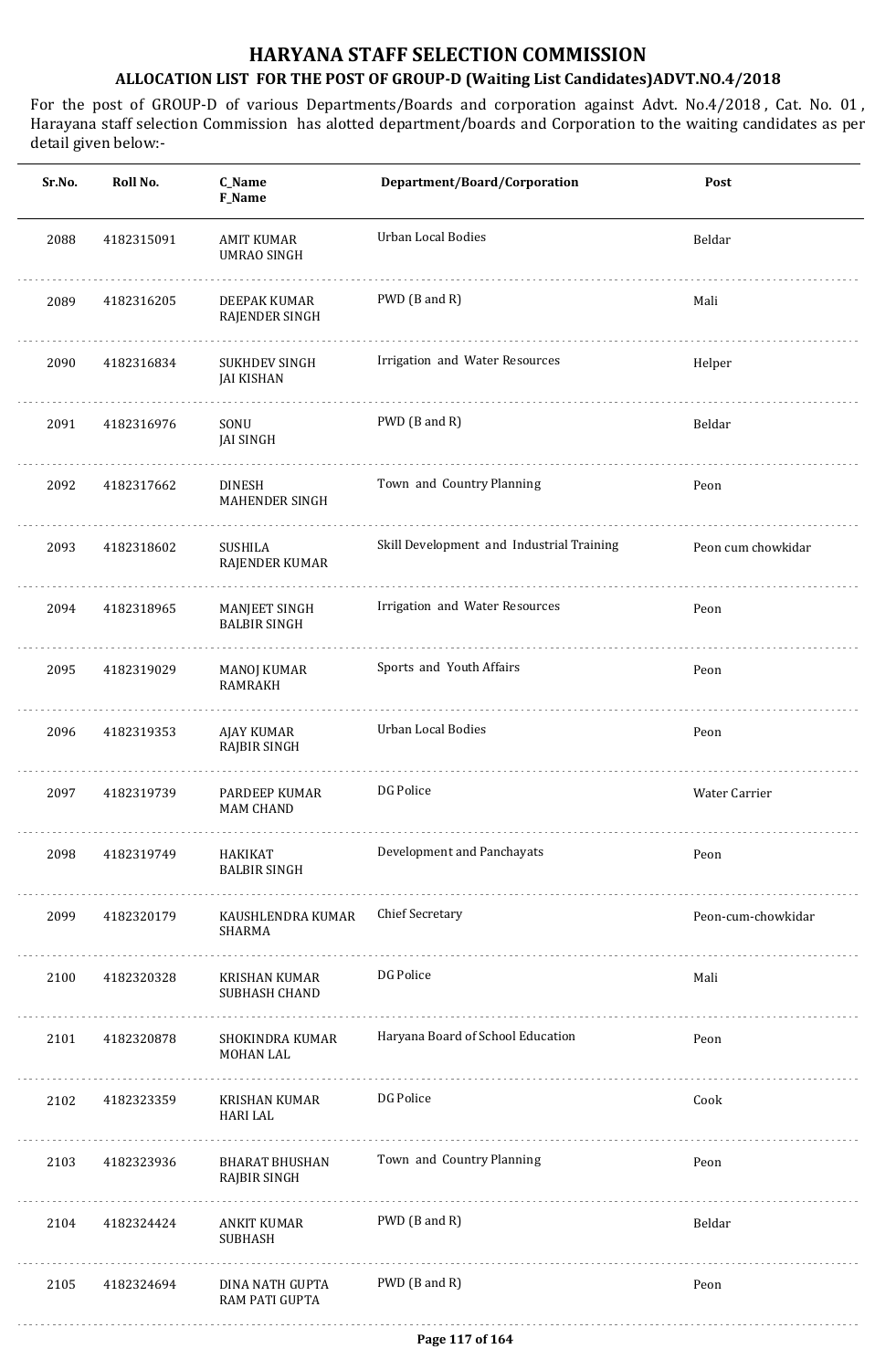| Sr.No. | Roll No.   | C_Name<br>F_Name                         | Department/Board/Corporation              | Post                 |
|--------|------------|------------------------------------------|-------------------------------------------|----------------------|
| 2106   | 4182324814 | LALIT<br>RAM KISHAN                      | Irrigation and Water Resources            | Peon                 |
| 2107   | 4182326337 | VIRENDER SINGH<br><b>LAKHI RAM</b>       | DG Police                                 | Laboratory Attendant |
| 2108   | 4182327380 | SANJEEV KUMAR<br>OMPARKASH               | DG Police                                 | Cook                 |
| 2109   | 4182327565 | SAHIL KUMAR<br><b>RAM SARUP</b>          | PWD (B and R)                             | Beldar               |
| 2110   | 4182327637 | KAUSHAL KUMAR<br>VIKRAM SINGH            | Prision                                   | Cook                 |
| 2111   | 4182327716 | <b>DEEPAK</b><br><b>MANGE RAM</b>        | <b>Higher Education</b>                   | Peon                 |
| 2112   | 4182328185 | <b>YES VEER</b><br><b>ASHOK KUMAR</b>    | Animal Husbandry and Dairying             | Animal Attendant     |
| 2113   | 4182328362 | RAVINDER SHARMA<br>SATPAL SHARMA         | Skill Development and Industrial Training | Peon cum chowkidar   |
| 2114   | 4182329237 | AJAY KUMAR<br><b>MAHENDAR SINGH</b>      | PWD (B and R)                             | Beldar               |
| 2115   | 4182329702 | RAKESH KUMAR<br><b>SATYAVIR</b>          | PWD (B and R)                             | Beldar               |
| 2116   | 4182329703 | KRISHANA KUMAR<br><b>RAGHBIR SINGH</b>   | Animal Husbandry and Dairying             | Animal Attendant     |
| 2117   | 4182330164 | <b>SHAMIM AHEMAD</b><br><b>CHAV KHAN</b> | Town and Country Planning                 | Khalasi              |
| 2118   | 4182330669 | SHUBHAM<br>ARVIND                        | DG Police                                 | Khalasi              |
| 2119   | 4182331297 | SACHIN<br><b>SURESH KUMAR</b>            | DG Police                                 | Cook                 |
| 2120   | 4182331608 | PAPPU KUMAR<br>RAJKUMAR SHARMA           | DG Police                                 | Cook                 |
| 2121   | 4182331836 | MOHIT GULIA<br>RAJ SINGH                 | DG Police                                 | Cook                 |
| 2122   | 4182332402 | SAHIL<br><b>SOM CHAND</b>                | <b>Technical Education</b>                | Peon                 |
| 2123   | 4182333290 | ABHISHAKE<br>KRISHAN KUMAR               | DG Police                                 | Electrician          |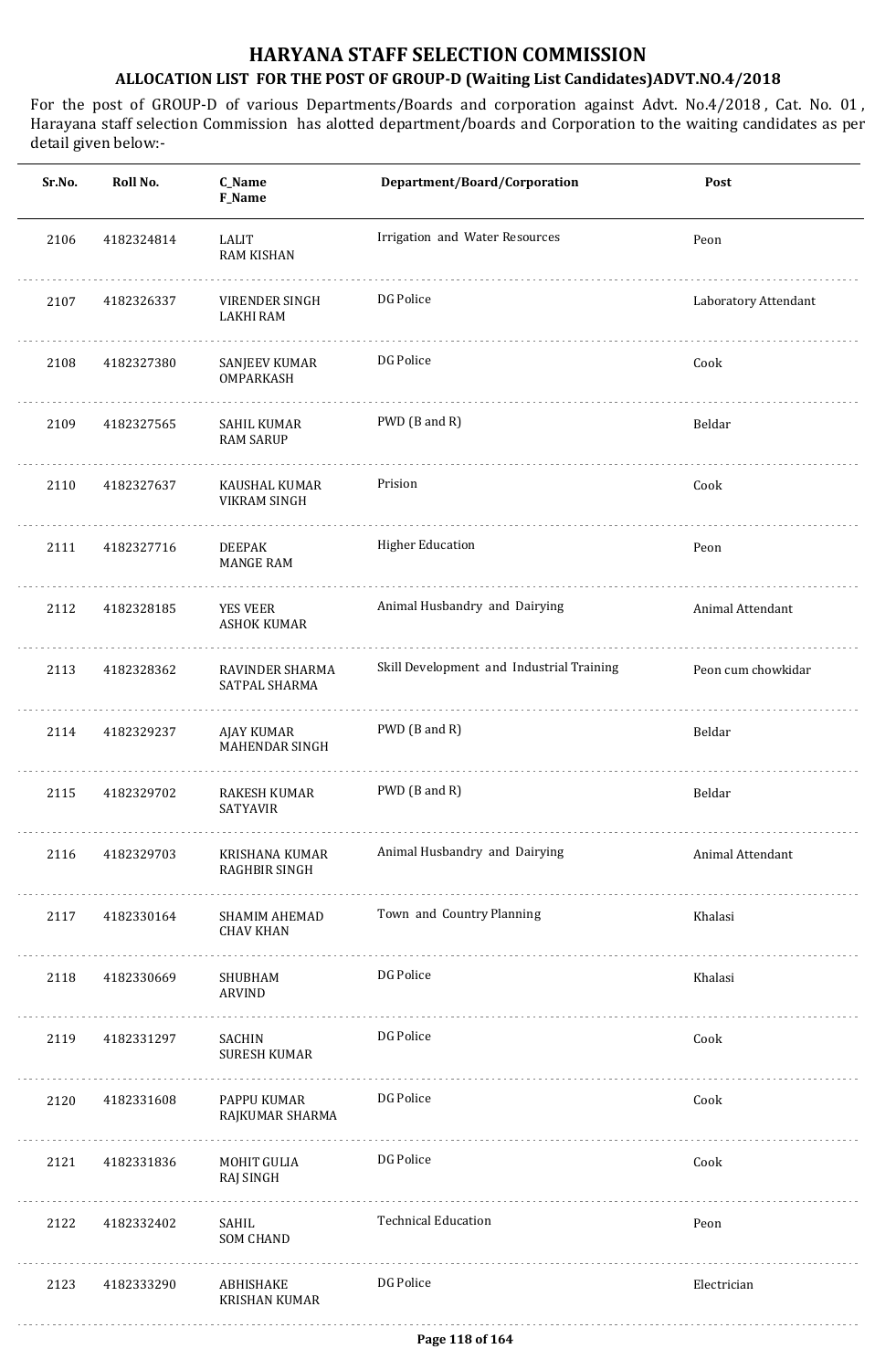| Sr.No. | Roll No.   | C_Name<br>F_Name                          | Department/Board/Corporation    | Post               |
|--------|------------|-------------------------------------------|---------------------------------|--------------------|
| 2124   | 4182333465 | <b>RAVINDER</b><br><b>RAMPHAL</b>         | PWD (B and R)                   | Beldar             |
| 2125   | 4182334360 | SAROJ<br><b>RAMAN LAL</b>                 | DG Police                       | Barber             |
| 2126   | 4182334565 | PARVESH KUMAR<br>DHARAMVIR SINGH          | <b>ESI Health Care</b>          | Dresser            |
| 2127   | 4182336270 | RAJ PAL<br><b>DHARAM BIR</b>              | <b>Urban Local Bodies</b>       | Peon               |
| 2128   | 4182336563 | KULDEEP<br>PARDEEP YADAV                  | Hospitality Organisation        | Waiter             |
| 2129   | 4182336594 | PAWAN KUMAR<br><b>MADAN LAL</b>           | PWD (B and R)                   | Beldar             |
| 2130   | 4182336717 | <b>BHUPENDER</b><br>RAJESH SAINI          | Prision                         | Cook               |
| 2131   | 4182337035 | RAJKUMAR<br>ZILE SINGH                    | <b>ESI Health Care</b>          | Peon               |
| 2132   | 4182337099 | <b>NATHI RAM</b><br><b>SAMAYA SINGH</b>   | PWD (B and R)                   | Beldar             |
| 2133   | 4182337195 | <b>ANKIT</b><br>SANDEEP SINGH             | Revenue and Disaster Management | Peon               |
| 2134   | 4182337617 | RAVISH KUMAR SINGH<br>LAL JEE SINGH       | DG Police                       | Cook               |
| 2135   | 4182338158 | <b>RAMNIWAS</b><br><b>RAMESHWAR DASS</b>  | Hospitality Organisation        | Waiter             |
| 2136   | 4182338437 | JASPAL SINGH<br><b>GULAB SINGH</b>        | PWD (B and R)                   | Beldar             |
| 2137   | 4182338490 | MONU KUMAR<br>SUSHIL                      | DG Police                       | Water Carrier      |
| 2138   | 4182339039 | SUBHASH<br><b>KANWAR SINGH</b>            | DG Police                       | Water Carrier      |
| 2139   | 4182339135 | <b>BALRAM</b><br><b>LILU RAM</b>          | <b>Urban Local Bodies</b>       | Peon               |
| 2140   | 4182339318 | <b>SATISH KUMAR</b><br><b>GOPI RAM</b>    | PWD (B and R)                   | T.Mate             |
| 2141   | 4182339556 | <b>SANDEEP SINGH</b><br><b>SUBE SINGH</b> | <b>Chief Secretary</b>          | Peon-cum-chowkidar |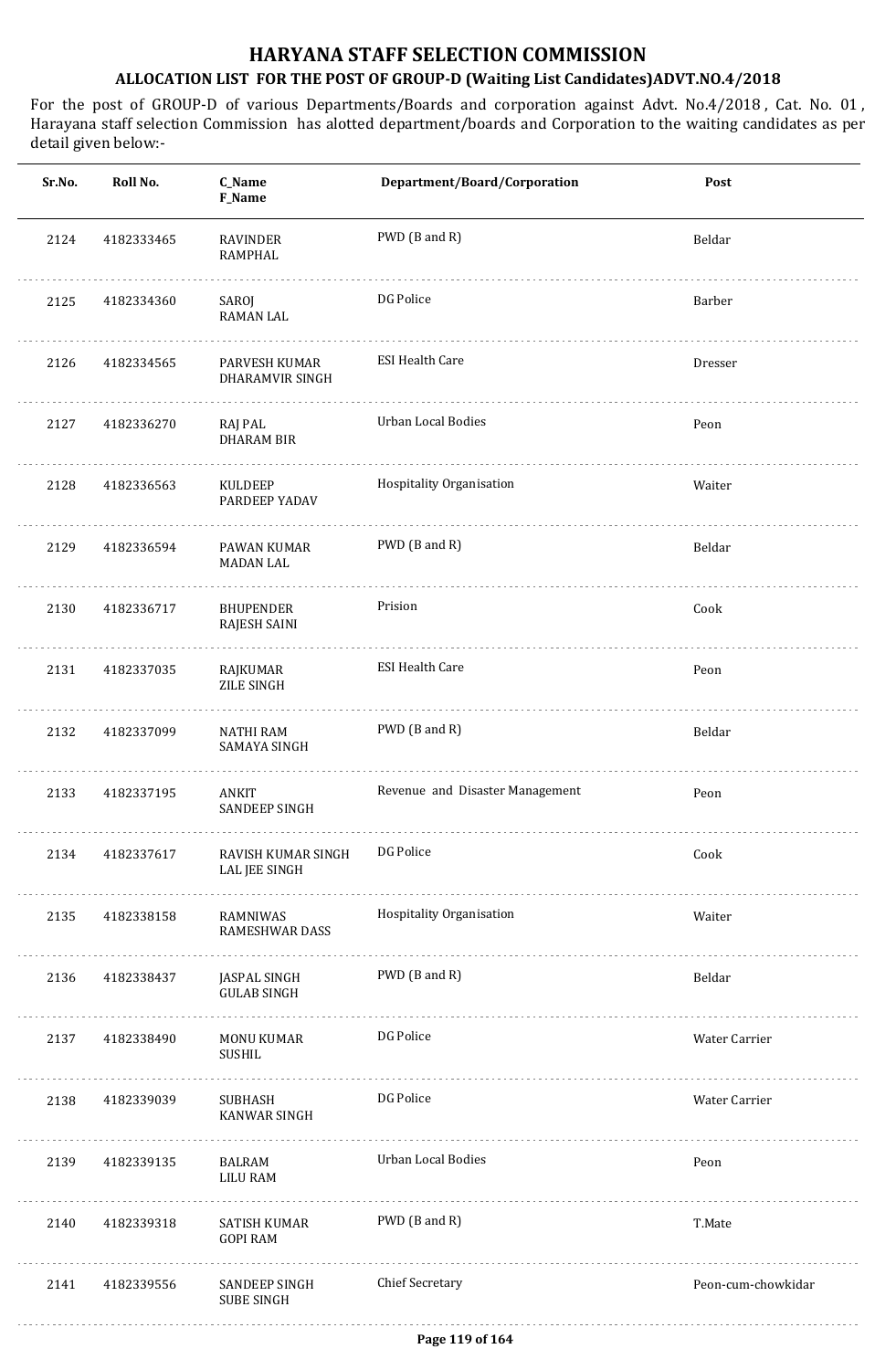| Sr.No. | Roll No.   | C_Name<br>F_Name                      | Department/Board/Corporation | Post                 |
|--------|------------|---------------------------------------|------------------------------|----------------------|
| 2142   | 4182339672 | NITISH KUMAR<br>RAJ SINGH             | PWD (B and R)                | Beldar               |
| 2143   | 4182340102 | PRADEEP SINGH<br><b>RAJ SINGH</b>     | PWD (B and R)                | Road Mate            |
| 2144   | 4182340362 | RINKI<br>SUNIL                        | DG Police                    | Laboratory Attendant |
| 2145   | 4182340578 | VIKASH KADIYAN<br>PRAVEEN KUMAR       | DG Police                    | Cook                 |
| 2146   | 4182341144 | MANOJ<br><b>KALAM SINGH</b>           | DG Police                    | Carpenter            |
| 2147   | 4182341588 | VIKRAM<br><b>JAI SINGH</b>            | Industries and Commerce      | Peon                 |
| 2148   | 4182341616 | PAWAN KUMAR<br>REESHI LAL             | PWD (B and R)                | Beldar               |
| 2149   | 4182341824 | <b>PARVEEN</b><br><b>MAHESH KUMAR</b> | PWD (B and R)                | Beldar               |
| 2150   | 4182341881 | SONU<br><b>CHANDER BHAN</b>           | Prision                      | Cook                 |
| 2151   | 4182341908 | PARAMJIT SINGH<br><b>BRIJ PAL</b>     | PWD (B and R)                | Beldar               |
| 2152   | 4182342575 | JAIKY<br><b>KAMAL SINGH</b>           | DG Police                    | Barber               |
| 2153   | 4182342885 | SUNIL KUMAR<br>RAJENDER               | DG Police                    | Mason                |
| 2154   | 4182343029 | SONU SHARMA<br><b>GOPAL SHARMA</b>    | Agriculture                  | Field Man            |
| 2155   | 4182343454 | BALRAM<br>OM PRAKASH                  | PWD (B and R)                | Beldar               |
| 2156   | 4182343755 | DEEPAK KUMAR<br><b>SALESH KUMAR</b>   | PWD (B and R)                | Beldar               |
| 2157   | 4182343797 | SOHIT ROHILLA<br>PREETAM SINGH        | DG Police                    | Water Carrier        |
| 2158   | 4182344746 | SMRAT DAHIYA<br>VIJENDER SINGH        | DG Police                    | Cook                 |
| 2159   | 4182346084 | SHYAM SINGH<br><b>RAM GOPAL</b>       | PWD (B and R)                | T.Mate               |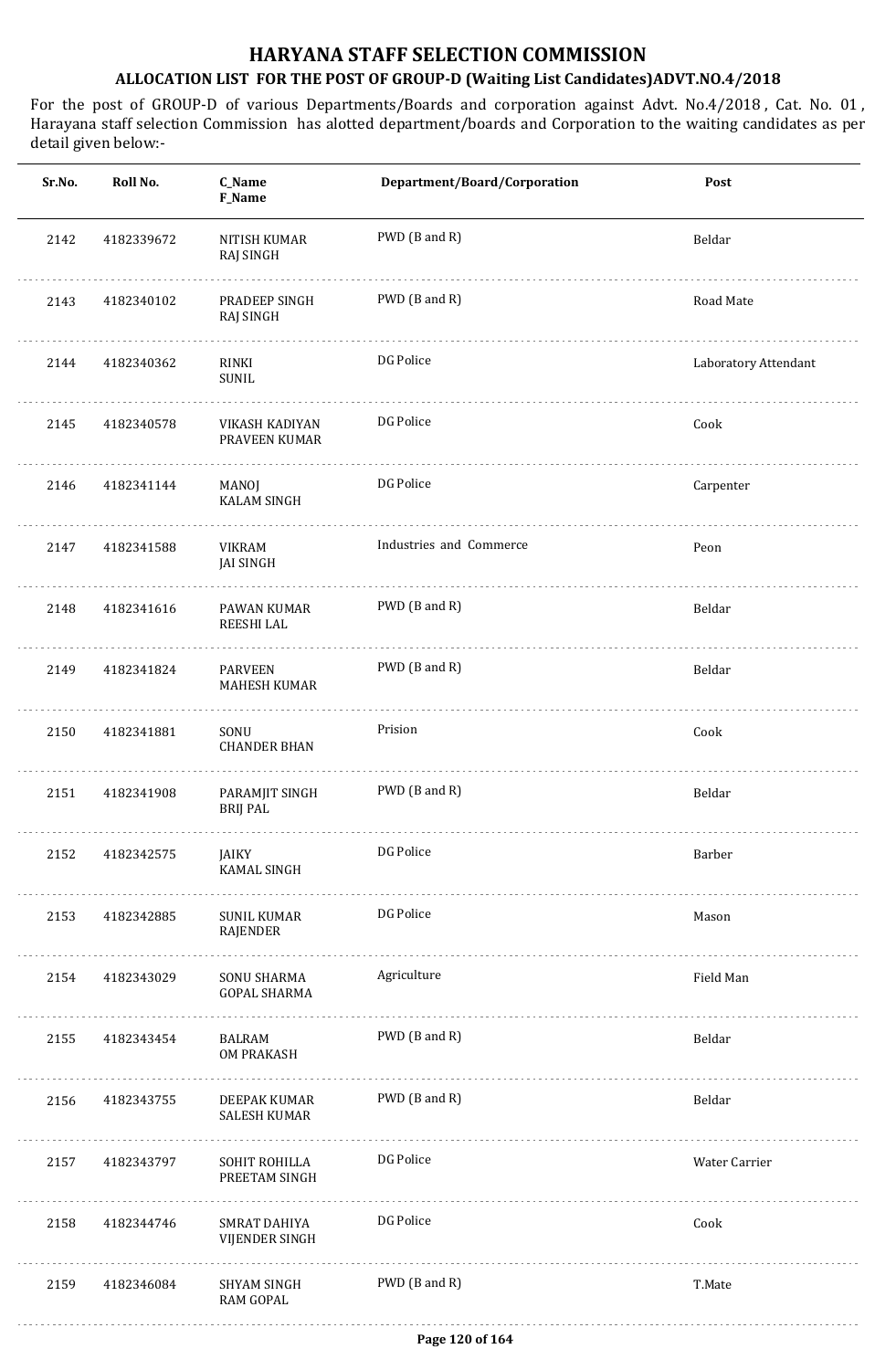| Sr.No. | Roll No.   | C_Name<br>F_Name                         | Department/Board/Corporation                                     | Post   |
|--------|------------|------------------------------------------|------------------------------------------------------------------|--------|
| 2160   | 4182346727 | <b>ANIL KUMAR</b><br>SARJEET SINGH       | Irrigation and Water Resources                                   | Helper |
| 2161   | 4182346945 | VIJAY<br><b>ATTAR SINGH</b>              | Revenue and Disaster Management                                  | Peon   |
| 2162   | 4182347453 | VINOD<br><b>BHIM SINGH</b>               | PWD (B and R)                                                    | Beldar |
| 2163   | 4182348318 | SANJEEV KUMAR<br>KIRORI LAL              | Haryana BC and Economically Weaker Sections Kalyan Peon<br>Nigam |        |
| 2164   | 4182348869 | KAUSHAL KUMAR<br><b>RAM PRASAD</b>       | Development and Panchayats                                       | Peon   |
| 2165   | 4182349152 | <b>NARESH KUMAR</b><br><b>NAFE SINGH</b> | PWD (B and R)                                                    | Beldar |
| 2166   | 4182349672 | SATINDER SINGH<br>VIRENDER SINGH         | DG Police                                                        | Cook   |
| 2167   | 4182350373 | <b>PARVEEN</b><br>HARIPAL                | PWD (B and R)                                                    | Beldar |
| 2168   | 4182351174 | <b>SUNIL KUMAR</b><br>SUBHASH SHARMA     | Irrigation and Water Resources                                   | Peon   |
| 2169   | 4182351251 | RAVINDER<br><b>RAMPHAL</b>               | PWD (B and R)                                                    | Mali   |
| 2170   | 4182351472 | RAJESH KUMAR<br><b>RAM SAWRUP</b>        | PWD (B and R)                                                    | Beldar |
| 2171   | 4182351621 | DEEPAK<br>RAJENDER SAINI                 | DG Police                                                        | Cook   |
| 2172   | 4182351838 | NISHANT KUMAR<br>RASTOGI                 | <b>ESI Health Care</b>                                           | Peon   |
| 2173   | 4182352264 | MANISH<br>NANHU RAM                      | Sports and Youth Affairs                                         | Peon   |
| 2174   | 4182353353 | RAVI KUMAR<br>LAKHI RAM                  | PWD (B and R)                                                    | Beldar |
| 2175   | 4182353525 | PIRYANKA<br>VINOD KUMAR                  | Secondary Education                                              | Peon   |
| 2176   | 4182353671 | SUSHMA YADAV<br><b>ISHWAR SINGH</b>      | DG Police                                                        | Dhobi  |
| 2177   | 4182354158 | PRITAM KUMAR<br><b>BEER SINGH</b>        | Advocate General                                                 | Peon   |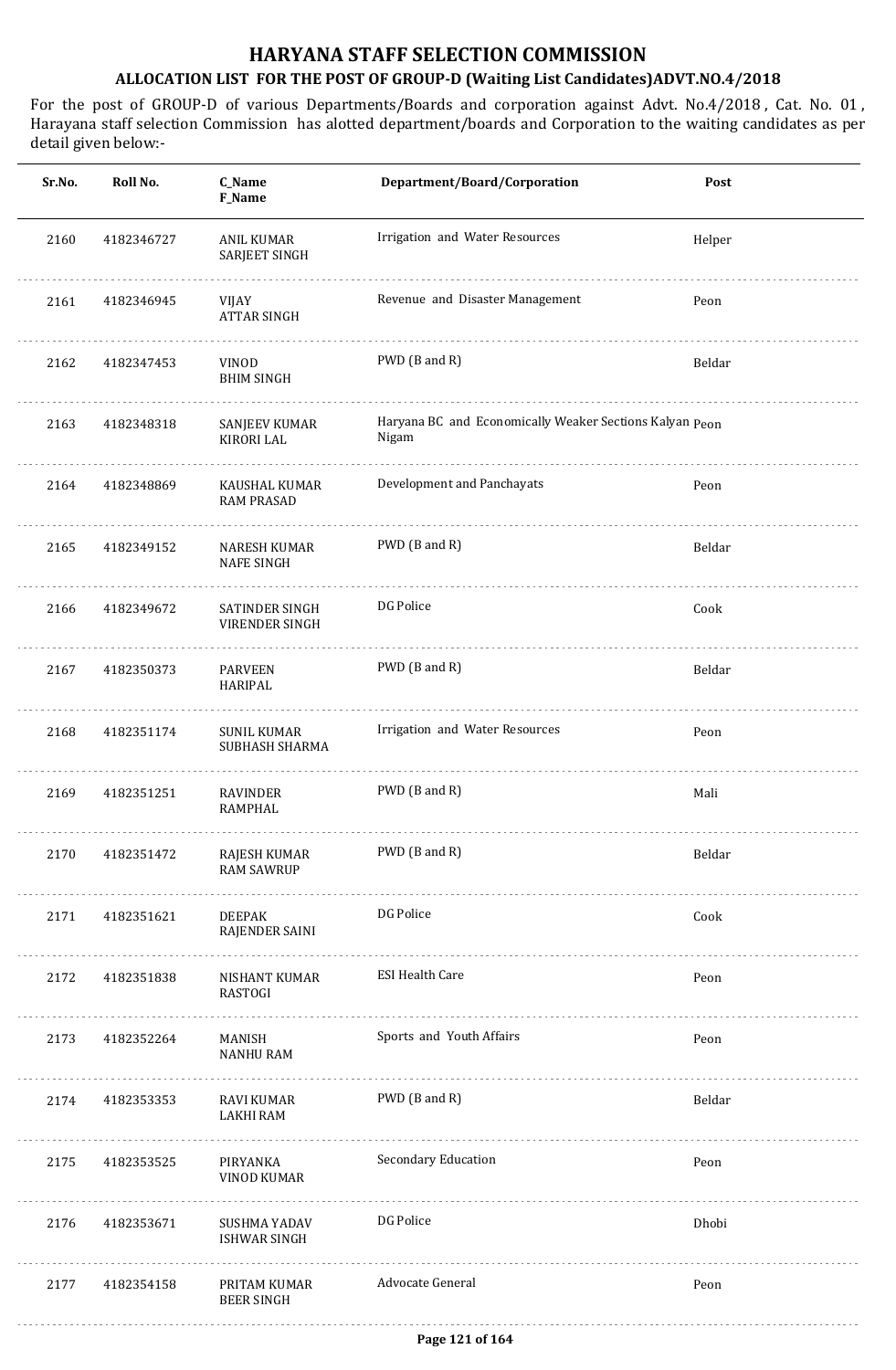| Sr.No. | Roll No.   | C_Name<br>F_Name                             | Department/Board/Corporation  | Post                 |
|--------|------------|----------------------------------------------|-------------------------------|----------------------|
| 2178   | 4182354375 | <b>SURENDER</b><br>MUKHTYAR SINGH            | PWD (B and R)                 | Mali                 |
| 2179   | 4182355015 | NISHA RANI SAINI<br><b>SURESH KUMAR</b>      | DG Police                     | Cook                 |
| 2180   | 4182356536 | NEER SINGH<br>DAYA NAND                      | DG Police                     | Cook                 |
| 2181   | 4182356762 | <b>GURMEET SINGH</b><br><b>GURMAIL SINGH</b> | <b>ESI Health Care</b>        | Peon                 |
| 2182   | 4182356930 | PARVEEN KUMAR<br><b>KRISHAN KUMAR</b>        | PWD (B and R)                 | Road Mate            |
| 2183   | 4182357076 | ROHIT<br><b>ASHOK</b>                        | <b>Technical Education</b>    | Sewerman             |
| 2184   | 4182357688 | <b>PUNIT</b><br><b>GAZE SINGH</b>            | PWD (B and R)                 | Beldar               |
| 2185   | 4182358076 | <b>MANDEEP KALIA</b><br><b>SATPAL SINGH</b>  | PWD (B and R)                 | Beldar               |
| 2186   | 4182358623 | <b>BHANU RANI</b><br>YASH PAL                | Forest                        | Mali                 |
| 2187   | 4182358969 | DEEPAK KUMAR<br><b>RAJEEV KUMAR</b>          | PWD (B and R)                 | Mali                 |
| 2188   | 4182359050 | SAHIL<br><b>BAL KISHAN</b>                   | Urban Local Bodies            | Beldar               |
| 2189   | 4182359894 | BISHAN SINGH<br>SHIV RAM                     | PWD (B and R)                 | Beldar               |
| 2190   | 4182359952 | SATISH KUMAR<br>PREM SINGH                   | Urban Local Bodies<br>.       | Beldar               |
| 2191   | 4182360088 | NARENDER KUMAR<br>AMAR SINGH                 | Animal Husbandry and Dairying | Animal Attendant     |
| 2192   | 4182360144 | SANDEEP KUMAR<br><b>AMAR NATH</b>            | DG Police                     | Dhobi                |
| 2193   | 4182360277 | MONIKA YADAV<br><b>ANANT PAL</b>             | DG Police                     | Laboratory Attendant |
| 2194   | 4182360555 | LAHANA SINGH<br>RAGHBIR SINGH                | PWD (B and R)<br>.            | Mali                 |
| 2195   | 4182360776 | SHEETAL<br>NARESH                            | Animal Husbandry and Dairying | Animal Attendant     |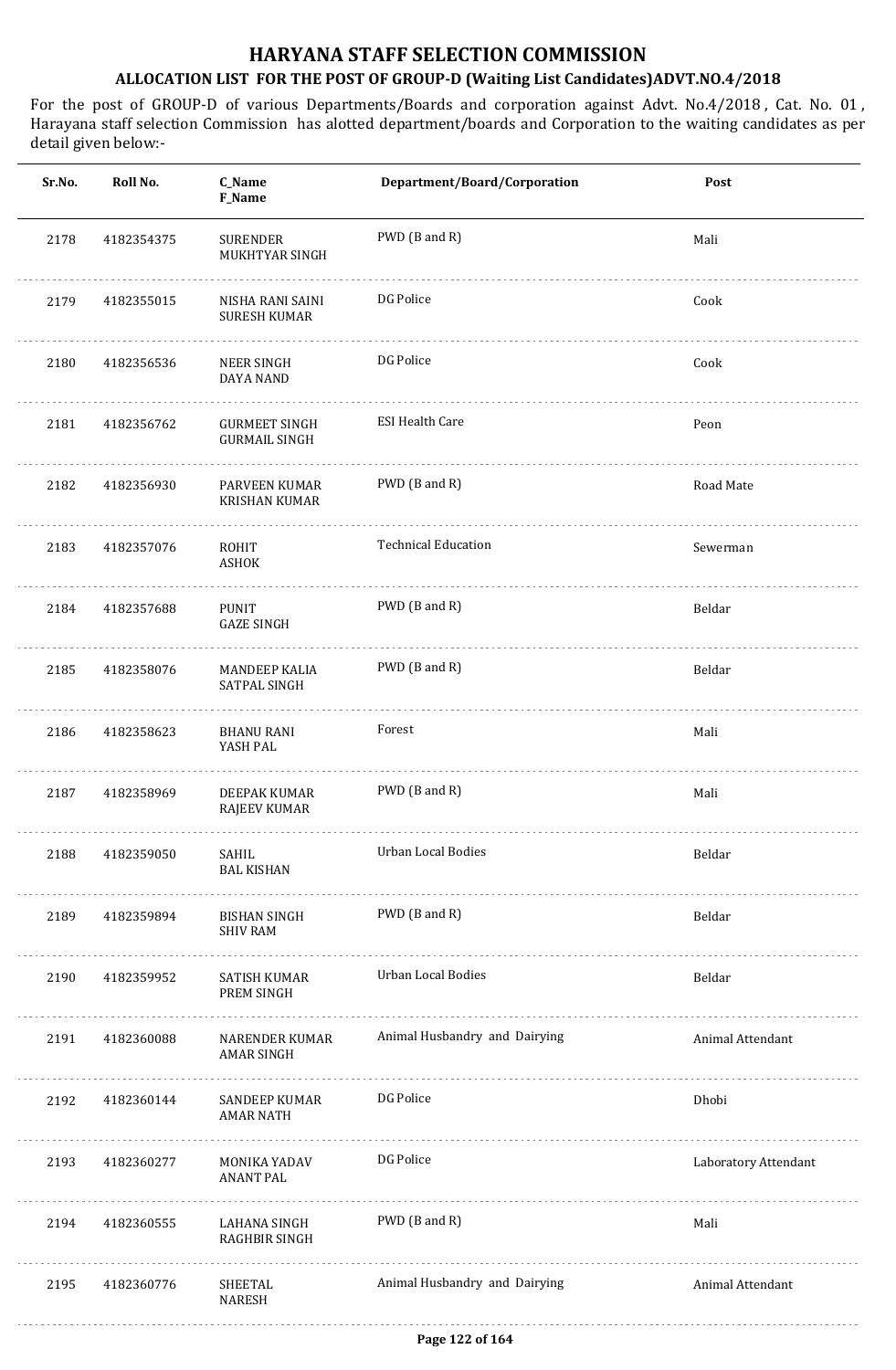| Sr.No. | Roll No.   | C_Name<br>F_Name                        | Department/Board/Corporation              | Post                 |
|--------|------------|-----------------------------------------|-------------------------------------------|----------------------|
| 2196   | 4182361136 | <b>RAM KISHAN</b><br><b>ABHAY SINGH</b> | Skill Development and Industrial Training | Peon cum chowkidar   |
| 2197   | 4182361352 | MINAKSHI<br>PALA RAM                    | DG Police                                 | Laboratory Attendant |
| 2198   | 4182362431 | MAFI<br>SHISHPAL                        | PWD (B and R)                             | Beldar               |
| 2199   | 4182362500 | LACHHMAN<br>OM PARKASH                  | Urban Local Bodies                        | Mali                 |
| 2200   | 4182363061 | SHUBHAM<br><b>TARSEM</b>                | DG Police                                 | Cook                 |
| 2201   | 4182363393 | VIKASH<br><b>JAIMAL SINGH</b>           | PWD (B and R)                             | Beldar               |
| 2202   | 4182363525 | RAJENDER KUMAR<br><b>JAI SINGH</b>      | PWD (B and R)                             | Beldar               |
| 2203   | 4182363734 | MANOJ<br>RAJESH                         | Irrigation and Water Resources            | Peon                 |
| 2204   | 4182363792 | NEELAM KUMARI<br><b>BHIM SINGH</b>      | Urban Local Bodies                        | Peon                 |
| 2205   | 4182364549 | PRASHANT YADAV<br><b>SATISH KUMAR</b>   | PWD (B and R)                             | Beldar               |
| 2206   | 4182365769 | KARAMBIR<br>RAJ KUMAR                   | PWD (B and R)                             | Beldar               |
| 2207   | 4182366888 | SACHIN KUMAR<br>DEEPAK KUMAR            | DG Police                                 | Cook                 |
| 2208   | 4182367134 | VIKRAM<br><b>BALBIR SINGH</b>           | DG Police                                 | Cook                 |
| 2209   | 4182367663 | NASEEB<br><b>SHYAM SUNDER</b>           | PWD (B and R)                             | Beldar               |
| 2210   | 4182367683 | <b>JYOTI</b><br>RAJ KUMAR               | PWD (B and R)                             | Beldar               |
| 2211   | 4182367999 | SANDEEP<br>GURDEV                       | Labour                                    | Peon                 |
| 2212   | 4182369583 | ABHINAV CHAHAL<br>RAJESH KUMAR CHAHAL   | Animal Husbandry and Dairying             | Peon                 |
| 2213   | 4182370117 | DINESH RANGA<br><b>BALBIR SINGH</b>     | DG Police                                 | Cook                 |
|        |            |                                         |                                           |                      |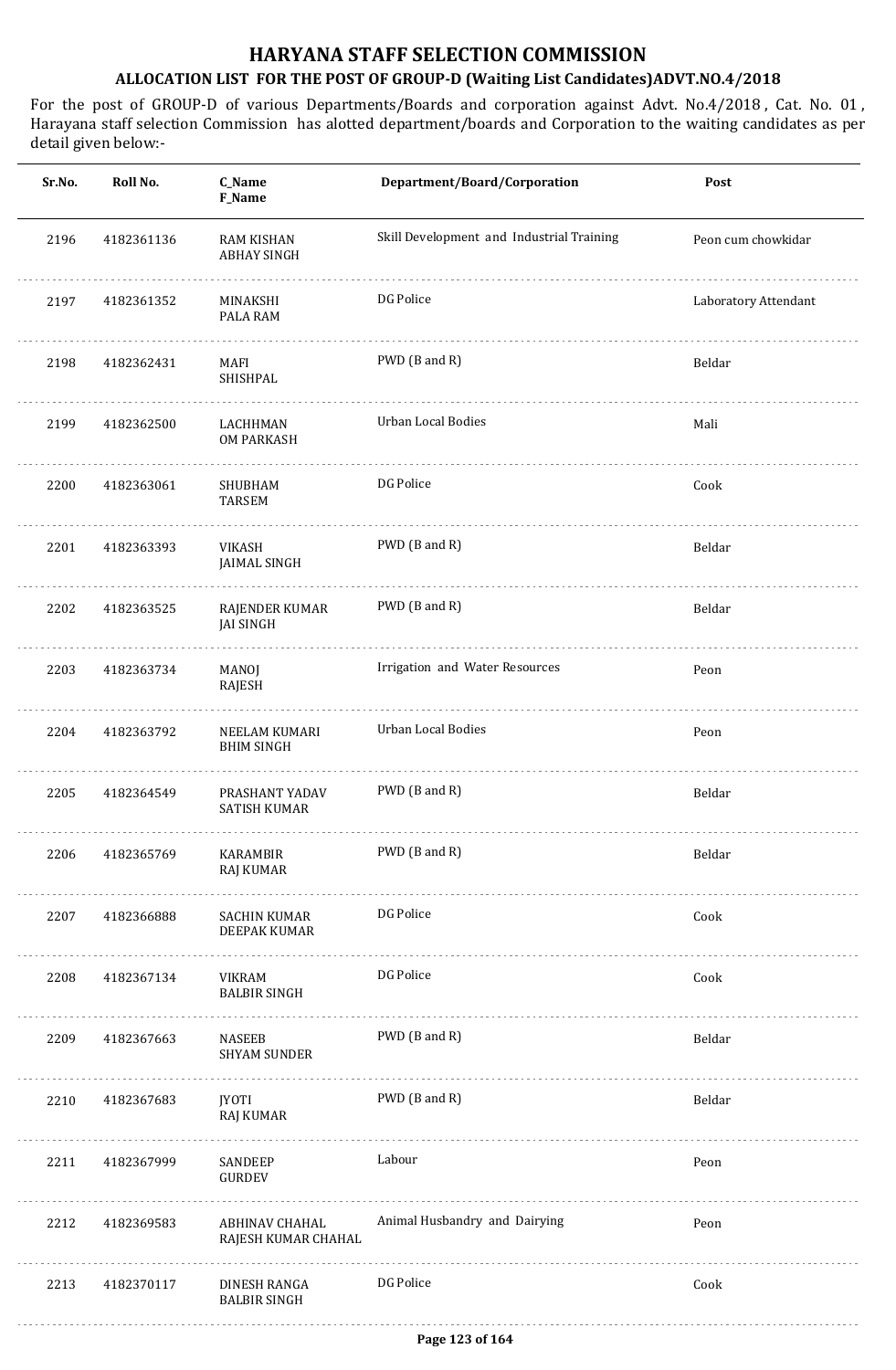| Sr.No. | Roll No.   | C_Name<br>F_Name                         | Department/Board/Corporation              | Post                 |
|--------|------------|------------------------------------------|-------------------------------------------|----------------------|
| 2214   | 4182370601 | SOBHAGYAWATI<br><b>MAHESH KUMAR</b>      | <b>ESI Health Care</b>                    | Ward Servant         |
| 2215   | 4182370771 | AMIT KUMAR<br><b>SHARVAN KUMAR</b>       | Urban Local Bodies                        | Mali                 |
| 2216   | 4182370868 | PARDEEP KUMAR<br><b>KAPOOR SINGH</b>     | Irrigation and Water Resources            | Helper               |
| 2217   | 4182371029 | PARDEEP KUMAR<br><b>RAM KARN</b>         | Chief Secretary                           | Cane Worker          |
| 2218   | 4182371046 | SUNIL<br><b>SHABH SINGH</b>              | Command Area Development Authority (CADA) | Peon                 |
| 2219   | 4182371912 | ANKIT<br>SATISH                          | PWD (B and R)                             | Beldar               |
| 2220   | 4182372385 | SONU<br>JAGBIR SINGH                     | <b>ESI Health Care</b>                    | Peon                 |
| 2221   | 4182372843 | ANKUSH<br>RAJPAL SINGH                   | Urban Local Bodies                        | Mali                 |
| 2222   | 4182372903 | YASHVIR SINGH<br><b>MIYAN SINGH</b>      | State Transport                           | Mechanical Helper    |
| 2223   | 4182373172 | ANIL KUMAR<br><b>SHIV NARAYAN</b>        | <b>Urban Local Bodies</b>                 | Asstt. Pump Operator |
| 2224   | 4182373328 | SAURAV KUMAR<br><b>UMESH CHANDRA</b>     | Urban Local Bodies cum Fire Service       | Peon-cum-chowkidar   |
| 2225   | 4182373719 | SUNIL KUMAR<br>DALBIR SINGH              | PWD (B and R)                             | Beldar               |
| 2226   | 4182374002 | NARENDER<br>RAMBHAJ                      | DG Police                                 | Barber               |
| 2227   | 4182374491 | RAJEEV KUMAR RANJAN<br>PRADUMAN LAL KARN | Industries and Commerce                   | Peon                 |
| 2228   | 4182375448 | DINESH KUMAR<br><b>INDERSHEN</b>         | <b>Urban Local Bodies</b>                 | Mali                 |
| 2229   | 4182375718 | RAVINDER<br><b>RATAN LAL</b>             | Labour                                    | Usher                |
| 2230   | 4182376477 | SUNIL KUMAR<br><b>DALIP SINGH</b>        | <b>Urban Local Bodies</b>                 | Mali                 |
| 2231   | 4182377034 | ARVIND KUMAR<br><b>BALBIR</b>            | Skill Development and Industrial Training | Peon cum chowkidar   |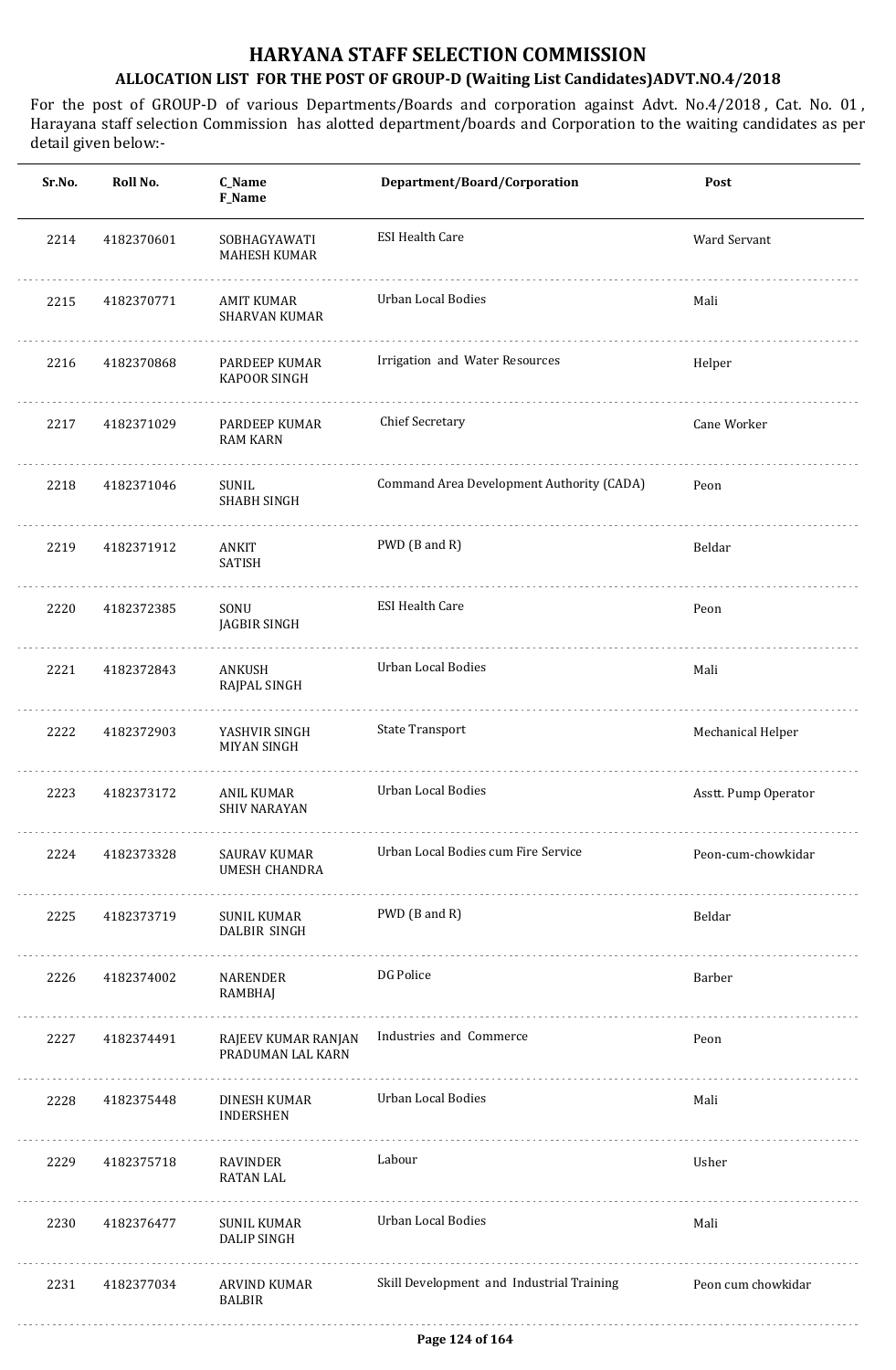| Sr.No. | Roll No.   | C_Name<br>F_Name                        | Department/Board/Corporation   | Post             |
|--------|------------|-----------------------------------------|--------------------------------|------------------|
| 2232   | 4182377229 | SONIKA<br>RAMDARI                       | <b>ESI Health Care</b>         | Peon             |
| 2233   | 4182377556 | SUBHASH KUMAR<br><b>HAWA SINGH</b>      | PWD (B and R)                  | Beldar           |
| 2234   | 4182377987 | MUSTAK<br><b>AYYUB KHAN</b>             | DG Police                      | Dhobi            |
| 2235   | 4182378008 | VIKAS<br>JAGAN NATH                     | Horticulture                   | Mali             |
| 2236   | 4182378224 | AMARJEET<br><b>SHAMSHER SINGH</b>       | PWD (B and R)                  | Beldar           |
| 2237   | 4182379684 | <b>KAPIL DEV</b><br><b>SURESH KUMAR</b> | Hospitality Organisation       | Cook Helper      |
| 2238   | 4182379842 | <b>PARVEEN</b><br><b>NAND KISHOR</b>    | PWD (B and R)                  | Beldar           |
| 2239   | 4182380250 | NITIN KUMAR<br><b>BRAHM PRAKASH</b>     | DG Police                      | Mali             |
| 2240   | 4182380591 | RAMMEHAR<br>PURANCHAND                  | Animal Husbandry and Dairying  | Animal Attendant |
| 2241   | 4182381219 | RAM PAL<br><b>RAM KALA</b>              | PWD (B and R)                  | Mali             |
| 2242   | 4182382741 | RAHUL YADAV<br>KRISHAN KUMAR            | <b>Higher Education</b>        | Peon             |
| 2243   | 4182383068 | RENU DEVI<br>OM PARKASH                 | DG Police                      | Cook             |
| 2244   | 4182384125 | WASEEM AKRAM<br><b>ISLAM KHAN</b>       | DG Police                      | Barber           |
| 2245   | 4182384871 | AMIT KUMAR<br><b>SUBASH CHAND</b>       | DG Police                      | Water Carrier    |
| 2246   | 4182385233 | RAMAN<br>JAGDISH CHANDER                | Irrigation and Water Resources | Helper           |
| 2247   | 4182385418 | RAVEENA DEVI<br>RANDHIR SINGH           | DG Police                      | Water Carrier    |
| 2248   | 4182385503 | DEEPAK<br>JAGBIR SINGH                  | DG Police                      | Water Carrier    |
| 2249   | 4182385592 | RAM PAUL<br><b>DHARAM PAUL</b>          | DG Police                      | Cook             |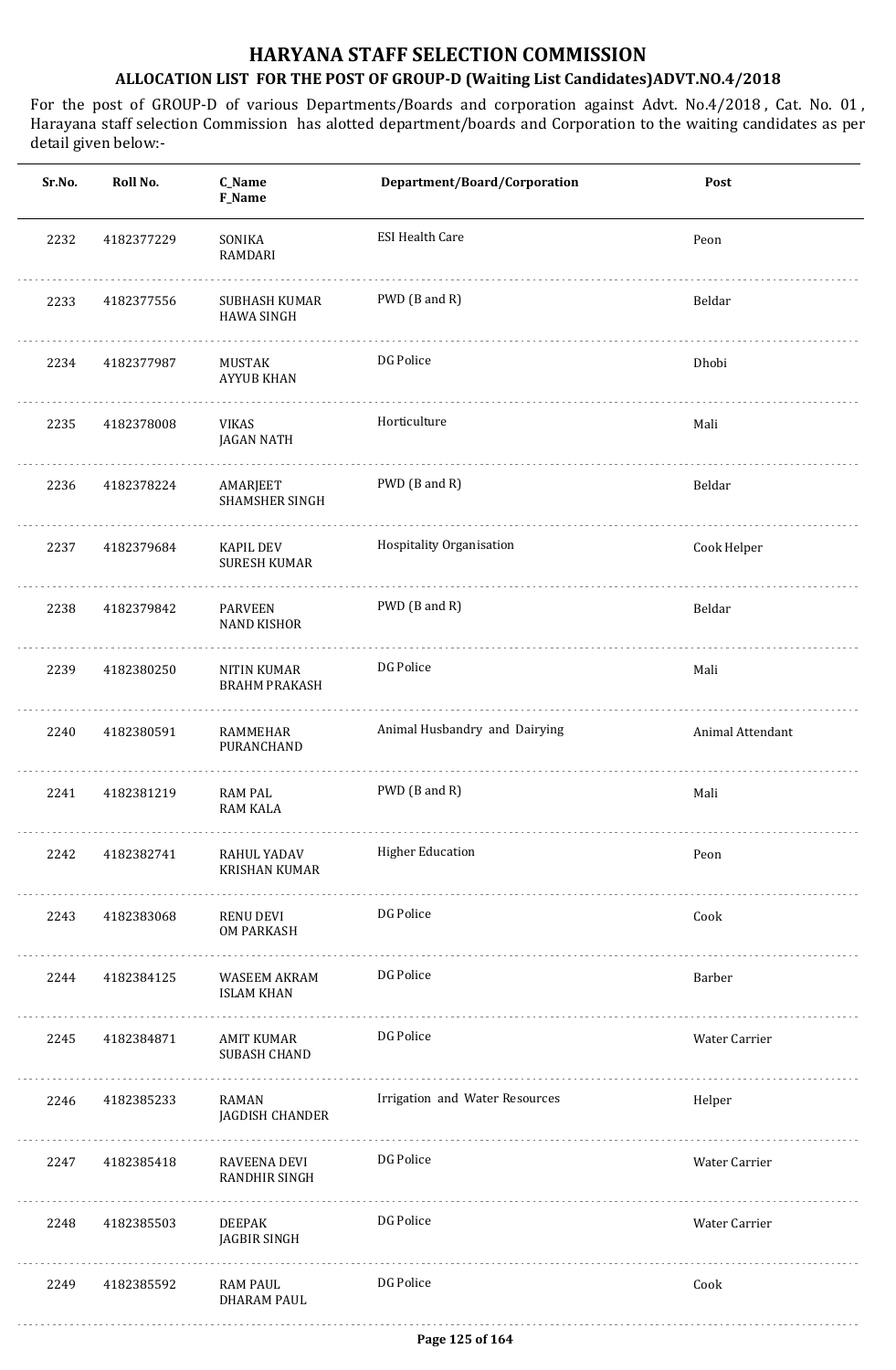| Sr.No. | Roll No.   | C_Name<br>F_Name                         | Department/Board/Corporation              | Post               |
|--------|------------|------------------------------------------|-------------------------------------------|--------------------|
| 2250   | 4182385953 | <b>BABITA</b><br>SATBIR SINGH            | <b>ESI Health Care</b>                    | Peon               |
| 2251   | 4182386257 | <b>DEEPAK</b><br><b>BAL KISHAN</b>       | DG Police                                 | Cobbler            |
| 2252   | 4182386837 | KARAMVEER<br>DHARA SINGH                 | PWD (B and R)                             | Beldar             |
| 2253   | 4182386874 | AMRIT LAL<br><b>ISHWAR SINGH</b>         | <b>Higher Education</b>                   | Peon               |
| 2254   | 4182386975 | VIRENDRA SINGH<br><b>BALBIR SINGH</b>    | Rajya Sainik Board                        | Cook               |
| 2255   | 4182387053 | SANJEEV KUMAR<br>RAMKUNWAR SINGH         | DG Police                                 | Mali               |
| 2256   | 4182388371 | KARMJEET<br>DHOOP SINGH                  | PWD (B and R)                             | Beldar             |
| 2257   | 4182389921 | <b>VIPIN KUMAR</b><br><b>BHOJDUTT</b>    | Urban Local Bodies                        | Beldar             |
| 2258   | 4182390624 | <b>PARVEEN</b><br>PRITHI                 | PWD (B and R)                             | Beldar             |
| 2259   | 4182390752 | HARISH CHANDER<br><b>SUNIL KUMAR</b>     | PWD (B and R)                             | Beldar             |
| 2260   | 4182391031 | JAIPARKASH<br>KRISHAN KUMAR              | DG Police                                 | Cook               |
| 2261   | 4182391443 | AMIT KUMAR<br>PHOOL SINGH                | PWD (B and R)                             | Cleaner            |
| 2262   | 4182391779 | YASHIKA<br><b>SUNIL KUMAR</b>            | PWD (B and R)                             | Beldar             |
| 2263   | 4182392056 | JAI PARKASH<br>DHARAM SINGH              | DG Police                                 | Cook               |
| 2264   | 4182392426 | RAKESH<br>PARKASH                        | Skill Development and Industrial Training | Workshop Attendant |
| 2265   | 4182392996 | SONU YADAV<br>MAHENDRA SINGH             | DG Police                                 | Painter            |
| 2266   | 4182393094 | <b>VIKAS YADAV</b><br>KAILASH BABU YADAV | DG Police                                 | Water Carrier      |
| 2267   | 4182393136 | SANJAY YADAV<br>SURENDER SINGH           | <b>Urban Local Bodies</b>                 | Mali               |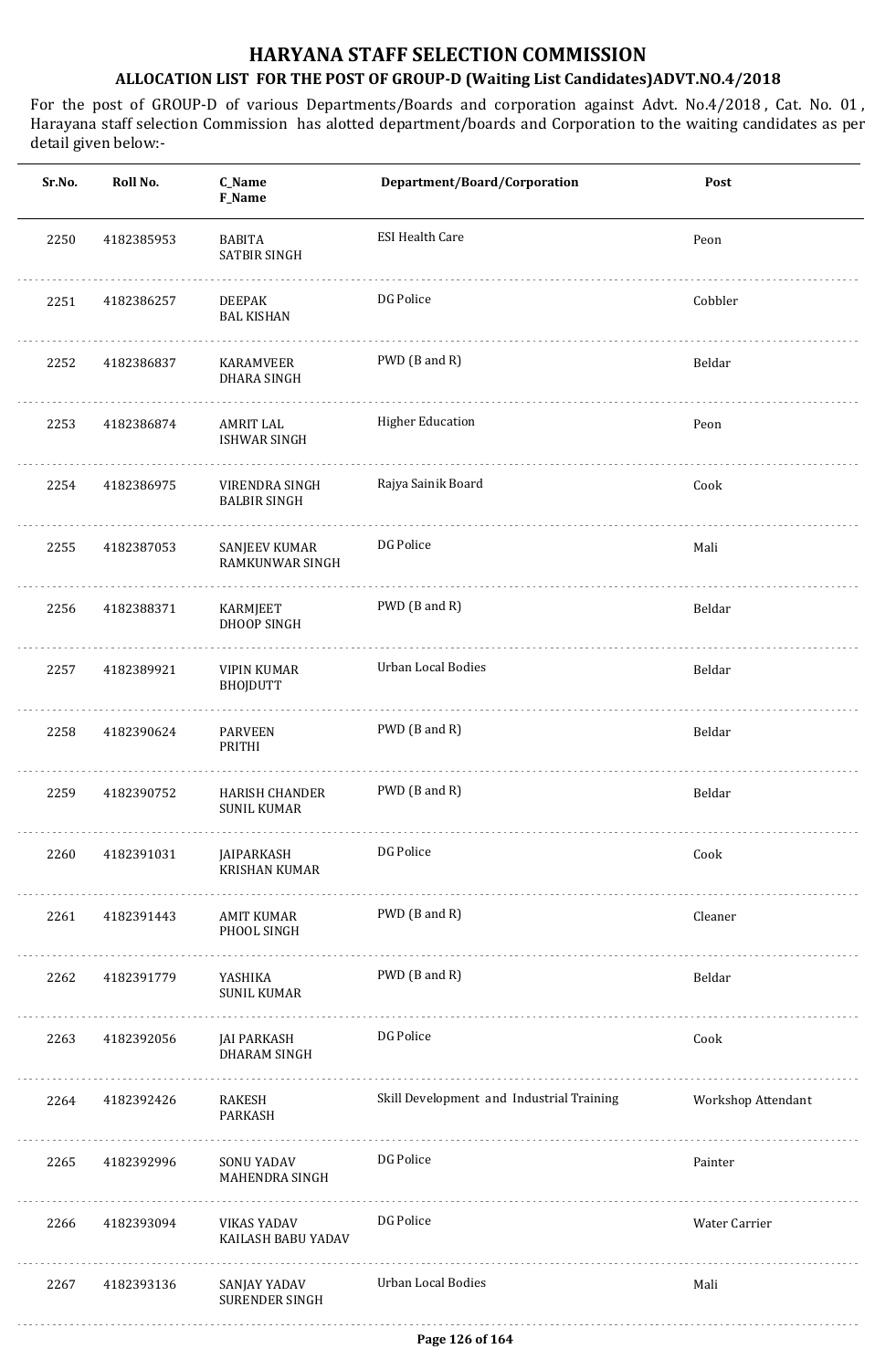| Sr.No. | Roll No.   | C_Name<br>F_Name                        | Department/Board/Corporation              | Post               |
|--------|------------|-----------------------------------------|-------------------------------------------|--------------------|
| 2268   | 4182393681 | PARDEEP KUMAR<br>DILBAG                 | DG Police                                 | Cook               |
| 2269   | 4182393815 | SONU<br>OM PRAKASH                      | DG Police                                 | Barber             |
| 2270   | 4182393955 | <b>DINESH</b><br>MAHENDER SINGH         | DG Police                                 | Water Carrier      |
| 2271   | 4182395221 | RAVI KUMAR<br><b>SHIS PAL</b>           | Irrigation and Water Resources            | Helper             |
| 2272   | 4182395534 | NAVEEN KUMAR<br>HIMMAT SINGH            | DG Police                                 | Cook               |
| 2273   | 4182395720 | YOGENDER YADAV<br>MAHENDER              | DG Police                                 | Cook               |
| 2274   | 4182396557 | NISHANT KUMAR<br><b>SH SUMER CHAND</b>  | <b>State Transport</b>                    | StoreMan           |
| 2275   | 4182396722 | VISHAL SAINI<br>RAMESHWAR SAINI         | Skill Development and Industrial Training | Peon cum chowkidar |
| 2276   | 4182396792 | KAPIL<br><b>KITAB SINGH</b>             | DG Police                                 | Barber             |
| 2277   | 4182397150 | SANJEET KUMAR<br>RAM JI LAL             | DG Police                                 | Cook               |
| 2278   | 4182397243 | SATYAWAN<br><b>SUBHASH CHANDER</b><br>. | Irrigation and Water Resources            | Helper             |
| 2279   | 4182397585 | <b>GURCHARN SINGH</b><br>MANGTA RAM     | DG Police                                 | Cook               |
| 2280   | 4182398979 | SANJU DEVI<br><b>RAJENDER SINGH</b>     | Skill Development and Industrial Training | Peon cum chowkidar |
| 2281   | 4182399201 | VIKRAM<br>SUMER                         | PWD (B and R)                             | Beldar             |
| 2282   | 4182399636 | <b>UMESH</b><br><b>MAN SINGH</b>        | Forest                                    | Mali               |
| 2283   | 4182399774 | VIJAY<br>RAJENDER                       | DG Police                                 | Dhobi              |
| 2284   | 4182400518 | SURJEET SINGH<br>THAKAR SINGH           | DG Police                                 | Water Carrier      |
| 2285   | 4182401400 | KARAM SINGH<br><b>DULI CHAND</b>        | DG Police                                 | Cook               |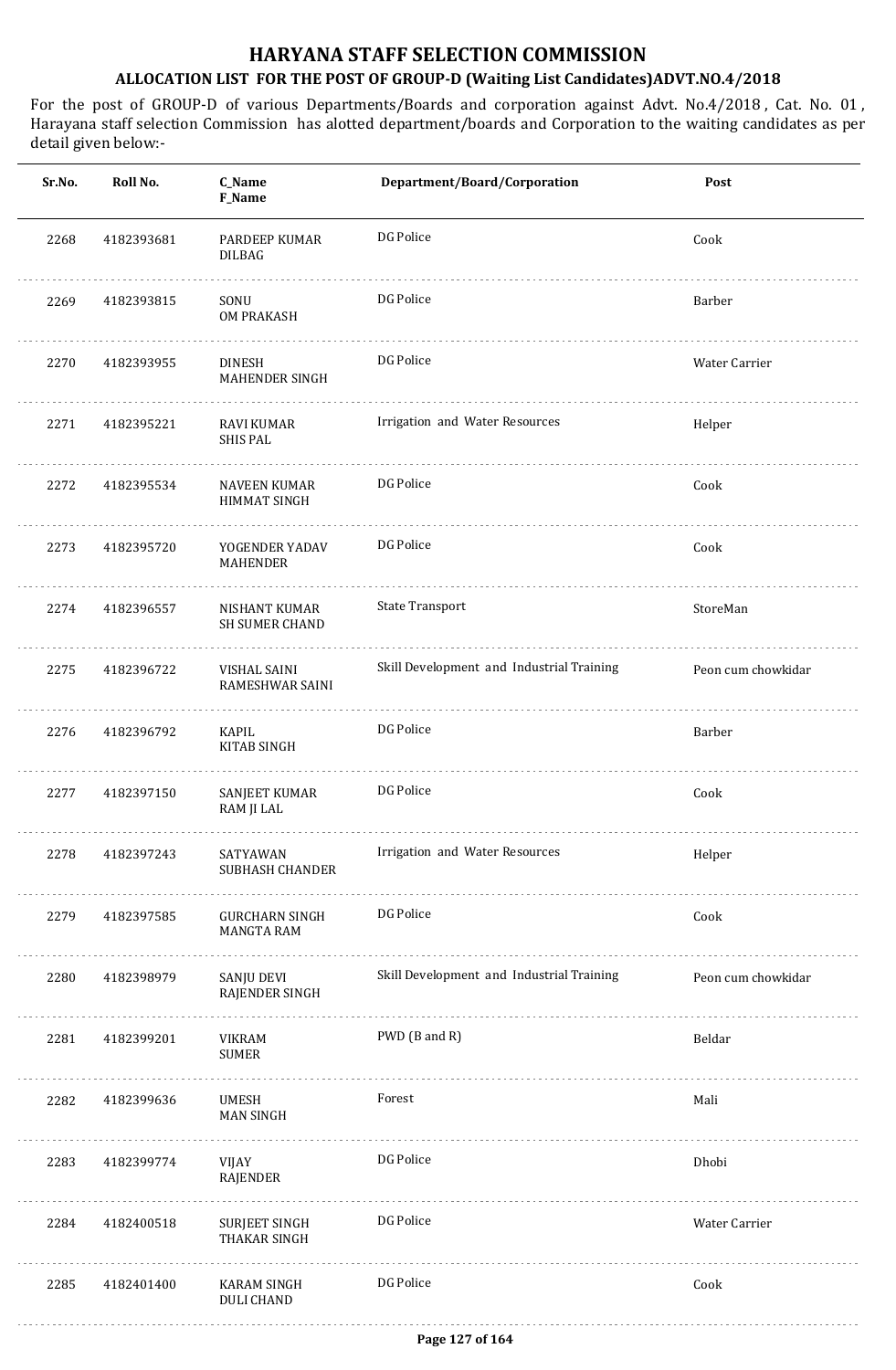| Sr.No. | Roll No.   | C_Name<br>F_Name                        | Department/Board/Corporation   | Post    |
|--------|------------|-----------------------------------------|--------------------------------|---------|
| 2286   | 4182401897 | VEDPRAKASH PANCHAL<br>PREM SINGH        | DG Police                      | Cobbler |
| 2287   | 4182402701 | ABHISHEK<br>SURENDER SINGH              | DG Police                      | Cobbler |
| 2288   | 4182403296 | OM PRAKASH<br>MADAN LAL                 | Forest                         | Mali    |
| 2289   | 4182403891 | SAURABH SHARMA<br>SUBHASH SHARMA        | <b>Health Service</b>          | Peon    |
| 2290   | 4182404586 | JAGSIR SINGH<br>LAKSHMAN SINGH          | <b>ESI Health Care</b>         | Peon    |
| 2291   | 4182404629 | <b>SURENDER</b><br><b>JAI SINGH</b>     | DG Police                      | Cook    |
| 2292   | 4182405234 | AJAY PRATAP SINGH<br>GAYA PRASAD MOURYA | Women and Child Development    | Cook    |
| 2293   | 4182405651 | SAWATI<br><b>BARHAM PARKASH</b>         | DG Police                      | Cook    |
| 2294   | 4182405746 | <b>SUNNY KUMAR</b><br>ANIL KUMAR        | PWD (B and R)                  | Beldar  |
| 2295   | 4182406034 | NEERAJ MEHARCHAND<br>SWAMI              | DG Police                      | Cook    |
| 2296   | 4182406247 | SATBIR SINGH<br>SURENDER SINGH          | DG Police                      | Cook    |
| 2297   | 4182406287 | KULWINDER KUMAR<br>LAL CHAND            | DG Police                      | Cobbler |
| 2298   | 4182406645 | REETA DEVI<br>JANARDHAN                 | DG Police                      | Cook    |
| 2299   | 4182408309 | NEHA KASYAP<br><b>GULAB SINGH</b>       | Irrigation and Water Resources | Helper  |
| 2300   | 4182408324 | GURDEEP<br><b>SUBHASH</b>               | DG Police                      | Cook    |
| 2301   | 4182408558 | ROHIT KUMAR<br>RAJPAL                   | Development and Panchayats     | Peon    |
| 2302   | 4182409109 | <b>SALIM KHAN</b><br>KISHOR KUMAR       | Irrigation and Water Resources | Helper  |
| 2303   | 4182409605 | SUNITA<br><b>MAN SINGH</b>              | Agriculture                    | Helper  |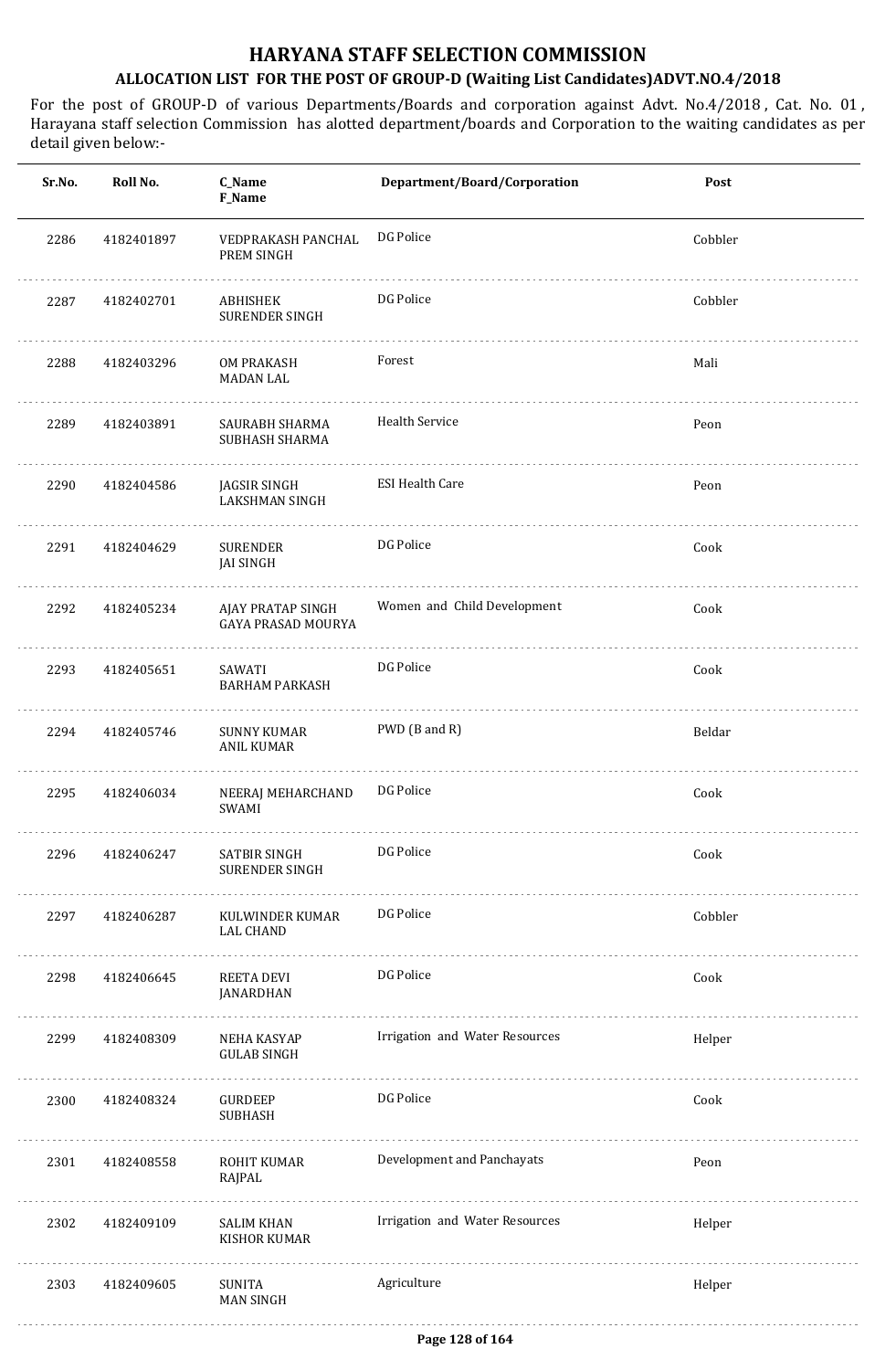| Sr.No. | Roll No.   | C_Name<br>F_Name                              | Department/Board/Corporation              | Post               |
|--------|------------|-----------------------------------------------|-------------------------------------------|--------------------|
| 2304   | 4182409914 | HIMANSHU KUMAR<br>SAMPURAN SINGH              | DG Police                                 | Dhobi              |
| 2305   | 4182410407 | NEERAJ<br>JAGBIR                              | PWD (B and R)                             | Beldar             |
| 2306   | 4182410434 | VIKRAM SINGH<br><b>BALBIR</b>                 | Labour                                    | Mali               |
| 2307   | 4182410622 | SANDEEP KUMAR<br>RAJPAL SINGH                 | DG Police                                 | Cook               |
| 2308   | 4182410626 | HANUMAN SINGH<br>ASHA RAM                     | DG Police                                 | Painter            |
| 2309   | 4182410655 | RAM PRASHAD<br><b>UMED SINGH</b>              | DG Police                                 | Cook               |
| 2310   | 4182410734 | <b>BALJEET</b><br><b>SATBIR</b>               | Hospitality Organisation                  | Waiter             |
| 2311   | 4182410877 | RINKU<br>SATYANARAYAN                         | DG Police                                 | Cook               |
| 2312   | 4182411633 | LILU RAM<br>RAM NATH                          | PWD (B and R)                             | Mali               |
| 2313   | 4182413080 | <b>DEEPAK</b><br><b>NARESH KUMAR</b>          | Animal Husbandry and Dairying             | Animal Attendant   |
| 2314   | 4182413424 | SURAJ<br><b>KRISHAN</b>                       | Command Area Development Authority (CADA) | Peon               |
| 2315   | 4182413488 | JAGBIR SINGH<br><b>SUSHIL KUMAR</b>           | <b>Registrar Cooperative Societies</b>    | Peon               |
| 2316   | 4182413603 | <b>SURAJ BHAN</b><br><b>BALBIR SINGH</b><br>. | DG Police                                 | Cook               |
| 2317   | 4182413698 | HEMA<br>PARKASH                               | Irrigation and Water Resources            | Helper             |
| 2318   | 4182414200 | SANDEEP<br><b>TULA RAM</b>                    | Haryana Board of School Education         | Chowkidar-cum-Peon |
| 2319   | 4182414276 | DAVINDER KUMAR<br><b>BALBIR SINGH</b>         | <b>Technical Education</b>                | Lady Attendant     |
| 2320   | 4182415188 | AMIT<br><b>SATBIR</b>                         | DG Police                                 | Cook               |
| 2321   | 4182415217 | MUKESH KUMAR<br>JAGBIR SINGH                  | Ayush                                     | Ward Attendant     |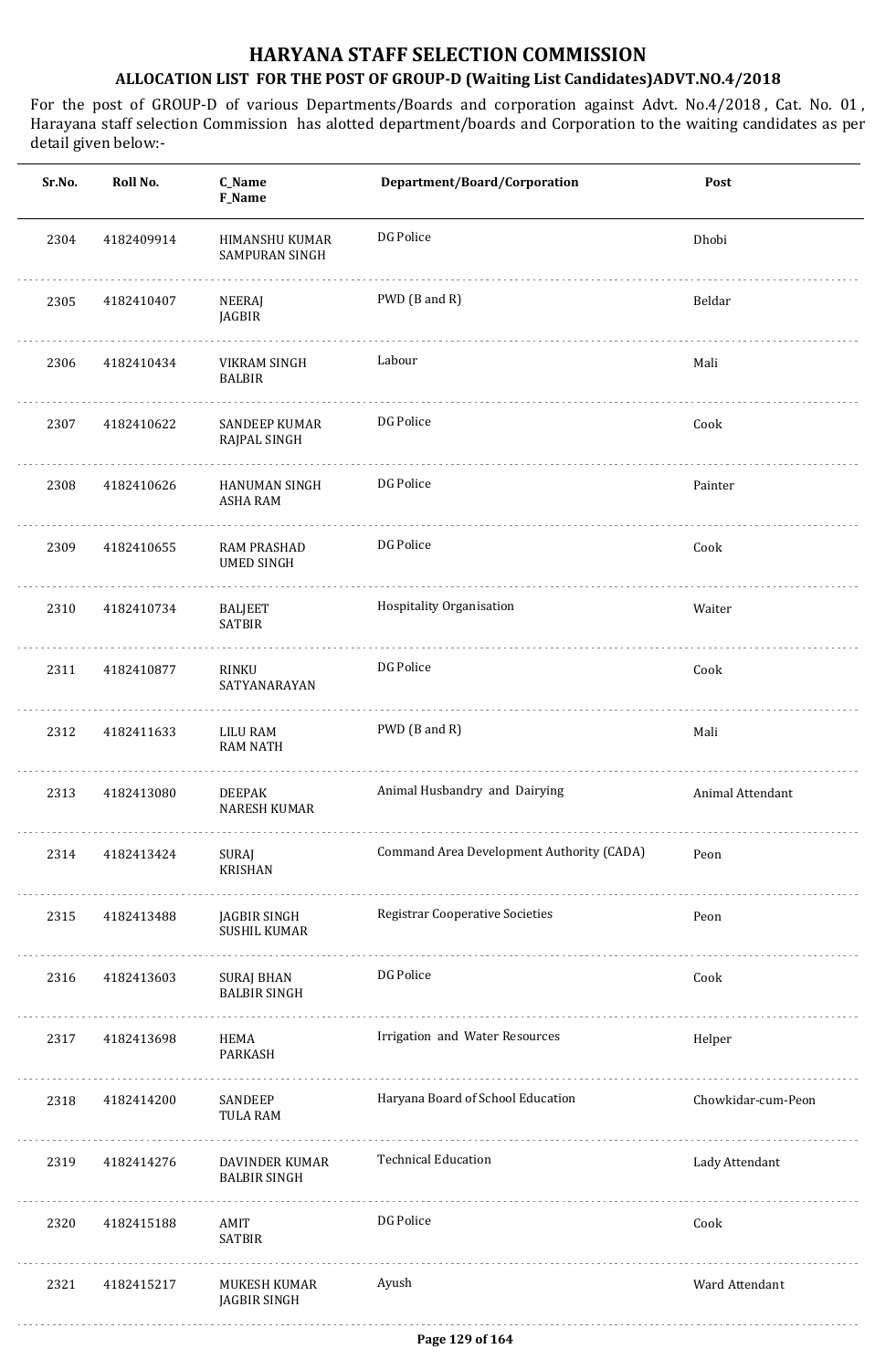| Sr.No. | Roll No.   | C_Name<br><b>F_Name</b>                    | Department/Board/Corporation              | Post                     |
|--------|------------|--------------------------------------------|-------------------------------------------|--------------------------|
| 2322   | 4182416051 | <b>VINAY KUMAR</b><br>PREM CHAND           | DG Police                                 | Mali                     |
| 2323   | 4182416372 | HIMANSHU SHARMA<br>MAHESH CHAND            | PWD (B and R)                             | Mali                     |
| 2324   | 4182416794 | NISHA SAINI<br>MEHAR CHAND                 | DG Police                                 | Barber                   |
| 2325   | 4182418805 | SANJU BALA<br>JAGDISH CHANDER              | <b>Higher Education</b>                   | Peon                     |
| 2326   | 4182420197 | PRIYANKA<br>MUNSHI LAL                     | <b>Higher Education</b>                   | Peon                     |
| 2327   | 4182420236 | ANKIT CHHOKER<br><b>BALENDER KUMAR</b>     | Skill Development and Industrial Training | Peon cum chowkidar       |
| 2328   | 4182420674 | PARAMPREET SINGH<br>JARNAIL SINGH          | <b>ESI Health Care</b>                    | Peon                     |
| 2329   | 4182420737 | <b>JOGINDER KUMAR</b><br><b>MANGAT RAM</b> | DG Police                                 | Cook                     |
| 2330   | 4182421284 | SATBIR SINGH<br>TEKRAJ                     | Horticulture                              | Mali                     |
| 2331   | 4182422058 | <b>SHEESH PAL</b><br><b>RAM LAL</b>        | <b>State Transport</b>                    | <b>Blacksmith Helper</b> |
| 2332   | 4182422305 | TEJRAM<br>KISHAN                           | DG Police                                 | Cook                     |
| 2333   | 4182423658 | RAJESH KUMAR<br>SAMUDERJEET                | PWD (B and R)                             | Mali                     |
| 2334   | 4182423957 | POOJA RANI<br><b>DHARAM PAL</b>            | <b>ESI Health Care</b>                    | Dresser                  |
| 2335   | 4182424046 | ARUN PUNDIR<br>RAMKUMAR                    | Hospitality Organisation                  | Waiter                   |
| 2336   | 4182424584 | ROHTASH KUMAR<br><b>DEVILAL</b>            | DG Police                                 | Peon                     |
| 2337   | 4182424972 | MOHIT KUMAR<br>ASHOK KUMAR                 | DG Police                                 | Dhobi                    |
| 2338   | 4182425204 | RUBI<br>MANOJ                              | <b>ESI Health Care</b>                    | Peon                     |
| 2339   | 4182425749 | RISHAB<br>RAMESH                           | DG Police                                 | Laboratory Attendant     |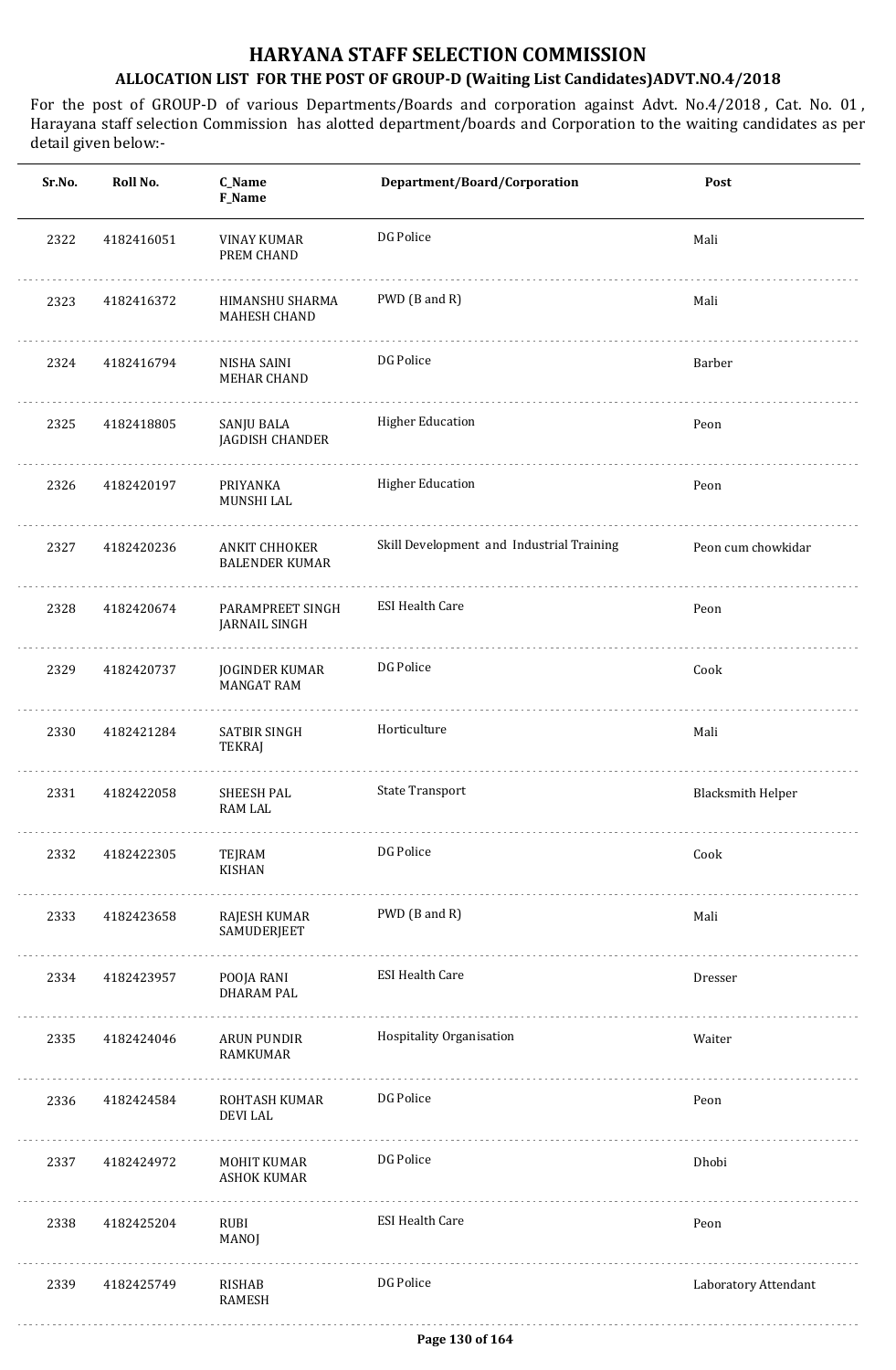| Sr.No. | Roll No.   | C_Name<br><b>F_Name</b>                 | Department/Board/Corporation              | Post               |
|--------|------------|-----------------------------------------|-------------------------------------------|--------------------|
| 2340   | 4182426094 | HEMLATA<br><b>UDAL SINGH</b>            | DG Police                                 | Cook               |
| 2341   | 4182426109 | PARVIN KUMAR<br><b>UMED SINGH</b>       | Revenue and Disaster Management           | Water Carrier      |
| 2342   | 4182426117 | <b>KARAM SINGH</b><br><b>MAAM CHAND</b> | DG Police                                 | Cook               |
| 2343   | 4182426123 | <b>REENA RANI</b><br>ROSHAN SINGH       | PWD (B and R)                             | Beldar             |
| 2344   | 4182426548 | <b>PARVEEN</b><br>SAWANT                | Public Health Engineering                 | Peon               |
| 2345   | 4182426552 | NISHANT<br>PAWAN SINGH                  | Skill Development and Industrial Training | Peon cum chowkidar |
| 2346   | 4182427840 | VARSHA<br>ROSHAN LAL                    | Revenue and Disaster Management           | Peon               |
| 2347   | 4182428176 | <b>NAVEEN</b><br><b>BALBIR SAINI</b>    | PWD (B and R)                             | Beldar             |
| 2348   | 4182428637 | DEVENDER KUMAR<br>ROSHAN LAL            | PWD (B and R)                             | Peon               |
| 2349   | 4182428904 | <b>VIKRANT</b><br><b>KRISHAN KUMAR</b>  | Skill Development and Industrial Training | Peon cum chowkidar |
| 2350   | 4182428980 | SACHIN RAWAL<br>SOMPAL                  | <b>ESI Health Care</b>                    | Peon               |
| 2351   | 4182429061 | PARVEEN<br>TEKCHAND                     | Forest                                    | Mali               |
| 2352   | 4182429092 | AMAN<br><b>KARAN PAL</b>                | PWD (B and R)                             | Beldar             |
| 2353   | 4182430142 | VIKAS<br><b>DHARAMBIR</b>               | DG Police                                 | Cook               |
| 2354   | 4182430177 | ARUN KUMAR<br><b>DAYA RAM</b>           | PWD (B and R)                             | Beldar             |
| 2355   | 4182430336 | SHIVKUMAR SINGH<br><b>SHIVRATTAN</b>    | <b>Urban Local Bodies</b>                 | Mali               |
| 2356   | 4182431203 | SURJEET SINGH<br><b>KANWAR BHAN</b>     | PWD (B and R)                             | Beldar             |
| 2357   | 4182431482 | RAJENDER<br><b>SATYA NARAYAN</b>        | DG Police                                 | Cook               |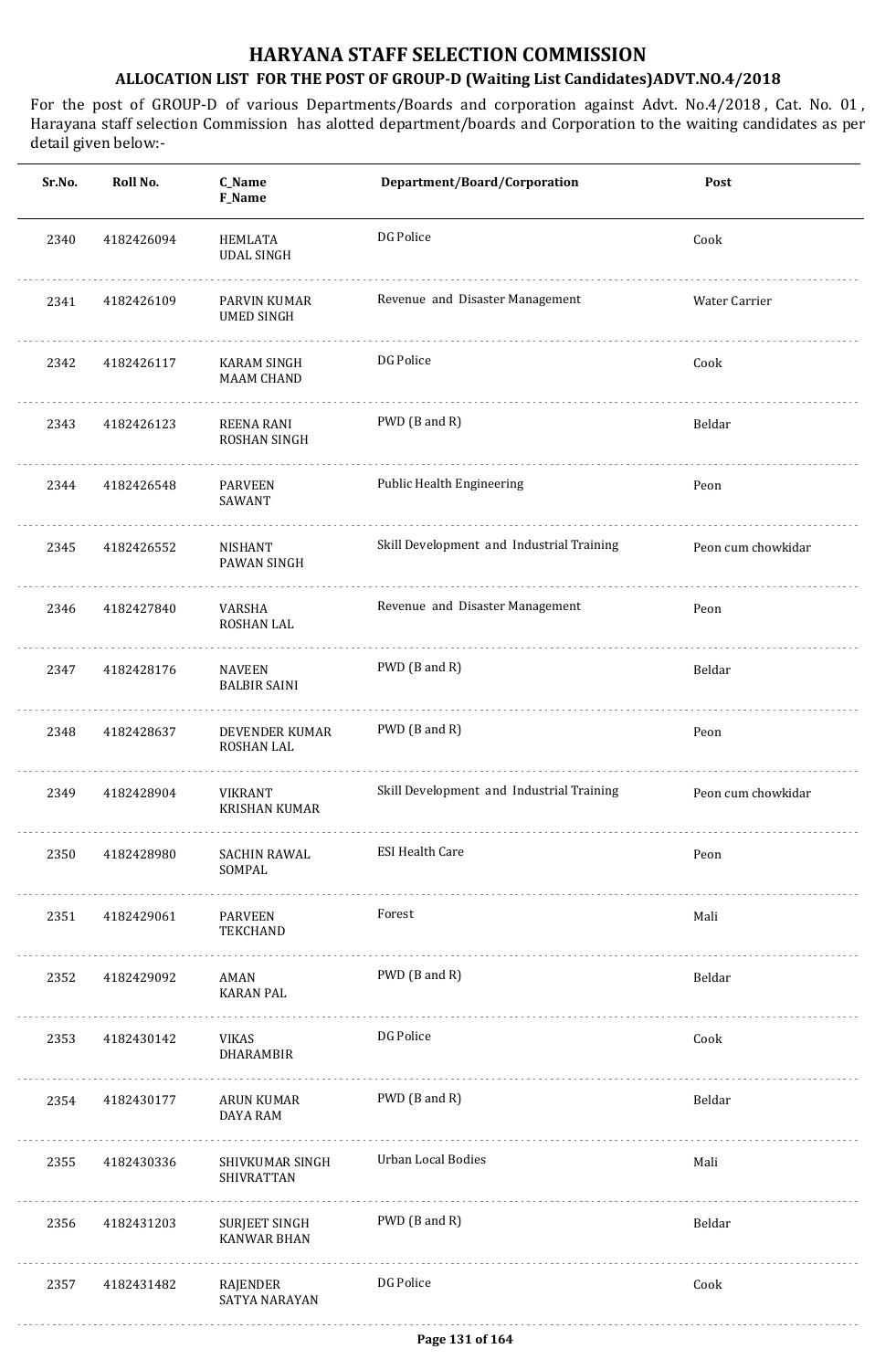| Sr.No. | Roll No.   | C_Name<br>F_Name                      | Department/Board/Corporation    | Post          |
|--------|------------|---------------------------------------|---------------------------------|---------------|
| 2358   | 4182431696 | MANJEET AHLAWAT<br>RAMNIWAS AHLAWAT   | DG Police                       | Cook          |
| 2359   | 4182431991 | RAKESH KUMAR<br><b>RAJ KUMAR</b>      | DG Police                       | Water Carrier |
| 2360   | 4182433328 | JATIN ASHIJA<br><b>TOPAN DASS</b>     | PWD (B and R)                   | Beldar        |
| 2361   | 4182433442 | MANOJ KUMAR<br>RAJENDER SINGH         | DG Police                       | Cook          |
| 2362   | 4182433834 | SANDEEP BANSAL<br>PAWAN               | Horticulture                    | Mali          |
| 2363   | 4182433936 | SURENDER ROHILA<br><b>HARIOM</b>      | DG Police                       | Dhobi         |
| 2364   | 4182434082 | VIKASH TANWAR<br>ANGREJ SINGH         | Urban Local Bodies              | Beldar        |
| 2365   | 4182434396 | YOGESH KUMAR<br>POORAN SINGH          | Labour                          | Usher         |
| 2366   | 4182434465 | SURENDER SINGH<br><b>RAM SINGH</b>    | Revenue and Disaster Management | Peon          |
| 2367   | 4182434529 | LALIT<br>MOHAN LAL                    | DG Police                       | Cook          |
| 2368   | 4182434770 | POONAM<br>AJAY                        | DG Police                       | Cook          |
| 2369   | 4182434835 | SANDEEP GILL<br>SHAMSHER SINGH        | Hospitality Organisation        | Cook Helper   |
| 2370   | 4182435081 | <b>SANDEEP KUMAR</b><br>MAHABIR SINGH | Industries and Commerce         | Peon          |
| 2371   | 4182436069 | VIKRAM KUMAR<br>DHARAM PAL            | Labour                          | Peon          |
| 2372   | 4182437653 | AMIT<br><b>RAI SINH</b>               | Haryana Tourism                 | Peon          |
| 2373   | 4182437818 | JOGENDER<br>MEHAR CHAND               | PWD (B and R)                   | Beldar        |
| 2374   | 4182437864 | SATPAL YADAV<br>SOMDUTT YADAV         | Hospitality Organisation        | Cook Helper   |
| 2375   | 4182438456 | MANJEET<br>RAJ KUMAR                  | PWD (B and R)                   | Beldar        |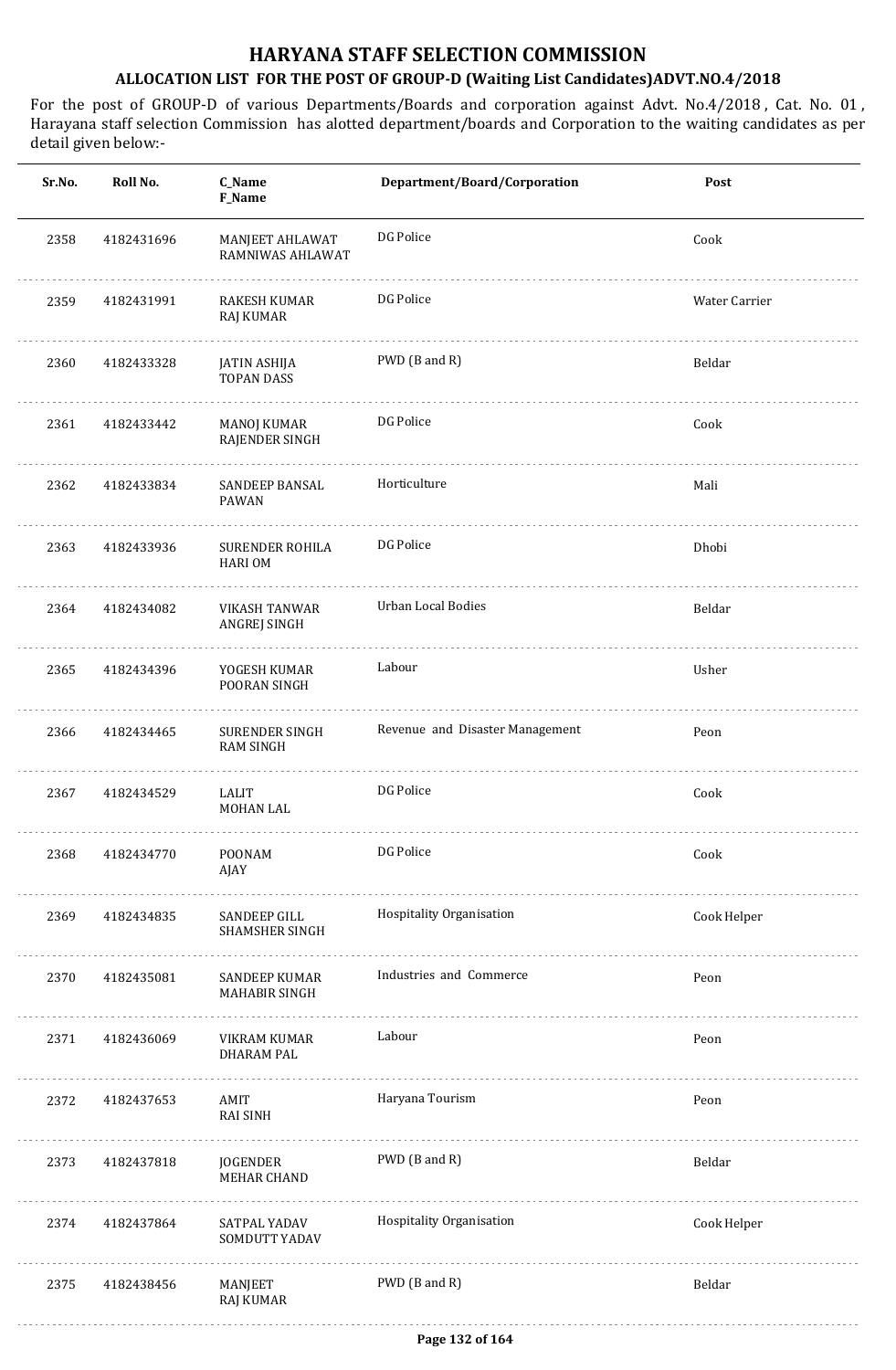| Sr.No. | Roll No.   | C_Name<br>F_Name                           | Department/Board/Corporation      | Post              |
|--------|------------|--------------------------------------------|-----------------------------------|-------------------|
| 2376   | 4182439557 | PARDEEP<br>RAJPAL SINGH                    | DG Police                         | Cook              |
| 2377   | 4182439604 | PREETI<br><b>BANSHI SAINI</b>              | Industries and Commerce           | Peon              |
| 2378   | 4182440886 | MADHU BALA<br>SATPAL                       | PWD (B and R)                     | Beldar            |
| 2379   | 4182441034 | <b>DHEERAJ YADAV</b><br><b>VIJAY SINGH</b> | PWD (B and R)                     | Beldar            |
| 2380   | 4182441090 | <b>SHUBH RAM</b><br><b>SULTAN SINGH</b>    | Haryana Board of School Education | Peon              |
| 2381   | 4182441514 | RAHUL<br>RAJENDER                          | DG Police                         | Cook              |
| 2382   | 4182441532 | LOVEKESH<br><b>RAMEHAR</b>                 | PWD (B and R)                     | Beldar            |
| 2383   | 4182441548 | <b>RAVIT KUMAR</b><br><b>SAMAY SINGH</b>   | Hospitality Organisation          | Waiter            |
| 2384   | 4182441628 | <b>AMIT KUMAR</b><br><b>DILBAG SINGH</b>   | Irrigation and Water Resources    | Peon              |
| 2385   | 4182441646 | JOGINDER<br><b>DILBAG</b>                  | <b>ESI Health Care</b>            | Dresser           |
| 2386   | 4182442551 | VIPUL JHA<br><b>GANPATI JHA</b>            | Home Guard and Civil Defense      | Cook              |
| 2387   | 4182443021 | POOJA<br><b>KULDEEP</b>                    | PWD (B and R)                     | Beldar            |
| 2388   | 4182443297 | HITESH<br>OMPARKASH                        | DG Police                         | Mali              |
| 2389   | 4182443604 | RAHUL KUMAR<br>SATISH KUMAR                | PWD (B and R)                     | Beldar            |
| 2390   | 4182443669 | ANOOP SINGH<br><b>KARAMVIR SINGH</b>       | Revenue and Disaster Management   | Peon              |
| 2391   | 4182444474 | NEELAM KUMARI<br><b>JOGI RAM</b>           | DG Police                         | Barber            |
| 2392   | 4182445004 | RAMPHAL<br>LAXMINARAIN                     | <b>State Transport</b>            | Mechanical Helper |
| 2393   | 4182445183 | SUNDER SINGH<br><b>BUDH RAM</b>            | Animal Husbandry and Dairying     | Animal Attendant  |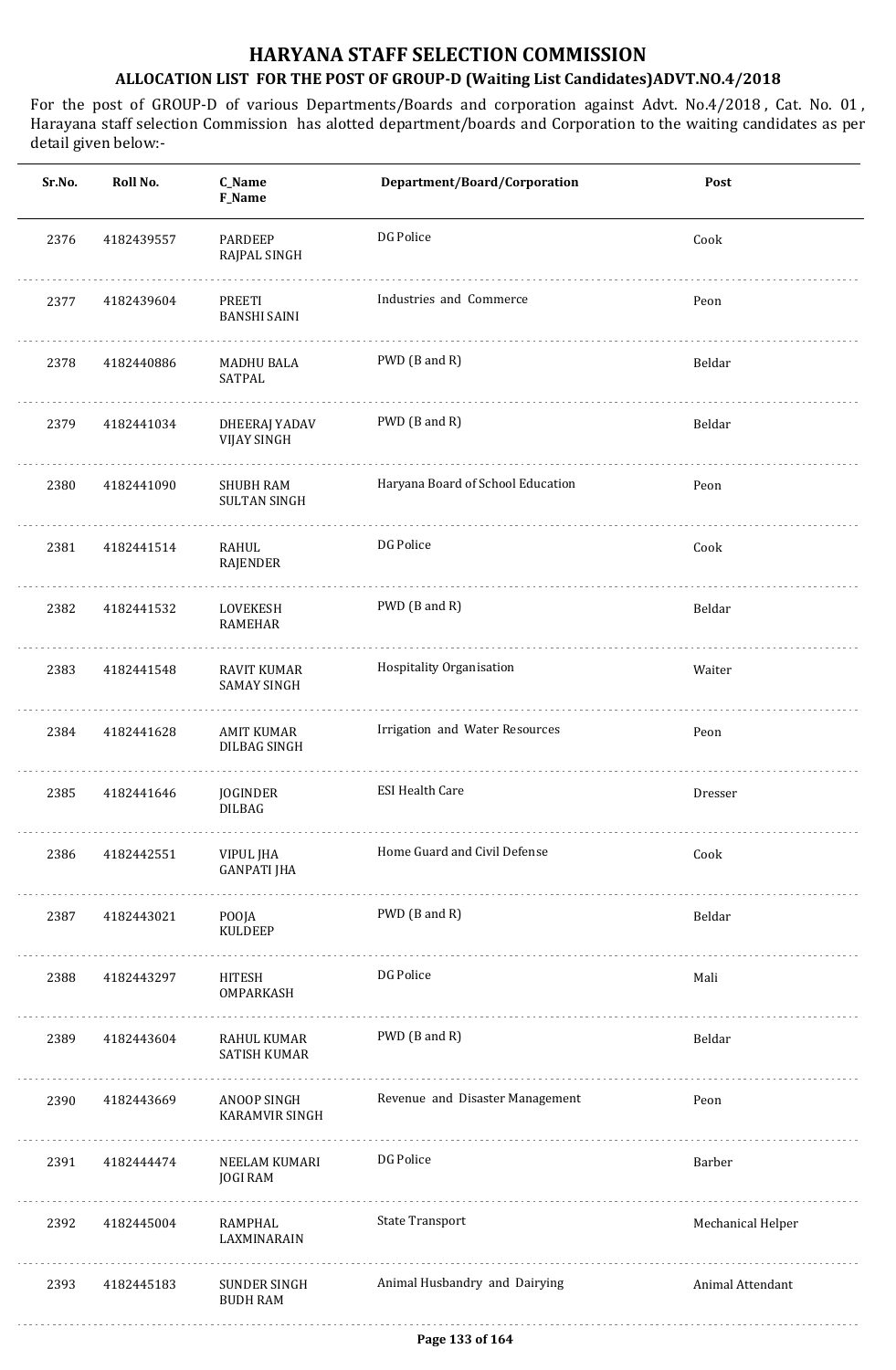| Sr.No. | Roll No.   | C_Name<br>F_Name                                  | Department/Board/Corporation | Post                 |
|--------|------------|---------------------------------------------------|------------------------------|----------------------|
| 2394   | 4182445429 | PRIYANKA MOR<br>RANDHIR SINGH                     | DG Police                    | Laboratory Attendant |
| 2395   | 4182445874 | PRAFUL KUMAR SINGH<br><b>AZAD SINGH</b>           | PWD (B and R)                | Beldar               |
| 2396   | 4182445923 | <b>INDERJEET MARATHA</b><br><b>JITENDER SINGH</b> | DG Police                    | Cook                 |
| 2397   | 4182446554 | DHARAMBIR<br><b>RAMESH</b>                        | DG Police                    | Cook                 |
| 2398   | 4182446580 | SANJEEV KUMAR<br><b>RAM KISHAN</b>                | DG Police                    | Dhobi                |
| 2399   | 4182446642 | NARESH KUMAR<br><b>CHHOTU RAM</b>                 | DG Police                    | Cook                 |
| 2400   | 4182446703 | DHARMENDER<br><b>BABULAL</b>                      | PWD (B and R)                | Beldar               |
| 2401   | 4182447239 | JOGINDER<br>YAD RAM                               | <b>ESI Health Care</b>       | Peon                 |
| 2402   | 4182447240 | <b>SUNIL KUMAR</b><br><b>CHANDER PAL</b>          | DG Police                    | Laboratory Attendant |
| 2403   | 4182447290 | <b>DEEPAK</b><br>MAHAVIR SINGH                    | PWD (B and R)                | Beldar               |
| 2404   | 4182448202 | MONIKA<br><b>JASWANT SINGH</b>                    | Food and Supplies            | Peon                 |
| 2405   | 4182448297 | ADIL<br><b>YUNUS</b>                              | DG Police                    | Water Carrier        |
| 2406   | 4182448495 | KULDEEP SINGH<br>DILBAG SINGH                     | PWD (B and R)                | Beldar               |
| 2407   | 4182448647 | PARBHU RAM<br>MAGHAR RAM                          | PWD (B and R)                | Beldar               |
| 2408   | 4182448794 | RAVINDER<br>RAMBHAG                               | <b>State Transport</b>       | Mechanical Helper    |
| 2409   | 4182449218 | PARDEEP KUMAR<br><b>BALBIR SINGH</b>              | PWD (B and R)                | Beldar               |
| 2410   | 4182450523 | DEVENDER<br><b>JAI PARKASH</b>                    | Civil Aviation               | Peon                 |
| 2411   | 4182451749 | SANDEEP KUMAR<br>KARMBIR                          | Forest                       | Mali                 |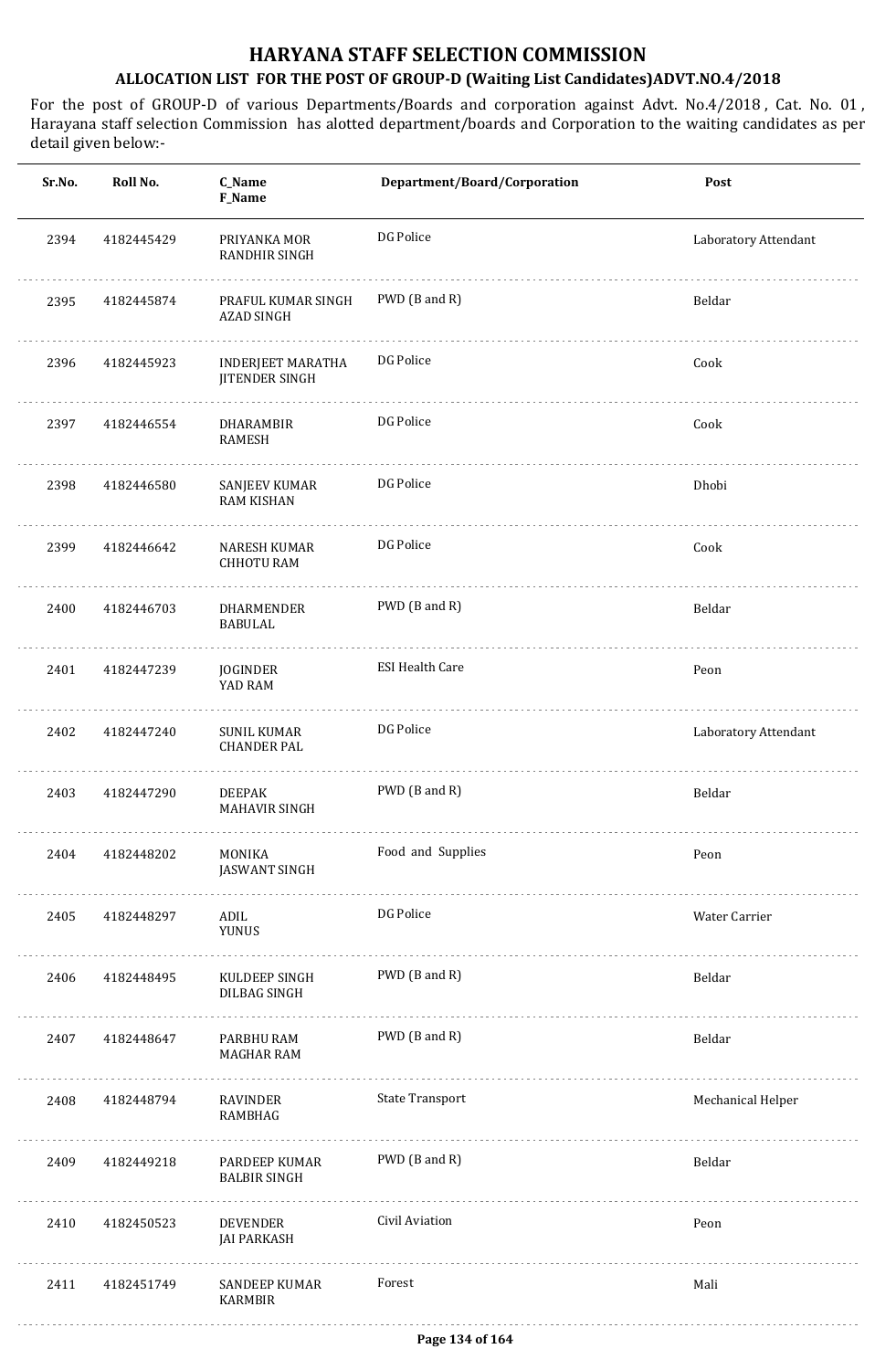| Sr.No. | Roll No.   | C_Name<br>F_Name                          | Department/Board/Corporation           | Post          |
|--------|------------|-------------------------------------------|----------------------------------------|---------------|
| 2412   | 4182452570 | AMIT<br>RAMAVATAR                         | Urban Local Bodies                     | Mali          |
| 2413   | 4182452936 | <b>GULAB SINGH</b><br><b>BALBIR SINGH</b> | Social Justice and Empowerment         | Peon          |
| 2414   | 4182455792 | YOGESH<br><b>JAI BHAGWAN</b>              | <b>Registrar Cooperative Societies</b> | Peon          |
| 2415   | 4182455926 | SUTEJ<br><b>SUBE SINGH</b>                | PWD (B and R)                          | Beldar        |
| 2416   | 4182456230 | MANJEET<br><b>MAHAVIR</b>                 | Irrigation and Water Resources         | Helper        |
| 2417   | 4182456324 | MAHESH KUMAR<br><b>RAM KUMAR</b>          | DG Police                              | Cook          |
| 2418   | 4182456437 | BINDU RANI<br><b>GULAB SINGH</b>          | Irrigation and Water Resources         | Helper        |
| 2419   | 4182457158 | <b>VIPIN</b><br>RADHEY SHYAM              | Irrigation and Water Resources         | Helper        |
| 2420   | 4182457626 | SAHIL<br><b>MANGU RAM</b>                 | Ayush                                  | Ward Boys     |
| 2421   | 4182457969 | <b>AKSHAY KUMAR</b><br><b>NAND LAL</b>    | DG Police                              | Cook          |
| 2422   | 4182459153 | AJAY KUMAR<br><b>BALWAN SINGH</b><br>.    | PWD (B and R)                          | Beldar        |
| 2423   | 4182459363 | GUNPAL<br><b>BHUP SINGH</b>               | Haryana Board of School Education      | Mali          |
| 2424   | 4182459904 | SANDEEP KUMAR<br><b>SATVIR SINGH</b>      | DG Police                              | Water Carrier |
| 2425   | 4182459982 | VIJAY KUMAR<br>RAJKUMAR                   | DG Police                              | Cook          |
| 2426   | 4182460543 | RAHUL RATHOOR<br><b>RAM KUMAR</b>         | PWD (B and R)                          | Mali          |
| 2427   | 4182460650 | ANJALI MOR<br>RAMAUTAR                    | Women and Child Development            | Peon          |
| 2428   | 4182460678 | <b>DEEPAK</b><br><b>SUBE SINGH</b>        | Agriculture                            | Field Man     |
| 2429   | 4182461705 | SUNIL<br><b>ISHWAR SINGH</b>              | DG Police                              | Cook          |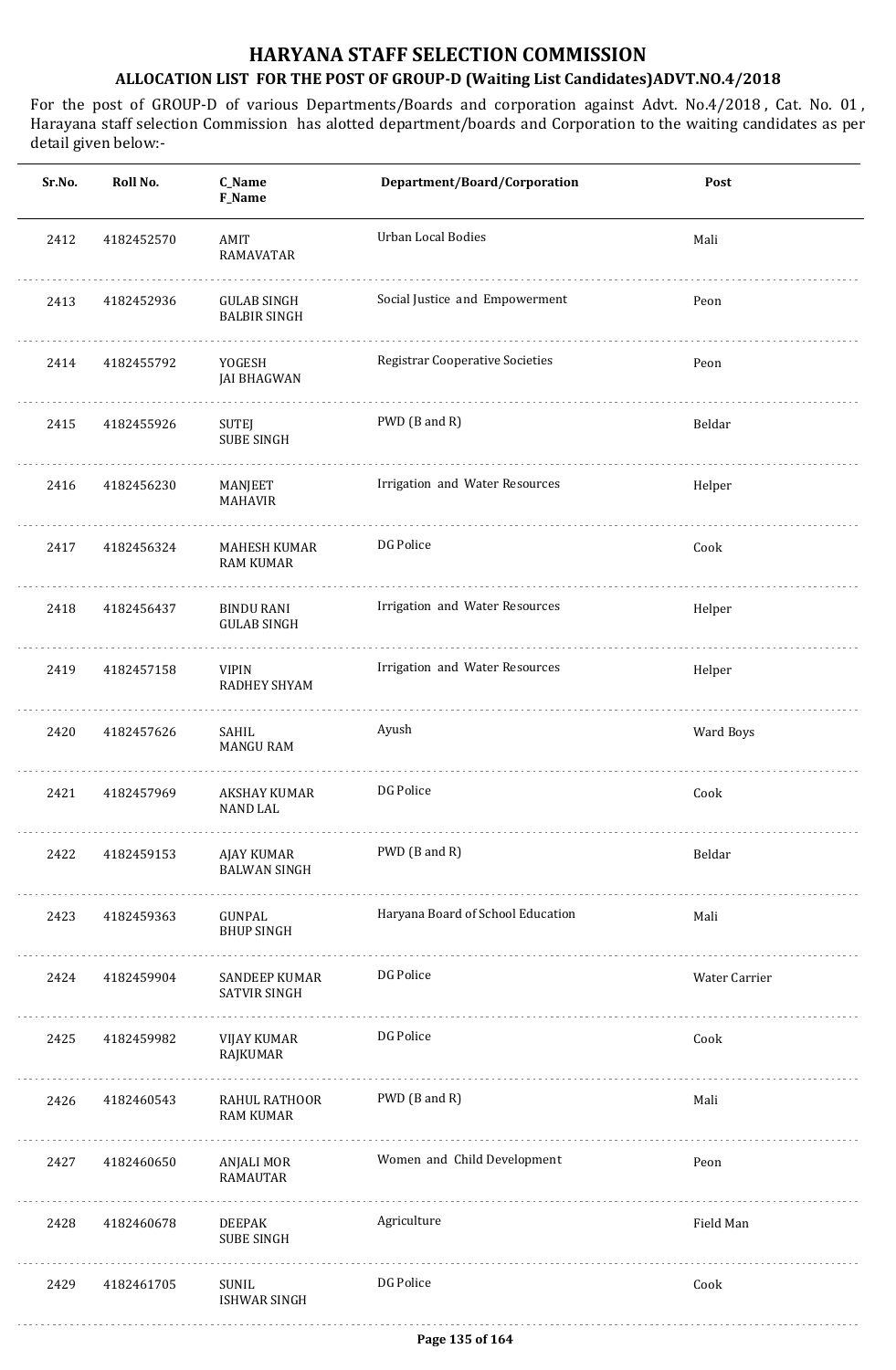| Sr.No. | Roll No.   | <b>C_Name</b><br>F_Name                 | Department/Board/Corporation   | Post                 |
|--------|------------|-----------------------------------------|--------------------------------|----------------------|
| 2430   | 4182462261 | SURJEET SINGH<br><b>HAWA SINGH</b>      | Urban Local Bodies             | <b>Boat Keeper</b>   |
| 2431   | 4182462806 | REHAN KHAN ALIAS<br><b>BABU LAL</b>     | DG Police                      | Cook                 |
| 2432   | 4182463077 | ANKIT<br>SATISH                         | PWD (B and R)                  | Mali                 |
| 2433   | 4182463095 | SHARDA RANI<br>MADAN LAL                | PWD (B and R)                  | Mali                 |
| 2434   | 4182463171 | SAVAN KUMAR<br>BRIJPAL                  | DG Police                      | Cook                 |
| 2435   | 4182463373 | <b>JAGROOP</b><br><b>SURESH KUMAR</b>   | DG Police                      | Cook                 |
| 2436   | 4182463469 | SOMVIR<br>RANJEET SINGH                 | Irrigation and Water Resources | Helper               |
| 2437   | 4182463714 | POOJA<br>JAGPAL                         | PWD (B and R)                  | Beldar               |
| 2438   | 4182464058 | <b>BINDU</b><br>PURAN SINGH             | DG Police                      | Cook                 |
| 2439   | 4182464727 | <b>ASHOK KUMAR</b><br><b>GANPAT RAM</b> | DG Police                      | Cook                 |
| 2440   | 4182465939 | ABHIMANYU<br>RAJBIR SINGH               | DG Police                      | Cook                 |
| 2441   | 4182465987 | MANISHA KUMARI<br>RAMKISHAN             | DG Police                      | Laboratory Attendant |
| 2442   | 4182466327 | SANJIV KUMAR<br>SATPAL SINGH<br>.       | PWD (B and R)                  | Beldar               |
| 2443   | 4182466434 | RAM CHANDER<br><b>BALJIT SINGH</b>      | DG Police                      | Cook                 |
| 2444   | 4182466436 | PARAMJEET SINGH<br><b>RAMESH CHAND</b>  | Prosecution                    | Peon                 |
| 2445   | 4182466657 | YASHPAL SINGH<br><b>VIJAY SINGH</b>     | Ayush                          | Ward Attendant       |
| 2446   | 4182467239 | ANKIT<br><b>RAKESH</b>                  | <b>Chief Secretary</b>         | Peon-cum-chowkidar   |
| 2447   | 4182468393 | ASHU<br><b>AZAD</b>                     | Hospitality Organisation       | Waiter               |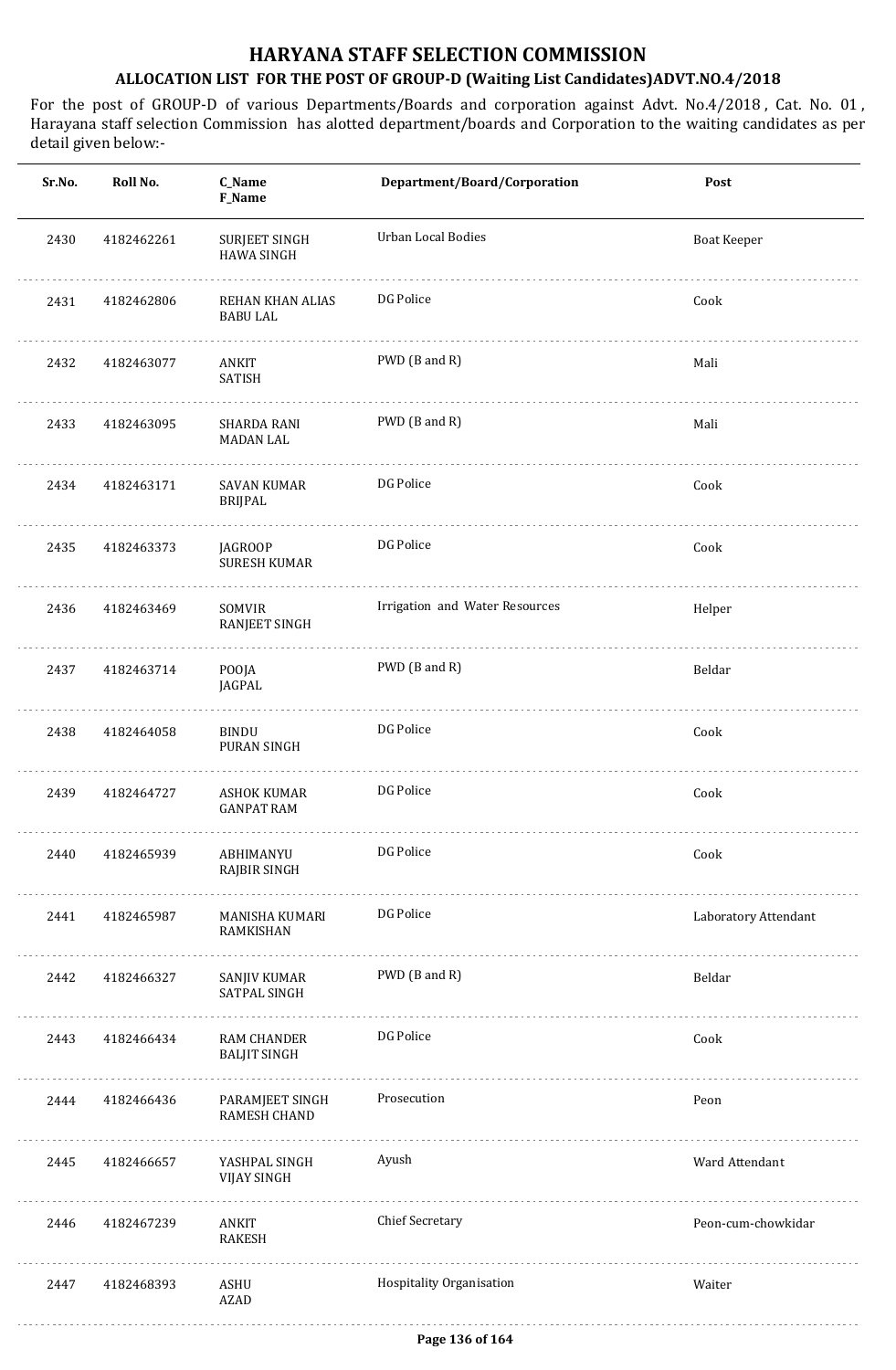| Sr.No. | Roll No.   | C_Name<br>F_Name                                   | Department/Board/Corporation   | Post                 |
|--------|------------|----------------------------------------------------|--------------------------------|----------------------|
| 2448   | 4182468685 | RAJEEV<br>CHANDRAHAS                               | PWD (B and R)                  | Beldar               |
| 2449   | 4182468790 | RAVINDER<br>MAHABIR                                | PWD (B and R)                  | Beldar               |
| 2450   | 4182469434 | DEEPAK KUMAR<br>RAMPHAL                            | PWD (B and R)                  | Beldar               |
| 2451   | 4182469698 | AJAY KUMAR<br>NARINDER KUMAR                       | PWD (B and R)                  | Mali                 |
| 2452   | 4182469743 | NAVDEEP<br>VIKRAMJEET                              | Irrigation and Water Resources | Helper               |
| 2453   | 4182469838 | ANIL KUMAR<br>DHARAMBIR SINGH                      | <b>Chief Secretary</b>         | Peon-cum-chowkidar   |
| 2454   | 4182469924 | CHIRAG<br>JAGBIR SINGH                             | <b>ESI Health Care</b>         | Peon                 |
| 2455   | 4182469975 | SONU<br>ROSHAN LAL                                 | Irrigation and Water Resources | Helper               |
| 2456   | 4182469982 | RITU RANI<br>RAMKALA                               | Irrigation and Water Resources | Helper               |
| 2457   | 4182470015 | <b>CHANDER MOHAN</b><br><b>HANS RAJ</b>            | DG Police                      | Cobbler              |
| 2458   | 4182470955 | KRISHAN KUMAR<br>SATBIR SINGH                      | Agriculture                    | Field Man            |
| 2459   | 4182471669 | VINOD KUMAR PRAJAPAT DG Police<br>RAJARAM PRAJAPAT |                                | Barber               |
| 2460   | 4182472126 | ASHA<br>ISHWAR SINGH                               | DG Police                      | Laboratory Attendant |
| 2461   | 4182472390 | KRISHAN KUMAR<br><b>VED PARKASH</b>                | DG Police                      | Dhobi                |
| 2462   | 4182472939 | ZORA SINGH<br>TEK RAM                              | Prosecution                    | Peon                 |
| 2463   | 4182472973 | VIJAY KUMAR<br><b>BEG RAJ</b>                      | PWD (B and R)                  | Beldar               |
| 2464   | 4182473269 | RAVI<br>RAMCHANDER                                 | PWD (B and R)                  | Beldar               |
| 2465   | 4182473788 | BALINDER<br>RAMPHAL                                | DG Police                      | Mali                 |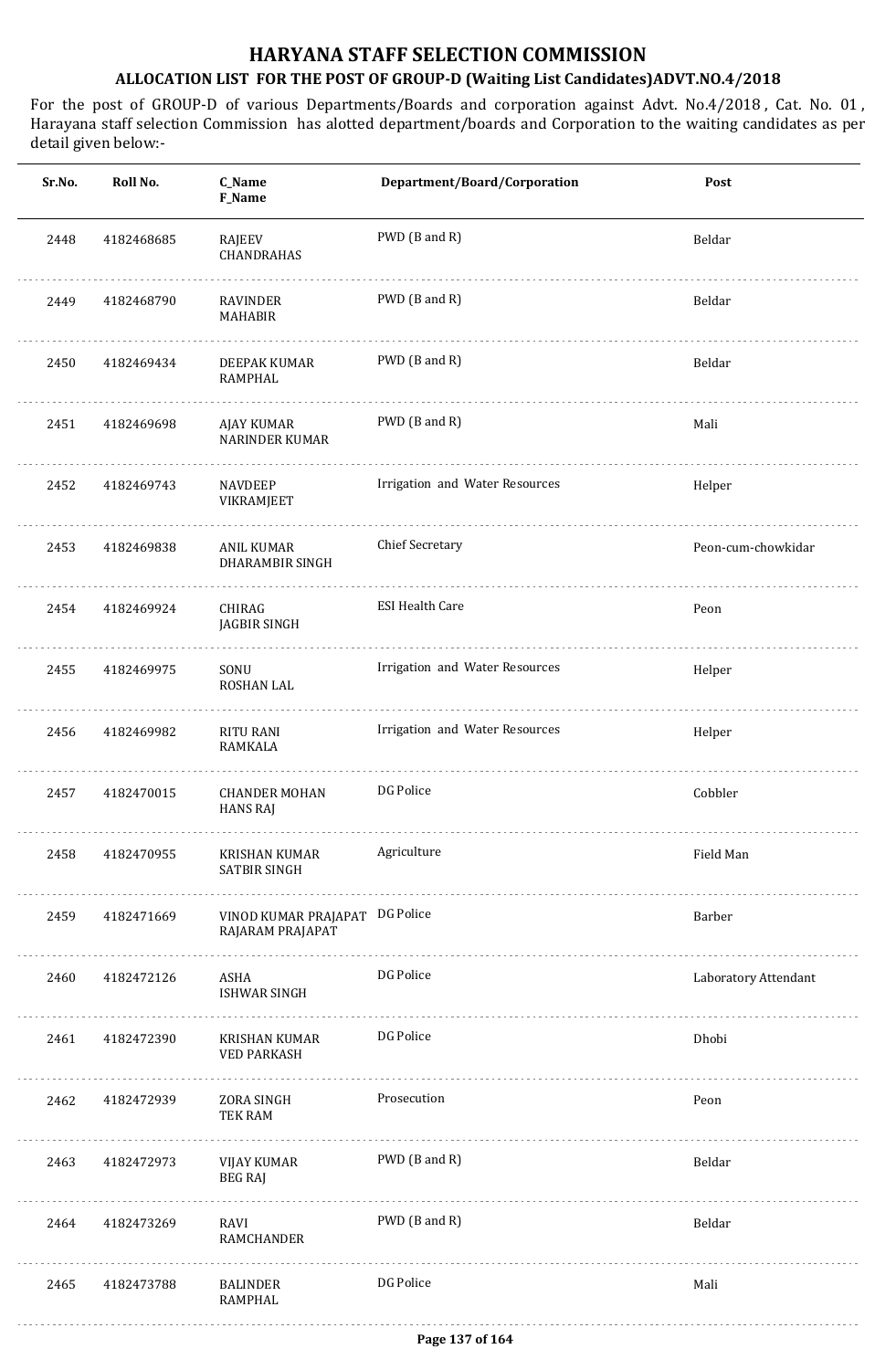| Sr.No. | Roll No.   | C_Name<br>F_Name                             | Department/Board/Corporation              | Post                     |
|--------|------------|----------------------------------------------|-------------------------------------------|--------------------------|
| 2466   | 4182473809 | RAHUL<br>DHARAMRAJ                           | PWD (B and R)                             | Beldar                   |
| 2467   | 4182473835 | RAKESH KUMAR<br><b>BAHADUR SINGH</b>         | PWD (B and R)                             | Beldar                   |
| 2468   | 4182473846 | <b>LALIT NARAIN</b><br>SATBIR SINGH          | PWD (B and R)                             | Beldar                   |
| 2469   | 4182474022 | JAIBIR<br><b>KALI RAM</b>                    | Horticulture                              | Mali                     |
| 2470   | 4182474110 | POONAM DEVI<br><b>SURESH KUMAR</b>           | Hospitality Organisation                  | Cook Helper              |
| 2471   | 4182474785 | <b>CHETAN SAINI</b><br><b>BABU LAL SAINI</b> | Skill Development and Industrial Training | Peon cum chowkidar       |
| 2472   | 4182474868 | <b>RAVI PRAKASH</b><br><b>KARAM SINGH</b>    | Skill Development and Industrial Training | Workshop Attendant       |
| 2473   | 4182475052 | RAJIV KUMAR<br><b>KRESHAN RAM</b>            | <b>State Transport</b>                    | <b>Blacksmith Helper</b> |
| 2474   | 4182476530 | SANYAM<br><b>BALWAN SINGH</b>                | PWD (B and R)                             | Beldar                   |
| 2475   | 4182477078 | CHANDER<br><b>BHIM SINGH</b>                 | DG Police                                 | Cook                     |
| 2476   | 4182477241 | MUNESH KUMAR<br>RAJPAL SINGH                 | DG Police                                 | Cook                     |
| 2477   | 4182478381 | SANJAY KUMAR<br><b>GOPI CHAND</b>            | DG Police                                 | Barber                   |
| 2478   | 4182478983 | RAJAN<br>BEERBAL                             | <b>State Transport</b>                    | Mechanical Helper        |
| 2479   | 4182479911 | SURJEET<br><b>HAUSHAIR SINGH</b>             | PWD (B and R)                             | Peon                     |
| 2480   | 4182480642 | <b>SANDEEP KUMAR</b><br><b>JAGBIR SINGH</b>  | Skill Development and Industrial Training | Peon cum chowkidar       |
| 2481   | 4182480884 | RAMBIR SINGH<br>SUDHAN SINGH                 | Rajya Sainik Board                        | Chowkidar-cum-Mali       |
| 2482   | 4182482239 | <b>GOVIND KUMAR</b><br><b>MAHESH SAW</b>     | DG Police                                 | Dhobi                    |
| 2483   | 4182482606 | UMA SHANKAR<br><b>KAMTA PRASAD</b>           | DG Police                                 | Cook                     |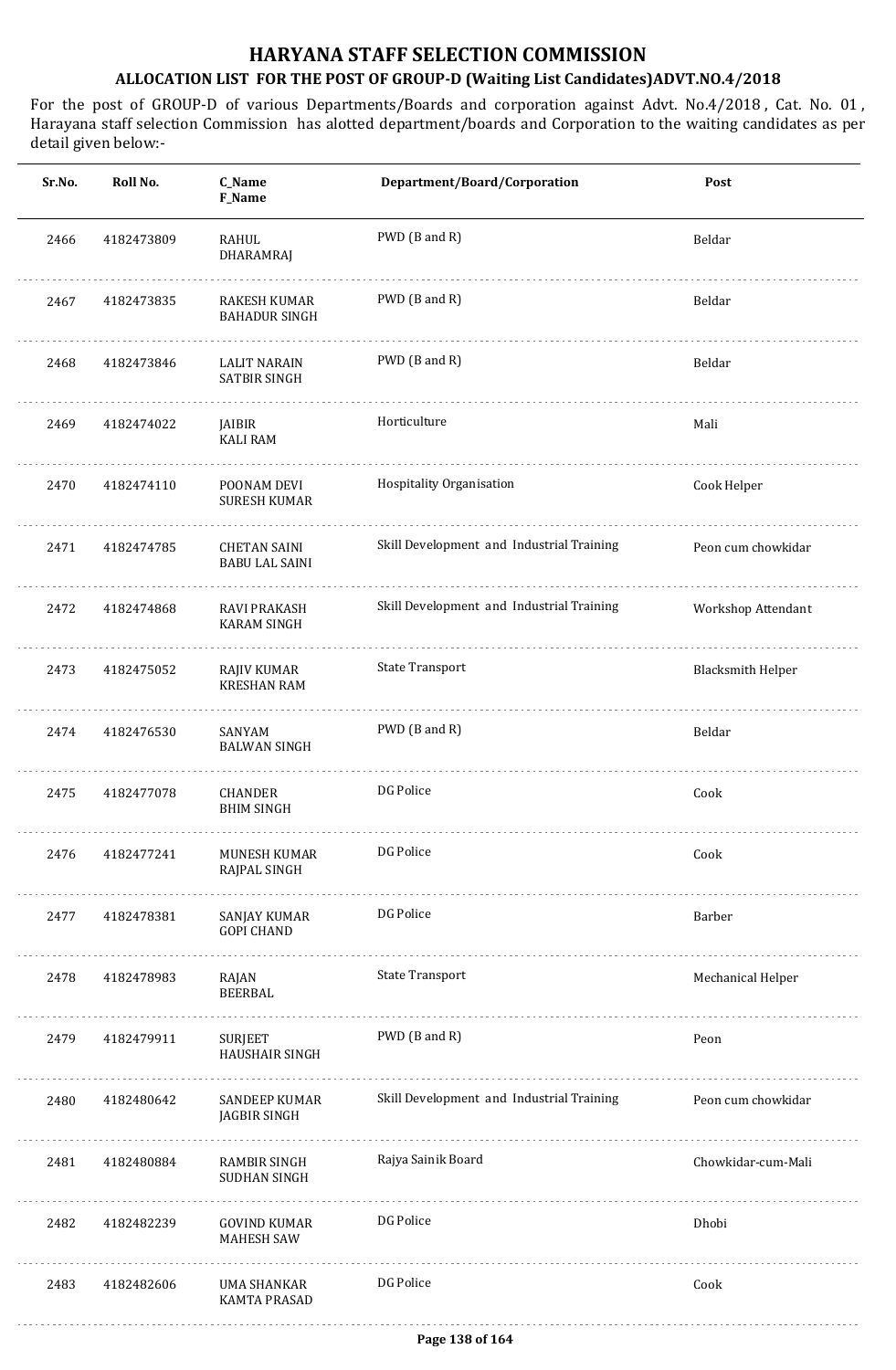| Sr.No. | Roll No.   | C_Name<br>F_Name                        | Department/Board/Corporation    | Post                 |
|--------|------------|-----------------------------------------|---------------------------------|----------------------|
| 2484   | 4182482628 | NIPUN CHHABRA<br>MOHINDER CHHABRA       | State Transport                 | Mechanical Helper    |
| 2485   | 4182482760 | SETHI SINGH<br>KITAB SINGH              | DG Police                       | Cook                 |
| 2486   | 4182483153 | MUKESH KUMAR SINGH<br>MISHRI LAL SINGH  | DG Police                       | Laboratory Attendant |
| 2487   | 4182483508 | NEENA<br><b>BHOOP SINGH</b>             | PWD (B and R)                   | Mate                 |
| 2488   | 4182483534 | PARDEEP<br>ATBIR                        | DG Police                       | Water Carrier        |
| 2489   | 4182484534 | ARVIND KUMAR JHA<br>HIRANAND JHA        | Urban Local Bodies              | Beldar               |
| 2490   | 4182484597 | SUNIL KUMAR<br><b>KARAN SINGH</b>       | Labour                          | Peon                 |
| 2491   | 4182485282 | SHIVAM<br>SAMPAD                        | PWD (B and R)                   | Beldar               |
| 2492   | 4182485327 | DEEPAK KUMAR<br><b>SUKRAM PAL SINGH</b> | DG Police                       | Barber               |
| 2493   | 4182485655 | MONU<br>RAJENDER RATHEE                 | PWD (B and R)                   | Beldar               |
| 2494   | 4182485702 | MANJEET RANI<br>RAJENDER                | Housing Board Haryana           | Peon                 |
| 2495   | 4182485720 | VIKAS<br>JAGDISH CHANDER                | <b>State Transport</b>          | Electrician Helper   |
| 2496   | 4182485960 | PINKI DEVI<br><b>INDER SINGH</b>        | DG Police                       | Tailor               |
| 2497   | 4182486290 | KUSUM LATA<br>JAGDISH CHANDER           | DG Police                       | Water Carrier        |
| 2498   | 4182486369 | JITENDER KUMAR<br>RAMNIWAS              | Hospitality Organisation        | Waiter               |
| 2499   | 4182486626 | PARMOD KUMAR<br>KISHMAT SINGH           | DG Police                       | Cook                 |
| 2500   | 4182487225 | SUNIL KUMAR<br><b>SANT RAM</b>          | DG Police                       | Mason                |
| 2501   | 4182487333 | SAWAN KUMAR<br><b>SULTAN SINGH</b>      | Revenue and Disaster Management | Peon                 |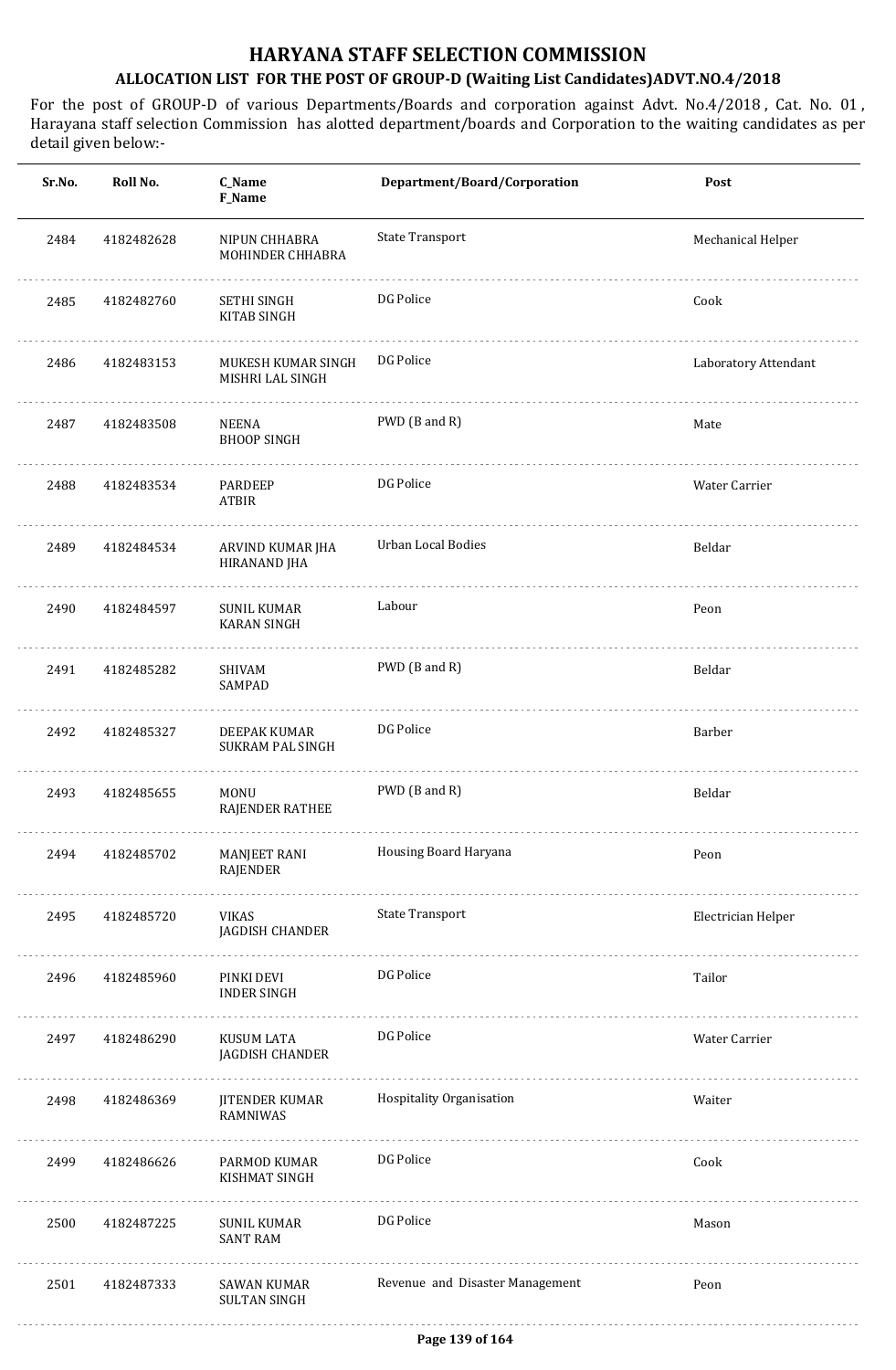| Sr.No. | Roll No.   | C_Name<br>F_Name                         | Department/Board/Corporation    | Post                 |
|--------|------------|------------------------------------------|---------------------------------|----------------------|
| 2502   | 4182487516 | RUPESH SHARMA<br>SUDESH SHARMA           | DG Police                       | Cook                 |
| 2503   | 4182488002 | MANJEET SINGH<br><b>SULTAN SINGH</b>     | PWD (B and R)                   | Beldar               |
| 2504   | 4182488056 | .<br>PINKI<br>MAHENDER                   | PWD (B and R)                   | Mali                 |
| 2505   | 4182488275 | PREETI<br>MAHENDER PAL                   | DG Police                       | Laboratory Attendant |
| 2506   | 4182488977 | <b>SUNIL KUMAR</b><br><b>RAM KISHAN</b>  | DG Police                       | Dhobi                |
| 2507   | 4182489338 | <b>SUNIL KUMAR</b><br><b>MAM CHAND</b>   | Prosecution                     | Peon                 |
| 2508   | 4182489724 | JAGDISH CHAND<br><b>GOPI CHAND</b>       | DG Police                       | Cook                 |
| 2509   | 4182489927 | NEERU DEVI<br>RAM SINGH                  | DG Police                       | Cook                 |
| 2510   | 4182490416 | <b>SUNIL KUMAR</b><br>VED SINGH          | DG Police                       | Cook                 |
| 2511   | 4182490588 | <b>AMIT KUMAR</b><br><b>SURAJ BHAN</b>   | DG Police                       | Water Carrier        |
| 2512   | 4182490998 | SANDEEP KUMAR<br><b>SUMER SINGH</b>      | DG Police                       | Cook                 |
| 2513   | 4182491135 | PAWAN<br>DHARAM PAL                      | Sports and Youth Affairs        | Groundman            |
| 2514   | 4182491452 | KULDEEP<br>SATYANAYARAN                  | Labour                          | Process Server       |
| 2515   | 4182491579 | SUMIT KUMAR<br>KURDA RAM                 | Revenue and Disaster Management | Water Carrier        |
| 2516   | 4182492422 | SUKHDEV SINGH<br><b>BRAHMAJEET SINGH</b> | DG Police                       | Cook                 |
| 2517   | 4182492564 | VISHAL NISHAL<br>VINOD NISHAL            | PWD (B and R)                   | Beldar               |
| 2518   | 4182493254 | KULDEEP<br>JAI PAL                       | Rajya Sainik Board              | Peon                 |
| 2519   | 4182494184 | RAJPAL<br>RAM LAL                        | PWD (B and R)                   | Beldar               |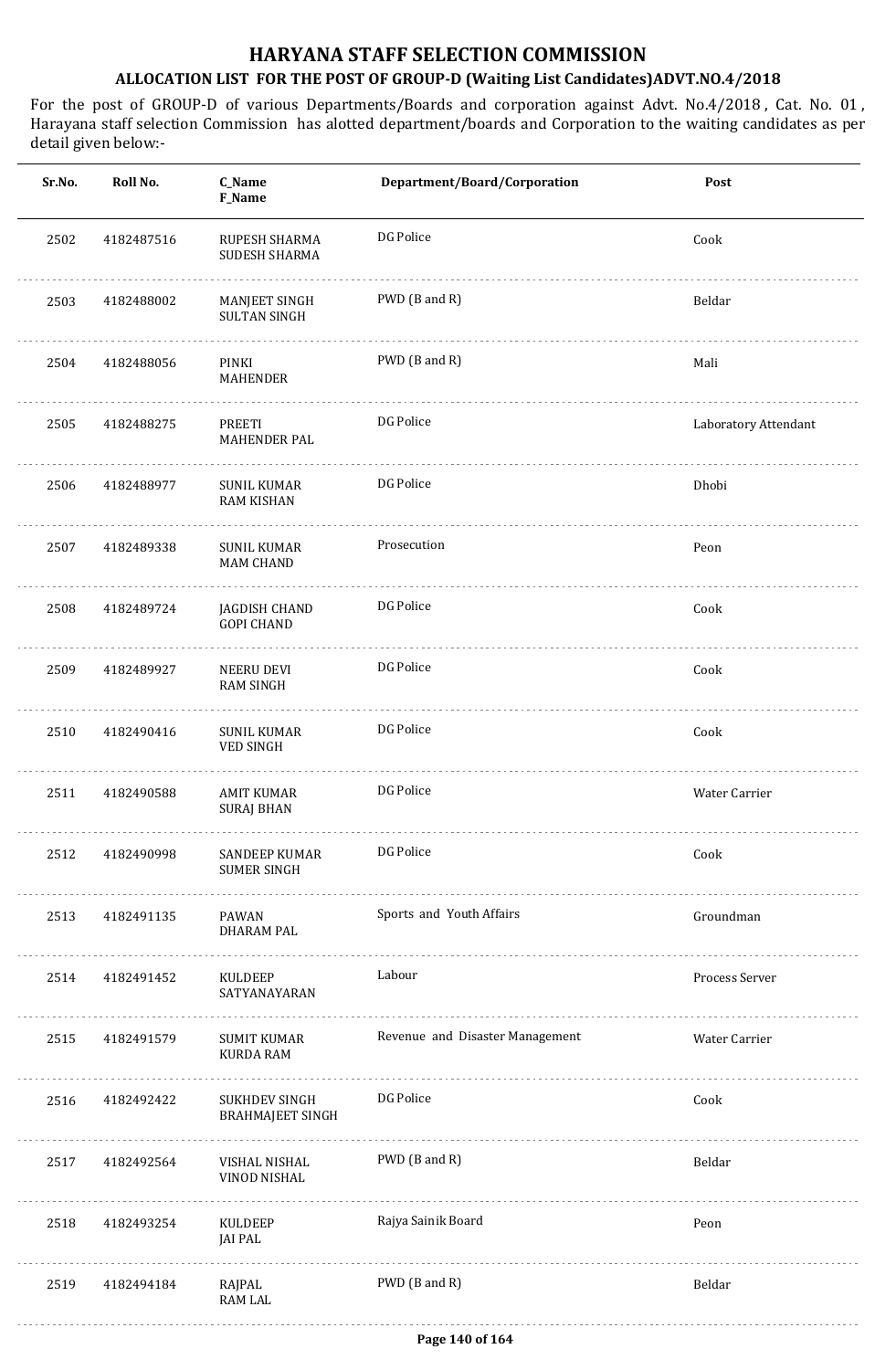| Sr.No. | Roll No.   | C_Name<br>F_Name                         | Department/Board/Corporation              | Post                 |
|--------|------------|------------------------------------------|-------------------------------------------|----------------------|
| 2520   | 4182494974 | <b>NAVEEN KUMAR</b><br><b>ABHAY RAM</b>  | <b>ESI Health Care</b>                    | Dresser              |
| 2521   | 4182495896 | PARAMJEET SINGH<br>RAMESH CHAND          | DG Police                                 | Cook                 |
| 2522   | 4182496008 | JAVAHAR SINGH<br>KISHANLAL               | DG Police                                 | Peon                 |
| 2523   | 4182496887 | <b>MAHESH CHAND</b><br><b>SHARMA</b>     | Skill Development and Industrial Training | Peon cum chowkidar   |
| 2524   | 4182496998 | SATPAL SINGH<br><b>JAI BHAGWAN</b>       | DG Police                                 | Water Carrier        |
| 2525   | 4182497218 | HARIKESH<br><b>MANGE RAM</b>             | PWD (B and R)                             | Beldar               |
| 2526   | 4182497340 | DEEPAK KUMAR<br><b>OM PARKASH</b>        | DG Police                                 | Dhobi                |
| 2527   | 4182497393 | LAKHVINDER SINGH<br><b>SUKHVIR SINGH</b> | DG Police                                 | Cook                 |
| 2528   | 4182497727 | <b>SUMIT KUMAR</b><br>JAI BHAGWAN        | PWD (B and R)                             | Mali                 |
| 2529   | 4182498313 | DEEPANSHU<br>AGANIHOTRI                  | DG Police                                 | Laboratory Attendant |
| 2530   | 4182498983 | NARESH KUMAR<br><b>BALWANT SINGH</b>     | Hospitality Organisation                  | Waiter               |
| 2531   | 4182498990 | MOHIT GILL<br>SHAMSHER                   | PWD (B and R)                             | Peon                 |
| 2532   | 4182499075 | AMARJEET SINGH<br><b>DHARM PAL</b>       | DG Police                                 | Cook                 |
| 2533   | 4182499535 | NISHA KUMARI<br>KAILASH CHAND            | PWD (B and R)                             | Beldar               |
| 2534   | 4182499930 | JITENDER<br><b>RAM MEHAR</b>             | Horticulture                              | Mali                 |
| 2535   | 4182500121 | LALIT PUNIA<br>RAMESHWER PUNIA           | PWD (B and R)                             | Beldar               |
| 2536   | 4182500380 | <b>SANT RAJ</b><br>GURDEV                | PWD (B and R)                             | Beldar               |
| 2537   | 4182501838 | NAVEEN<br><b>RAGHUBIR SINGH</b>          | <b>ESI Health Care</b>                    | Peon                 |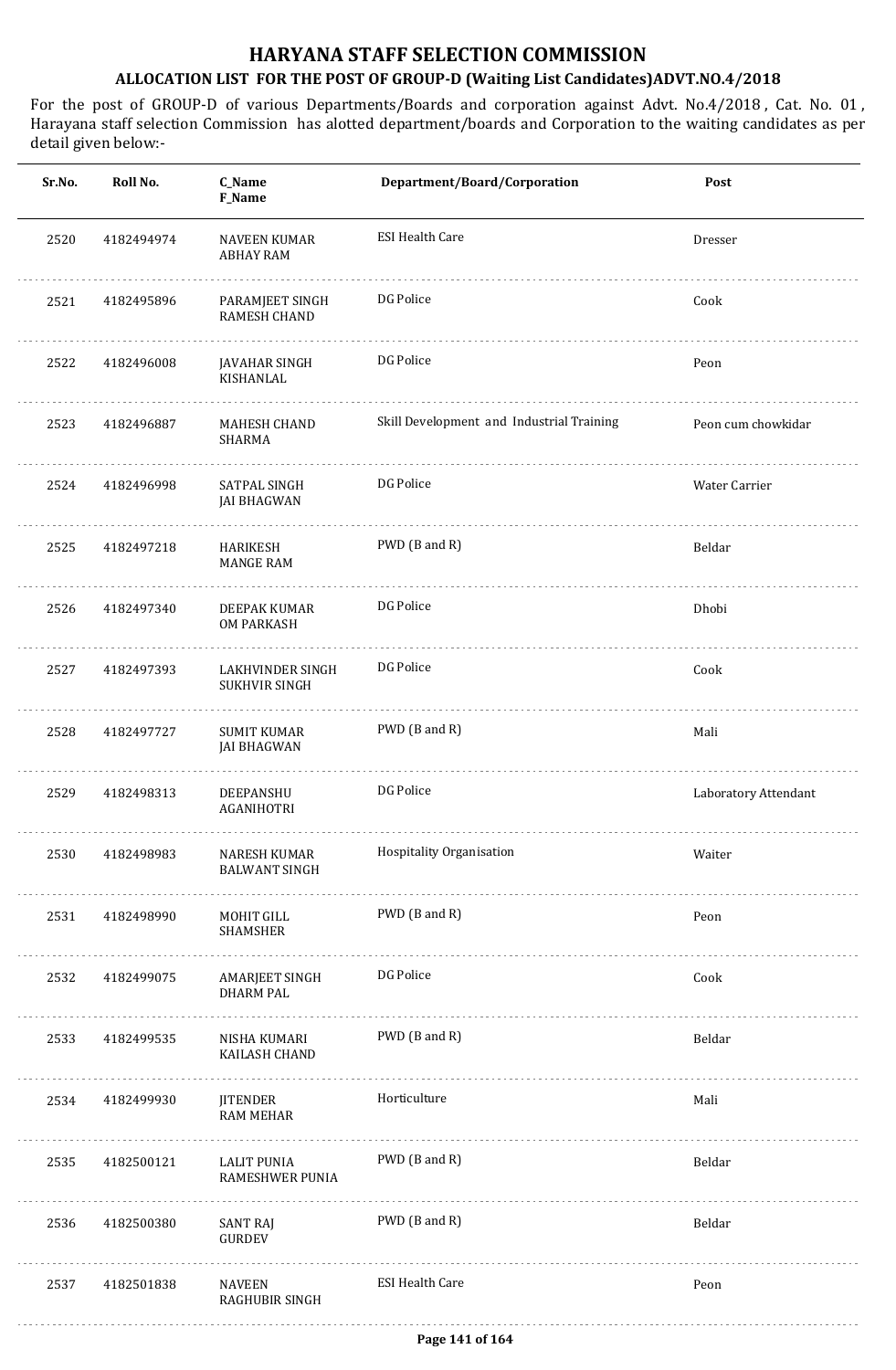| Sr.No. | Roll No.   | C_Name<br>F_Name                            | Department/Board/Corporation              | Post               |
|--------|------------|---------------------------------------------|-------------------------------------------|--------------------|
| 2538   | 4182503895 | PREM CHAND<br><b>KISHAN SINGH</b>           | Horticulture                              | Mali               |
| 2539   | 4182504882 | <b>CHANDER MOHAN</b><br><b>BALWAN SINGH</b> | PWD (B and R)                             | Beldar             |
| 2540   | 4182505061 | RAJESH KUMAR<br><b>BALJIT SINGH</b>         | Skill Development and Industrial Training | Peon cum chowkidar |
| 2541   | 4182505225 | PARDEEP SHEORAN<br>JAIPAL SINGH             | PWD (B and R)                             | Mali               |
| 2542   | 4182506020 | <b>RAMESH CHANDER</b><br>RAJENDER SINGH     | Skill Development and Industrial Training | Peon cum chowkidar |
| 2543   | 4182506329 | <b>AMIT KUMAR</b><br>KRISHAN JANGRA         | PWD (B and R)                             | Beldar             |
| 2544   | 4182506735 | BIJENDER<br><b>SUKHI RAM</b>                | Haryana Woman Development Corporation     | Peon               |
| 2545   | 4182507498 | <b>UMESH</b><br>PAPPU RAM                   | PWD (B and R)                             | Beldar             |
| 2546   | 4182507636 | <b>AMRIK SINGH</b><br><b>SHAMSHER SINGH</b> | PWD (B and R)                             | Beldar             |
| 2547   | 4182508369 | RAJESH KUMAR<br><b>TITU DIN</b>             | DG Police                                 | Water Carrier      |
| 2548   | 4182508917 | RAMAN KUMAR<br>MEHANDER KUMAR               | DG Police                                 | Barber             |
| 2549   | 4182509114 | ANUJ KUMAR<br><b>RAM KUMAR</b>              | DG Police                                 | Mason              |
| 2550   | 4182509287 | ROHIT KUMAR<br><b>GURMEJ KUMAR</b>          | Industries and Commerce                   | Lab Boy            |
| 2551   | 4182509307 | PARVEEN<br>SHYOPAL SINGH                    | Ayush                                     | Peon               |
| 2552   | 4182509572 | NAVNEET KAUR<br><b>BALBIR SINGH</b>         | Hospitality Organisation                  | Cook Helper        |
| 2553   | 4182509935 | DEEPAK SINGH<br><b>UDAI BHAN SINGH</b>      | Revenue and Disaster Management           | Water Carrier      |
| 2554   | 4182510542 | AMIT KUMAR<br><b>BALWAN SINGH</b>           | PWD (B and R)                             | Beldar             |
| 2555   | 4182510778 | <b>RAMAN PANNU</b><br><b>KAPTAN</b>         | DG Police                                 | Cook               |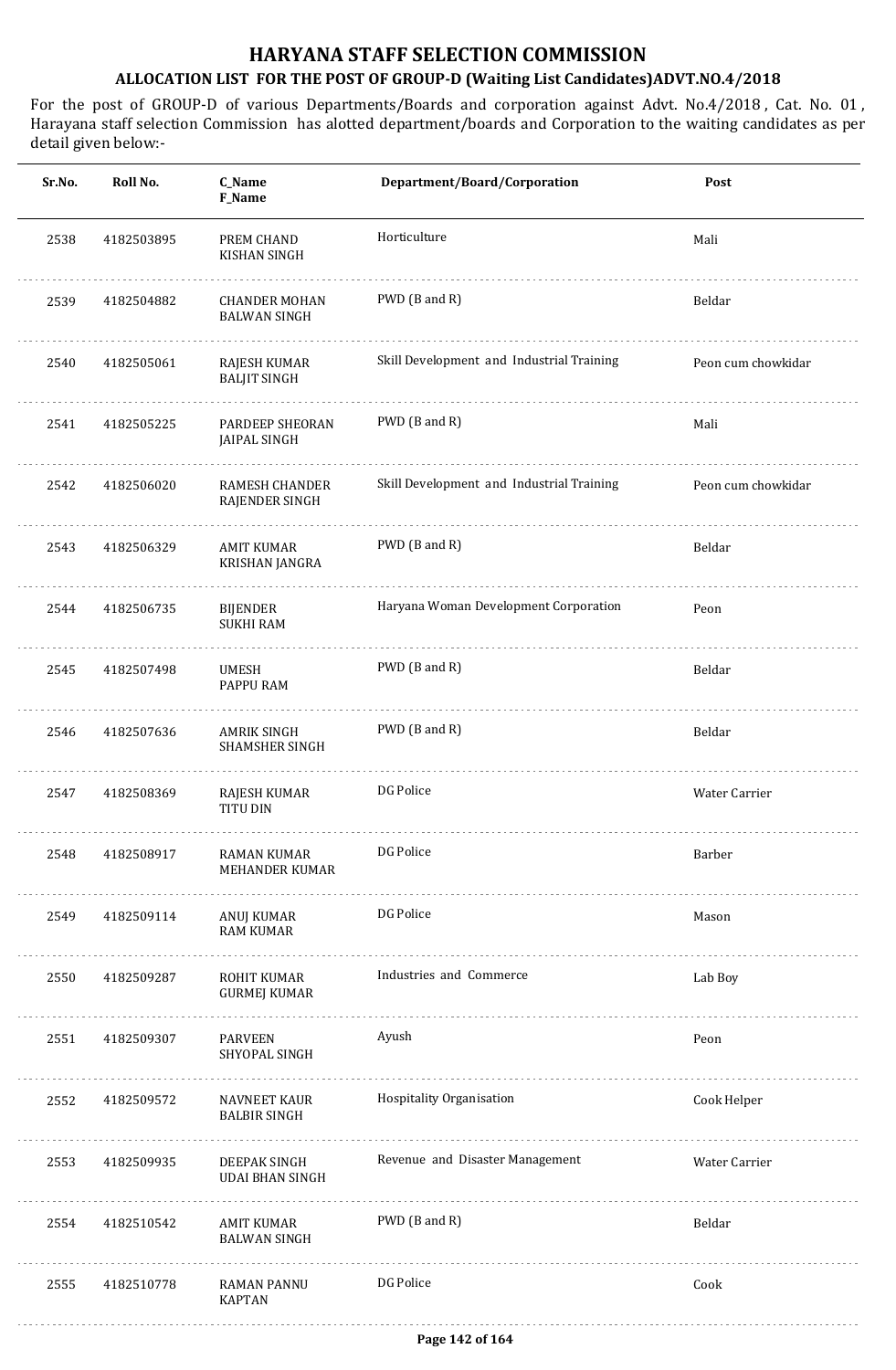| Sr.No. | Roll No.   | C_Name<br>F_Name                           | Department/Board/Corporation              | Post               |
|--------|------------|--------------------------------------------|-------------------------------------------|--------------------|
| 2556   | 4182510827 | <b>GURMUKH SINGH</b><br>JAGMOHAN SINGH     | Skill Development and Industrial Training | Peon cum chowkidar |
| 2557   | 4182511209 | SOMBIR<br>RAMSINGH                         | PWD (B and R)                             | Beldar             |
| 2558   | 4182511458 | NAVEEN<br><b>MAHABIR PRASAD</b>            | PWD (B and R)                             | Beldar             |
| 2559   | 4182511550 | SANDEEP KUMAR<br>RAGHBIR SINGH             | Town and Country Planning                 | Peon               |
| 2560   | 4182512764 | SAILENDER<br><b>AMAR SINGH</b>             | DG Police                                 | Cook               |
| 2561   | 4182513561 | RAKESH KUMAR<br><b>HARI PAL</b>            | DG Police                                 | Cobbler            |
| 2562   | 4182514010 | <b>VIKAS KUMAR</b><br>DHARAM SINGH         | PWD (B and R)                             | Beldar             |
| 2563   | 4182514355 | <b>KARTIK</b><br>ROHTASH SINGH             | Skill Development and Industrial Training | Workshop Attendant |
| 2564   | 4182515206 | ARTI<br><b>SURESH KUMAR</b>                | Urban Local Bodies                        | Beldar             |
| 2565   | 4182515474 | <b>VED PARKASH</b><br>GAJ RAJ SINGH        | Prision                                   | Peon               |
| 2566   | 4182515609 | PARDEEP KUMAR<br><b>AJMER SINGH</b>        | PWD (B and R)                             | Beldar             |
| 2567   | 4182515687 | <b>SACHIN KUMAR</b><br><b>LAXMAN SINGH</b> | DG Police                                 | Water Carrier      |
| 2568   | 4182516594 | RADHEY SHYAM<br><b>JAI CHAND</b>           | <b>Chief Secretary</b>                    | Peon-cum-chowkidar |
| 2569   | 4182517155 | ANKUR BANSAL<br><b>ANIL KUMAR</b>          | DG Police                                 | Cook               |
| 2570   | 4182519868 | <b>RAVINDER</b><br><b>VED PARKASH</b>      | DG Police                                 | Cook               |
| 2571   | 4182520335 | VIKRAM<br>BALRAJ                           | PWD (B and R)                             | Beldar             |
| 2572   | 4182521019 | RAVINDER KUMAR<br><b>BHAJAN LAL</b>        | DG Police                                 | Cook               |
| 2573   | 4182522027 | <b>REENA RANI</b><br><b>RAM LAL</b>        | DG Police                                 | Dhobi              |
|        |            |                                            |                                           |                    |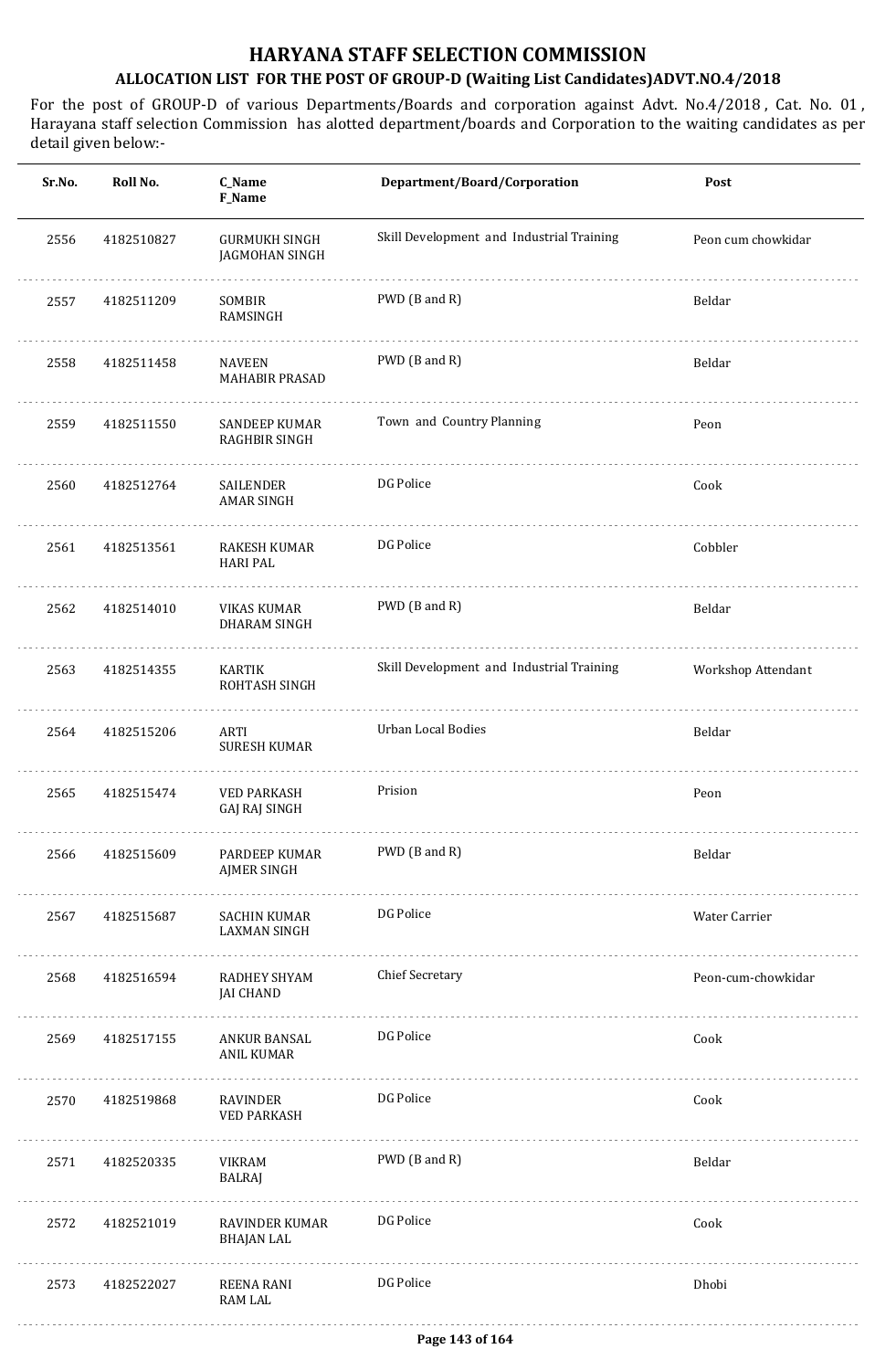| Sr.No. | Roll No.   | C_Name<br>F_Name                             | Department/Board/Corporation              | Post                         |
|--------|------------|----------------------------------------------|-------------------------------------------|------------------------------|
| 2574   | 4182522578 | PANKAJ SHEORAN<br><b>OM PRAKASH</b>          | Urban Local Bodies cum Fire Service       | Peon-cum-chowkidar           |
| 2575   | 4182522604 | PRAMJEET<br><b>VIJAY KUMAR</b>               | Haryana Board of School Education         | Peon                         |
| 2576   | 4182523295 | PRADEEP SHARMA<br>SATPAL SHARMA              | PWD (B and R)                             | Mali                         |
| 2577   | 4182523964 | <b>NAVEEN TANWAR</b><br>MAHABIR SINGH        | Social Justice and Empowerment            | Cook                         |
| 2578   | 4182524721 | <b>UDHAM</b><br><b>MANOJ KUMAR</b>           | PWD (B and R)                             | Mali                         |
| 2579   | 4182525050 | <b>SACHIN KUMAR</b><br><b>DEVI DAYAL</b>     | <b>Urban Local Bodies</b>                 | Beldar                       |
| 2580   | 4182525120 | MANGAL SINGH<br>ROSHAN LAL                   | Archives                                  | Dusting<br>Bearer-cum-Mender |
| 2581   | 4182526017 | <b>SURAJ BHAKER</b><br>JAGPAL SINGH          | Social Justice and Empowerment            | Mali                         |
| 2582   | 4182526084 | YOGESH<br>RAJ KUMAR                          | PWD (B and R)                             | Beldar                       |
| 2583   | 4182527222 | RAJDEEP KASHYAP<br><b>RAMPHAL</b>            | DG Police                                 | Mali                         |
| 2584   | 4182528224 | HEMANT<br><b>NARESH CHAND</b>                | Skill Development and Industrial Training | Peon cum chowkidar           |
| 2585   | 4182528340 | RINKU CHHACHHIYA<br>RAMNIWAS                 | PWD (B and R)                             | Beldar                       |
| 2586   | 4182528749 | MANOJ KUMAR<br><b>KANWAR SINGH</b>           | DG Police                                 | Barber                       |
| 2587   | 4182529628 | <b>MUNNA DEVI</b><br>DHOOP SINGH             | DG Police                                 | Dhobi                        |
| 2588   | 4182529715 | ANIL KUMAR<br><b>ATMA RAM</b>                | DG Police                                 | Cook                         |
| 2589   | 4182530507 | SUNIL<br><b>RAM KUMAR</b>                    | Revenue and Disaster Management           | Peon                         |
| 2590   | 4182530900 | <b>BALRAJ SINGH</b><br><b>SHAMSHER SINGH</b> | PWD (B and R)                             | Beldar                       |
| 2591   | 4182531196 | SUKIRTI<br>ROSHAN LAL                        | DG Police                                 | Laboratory Attendant         |
|        |            |                                              |                                           |                              |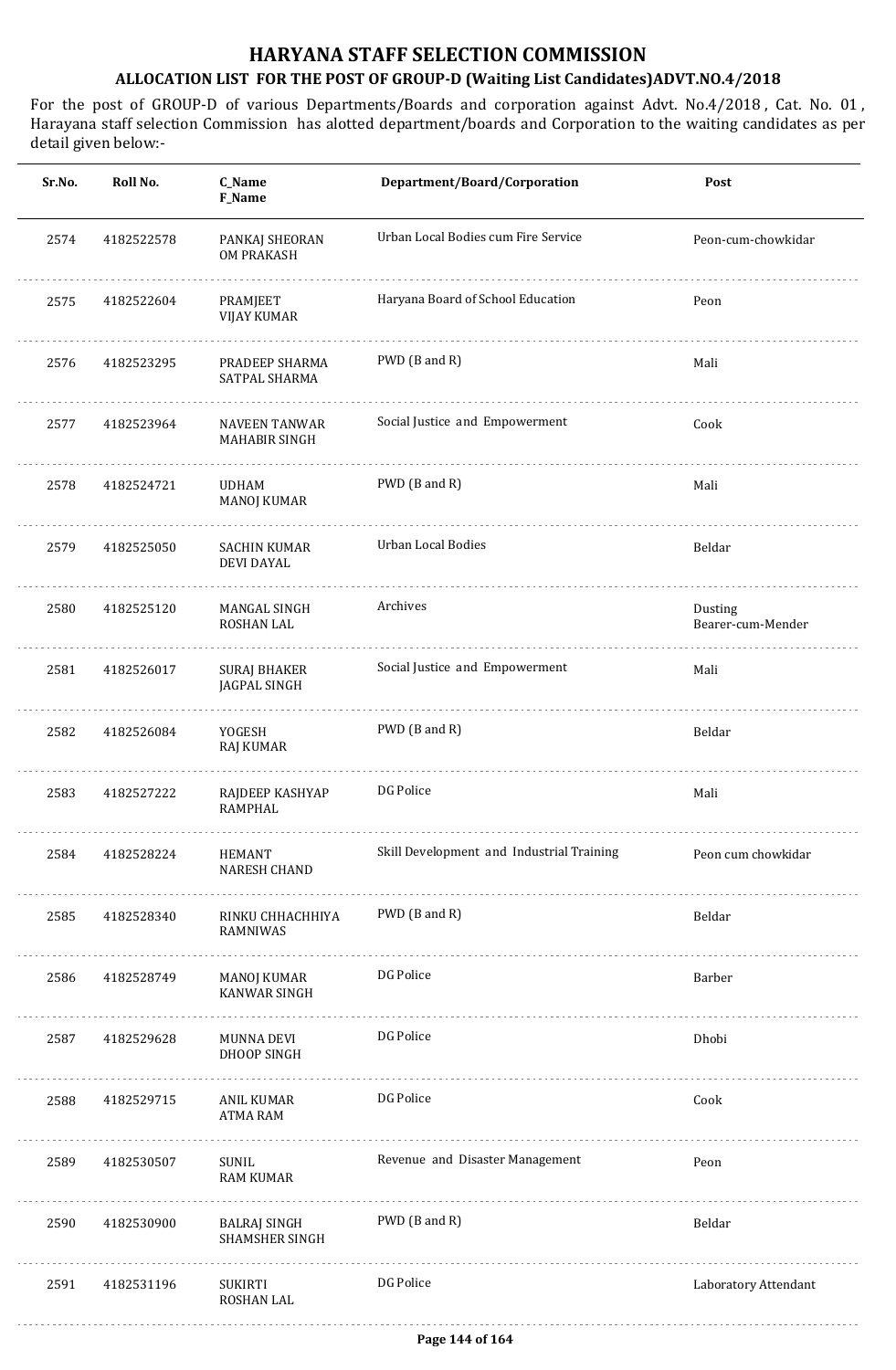| Sr.No. | Roll No.   | C_Name<br>F_Name                     | Department/Board/Corporation               | Post                     |
|--------|------------|--------------------------------------|--------------------------------------------|--------------------------|
| 2592   | 4182531749 | AJIT SINGH<br><b>BIRENDER SINGH</b>  | Women and Child Development                | Peon                     |
| 2593   | 4182531823 | AADITYA JHA<br>MADAN KUMAR JHA       | Women and Child Development                | Cook                     |
| 2594   | 4182533168 | SANJAY<br>RAMESH                     | DG Police                                  | Dhobi                    |
| 2595   | 4182533825 | RAMAN<br><b>RAMDIYA</b>              | Administrator General and Official Trustee | Peon                     |
| 2596   | 4182533949 | <b>SHIV KUMAR</b><br>RANDHIR SINGH   | DG Police                                  | Water Carrier            |
| 2597   | 4182534705 | PARVEEN KUMAR<br><b>NARESH KUMAR</b> | Haryana State Agriculture Marketing Board  | Peon-cum-chowkidar       |
| 2598   | 4182535402 | MANOJ KUMAR<br><b>KARAMBIR SINGH</b> | DG Police                                  | Laboratory Attendant     |
| 2599   | 4182536428 | NIKHIL<br><b>NARESH KUMAR</b>        | Urban Local Bodies                         | Peon                     |
| 2600   | 4182536703 | JAI PAL<br><b>SHISH RAM</b>          | DG Police                                  | Barber                   |
| 2601   | 4182536891 | <b>SUNIL</b><br><b>BAHADUR SINGH</b> | Forest                                     | Peon                     |
| 2602   | 4182537751 | JATIN<br>JOGENDER SINGH              | <b>Chief Secretary</b>                     | Peon-cum-chowkidar       |
| 2603   | 4182537759 | SUDESH KUMARI<br><b>RAM KANWAR</b>   | <b>State Transport</b>                     | Tyreman Helper           |
| 2604   | 4182537766 | SANDEEP<br>SARJEET                   | DG Police                                  | Cook                     |
| 2605   | 4182537801 | DEEPTI<br>KRISHAN GILL               | DG Police                                  | Cook                     |
| 2606   | 4182539800 | SUNIL KUMAR<br>RAMESH CHAND          | Urban Local Bodies                         | Mali                     |
| 2607   | 4182540604 | AJAY<br>SAMERAM                      | PWD (B and R)                              | Beldar                   |
| 2608   | 4182540751 | MANJEET<br>KULDEEP SINGH             | DG Police                                  | Kennel Man (Dog Handler) |
| 2609   | 4182541311 | NARESH KUMAR<br><b>RATTAN SINGH</b>  | Agriculture                                | Field Man                |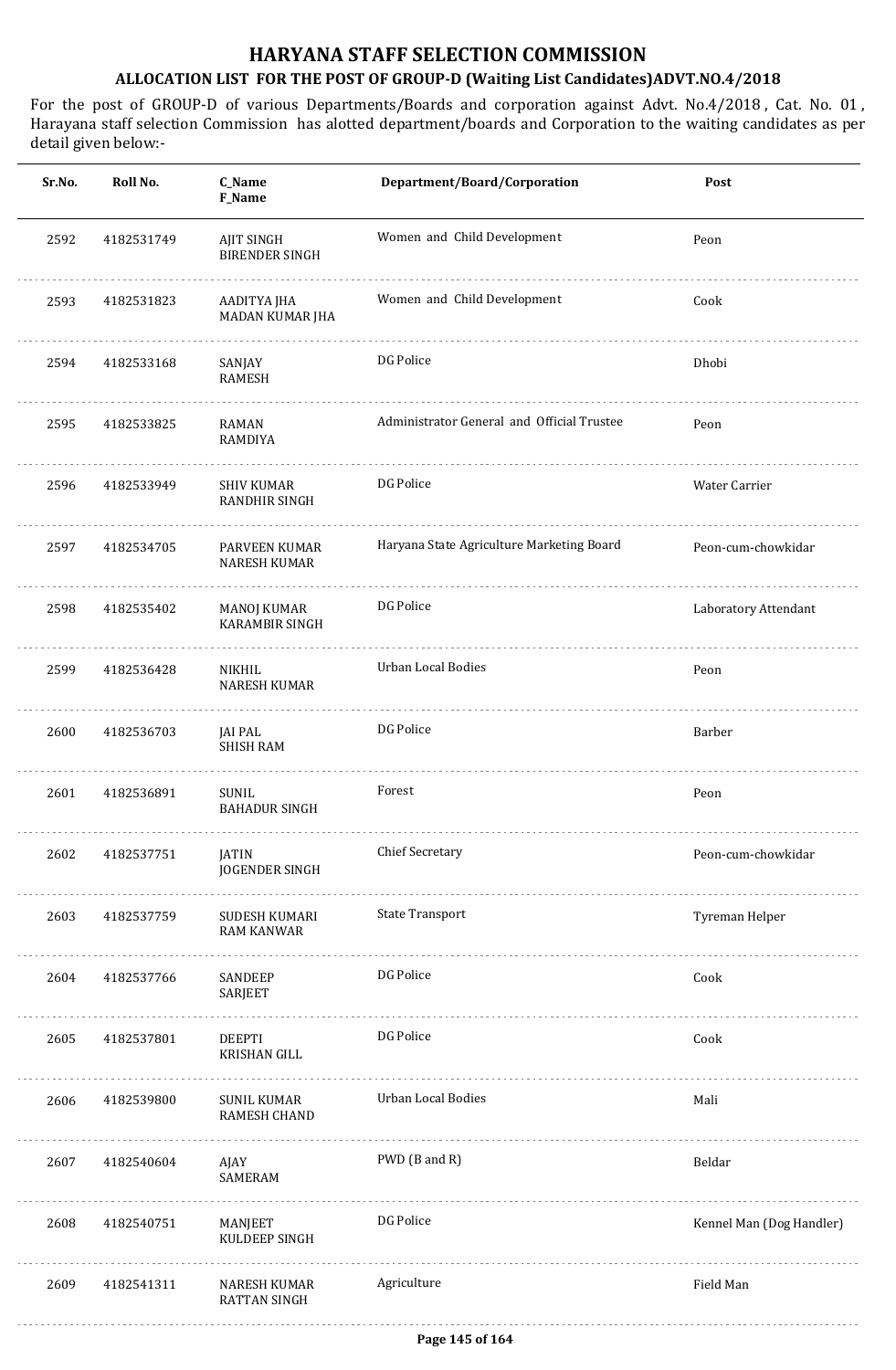| Sr.No. | Roll No.   | C_Name<br>F_Name                       | Department/Board/Corporation           | Post                     |
|--------|------------|----------------------------------------|----------------------------------------|--------------------------|
| 2610   | 4182541459 | <b>SUKHVINDER</b><br><b>JAI KISHAN</b> | PWD (B and R)                          | Beldar                   |
| 2611   | 4182541927 | MANOJ KUMAR<br><b>SUBHASH CHANDER</b>  | DG Police                              | Water Carrier            |
| 2612   | 4182542202 | .<br>DEEPAK<br><b>TEKRAM</b>           | Advocate General                       | Peon                     |
| 2613   | 4182542281 | SARWAN KUMAR<br><b>LAL CHAND</b>       | <b>ESI Health Care</b>                 | Peon                     |
| 2614   | 4182542519 | RAJ KUMAR<br><b>MAHENDER SINGH</b>     | Horticulture                           | Mali                     |
| 2615   | 4182543097 | AJAY KUMAR<br><b>RAM NIWAS</b>         | <b>State Transport</b>                 | <b>Blacksmith Helper</b> |
| 2616   | 4182543135 | AMANPREET SINGH<br>AJAIB SINGH         | Urban Local Bodies                     | Bill distributor         |
| 2617   | 4182543362 | ANKIT<br><b>SATBIR</b>                 | DG Police                              | Water Carrier            |
| 2618   | 4182543751 | AMIT<br>SATYAWAN                       | PWD (B and R)                          | Beldar                   |
| 2619   | 4182543863 | ANKIT KUMAR<br><b>NARESH KUMAR</b>     | PWD (B and R)                          | Beldar                   |
| 2620   | 4182543999 | <b>NEHA</b><br>RAJU                    | Horticulture<br>.                      | Mali                     |
| 2621   | 4182544371 | RAJEEV KUMAR<br><b>DHARAM SINGH</b>    | Economic and Statistical Analysis      | Peon-cum-chowkidar       |
| 2622   | 4182544466 | PARDEEP<br><b>CHAND RAM</b>            | <b>ESI Health Care</b>                 | Peon                     |
| 2623   | 4182545429 | MANISHA RANI<br>NARESH MAHIPAL         | PWD (B and R)                          | Beldar                   |
| 2624   | 4182546157 | KULVINDER SINGH<br><b>JEET SINGH</b>   | <b>Registrar Cooperative Societies</b> | Peon                     |
| 2625   | 4182546870 | ROHIT<br><b>INDERDEV</b>               | DG Police                              | Cook                     |
| 2626   | 4182547004 | SONU<br>DHOOP SINGH                    | PWD (B and R)                          | Beldar                   |
| 2627   | 4182547192 | RAVINDER<br>RAMCHANDER MAAN            | PWD (B and R)                          | Beldar                   |
|        |            |                                        |                                        |                          |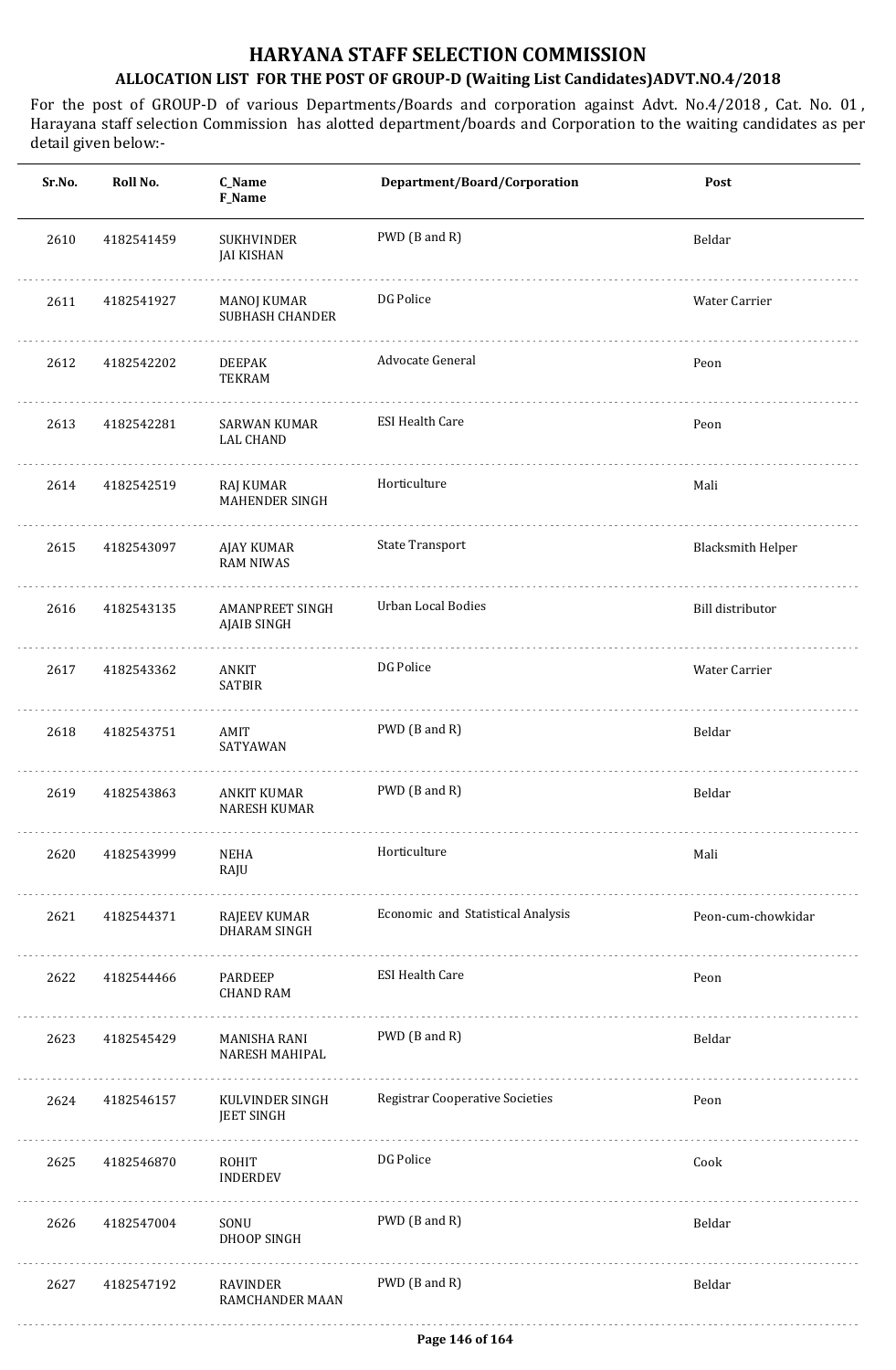| Sr.No. | Roll No.   | C_Name<br>F_Name                          | Department/Board/Corporation              | Post               |
|--------|------------|-------------------------------------------|-------------------------------------------|--------------------|
| 2628   | 4182547633 | SONU<br>SATPAL                            | <b>ESI Health Care</b>                    | Peon               |
| 2629   | 4182549660 | AMIT KUMAR<br>DAYA KISHAN                 | <b>ESI Health Care</b>                    | Peon               |
| 2630   | 4182550309 | RAKESH KUMAR<br>VISHAN SINGH              | <b>ESI Health Care</b>                    | Mali               |
| 2631   | 4182550349 | <b>SUNIL KUMAR</b><br><b>GULAB SINGH</b>  | DG Police                                 | Cook               |
| 2632   | 4182551100 | MOHIT<br><b>HANUMAN PRASAD</b>            | PWD (B and R)                             | Beldar             |
| 2633   | 4182551118 | <b>DEEPAK</b><br>MANOJ KUMAR              | Skill Development and Industrial Training | Peon cum chowkidar |
| 2634   | 4182551501 | MANOJ KUMAR<br><b>RAM NIWASH</b>          | DG Police                                 | Water Carrier      |
| 2635   | 4182552133 | <b>SUNIT KUMAR</b><br><b>NARESH KUMAR</b> | PWD (B and R)                             | Mate               |
| 2636   | 4182553734 | DESHI DEVI<br><b>RANDHIR SINGH</b>        | Irrigation and Water Resources            | Helper             |
| 2637   | 4182553985 | <b>HITESH</b><br><b>SURENDER SINGH</b>    | <b>ESI Health Care</b>                    | Ward Servant       |
| 2638   | 4182554180 | PUSPENDER SINGH<br><b>SATBIR SINGH</b>    | PWD (B and R)                             | Beldar             |
| 2639   | 4182554959 | RAVINDER KUMAR<br>DESH RAJ                | Hospitality Organisation                  | Waiter             |
| 2640   | 4182555293 | ANIL<br><b>BALWAN SINGH</b>               | PWD (B and R)                             | Beldar             |
| 2641   | 4182555430 | VISHNU KUMAR VERMA<br>HUKAM CHAND         | DG Police                                 | Cook               |
| 2642   | 4182555966 | ARTI DEVI<br><b>SHISH PAL</b>             | <b>ESI Health Care</b>                    | Dresser            |
| 2643   | 4182556470 | NARENDE KUMAR<br>HAJARI LAL               | Urban Local Bodies                        | Mali-cum-Chowkidar |
| 2644   | 4182558068 | VIRENDER KUMAR<br><b>VDAYVIR SINGH</b>    | Ayush                                     | Peon               |
| 2645   | 4182558357 | ANITA RANI<br>SATBIR SINGH                | PWD (B and R)                             | Beldar             |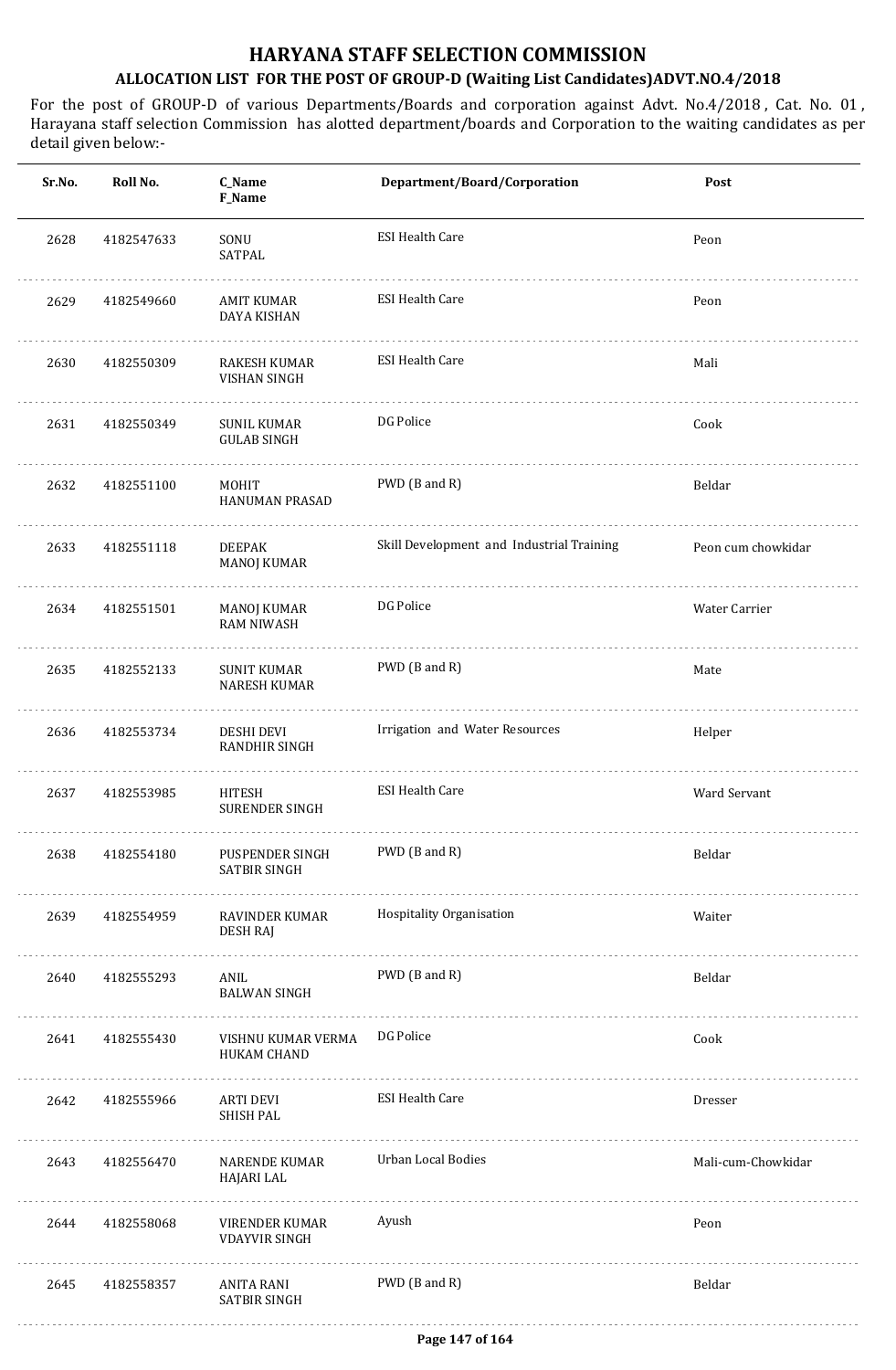| Sr.No. | Roll No.   | C_Name<br><b>F_Name</b>                | Department/Board/Corporation              | Post               |
|--------|------------|----------------------------------------|-------------------------------------------|--------------------|
| 2646   | 4182558394 | VINOD KUMAR<br>SHRIRAM YADAV           | PWD (B and R)                             | Beldar             |
| 2647   | 4182558614 | ANKIT KUMAR<br><b>JASWANT SINGH</b>    | PWD (B and R)                             | Beldar             |
| 2648   | 4182558649 | ROHIT<br>RAJPAL                        | PWD (B and R)                             | Beldar             |
| 2649   | 4182559305 | <b>GURPREET SINGH</b><br>MALKEET SINGH | Irrigation and Water Resources            | Helper             |
| 2650   | 4182559473 | DEEPAK KUMAR<br>TEJPAL SINGH           | PWD (B and R)                             | Beldar             |
| 2651   | 4182559653 | <b>NAVEEN</b><br>HOSHIYAR SINGH        | Irrigation and Water Resources            | Helper             |
| 2652   | 4182560702 | VIJAY PAL<br><b>SUNDER SINGH</b>       | PWD (B and R)                             | Beldar             |
| 2653   | 4182563626 | SANGEETA<br><b>CHANDER PARKASH</b>     | Forest                                    | Mali               |
| 2654   | 4182563695 | SANJAY KUMAR<br><b>RATI RAM</b>        | Animal Husbandry and Dairying             | Animal Attendant   |
| 2655   | 4182563891 | <b>BASANT KUMAR</b><br>HOSHIAR SINGH   | PWD (B and R)                             | Beldar             |
| 2656   | 4182564580 | SANDEEP<br>SATBIR SINGH<br>.           | DG Police                                 | Cook               |
| 2657   | 4182566606 | NASIB<br>ISHVER SINGH                  | PWD (B and R)                             | Beldar             |
| 2658   | 4182566886 | RAMESH KUMAR<br>RAM PARSHAD            | Urban Local Bodies                        | Mali               |
| 2659   | 4182567249 | KENDER PAL<br>GANGA RAM                | Skill Development and Industrial Training | Peon cum chowkidar |
| 2660   | 4182567873 | GOVIND SINGH<br>SATPAL                 | Irrigation and Water Resources            | Peon               |
| 2661   | 4182568071 | AJIT SINGH<br>AMAR SINGH               | DG Police                                 | Cook               |
| 2662   | 4182568119 | VIKASH<br><b>KRAMBIR</b>               | DG Police                                 | Cook               |
| 2663   | 4182571004 | RANVIR<br><b>RAM SINGH</b>             | DG Police                                 | Water Carrier      |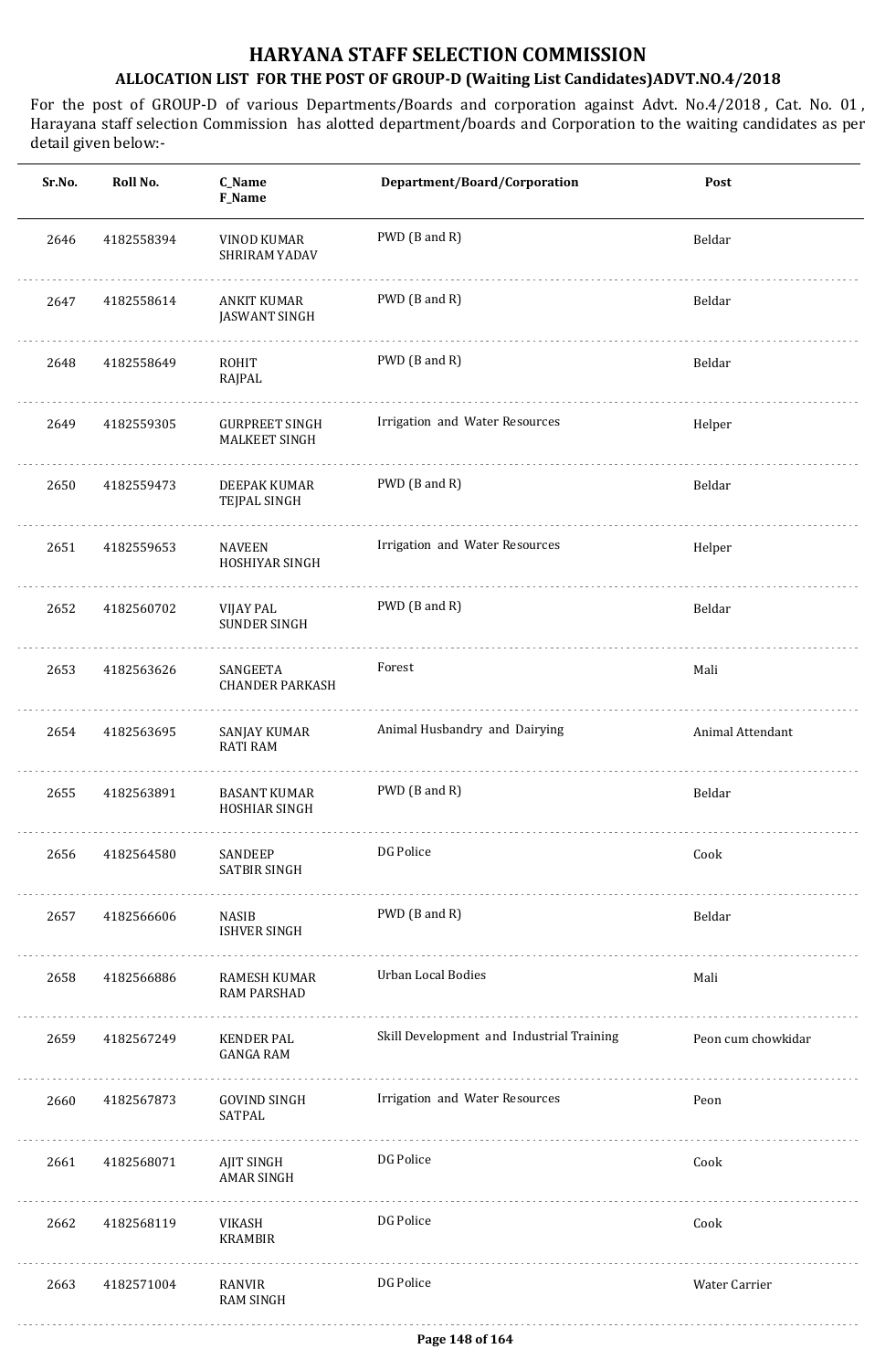| Sr.No. | Roll No.   | C_Name<br>F_Name                     | Department/Board/Corporation              | Post               |
|--------|------------|--------------------------------------|-------------------------------------------|--------------------|
| 2664   | 4182571496 | RAJINDER KUMAR<br>PURSHOTAM LAL      | Horticulture                              | Mali               |
| 2665   | 4182571909 | AMAN<br><b>ISHWAR SINGH</b>          | PWD (B and R)                             | Peon               |
| 2666   | 4182573039 | ASHOK KUMAR<br><b>MOHINDER PAL</b>   | DG Police                                 | Water Carrier      |
| 2667   | 4182573517 | PAWAN KUMAR<br><b>MAM RAJ</b>        | Skill Development and Industrial Training | Peon cum chowkidar |
| 2668   | 4182574519 | ANKIT KUMAR<br>SUBHASH CHAND         | <b>Chief Secretary</b>                    | Peon-cum-chowkidar |
| 2669   | 4182575076 | ANAND<br><b>JITENDER</b>             | Horticulture                              | Mali               |
| 2670   | 4182575521 | RAJESH KUMAR<br><b>SHRI RAM</b>      | Irrigation and Water Resources            | Peon               |
| 2671   | 4182578176 | <b>JAI SINGH</b><br><b>SHEO NAND</b> | Rajya Sainik Board                        | Peon               |
| 2672   | 4182579153 | MEJAR SINGH<br>PALA RAM              | <b>State Transport</b>                    | Tyreman Helper     |
| 2673   | 4182579732 | NEERAJ RATHI<br><b>RAM KUMAR</b>     | Forest                                    | Mali               |
| 2674   | 4182580474 | <b>NITESH</b><br><b>SHIV KUMAR</b>   | <b>ESI Health Care</b>                    | Peon               |
| 2675   | 4182581128 | SANJAY KHAN<br>SADIK MOHMAD          | DG Police                                 | Cook               |
| 2676   | 4182581869 | VIKRAM<br>RAMNIWAS                   | Revenue and Disaster Management           | Peon               |
| 2677   | 4182582300 | RANDHIR<br><b>BALBIR</b>             | DG Police                                 | Carpenter          |
| 2678   | 4182582403 | <b>BINTU NAIN</b><br>MAHENDER        | <b>ESI Health Care</b>                    | Peon               |
| 2679   | 4182582995 | JEENA DEVI<br><b>BALBEER</b>         | PWD (B and R)                             | Beldar             |
| 2680   | 4182583472 | KAPIL DEV<br><b>RAMDHAN</b>          | DG Police                                 | Electrician        |
| 2681   | 4182583795 | ARVIND KUMAR<br>PREM KUMAR           | DG Police                                 | Cook               |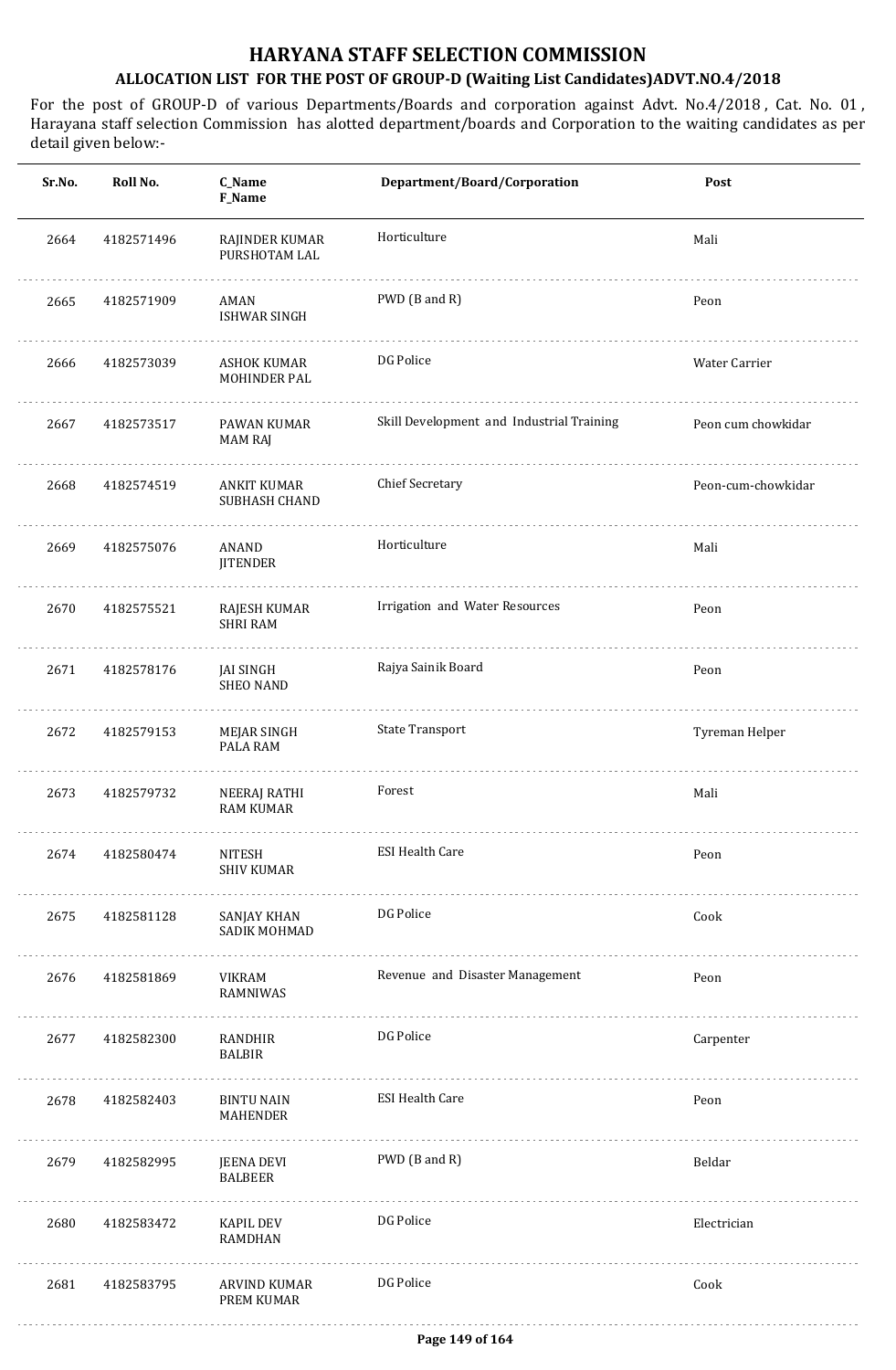| Sr.No. | Roll No.   | C_Name<br>F_Name                      | Department/Board/Corporation    | Post                            |
|--------|------------|---------------------------------------|---------------------------------|---------------------------------|
| 2682   | 4182583899 | AMAR<br><b>BIJENDER SINGH</b>         | PWD (B and R)                   | Beldar                          |
| 2683   | 4182583940 | MANISH<br>PREM SINGH                  | DG Police                       | Water Carrier                   |
| 2684   | 4182584206 | AJAY<br><b>SURENDER</b>               | Irrigation and Water Resources  | Helper                          |
| 2685   | 4182584606 | GAGU GILL<br><b>JASWANT SINGH</b>     | Revenue and Disaster Management | Peon                            |
| 2686   | 4182584997 | NEHA RANI<br><b>DINESH KUMAR</b>      | PWD (B and R)                   | Beldar                          |
| 2687   | 4182585850 | <b>DEVENDER</b><br>MAHENDER           | Social Justice and Empowerment  | Peon                            |
| 2688   | 4182586605 | PANKAJ<br><b>SURENDER</b>             | Forest                          | Mali                            |
| 2689   | 4182587156 | <b>BALI KHAN</b><br><b>MANGTU RAM</b> | Horticulture                    | Mali                            |
| 2690   | 4182587844 | VISHU PANWAR<br><b>BHUPENDER</b>      | PWD (B and R)                   | Beldar                          |
| 2691   | 4182587934 | <b>SHIVAM</b><br><b>PAWAN</b>         | DG Police                       | Cook                            |
| 2692   | 4182589686 | JEETENDER SINGH<br>OM PARKASH         | PWD (B and R)                   | Beldar                          |
| 2693   | 4182590006 | PARDEEP KUMAR<br><b>BALJEET SINGH</b> | <b>State Transport</b>          | Mechanical Helper               |
| 2694   | 4182590203 | RAHUL YADAV<br>DHARMENDER SINGH       | <b>Chief Secretary</b>          | Peon-cum-chowkidar              |
| 2695   | 4182590205 | MADHU BALA<br><b>JAI BHAGWAN</b>      | PWD (B and R)                   | Beldar                          |
| 2696   | 4182591176 | RAVI KUMAR<br><b>SUBE SINGH</b>       | Archives                        | Dusting<br>Bearer-cum-Mender    |
| 2697   | 4182591408 | MUKESH KUMAR<br>HOSHYAR SINGH         | Employment                      | Peon                            |
| 2698   | 4182591462 | <b>SUNIL KUMAR</b><br><b>DALBIR</b>   | PWD (B and R)                   | Beldar                          |
| 2699   | 4182591776 | SANDEEP KUMAR<br>VIJENDAR SINGH       | <b>State Transport</b>          | <b>Battery Attendant Helper</b> |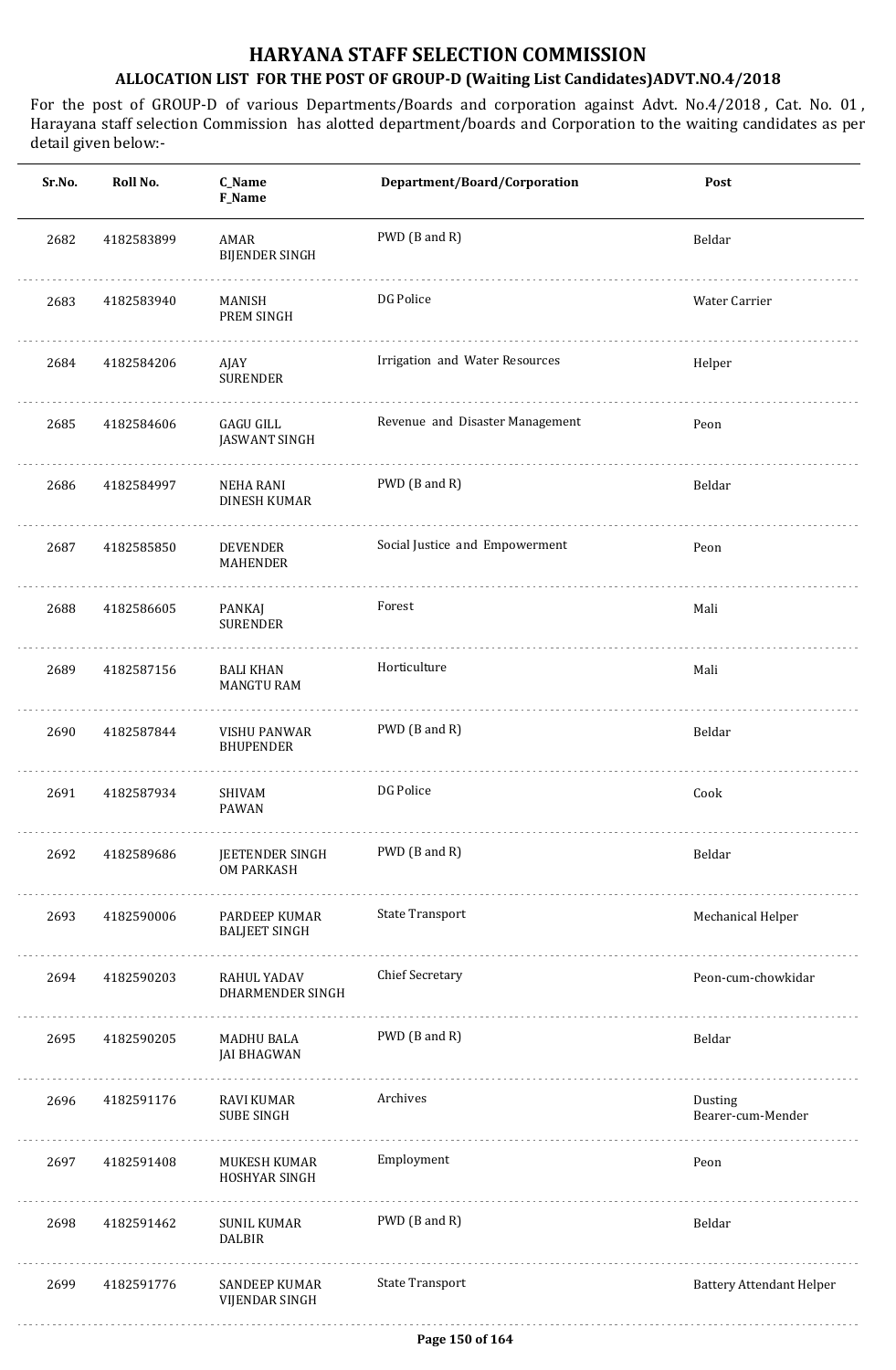| Sr.No. | Roll No.   | C_Name<br>F_Name                        | Department/Board/Corporation      | Post                     |
|--------|------------|-----------------------------------------|-----------------------------------|--------------------------|
| 2700   | 4182592262 | <b>NARESH</b><br>VINOD                  | Animal Husbandry and Dairying     | Animal Attendant         |
| 2701   | 4182592496 | SANJAY<br>RAMMEHAR                      | <b>Urban Local Bodies</b>         | Beldar                   |
| 2702   | 4182593201 | SACHIN<br><b>BHOOP SINGH</b>            | PWD (B and R)                     | Beldar                   |
| 2703   | 4182593353 | ASHISH<br>SATYAJEET SINGH               | Horticulture                      | Mali                     |
| 2704   | 4182594377 | PAWAN KUMAR<br><b>OM PARKASH</b>        | PWD (B and R)                     | Beldar                   |
| 2705   | 4182594574 | RAJESH KUMAR<br>SHUBHASHCHANDER         | Irrigation and Water Resources    | Helper                   |
| 2706   | 4182595027 | AJAY KUMAR<br><b>SHISH PAL</b>          | DG Police                         | Cook                     |
| 2707   | 4182595521 | RAJESH KUMAR<br><b>CHHABIL DASS</b>     | Animal Husbandry and Dairying     | Peon                     |
| 2708   | 4182595777 | <b>VIVEK KUMAR</b><br><b>RAM NARESH</b> | Haryana Board of School Education | Security Guard           |
| 2709   | 4182595984 | PARSHANT KUMAR<br>SHAMSHER              | PWD (B and R)                     | Beldar                   |
| 2710   | 4182597421 | ROHIT<br><b>SHER SINGH</b>              | Irrigation and Water Resources    | Helper                   |
| 2711   | 4182598470 | SONIA<br>GOPAL                          | DG Police                         | Tailor                   |
| 2712   | 4182598719 | MANDEEP KUMAR<br><b>RAMESH CHAND</b>    | Irrigation and Water Resources    | Helper                   |
| 2713   | 4182600601 | AMRENDER<br>ROHTASH                     | Horticulture                      | Mali                     |
| 2714   | 4182602228 | NARENDER KUMAR<br><b>CHANDI RAM</b>     | <b>State Transport</b>            | <b>Blacksmith Helper</b> |
| 2715   | 4182602693 | MANJEET<br>NAWAB SINGH                  | PWD (B and R)                     | Beldar                   |
| 2716   | 4182602927 | KULDEEP SINGH<br><b>BIRBAL SINGH</b>    | PWD (B and R)                     | Beldar                   |
| 2717   | 4182603656 | DURGA PRASAD<br>DARIYAV SINGH           | DG Police                         | Carpenter                |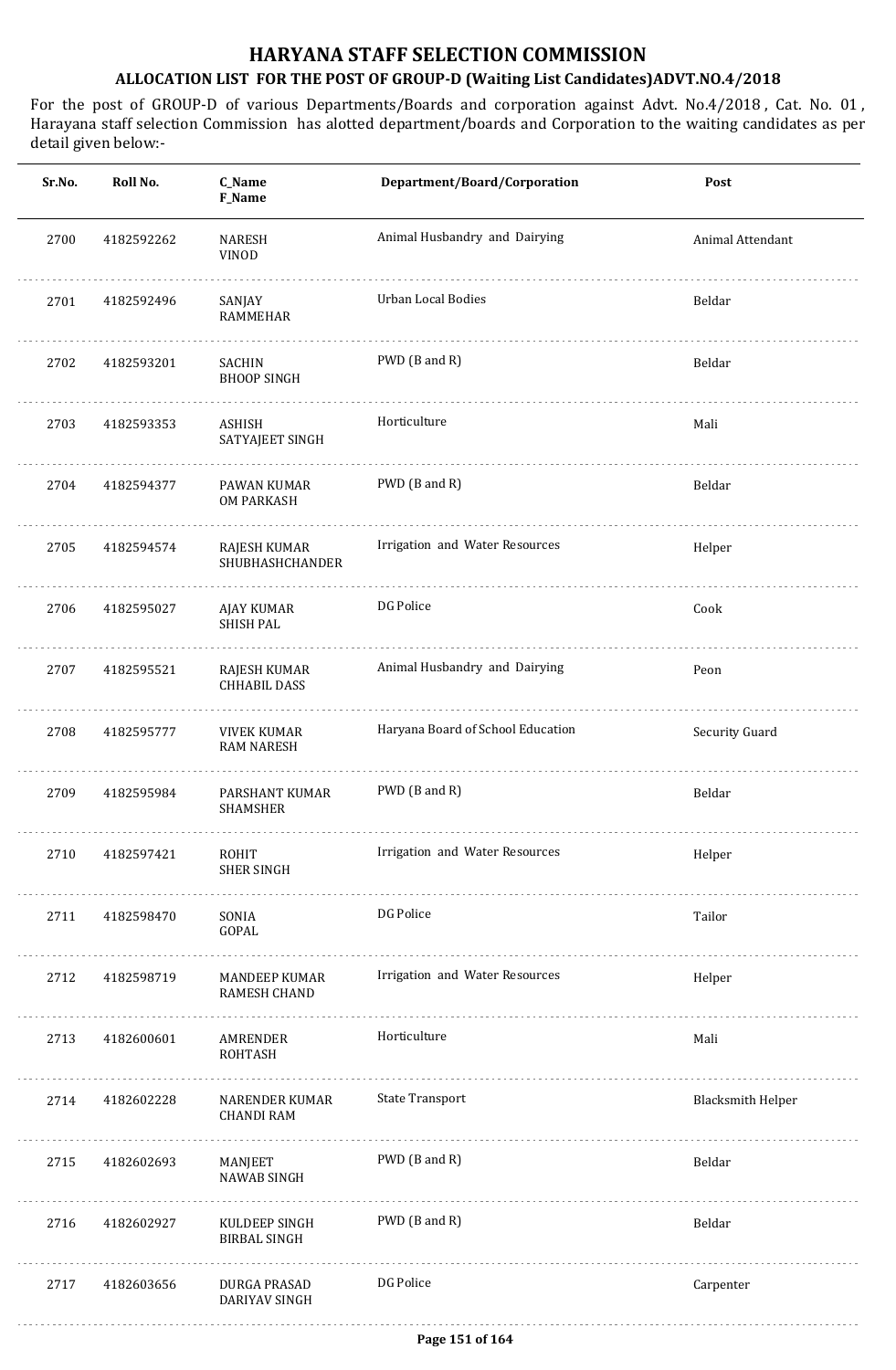| Sr.No. | Roll No.   | C_Name<br>F_Name                             | Department/Board/Corporation                        | Post                 |
|--------|------------|----------------------------------------------|-----------------------------------------------------|----------------------|
| 2718   | 4182603800 | <b>DEEPAK</b><br><b>JITENDER</b>             | <b>ESI Health Care</b>                              | Peon                 |
| 2719   | 4182604184 | <b>RINKU RANI</b><br>PHOOL KUMAR             | DG Police                                           | Laboratory Attendant |
| 2720   | 4182604404 | SUNIL KUMAR<br>PAHLA RAM                     | DG Police                                           | Barber               |
| 2721   | 4182605056 | KHUSHVINDER SINGH<br><b>GURNAM SINGH</b>     | DG Police                                           | Cook                 |
| 2722   | 4182605478 | NASIB SINGH<br><b>UMED SINGH</b>             | Women and Child Development                         | Peon                 |
| 2723   | 4182607201 | <b>INDERJEET SINGH</b><br><b>UMRAO SINGH</b> | Haryana Board of School Education                   | Peon                 |
| 2724   | 4182607819 | BINTU<br><b>MADAN</b>                        | Forest                                              | Peon                 |
| 2725   | 4182608376 | RAHUL KUMAR THAKUR<br><b>BHOGENDRA JHA</b>   | PWD (B and R)                                       | Mali                 |
| 2726   | 4182608497 | VIKAS<br><b>DUSHYANT</b>                     | PWD (B and R)                                       | Mali                 |
| 2727   | 4182608591 | RAJAN<br><b>SURESH KUMAR</b>                 | PWD (B and R)                                       | Beldar               |
| 2728   | 4182608742 | ANKIT<br><b>NARESH</b>                       | Haryana Renewable Energy Development Agency (HARED) |                      |
| 2729   | 4182608780 | <b>AMIT KUMAR</b><br>RAMNIWAS                | Labour                                              | Usher                |
| 2730   | 4182609632 | <b>JITENDER</b><br><b>DEVI SINGH</b>         | DG Police                                           | Water Carrier        |
| 2731   | 4182609919 | SOMBIR<br>RAMPHAL                            | PWD (B and R)                                       | Beldar               |
| 2732   | 4182610107 | VEERPAL ADHANA<br>RAMBEER SINGH              | Rajya Sainik Board                                  | Peon                 |
| 2733   | 4182610139 | ANOOP<br>RAJENDER                            | Skill Development and Industrial Training           | Peon cum chowkidar   |
| 2734   | 4182610233 | MUKESH KUMAR<br><b>BHAGIRATH</b>             | Animal Husbandry and Dairying                       | Animal Attendant     |
| 2735   | 4182610352 | PARVEEN KUMAR<br><b>VIJAY KUMAR</b>          | PWD (B and R)                                       | Beldar               |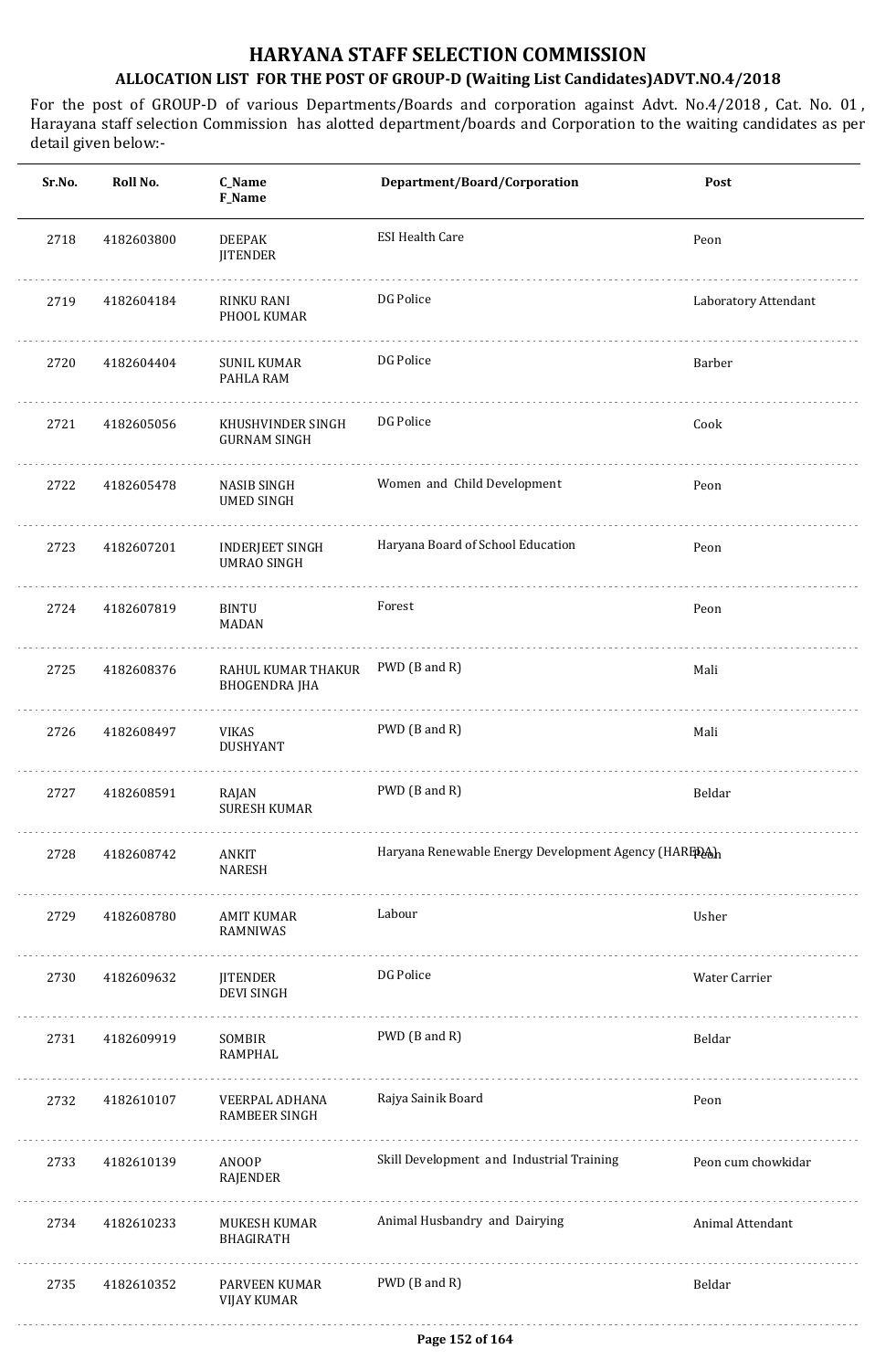| Roll No.   | C_Name<br>F_Name                     | Department/Board/Corporation              | Post               |
|------------|--------------------------------------|-------------------------------------------|--------------------|
| 4182610558 | MONIKA SHARMA<br>RAMNIWAS SHARMA     | Labour                                    | Usher              |
| 4182612518 | JATINDER SINGH<br><b>JAGIR SINGH</b> | Skill Development and Industrial Training | Peon cum chowkidar |
| 4182613354 | <b>JITENDER</b><br>DALBIR SINGH      | Skill Development and Industrial Training | Peon cum chowkidar |
| 4182614832 | VIJENDER SINGH<br>TEK CHAND          | PWD (B and R)                             | Beldar             |
| 4182615479 | <b>MANOJ KUMAR</b><br>RAJESH KUMAR   | PWD (B and R)                             | Beldar             |
| 4182615658 | PARDEEP KUMAR<br><b>TEHLAN</b>       | Employment                                | Peon               |
| 4182615739 | AMIT<br>PANNA LAL                    | Haryana Board of School Education         | Peon               |
| 4182616151 | KRISHAN<br>RAJKUMAR                  | PWD (B and R)                             | Beldar             |
| 4182616315 | HARDEEP SINGH<br><b>RAMPHAL</b>      | PWD (B and R)                             | Beldar             |
| 4182616599 | SANDEEP KUMAR<br>LEKHRAJ             | PWD (B and R)                             | Beldar             |
| 4182616816 | PRADEEP KUMAR<br>SATYAPAL            | PWD (B and R)                             | Beldar             |
| 4182616973 | ARCHANA DEVI<br><b>KRISHAN KUMAR</b> | <b>ESI Health Care</b>                    | Peon               |
| 4182617677 | PANKAJ KUMAR<br><b>SAHAB SINGH</b>   | DG Police                                 | Cook               |
| 4182617938 | RAHUL<br><b>RAGHUBIR SINGH</b>       | DG Police                                 | Water Carrier      |
| 4182618245 | MORDHWAJ SINGH<br><b>DULI CHAND</b>  | DG Police                                 | Peon               |
| 4182618569 | SATYAWAN<br>RAMJI LAL                | Skill Development and Industrial Training | Peon cum chowkidar |
| 4182619511 | KARMPAL<br><b>BIRBHAN</b>            | DG Police                                 | Barber             |
| 4182619919 | PAWAN KUMAR<br>SATBIR SINGH          | Skill Development and Industrial Training | Peon cum chowkidar |
|            |                                      |                                           |                    |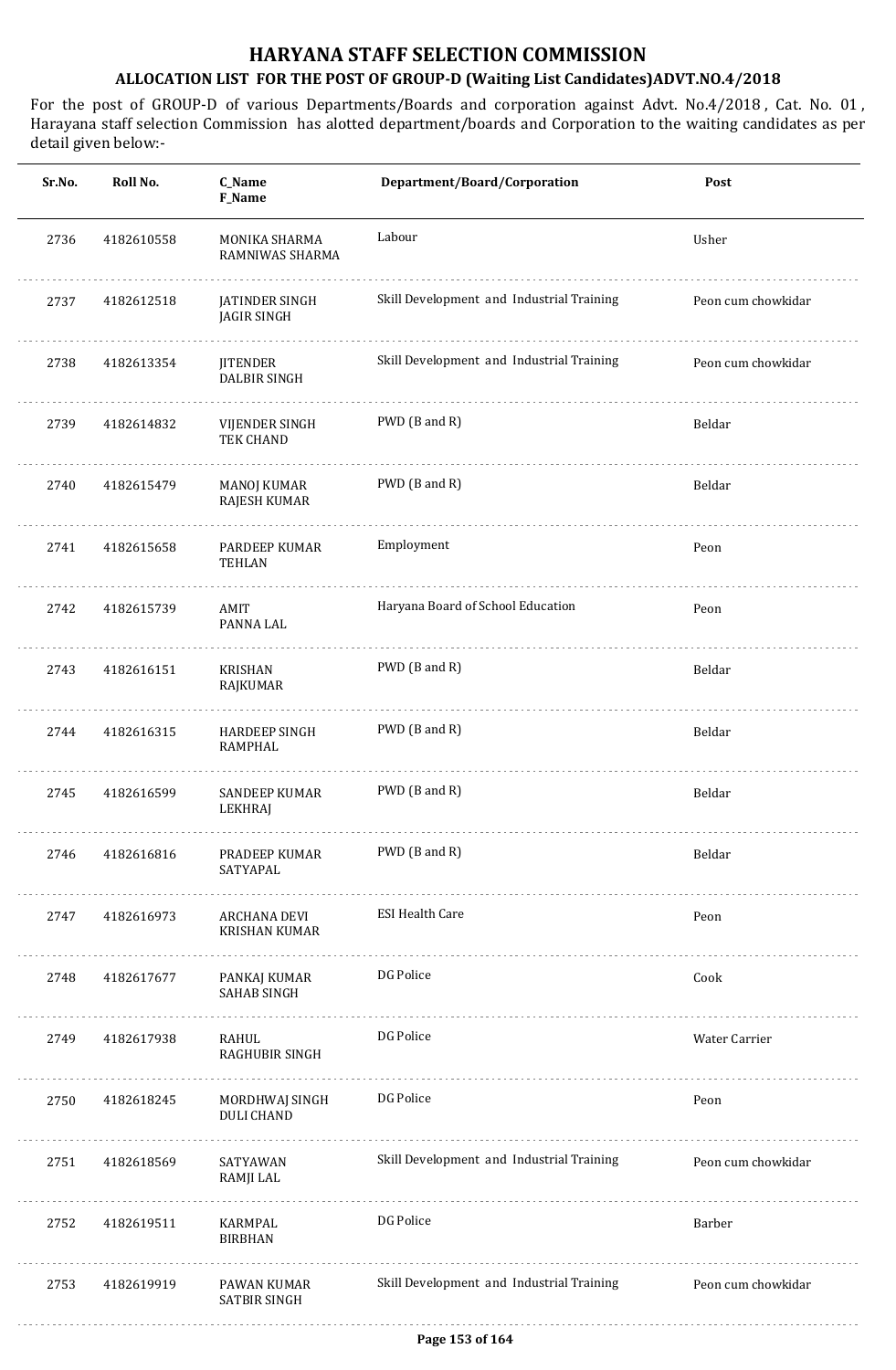| Sr.No. | Roll No.   | C_Name<br>F_Name                               | Department/Board/Corporation    | Post             |
|--------|------------|------------------------------------------------|---------------------------------|------------------|
| 2754   | 4182619977 | <b>PARVEEN</b><br><b>VED PARKASH</b>           | DG Police                       | Cook             |
| 2755   | 4182620077 | RAHUL<br><b>SUBHASH</b>                        | PWD (B and R)                   | Beldar           |
| 2756   | 4182622446 | MANOJ KUMAR<br>MANPHOOL SINGH                  | PWD (B and R)                   | Beldar           |
| 2757   | 4182622851 | NAVEEN KUMAR<br><b>BALWAN SINGH</b>            | PWD (B and R)                   | Mali             |
| 2758   | 4182623352 | YOGESH<br>NARENDER                             | PWD (B and R)                   | Beldar           |
| 2759   | 4182623369 | RAMBHAJ<br>SURAJ PARKASH                       | DG Police                       | Mali             |
| 2760   | 4182624624 | VIKAS<br>RAJ SINGH                             | DG Police                       | Cook             |
| 2761   | 4182624924 | SARITA KUMARI<br>ROHTASH KUMAR                 | Revenue and Disaster Management | Peon             |
| 2762   | 4182624973 | <b>GULSHAN KUMAR JOON</b><br>RAKESH KUMAR JOON | DG Police                       | Water Carrier    |
| 2763   | 4182625002 | RAVINDER KUMAR<br><b>KANAK SINGH</b>           | Food and Supplies               | Peon             |
| 2764   | 4182625021 | KAMALDEEP<br>KAMALDEEP                         | PWD (B and R)                   | Beldar           |
| 2765   | 4182625276 | VIKRANT GOSWAMI<br>ANAND GOSWAMI               | Hospitality Organisation        | Waiter           |
| 2766   | 4182626272 | RISHIPAL<br>MANGERAM                           | Horticulture                    | Mali             |
| 2767   | 4182626513 | NIRMAL SINGH<br>SWARAN LAL                     | Irrigation and Water Resources  | Helper           |
| 2768   | 4182626681 | SAMAYDEEN<br>ABDUL GAFUR                       | DG Police                       | Water Carrier    |
| 2769   | 4182627064 | VIJAY KUMAR<br><b>CHAND BIR</b>                | Animal Husbandry and Dairying   | Animal Attendant |
| 2770   | 4182627195 | VIJAY KISHORE<br><b>SARDAR SINGH</b>           | DG Police                       | Cook             |
| 2771   | 4182627217 | JITENDER<br>SATISH YADAV                       | Revenue and Disaster Management | Peon             |
|        |            |                                                |                                 |                  |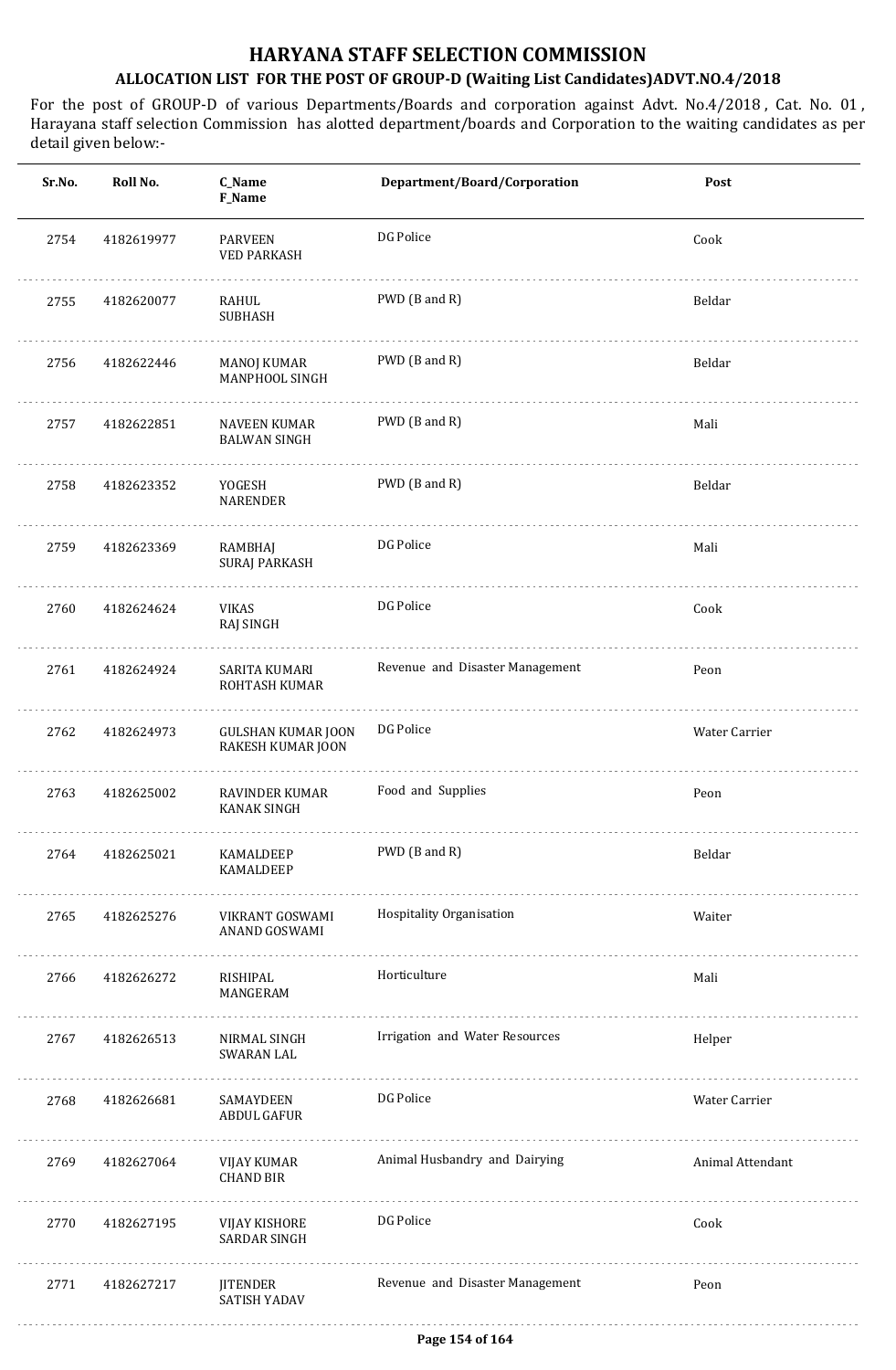| Sr.No. | Roll No.   | C_Name<br>F_Name                          | Department/Board/Corporation | Post          |
|--------|------------|-------------------------------------------|------------------------------|---------------|
| 2772   | 4182628632 | RAMHER<br>PARTAP SINGH                    | DG Police                    | Water Carrier |
| 2773   | 4182629874 | LACHHMAN SINGH<br><b>GOPI RAM</b>         | DG Police                    | Water Carrier |
| 2774   | 4182630960 | PRABHAKAR<br>RUDAL CHOWDHARI              | DG Police                    | Cook          |
| 2775   | 4182631053 | MUKESH GARG<br>RAMPARTAP                  | Horticulture                 | Mali          |
| 2776   | 4182631297 | VIKAS<br><b>BALJEET</b>                   | Urban Local Bodies           | Mali          |
| 2777   | 4182631665 | ANUJ KUMAR SHARMA<br><b>HARIOM SHARMA</b> | DG Police                    | Dhobi         |
| 2778   | 4182631964 | DINESH KUMAR<br>RAJ SINGH                 | DG Police                    | Mali          |
| 2779   | 4182632641 | TARUN<br>PARAM SINGH                      | Urban Local Bodies           | Mali          |
| 2780   | 4182632999 | NEELAM<br>SUMER SINGH                     | PWD (B and R)                | Beldar        |
| 2781   | 4182633293 | RAMAN<br><b>SUNIL VERMA</b>               | PWD (B and R)                | Beldar        |
| 2782   | 4182633619 | AVNEESH KUMAR<br>DESHRAJ SINGH            | DG Police                    | Barber        |
| 2783   | 4182633893 | PARVESH<br>SATBIR SINGH                   | PWD (B and R)                | Beldar        |
| 2784   | 4182634599 | SANJAY<br>RAMPHAL                         | Forest                       | Peon          |
| 2785   | 4182635516 | AVINASH<br>AVTAR SINGH                    | PWD (B and R)                | Mali          |
| 2786   | 4182635724 | POOJA RANI<br><b>ISHWAR SINGH</b><br>.    | PWD (B and R)                | Beldar        |
| 2787   | 4182636582 | PARMILA GILL<br><b>SURESH KUMAR</b>       | Advocate General             | Peon          |
| 2788   | 4182636752 | AJAY KUMAR<br>KARMVIR                     | PWD (B and R)                | Peon          |
| 2789   | 4182637620 | MANJIT SINGH<br><b>SUBHASH CHANDER</b>    | PWD (B and R)                | Beldar        |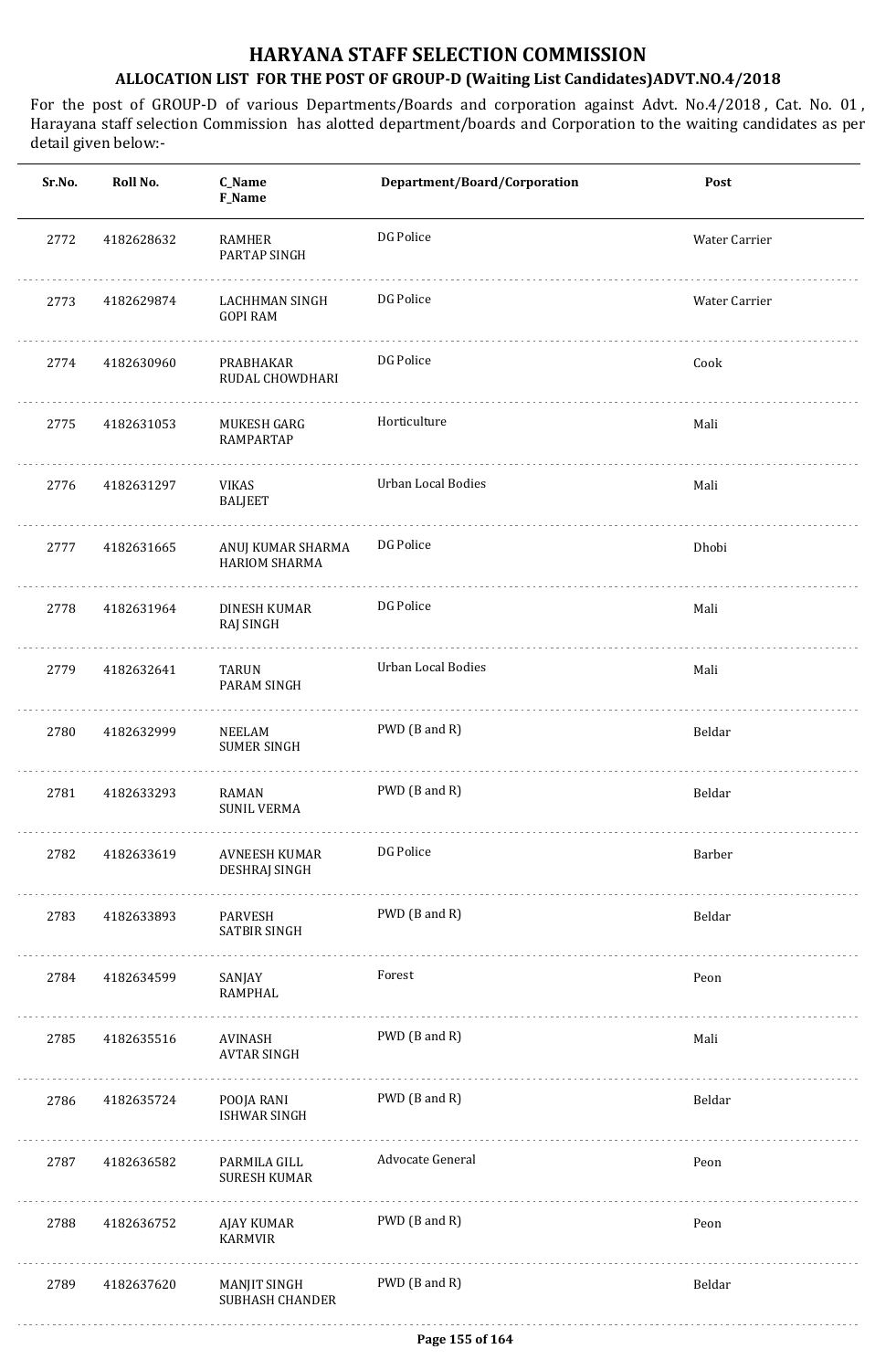| Sr.No. | Roll No.   | C_Name<br>F_Name                           | Department/Board/Corporation              | Post               |
|--------|------------|--------------------------------------------|-------------------------------------------|--------------------|
| 2790   | 4182638155 | BABITA KUMARI<br>ZILE SINGH                | Revenue and Disaster Management           | Peon               |
| 2791   | 4182638542 | ABHAY SINGH<br><b>VED PARKASH</b>          | DG Police                                 | Cook               |
| 2792   | 4182638695 | ARVIND<br><b>INDER SINGH</b>               | PWD (B and R)                             | Beldar             |
| 2793   | 4182639164 | MAHABIR SINGH<br><b>DALBIR SINGH</b>       | PWD (B and R)                             | Beldar             |
| 2794   | 4182639601 | SHUBHAM KUMAR<br><b>OM PARKASH</b>         | PWD (B and R)                             | Beldar             |
| 2795   | 4182639917 | SACHIN<br>SATISH KUMAR                     | PWD (B and R)                             | Beldar             |
| 2796   | 4182640105 | <b>DEEPAK</b><br>DHARAMBIR SINGH           | PWD (B and R)                             | Mali               |
| 2797   | 4182640277 | YOGEETA<br><b>ISHWER SINGH</b>             | DG Police                                 | Cook               |
| 2798   | 4182640909 | VIKASH<br>RAJBIR                           | Agriculture                               | Messenger          |
| 2799   | 4182641438 | <b>GURWINDER KAUR</b><br><b>SAUN SINGH</b> | Skill Development and Industrial Training | Peon cum chowkidar |
| 2800   | 4182641728 | PINKI<br>SATAYPAL                          | PWD (B and R)                             | Mali               |
| 2801   | 4182642039 | RAJNISH KUMAR<br><b>CHANDER SINGH</b>      | DG Police                                 | Water Carrier      |
| 2802   | 4182642906 | DEEPAK KUMAR<br><b>RAJ KUMAR</b>           | PWD (B and R)                             | Beldar             |
| 2803   | 4182643020 | PARVEEN KUMAR<br>RAMNIWASH                 | DG Police                                 | Cook               |
| 2804   | 4182643417 | PARDEEP KUMAR<br><b>VIDYA NAND</b>         | Industries and Commerce                   | Peon               |
| 2805   | 4182643924 | VIKASH<br><b>JAI PARKASH</b>               | DG Police                                 | Water Carrier      |
| 2806   | 4182644119 | HAWA SINGH<br>PAWAN KUMAR                  | DG Police                                 | Dhobi              |
| 2807   | 4182644173 | MUNISH KUMAR<br>DARSHAN SINGH              | DG Police                                 | Cook               |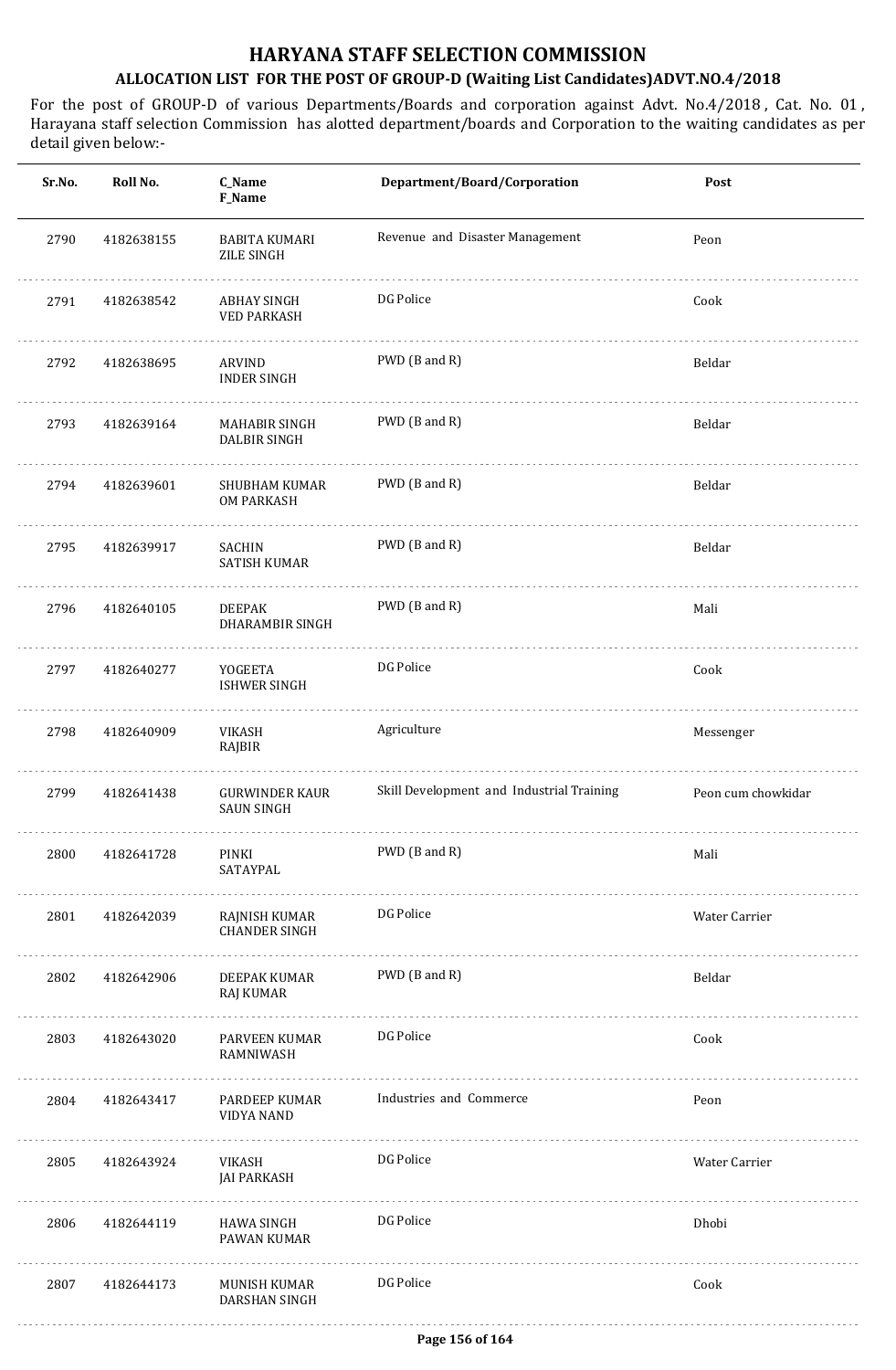| Sr.No. | Roll No.   | C_Name<br>F_Name                            | Department/Board/Corporation              | Post                 |
|--------|------------|---------------------------------------------|-------------------------------------------|----------------------|
| 2808   | 4182645045 | NARENDER<br>SATPAL                          | PWD (B and R)                             | Beldar               |
| 2809   | 4182647821 | SUKHVINDER<br><b>RAI SINGH</b>              | PWD (B and R)                             | Beldar               |
| 2810   | 4182648358 | DEEPAK DESHWAL<br><b>NASEEB SINGH</b>       | Skill Development and Industrial Training | Peon cum chowkidar   |
| 2811   | 4182649121 | NARESH KUMAR<br>PANWAR                      | DG Police                                 | Laboratory Attendant |
| 2812   | 4182649931 | VIJAY<br>RAMDIYA                            | PWD (B and R)                             | Beldar               |
| 2813   | 4182650068 | <b>SUDEEP MAAN</b><br><b>BALWAN SINGH</b>   | PWD (B and R)                             | Beldar               |
| 2814   | 4182650404 | SUGREEV KUMAR<br>JOT RAM                    | Agriculture                               | Field Man            |
| 2815   | 4182650818 | SANJAY KUMAR<br><b>BHOPAL SINGH</b>         | Forest                                    | Mali                 |
| 2816   | 4182650838 | <b>MANISH KUMAR</b><br><b>BALJEET SINGH</b> | DG Police                                 | Laboratory Attendant |
| 2817   | 4182651249 | <b>GURMEET SINGH</b><br><b>ISHWAR SINGH</b> | PWD (B and R)                             | Beldar               |
| 2818   | 4182651465 | DEEPAK KUMAR<br><b>RAM KUMAR</b>            | Revenue and Disaster Management           | Peon                 |
| 2819   | 4182652721 | RAMESH KUMAR<br><b>KHEM CHAND</b>           | PWD (B and R)                             | Mali                 |
| 2820   | 4182652788 | PARDEEP KUMAR<br>MAHAVEER SINGH             | PWD (B and R)                             | Beldar               |
| 2821   | 4182653466 | SACHIN KUMAR<br>ANIL KUMAR                  | DG Police                                 | Mali                 |
| 2822   | 4182654332 | KARMVEER SINGH<br><b>CHANDER</b>            | DG Police                                 | Mason                |
| 2823   | 4182654421 | RAFIK KHAN<br>SHYOKAT ALI                   | PWD (B and R)                             | Beldar               |
| 2824   | 4182657790 | RITU BALA<br><b>OMBIR SINGH</b>             | Irrigation and Water Resources            | Helper               |
| 2825   | 4182658196 | PRVEEN KUMAR<br>RAJBIR                      | Forest                                    | Mali                 |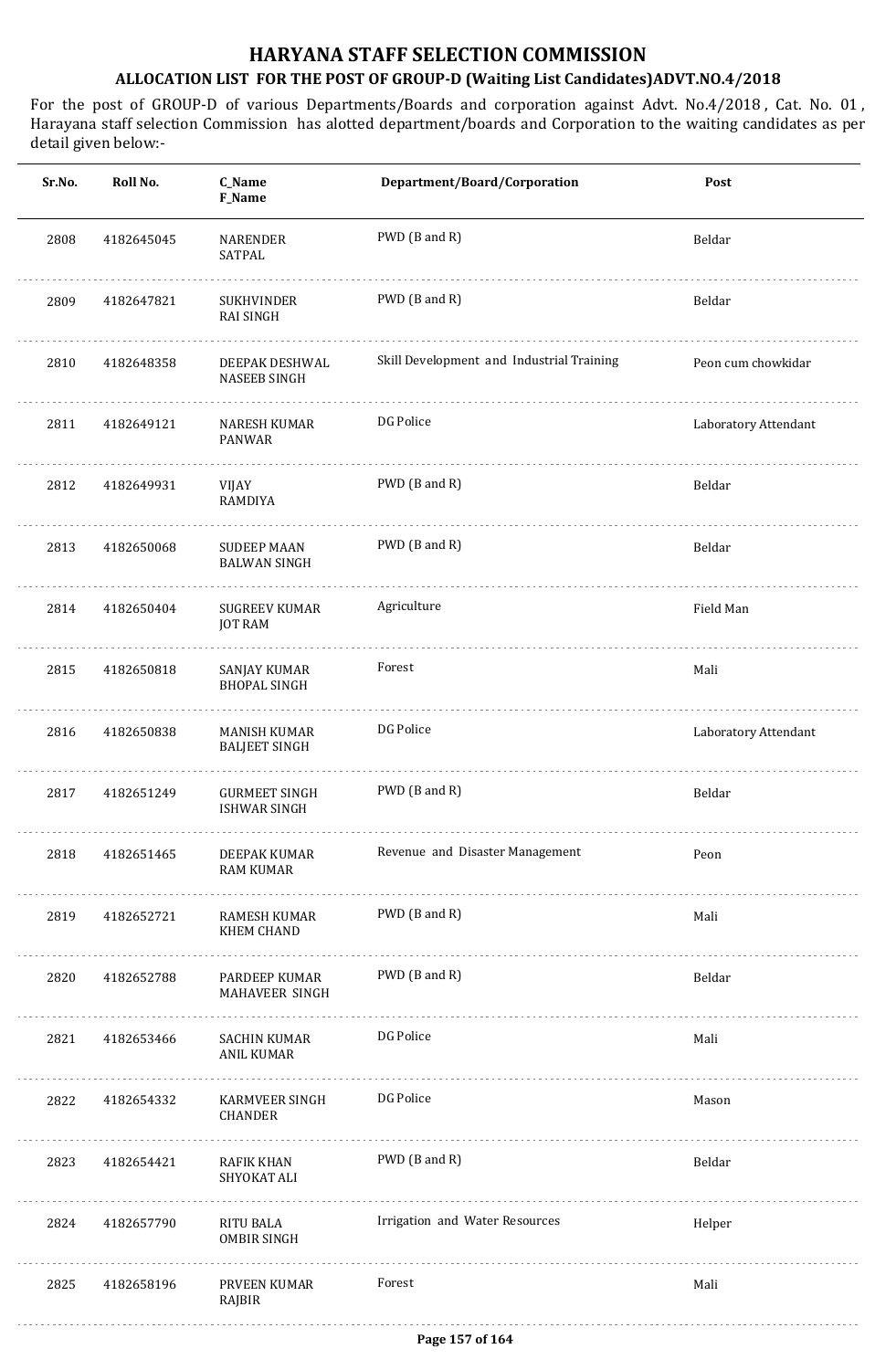| Sr.No. | Roll No.   | C_Name<br>F_Name                           | Department/Board/Corporation              | Post               |
|--------|------------|--------------------------------------------|-------------------------------------------|--------------------|
| 2826   | 4182658378 | <b>VIKAS</b><br><b>MAHTAB SINGH</b>        | DG Police                                 | Water Carrier      |
| 2827   | 4182658409 | JARNAIL SINGH<br>DARSHAN SINGH             | PWD (B and R)                             | Peon               |
| 2828   | 4182658678 | SANDEEP MOHAN<br>RAMBILAS SINGH            | PWD (B and R)                             | T.Mate             |
| 2829   | 4182658741 | VICKY<br><b>ROHTASH</b>                    | DG Police                                 | Mali               |
| 2830   | 4182658861 | AMIT KUMAR<br>RAMESH CHAND                 | DG Police                                 | Cook               |
| 2831   | 4182659330 | <b>SUNIL KUMAR</b><br><b>MAAN SINGH</b>    | Ayush                                     | Peon               |
| 2832   | 4182659692 | SACHIN<br><b>BIJENDER</b>                  | PWD (B and R)                             | T.Mate             |
| 2833   | 4182659790 | <b>NAVEEN KUMAR</b><br><b>SURESH KUMAR</b> | Irrigation and Water Resources            | Helper             |
| 2834   | 4182660283 | PRAMOD KUMAR<br><b>MAHENDER SINGH</b>      | Animal Husbandry and Dairying             | Animal Attendant   |
| 2835   | 4182661786 | RAHUL<br>RAMAVATAR                         | DG Police                                 | Cook               |
| 2836   | 4182661790 | SAHIL<br><b>RAM NIWAS</b>                  | PWD (B and R)                             | Mali               |
| 2837   | 4182662222 | <b>AMAN RAGHAV</b><br>PREM RAGHAV          | Civil Aviation                            | Helper             |
| 2838   | 4182662392 | RAVI SHANKAR<br>PALU RAM                   | <b>Higher Education</b>                   | Peon               |
| 2839   | 4182662590 | DEVENDER<br><b>RAM KISHAN</b>              | <b>State Transport</b>                    | Mechanical Helper  |
| 2840   | 4182663201 | KUSAM LATA<br><b>JARNAIL SINGH</b>         | Development and Panchayats                | Peon               |
| 2841   | 4182663246 | SURENDER KUMAR<br><b>BHOOP SINGH</b>       | Skill Development and Industrial Training | Peon cum chowkidar |
| 2842   | 4182664008 | SANDEEP<br><b>FAKIR CHAND</b>              | PWD (B and R)                             | Beldar             |
| 2843   | 4182664213 | <b>BAL RAJ</b><br><b>HANS RAJ</b>          | Food and Supplies                         | Peon               |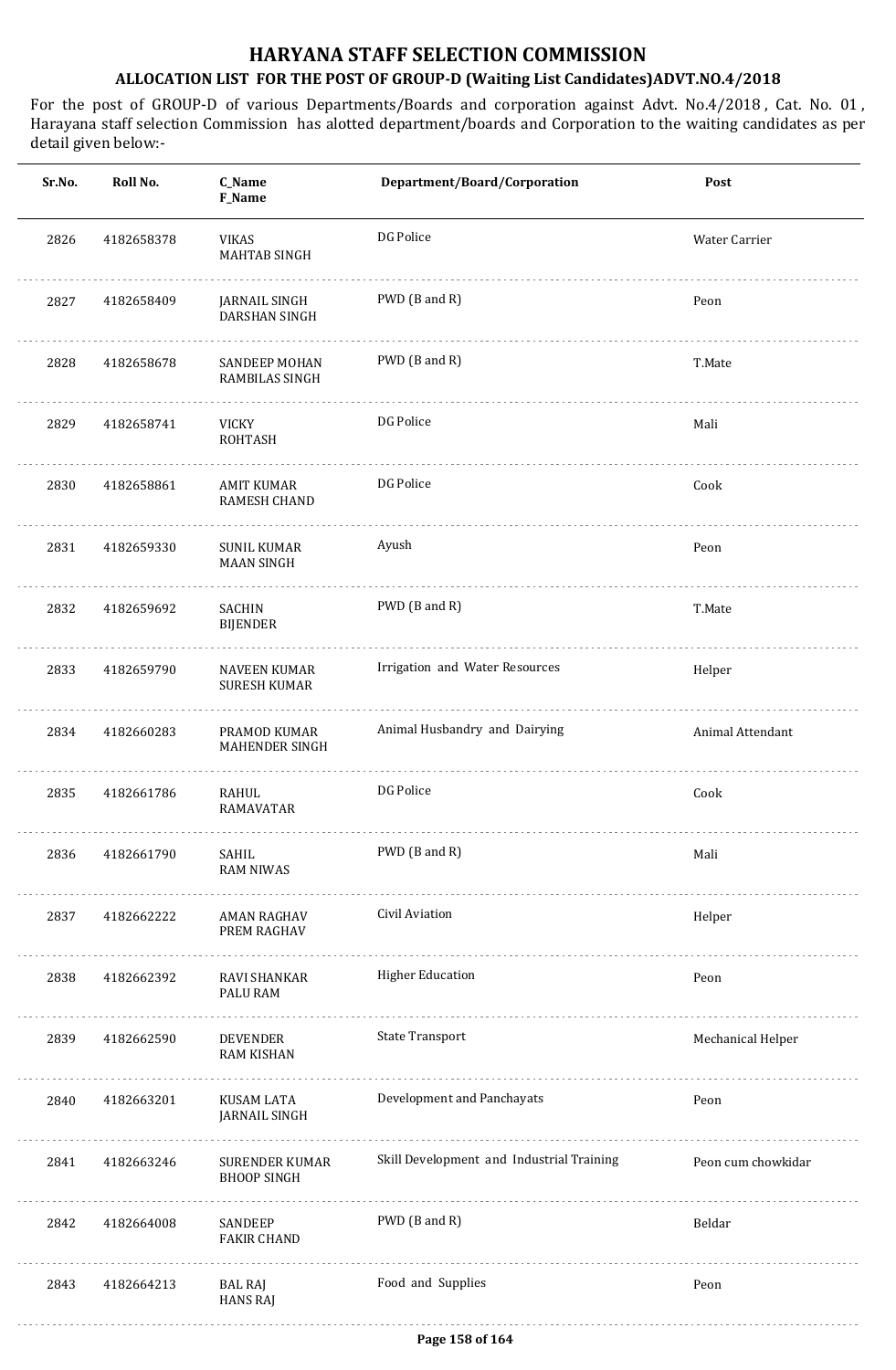| Sr.No. | Roll No.   | C_Name<br>F_Name                             | Department/Board/Corporation              | Post                 |
|--------|------------|----------------------------------------------|-------------------------------------------|----------------------|
| 2844   | 4182664314 | RAVI YADAV<br>SUMER SINGH                    | <b>State Transport</b>                    | Peon                 |
| 2845   | 4182664641 | <b>NAVDEEP</b><br>HOSHIYAR SINGH             | DG Police                                 | Cook                 |
| 2846   | 4182664759 | <b>SURENDER KUMAR</b><br><b>BALBIR SINGH</b> | Skill Development and Industrial Training | Peon cum chowkidar   |
| 2847   | 4182665052 | <b>AMIT SINGH</b><br>VIKRAM SINGH            | PWD (B and R)                             | Beldar               |
| 2848   | 4182665857 | YOGESH<br><b>ASHOK KUMAR</b>                 | <b>ESI Health Care</b>                    | Peon                 |
| 2849   | 4182666154 | MANJEET<br><b>KRISHAN</b>                    | PWD (B and R)                             | Beldar               |
| 2850   | 4182667249 | SURESH KUMAR<br>JAWALA RAM                   | Urban Local Bodies                        | Peon                 |
| 2851   | 4182667332 | PARVEEN KUMAR<br><b>DHARMVEER</b>            | DG Police                                 | Cook                 |
| 2852   | 4182667581 | DEEPAK KUMAR<br>MAM CHAND                    | DG Police                                 | Cook                 |
| 2853   | 4182667624 | PARMOD<br>PRITHVI SINGH                      | PWD (B and R)                             | Beldar               |
| 2854   | 4182667634 | AMIT KUMAR<br><b>INDRAJ</b>                  | DG Police                                 | Laboratory Attendant |
| 2855   | 4182667713 | VIKAS KUMAR<br><b>RAM PRASAD</b>             | PWD (B and R)                             | Beldar               |
| 2856   | 4182668323 | NITIN TYAGI<br><b>BRAHAM DUTT</b>            | PWD (B and R)                             | Mali                 |
| 2857   | 4182668477 | LALIT KUMAR<br>SUKHBIR SINGH                 | PWD (B and R)                             | Womenn Coolie        |
| 2858   | 4182669143 | <b>SUMER SINGH</b><br><b>BHOLU RAM</b>       | DG Police                                 | Water Carrier        |
| 2859   | 4182669695 | PARVEEN<br>RAMPHAL                           | PWD (B and R)                             | Beldar               |
| 2860   | 4182670307 | ASHISH<br><b>KARAN SINGH</b>                 | <b>ESI Health Care</b>                    | Peon                 |
| 2861   | 4182670356 | BHAGAT SINGH<br>RAJBIR SINGH                 | Town and Country Planning                 | Khalasi              |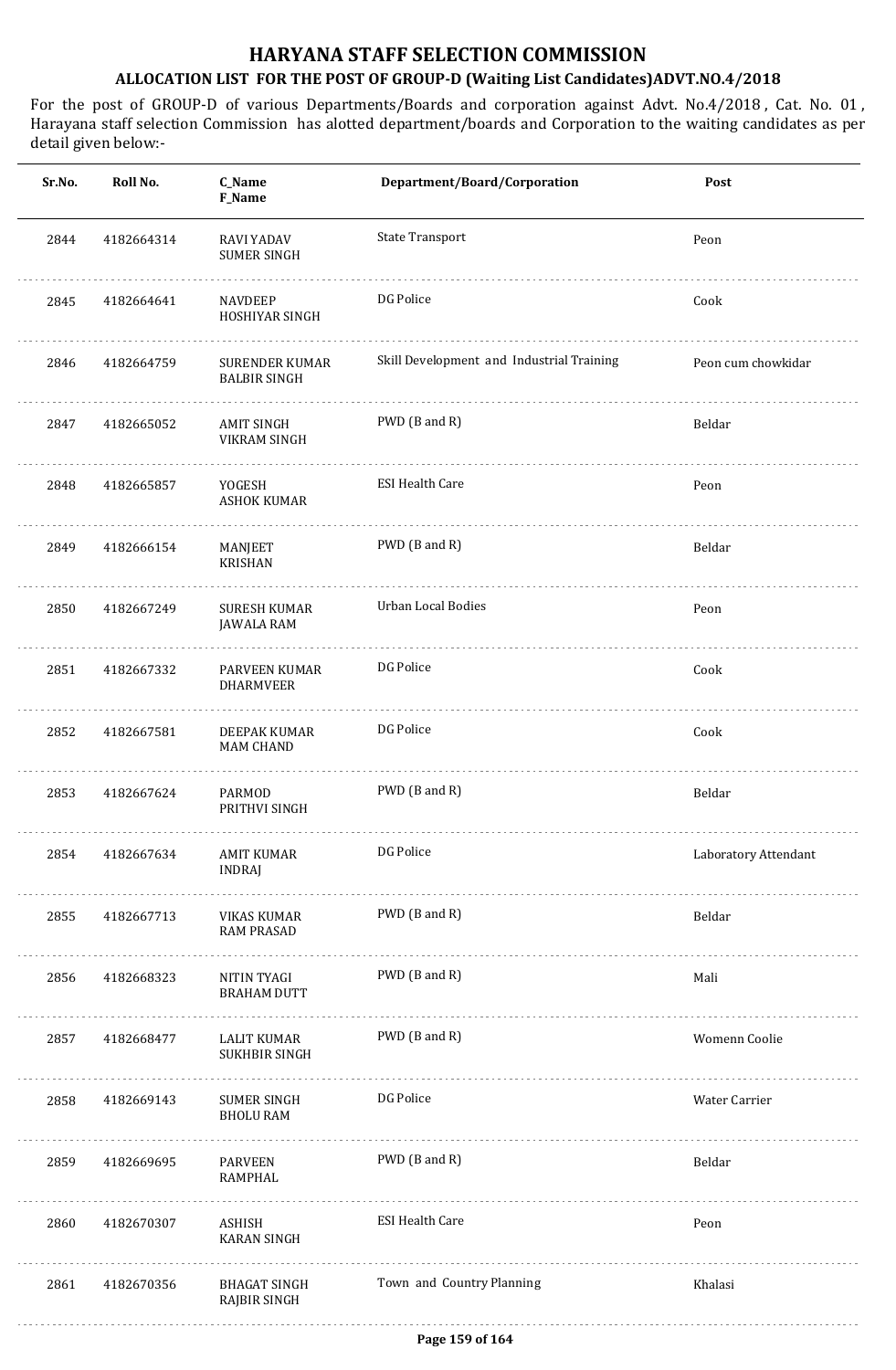| Sr.No. | Roll No.   | C_Name<br>F_Name                         | Department/Board/Corporation                                     | Post               |
|--------|------------|------------------------------------------|------------------------------------------------------------------|--------------------|
| 2862   | 4182670525 | <b>RAKESH</b><br>SHISHPAL                | PWD (B and R)                                                    | Mali               |
| 2863   | 4182672566 | KAVITA<br><b>MAHAVIR</b>                 | DG Police                                                        | Dhobi              |
| 2864   | 4182673230 | PAWAN KUMAR<br>PRITHVI SINGH             | DG Police                                                        | Dhobi              |
| 2865   | 4182674179 | AJAY<br><b>JOGINDER</b>                  | <b>ESI Health Care</b>                                           | Peon               |
| 2866   | 4182674864 | RANDEEP SINGH<br><b>GIAM SINGH</b>       | Urban Local Bodies                                               | Mali               |
| 2867   | 4182675405 | RAJBIR SINGH<br><b>KAPOOR SINGH</b><br>. | PWD (B and R)                                                    | Beldar             |
| 2868   | 4182676103 | SAJID KHAN<br>YUSUF                      | Home Guard and Civil Defense                                     | Cook               |
| 2869   | 4182677716 | RUPESH KUMAR<br><b>RAMESH KUMAR</b>      | PWD (B and R)                                                    | Mali               |
| 2870   | 4182677719 | VIKRAM SINGH<br><b>SATVEER SINGH</b>     | DG Police                                                        | Dhobi              |
| 2871   | 4182677774 | RAVINDER<br><b>RANBIR</b>                | DG Police                                                        | Water Carrier      |
| 2872   | 4182678077 | RAHUL<br>SUBHASH CHANDER                 | Haryana BC and Economically Weaker Sections Kalyan Peon<br>Nigam |                    |
| 2873   | 4182678735 | DHARMPAL SINGH<br>SATPAL SINGH           | PWD (B and R)                                                    | Beldar             |
| 2874   | 4182679502 | SURESH KUMAR<br><b>SHISH RAM</b>         | Skill Development and Industrial Training                        | Peon cum chowkidar |
| 2875   | 4182680049 | RAVITA RANI<br>PALA RAM                  | Hospitality Organisation                                         | Waiter             |
| 2876   | 4182682839 | UPENDER RAWAL<br>PALE RAM                | DG Police                                                        | Mali               |
| 2877   | 4182683001 | SANDEEP KUMAR<br>LAXMI NARAIN            | Town and Country Planning                                        | Ferro Khallasi     |
| 2878   | 4182683034 | KAVITA<br><b>SATBIR</b>                  | PWD (B and R)                                                    | Peon               |
| 2879   | 4182683876 | SHUBHAM<br>RAMESHWAR SINGH               | PWD (B and R)                                                    | Peon               |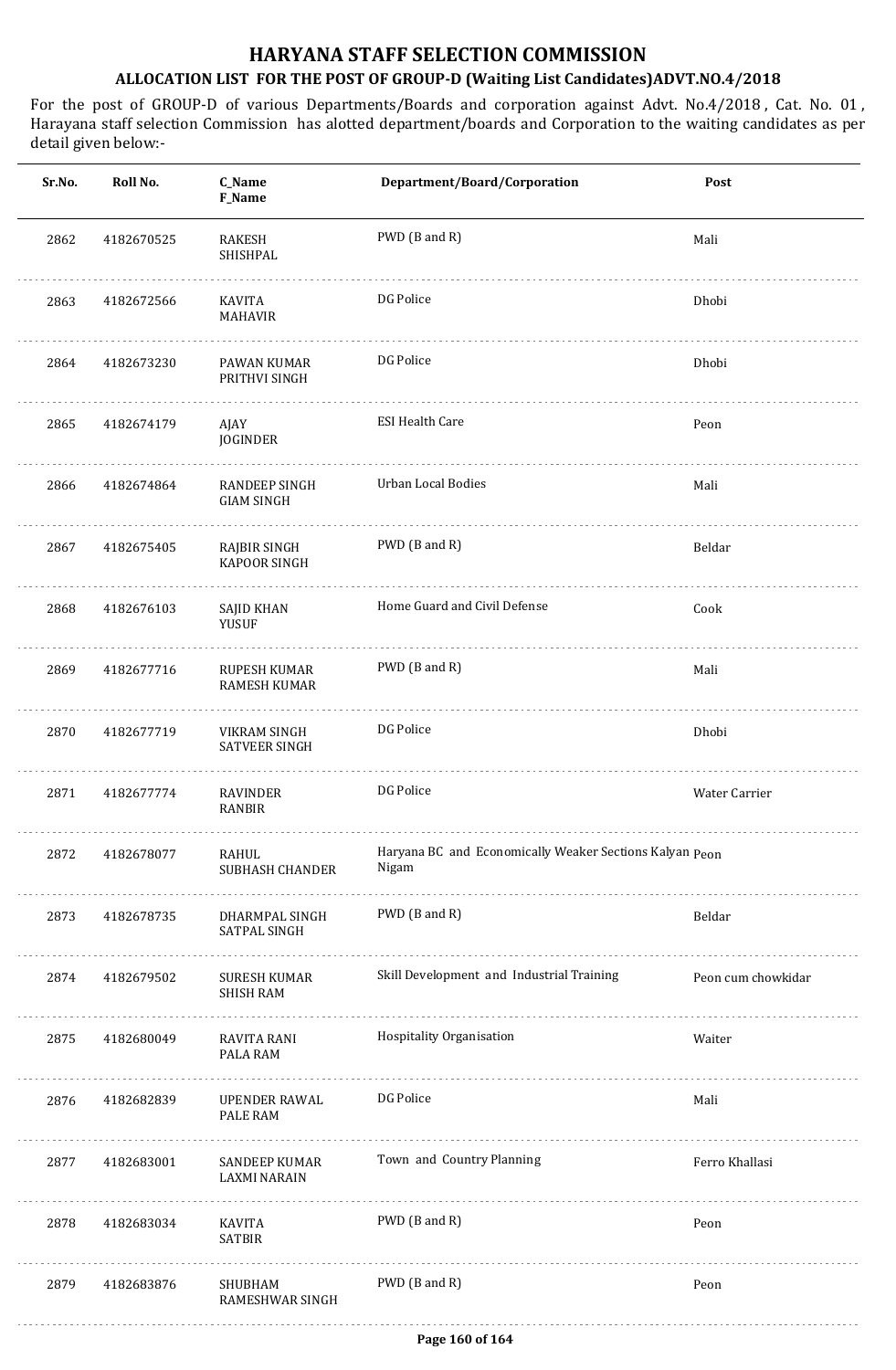| F_Name                                                      |                                           |                    |
|-------------------------------------------------------------|-------------------------------------------|--------------------|
| 2880<br>4182683983<br>RAMIT<br>RAMESH KUMAR                 | DG Police                                 | Carpenter          |
| 2881<br><b>NAVEEN</b><br>4182684263<br>SHREE BHAGWAN        | DG Police                                 | Water Carrier      |
| 2882<br>4182684711<br>PAWAN KUMAR<br>MOHAN LAL              | DG Police                                 | Water Carrier      |
| 2883<br>4182684763<br>HARDEEP<br><b>BAHADUR SINGH</b>       | PWD (B and R)                             | Beldar             |
| 2884<br>4182685646<br>SHUBHAM<br>SUBHASH                    | Revenue and Disaster Management           | Peon               |
| 2885<br>4182688264<br>CHETAN<br><b>KRISHAN SAINI</b>        | PWD (B and R)                             | Beldar             |
| 2886<br>4182688397<br>CHARAN SINGH<br><b>KARTA RAM</b>      | PWD (B and R)                             | Beldar             |
| 2887<br>4182688512<br>SATISH KUMAR<br>DALBIR SINGH          | Animal Husbandry and Dairying             | Animal Attendant   |
| 2888<br>4182688568<br>SUNITA KUMARI<br>KARTAR SINGH         | Skill Development and Industrial Training | Peon cum chowkidar |
| 2889<br>4182689965<br><b>NARESH</b><br>RAJKARAN             | PWD (B and R)                             | Mali               |
| 2890<br>4182690207<br>OMKUWAR<br><b>SRI RAM</b>             | DG Police                                 | Cook               |
| 2891<br>4182690423<br>SACHIN<br>RAMESH                      | PWD (B and R)                             | Beldar             |
| 2892<br>4182690603<br><b>GEETA DEVI</b><br><b>BAI JNATH</b> | Prision                                   | Cook               |
| 2893<br>4182690713<br>AMIT<br>MAHABIR                       | Skill Development and Industrial Training | Peon cum chowkidar |
| 2894<br>4182691096<br>SUDESH ATTARI<br><b>BHALE RAM</b>     | Public Health Engineering                 | Peon               |
| 2895<br>4182692647<br>HARPREET SINGH<br>VINOD KUMAR         | PWD (B and R)                             | Beldar             |
| 2896<br>4182692723<br>VIKKY<br><b>JAI PARKASH</b>           | DG Police                                 | Barber             |
| 2897<br>4182693005<br>MONIKA<br>HARPAL SINGH                | PWD (B and R)                             | Mali               |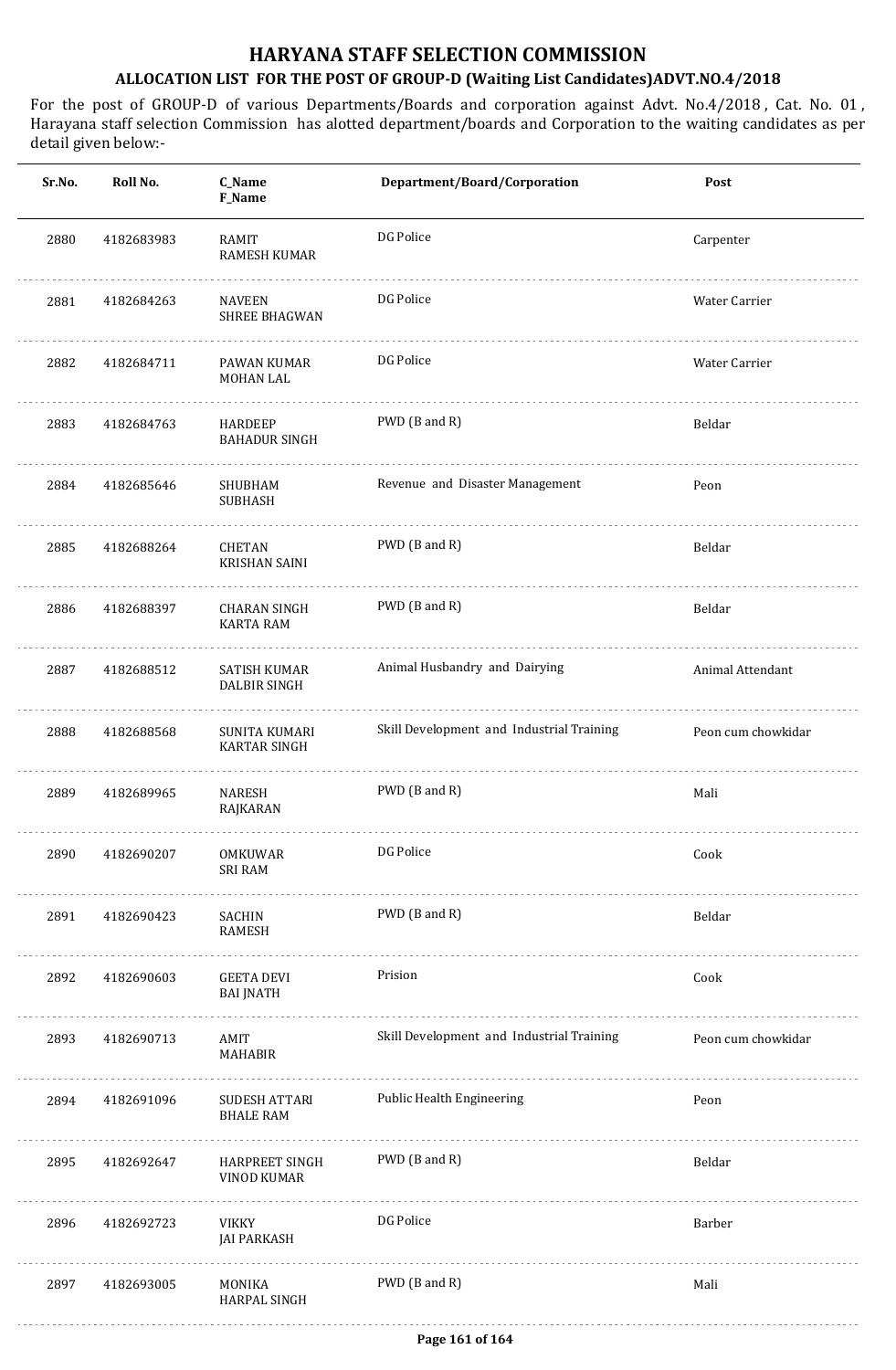| Sr.No. | Roll No.   | C_Name<br><b>F_Name</b>               | Department/Board/Corporation              | Post                     |
|--------|------------|---------------------------------------|-------------------------------------------|--------------------------|
| 2898   | 4182693096 | JAHUL HAK<br><b>ALAUDDEEN</b>         | DG Police                                 | Dhobi                    |
| 2899   | 4182693573 | <b>MONU</b><br><b>SHER SINGH</b>      | DG Police                                 | Water Carrier            |
| 2900   | 4182694623 | <b>PARVEEN</b><br>HOSHIYAR SINGH      | Urban Local Bodies                        | Mali                     |
| 2901   | 4182694730 | <b>UMESH RANI</b><br><b>RAM KUMAR</b> | DG Police                                 | Kennel Man (Dog Handler) |
| 2902   | 4182695741 | <b>SANDEEP KUMAR</b><br>JAI BHAGWAN   | DG Police                                 | Carpenter                |
| 2903   | 4182696030 | MOHIT KUMAR<br><b>JAI SINGH</b>       | PWD (B and R)                             | Beldar                   |
| 2904   | 4182696816 | AJIT<br>RANGLAL                       | Revenue and Disaster Management           | Peon                     |
| 2905   | 4182697015 | VIRENDER KUMAR<br>SATYA PRAKASH       | Industries and Commerce                   | Peon                     |
| 2906   | 4182697052 | HIMANI<br><b>JAGDISH KUMAR</b>        | Skill Development and Industrial Training | Workshop Attendant       |
| 2907   | 4182697531 | AJAY KUMAR<br>JAGPAL SINGH            | Irrigation and Water Resources            | Helper                   |
| 2908   | 4182697745 | KESAV<br><b>KARTAR SINGH</b>          | Irrigation and Water Resources            | Helper                   |
| 2909   | 4182697865 | .<br>RAVI SHARMA<br>KAMLESH KUMAR     | Irrigation and Water Resources            | Helper                   |
| 2910   | 4182697967 | DHARM BIR<br><b>GURDEYAL SINGH</b>    | DG Police                                 | Water Carrier            |
| 2911   | 4182698086 | DHARAM BIR<br>PARTAP SINGH            | DG Police                                 | Cook                     |
| 2912   | 4182699878 | SOHAN SINGH<br>AMER SINGH             | <b>Chief Secretary</b>                    | Peon-cum-chowkidar       |
| 2913   | 4182700634 | SONU YADAV<br>DEEPAK KUMAR            | <b>Chief Secretary</b>                    | Peon-cum-chowkidar       |
| 2914   | 4182700860 | RAHUL<br>KULDEEP                      | <b>Urban Local Bodies</b>                 | Mali                     |
| 2915   | 4182701735 | RAKESH KUMAR<br>MAHAVIR SINGH         | PWD (B and R)                             | Cleaner                  |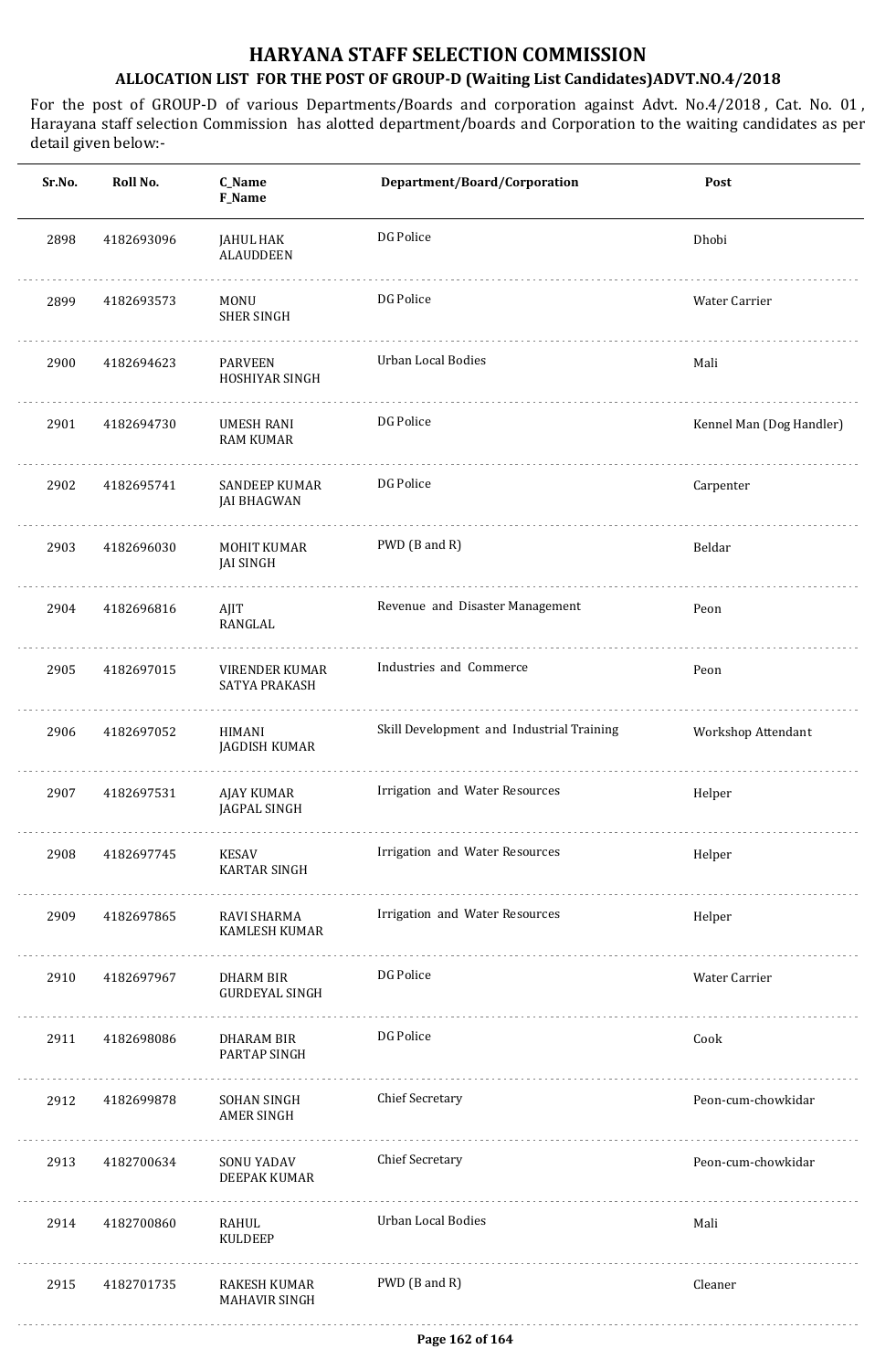| Sr.No. | Roll No.   | C_Name<br>F_Name                        | Department/Board/Corporation              | Post               |
|--------|------------|-----------------------------------------|-------------------------------------------|--------------------|
| 2916   | 4182703138 | SUKHCHAIN SINGH<br><b>JARNAIL SINGH</b> | <b>State Seed Certification Agency</b>    | Beldar             |
| 2917   | 4182703827 | <b>PRADEEP</b><br><b>TARA CHAND</b>     | DG Police                                 | Cook               |
| 2918   | 4182703855 | ANJU RANI<br><b>HARI SINGH</b>          | PWD (B and R)                             | Beldar             |
| 2919   | 4182704683 | <b>SUMAN</b><br><b>DHARAM SINGH</b>     | <b>Registrar Cooperative Societies</b>    | Peon               |
| 2920   | 4182704987 | DINESH KUMAR<br><b>BHALLE</b>           | <b>Advocate General</b>                   | Peon               |
| 2921   | 4182705202 | <b>BHAWNA</b><br><b>DAYA NAND</b>       | <b>ESI Health Care</b>                    | Peon               |
| 2922   | 4182705615 | AKSHAY<br>JAIVEER SINGH                 | PWD (B and R)                             | Beldar             |
| 2923   | 4182705799 | VIJAY KUMAR<br><b>AZAD SINGH</b>        | PWD (B and R)                             | Beldar             |
| 2924   | 4182705846 | MANISH KUMAR<br><b>KARAM SINGH</b>      | Skill Development and Industrial Training | Peon cum chowkidar |
| 2925   | 4182706451 | NARENDER KUMAR<br>PREM SINGH            | PWD (B and R)                             | Beldar             |
| 2926   | 4182706545 | MUKESH KUMAR<br>LUXMAN                  | PWD (B and R)                             | Beldar             |
| 2927   | 4182707132 | ABHISHEK<br>HAWA SINGH                  | PWD (B and R)                             | Beldar             |
| 2928   | 4182707157 | PARVEEN KUMAR<br>MAHABIR                | PWD (B and R)                             | Beldar             |
| 2929   | 4182708112 | BHARAT LAL<br><b>RAM SAWRUP</b>         | Agriculture                               | Field Man          |
| 2930   | 4182709007 | SUMIT<br>SATISH KUMAR                   | PWD (B and R)                             | Beldar             |
| 2931   | 4182709066 | SONU<br>RAJVIR                          | Town and Country Planning                 | Peon               |
| 2932   | 4182709668 | JOGINDER SINGH<br><b>TARA CHAND</b>     | Skill Development and Industrial Training | Peon cum chowkidar |
| 2933   | 4182709763 | DEEPAK<br><b>ASHOK KUMAR</b>            | PWD (B and R)                             | Beldar             |
|        |            |                                         |                                           |                    |